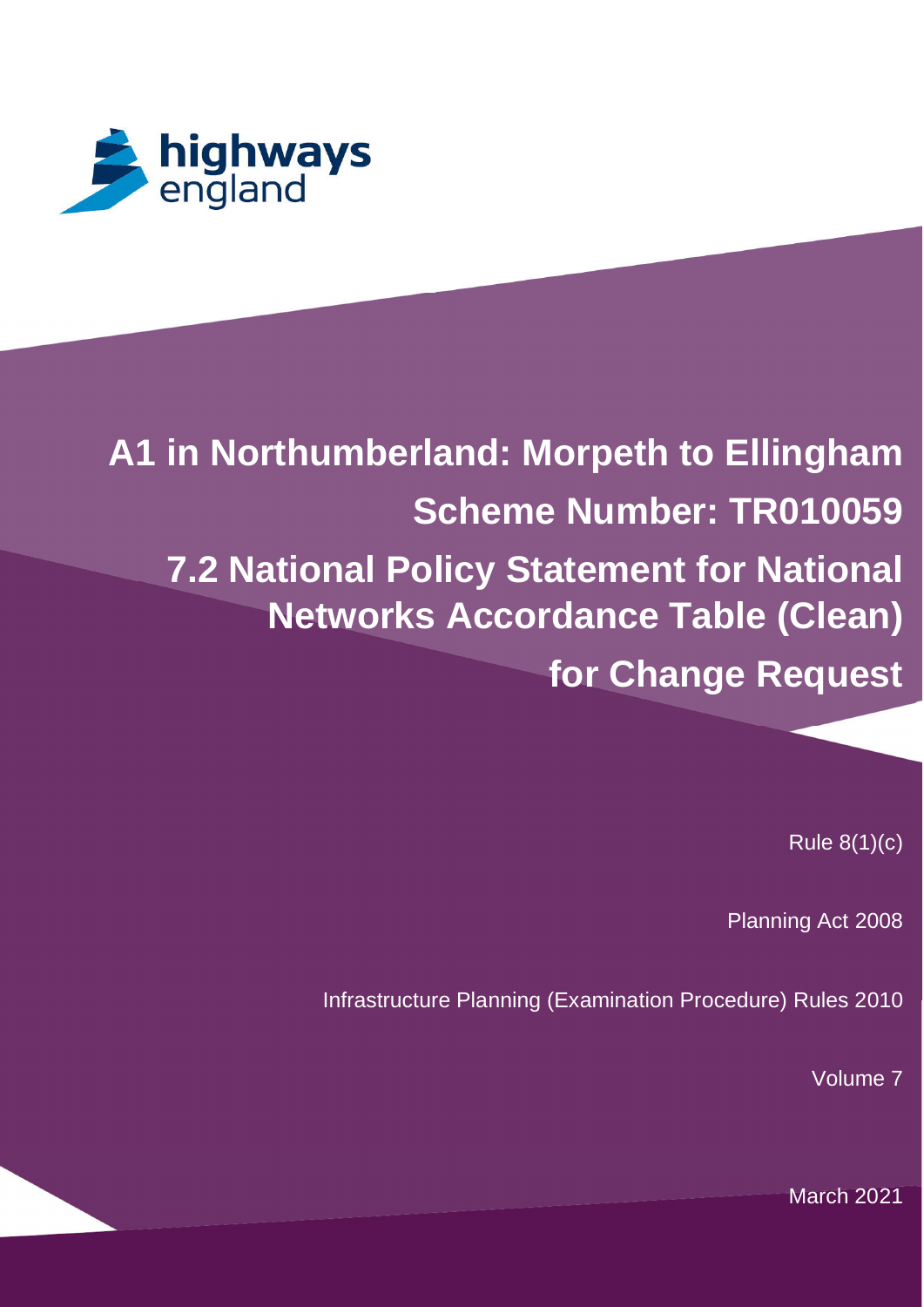

Infrastructure Planning

Planning Act 2008

## **The Infrastructure Planning (Examination Procedure) Rules 2010**

## **The A1 in Northumberland: Morpeth to Ellingham**

Development Consent Order 20[xx]

# **NATIONAL POLICY STATEMENT FOR NATIONAL NETWORKS ACCORDANCE TABLE FOR CHANGE REQUEST**

| <b>Rule Reference</b>                                   | 8(1)(c)                                                |
|---------------------------------------------------------|--------------------------------------------------------|
| <b>Planning Inspectorate Scheme</b><br><b>Reference</b> | TR010059                                               |
| <b>Document Reference</b>                               | 7.2                                                    |
| <b>Author</b>                                           | A1 in Northumberland Project Team, Highways<br>England |

| <b>Version</b> | <b>Date</b> | <b>Status of Version</b>   |
|----------------|-------------|----------------------------|
| Rev 0          | June 2020   | <b>Application Version</b> |
| Rev 1          | March 2021  | Revised for change request |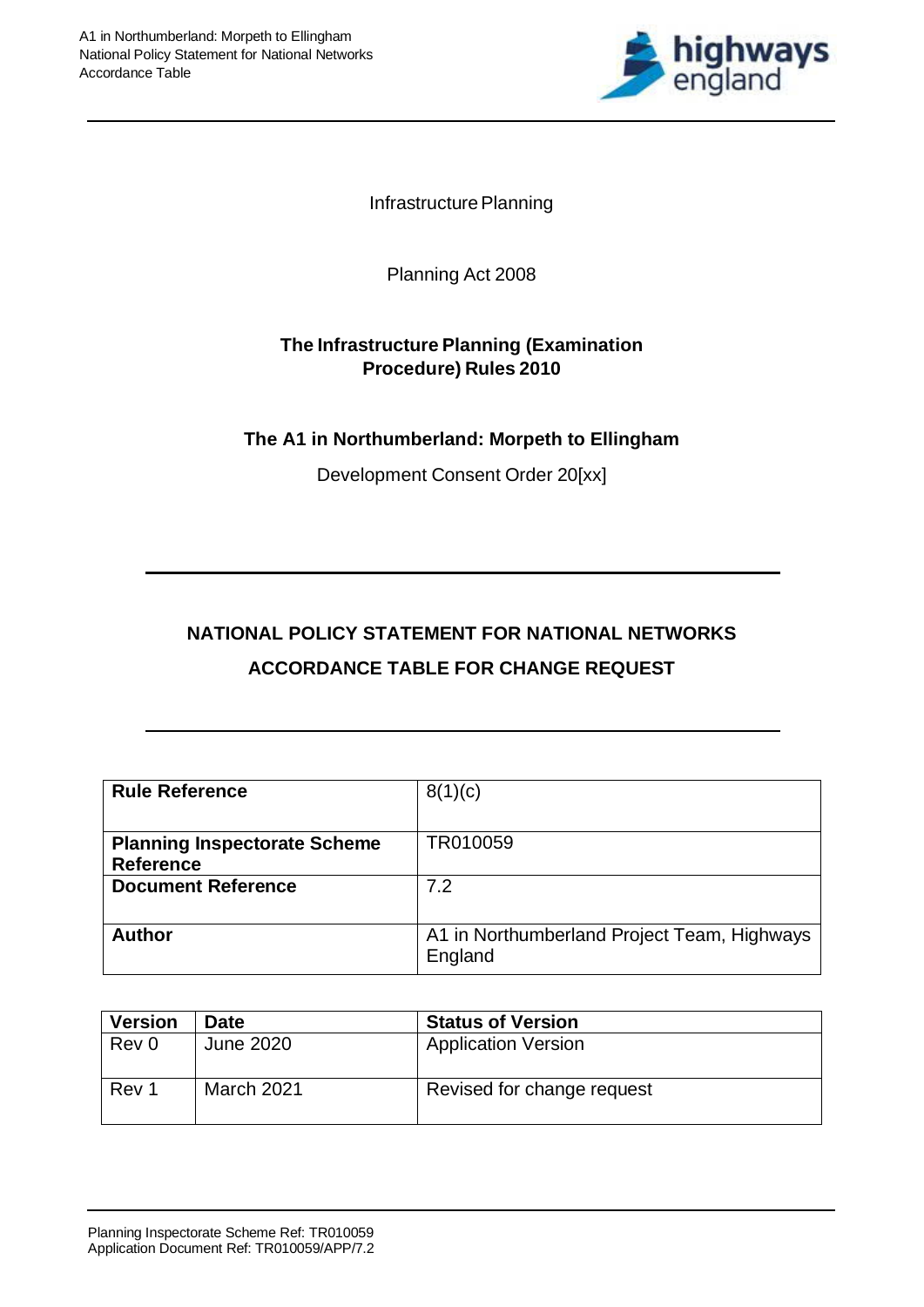

# **CONTENTS**

## **LIST OF TABLES**

| TABLE 1 - Scheme Conformity with NPS NN Chapter 3 |    |
|---------------------------------------------------|----|
| TABLE 2 - Scheme Conformity with NPS NN Chapter 4 | 15 |
| TABLE 3 - Scheme Conformity with NPS NN Chapter 5 | 36 |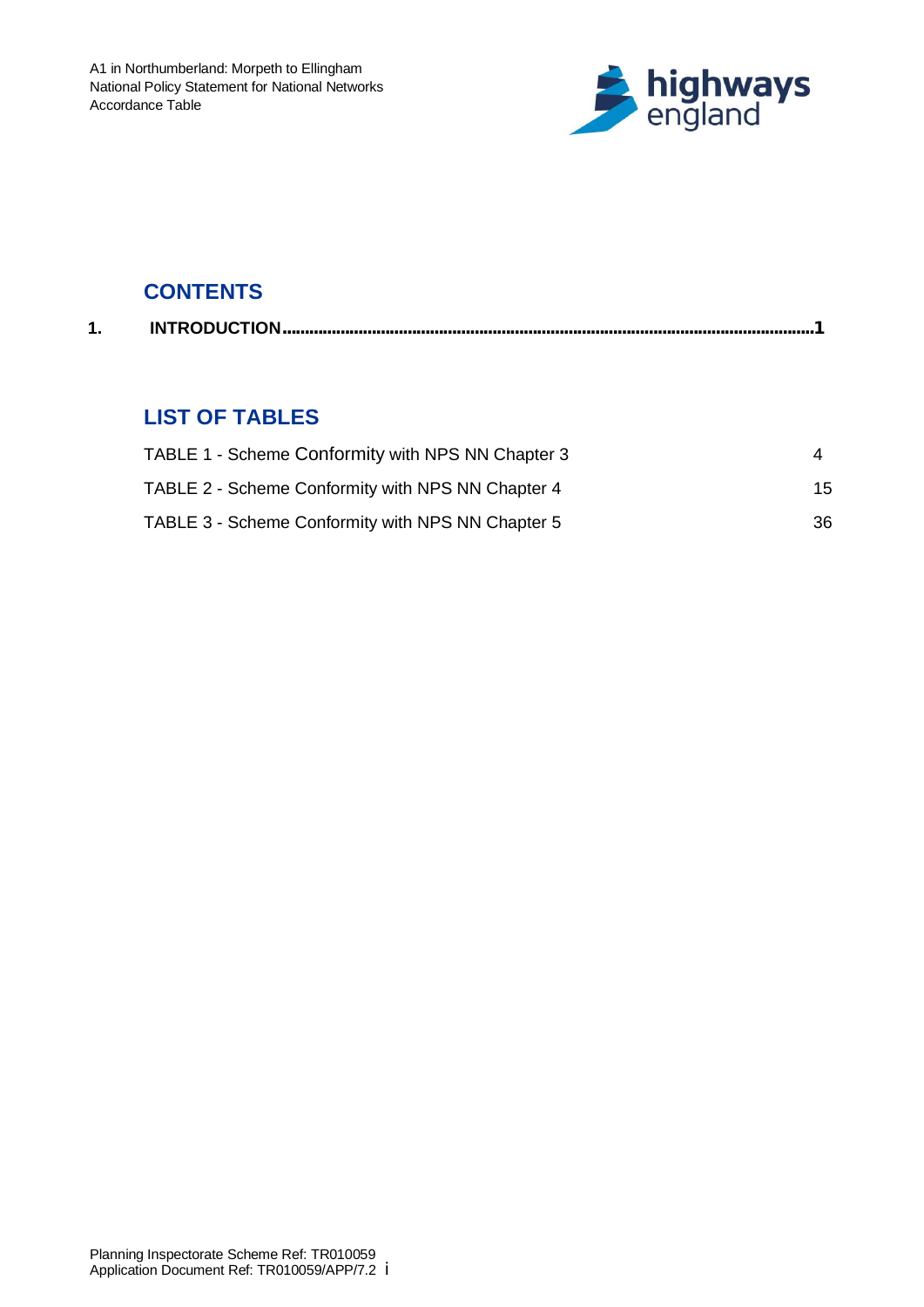

# **1. INTRODUCTION**

### **1.1 Purpose of this Document**

- 1.1.1 This National Policy Statement for National Networks (NPS NN) Accordance Table (this "Accordance Table") relates to an application made by Highways England (the "Applicant") to the Secretary of State for Transport via the Planning Inspectorate (the "Inspectorate") under the Planning Act 2008 (the "2008 Act") for a Development Consent Order (DCO). If made, the DCO would grant consent for the A1 in Northumberland: Morpeth to Ellingham (the "Scheme").
- 1.1.2 The Scheme comprises of two sections: Morpeth to Felton (known as 'Part A') and Part B: Alnwick to Ellingham ('Part B'). A detailed description of the Scheme can be found in **Chapter 2: The Scheme**, **Volume 1** of the Environmental Statement (ES) (**Application Document Reference: TR010059/APP/6.1**).
- 1.1.3 The NPS NN sets out Government's policies in respect of the delivery of Nationally Significant Infrastructure Projects (NSIPs) on the national road and rail networks in England. It provides planning guidance for promoters of NSIPs and the basis for the examination by the Examining Authority (ExA) and decisions by the Secretary of State. Further details about NPS NN can be found in the Case for the Scheme (**Application Document Reference: TR010059/APP/7.1**).
- 1.1.4 This Accordance Table comprises part of a suite of application documentation and is included in the Application in compliance with Regulation 5(2)(q) of the Infrastructure Planning (Applications: Prescribed Forms and Procedure) Regulations 2009 ("APFP Regulations") which require:

 *"5(2)(q) any other documents considered necessary to support the application"*

- 1.1.5 This Accordance Table provides an assessment of the Scheme's strategic alignment and conformity with the NPS NN. The Accordance Table is set out as follows:
	- Table 1: Scheme conformity with NPS NN Chapter 3 Wider Government policy on national networks;
	- Table 2: Scheme conformity with NPS NN Chapter 4 Assessment principles; and
	- · Table 3: Scheme conformity with NPS NN Chapter 5 Generic impacts.
- 1.1.6 Each relevant paragraph in the NPS NN is set out with commentary as to the extent of compliance by the Scheme with its terms. In line with the approach taken in the ES, the conformity of the Scheme is considered in relation to Part A and Part B.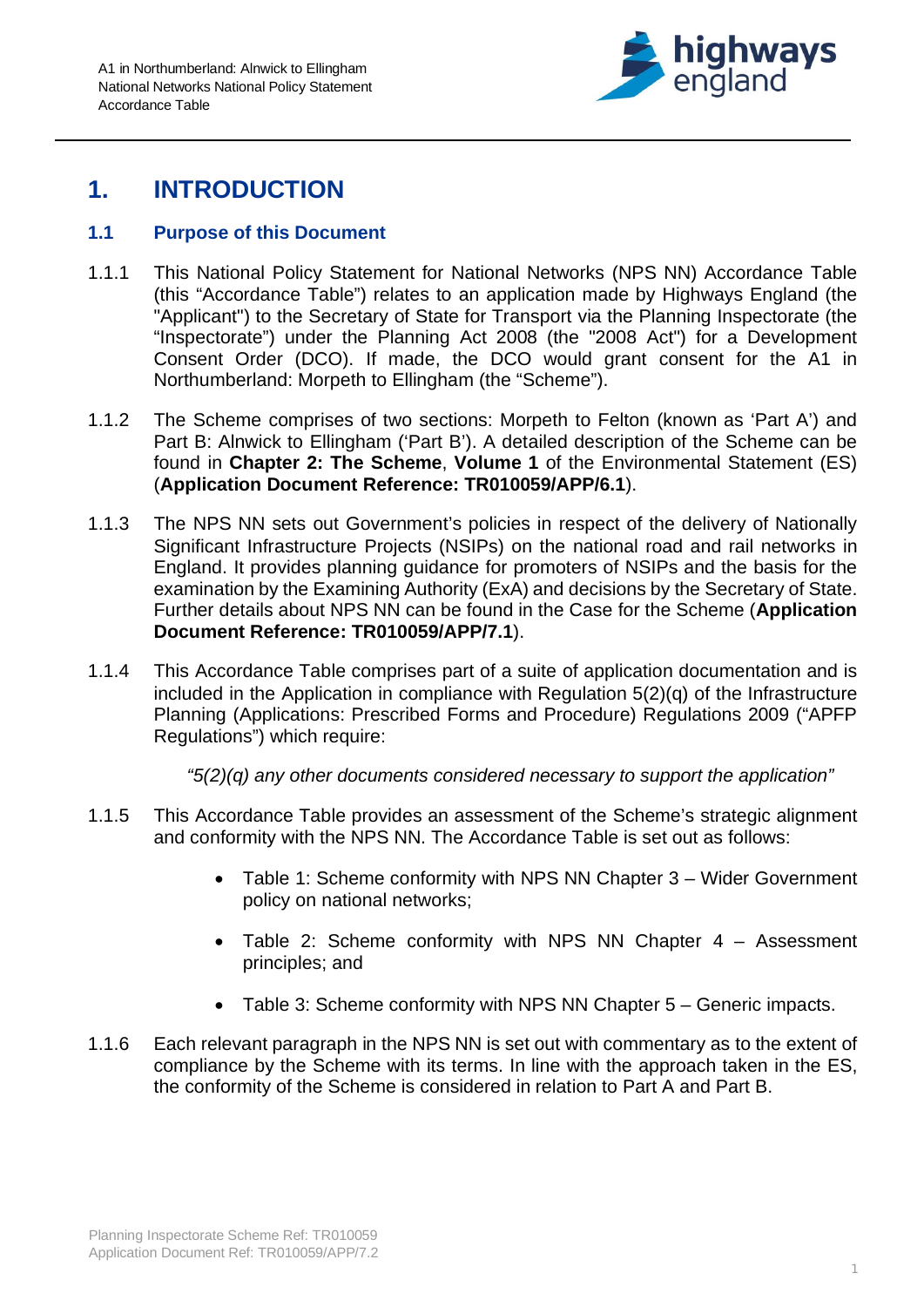

- 1.1.7 A review of the combined effects of the Scheme reported for Part A in **Chapters 5 to 13**, **Volume 2** of the **ES** (**Application Document Reference: TR010059/APP/6.2**) and for Part B **Chapters 5 to 13**, **Volume 3** of the **ES** (**Application Document Reference: TR010059/APP/6.3**) has been undertaken to identify environmental effects and therefore those that could combine to result in an effect of greater significance. These combined effects are described in **Chapter 16: Assessment of Cumulative Effects**, **Volume 4** of the ES (**Application Document Reference: TR010059/APP/6.4**) and where combined effects have been identified these have been identified in this Accordance Table.
- 1.1.8 The Accordance Table references other relevant documentation submitted as part of the Application and provides a summary where appropriate. The following documents and assessments have been used to inform the completion of the Accordance Table:
	- · Draft Development Consent Order (**Application Document Reference:TR010059/APP/3.1**);
	- · Consents and Agreement Position Statement (**Application Document Reference: TR010059/APP/3.3**);
	- · Consultation Report and Appendices **(Application Document Reference: TR010059/APP/5.1 and 5.2**);
	- · Environmental Statement, including Figures, Appendices and Non-Technical Summary (**Application Documents Reference:TR010059/APP/6.1, 6.2, 6.3** and **6.4, 6.5, 6.6, 6.7, 6.8 & 6.9**);
	- · Flood Risk Assessment, **Appendix 10.1, Volume 7** of the **ES** (**Application Document Reference**: **TR010059/APP/6.7**) for Part A; **Appendix 10.1, Volume 8** of the **ES** (**Application Document Reference:TR010059/APP/6.8**) for Part B
	- · Habitats Regulations Assessment (**Application Document Reference:TR010059/APP/6.14**);
	- · Case for the Scheme (**Application Document Reference: TR010059/APP/7.1**);
	- · **Outline Construction Environmental Management Plan** (**Outline CEMP**) (**Application Document Reference:TR010059/APP/7.3**).
	- · **Statement Relating to Statutory Nuisance** (**Application Document Reference: TR010059/APP/6.15**).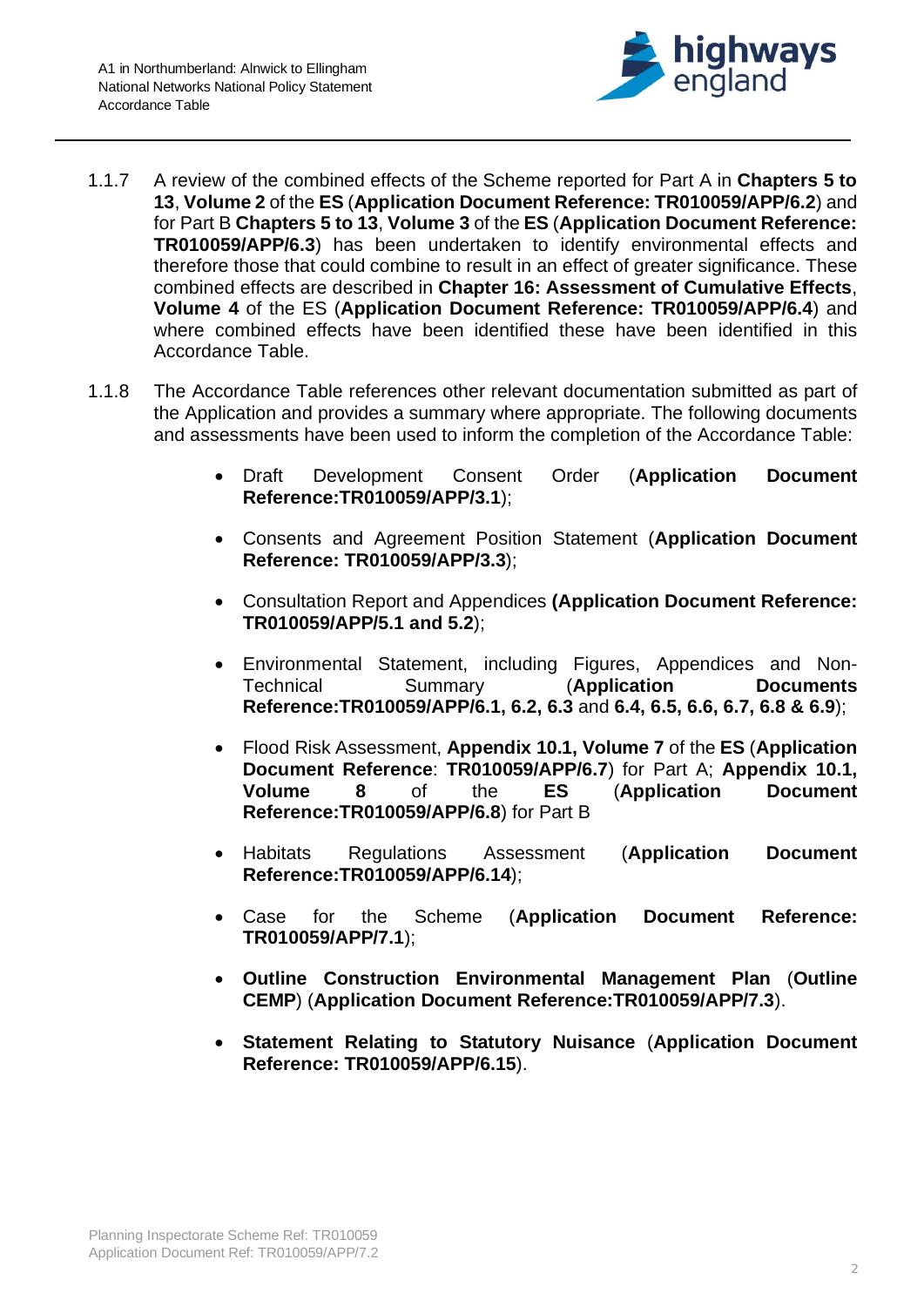

## **1.2 Deadline 4 Request for Changes to the Scheme**

- 1.2.1 A request for changes to the Proposed Scheme was made at Deadline 4 (12th March 2021). These changes can be characterised as: amendments to the proposed earthworks; stabilisation works to the northern bank of the River Coquet; and a proposed new southern access works.
- 1.2.2 The environmental impacts of these changes to the Scheme are assessed in the following documents:
	- · ES Addendum: Earthworks Amendments for Change Request (**Document Reference: 6.36**);
	- · ES Addendum: Stabilisation Works for Change Request (**Document Reference: 6.38**);
	- · ES Addendum: Southern Access Works for Change Request (**Document Reference: 6.240**;
- 1.2.3 The Tables, below, use the conclusions of these ES Addendums to assess whether the changes to the Scheme have a material effect on its compliance with the NPS NN. There are minor adverse effects resulting from the changes to the Scheme, these include biodiversity and cumulative impact.
- 1.2.4 Following the acceptance of the design changes for examination, the **Outline CEMP (Application Document Reference:APP-346**) will be updated to contain all of the mitigation measures defined by the REAC from each of the following ES Addendums: Earthworks Amendments for Change Request (**Document Reference: 6.36**) ES Addendum: Stabilisation Works for Change Request (**Document Reference: 6.38**); and ES Addendum: Southern Access Works for Change Request (**Document Reference: 6.40**).
- 1.2.5 The documents and their associated reference numbers depicted in the Tables below are representative of the design changes implemented at Deadline 4.The documents subject to amendment following the design changes can be found in the Application Document Tracker (**Document Reference: AS-002**)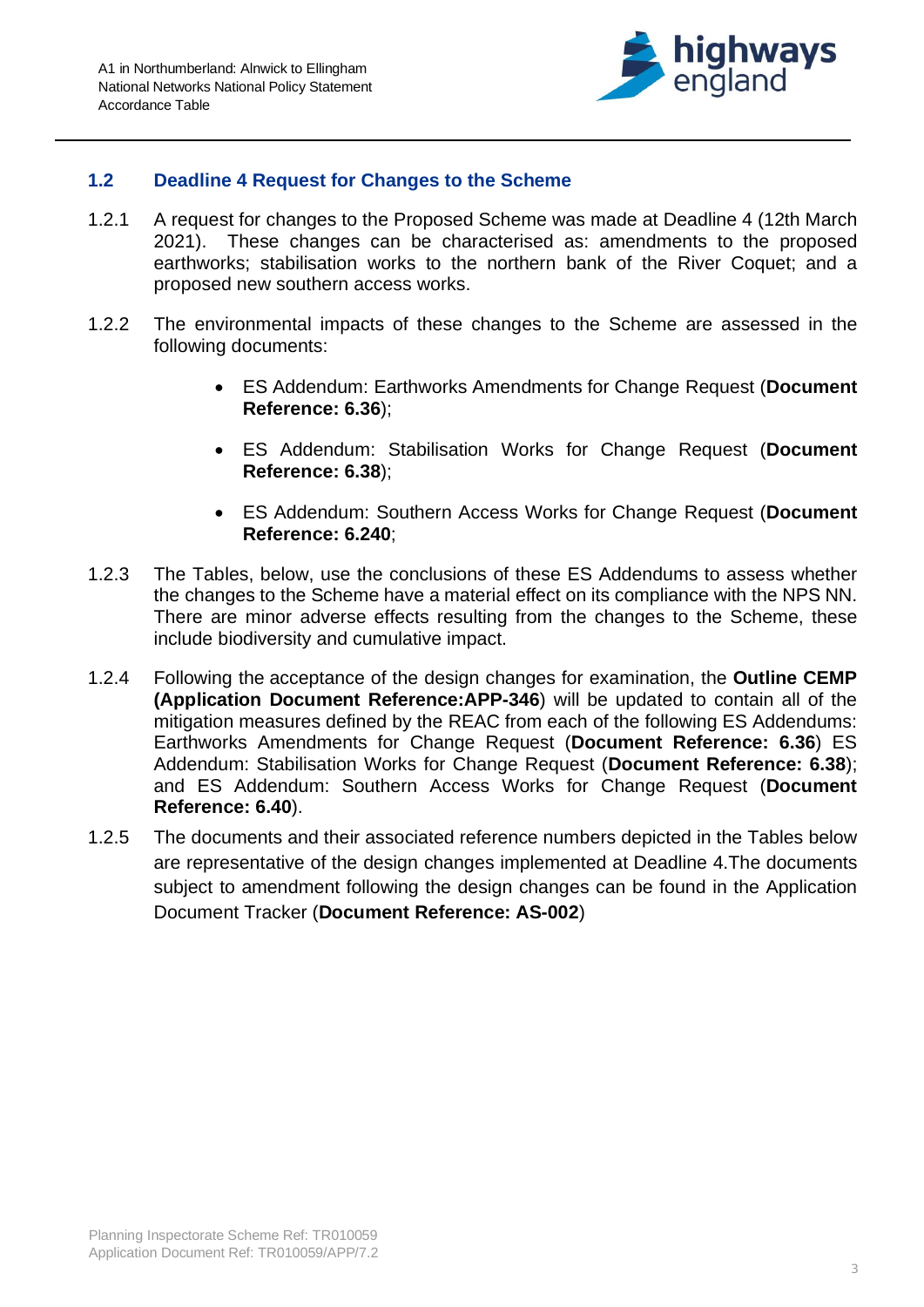

ther with proposals for mitigating likely significant of the ES (**Application Document Reference: TR010059/APP/6.2**), in relation to Part A and **Volume 3** of ES (**Application Document Reference: TR010059/APP/6.3**) in relation to each specialist topic chapter for each of Part A  $R$  **Part B, 2010059/APP6.4** ).

marised in Chapter 17: Assessment Summary,

# **Part Summary, Volume 4** of the ES (Application

en identified for the construction or operational

- a decrease in noise levels at 24 dwellings and 3 an increase in noise levels at Northgate Farm;
- **Visual impacts on residential receptors of Public** Right of Way (PROW), ranging from '*major adverse'* to '*moderate adverse'*. However, by Year 15 when mitigation measures will but significant) and 'Neutral (not significant)';
- identified for the operational phase of Part A; <sup>ed</sup> for the operational phase of Part A. However riverbank habitat in the River Coquet and Coquet north banks of the river.
- beneficial effects have been identified for the n viron ment;
- ntified for the construction phase of Part A.
- $ed$  as *'moderate adverse*';
- entified for the construction or operational phase

e construction or operational phase of Part A for

# **Part Summary, Volume 4** of the ES (Application

fects have been identified for the construction or

lentified for the construction phase of Part B and

## **TABLE 1 - Scheme Conformity with NPS NN Chapter 3**

| <b>NPS NN</b>                     | <b>Requirement of the NPS NN</b>                                                                                                                                                                                    | <b>Compliance with the NPS NN</b>                                                                                                                                                                                                                                                                                                                                                                                                                                                                                                                                                                                                                                                                                                                                                                                                                                                                                                                                                                                                                                                                                                                                                                                                                                                                                                                                                                                                                                                                                                                                                                                                                                                                                                                                                                                                                                                                                                                                                                                                                                                                                                                                                                                                                                                                                                                                                                                                                                                                                                                                                                                                                                                                                                                                                                                                                                                                                                                                                                                                                                                                                                                                                                                                                                                                                                                                                                                                                                                                                                                                                  |
|-----------------------------------|---------------------------------------------------------------------------------------------------------------------------------------------------------------------------------------------------------------------|------------------------------------------------------------------------------------------------------------------------------------------------------------------------------------------------------------------------------------------------------------------------------------------------------------------------------------------------------------------------------------------------------------------------------------------------------------------------------------------------------------------------------------------------------------------------------------------------------------------------------------------------------------------------------------------------------------------------------------------------------------------------------------------------------------------------------------------------------------------------------------------------------------------------------------------------------------------------------------------------------------------------------------------------------------------------------------------------------------------------------------------------------------------------------------------------------------------------------------------------------------------------------------------------------------------------------------------------------------------------------------------------------------------------------------------------------------------------------------------------------------------------------------------------------------------------------------------------------------------------------------------------------------------------------------------------------------------------------------------------------------------------------------------------------------------------------------------------------------------------------------------------------------------------------------------------------------------------------------------------------------------------------------------------------------------------------------------------------------------------------------------------------------------------------------------------------------------------------------------------------------------------------------------------------------------------------------------------------------------------------------------------------------------------------------------------------------------------------------------------------------------------------------------------------------------------------------------------------------------------------------------------------------------------------------------------------------------------------------------------------------------------------------------------------------------------------------------------------------------------------------------------------------------------------------------------------------------------------------------------------------------------------------------------------------------------------------------------------------------------------------------------------------------------------------------------------------------------------------------------------------------------------------------------------------------------------------------------------------------------------------------------------------------------------------------------------------------------------------------------------------------------------------------------------------------------------------|
| <b>Paragraph</b><br><b>Number</b> |                                                                                                                                                                                                                     |                                                                                                                                                                                                                                                                                                                                                                                                                                                                                                                                                                                                                                                                                                                                                                                                                                                                                                                                                                                                                                                                                                                                                                                                                                                                                                                                                                                                                                                                                                                                                                                                                                                                                                                                                                                                                                                                                                                                                                                                                                                                                                                                                                                                                                                                                                                                                                                                                                                                                                                                                                                                                                                                                                                                                                                                                                                                                                                                                                                                                                                                                                                                                                                                                                                                                                                                                                                                                                                                                                                                                                                    |
| 3.2                               | The Government recognises that for development of<br>the national road and rail networks to be sustainable<br>these should be designed to minimise social and<br>environmental impacts and improve quality of life. | A comprehensive Environmental Impact Assessment (EIA) has been undertaken, together with proposals for mitigating lik<br>environment effects arising from the Scheme. The EIA is reported in Volume 2 of the ES (Application Documen<br>TR010059/APP/6.2), in relation to Part A and Volume 3 of ES (Application Document Reference: TR010059/APP/6.3<br>Part B. Where specific mitigation measures are necessary, these are reported under each specialist topic chapter for e<br>and Part B, then overall in Volume 4 of the ES (Application Document Reference: TR010059/APP6.4).<br>The Scheme will have a variety of impacts, both beneficial and adverse, which are summarised in Chapter 17: Assessme<br>Volume 4 of the ES (Application Document Reference:).<br>Table 17-2 - Part A: Summary of Significant Effects within Chapter 17: Assessment Summary, Volume 4 of the ES<br><b>Document Reference: TR010059/APP/6.4)</b> summarises the impacts of Part A as follows:<br>Air Quality - No significant adverse or beneficial Air Quality effects have been identified for the construction<br>phase;<br>Noise and Vibration - During the operational phase of Part A there would be a decrease in noise levels at 24 dv<br>$\bullet$<br>other sensitive receptors along the offline section although there would also be an increase in noise levels at Nortl<br>Landscape and Visual – There would be a range of adverse Landscape & Visual impacts on residential reception<br>Right of Way (PROW), ranging from 'major adverse' to 'moderate adverse'. However, by Year 15 when mitigation<br>become fully established these impacts will have reduced to 'Slight Adverse (not significant) and 'Neutral (not sign<br><b>Cultural Heritage</b> - No significant adverse or beneficial effects have been identified for the operational pha<br>Biodiversity - No significant adverse or beneficial effects have been identified for the operational phase of Pa<br>during construction there would be significant adverse effects due to the loss of riverbank habitat in the River Coque<br>Valley SSSI as a result of the proposed hard-engineered scour protection to the north banks of the river.<br>Road Drainage and the Water Environment - No significant adverse or beneficial effects have been ider<br>construction or operational phase of Part A for Road Drainage and the Water Environment;<br>Geology and Soils - No significant adverse or beneficial effects have been identified for the construction phase o<br><b>Population and Human Health</b> – Part A would have a range of impacts classed as 'moderate adverse';<br>Material Resources - No significant adverse or beneficial effects have been identified for the construction or oper<br>of Part A for Material Resources<br><b>Climate -</b> No significant adverse or beneficial effects have been identified for the construction or operational phas<br>Climate.<br>Table 17-3 - Part B: Summary of Significant Effects within Chapter 17: Assessment Summary, Volume 4 of the ES<br>Document Reference: TR010059/APP/6.4) summarises the impacts of Part B as follows:<br>Air Quality – There would be no significant adverse or beneficial Air Quality effects have been identified for the c<br>operational phase;<br>Noise and Vibration - No significant adverse or beneficial effects have been identified for the construction phase<br>$\bullet$<br>that there would be a decrease in road traffic noise to sensitive receptors within the operational noise Study Area; |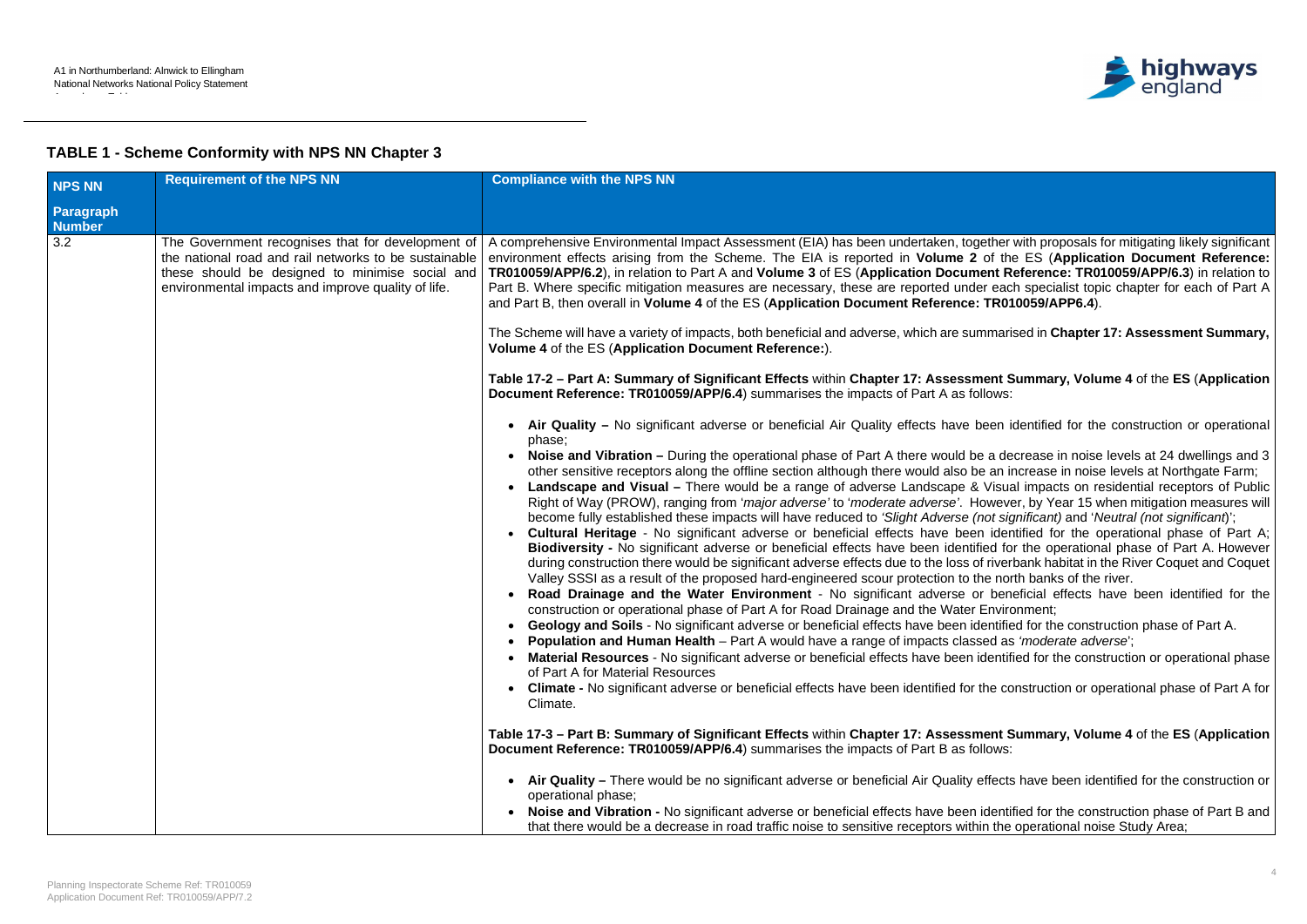### A1 in Northumberland: Alnwick to Ellingham National Networks National Policy Statement Accordance Table



· **Landscape and Visual –** There would be a range of adverse Landscape & Visual impacts on residential receptors of PROW, *mitigation measures will become fully established* these impacts will have reduced to *'Slight Adverse (not significant)* and '*Neutral (not significant*)';

for the operational phase of Part B.

beneficial effects have been identified for the Environment:

e of the best and most versatile (BMV) agricultural

ed as *'moderate adverse*'; dentified for the construction or operational phase

he construction or operational phase of Part B for

**Commitments (REAC) has been produced and PP/7.3**). This details the environmental mitigation  $\alpha$  is responsible for delivering them and details any

tument Reference: APP-346) will be updated to ng ES Addendums: Earthworks Amendments for **change Request (Document Reference: 6.38);** ence: 6.40).

) lists and assesses the principles of the National of the topics are covered in **Volume 2** of the ES (**Application Document Reference: TR010059/APP/6.2**) for Part A and **Volume 3** the ES (**Application Document Reference:** Scheme, which also addresses other material

**1) shows that the Scheme is compliant with local** cial and environmental benefits of the Scheme nental impacts of the Scheme would be mitigated, es for environmental and social benefits have also detailed design process to deliver environmental

Becognised in, **Volume 2** of the ES (**Application Document Reference: TR010059/APP/6.2**) for Part A and **Volume 3** of the ES (**Application Document Reference:**

Id these relate to:

| <b>NPS NN</b>                     | <b>Requirement of the NPS NN</b>                                                                                                                                                                                                                                                                                                      | <b>Compliance with the NPS NN</b>                                                                                                                                                                                                                                                                                                                                                                                                                                                                                                                                                                                                                                                                                                                                                                                                                                                                                                                                                                                                                                                                                                                                                                                                                                                                                                                                                                                                                                                                                                                                                                                                                                                                                                                                                                      |
|-----------------------------------|---------------------------------------------------------------------------------------------------------------------------------------------------------------------------------------------------------------------------------------------------------------------------------------------------------------------------------------|--------------------------------------------------------------------------------------------------------------------------------------------------------------------------------------------------------------------------------------------------------------------------------------------------------------------------------------------------------------------------------------------------------------------------------------------------------------------------------------------------------------------------------------------------------------------------------------------------------------------------------------------------------------------------------------------------------------------------------------------------------------------------------------------------------------------------------------------------------------------------------------------------------------------------------------------------------------------------------------------------------------------------------------------------------------------------------------------------------------------------------------------------------------------------------------------------------------------------------------------------------------------------------------------------------------------------------------------------------------------------------------------------------------------------------------------------------------------------------------------------------------------------------------------------------------------------------------------------------------------------------------------------------------------------------------------------------------------------------------------------------------------------------------------------------|
| <b>Paragraph</b><br><b>Number</b> |                                                                                                                                                                                                                                                                                                                                       |                                                                                                                                                                                                                                                                                                                                                                                                                                                                                                                                                                                                                                                                                                                                                                                                                                                                                                                                                                                                                                                                                                                                                                                                                                                                                                                                                                                                                                                                                                                                                                                                                                                                                                                                                                                                        |
|                                   |                                                                                                                                                                                                                                                                                                                                       | Landscape and Visual - There would be a range of adverse Landscape & Visual im<br>ranging from 'major adverse' to 'moderate adverse'. However, by Year 15 when mitigation<br>these impacts will have reduced to 'Slight Adverse (not significant) and 'Neutral (not significant)<br><b>Cultural Heritage</b> - There would be adverse impacts although these can be mitigated;<br>Biodiversity - No significant adverse or beneficial effects have been identified for the<br>Road Drainage and the Water Environment - No significant adverse or benefic<br>construction or operational phase of Part A for Road Drainage and the Water Environn<br>Geology and Soils - There would be an adverse impact due to the loss of some of the<br>land;<br><b>Population and Human Health</b> – Part B would have a range of impacts classed as 'n<br>Material Resources - No significant adverse or beneficial effects have been identified<br>of Part B for Material Resources<br><b>Climate -</b> No significant adverse or beneficial effects have been identified for the consti<br>Climate.<br>As part of the overall mitigation proposals a Register of Environmental Actions and Comm<br>is included in the Outline CEMP (Application Document Reference: TR010059/APP/7.3).<br>measures that would be implemented during construction, why they are required, who is respo<br>ongoing maintenance arrangements required.<br>Following the approval of the design changes, the <b>Outline CEMP</b> (Application Document<br>contain all of the mitigation measures defined by the REAC from each of the following ES A<br>Change Request (Document Reference: 6.36) ES Addendum: Stabilisation Works for Chang<br>and ES Addendum: Southern Access Works for Change Request (Document Reference: 6.4 |
| 3.3                               | In delivering new schemes, the Government expects  <br>social impacts in line with the principles set out in the<br>NPPF and the Government's planning guidance.<br>Applicants should also provide evidence that they have<br>considered reasonable opportunities to deliver<br>environmental and social benefits as part of schemes. | The Case for the Scheme (Application Document Reference: TR010059/APP/7.1) lists are<br>applicants to avoid and mitigate environmental and   Planning Policy Framework (NPPF). Local planning policies that are relevant to each of the t<br>(Application Document Reference: TR010059/APP/6.2) for Part A and Volume 3 the E<br>TR010059/APP/6.3) for Part B. These are then addressed in the Case for the Schem<br>considerations.<br>The Case for the Scheme (Application Document Reference: TR010059/APP/7.1) shows<br>and national planning policy. The ES provides details of the opportunities for social and<br>considered as part of the EIA process. Each chapter of the ES sets out how environmental in<br>in line with current relevant guidance and accepted principles. Reasonable opportunities for en<br>been considered as part of the EIA process and would also be an ongoing aim of the detailed<br>and social benefits.                                                                                                                                                                                                                                                                                                                                                                                                                                                                                                                                                                                                                                                                                                                                                                                                                                                         |
| 3.4                               | The Appraisal of Sustainability accompanying this<br>NPS recognises that some developments will have<br>some adverse local impacts on noise, emissions,<br>landscape/visual amenity,<br>biodiversity,<br>cultural                                                                                                                     | The Scheme has sought to mitigate all effects wherever possible. However, it is recognise<br>Document Reference: TR010059/APP/6.2) for Part A and Volume 3 of the ES<br><b>TR010059/APP/6.3)</b> for Part B that the Scheme results in some adverse and local effects.<br>heritage and water resources. The significance of In relation to Part A, a range of impacts have been identified as moderate adverse and these                                                                                                                                                                                                                                                                                                                                                                                                                                                                                                                                                                                                                                                                                                                                                                                                                                                                                                                                                                                                                                                                                                                                                                                                                                                                                                                                                                               |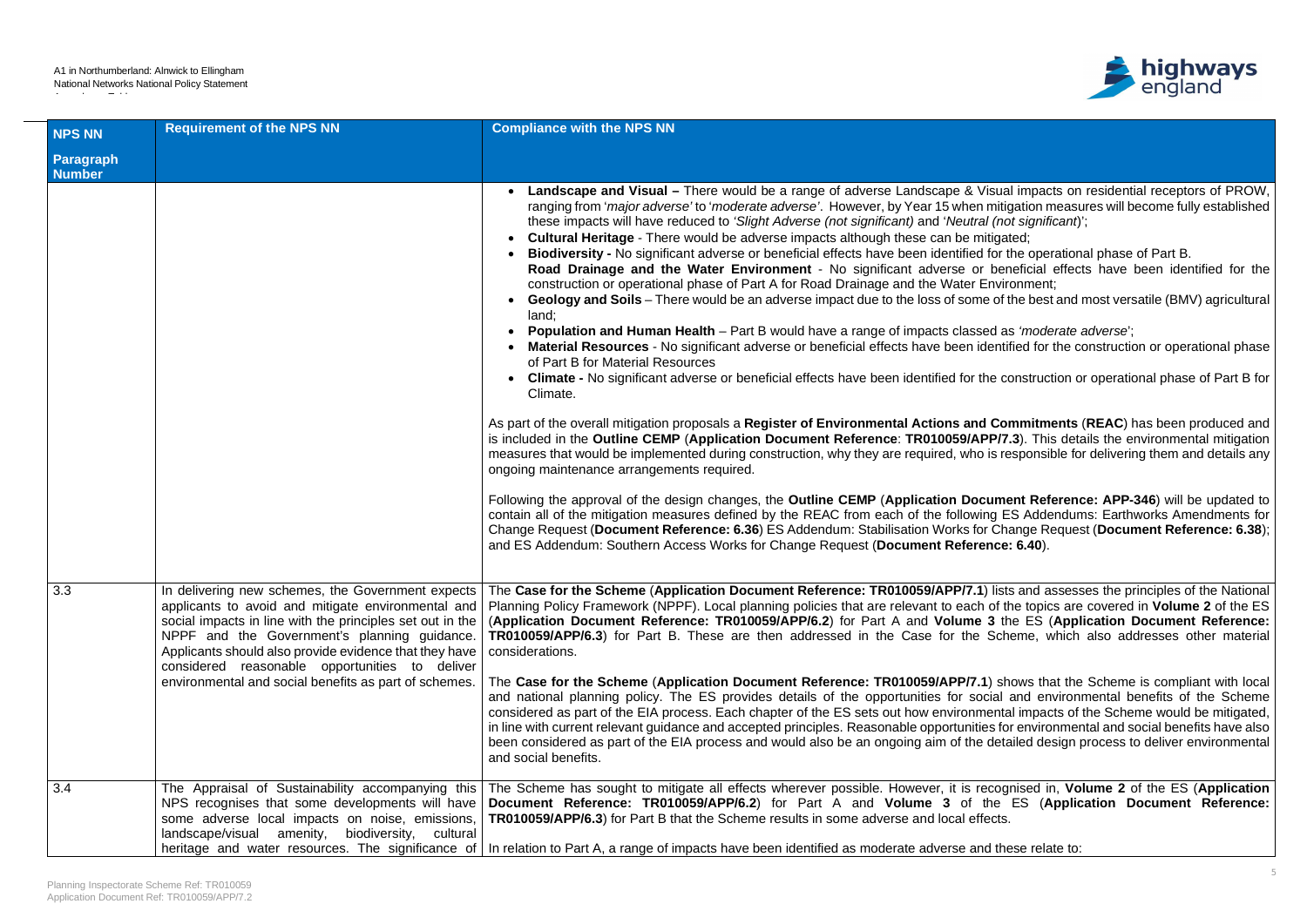

nd these relate to:

**Reference: TR010059/APP/6.4)** also recognises 17 summarises mitigation actions and monitoring tified and included, as necessary, within **Chapters 5.2**) for Part A and Chapters 5 to 15, Volume 3 of **hanism for securing these will be delivered through** nt Reference: TR010059/APP/3.1). In particular, mitigation measures have also been included in the REAC which forms part of the **Outline CEMP** (**Application Document Reference:**

As stated in accordance with Para 3.2 of this table, following the approval of the design changes, the **Outline CEMP** (**Application** neasures defined by the REAC from each of the **nt Reference: 6.36**) ES Addendum: Stabilisation Southern Access Works for Change Request

aragraph 3.4 of the NPS NN and **Chapter 6** of the **Case for the Scheme** (**Application Document Reference: TR010059/APP/7.1**). In assessing the planning balance, **Chapter 6** of the erse impacts and that the benefits of the Scheme, iproved journey quality, reliability and safety, are

the following chapters within **Volume 2** of the ES (**Application Document Reference: TR010059/APP/6.2**) for Part A and **Volume 3** of the ES for Part B (**Application Document**

| <b>NPS NN</b>              | <b>Requirement of the NPS NN</b>                                                                                                                                                                                                                                                                                                                                                                                                                      | <b>Compliance with the NPS NN</b>                                                                                                                                                                                                                                                                                                                                                                                                                                                                                                                                                                                                                                                                                                                                                                                                                                                                                                                                                                                                                                                                                                                                                                                                                                                                                                                                                                                                                                                                                                                                                                                                                                                                                                                                                                                            |
|----------------------------|-------------------------------------------------------------------------------------------------------------------------------------------------------------------------------------------------------------------------------------------------------------------------------------------------------------------------------------------------------------------------------------------------------------------------------------------------------|------------------------------------------------------------------------------------------------------------------------------------------------------------------------------------------------------------------------------------------------------------------------------------------------------------------------------------------------------------------------------------------------------------------------------------------------------------------------------------------------------------------------------------------------------------------------------------------------------------------------------------------------------------------------------------------------------------------------------------------------------------------------------------------------------------------------------------------------------------------------------------------------------------------------------------------------------------------------------------------------------------------------------------------------------------------------------------------------------------------------------------------------------------------------------------------------------------------------------------------------------------------------------------------------------------------------------------------------------------------------------------------------------------------------------------------------------------------------------------------------------------------------------------------------------------------------------------------------------------------------------------------------------------------------------------------------------------------------------------------------------------------------------------------------------------------------------|
| Paragraph<br><b>Number</b> |                                                                                                                                                                                                                                                                                                                                                                                                                                                       |                                                                                                                                                                                                                                                                                                                                                                                                                                                                                                                                                                                                                                                                                                                                                                                                                                                                                                                                                                                                                                                                                                                                                                                                                                                                                                                                                                                                                                                                                                                                                                                                                                                                                                                                                                                                                              |
|                            | these effects and the effectiveness of mitigation is<br>uncertain at the strategic and non-location specific $\cdot$<br>level of this NPS. Therefore, whilst applicants should   •<br>deliver developments in accordance with Government   •<br>policy and in an environmentally sensitive way,   •<br>including considering opportunities to deliver $\cdot$<br>environmental benefits, some adverse local effects of   •<br>development may remain. | Landscape and Visual;<br>Cultural Heritage;<br>Biodiversity;<br>Geology and Soils; and<br>Population and Human Health; and<br>Cumulative<br>In relation to Part B, a range of impacts have been identified as significant adverse are<br>Landscape and Visual;<br>Cultural Heritage;<br>$\bullet$<br>Biodiversity;<br>Geology and Soils; and<br>Population and Human Health.<br>Chapter 17: Assessment Summary, Volume 4 of the ES (Application Document<br>that some adverse and local effects of the Scheme will need to be mitigated. Chapter<br>requirements to minimise the significance of effects as far as possible. These are ident<br>5 to 15, Volume 2 of the ES (Application Document Reference: TR010059/APP/6.<br>the ES (Application Document Reference: TR010059/APP/6.3) for Part B. The mech<br>requirements imposed under Schedule 2 of the draft DCO (Application Documen<br>mitigation measures have also been included in the REAC which forms part of the Our<br>TR010059/APP/7.3) which is a requirement of the draft DCO.<br>As stated in accordance with Para 3.2 of this table, following the approval of the de-<br>Document Reference: APP-346) will be updated to contain all of the mitigation m<br>following ES Addendums: Earthworks Amendments for Change Request (Documer<br>Works for Change Request (Document Reference: 6.38); and ES Addendum:<br>(Document Reference: 6.40).<br>The potential for some developments to result in adverse effects is recognised in part<br>Case for the Scheme (Application Document Reference: TR010059/APP/7.1). In<br>Case for the Scheme concludes that suitable mitigation is proposed to manage adve<br>in terms of improved traffic flows, resilience, support for economic growth and imposing<br>considered to outweigh the adverse effects. |
| 3.5                        | Outside the nationally significant infrastructure project<br>regime, Government policy is to bring forward targeted<br>works to address existing environmental problems on<br>the Strategic Road Network and improve the<br>performance of the network. This includes<br>reconnecting habitats and ecosystems, enhancing the<br>settings of historic and cultural heritage features,                                                                  | Wider Government policy in relation to specific environmental topics is addressed in<br>(Application Document Reference: TR010059/APP/6.2) for Part A and Volume<br>Reference: TR010059/APP/6.3):<br>• Chapter 5: Air Quality;<br>• Chapter 6: Noise and Vibration;                                                                                                                                                                                                                                                                                                                                                                                                                                                                                                                                                                                                                                                                                                                                                                                                                                                                                                                                                                                                                                                                                                                                                                                                                                                                                                                                                                                                                                                                                                                                                          |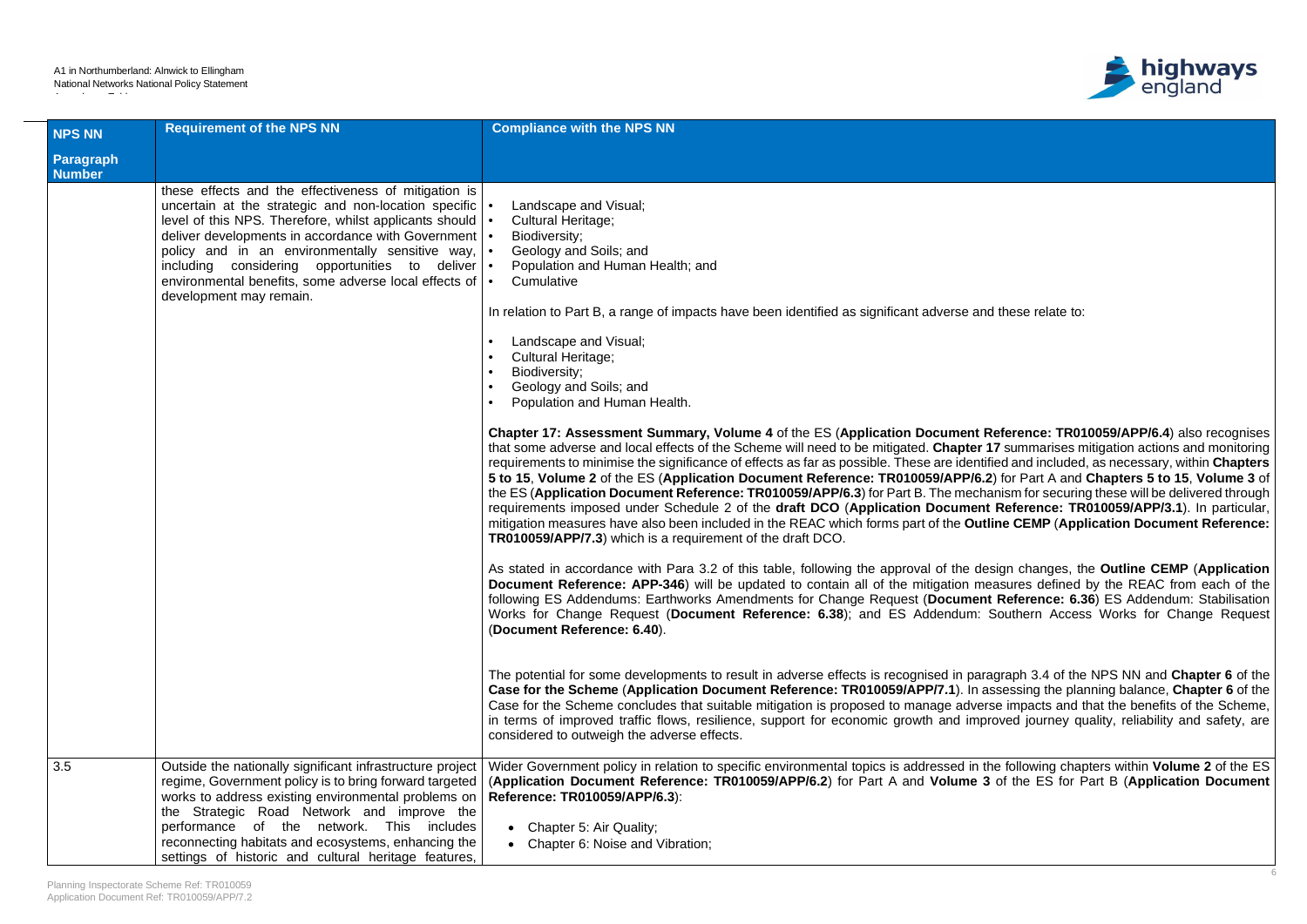

bblems providing appropriate mitigation measures of this part of the network by increasing capacity,

**R010059/APP/6.2)** assesses the impact of Part A **iment Reference: TR010059/APP/6.3**) assesses

mitigation, no significant effects from the Scheme

10059/APP/6.2) considers the impact of Part A on equivalent for Part B is in Chapter 14: Climate, **Volume 3** of the ES (**Application Document Reference: TR010059/APP/6.3**). Both Part A and Part B are expected to have a slight ude of Greenhouse Gas (GHG) emissions and the rience of similar schemes, it is considered that the

**TR010059/APP/6.2) for Part A and Volume 3 of** udes that, with the mitigation measures embedded ence: TR010059/APP/7.3), climate change would

lesign changes, the **Outline CEMP** (Application neasures defined by the REAC from each of the nt Reference: 6.36) ES Addendum: Stabilisation Southern Access Works for Change Request

topics. As such, there is no additional assessment

ed in the following ES Addendums: Earthworks Amendments for Change Request (**Document Reference: 6.36)** ES Addendum: Stabilisation Works for Change Request (**Document (Document Reference: 6.40).** 

changes would not result in any material changes nce of the Scheme with Para 3.6 of the NPS NN.

| <b>NPS NN</b>                     | <b>Requirement of the NPS NN</b>                                                                                                                                                                                                                                                                                                                                                                                                                                                                                                                                                                                           | <b>Compliance with the NPS NN</b>                                                                                                                                                                                                                                                                                                                                                                                                                                                                                                                                                                                                                                                                                                                                                                                                                                                                                                                                                                                                                                                                                                                                                                                                                                                                                                                                                                                                                                                                                                                                                                                                                                                                                                                                                                                                                                                                                |
|-----------------------------------|----------------------------------------------------------------------------------------------------------------------------------------------------------------------------------------------------------------------------------------------------------------------------------------------------------------------------------------------------------------------------------------------------------------------------------------------------------------------------------------------------------------------------------------------------------------------------------------------------------------------------|------------------------------------------------------------------------------------------------------------------------------------------------------------------------------------------------------------------------------------------------------------------------------------------------------------------------------------------------------------------------------------------------------------------------------------------------------------------------------------------------------------------------------------------------------------------------------------------------------------------------------------------------------------------------------------------------------------------------------------------------------------------------------------------------------------------------------------------------------------------------------------------------------------------------------------------------------------------------------------------------------------------------------------------------------------------------------------------------------------------------------------------------------------------------------------------------------------------------------------------------------------------------------------------------------------------------------------------------------------------------------------------------------------------------------------------------------------------------------------------------------------------------------------------------------------------------------------------------------------------------------------------------------------------------------------------------------------------------------------------------------------------------------------------------------------------------------------------------------------------------------------------------------------------|
| <b>Paragraph</b><br><b>Number</b> |                                                                                                                                                                                                                                                                                                                                                                                                                                                                                                                                                                                                                            |                                                                                                                                                                                                                                                                                                                                                                                                                                                                                                                                                                                                                                                                                                                                                                                                                                                                                                                                                                                                                                                                                                                                                                                                                                                                                                                                                                                                                                                                                                                                                                                                                                                                                                                                                                                                                                                                                                                  |
|                                   | enhancing landscape character,<br>respecting and<br>improving water quality and reducing flood risk,<br>avoiding significant adverse impacts from noise and<br>vibration and addressing areas of poor air quality.                                                                                                                                                                                                                                                                                                                                                                                                         | Chapter 7: Landscape and Visual;<br>Chapter 8: Cultural Heritage;<br>Chapter 9: Biodiversity;<br>Chapter 10: Road Drainage and the Water Environment; and<br>Chapter 13: Material Resources.<br>In accordance with this policy, the Scheme would address existing environmental pro<br>where any significant impacts are predicted. The Scheme improves the performance<br>improving resilience and delivering journey time and safety improvements.                                                                                                                                                                                                                                                                                                                                                                                                                                                                                                                                                                                                                                                                                                                                                                                                                                                                                                                                                                                                                                                                                                                                                                                                                                                                                                                                                                                                                                                             |
| 3.6                               | Transport will play an important part in meeting the<br>Government's legally binding carbon targets and other<br>environmental targets. As part of this there is a need to<br>shift to greener technologies and fuels, and to promote<br>lower carbon transport choices. Over the next decade,<br>the biggest reduction in emissions from domestic<br>transport is likely to come from<br>efficiency<br>improvements in conventional vehicles, specifically<br>cars and vans, driven primarily by EU targets for new<br>vehicle CO2 performance. Electrification of the railway<br>will also support reductions in carbon. | Chapter 5: Air Quality. Volume 2 of the ES (Application Document Reference: TI<br>on air quality, whilst Chapter 5: Air Quality, Volume 3 of the ES (Application Docu<br>the impact of Part B on air quality.<br>The overall assessment for both Part A and Part B concludes that, with appropriate r<br>are anticipated.<br>Chapter 14: Climate, Volume 2 of the ES (Application Document Reference: TR01<br>climate change and potential impacts of climate change upon Part A whereas the<br>Volume 3 of the ES (Application Document Reference: TR010059/APP/6.3). Both<br>adverse effect on climate and given the embedded mitigation measures, the magnitu<br>context of the Scheme, using professional judgement based on knowledge and exper<br>slight adverse effect during the construction and operational phases is not significant.<br>Chapter 14: Climate, of Volumes 2 of the ES (Application Document Reference:<br>the ES (Application Document Reference: TR010059/APP/6.3) for Part B also conclu<br>in the Scheme, and outlined in the Outline CEMP (Application Document Refere<br>have no significant impacts on either Part A or Part B.<br>As stated in accordance with Para 3.2 of this table, following the approval of the de-<br><b>Document Reference: APP-346)</b> will be updated to contain all of the mitigation m<br>following ES Addendums: Earthworks Amendments for Change Request (Documer<br>Works for Change Request (Document Reference: 6.38); and ES Addendum:<br>(Document Reference: 6.40).<br>The overall effects of Part A and Part B are additive in respect of the impacts of these t<br>for the Scheme as a whole.<br>The impact of the request for changes made at Deadline 4 have been assesse<br>Amendments for Change Request (Document Reference: 6.36) ES Addendum: Sta<br>Reference: 6.38); and ES Addendum: Southern Access Works for Change Request ( |
|                                   |                                                                                                                                                                                                                                                                                                                                                                                                                                                                                                                                                                                                                            | In relation to Air Quality, these documents conclude that the impacts of the requested<br>to the original assessment. Therefore, the change request will not affect the compliar                                                                                                                                                                                                                                                                                                                                                                                                                                                                                                                                                                                                                                                                                                                                                                                                                                                                                                                                                                                                                                                                                                                                                                                                                                                                                                                                                                                                                                                                                                                                                                                                                                                                                                                                 |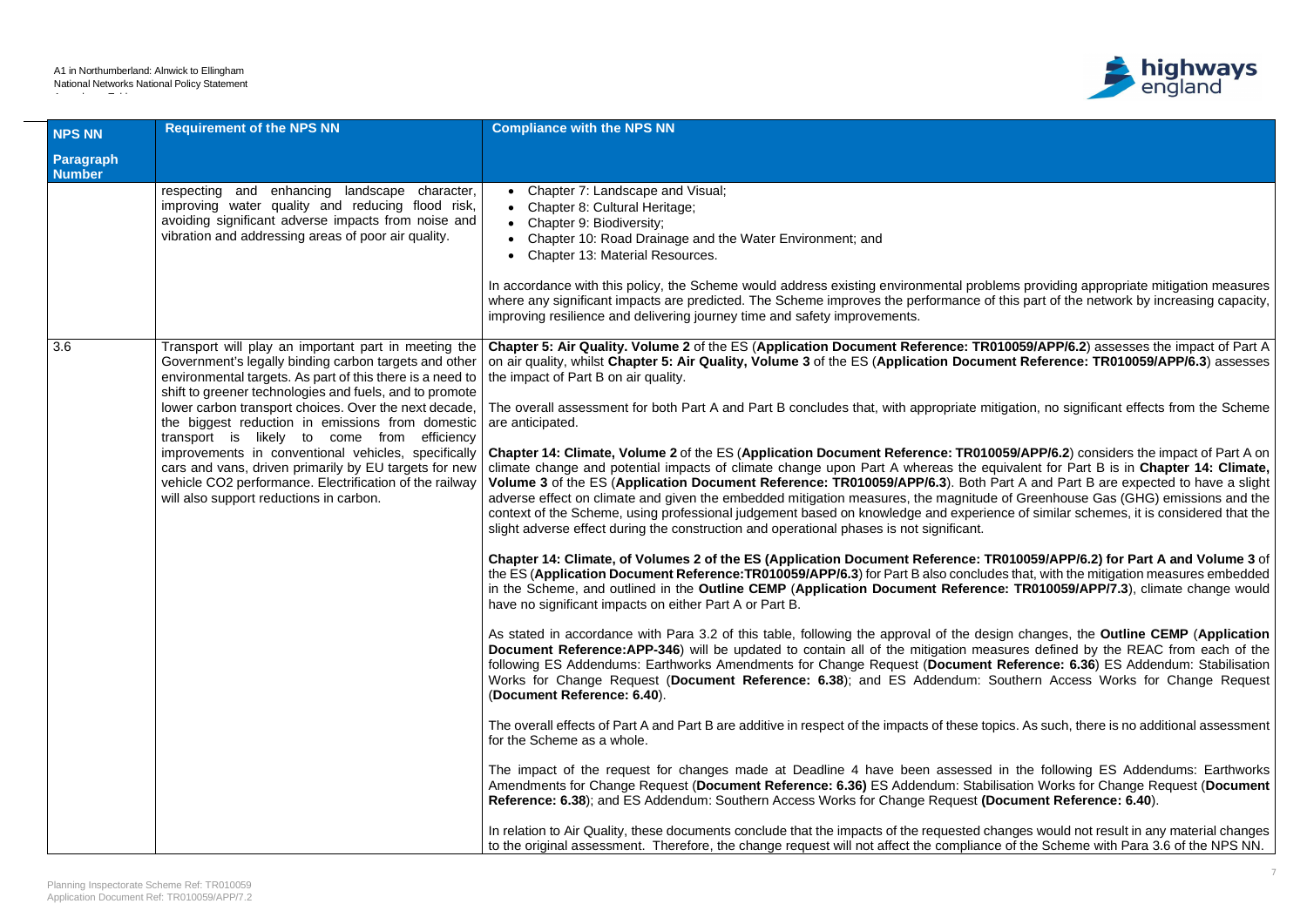### A1 in Northumberland: Alnwick to Ellingham National Networks National Policy Statement Accordance Table



It in no change against the original assessment. 3.6 of the NPS NN.

efined in the REAC from each of the following ES te: 6.36) ES Addendum: Stabilisation Works for Recess Works for Change Request (**Document**)

R010059/APP/6.2) assesses the impact of Part A **Philfridger Bir Altity Chapter 3** contains the ES (**R010059/APP/6.3**) contains the A and Part B are not significant for air quality.

Part B and no additional monitoring is necessary. (NCC) (as the Local Authority) who undertake air natic (i.e. diffusion tubes) monitoring sites.

ter 14: Climate, Volume 2 of the ES (Application **Volume 3** of the ES (Application Document s of the Scheme against the UK National Carbon Budgets that the Scheme would be characterised as 'not significant'.

### tline CEMP (Application Document Reference: **It Reference: TR010059/APP/3.1**).

lesign changes, the **Outline CEMP** (Application easures defined by the REAC from each of the nt Reference: 6.36) ES Addendum: Stabilisation Southern Access Works for Change Request

not affect the compliance of the Scheme with Para

ed in the REAC from each of the following ES e: 6.36) ES Addendum: Stabilisation Works for Recess Works for Change Request (**Document** 

**059/APP/7.1**) provides an economic assessment epartment for Transport's (DfT) online Transport  $\overline{A}$  (COBALT). This assessment forecasts that, over t of £32 million and will save 414 accidents when reduce the number of casualties by 708 over the

| <b>NPS NN</b>                     | <b>Requirement of the NPS NN</b>                                                                                                                                                                                                                                                                                                                                                                                                                                                                                                                                                                                                                                                                                                                                                                                                                                                                                                                                                                                                                                                                                                                                                                                                                                                                                                                                                                                                                                  | <b>Compliance with the NPS NN</b>                                                                                                                                                                                                                                                                                                                                                                                                                                                                                                                                                                                                                                                                                                                                                                                                                                                                                                                                                                                                                                                                                                                                                                                                                                                                                                                                                                                                                                                                                                                                                                                                                                                                                                                                                              |
|-----------------------------------|-------------------------------------------------------------------------------------------------------------------------------------------------------------------------------------------------------------------------------------------------------------------------------------------------------------------------------------------------------------------------------------------------------------------------------------------------------------------------------------------------------------------------------------------------------------------------------------------------------------------------------------------------------------------------------------------------------------------------------------------------------------------------------------------------------------------------------------------------------------------------------------------------------------------------------------------------------------------------------------------------------------------------------------------------------------------------------------------------------------------------------------------------------------------------------------------------------------------------------------------------------------------------------------------------------------------------------------------------------------------------------------------------------------------------------------------------------------------|------------------------------------------------------------------------------------------------------------------------------------------------------------------------------------------------------------------------------------------------------------------------------------------------------------------------------------------------------------------------------------------------------------------------------------------------------------------------------------------------------------------------------------------------------------------------------------------------------------------------------------------------------------------------------------------------------------------------------------------------------------------------------------------------------------------------------------------------------------------------------------------------------------------------------------------------------------------------------------------------------------------------------------------------------------------------------------------------------------------------------------------------------------------------------------------------------------------------------------------------------------------------------------------------------------------------------------------------------------------------------------------------------------------------------------------------------------------------------------------------------------------------------------------------------------------------------------------------------------------------------------------------------------------------------------------------------------------------------------------------------------------------------------------------|
| <b>Paragraph</b><br><b>Number</b> |                                                                                                                                                                                                                                                                                                                                                                                                                                                                                                                                                                                                                                                                                                                                                                                                                                                                                                                                                                                                                                                                                                                                                                                                                                                                                                                                                                                                                                                                   |                                                                                                                                                                                                                                                                                                                                                                                                                                                                                                                                                                                                                                                                                                                                                                                                                                                                                                                                                                                                                                                                                                                                                                                                                                                                                                                                                                                                                                                                                                                                                                                                                                                                                                                                                                                                |
|                                   |                                                                                                                                                                                                                                                                                                                                                                                                                                                                                                                                                                                                                                                                                                                                                                                                                                                                                                                                                                                                                                                                                                                                                                                                                                                                                                                                                                                                                                                                   | In relation to Climate, these ES Addendum documents assess the impacts to result<br>Therefore, the change request will not affect the compliance of the Scheme with Para<br>NPS NN policy conformance of the statement is based on the mitigation measures de<br>Addendums: Earthworks Amendments for Change Request (Document Referenc<br>Change Request (Document Reference: 6.38); and ES Addendum: Southern A<br>Reference: 6.40).                                                                                                                                                                                                                                                                                                                                                                                                                                                                                                                                                                                                                                                                                                                                                                                                                                                                                                                                                                                                                                                                                                                                                                                                                                                                                                                                                         |
| 3.8                               | The impact of road development on aggregate levels<br>of emissions is likely to be very small. Impacts of road<br>development need to be seen against significant<br>projected reductions in carbon emissions and<br>improvements in air quality as a result of current and<br>future policies to meet the Government's legally<br>binding carbon budgets and the European Union's air<br>quality limit values. For example:<br>Carbon – the annual CO2 impacts from<br>delivering a programme of investment on the<br>Strategic Road Network of the scale envisaged<br>in Investing in Britain's Future amount to well<br>below 0.1% of average annual carbon<br>emissions allowed in the fourth carbon budget.<br>This would be outweighed by additional support<br>for ULEVs also identified as overall policy.<br>Air quality – aggregate air quality impacts from<br>delivering a programme of investment on the<br>Strategic Road Network of the scale envisaged<br>in Investing in Britain's Future are small. Total<br>PM10 and NO <sub>x</sub> might be expected to increase<br>slightly, but this needs to be seen in the context<br>of projected reductions in emissions over time.<br>PM10 and NO <sub>x</sub> are expected to decrease over<br>the next decade or so as a result of tighter<br>vehicle emission standards, then flatten, with<br>further falls over time due to greater levels of<br>electric and other ultra-low emission vehicles. | Chapter 5: Air Quality, Volume 2 of the ES (Application Document Reference: TI<br>on Air Quality. Chapter 5: Air Quality, Volume 3 of the ES (Application Docume<br>equivalent assessment for Part B. The conclusion of the ES is that the effects of Part<br>No significant effects have been identified for the operational phase of Part A or P<br>Ambient air quality monitoring will be ongoing by Northumberland County Council (I<br>quality monitoring using a network of continuous (automatic) monitors and non-autom<br>The Green House Gas (GHG) emissions from Parts A and Part B are set out in Chapt<br>Document Reference: TR010059/APP/6.2) for Part A and Chapter 14: Climate,<br>Reference: TR010059/APP/6.3) for Part B. These chapters also assess the impacts<br>Budgets, concluding that the Scheme would have a 'minor adverse' impact that could<br>The construction monitoring regime and reporting requirements are set out in the Out<br>TR010059/APP/7.3) which is secured through the draft DCO (Application Documen<br>As stated in accordance with Para 3.2 of this table, following the approval of the de-<br>Document Reference: APP-346) will be updated to contain all of the mitigation m<br>following ES Addendums: Earthworks Amendments for Change Request (Documer<br>Works for Change Request (Document Reference: 6.38); and ES Addendum:<br>(Document Reference: 6.40).<br>For the reasons set out in the response to Para 3.6 above, the change request will no<br>3.8 of the NPS NN.<br>Policy conformance of the statement is based on the mitigation measures define<br>Addendums: Earthworks Amendments for Change Request (Document Referenc<br>Change Request (Document Reference: 6.38); and ES Addendum: Southern A<br>Reference: 6.40). |
| 3.10                              | The Government's overall vision and approach on road<br>safety is set out in the Strategic Framework for Road<br>Safety. It is a vision in which Britain remains a world<br>leader in road safety; where highway authorities are<br>empowered to take informed decisions within their<br>area; where driver and rider training gives learners the                                                                                                                                                                                                                                                                                                                                                                                                                                                                                                                                                                                                                                                                                                                                                                                                                                                                                                                                                                                                                                                                                                                 | Chapter 5 of the Case for the Scheme (Application Document Reference: TR010<br>of the Scheme and calculates the accident cost savings in accordance with the De<br>Appraisal Guidance (WebTAG) using the Cost and Benefit to Accidents - Light Touch<br>the 60-year assessment period, the Scheme will provide an accident reduction benefit<br>compared to the 'without Scheme' scenario. This reduction in accidents is forecast to<br>60-year period, of which 17 were predicted to be fatal.                                                                                                                                                                                                                                                                                                                                                                                                                                                                                                                                                                                                                                                                                                                                                                                                                                                                                                                                                                                                                                                                                                                                                                                                                                                                                               |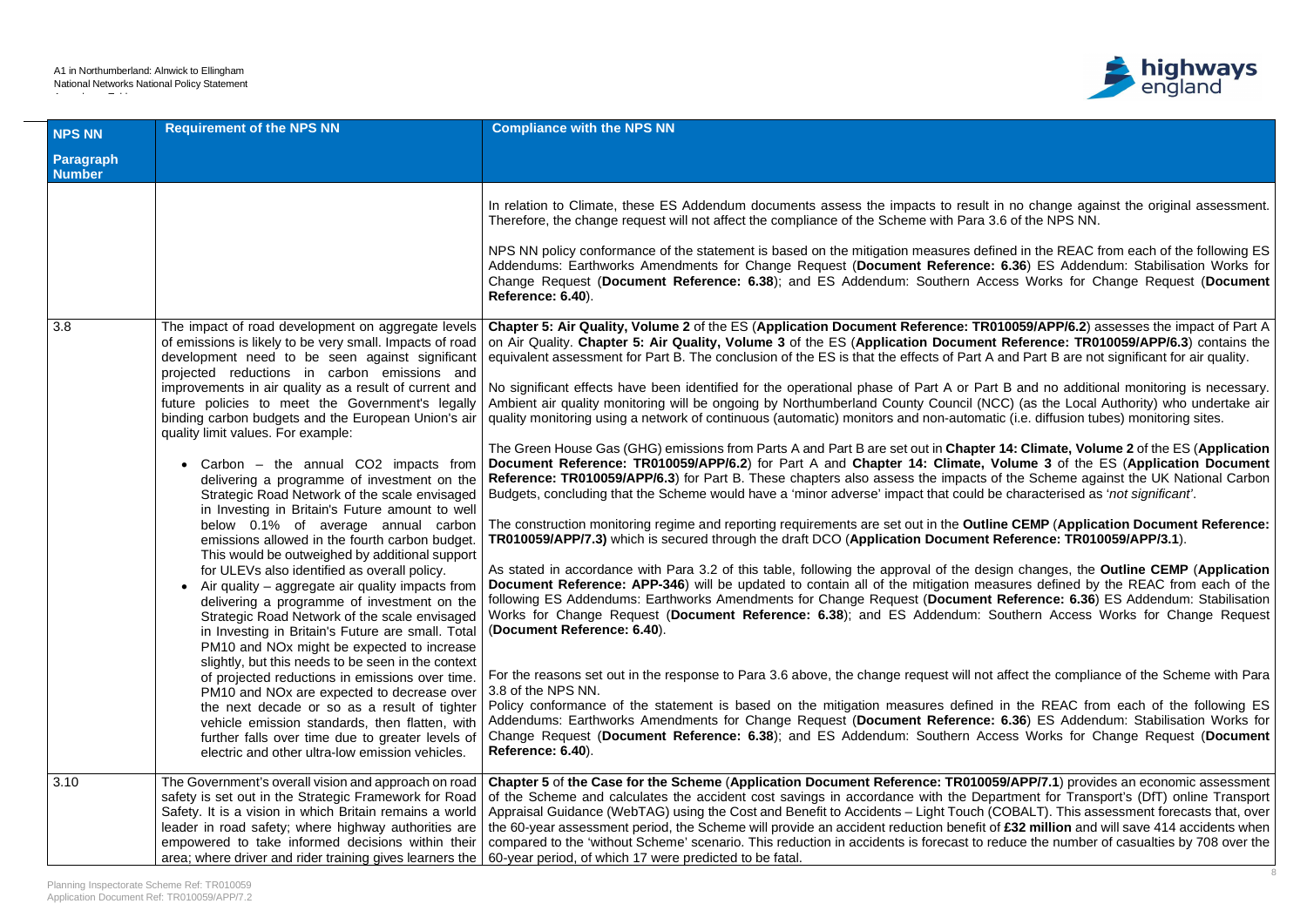### A1 in Northumberland: Alnwick to Ellingham National Networks National Policy Statement Accordance Table

 $\sim$ 





| NPS NN                     | <b>Requirement of the NPS NN</b>                                                                                                                                                                                                                                                                                                                        | <b>Compliance with the NPS NN</b> |
|----------------------------|---------------------------------------------------------------------------------------------------------------------------------------------------------------------------------------------------------------------------------------------------------------------------------------------------------------------------------------------------------|-----------------------------------|
| Paragraph<br><b>Number</b> |                                                                                                                                                                                                                                                                                                                                                         |                                   |
|                            | skills they need to be safe on our roads; and where<br>tough measures are taken against the minority of<br>offenders who deliberately choose to drive<br>dangerously. The scheme promoters are expected to<br>take opportunities to improve road safety, including<br>introducing the most modern and effective safety<br>measures where proportionate. |                                   |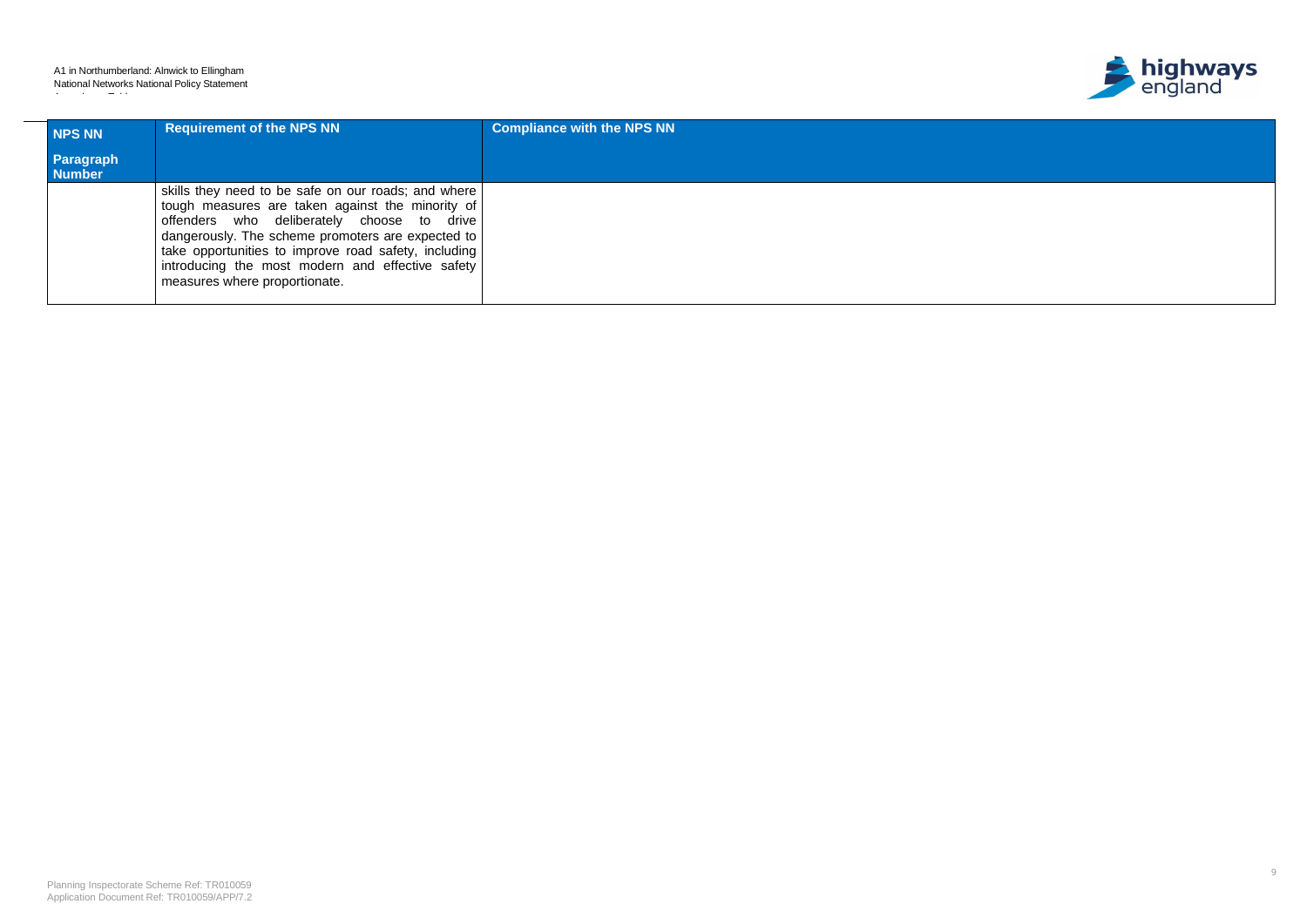

**ocument Reference: TR010059/APP/6.2) notes** ved facilities for Walkers, Cyclists and Horseriders h, Volume 2 of the ES, Part A has been designed

ans are accommodated by footpaths immediately tes linkages and provides safer pedestrian access

pedestrians and vehicular traffic. rians using hardened verges, and vehicular traffic,

ngth of the eastern side of the proposed link road, for cyclists alongside the A1.

ove the amenity of users of the footpaths in the road where possible and reduce noise level for

**ument Reference: TR010059/APP/6.3) confirms** isers, particularly in those areas where diversions

would be provided. The footway would tie into a and along the improved B6341 to the west of the

ge would be provided. The footway would link to a

prove the amenity of users of the footpaths in the

**ment Reference: TR010059/APP/6.3)** also notes e no community facilities along the route, so the *temporary effects on community severance would be isolated to individuals accessing community facilities in Alnwick*".

choose sustainable modes of transport and make enient option.

elating to public transport and WCH users. The been incorporated. **Chapter 4** of the **Case for the** 

the Charlton Mires Junction to the location of an o users with a bus stop flag to mark the location. ute to improved bus journey times and service

agreed with the main bus operator Arriva.

| 3.15 | The Government is committed to provide people with<br>options to choose sustainable modes and making<br>door-to-door journeys by sustainable means an<br>attractive and convenient option. This is essential to<br>reducing carbon emissions from transport. | Chapter 12: Population and Human Health, Volume 2 of the ES (Application Document<br>that Part A would help to promote sustainable modes of transport, by providing improved facilities<br>(WCH) users to cross the A1. As listed in Chapter 12: Population and Human Health, Volume<br>to include the following:                                                                                                                                                                                                                                                                                                                                                                                                                                                                                                                                                                         |
|------|--------------------------------------------------------------------------------------------------------------------------------------------------------------------------------------------------------------------------------------------------------------|-------------------------------------------------------------------------------------------------------------------------------------------------------------------------------------------------------------------------------------------------------------------------------------------------------------------------------------------------------------------------------------------------------------------------------------------------------------------------------------------------------------------------------------------------------------------------------------------------------------------------------------------------------------------------------------------------------------------------------------------------------------------------------------------------------------------------------------------------------------------------------------------|
|      |                                                                                                                                                                                                                                                              | Footways at the three new junctions link into the existing side roads. Pedestrians are ad<br>to each side of the proposed junctions and across the new bridges. This increases linkage<br>across the A1.<br>The proposed Causey Park overbridge would be designed to safely carry both pedestria<br>$\bullet$<br>• The proposed Burgham Underbridge would be designed with access for pedestrians using<br>with clear visibility for all users.<br>• A new segregated 3 m wide footway / cycleway would be provided along the length of the<br>between the de-trunked A1 and Felton Road. This improves access and safety for cyclis<br>Use of best practice design with regards to the safety of WCHs would improve the a<br>surrounding areas. Additionally, landscaping that can provide screening of the road when<br>the wider network of PRoW would also improve amenity for users. |
|      |                                                                                                                                                                                                                                                              | Chapter 12: Population and Human Health, Volume 3 of the ES (Application Document Re<br>that for Part B, best practice design has been used to improve the facilities for PRoW users, part<br>of PRoW are proposed. Part B has been designed to include the following:                                                                                                                                                                                                                                                                                                                                                                                                                                                                                                                                                                                                                    |
|      |                                                                                                                                                                                                                                                              | • A footway to facilitate safe pedestrian access across Charlton Mires Junction would be<br>diverted footpath to the east of the Scheme, extend via a bridge across the A1 and along<br>Scheme, to near Rock Lodge;<br>• A footway to facilitate safe pedestrian access across Heckley Fence Overbridge would b<br>diverted PRoW to the east of the Scheme across the A1 to a PRoW on the other side;<br>Use of best practice design with regards to the safety of WCH users would improve the<br>surrounding areas. Additionally, landscape planting would provide screening of the road.                                                                                                                                                                                                                                                                                                |
|      |                                                                                                                                                                                                                                                              | Chapter 12: Population and Human Health, Volume 3 of the ES (Application Document Refore<br>that severance is not identified as a widespread problem in this location: "There are no comi<br>temporary effects on community severance would be isolated to individuals accessing commun                                                                                                                                                                                                                                                                                                                                                                                                                                                                                                                                                                                                   |
|      |                                                                                                                                                                                                                                                              | This improved provision for WCH users for Parts A and B is considered to help people choose surf<br>door-to-door journeys by a sustainable means of transport a more attractive and convenient opt                                                                                                                                                                                                                                                                                                                                                                                                                                                                                                                                                                                                                                                                                        |
|      |                                                                                                                                                                                                                                                              | Consultation has been undertaken to understand the existing baseline conditions relating to<br>impacts of the Scheme have been considered and amendments to the design have been incorp<br>Scheme (Application Document Reference: TR010059/APP/7.1) concludes that:                                                                                                                                                                                                                                                                                                                                                                                                                                                                                                                                                                                                                      |
|      |                                                                                                                                                                                                                                                              | • The Scheme will not result in a significant impact on Rail Users;<br>The Scheme incorporates proposals to relocate the bus stops on the A1 at the Charlte<br>informal pick up point off the A1, which will improve the visibility of this stop to users wi<br>Additionally, the Scheme is forecast to reduce delays which should contribute to im<br>reliability., and<br>Proposed changes to bus stops along the Scheme have been discussed and agreed wit                                                                                                                                                                                                                                                                                                                                                                                                                             |
|      |                                                                                                                                                                                                                                                              |                                                                                                                                                                                                                                                                                                                                                                                                                                                                                                                                                                                                                                                                                                                                                                                                                                                                                           |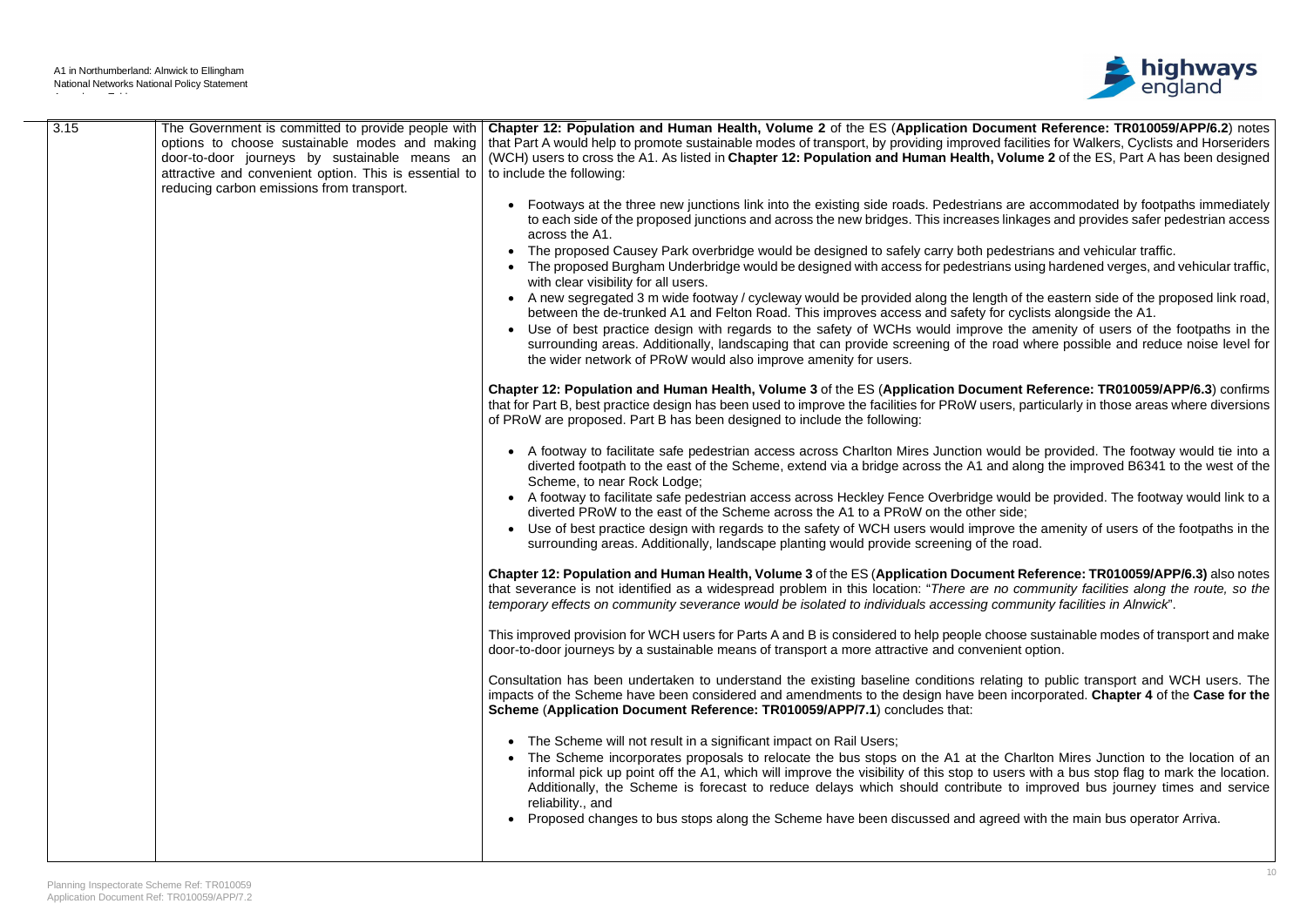

|  | The impacts of the request for changes made at Deadline 4 have been assessed in the following ES Addendums: Earthworks<br>Amendments for Change Request (Document Reference: 6.36) ES Addendum: Stabilisation Works for Change Request (Document<br>Reference: 6.38); and ES Addendum: Southern Access Works for Change Request (Document Reference: 6.40). In relation to<br>Population and Health, these assessments conclude that there would not be any changes to the original assessment. Therefore the<br>change request will not affect compliance of the Scheme with Para 3.15 of the NPS NN. Policy conformance of the statement is based<br>on the mitigation measures defined in the REAC from each of the following ES Addendums: Earthworks Amendments for Change<br>Request (Document Reference: 6.36) ES Addendum: Stabilisation Works for Change Request (Document Reference: 6.38); and ES<br>Addendum: Southern Access Works for Change Request (Document Reference: 6.40). |
|--|------------------------------------------------------------------------------------------------------------------------------------------------------------------------------------------------------------------------------------------------------------------------------------------------------------------------------------------------------------------------------------------------------------------------------------------------------------------------------------------------------------------------------------------------------------------------------------------------------------------------------------------------------------------------------------------------------------------------------------------------------------------------------------------------------------------------------------------------------------------------------------------------------------------------------------------------------------------------------------------------|
|  |                                                                                                                                                                                                                                                                                                                                                                                                                                                                                                                                                                                                                                                                                                                                                                                                                                                                                                                                                                                                |
|  |                                                                                                                                                                                                                                                                                                                                                                                                                                                                                                                                                                                                                                                                                                                                                                                                                                                                                                                                                                                                |
|  |                                                                                                                                                                                                                                                                                                                                                                                                                                                                                                                                                                                                                                                                                                                                                                                                                                                                                                                                                                                                |
|  |                                                                                                                                                                                                                                                                                                                                                                                                                                                                                                                                                                                                                                                                                                                                                                                                                                                                                                                                                                                                |
|  |                                                                                                                                                                                                                                                                                                                                                                                                                                                                                                                                                                                                                                                                                                                                                                                                                                                                                                                                                                                                |
|  |                                                                                                                                                                                                                                                                                                                                                                                                                                                                                                                                                                                                                                                                                                                                                                                                                                                                                                                                                                                                |
|  |                                                                                                                                                                                                                                                                                                                                                                                                                                                                                                                                                                                                                                                                                                                                                                                                                                                                                                                                                                                                |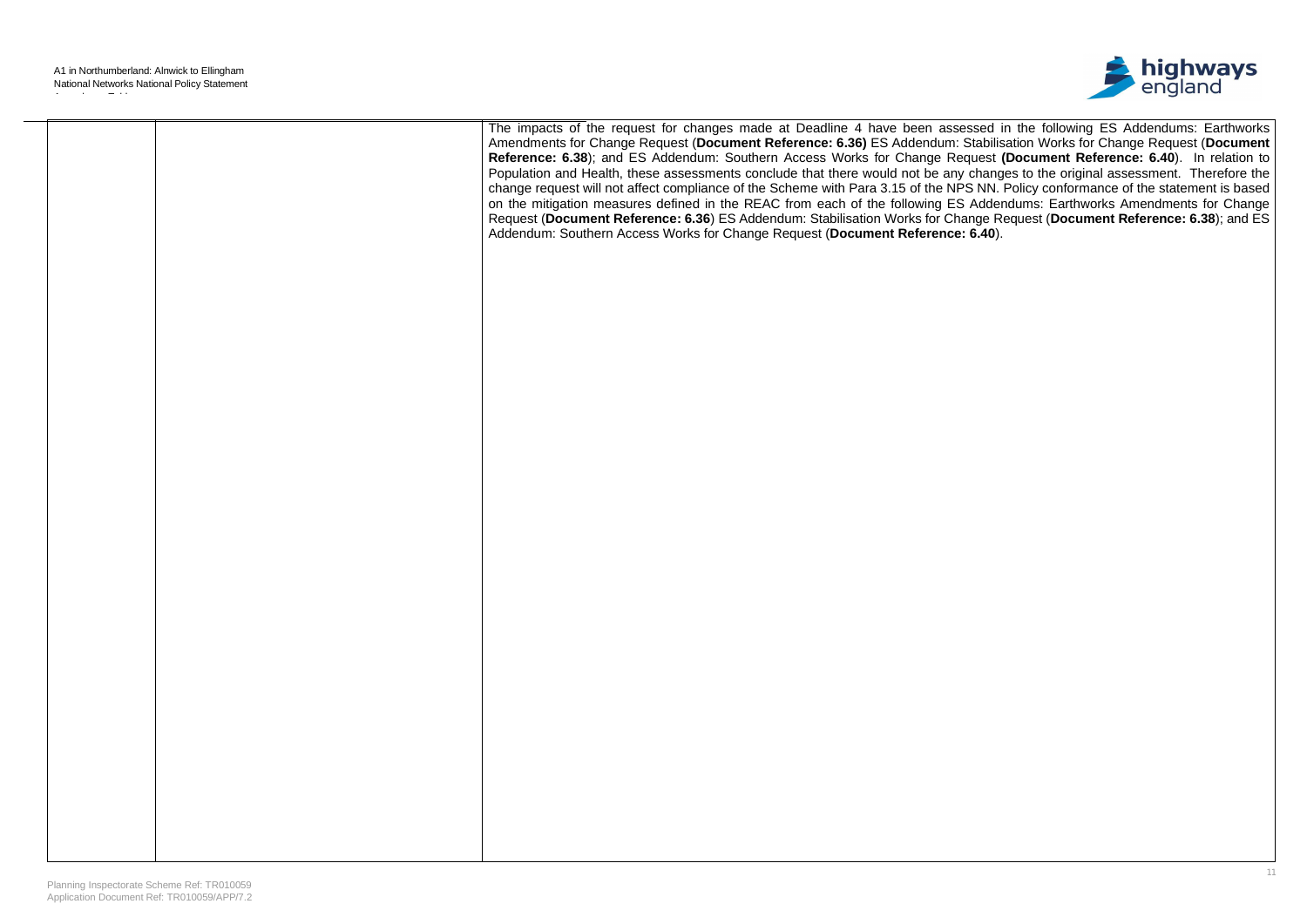

Para 3.15 of the NPS NN.

Se to Para 3.17 of the NPS NN.

ker, Cyclists and Horse-riders Assessment Report (WCHAR), as discussed in **Chapter 4** of the **Case for the Scheme** (**Application Document Reference: TR010059/APP/7.1**). The e the impact on the PROW network. The Scheme on WCH users for both Part A and Part B is 'not

tions between Morpeth and Ellingham, providing a

safety of WCH. They are designed to improve the dditionally, landscaping to provide screening of the so improve amenity for users. Details of proposed **5** of the ES (Application Document Reference: **e 6** of the ES (**Application Document Reference:** 

the ES (Application Document Reference: ilities within the vicinity of Part A. During operation, rove community connectivity to the wider footpath long this carriageway (as a result of the Scheme) tion in traffic would also improve air quality around would improve amenity levels for WCHs on these

**Chapter 12: Population and Human Health, Volume 3** of the ES (**Application Document Reference: TR010059/APP/6.3**) confirms res Junction would provide grade separated WCH interact with traffic which is assessed as providing nagnitude of change of amenity for users of PRoW

uest will not affect compliance of the Scheme with sive transport network. Policy conformance of the

| <b>NPS NN</b>              | <b>Requirement of the NPS NN</b>                                                                                                                                                                                                                                                                                                                                                                                                                                                                                                                                                                                                    | <b>Compliance with the NPS NN</b>                                                                                                                                                                                                                                                                                                                                                                                                                                                                                                                                                                                                                                                                                                                                                                                                                                                                                                                                                                                                                                                                                                                                                                                                                                                                                                                                                                                                                                                                                                                                                                                                                                                                                                                                                                             |
|----------------------------|-------------------------------------------------------------------------------------------------------------------------------------------------------------------------------------------------------------------------------------------------------------------------------------------------------------------------------------------------------------------------------------------------------------------------------------------------------------------------------------------------------------------------------------------------------------------------------------------------------------------------------------|---------------------------------------------------------------------------------------------------------------------------------------------------------------------------------------------------------------------------------------------------------------------------------------------------------------------------------------------------------------------------------------------------------------------------------------------------------------------------------------------------------------------------------------------------------------------------------------------------------------------------------------------------------------------------------------------------------------------------------------------------------------------------------------------------------------------------------------------------------------------------------------------------------------------------------------------------------------------------------------------------------------------------------------------------------------------------------------------------------------------------------------------------------------------------------------------------------------------------------------------------------------------------------------------------------------------------------------------------------------------------------------------------------------------------------------------------------------------------------------------------------------------------------------------------------------------------------------------------------------------------------------------------------------------------------------------------------------------------------------------------------------------------------------------------------------|
| Paragraph<br><b>Number</b> |                                                                                                                                                                                                                                                                                                                                                                                                                                                                                                                                                                                                                                     |                                                                                                                                                                                                                                                                                                                                                                                                                                                                                                                                                                                                                                                                                                                                                                                                                                                                                                                                                                                                                                                                                                                                                                                                                                                                                                                                                                                                                                                                                                                                                                                                                                                                                                                                                                                                               |
| 3.16                       | As part of the Government's commitment to<br>sustainable travel it is investing in developing a high-<br>quality cycling and walking environment to bring about<br>a step change in cycling and walking across the<br>country.                                                                                                                                                                                                                                                                                                                                                                                                      | The information required for conformance of Para 3.16, can be found in response to F                                                                                                                                                                                                                                                                                                                                                                                                                                                                                                                                                                                                                                                                                                                                                                                                                                                                                                                                                                                                                                                                                                                                                                                                                                                                                                                                                                                                                                                                                                                                                                                                                                                                                                                          |
| 3.17                       | There is a direct role for the national road network to<br>play in helping pedestrians and cyclists. The<br>Government expects applicants to use reasonable<br>endeavours to address the needs of cyclists and<br>pedestrians in the design of new schemes. The<br>Government also expects applicants to identify<br>opportunities to invest in infrastructure in locations<br>where the national road network severs communities<br>and acts as a barrier to cycling and walking, by<br>correcting historic problems, retrofitting the latest<br>solutions and ensuring that it is easy and safe for<br>cyclists to use junctions. | The information required for conformance of Para 3.17, can also be found in response<br>Additionally, the improvements for WCHs have been considered in the form of a Walk<br>(WCHAR), as discussed in Chapter 4 of the Case for the Scheme (Application D<br>impact on WCH will not be significant as the Scheme has been designed to minimise<br>includes some changes to PRoW's including some diversions. The overall impact or<br>significant'.                                                                                                                                                                                                                                                                                                                                                                                                                                                                                                                                                                                                                                                                                                                                                                                                                                                                                                                                                                                                                                                                                                                                                                                                                                                                                                                                                          |
| 3.19                       | The Government is committed to creating a more<br>accessible and inclusive transport network that<br>provides a range of opportunities and choices for<br>people to connect with jobs, services and friends and<br>family.                                                                                                                                                                                                                                                                                                                                                                                                          | The Scheme would improve the resilience of the A1 on the single carriageway section<br>more reliable and safer route for all road users.<br>Diversions, or where necessary stopping up of PRoW are proposed to ensure the sa<br>amenity of footpath users in the surrounding areas wherever it is possible to do so. Ad<br>road where possible and reduce noise level for the wider network of PRoW would als<br>screening are shown in the Landscape Mitigation Masterplan, Figure 7.8, Volume<br>TR010059/APP/6.5) for Part A and Landscape Mitigation Plan, Figure 7.10, Volume<br><b>TR010059/APP/6.6)</b> for Part B.<br>As set out in Chapter 12: Population and Human Health, Volume 2 of<br><b>TR010059/APP/6.2</b> ), Part A is predicted to result in a net improvement to the WCH faci<br>improvements to WCH routes would improve user safety, enhance access and impre<br>network. In terms of the section of the A1 to be de-trunked the reduction in traffic all<br>would improve safety for WCHs using the adjacent footways and cycleways. A reduct<br>the junctions which currently access the section of the A1 to be de-trunked, which w<br>routes.<br>Chapter 12: Population and Human Health, Volume 3 of the ES (Application Doc<br>that for Part B the construction of the Heckley Fence Overbridge and the Charlton Mir<br>provision for crossing the A1, reducing the need for WCH to cross the highway and in<br>a 'substantial' relief on existing severance in the area. It is assessed that overall, the m<br>following the implementation of mitigation measures during operation is negligible.<br>For the reasons set out in the response to Para 3.15 above, therefore the change requ<br>Para 3.19 of the NPS NN as there would be no impacts on the creation of an inclus |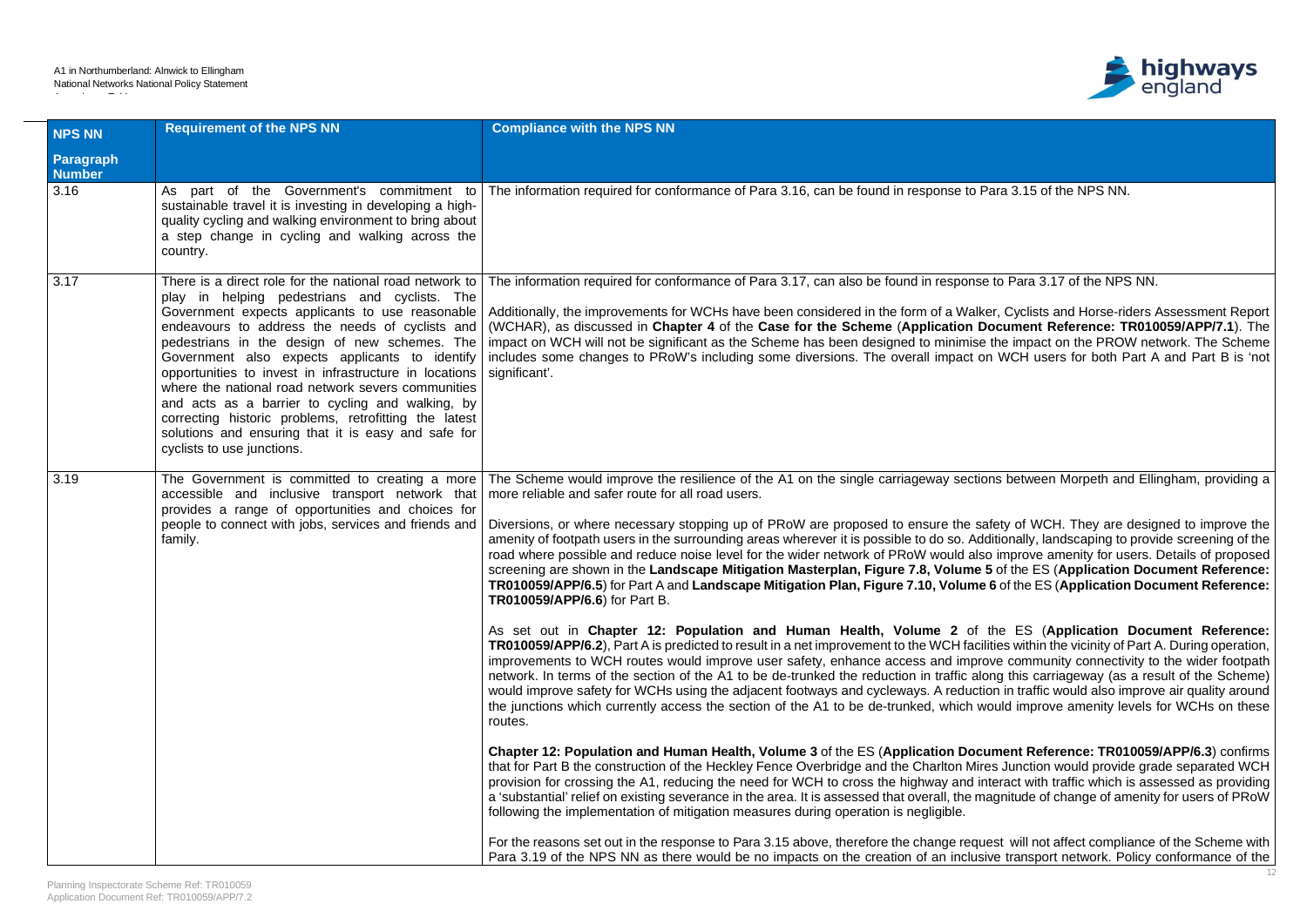### A1 in Northumberland: Alnwick to Ellingham National Networks National Policy Statement Accordance Table



| <b>NPS NN</b>              | <b>Requirement of the NPS NN</b>                                                                                                                                                                                                                                                                                                                                                                                                                                                                                                                                                                                                                                                                                                                                                                                                                                                                                                                                                                                                          | <b>Compliance with the NPS NN</b>                                                                                                                                                                                                                                                                                                                                                                                                                                                                                                                                        |
|----------------------------|-------------------------------------------------------------------------------------------------------------------------------------------------------------------------------------------------------------------------------------------------------------------------------------------------------------------------------------------------------------------------------------------------------------------------------------------------------------------------------------------------------------------------------------------------------------------------------------------------------------------------------------------------------------------------------------------------------------------------------------------------------------------------------------------------------------------------------------------------------------------------------------------------------------------------------------------------------------------------------------------------------------------------------------------|--------------------------------------------------------------------------------------------------------------------------------------------------------------------------------------------------------------------------------------------------------------------------------------------------------------------------------------------------------------------------------------------------------------------------------------------------------------------------------------------------------------------------------------------------------------------------|
| Paragraph<br><b>Number</b> |                                                                                                                                                                                                                                                                                                                                                                                                                                                                                                                                                                                                                                                                                                                                                                                                                                                                                                                                                                                                                                           |                                                                                                                                                                                                                                                                                                                                                                                                                                                                                                                                                                          |
|                            |                                                                                                                                                                                                                                                                                                                                                                                                                                                                                                                                                                                                                                                                                                                                                                                                                                                                                                                                                                                                                                           | statement is based on the mitigation measures defined in the REAC from each of the following ES Addendums: Earthworks<br>Amendments for Change Request (Document Reference: 6.36) ES Addendum: Stabilisation Works for Change Request (Document<br>Reference: 6.38); and ES Addendum: Southern Access Works for Change Request (Document Reference: 6.40).                                                                                                                                                                                                               |
| 3.20                       | Accessibility for disabled people is set out in Transport<br>for Everyone: an action plan to improve accessibility<br>for all. In particular: The Government will continue to<br>work to ensure that the bus and train fleets comply with<br>modern access standards by 2020, and to improve rail<br>station access for passengers with reduced mobility.<br>The private car will continue to play an important role,<br>providing disabled people with independence where<br>other forms of transport are not accessible or available.<br>The Government expects applicants to improve<br>access, wherever possible, on and around the national<br>networks by designing and delivering schemes that<br>take account of the accessibility requirements of all<br>those who use, or are affected by, national networks<br>infrastructure, including disabled users. All reasonable<br>opportunities to deliver improvements inaccessibility<br>on and to the existing national road network should<br>also be taken wherever appropriate. | The information required for the conformance of Para 3.20, can be found in response to Para 3.19 of the NPS NN.                                                                                                                                                                                                                                                                                                                                                                                                                                                          |
| 3.21                       | Applicants are reminded of their duty to promote<br>equality and to consider the needs of disabled people<br>as part of their normal practice.<br>Applicants are expected to comply with any obligations<br>under the Equalities Act 2010.                                                                                                                                                                                                                                                                                                                                                                                                                                                                                                                                                                                                                                                                                                                                                                                                | An EqIA has been prepared for the Scheme and meets the requirements of the Equalities Act 2010. The EqIA was embedded within<br>the Scheme to ensure the needs of these groups were central to Scheme development, including in the Scheme design, communication<br>and engagement strategy, and any required mitigation development.                                                                                                                                                                                                                                    |
| 3.22                       | Severance can be a problem in some locations. Where<br>appropriate applicants should seek to deliver<br>improvements that reduce community severance and<br>improve accessibility.                                                                                                                                                                                                                                                                                                                                                                                                                                                                                                                                                                                                                                                                                                                                                                                                                                                        | Chapter 12: Population and Human Health, Volume 2 of the ES (Application Document Reference: TR010059/APP/6.2) provides<br>a summary of the effects on community severance for Part A. Chapter 12: Population and Human Health confirms that existing PRoW<br>and WCH routes would be retained where possible, and where they are crossed by the route an alternative proper means of access<br>would be provided in order to reduce severance caused by the Scheme.                                                                                                     |
|                            |                                                                                                                                                                                                                                                                                                                                                                                                                                                                                                                                                                                                                                                                                                                                                                                                                                                                                                                                                                                                                                           | As listed in response to NPS NN paragraph 3.15 above, Part A will result in several key designed improvements to the WCH facilities,<br>meaning it is less of a barrier to pedestrians, cyclists and equestrians. Part A will therefore improve accessibility to communities<br>alongside the A1.                                                                                                                                                                                                                                                                        |
|                            |                                                                                                                                                                                                                                                                                                                                                                                                                                                                                                                                                                                                                                                                                                                                                                                                                                                                                                                                                                                                                                           | Chapter 12: Population and Human Health, Volume 3 of the ES (Application Document Reference: TR010059/APP/6.3) for Part<br>B confirms that "There are no community facilities along the route, so the temporary effects on community severance would be isolated<br>to individuals accessing community facilities in Alnwick". However, as noted in the in the response to NPS NN paragraph 3.19, above,<br>Part B will result in substantial relief from existing severance as a result in improvements at Heckley Fence Overbridge and the Charlton<br>Mires Junction. |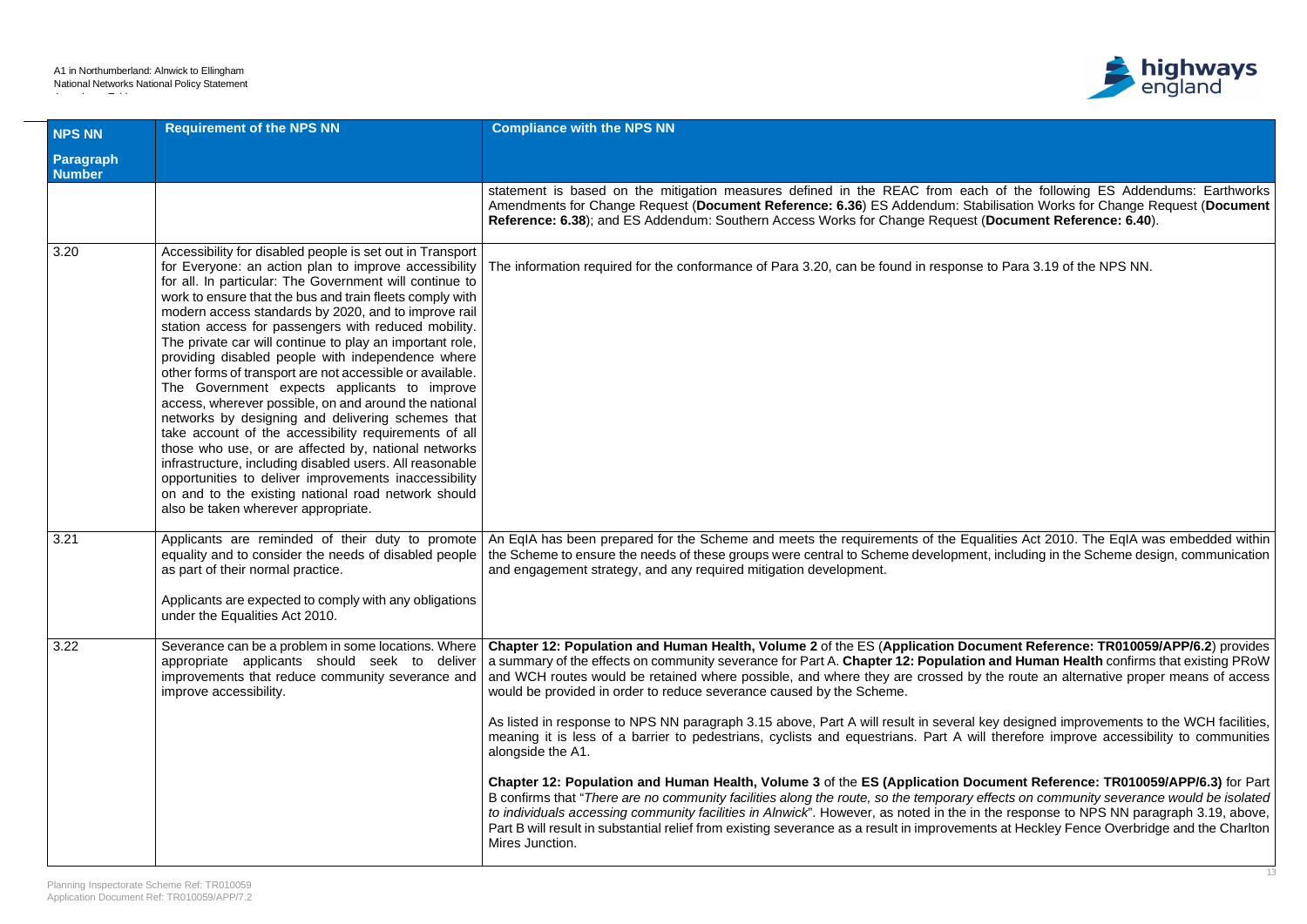### A1 in Northumberland: Alnwick to Ellingham National Networks National Policy Statement Accordance Table



| NPS NN                     | <b>Requirement of the NPS NN</b> | <b>Compliance with the NPS NN</b>                                                                                                                                                                                                                                                                                                                                                                                                                                                                                                                |
|----------------------------|----------------------------------|--------------------------------------------------------------------------------------------------------------------------------------------------------------------------------------------------------------------------------------------------------------------------------------------------------------------------------------------------------------------------------------------------------------------------------------------------------------------------------------------------------------------------------------------------|
| Paragraph<br><b>Number</b> |                                  |                                                                                                                                                                                                                                                                                                                                                                                                                                                                                                                                                  |
|                            |                                  | For the reasons set out in the response to Para 3.15 above, the change request does not affect compliance of the Scheme with Para<br>3.22 of the NPS NN. Policy conformance of the statement is based on the mitigation measures defined in the REAC from each of the<br>following ES Addendums: Earthworks Amendments for Change Request (Document Reference: 6.36) ES Addendum: Stabilisation<br>Works for Change Request (Document Reference: 6.38); and ES Addendum: Southern Access Works for Change Request<br>(Document Reference: 6.40). |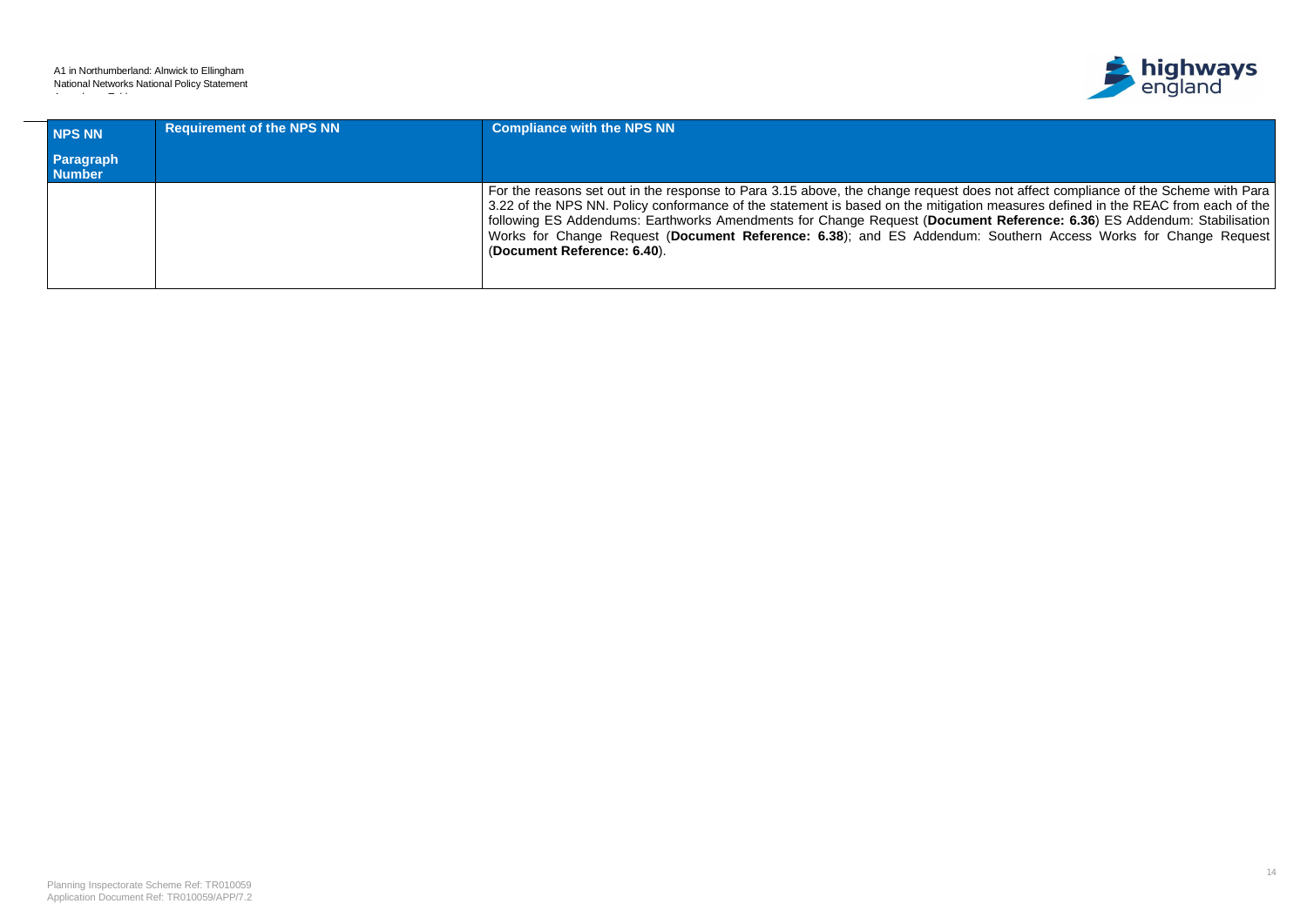

**COMBIADER 33 OF THE SCHEME (10059/APP/7.1)** confirms that the strategic case for

affic; and

**R010059/APP/7.1)** provides an overview of the economic would lead to a decrease in lost productive rs would benefit from improved journey reliability, imaintenance and mileage related depreciation.

## **TABLE 2 - Scheme Conformity with NPS NN Chapter 4**

The **Outline CEMP** (**Application Document Reference: TR010059/APP/7.3**) is secured through the **draft DCO** (**Application** ed adverse impacts of the Scheme.

In accordance with Para 3.2 of this table, following the approval of the design changes, the **Outline CEMP** (**Application Document** ined by the REAC from each of the following ES Addendums: Earthworks Amendments for Change Request (**Document Reference: 6.36**) ES Addendum: Stabilisation Works for **Access Works for Change Request (Document** 

d in the following ES Addendums: Earthworks Amendments for Change Request (**Document Reference: 6.36)** ES Addendum: Stabilisation Works for Change Request (**Document (Document Reference: 6.40).** 

result in change against the original assessment, a 4.3 of the NPS NN. Policy conformance of the th of the following ES Addendums: Earthworks

| <b>NPS NN</b>                     | <b>Requirement of the NPS NN</b>                                                                                                                                                                                                                                                                                                                                                                                                                                                                                                                                                       | <b>Compliance with the NPS NN</b>                                                                                                                                                                                                                                                                                                                                                                                                                                                                                                                                                                                                                                                                                                                                                                                                                                                                                                                                                                                                                                                                                                                                                                                                                                                                                                                                                                                                                                                                                                                                                                                                                                                                                                                                                                                                                                                                                                                                                                                                                                                                                                                                                                                                                                                                                                                                                                                                            |
|-----------------------------------|----------------------------------------------------------------------------------------------------------------------------------------------------------------------------------------------------------------------------------------------------------------------------------------------------------------------------------------------------------------------------------------------------------------------------------------------------------------------------------------------------------------------------------------------------------------------------------------|----------------------------------------------------------------------------------------------------------------------------------------------------------------------------------------------------------------------------------------------------------------------------------------------------------------------------------------------------------------------------------------------------------------------------------------------------------------------------------------------------------------------------------------------------------------------------------------------------------------------------------------------------------------------------------------------------------------------------------------------------------------------------------------------------------------------------------------------------------------------------------------------------------------------------------------------------------------------------------------------------------------------------------------------------------------------------------------------------------------------------------------------------------------------------------------------------------------------------------------------------------------------------------------------------------------------------------------------------------------------------------------------------------------------------------------------------------------------------------------------------------------------------------------------------------------------------------------------------------------------------------------------------------------------------------------------------------------------------------------------------------------------------------------------------------------------------------------------------------------------------------------------------------------------------------------------------------------------------------------------------------------------------------------------------------------------------------------------------------------------------------------------------------------------------------------------------------------------------------------------------------------------------------------------------------------------------------------------------------------------------------------------------------------------------------------------|
| <b>Paragraph</b><br><b>Number</b> |                                                                                                                                                                                                                                                                                                                                                                                                                                                                                                                                                                                        |                                                                                                                                                                                                                                                                                                                                                                                                                                                                                                                                                                                                                                                                                                                                                                                                                                                                                                                                                                                                                                                                                                                                                                                                                                                                                                                                                                                                                                                                                                                                                                                                                                                                                                                                                                                                                                                                                                                                                                                                                                                                                                                                                                                                                                                                                                                                                                                                                                              |
| 4.3                               | considering any proposed development, and in<br>particular when weighting its adverse impacts against its<br>benefits, the Examining Authority and the Secretary of<br>State should take into account:<br>Its potential benefits, including the facilitation of<br>economic development, including job creation,<br>housing and environmental improvement, and any<br>long-term or wider benefits<br>Its potential adverse impacts, including any longer<br>term and cumulative adverse impacts, as well as<br>any measures to avoid, reduce or compensate for<br>any adverse impacts. | Chapter 3 of the Case for the Scheme (Application Document Reference: TR010<br>intervention is based around the following Scheme objectives;<br>Improve journey times on the route of strategic national importance;<br>$\bullet$<br>Improve network resilience and journey time reliability;<br>Improve safety;<br>Maintain access for local traffic whilst improving conditions for strategic tra<br>Facilitate future economic growth.<br>Chapter 5 of the Case for the Scheme (Application Document Reference: TI<br>economic, social and environmental benefits associated with the Scheme. The Sch<br>time and subsequent increase in business user benefits. Commuters and other user<br>improved journey times and associated vehicle operating costs such as fuel, vehicle<br>Chapter 16: Assessment of Cumulative Effects, Volume 4 of the ES (Applicati<br>assesses cumulative effects arising from the Scheme and summarises the mitigation<br>reduce the significance of effects as far as possible. It concludes that "There would<br>Scheme and 'other development'. In addition, no further likely combined significant<br>level of significance of those reported for the Scheme alone" and that therefore "no<br>than that set out in Part A Technical Chapters 5 to 15, Volume 2 of the ES (Applica<br>and Part B Technical Chapters 5 to 15, Volume 3 of the ES (Application Docume<br>The Outline CEMP (Application Document Reference: TR010059/APP/7.3) is<br>Document Reference: TR010059/APP/3.1) and will be used to mitigate any identified<br>In accordance with Para 3.2 of this table, following the approval of the design changed<br>Reference: APP-346) will be updated to contain all of the mitigation measures defi<br>Addendums: Earthworks Amendments for Change Request (Document Referenc<br>Change Request (Document Reference: 6.38); and ES Addendum: Southern A<br>Reference: 6.40).<br>The impact of the request for changes made at Deadline 4 has been assessed<br>Amendments for Change Request (Document Reference: 6.36) ES Addendum: Sta<br><b>Reference: 6.38); and ES Addendum: Southern Access Works for Change Request</b><br>In relation to Cumulative Effects, these documents conclude that the impacts do not<br>and t therefore change request will affect the compliance of the Scheme with Para<br>statement is based on the mitigation measures defined in the REAC from each |

**Chapter 16: Assessment of Cumulative Effects, Volume 4** of the ES (**Application Document Reference: TR010059/APP/6.4**) ion and monitoring actions to be implemented to Id be no significant cumulative effects due to the *Scheme and 'other development'. In addition, no further likely combined significant residual effects have been identified above the further mitigation or monitoring is required, other than that set out in Part A Technical Chapters 5 to 15, Volume 2 of the ES (Application Document Reference: TR010059/APP/6.2) and Part B Technical Chapters 5 to 15, Volume 3 of the ES (Application Document Reference: TR010059/APP/6.3)".*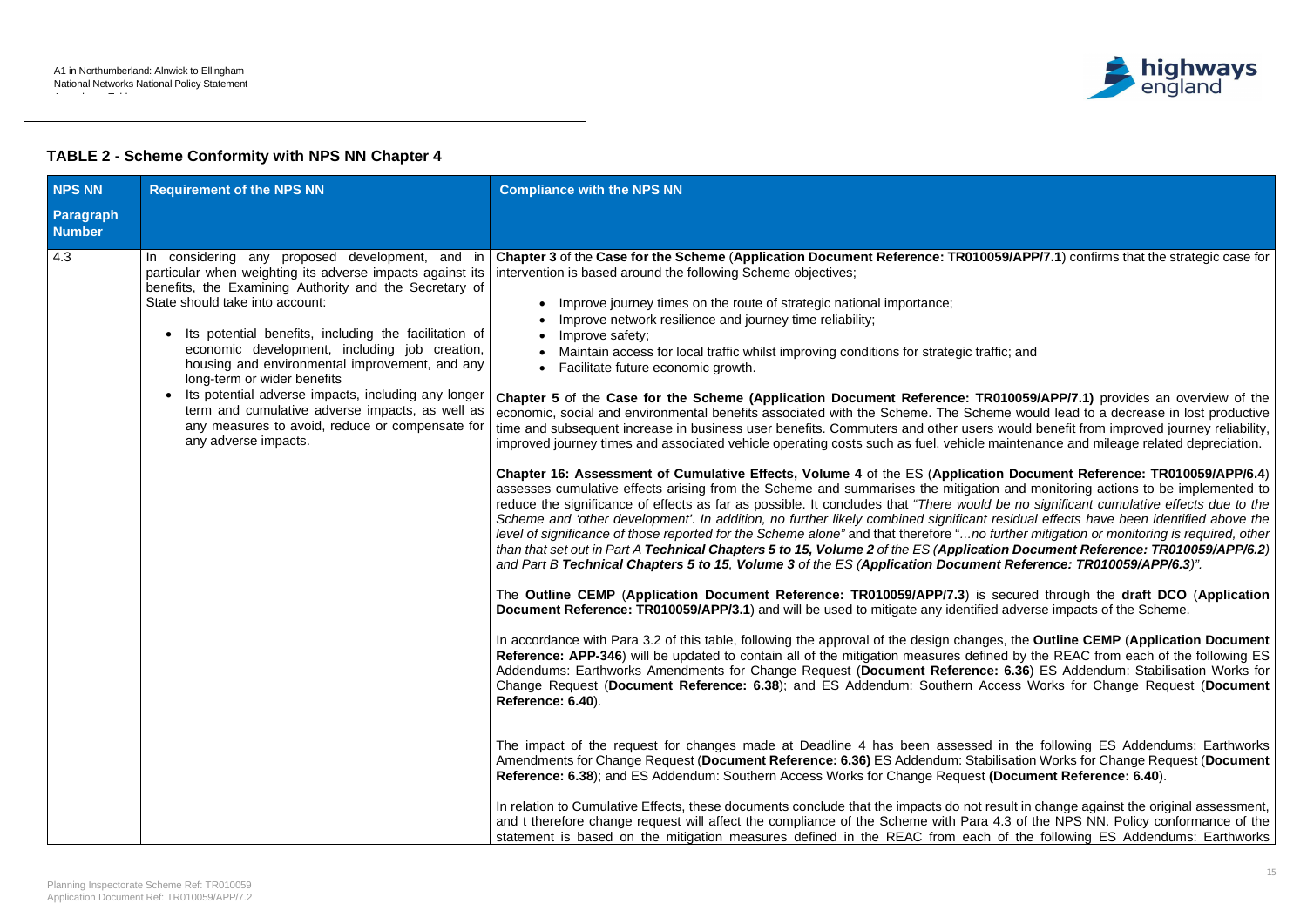### A1 in Northumberland: Alnwick to Ellingham National Networks National Policy Statement Accordance Table



| <b>NPS NN</b>                     | <b>Requirement of the NPS NN</b>                                                                                                                                                                                                                                                                                                                                                                                                                                                                                                                                                                                                                                                                                                                                                                                                                                                                                                                                                                                                                                  | <b>Compliance with the NPS NN</b>                                                                                                                                                                                                                                                                                                                                                                                                                                                                                                                                |
|-----------------------------------|-------------------------------------------------------------------------------------------------------------------------------------------------------------------------------------------------------------------------------------------------------------------------------------------------------------------------------------------------------------------------------------------------------------------------------------------------------------------------------------------------------------------------------------------------------------------------------------------------------------------------------------------------------------------------------------------------------------------------------------------------------------------------------------------------------------------------------------------------------------------------------------------------------------------------------------------------------------------------------------------------------------------------------------------------------------------|------------------------------------------------------------------------------------------------------------------------------------------------------------------------------------------------------------------------------------------------------------------------------------------------------------------------------------------------------------------------------------------------------------------------------------------------------------------------------------------------------------------------------------------------------------------|
| <b>Paragraph</b><br><b>Number</b> |                                                                                                                                                                                                                                                                                                                                                                                                                                                                                                                                                                                                                                                                                                                                                                                                                                                                                                                                                                                                                                                                   |                                                                                                                                                                                                                                                                                                                                                                                                                                                                                                                                                                  |
|                                   |                                                                                                                                                                                                                                                                                                                                                                                                                                                                                                                                                                                                                                                                                                                                                                                                                                                                                                                                                                                                                                                                   | Amendments for Change Request (Document Reference: 6.36) ES Addendum: Stabilisation Works for Change Request (Document<br>Reference: 6.38); and ES Addendum: Southern Access Works for Change Request (Document Reference: 6.40).                                                                                                                                                                                                                                                                                                                                |
| 4.4                               | In this context, environmental, safety, social and economic<br>benefits and adverse impacts should be considered at<br>national, regional and local levels. These may be identified<br>in this NPS or elsewhere.                                                                                                                                                                                                                                                                                                                                                                                                                                                                                                                                                                                                                                                                                                                                                                                                                                                  | Volume 2 of the ES (Application Document Reference: TR010059/APP/6.2) for Part A and Volume 3 of the ES (Application<br>Document Reference: TR010059/APP/6.3) for Part B reports the EIA which has been carried out with consideration for the potential<br>effects at national, regional and local levels, including the requirements of the NPS NN. Chapter 4 of the Case for the Scheme<br>(Application Document Reference: TR010059/APP/7.1) outlines the safety benefits of the Scheme whilst Chapter 5 provides an<br>assessment of the economic benefits. |
| 4.5                               | Applications for road and rail projects (with the exception<br>of those for Strategic Rail Freight Interchanges (SRFIs), for<br>which the position is covered in paragraph 4.8 below) will<br>normally be supported by a business case prepared in<br>accordance with Treasury Green Book principles. This<br>business case provides the basis for investment decisions<br>on road and rail projects. The business case will normally<br>be developed based on the Department's Transport<br>Business Case guidance and WebTAG guidance.<br>The economic case prepared for a transport business case<br>will assess the economic, environmental and social<br>impacts of a development. The information provided will be<br>proportionate to the development. This information will be<br>important for the Examining Authority and the Secretary of<br>State's consideration of the adverse impacts and benefits<br>of a proposed development.<br>It is expected that NSIP schemes brought forward through<br>the development consent order process by virtue of | Chapter 5 of the Case for the Scheme (Application Document Reference: TR010059/APP/7.1) sets out the economic assessment<br>of the Scheme. It presents the anticipated benefits and dis-benefits associated with the Scheme. After accounting for delays associated<br>with construction and maintenance, the combined monetised value of benefits of the Scheme is forecast to be £130 million. The<br>Business Case for the Scheme has been developed based on DfT's Business Case guidance and WebTAG guidance.                                               |
| 4.6                               | Section 35 of the Planning Act 2008, should also meet this<br>requirement.<br>Applications for road and rail projects should usually be                                                                                                                                                                                                                                                                                                                                                                                                                                                                                                                                                                                                                                                                                                                                                                                                                                                                                                                           | A local transport model has been produced in line with DfT guidelines. Core, high growth (optimistic) and low growth (pessimistic)                                                                                                                                                                                                                                                                                                                                                                                                                               |
|                                   | supported by a local transport model to provide sufficiently<br>accurate detail of the impacts of a project. The modelling<br>will usually include national level factors around the key<br>drivers of transport demand such as economic growth,<br>demographic change, travel costs and labour market<br>participation, as well as local factors.                                                                                                                                                                                                                                                                                                                                                                                                                                                                                                                                                                                                                                                                                                                | scenarios have been modelled. Details are provided in Chapter 4 of the Case for the Scheme (Application Document Reference:<br>TR010059/APP/7.1).                                                                                                                                                                                                                                                                                                                                                                                                                |
|                                   | The Examining Authority and the Secretary of State do not<br>need to be concerned with the national methodology and<br>national assumptions around the key drivers of transport<br>demand. We do encourage an assessment of the benefits                                                                                                                                                                                                                                                                                                                                                                                                                                                                                                                                                                                                                                                                                                                                                                                                                          |                                                                                                                                                                                                                                                                                                                                                                                                                                                                                                                                                                  |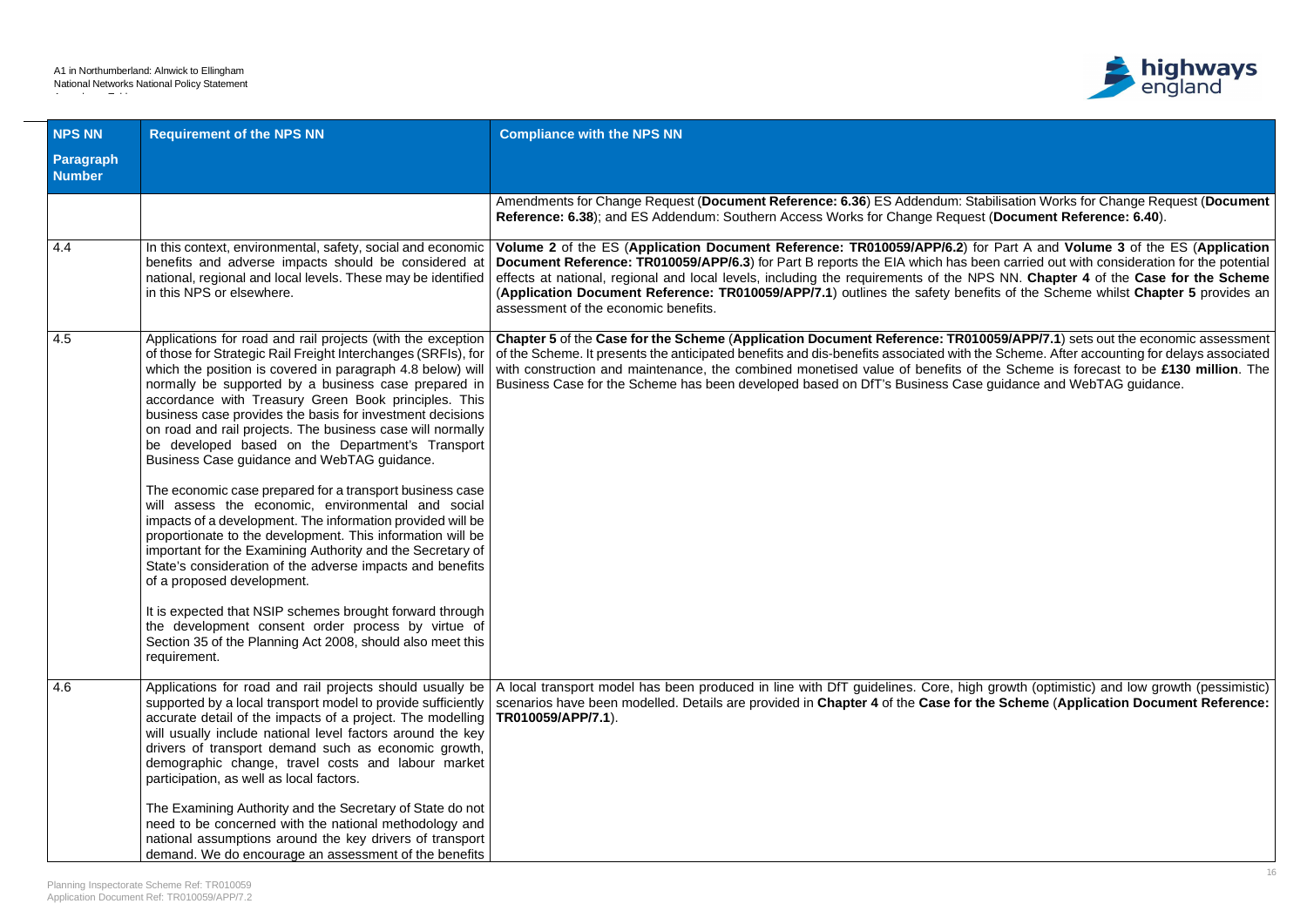

**suggested draft requirements that are considered** enforceable, precise, and reasonable in all other

**APP/3.2**) explains the purpose and effect of each

obligations.

NN and these assessments are detailed within this

and Felton (Part A) and Alnwick to Ellingham (Part oximately 6.1 km of new dual carriageway on Part

ment Reference: TR010059/APP/6.2) details the igation measures to avoid, prevent, reduce, or if possible, offset any identified significant adverse effects. **Volume 3** of the ES (**Application Document Reference:** d facts of Parts A and B, together with cumulative **indumized in assessed in all assessed in all ative Effects, Volume 4** of the ES (Application uropean Union's EIA Directive (2014/52/EU).

nt Reference: TR010059/APP/6.10) provided for APP/6.12) provided for Part B.

| <b>NPS NN</b>              | <b>Requirement of the NPS NN</b>                                                                                                                                                                                                                                                                                                                                                                                                                                                                                                                     | <b>Compliance with the NPS NN</b>                                                                                                                                                                                                                                                                                                                                                                                                                                                                                                                                                                                                                                  |
|----------------------------|------------------------------------------------------------------------------------------------------------------------------------------------------------------------------------------------------------------------------------------------------------------------------------------------------------------------------------------------------------------------------------------------------------------------------------------------------------------------------------------------------------------------------------------------------|--------------------------------------------------------------------------------------------------------------------------------------------------------------------------------------------------------------------------------------------------------------------------------------------------------------------------------------------------------------------------------------------------------------------------------------------------------------------------------------------------------------------------------------------------------------------------------------------------------------------------------------------------------------------|
| Paragraph<br><b>Number</b> |                                                                                                                                                                                                                                                                                                                                                                                                                                                                                                                                                      |                                                                                                                                                                                                                                                                                                                                                                                                                                                                                                                                                                                                                                                                    |
|                            | and costs of schemes under high and low growth<br>scenarios, in addition to the core case. The modelling<br>should be proportionate to the scale of the scheme and<br>include appropriate sensitivity analysis to consider the<br>impact of uncertainty on project impacts.                                                                                                                                                                                                                                                                          |                                                                                                                                                                                                                                                                                                                                                                                                                                                                                                                                                                                                                                                                    |
| 4.9                        | The Examining Authority should only recommend, and the<br>Secretary of State should only impose, requirements in<br>relation to a development consent, that are necessary,<br>relevant to planning, relevant to the development to be<br>consented, enforceable, precise, and reasonable in all<br>other respects. Guidance on the use of planning conditions<br>or any successor to it, should be taken into account where<br>requirements are proposed.                                                                                            | The draft DCO (Application Document Reference: TR010059/APP/3.1) includes<br>necessary, relevant to planning, relevant to the development to be consented, en<br>respects.<br>The Explanatory Memorandum (Application Document Reference: TR010059/<br>provision in the draft order.                                                                                                                                                                                                                                                                                                                                                                               |
| 4.10                       | Planning obligations should only be sought where they are<br>necessary to make the development acceptable in<br>planning terms, directly related to the proposed<br>development and fairly and reasonably related in scale and<br>kind to the development.                                                                                                                                                                                                                                                                                           | We do not at this stage anticipate the need for and have not proposed any planning                                                                                                                                                                                                                                                                                                                                                                                                                                                                                                                                                                                 |
| 4.12                       | In considering applications for linear infrastructure,<br>decision makers will need to bear in mind the specific<br>conditions under which such developments must be<br>designed. The generic impacts section of this NPS has<br>been written to take these differences into account.                                                                                                                                                                                                                                                                | The Scheme has been assessed against the generic impacts as listed in the NPS N<br>Accordance Table.                                                                                                                                                                                                                                                                                                                                                                                                                                                                                                                                                               |
| 4.13                       | of the road and rail networks should be brought forward.<br>However, the road and rail networks provide access for<br>people, business and goods between places and so the<br>location of the development will usually be determined by<br>economic activity and population and the location of<br>existing transport networks.                                                                                                                                                                                                                      | The NPS does not identify locations at which development   The Scheme involves the improvement to two sections of the A1 between Morpeth at<br>B) and is in the corridor of the existing transport network with the exception of appro<br>A to the west of the existing A1.                                                                                                                                                                                                                                                                                                                                                                                        |
| 4.15                       | All proposals for projects that are subject to the European<br>Union's Environmental Impact Assessment (EIA) Directive<br>and are likely to have significant effects on the<br>environment, must be accompanied by an environmental<br>statement (ES), describing the aspects of the environment<br>likely to be significantly affected by the project. The<br>Directive specifically requires an EIA to identify, describe<br>and assess effects on human beings, fauna and flora, soil,<br>water, air, climate, the landscape, material assets and | The application is accompanied by an ES of which Volume 2 (Application Docur<br>likely significant effects of Part A on the environment and where necessary, miti<br>possible, offset any identified significant adverse effects. Volume 3 of<br><b>TR010059/APP/6.3</b> ) provides the equivalent assessment for Part B. The combined<br>impacts with other developments in assessed in Chapter 16: Assessment of Cum<br>Document Reference: TR010059/APP/6.4). This meets the requirements of the Eu<br>The scope of the ES complies with the Scoping Opinion (Application Documer<br>Part A and the Scoping Opinion (Application Document Reference: TR010059/A |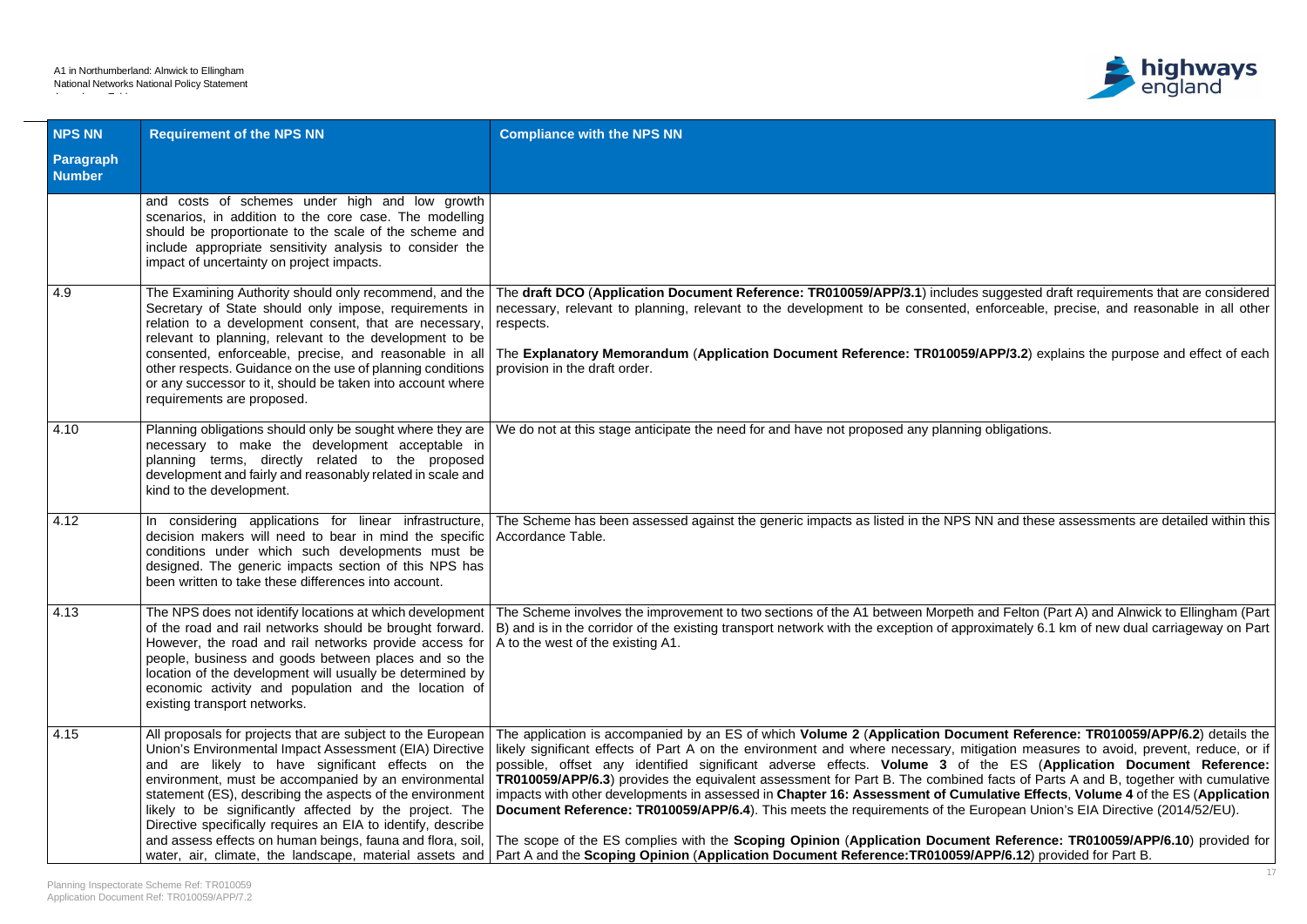

not affect the compliance of the Scheme with Para  $\overline{\phantom{a}}$  measures defined in the REAC from each of the nt Reference: 6.36) ES Addendum: Stabilisation Southern Access Works for Change Request

**tion Document Reference: TR010059APP/6.4)** ination with other past, present and reasonably

lative assessment. Past and present development of the receptors assessed. The developments i planning authorities.

ot affect compliance of the Scheme with Para 4.16 neasures defined in the REAC from each of the nt Reference: 6.36) ES Addendum: Stabilisation Southern Access Works for Change Request

**Chapter 16: Assessment Procetal Example 24 of the ES (2010)** Document Reference: TR010059/APP/6.4 ion and monitoring actions to be implemented to Id be no significant cumulative effects due to the *Scheme and 'other development'. In addition, no further likely combined significant residual effects have been identified above the*

ot affect compliance of the Scheme with Para 4.17 of anceled in the NEAC from each of the measures defined in the REAC from each of the nt Reference: 6.36) ES Addendum: Stabilisation Southern Access Works for Change Request

| <b>NPS NN</b>              | <b>Requirement of the NPS NN</b>                                                                                                                                                                                                                                                                                                                                                                                                                                                                                                                                                                                                                                                                                                                                                                                                     | <b>Compliance with the NPS NN</b>                                                                                                                                                                                                                                                                                                                                                                                                                                                                                                                                                                                                                                                                                                                                                                                                                                |
|----------------------------|--------------------------------------------------------------------------------------------------------------------------------------------------------------------------------------------------------------------------------------------------------------------------------------------------------------------------------------------------------------------------------------------------------------------------------------------------------------------------------------------------------------------------------------------------------------------------------------------------------------------------------------------------------------------------------------------------------------------------------------------------------------------------------------------------------------------------------------|------------------------------------------------------------------------------------------------------------------------------------------------------------------------------------------------------------------------------------------------------------------------------------------------------------------------------------------------------------------------------------------------------------------------------------------------------------------------------------------------------------------------------------------------------------------------------------------------------------------------------------------------------------------------------------------------------------------------------------------------------------------------------------------------------------------------------------------------------------------|
| Paragraph<br><b>Number</b> |                                                                                                                                                                                                                                                                                                                                                                                                                                                                                                                                                                                                                                                                                                                                                                                                                                      |                                                                                                                                                                                                                                                                                                                                                                                                                                                                                                                                                                                                                                                                                                                                                                                                                                                                  |
|                            | cultural heritage, and the interaction between them.<br>Schedule 4 of the Infrastructure Planning (EIA)<br>Regulations 2009 sets out the information that should be<br>included in the environmental statement including a<br>description of the likely significant effects of the proposed<br>project on the environment, covering the direct effects and<br>any indirect, secondary, cumulative, short, medium and<br>long-term, permanent and temporary, positive and<br>negative effects of the project, and also the measures<br>envisaged for avoiding or mitigating significant adverse<br>effects. Further guidance can be found in the online<br>planning portal. In this NPS, the terms 'effects', 'impacts'<br>or 'benefits' should accordingly be understood to mean<br>likely significant effects, impacts or benefits. | For the reasons set out in the response to Para 4.3 above, the change request will n<br>4.15 of the NPS NN. Policy conformance of the statement is based on the mitigation<br>following ES Addendums: Earthworks Amendments for Change Request (Documer<br>Works for Change Request (Document Reference: 6.38); and ES Addendum:<br>(Document Reference: 6.40).                                                                                                                                                                                                                                                                                                                                                                                                                                                                                                  |
| 4.16                       | When considering significant cumulative effects, any<br>environmental statement should provide information on<br>how the effects of the Applicant's proposal would combine<br>and interact with the effects of other development<br>(including projects for which consent has been granted, as<br>well as those already in existence).                                                                                                                                                                                                                                                                                                                                                                                                                                                                                               | Chapter 16: Assessment of Cumulative Effects, Volume 4 of the ES (Application<br>provides an assessment of the likely significant effects of the Scheme in combi<br>foreseeable development, as well as impact interactions.<br>This chapter also identifies the developments that have been considered in the cumul<br>is considered as part of the baseline and, in some cases, reflects the sensitivity<br>considered in the assessment include those recommended for inclusion by the local<br>For the reasons set out in the response to Para 4.3 above, the change request will no<br>of the NPS NN. Policy conformance of the statement is based on the mitigation n<br>following ES Addendums: Earthworks Amendments for Change Request (Documer<br>Works for Change Request (Document Reference: 6.38); and ES Addendum:<br>(Document Reference: 6.40). |
| 4.17                       | The Examining Authority should consider how significant<br>cumulative effects and the interrelationship between<br>effects might as a whole affect the environment, even<br>though they may be acceptable when considered on an<br>individual basis with mitigation measures in place.                                                                                                                                                                                                                                                                                                                                                                                                                                                                                                                                               | Chapter 16: Assessment of Cumulative Effects, Volume 4 of the ES (Applicat<br>assesses cumulative effects arising from the Scheme and summarises the mitigati<br>reduce the significance of effects as far as possible. It concludes that "There woul<br>Scheme and 'other development'. In addition, no further likely combined significan<br>level of significance of those reported for the Scheme alone."<br>For the reasons set out in the response to Para 4.3 above, the change request will no<br>of the NPS NN. Policy conformance of the statement is based on the mitigation not<br>following ES Addendums: Earthworks Amendments for Change Request (Documer<br>Works for Change Request (Document Reference: 6.38); and ES Addendum:<br>(Document Reference: 6.40).                                                                                 |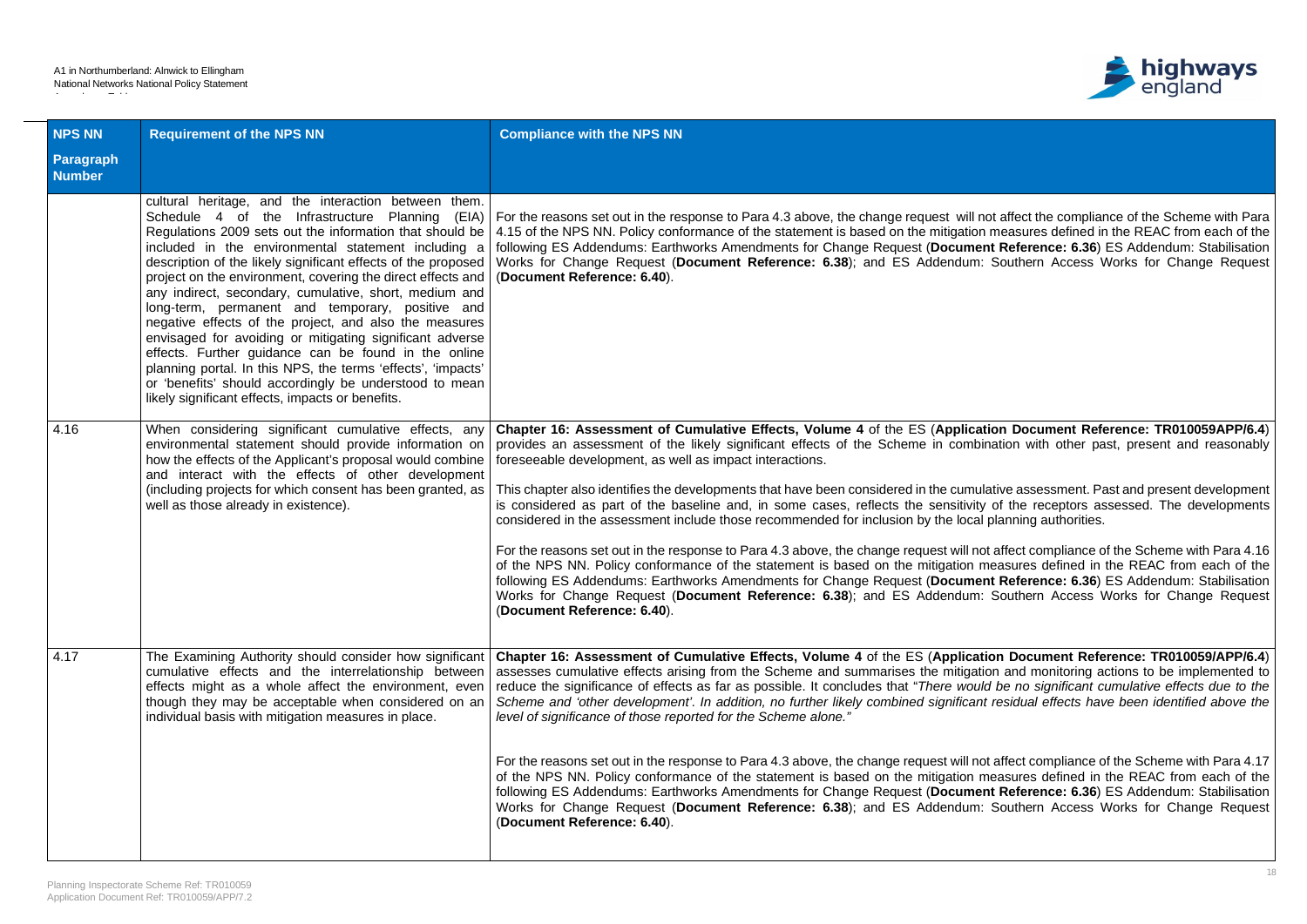

If the ES Application Document Reference: **TR010059/APP/6.1)** and the details shown on the **Engineering Section Drawings** (**Application Document Reference: TR010059/APP/2.7)** and **General Arrangement Plan** (**Application Document Reference: TR010059/APP/2.4)**

powers of lateral and vertical deviation as shown wever, the existing geometry of the A1 within the  $\gamma$  in the horizontal or vertical plane. As such, the

led within Chapter 2: The Scheme, Volume 1 of of deviation are also described in the draft DCO (**Application Document Reference: TR010059/APP/3.1**) and the **Explanatory Memorandum** (**Application Document Reference:** applicable, in **Volume 2** of the ES (**Application** nt effects of Part A and Volume 3 of the ES **V** significant effects of Part B.

e to Para 4.51 of the NPS NN.

**9/APP/3.1**) make provision where appropriate for

en to support this DCO application. The ES reports **6.2**) for Part A and in **Volume 3** (Application

an sites have been considered as a result of the

**Form A, A, a Habitation Document Reference:** PA) and Ramsar Wetland (a designated European oquet. Therefore, no impacts from noise, lighting,

| <b>NPS NN</b>                     | <b>Requirement of the NPS NN</b>                                                                                                                                                                                                                                                                                                                                                                                                          | <b>Compliance with the NPS NN</b>                                                                                                                                                                                                                                                                                                                                                                                                                                                                                                                                                                                                                                                                                                                                                                                                                                                                                                                                                                                                                                                                                                                                                  |
|-----------------------------------|-------------------------------------------------------------------------------------------------------------------------------------------------------------------------------------------------------------------------------------------------------------------------------------------------------------------------------------------------------------------------------------------------------------------------------------------|------------------------------------------------------------------------------------------------------------------------------------------------------------------------------------------------------------------------------------------------------------------------------------------------------------------------------------------------------------------------------------------------------------------------------------------------------------------------------------------------------------------------------------------------------------------------------------------------------------------------------------------------------------------------------------------------------------------------------------------------------------------------------------------------------------------------------------------------------------------------------------------------------------------------------------------------------------------------------------------------------------------------------------------------------------------------------------------------------------------------------------------------------------------------------------|
| <b>Paragraph</b><br><b>Number</b> |                                                                                                                                                                                                                                                                                                                                                                                                                                           |                                                                                                                                                                                                                                                                                                                                                                                                                                                                                                                                                                                                                                                                                                                                                                                                                                                                                                                                                                                                                                                                                                                                                                                    |
| 4.18                              | In some instances, it may not be possible at the time of the<br>application for development consent for all aspects of the<br>proposal to have been settled in precise detail. Where this<br>is the case, the applicant should explain in its application<br>which elements of the proposal have yet to be finalised,<br>and the reasons why this is the case.                                                                            | The Scheme design is described in Chapter 2: The Scheme, Volume 1 of the E<br>TR010059/APP/6.1) and the details shown on the Engineering Section Drawings<br>TR010059/APP/2.7) and General Arrangement Plan (Application Document Reference:<br>The draft DCO (Application Document Reference: TR010059/APP/3.1) contains powers<br>on the Works Plans (Application Document Reference: TR010059/APP/2.3). However, t<br>Order limits is such that it can be expected that this design will not vary materially in the<br>reference design shown on the above drawings has been assessed for the purposes of EIA.<br>Further details on the Applicant's approach to limits of deviation in the EIA is provided withi<br>the ES (Application Document Reference: TR010059/APP/6.1), and the limits of deviat<br>(Application Document Reference: TR010059/APP/3.1) and the Explanatory Memorand<br><b>TR010059/APP/3.2</b> ). The realistic worst-case scenario has been considered, where applica<br>Document Reference: TR010059/APP/6.2), which assesses the likely significant effect<br>(Application Document Reference: TR010059/APP/6.3), which assesses the likely signific |
| 4.19                              | Where some details are still to be finalised, applicants are<br>advised to set out in the environmental statement, to the<br>best of their knowledge, what the maximum extent of the<br>proposed development may be (for example in terms of<br>site area) and assess the potential adverse effects which<br>the project could have to ensure that the impacts of the<br>project as it may be constructed have been properly<br>assessed. | The information required for the conformance of Para 4,19, can be found in response to Par                                                                                                                                                                                                                                                                                                                                                                                                                                                                                                                                                                                                                                                                                                                                                                                                                                                                                                                                                                                                                                                                                         |
| 4.20                              | finalised, this will need to be reflected in appropriate<br>development consent requirements in the development<br>consent order.                                                                                                                                                                                                                                                                                                         | Should the Secretary of State decide to grant development   The requirements of the draft DCO (Application Document Reference: TR010059/APP/3<br>consent for an application where details are still to be   consideration of elements of the detailed design of the Scheme.                                                                                                                                                                                                                                                                                                                                                                                                                                                                                                                                                                                                                                                                                                                                                                                                                                                                                                        |
| 4.21                              | In cases where the EIA Directive does not apply to a<br>project, and an environmental statement is not therefore<br>required, the applicant should instead provide information<br>proportionate to the project on the likely environmental,<br>social and economic effects.                                                                                                                                                               | Not applicable. The Scheme requires a comprehensive EIA that has been undertaken to sup<br>the findings in Volume 2 (Application Document Reference: TR010059/APP/6.2) for<br>Document Reference: TR010059/APP/6.3) for Part B.                                                                                                                                                                                                                                                                                                                                                                                                                                                                                                                                                                                                                                                                                                                                                                                                                                                                                                                                                    |
| 4.22                              | The applicant should seek the advice of Natural England<br>and, where appropriate, for cross-boundary impacts,<br>Natural Resources Wales and Scottish Natural Heritage to<br>Scotland are adequately considered.                                                                                                                                                                                                                         | Advice has been sought from Natural England to ensure that impacts on European sites<br>Scheme.<br>ensure that impacts on European sites in Wales and   For Part A, a HRA Screening Matrix within the Habitats Regulation Assessment (HR.<br>TR010059/APP/6.14) states that the Northumbria Coast Special Protection Area (SPA) and I<br>Site) are approximately 9.5km downstream from where the A1 crosses the River Coquet. T                                                                                                                                                                                                                                                                                                                                                                                                                                                                                                                                                                                                                                                                                                                                                    |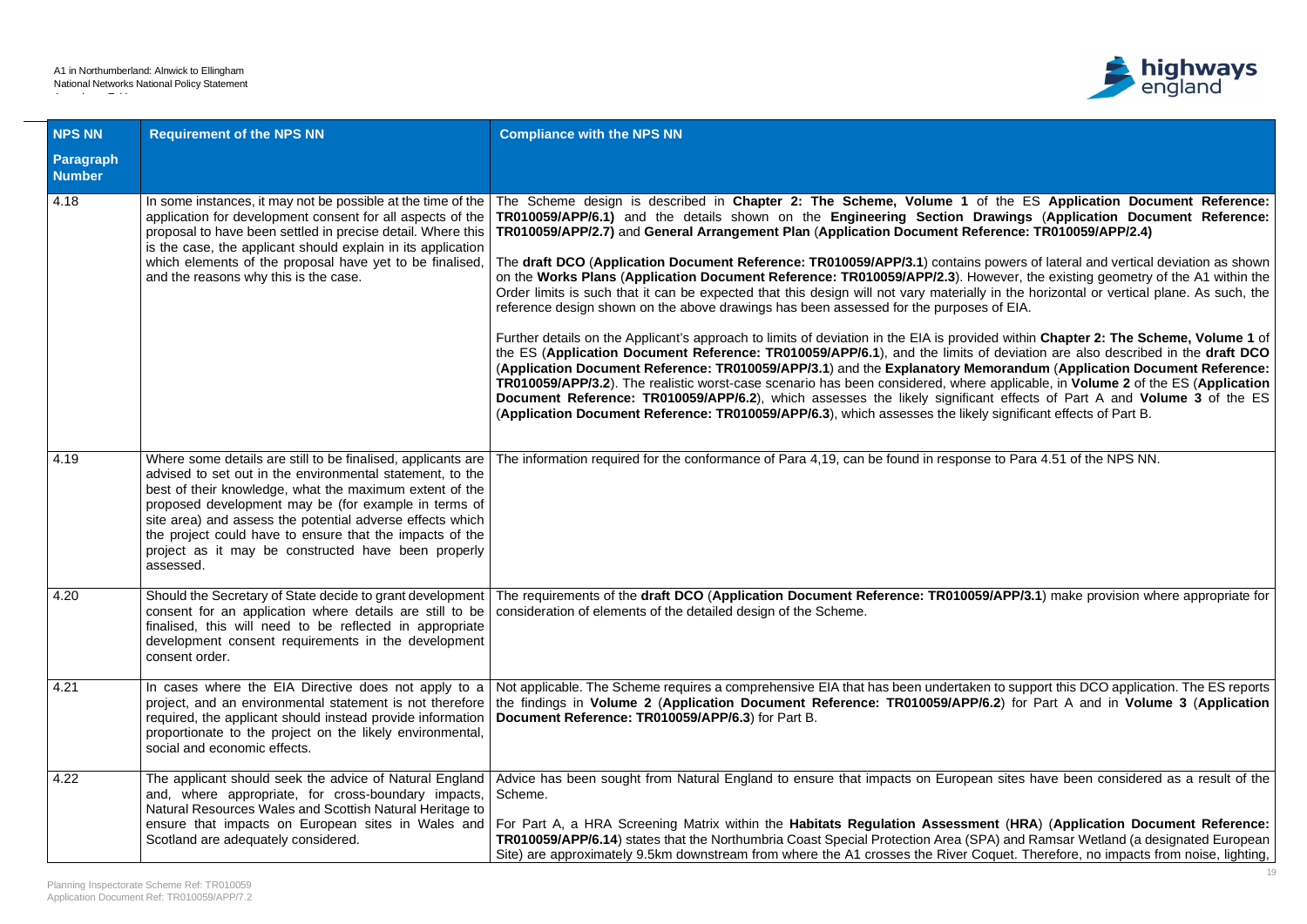

| <b>NPS NN</b>              | <b>Requirement of the NPS NN</b>                                                                                                                                                                                                                                                                                                                                                                                                                                                                                                                                                                            | <b>Compliance with the NPS NN</b>                                                                                                                                                                                                                                                                                                                                                                                                                                                                                                                                                                                                                                                                                                                                                                                                                                                                                                                                                                                                                                                                                                                                                                                                                                                                                                                  |
|----------------------------|-------------------------------------------------------------------------------------------------------------------------------------------------------------------------------------------------------------------------------------------------------------------------------------------------------------------------------------------------------------------------------------------------------------------------------------------------------------------------------------------------------------------------------------------------------------------------------------------------------------|----------------------------------------------------------------------------------------------------------------------------------------------------------------------------------------------------------------------------------------------------------------------------------------------------------------------------------------------------------------------------------------------------------------------------------------------------------------------------------------------------------------------------------------------------------------------------------------------------------------------------------------------------------------------------------------------------------------------------------------------------------------------------------------------------------------------------------------------------------------------------------------------------------------------------------------------------------------------------------------------------------------------------------------------------------------------------------------------------------------------------------------------------------------------------------------------------------------------------------------------------------------------------------------------------------------------------------------------------|
| Paragraph<br><b>Number</b> |                                                                                                                                                                                                                                                                                                                                                                                                                                                                                                                                                                                                             |                                                                                                                                                                                                                                                                                                                                                                                                                                                                                                                                                                                                                                                                                                                                                                                                                                                                                                                                                                                                                                                                                                                                                                                                                                                                                                                                                    |
|                            |                                                                                                                                                                                                                                                                                                                                                                                                                                                                                                                                                                                                             | odour, emissions or changes in air quality are anticipated as a result of the Scheme. Given the intervening distance, no impacts on<br>the European site are anticipated as a result from changes in water quality or potential pollution or contamination incidents.<br>For Part B, Natural England were contacted for comment on the proposals. Following a meeting on the 11 December 2019 to discuss<br>the approach to ecological receptor assessments and surveys, and proposed mitigation, Natural England provided written confirmation<br>and feedback that they were satisfied with the approach presented and discussed. This is recorded within the Habitats Regulation<br>Assessment (HRA) (Application Document Reference: TR010059/APP/6.14).<br>Natural England also agreed to the approach and conclusions of the impact assessment in relation to European sites, as presented in<br>the Habitats Regulations Assessment (Application Document Reference: TR010059/APP/6.14). The HRA concludes that there<br>are no likely significant effects to European sites as a result of Part B.<br>Natural England was also consulted on the request for changes submitted at Deadline 4 and the Applicant's response to their<br>comments is set out in the Consultation Statement submitted at Deadline 4 (Document Reference: 7.20). |
| .4.23                      | Applicants are required to provide sufficient information<br>with their applications for development consent to enable<br>the Secretary of State to carry out an Appropriate<br>Assessment if required. This information should include<br>details of any measures that are proposed to minimise or<br>avoid any likely significant effects on a European site. The<br>information provided may also assist the Secretary of State<br>in concluding that an Appropriate Assessment is not<br>required because significant effects on European sites are<br>sufficiently unlikely that they can be excluded. | The information required for the conformance of Para 4,23, can be found in response to Para 4.22 of the NPS NN                                                                                                                                                                                                                                                                                                                                                                                                                                                                                                                                                                                                                                                                                                                                                                                                                                                                                                                                                                                                                                                                                                                                                                                                                                     |
| 4.24                       | If a proposed national network development makes it<br>a European site, it is possible to apply for derogation from<br>the Habitats Directive, subject to the proposal meeting<br>three tests. These tests are that no feasible, less damaging<br>alternatives should exist, that there are imperative reasons<br>of overriding public interest for the proposal going ahead,<br>and that adequate and timely compensation measures will<br>be put in place to ensure the overall coherence of the<br>network of protected sites is maintained.                                                             | impossible to rule out an adverse effect on the integrity of The information required for the conformance of Para 4,24, can be found in response to Para 4.22 of the NPS NN                                                                                                                                                                                                                                                                                                                                                                                                                                                                                                                                                                                                                                                                                                                                                                                                                                                                                                                                                                                                                                                                                                                                                                        |
| 4.25                       | Where a development may negatively affect any priority<br>habitat or species on a site for which they are a protected<br>feature, any Imperative Reasons of Overriding Public<br>Interest (IROPI) case would need to be established solely<br>on one or more of the grounds relating to human health,<br>public safety or beneficial consequences of primary<br>importance to the environment.                                                                                                                                                                                                              | The information required for the conformance of Para 4,25, can be found in response to Para 4.22 of the NPS NN                                                                                                                                                                                                                                                                                                                                                                                                                                                                                                                                                                                                                                                                                                                                                                                                                                                                                                                                                                                                                                                                                                                                                                                                                                     |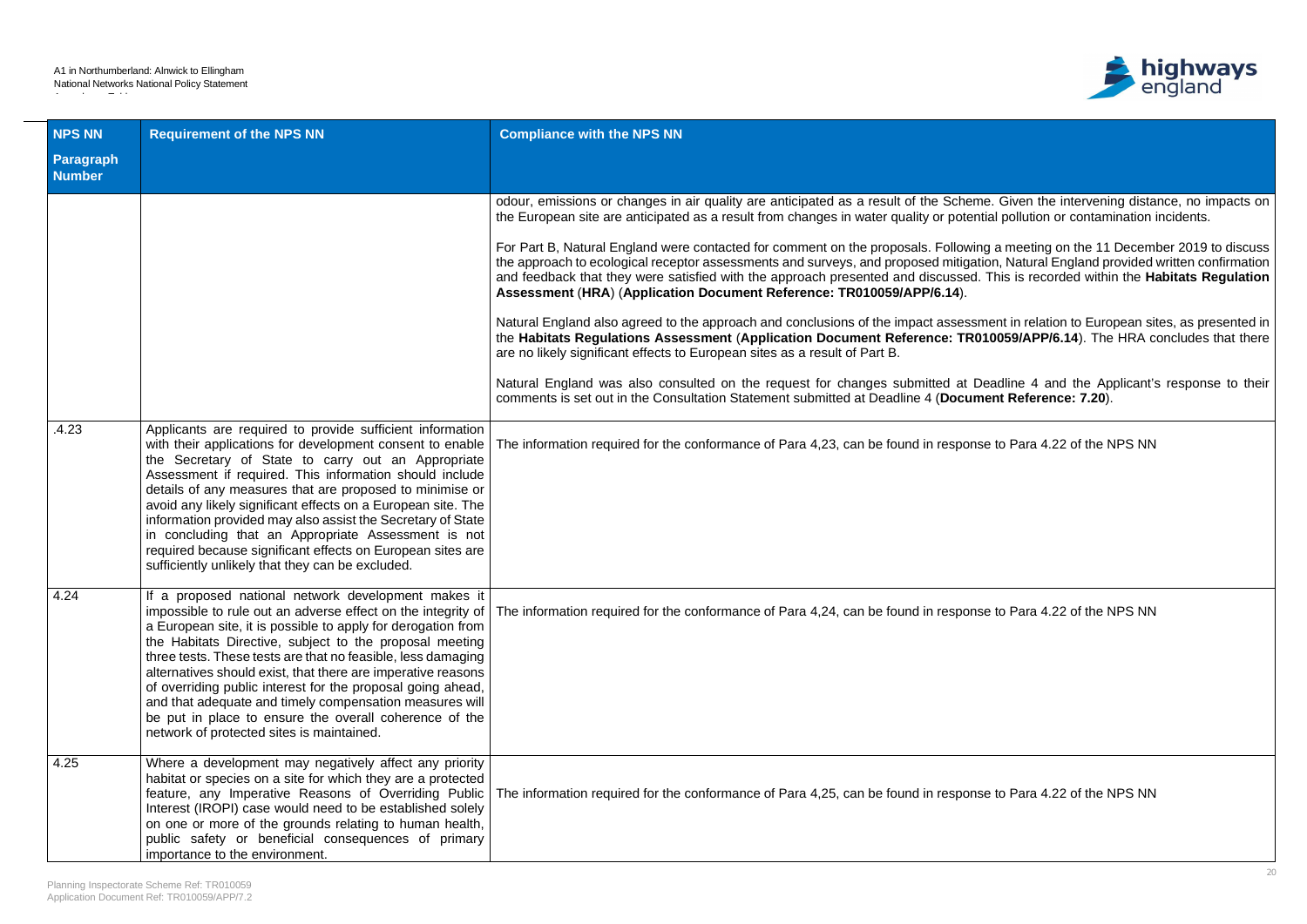

**Chapter 3 Chapter 3: Assessment of Alappig.1** sets out the main Scheme alternatives d Part B as detailed within this Application. The **Consultation Report** (**Application Document Reference: TR010059/APP/5.1**) also sets out the options consulted on as part of the

**Reference: Haba endinglerication Blanch** Reference: **A** equirements of the Habitats Directive and

be found at **Appendix 10.2, Volume 7** of the ES (**Application Document Reference: TR010059/APP/6.7**) for Part A and **Appendix 10.2, Volume 8** of the ES (**Application Document** would be no detrimental impact or change to the As detailed within the **Outline CEMP** (**Application** 

As stated in accordance with Para 3.2 of this table, following the approval of the design changes, the **Outline CEMP** (**Application** neasures defined by the REAC from each of the ent Reference: 6.36) ES Addendum: Stabilisation Southern Access Works for Change Request

**pendix 10.1, Volume 7** of the ES (Application **8** of the ES (Application Document Reference: Essential Infrastructure" under the NPPF and thus nsidered to be acceptable. The FRA confirms that is that the improvements are required to enhance reasonable alternatives, as set out in **Chapter 3: Assessment Christof 2010 12 or the ESS (2010059/APP/6.1)**, that could meet these

sponse to Para 4.26 of the NPS NN the Roads Investment Strategy (RIS) including tion Document Reference: TR010059/APP/7.1) IS for delivery in the road period between 2020/21

| <b>NPS NN</b>                     | <b>Requirement of the NPS NN</b>                                                                                                                                                                                                                                                                                                                                                                                                                                                                                                                                                                                                                                                                                                                                                                                                                                             | <b>Compliance with the NPS NN</b>                                                                                                                                                                                                                                                                                                                                                                                                                                                                                                                                                                                                                                                                                                                                                                                                                                                                                                                                                                                                                                                                                                                                                                                                                                                                                                                                                                                                                                                                                                                                                                                                                                                                                                                                                                                                         |
|-----------------------------------|------------------------------------------------------------------------------------------------------------------------------------------------------------------------------------------------------------------------------------------------------------------------------------------------------------------------------------------------------------------------------------------------------------------------------------------------------------------------------------------------------------------------------------------------------------------------------------------------------------------------------------------------------------------------------------------------------------------------------------------------------------------------------------------------------------------------------------------------------------------------------|-------------------------------------------------------------------------------------------------------------------------------------------------------------------------------------------------------------------------------------------------------------------------------------------------------------------------------------------------------------------------------------------------------------------------------------------------------------------------------------------------------------------------------------------------------------------------------------------------------------------------------------------------------------------------------------------------------------------------------------------------------------------------------------------------------------------------------------------------------------------------------------------------------------------------------------------------------------------------------------------------------------------------------------------------------------------------------------------------------------------------------------------------------------------------------------------------------------------------------------------------------------------------------------------------------------------------------------------------------------------------------------------------------------------------------------------------------------------------------------------------------------------------------------------------------------------------------------------------------------------------------------------------------------------------------------------------------------------------------------------------------------------------------------------------------------------------------------------|
| <b>Paragraph</b><br><b>Number</b> |                                                                                                                                                                                                                                                                                                                                                                                                                                                                                                                                                                                                                                                                                                                                                                                                                                                                              |                                                                                                                                                                                                                                                                                                                                                                                                                                                                                                                                                                                                                                                                                                                                                                                                                                                                                                                                                                                                                                                                                                                                                                                                                                                                                                                                                                                                                                                                                                                                                                                                                                                                                                                                                                                                                                           |
| 4.26                              | Applicants should comply with all legal requirements and<br>any policy requirements set out in this NPS on the<br>assessment of alternatives. In particular:<br>The EIA Directive requires projects with significant<br>$\bullet$<br>environmental effects to include an outline of the<br>main alternatives studied by the applicant and an<br>indication of the main reasons for the applicant's<br>choice, taking into account the environmental effects.<br>There may also be other specific legal requirements<br>for the consideration of alternatives, for example,<br>under the Habitats and Water Framework Directives.<br>There may also be policy requirements in this NPS, for<br>example the flood risk sequential test and the assessment<br>of alternatives for developments in National Parks, the<br>Broads and Areas of Outstanding Natural Beauty (AONB). | Chapter 2 of the Case for the Scheme (Application Document Reference: TRO<br>Alternatives, Volume 1 of the ES (Application Document Reference: TR010059<br>that have been considered before arriving at the preferred option for Part A and<br><b>Consultation Report (Application Document Reference: TR010059/APP/5.1)</b> als<br>non-statutory consultation<br>The HRA (Application Document Reference: TR010059/APP/6.14) addresses the<br>the Wild Birds Directive.<br>A Water Framework Directive (WFD) assessment has been undertaken and can b<br>(Application Document Reference: TR010059/APP/6.7) for Part A and Appendix 1<br><b>Reference: TR010059/APP/6.8)</b> for Part B. The assessment concludes that there<br>WFD status of catchments with the appropriate mitigation measures implemented, a<br>Document Reference: TR010059/APP/7.3).<br>As stated in accordance with Para 3.2 of this table, following the approval of the c<br><b>Document Reference: APP-346)</b> will be updated to contain all of the mitigation m<br>following ES Addendums: Earthworks Amendments for Change Request (Docume<br>Works for Change Request (Document Reference: 6.38); and ES Addendum.<br>(Document Reference: 6.40).<br>A Flood Risk Assessment (FRA) has been undertaken and can be found at Ap<br>Document Reference: TR010059/APP/6.7) for Part A and Appendix 10.1, Volume<br>TR010059/APP/6.8) for Part B. The FRA confirms that the Scheme is classed as "E<br>a Sequential Test and if necessary, Exception Test, must be passed before it is cor<br>the Sequential and Exception Tests have been applied and are passed on the basi<br>resilience and improve journey times and safety along the route and there are no<br>Assessment of Alternative, Volume 1 of the ES (Application Document Refere<br>objectives. |
| 4.27                              | All projects should be subject to an options appraisal. The<br>appraisal should consider viable modal alternatives and<br>may also consider other options (in light of the paragraphs<br>3.23 to 3.27 of this NPS). Where projects have been<br>subject to full options appraisal in achieving their status<br>within Road or Rail Investment Strategies or other<br>appropriate policies or investment plans, option testing<br>need not be considered by the examining authority or the<br>decision maker. For national road and rail schemes,<br>proportionate option consideration of alternatives will have<br>been undertaken as part of the investment decision making<br>process. It is not necessary for the Examining Authority<br>and the decision maker to reconsider this process, but they                                                                     | The information required for the conformance of Para 4,27, can also be found in res<br>The Scheme has been the subject of a full options appraisal prior to inclusion in<br>assessment of alternative solutions/modes. The Case for the Scheme (Applicat<br>outlines the history of the Scheme development prior to its inclusion in the current R<br>and 2024/25.                                                                                                                                                                                                                                                                                                                                                                                                                                                                                                                                                                                                                                                                                                                                                                                                                                                                                                                                                                                                                                                                                                                                                                                                                                                                                                                                                                                                                                                                        |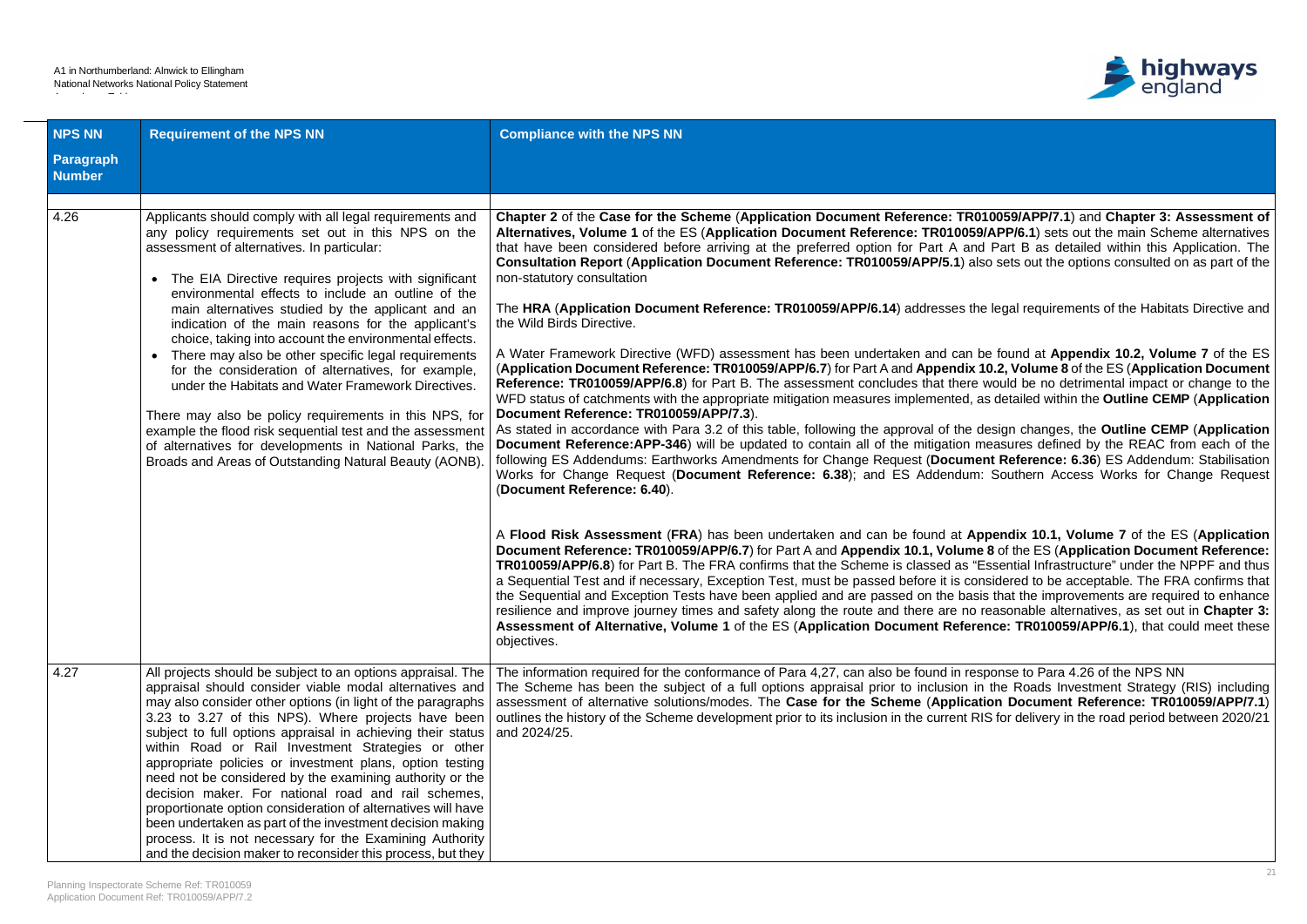

7.1) sets out how the design evolved. Chapter 3: **Ace: TR010059/APP/6.1**) describes the Scheme's

cost. Design options for structures and drainage, ntal specialists and their recommendations have **information choices. This 'embedded mitigation' is operated S** (*Volume 2 of the ES (Application Document* **Reference: TR010059/APP/6.3) for A and A and A settem** inkments, careful placement of screening bunds, etains long distance views where possible and/or

Coquet within Part A. The design of the structure principles from the existing structure at this location to as set out in Chapter 7: Landscape and Visual, This has included consideration of the design tion is also illustrated on Figure 7.8: Landscape  $$ 

1) sets out further design changes made as result

Brence to guidelines in the DMRB Volume 10

pllowing ES Addendums: Earthworks Amendments for Change Request (**Document Reference: 6.36)** ES Addendum: Stabilisation Works for Change Request (**Document Reference: Reference: 6.40)**. It is concluded that the change NN. Policy conformance of the statement is based ddendums: Earthworks Amendments for Change ange Request (**Document Reference: 6.38**); and

od Design' report which sets out ten principles of tainability' and how the Scheme 'Fits in Context'. integral to this design process.

le taking into account capital costs, economic and operational highway. The highways will be drained ficient capacity to accommodate additional runoff

| <b>NPS NN</b>                     | <b>Requirement of the NPS NN</b>                                                                                                                                                                                                                                                                                                                                                                                                                                                                                                                                                        | <b>Compliance with the NPS NN</b>                                                                                                                                                                                                                                                                                                                                                                                                                                                                                                                                                                                                                                                                                                                                                                                                                                                                                                                                                                                                                                                                                                                                                                                                                                                                                                                                                                                                                                                                                                                                                                                                                                                                                                                                                                                                                                                                                                                                                                                                                                                                                                                                                                                                                                                               |
|-----------------------------------|-----------------------------------------------------------------------------------------------------------------------------------------------------------------------------------------------------------------------------------------------------------------------------------------------------------------------------------------------------------------------------------------------------------------------------------------------------------------------------------------------------------------------------------------------------------------------------------------|-------------------------------------------------------------------------------------------------------------------------------------------------------------------------------------------------------------------------------------------------------------------------------------------------------------------------------------------------------------------------------------------------------------------------------------------------------------------------------------------------------------------------------------------------------------------------------------------------------------------------------------------------------------------------------------------------------------------------------------------------------------------------------------------------------------------------------------------------------------------------------------------------------------------------------------------------------------------------------------------------------------------------------------------------------------------------------------------------------------------------------------------------------------------------------------------------------------------------------------------------------------------------------------------------------------------------------------------------------------------------------------------------------------------------------------------------------------------------------------------------------------------------------------------------------------------------------------------------------------------------------------------------------------------------------------------------------------------------------------------------------------------------------------------------------------------------------------------------------------------------------------------------------------------------------------------------------------------------------------------------------------------------------------------------------------------------------------------------------------------------------------------------------------------------------------------------------------------------------------------------------------------------------------------------|
| <b>Paragraph</b><br><b>Number</b> |                                                                                                                                                                                                                                                                                                                                                                                                                                                                                                                                                                                         |                                                                                                                                                                                                                                                                                                                                                                                                                                                                                                                                                                                                                                                                                                                                                                                                                                                                                                                                                                                                                                                                                                                                                                                                                                                                                                                                                                                                                                                                                                                                                                                                                                                                                                                                                                                                                                                                                                                                                                                                                                                                                                                                                                                                                                                                                                 |
|                                   | should be satisfied that this assessment has been<br>undertaken.                                                                                                                                                                                                                                                                                                                                                                                                                                                                                                                        |                                                                                                                                                                                                                                                                                                                                                                                                                                                                                                                                                                                                                                                                                                                                                                                                                                                                                                                                                                                                                                                                                                                                                                                                                                                                                                                                                                                                                                                                                                                                                                                                                                                                                                                                                                                                                                                                                                                                                                                                                                                                                                                                                                                                                                                                                                 |
| $4.28 - 4.29$                     | Applicants should include design as an integral<br>consideration from the outset of a proposal.<br>Visual appearance should be a key factor in considering<br>the design of new infrastructure, as well as functionality,<br>fitness for purpose, sustainability and cost. Applying "good<br>design" to national network projects should therefore<br>produce sustainable infrastructure sensitive to place,<br>efficient in the use of natural resources and energy used in  <br>their construction, matched by an appearance that<br>demonstrates good aesthetics as far as possible. | The Case for the Scheme (Application Document Reference: TR010059/APP/7.1) sets<br>Assessment of Alternatives, Volume 1 of the ES (Application Document Reference: TRO<br>development and the options considered.<br>The Scheme design has been guided by visual appearance as well as function and cost. De<br>and route options for road design were assessed by the Applicant's environmental spec<br>informed the design choices. This 'embedded mitigation' is outlined within the ES (Volun<br>Reference: TR010059/APP/6.2) for Part A and Volume 3 of the ES (Application Docum<br>Part B). Examples of embedded mitigation include the slackening of earth embankments<br>minimisation of off-site disposal of surplus material and proposed planting which retains loo<br>appropriate.<br>The most visually prominent part of the Scheme will be where it crosses the River Coquet<br>where the new A1 carriageway will cross the River Coquet has incorporated design principles<br>to minimise the impact the new structure may have on the wider landscape for Part A, as set of<br>Volume 2 of the ES (Application Document Reference: TR010059/APP/6.2). This ha<br>architecture, span, breadth and vertical structural pier locations. Landscape mitigation is al<br>Mitigation Masterplan, Volume 5 of the ES (Application Document Reference: TR01005<br>The Consultation Report (Application Document Reference: TR010059/APP/5.1) sets o<br>of both non-statutory and statutory consultation.<br>The Scheme and environmental mitigation proposals were designed with reference to<br>Environmental Design and Management.<br>The effect of the request for changes made at Deadline 4 has been assessed in the following E<br>for Change Request (Document Reference: 6.36) ES Addendum: Stabilisation Works for C<br>6.38); and ES Addendum: Southern Access Works for Change Request (Document Referen<br>request will not affect the compliance of the Scheme with Para 4.28-29 of the NPS NN. Polic<br>on the mitigation measures defined in the REAC from each of the following ES Addendun<br>Request (Document Reference: 6.36) ES Addendum: Stabilisation Works for Change Red<br>ES Addendum: Southern Access Works for Change Request (Document Reference: 6.40). |
| 4.31                              | A good design should meet the principal objectives of the<br>scheme by eliminating or substantially mitigating the<br>identified problems by improving operational conditions<br>and simultaneously minimising adverse impacts wherever<br>possible, for example, in relation to safety or the<br>environment. A good design will also be one that sustains<br>the improvements to operational efficiency for as many<br>years as is practicable, taking into account capital cost,<br>economics and environmental impacts.                                                             | The Scheme has been designed in accordance with the Applicant's 'Roads to Good Desig<br>good road design. The ten principles include consideration of 'Environmental Sustainability<br>Design alternatives were considered throughout at regular meetings. The EIA was integral to<br>The design also considered operational efficiency for as many years as is practicable taking<br>environmental impacts. The Scheme ensures the long term structural stability of the operation<br>by a Sustainable Drainage System (SuDS) with a service life of 60 years and sufficient ca<br>associated with an increase in rainfall intensity of 20% allowance for climate change.                                                                                                                                                                                                                                                                                                                                                                                                                                                                                                                                                                                                                                                                                                                                                                                                                                                                                                                                                                                                                                                                                                                                                                                                                                                                                                                                                                                                                                                                                                                                                                                                                      |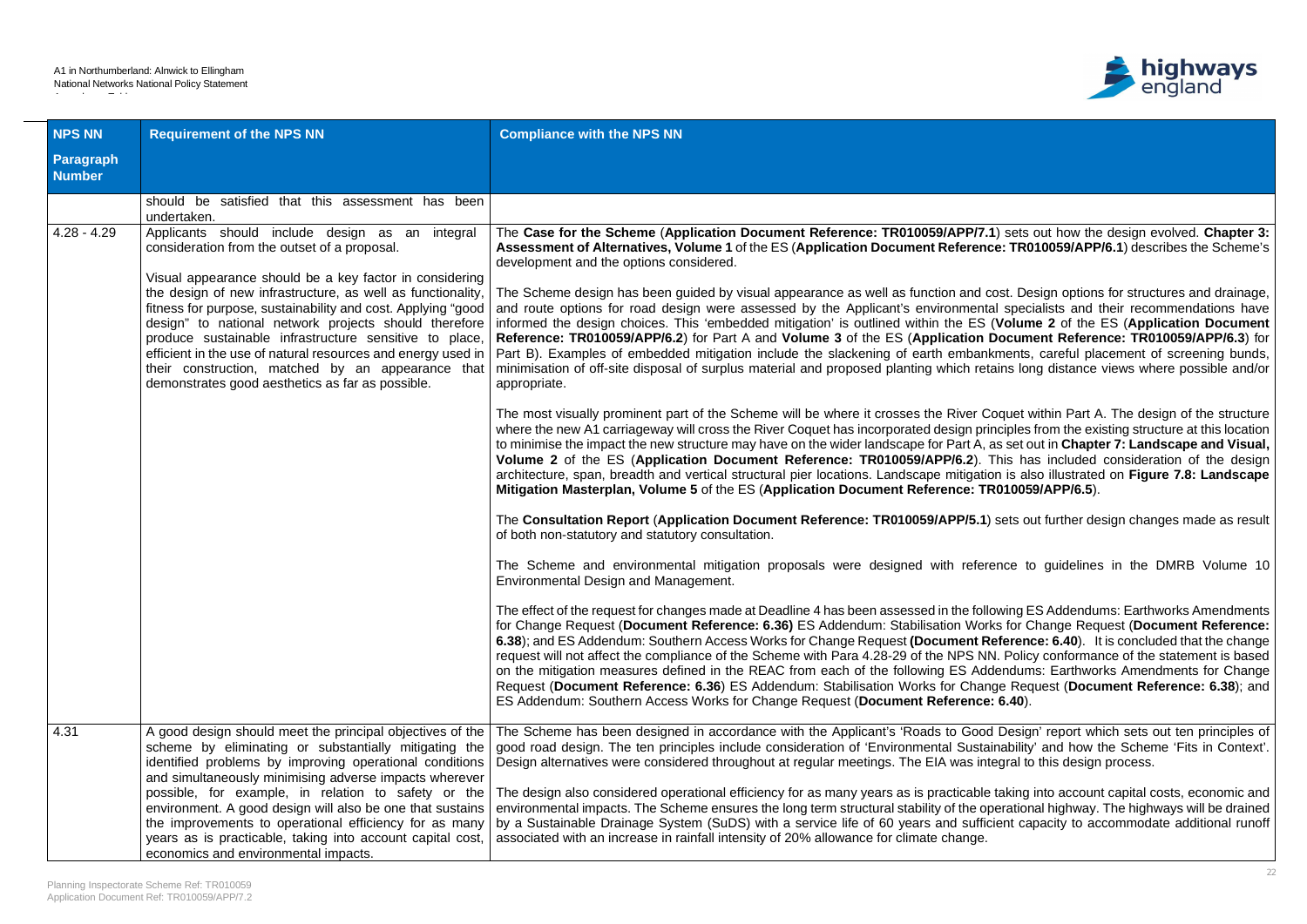

**59/APP/6.2)** for Part A and **Volume 3** of the ES easures and enhancement opportunities to ensure e Applicant has designed the Scheme to ensure it

uding fitness for purpose and sustainability) and would be situated).

**Document Reference: TR010059/APP/6.2) for 059/APP/6.3**) for Part B. Furthermore, consultation to design changes which are presented in the **Consultation Report** (**Application Document Reference: TR010059/APP/5.1**). The Applicant has considered the role of technology that good design principles are embedded in the

ed during the pre-application consultation process. free-flow link between Fenrother junction and deand priority junction. This arrangement provides a ompletion of the Scheme, the main residual traffic fline dual A1 carriageway.

C's aspiration was for the priority at this junction to runked A1 to the north; with a new priority junction art of the submitted Scheme as set out in Chapter **2: The Scheme, Volume 1** of the ES (**Application Document Reference: TR010059/APP/6.1**).

of the ES (Application Document Reference: diversity effects identified within the assessments. logical enhancement, protected species mitigation

d in response to Para 4.28, 4.29 and 4.31 of the

Int Reference: TR010059/APP/6.2) for Part A and Part B identify design and mitigation measures in landform and vegetation:

| <b>NPS NN</b>                     | <b>Requirement of the NPS NN</b>                                                                                                                                                                                                                                                                                                                                                                                                                                                                                                                                              | <b>Compliance with the NPS NN</b>                                                                                                                                                                                                                                                                                                                                                                                                                                                                                                                                                                                                                                                                                                                                                                                                                                                                                                                                                                                                                                                                                                                                                                                                                                                                                                                                                                                                                                                                                                                                                                                                                                                                                                                                                                                                                                       |
|-----------------------------------|-------------------------------------------------------------------------------------------------------------------------------------------------------------------------------------------------------------------------------------------------------------------------------------------------------------------------------------------------------------------------------------------------------------------------------------------------------------------------------------------------------------------------------------------------------------------------------|-------------------------------------------------------------------------------------------------------------------------------------------------------------------------------------------------------------------------------------------------------------------------------------------------------------------------------------------------------------------------------------------------------------------------------------------------------------------------------------------------------------------------------------------------------------------------------------------------------------------------------------------------------------------------------------------------------------------------------------------------------------------------------------------------------------------------------------------------------------------------------------------------------------------------------------------------------------------------------------------------------------------------------------------------------------------------------------------------------------------------------------------------------------------------------------------------------------------------------------------------------------------------------------------------------------------------------------------------------------------------------------------------------------------------------------------------------------------------------------------------------------------------------------------------------------------------------------------------------------------------------------------------------------------------------------------------------------------------------------------------------------------------------------------------------------------------------------------------------------------------|
| <b>Paragraph</b><br><b>Number</b> |                                                                                                                                                                                                                                                                                                                                                                                                                                                                                                                                                                               |                                                                                                                                                                                                                                                                                                                                                                                                                                                                                                                                                                                                                                                                                                                                                                                                                                                                                                                                                                                                                                                                                                                                                                                                                                                                                                                                                                                                                                                                                                                                                                                                                                                                                                                                                                                                                                                                         |
| 4.32                              | Scheme design will be a material consideration in decision<br>making. The Secretary of State needs to be satisfied that<br>national networks infrastructure projects are sustainable<br>and as aesthetically sensitive, durable, adaptable and<br>resilient as they can reasonably be (having regard to<br>regulatory and other constraints and including accounting<br>for natural hazards such as flooding).                                                                                                                                                                | Outlined within Volume 2 the ES (Application Document Reference: TR010059/AI<br>(Application Document Reference: TR010059/APP/6.3) for Part B are mitigation measure-<br>the Scheme design is sustainable and aesthetically sensitive as far as possible. The Ap<br>is durable, adaptable and resilient as can be.                                                                                                                                                                                                                                                                                                                                                                                                                                                                                                                                                                                                                                                                                                                                                                                                                                                                                                                                                                                                                                                                                                                                                                                                                                                                                                                                                                                                                                                                                                                                                      |
| 4.33                              | The applicant should therefore take into account, as far as<br>possible, both functionality (including fitness for purpose<br>and sustainability) and aesthetics (including the scheme's<br>contribution to the quality of the area in which it would be<br>located). Applicants will want to consider the role of<br>technology in delivering new national networks projects.<br>The use of professional, independent advice on the design<br>aspects of a proposal should be considered, to ensure<br>good design principles are embedded into infrastructure<br>proposals. | The Applicant has taken into account, as far as possible, both functionality (including<br>aesthetics (including the Scheme's contribution to the quality of the area in which it woul<br>The aesthetic requirements are assessed within Volume 2 of the ES (Application Do<br>Part A and within Volume 3 of the ES (Application Document Reference: TR010059/A<br>has been carried out with non-statutory and statutory stakeholders which led to d<br>Consultation Report (Application Document Reference: TR010059/APP/5.1). The Application<br>in delivering the Scheme and relied on professional independent advice to ensure that<br>Scheme.<br>The Applicant is committed to good design whilst having regard to responses received du<br>As part of the pre-application consultation process for Part A, NCC requested a new free<br>trunked carriageway. Currently, Fenrother Lane connects to the A1 via a ghost island p<br>right turning pocket for southbound traffic heading west onto Fenrother Lane. On completed<br>movement is however anticipated to be between the de-trunked A1 and the new offline<br>NCC requested junction alterations be made to reflect this change in demand. NCC's as<br>be revised, with priority being given between the A1/Fenrother junction and the de-trunk<br>maintaining connectivity to the properties and facilities to the south. This is now part of<br>2: The Scheme, Volume 1 of the ES (Application Document Reference: TR010059/A<br>The landscape strategy for Part B, set out in Chapter 2: The Scheme, Volume 1 of<br><b>TR010059/APP/6.1</b> ) addresses the requirement to mitigate both landscape and biodiver<br>The assessments have focused on the retention or replacement of vegetation, ecological<br>and landscape integration and screening to ensure the quality of the area is maintained. |
| 4.34                              | Whilst the applicant may only have limited choice in the<br>physical appearance of some national networks<br>infrastructure, there may be opportunities for the applicant<br>to demonstrate good design in terms of siting and design<br>measures relative to existing landscape and historical<br>character and function, landscape permeability, landform<br>and vegetation.                                                                                                                                                                                                | The information required to confirm conformance with Para 4,34, can also be found in<br>NPS NN.<br>The chapters set out below in relation to Volume 2 of the ES (Application Document R<br>Volume 3 of the ES (Application Document Reference: TR010059/APP/6.3) for Part<br>relation to landscape and historical character and function, landscape permeability, land<br>Chapter 6: Noise and Vibration;<br>Chapter 7: Landscape and Visual;                                                                                                                                                                                                                                                                                                                                                                                                                                                                                                                                                                                                                                                                                                                                                                                                                                                                                                                                                                                                                                                                                                                                                                                                                                                                                                                                                                                                                           |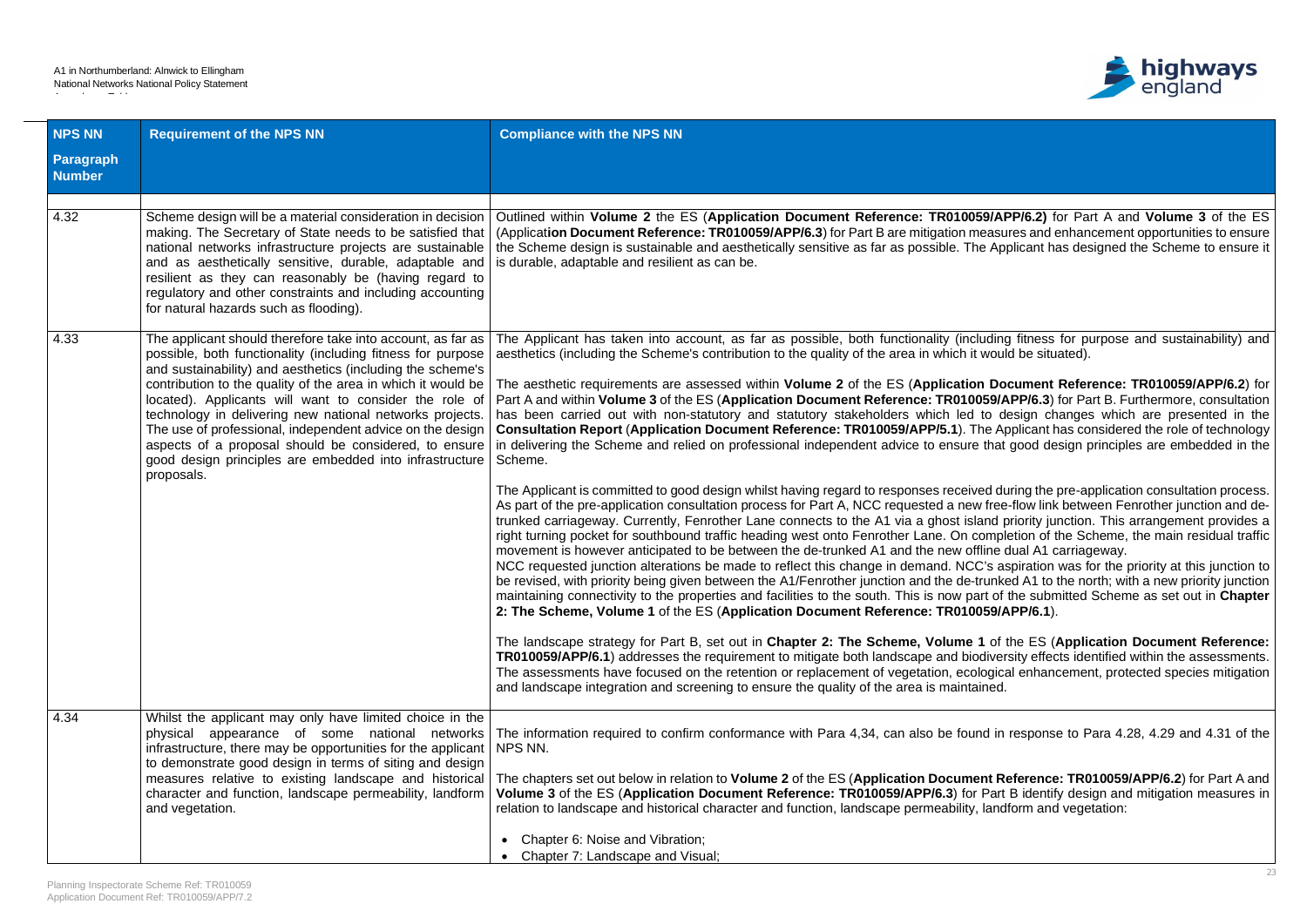

owever they would not result in additional adverse with Paragraph 4.34 of the NPS NN.

fined in the REAC from each of the following ES ice: 6.36) ES Addendum: Stabilisation Works for Access Works for Change Request (Document

onse to Para 4.28, 4.29 and 4.34 of the NPS NN.

The **FRA** at **Appendix 10.1, Volume 7** of the ES (**Application Document Reference:TR010059/APP/6.7**), **Chapter 13: Material Reference: TR010059/APP/6.2)** set out how Ity of Part A to the impacts of climate change.

. The potential impacts of climate change on this bridge are set out in **Chapter 10: Road Drainage and the Water Environment, Volume 2** of the **ES** (**Application Document Reference: TR00** is consisted with climate change may the 1 km Part A Study Area is located between Part A is unlikely to be impacted by future sea level ithin Chapter 10: Road Drainage and the Water **ng the operation of Part A, including an allowance** 

ation for each of these aspects is provided within **France: TR010059/APP/6.7)** for Part A and includes

| <b>NPS NN</b>                     | <b>Requirement of the NPS NN</b>                                                                                                                                                                                                       | <b>Compliance with the NPS NN</b>                                                                                                                                                                                                                                                                                                                                                                                                                                                                    |
|-----------------------------------|----------------------------------------------------------------------------------------------------------------------------------------------------------------------------------------------------------------------------------------|------------------------------------------------------------------------------------------------------------------------------------------------------------------------------------------------------------------------------------------------------------------------------------------------------------------------------------------------------------------------------------------------------------------------------------------------------------------------------------------------------|
| <b>Paragraph</b><br><b>Number</b> |                                                                                                                                                                                                                                        |                                                                                                                                                                                                                                                                                                                                                                                                                                                                                                      |
|                                   |                                                                                                                                                                                                                                        | Chapter 8: Cultural Heritage;<br>$\bullet$<br>Chapter 9: Biodiversity;<br>Chapter 10: Road Drainage and the Water Environment;<br>Chapter 12: Population and Human Health; and<br>Chapter 13: Material Resources.                                                                                                                                                                                                                                                                                    |
|                                   |                                                                                                                                                                                                                                        | The requested changes would alter the physical design of the Proposed Scheme, ho<br>Landscape or Visual impacts. As a result, there would be no impact on compliance                                                                                                                                                                                                                                                                                                                                 |
|                                   |                                                                                                                                                                                                                                        | The policy conformance of the statement is based on the mitigation measures det<br>Addendums: Earthworks Amendments for Change Request (Document Referend<br>Change Request (Document Reference: 6.38); and ES Addendum: Southern /<br>Reference: 6.40).                                                                                                                                                                                                                                             |
| 4.35                              | Applicants should be able to demonstrate in their<br>application how the design process was conducted and<br>different designs were considered, applicants should set<br>out the reasons why the favoured choice has been<br>selected. | how the proposed design evolved. Where a number of The information required for the conformance with Para 4,35, can be found in respo                                                                                                                                                                                                                                                                                                                                                                |
| 4.36                              | Section 10(3)(a) of the Planning Act requires the Secretary<br>of State to have regard to the desirability of mitigating and<br>adapting to, climate change in designating an NPS.                                                     | The FRA at Appendix 10.1, Volume 7 of the ES (Application Document Referent<br>Resources and Chapter 14: Climate, Volume 2 of the ES (Application Docume<br>Part A takes account of the predicted impacts of climate change and the vulnerabilit<br>Part A includes a proposed new bridge over the River Coquet at the northern extent<br>bridge are set out in Chapter 10: Road Drainage and the Water Environment<br>Reference: TR010059/APP/6.2) for Part A which confirms that whilst future sea |
|                                   |                                                                                                                                                                                                                                        | decrease the distance between Part A and the tidal limit for the River Coquet, t<br>approximately 8 km and 9 km to the tidal limits, this indicates the future baseline at P<br>rise. Table 10-18 - Effects during Operation Stage Arising from Flood Risk wi<br><b>Environment</b> confirms that likely significant effects associated with flood risk durin<br>for climate change would be 'neutral'.                                                                                              |
|                                   |                                                                                                                                                                                                                                        | A summary of the proposed works, assessment of flood risk and proposed mitiga<br>Chapter 5 of the FRA (see Appendix 10.1 of the ES (Application Document Refer<br>Hydraulic Design of Watercourse Crossings for:                                                                                                                                                                                                                                                                                     |
|                                   |                                                                                                                                                                                                                                        | Cotting Burn;<br>River Lyne;                                                                                                                                                                                                                                                                                                                                                                                                                                                                         |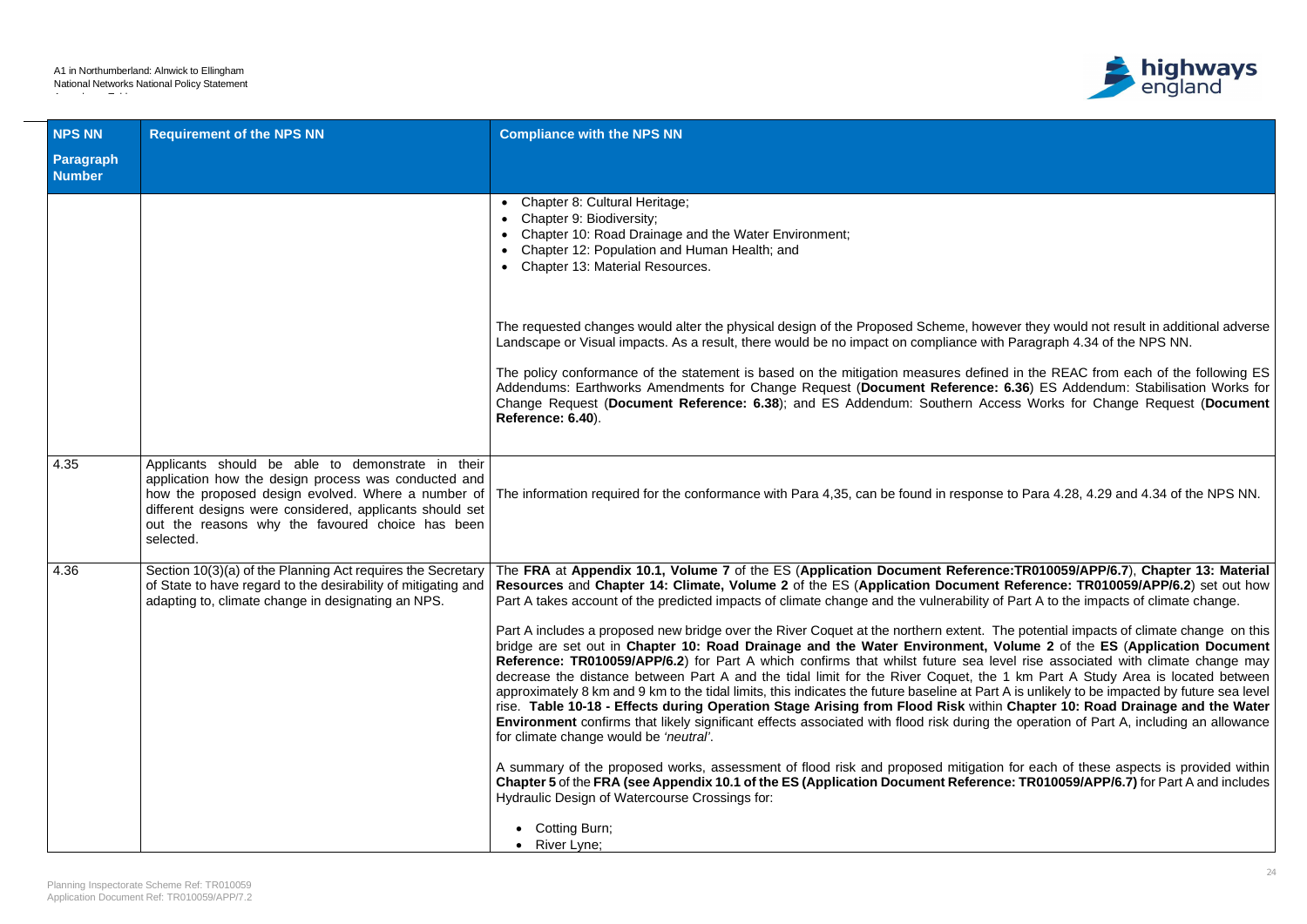

**nce: TR010059/APP/6.8**) for Part B notes that any nge within the design, whilst **Chapter 13: Material Reference: TR010059/APP/6.3**) sets out how ity of Part B to the impacts of climate change

aries, from south to north:

sing a 20% climate change allowance as agreed rity testing for the 40% climate change allowance ort, Volume 7 of the ES (Application Document **Reference: TR010059/APP/6.7**) for Part A, **Appendix 10.4: Drainage Strategy Report, Volume 8** of the **ES** (**Application Document**

struction materials, waste generation and materials om the vehicles using the Scheme with a smaller, of emissions is anticipated to be embedded carbon lening and the new dual carriageway and junctions (i.e. asphalt and aggregate); and the new structures. **Chapter 14: Climate, Volume 2** of the ES (**Application Document Reference:** the ES (**Application Document Reference:** 

rushing and use on haul roads)) and vegetation blus fill from Part A for re-use on Part B.

al waste facilities and backhauling – **Chapter 13: Material Resolution Bolume 3** of the ES (**Application Docume 3** B identifies that materials will be sourced from the ility of construction materials;

wsers; and

se fuel use.

construction of the Scheme is predicted to have a

| <b>NPS NN</b>                     | <b>Requirement of the NPS NN</b> | <b>Compliance with the NPS NN</b>                                                                                                                                                                                                                                                                                                                                                                                                                                                                                                                                                                                                                                                  |
|-----------------------------------|----------------------------------|------------------------------------------------------------------------------------------------------------------------------------------------------------------------------------------------------------------------------------------------------------------------------------------------------------------------------------------------------------------------------------------------------------------------------------------------------------------------------------------------------------------------------------------------------------------------------------------------------------------------------------------------------------------------------------|
| <b>Paragraph</b><br><b>Number</b> |                                  |                                                                                                                                                                                                                                                                                                                                                                                                                                                                                                                                                                                                                                                                                    |
|                                   |                                  | Fenrother Burn;<br>$\bullet$<br>Longdike Burn;<br>Earsdon Burn.<br>$\bullet$                                                                                                                                                                                                                                                                                                                                                                                                                                                                                                                                                                                                       |
|                                   |                                  | The FRA at Appendix 10.1, Volume 8 of the ES (Application Document Referenc<br>proposed mitigation measures would need to make an allowance for climate change<br>Resources and Chapter 14: Climate, Volume 3 of the ES (Application Documen<br>Part B takes account of the predicted impacts of climate change and the vulnerability                                                                                                                                                                                                                                                                                                                                              |
|                                   |                                  | For Part B, the Scheme alignment crosses five watercourses and associated tributari                                                                                                                                                                                                                                                                                                                                                                                                                                                                                                                                                                                                |
|                                   |                                  | Denwick Burn and its tributaries;<br>$\bullet$<br>White House Burn;<br>$\bullet$<br>Tributaries of Kittycarter Burn;<br>Tributary of Embleton Burn;<br>Shipperton Burn.<br>$\bullet$                                                                                                                                                                                                                                                                                                                                                                                                                                                                                               |
|                                   |                                  | The surface water drainage strategy for Part A and Part B has been designed usir<br>through consultation with NCC as the Local Lead Flood Authority (LLFA). Sensitivit<br>was also undertaken and is detailed in Appendix 10.5: Drainage Strategy Report<br>Reference: TR010059/APP/6.7) for Part A, Appendix 10.4: Drainage Strategy Repo<br>Reference: TR010059/APP/6.8) for Part B.                                                                                                                                                                                                                                                                                             |
|                                   |                                  | During construction, the main source of GHG emissions would be carbon from constri<br>transportation. During operation, the main source of GHG emissions would be from<br>ongoing source associated with road repairs. During construction, the main source of<br>in construction materials including those associated with the pavement for road wider<br>(i.e. asphalt and aggregate); and the new structures. Chapter 14: Climate, Volume 2<br>TR010059/APP/6.2) for Part A and Chapter 14: Climate, Volume 3 of tl<br><b>TR010059/APP/6.3)</b> for Part B include the following measures to mitigate the effects:                                                              |
|                                   |                                  | • the re-use of site arisings (earthworks, road planings, concrete (through cru<br>(through mulching). Earthworks and topsoil fill may be sourced from the surplu<br>minimising transportation through regional sourcing of materials, use of local<br>Material Resources, Volume 2 of the ES (Application Document Reference<br>of the ES (Application Document Reference: TR010059/APP/6.3) for Part B<br>North East in the first instance and then nationally depending on the availabilit<br>collection of rainwater on-site to minimise transportation of freshwater for bows<br>use of telematics and start – stop technology on construction plant to minimise<br>$\bullet$ |
|                                   |                                  | Other practical measures include avoiding concreting during high wind events. The co<br>slight adverse impact upon GHG emissions, which is not considered significant.                                                                                                                                                                                                                                                                                                                                                                                                                                                                                                             |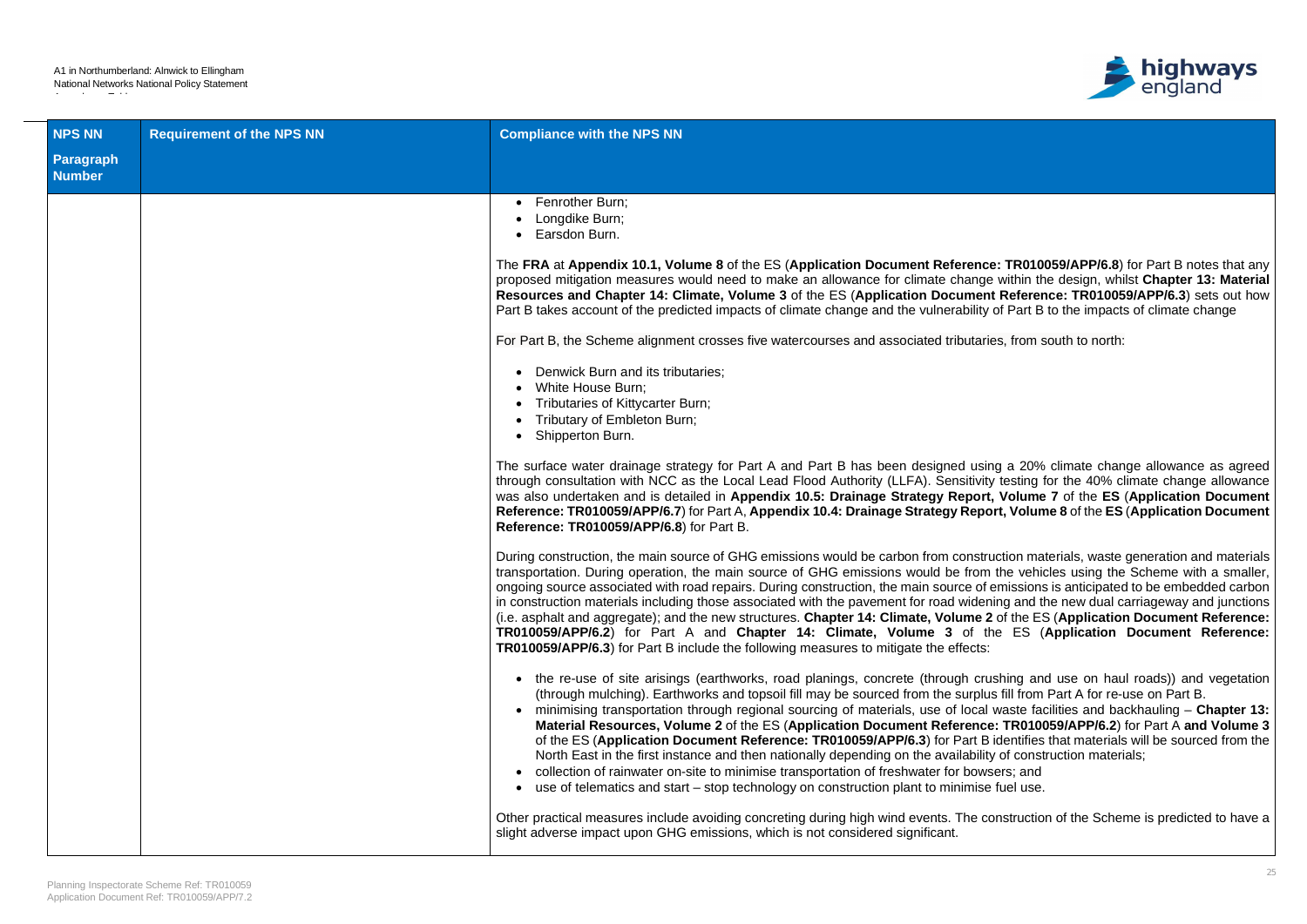

weather events (such as extreme rainfall, drought, impact construction workers, business continuity, rm. However, when considered with the Scheme's

affic). Another lesser source of GHG emissions is  $em\acute{e}$  over its operational lifecycle. The total regional tCO2e higher (approximately +1.3%) than the 'do 5 ktCO2e. On this basis the GHG emissions from Part B the total regional traffic GHG emissions for tely +9%) than the 'do minimum' scenario. This ons from the operation of Part B is likely to have a

ed in the following ES Addendums: Earthworks Amendments for Change Request (**Document Reference: 6.36)** ES Addendum: Stabilisation Works for Change Request (**Document Reference: 6.40**). In relation to npacts to result in not change against the original compliance of the Scheme with Para 4.36 of the es defined in the REAC from each of the following ence: 6.36) ES Addendum: Stabilisation Works for Change Request (**Document Reference: 6.38**); and ES Addendum: Southern Access Works for Change Request (**Document**

se to Para 4,36 of the NPS NN.

se to Para 4.36 of the NPS NN.

| <b>NPS NN</b>              | <b>Requirement of the NPS NN</b>                                                                                                                                                                                                                                                                                                                                                                                                                                                                 | <b>Compliance with the NPS NN</b>                                                                                                                                                                                                                                                                                                                                                                                                                                                                                                                                                                                                                                                                                                                                                                                                                                                                                                                                                                                                                                                                                                                                                                                                                                                                                                                                                                                                                                                                                                                                                                                                                                                                                  |
|----------------------------|--------------------------------------------------------------------------------------------------------------------------------------------------------------------------------------------------------------------------------------------------------------------------------------------------------------------------------------------------------------------------------------------------------------------------------------------------------------------------------------------------|--------------------------------------------------------------------------------------------------------------------------------------------------------------------------------------------------------------------------------------------------------------------------------------------------------------------------------------------------------------------------------------------------------------------------------------------------------------------------------------------------------------------------------------------------------------------------------------------------------------------------------------------------------------------------------------------------------------------------------------------------------------------------------------------------------------------------------------------------------------------------------------------------------------------------------------------------------------------------------------------------------------------------------------------------------------------------------------------------------------------------------------------------------------------------------------------------------------------------------------------------------------------------------------------------------------------------------------------------------------------------------------------------------------------------------------------------------------------------------------------------------------------------------------------------------------------------------------------------------------------------------------------------------------------------------------------------------------------|
| Paragraph<br><b>Number</b> |                                                                                                                                                                                                                                                                                                                                                                                                                                                                                                  |                                                                                                                                                                                                                                                                                                                                                                                                                                                                                                                                                                                                                                                                                                                                                                                                                                                                                                                                                                                                                                                                                                                                                                                                                                                                                                                                                                                                                                                                                                                                                                                                                                                                                                                    |
|                            |                                                                                                                                                                                                                                                                                                                                                                                                                                                                                                  | The climate vulnerability assessment has identified that hazards including extreme w<br>wetter winters and flooding, extreme temperatures and wind) have the potential to i<br>materials and equipment and the final structures and road user's safety in the long ter<br>resilience and the mitigation measures above, no significant effects are predicted.<br>During operation, the main GHG emissions source would be from end-users (traf<br>those associated with the refurbishment (replacement of specific assets) of the Scher<br>traffic GHG emissions for the operational lifespan of Part A (2023-2082) is 178 kt<br>minimum' (without Part A) scenario. This represents an increase in emissions of 1.5<br>the operation of Part A is likely to have a minor adverse impact (not significant). For<br>the operational lifespan of Part B (2023-2082) is 630 ktCO2e higher (approximat<br>represents an increase in emissions of 1.5 ktCO2e. On this basis the GHG emission<br>minor adverse impact (not significant).<br>The impact of the request for changes made at Deadline 4 has been assesse<br>Amendments for Change Request (Document Reference: 6.36) ES Addendum: Sta<br>Reference: 6.38); and ES Addendum: Southern Access Works for Change Reque<br>mitigating and adapting to climate change, these documents do not assess the im<br>assessment. Therefore it is considered that the change request will not affect the<br>NPS NN. Policy conformance of the statement is reliant on the mitigation measures<br>ES Addendums: Earthworks Amendments for Change Request (Document Referer<br>Change Request (Document Reference: 6.38); and ES Addendum: Southern A<br>Reference: 6.40). |
| 4.38                       | Adaptation is therefore necessary to deal with the potential<br>impacts of these changes that are already happening. New<br>development should be planned to avoid increased<br>vulnerability to the range of impacts arising from climate<br>change. When new development is brought forward in<br>areas which are vulnerable, care should be taken to ensure<br>that risks can be managed through suitable adaptation<br>measures, including through the provision of green<br>infrastructure. | The information required for the conformance of Para 4,38, can be found in respons                                                                                                                                                                                                                                                                                                                                                                                                                                                                                                                                                                                                                                                                                                                                                                                                                                                                                                                                                                                                                                                                                                                                                                                                                                                                                                                                                                                                                                                                                                                                                                                                                                 |
| 4.40                       | New national networks infrastructure will be typically long-<br>term investments which will need to remain operational<br>over many decades, in the face of a changing climate.<br>Consequently, applicants must consider the impacts of<br>climate change when planning location, design, build and<br>operation. Any accompanying environment statement<br>should set out how the proposal will take account of the<br>projected impacts of climate change.                                    | The information required for the conformance of Para 4,40, can be found in respons                                                                                                                                                                                                                                                                                                                                                                                                                                                                                                                                                                                                                                                                                                                                                                                                                                                                                                                                                                                                                                                                                                                                                                                                                                                                                                                                                                                                                                                                                                                                                                                                                                 |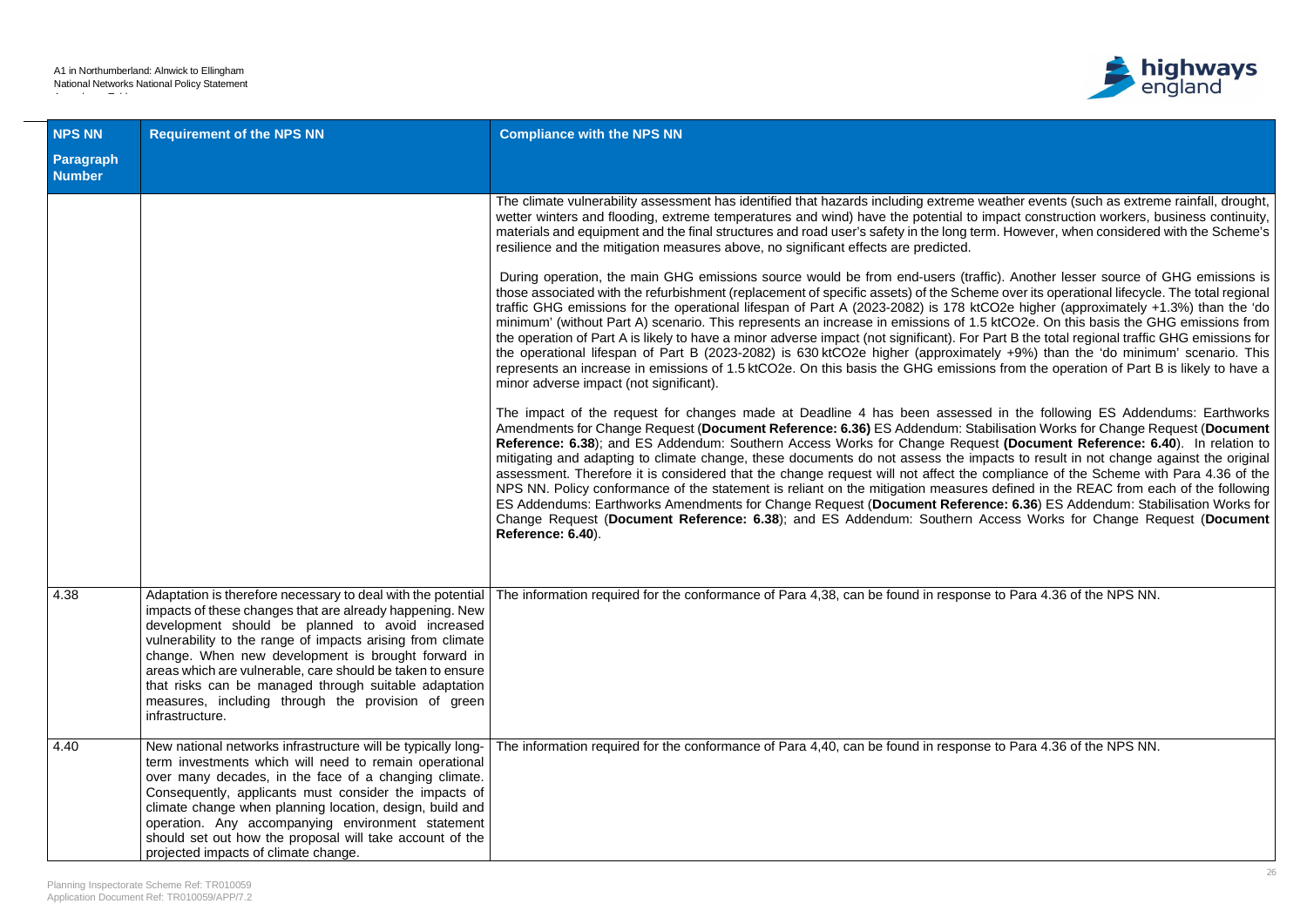

**TR010059/APP/6.2)** for Part A and **Chapter 14: APP/6.3**) for Part B confirms that the UKCP18 that may affect the vulnerability of the Scheme to st which resilience is assessed) are projections for

of individual highway schemes on regional or GHG G emissions with a view to substantial national ne calculation of the WebTAG Benefits Cost Ratio

**2010059/APP/6.2**) includes a regional assessment an overall increase in vehicle-kilometres travelled, ning year (Do Something (with Part A) 2023) and s that no exceedances of the relevant air quality

**ce: TR010059/APP/6.3)** confirms that Part B is se in vehicle-kilometres travelled, which would be he assessment thresholds at all receptors in Part hat experience a worsening or improvement of air hold, or a creation/removal of an exceedance.

**P. TR010059/APP/6.7**) for Part A and at **Appendix 10.8)** for Part B confirms that the design life of the on allowances for climate change (Environment ng discussions with the Environment Agency, the ant the Scheme's vulnerability are as follows:

assessment of risk to third parties, design of the

st) for the residual risk assessments to understand tainty in climate change predictions.

ra 3.6 above, the proposed change is considered cy conformance of the statement is reliant on the ns: Earthworks Amendments for Change Request Request (Document Reference: 6.38); and ES

| <b>NPS NN</b>              | <b>Requirement of the NPS NN</b>                                                                                                                                                                                                                                                                                         | <b>Compliance with the NPS NN</b>                                                                                                                                                                                                                                                                                                                                                                                                                                                                                                                                                                                                                                                                                                                                                                                                                                                                                                                                                                                                                                                                                                                                                                                                                                                                                                                                                                                                                                                                                                                                                                                                                                                                                                                                                                                                                                                                                                                                                                                                                                                                                                                                                                                                                                                                                                                                                                                                                                                                                                                                                                                                                                                                                                                                                                                                                                                                                                                                                                                         |
|----------------------------|--------------------------------------------------------------------------------------------------------------------------------------------------------------------------------------------------------------------------------------------------------------------------------------------------------------------------|---------------------------------------------------------------------------------------------------------------------------------------------------------------------------------------------------------------------------------------------------------------------------------------------------------------------------------------------------------------------------------------------------------------------------------------------------------------------------------------------------------------------------------------------------------------------------------------------------------------------------------------------------------------------------------------------------------------------------------------------------------------------------------------------------------------------------------------------------------------------------------------------------------------------------------------------------------------------------------------------------------------------------------------------------------------------------------------------------------------------------------------------------------------------------------------------------------------------------------------------------------------------------------------------------------------------------------------------------------------------------------------------------------------------------------------------------------------------------------------------------------------------------------------------------------------------------------------------------------------------------------------------------------------------------------------------------------------------------------------------------------------------------------------------------------------------------------------------------------------------------------------------------------------------------------------------------------------------------------------------------------------------------------------------------------------------------------------------------------------------------------------------------------------------------------------------------------------------------------------------------------------------------------------------------------------------------------------------------------------------------------------------------------------------------------------------------------------------------------------------------------------------------------------------------------------------------------------------------------------------------------------------------------------------------------------------------------------------------------------------------------------------------------------------------------------------------------------------------------------------------------------------------------------------------------------------------------------------------------------------------------------------------|
| Paragraph<br><b>Number</b> |                                                                                                                                                                                                                                                                                                                          |                                                                                                                                                                                                                                                                                                                                                                                                                                                                                                                                                                                                                                                                                                                                                                                                                                                                                                                                                                                                                                                                                                                                                                                                                                                                                                                                                                                                                                                                                                                                                                                                                                                                                                                                                                                                                                                                                                                                                                                                                                                                                                                                                                                                                                                                                                                                                                                                                                                                                                                                                                                                                                                                                                                                                                                                                                                                                                                                                                                                                           |
| 4.41                       | Where transport infrastructure has safety-critical elements<br>and the design life of the asset is 60 years or greater, the<br>applicant should apply the UK Climate Projections 2009<br>(UKCP09) high emissions scenario (high impact, low<br>likelihood) against the 2080 projections at the 50%<br>probability level. | Chapter 14: Climate, Volume 2 of the ES (Application Document Reference: TR01<br>Climate, Volume 3 of the ES (Application Document Reference: TR010059/APP)<br>projections have been used to infer future changes in a range of climate variables that r<br>climate change. The UKCP18 projections used to define the future baseline (against whi<br>the 2080s for the North-East of England region for a high emissions scenario.<br>There is no government guidance published for assessing the significance of effect of indi-<br>emissions. The Climate Change Act publishes budgets for the reduction of GHG en<br>reductions being achieved by 2050. The increase in GHG emissions is included in the ca<br>(BCR) of the Scheme as a financial cost.<br>Chapter 5: Air Quality, Volume 2 of the ES (Application Document Reference: TR0100<br>for Part A, which shows an increase in emissions of NO2, CO2 and PM10 due to an ov<br>offset in part by congestion relief, with better results for NO2 and PM10 in the opening<br>design year (Do Something 2038) assessments. Overall, the assessment confirms tha<br>objectives or EU limit values are predicted to occur over the lifetime of Part A.<br>Chapter 5: Air Quality, Volume 2 of the ES (Application Document Reference: 7<br>modelled to increase emissions of NO2, CO2 and PM10 due to an overall increase in<br>partially offset by improved traffic flows. Pollutant concentrations would be below the as<br>B's opening year (2023) (NO2 and PM10/PM2.5) and that there are no properties that example 3<br>quality where pollutant concentrations are already above an assessment threshold,<br>Furthermore, Part B is at low risk of impacting on compliance with EU limit values<br>The FRA at Appendix 10.1, Volume 7 of the ES (Application Document Reference: TR<br>10.1, Volume 8 of the ES (Application Document Reference: TR010059/APP/6.8) for<br>Scheme is taken as 100 years. In accordance with Environment Agency guidance on a<br>Agency (2019) 'Flood Risk Assessments: Climate Change Allowances') and following di<br>allowances used in the assessment and design of the Scheme and taking into account the<br>a. 25 % increase in peak river flow for the assessment of risk to the Scheme, asses<br>watercourse crossings and design of other required mitigation if required;<br>b. 50 % increase in peak river flow or the 1000 year peak flow (whichever is greatest) for<br>risks to the Scheme and third parties in the event of a more extreme event or uncertainty<br>With regard to Climate and Air Quality for the reasons set out in the response to Para 3.<br>not to affect the compliance of the Scheme with Para 4.41 of the NPS NN. The policy co<br>mitigation measures defined in the REAC from each of the following ES Addendums: Ea<br>(Document Reference: 6.36) ES Addendum: Stabilisation Works for Change Reque<br>Addendum: Southern Access Works for Change Request (Document Reference: 6.40). |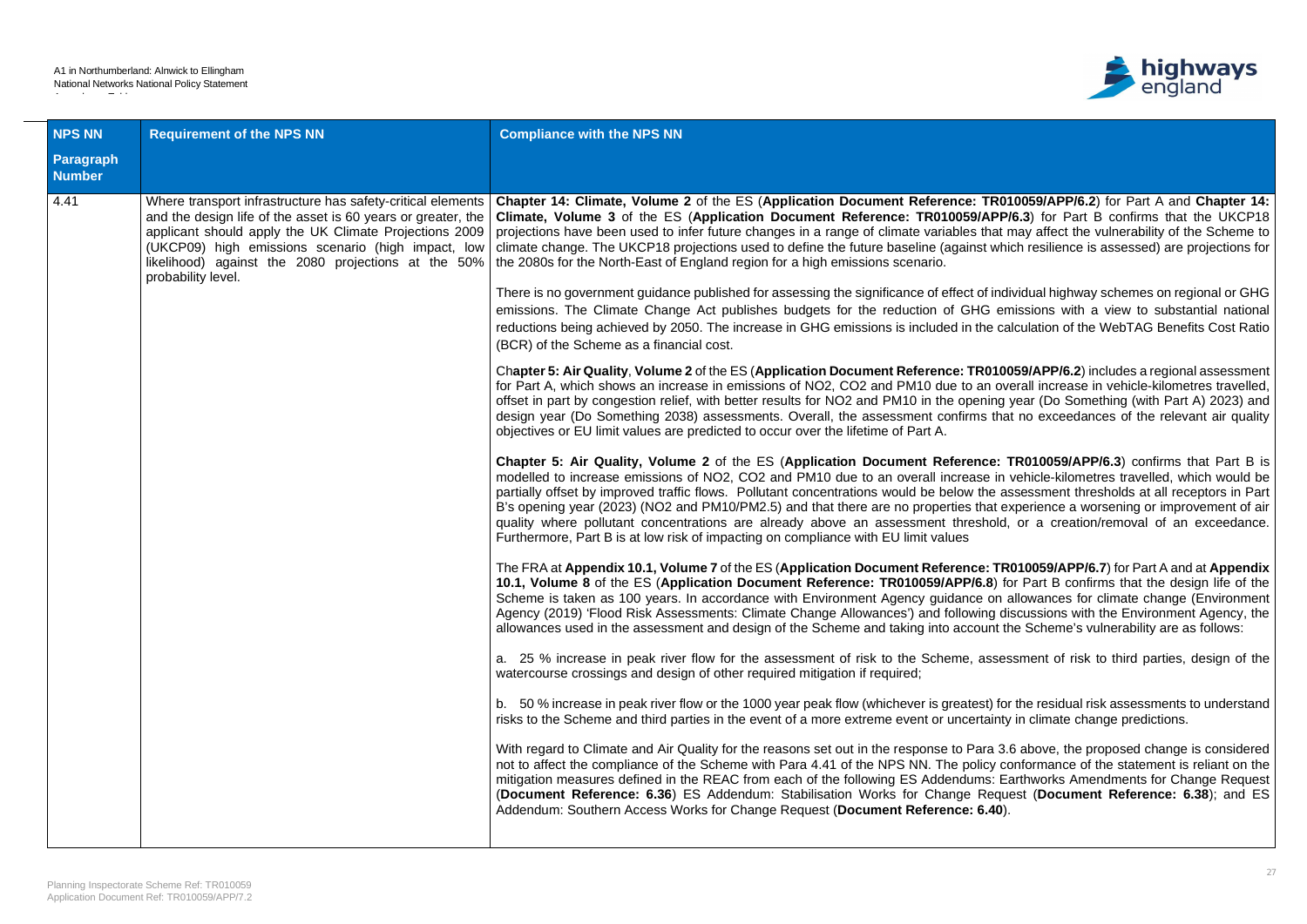

 $\epsilon$ e to Para 4.36 and 4.41 of the NPS NN.

ponse to Para 4,36 and 4,41 of the NPS NN.

of the ES (Application Document Reference: **Parable funture inconse** intertual and integrated with a side changer in a side rise in and the cumulative sea level rise for 2115 in the North vel. The Study Area for Part A is located between art A is unlikely to be impacted by future sea level

of the ES (Application Document Reference: nange may decrease the distance between Part B Agency guidance on the cumulative sea level rise  $\frac{3}{5}$  of 0.99 m in sea level. The minimum elevation for the River Aln, Embleton Burn and Long Nanny at Part B is unlikely to be impacted by future sea

d in the following ES Addendums: Earthworks Amendments for Change Request (**Document Reference: 6.36)** ES Addendum: Stabilisation Works for Change Request (**Document Reference: 6.40). Reference: 6.40**).

of earthworks there will be a slight non-significant e change request will not affect compliance of the ing ES Addendums: Earthworks Amendments for n: Southern Access Works for Change Request

ponse to Para 4.41 of the NPS NN.

ions/measures required during construction, such ropriate temporary measures for maintaining site n addition, a number of adaptation measures are into account the potential for future variations in ks by attenuating the runoff during operation. An s been used in line with DMRB.

| <b>NPS NN</b>              | <b>Requirement of the NPS NN</b>                                                                                                                                                                                                                                                                                                                                                                                                                                                                                                                                                                                                                                                                                                                                                      | <b>Compliance with the NPS NN</b>                                                                                                                                                                                                                                                                                                                                                                                                                                                                                                                                                                                                                                                                                                                                                                                                                                                                                                                                                                                                                                                                                                                                                                                                                                                                                                         |
|----------------------------|---------------------------------------------------------------------------------------------------------------------------------------------------------------------------------------------------------------------------------------------------------------------------------------------------------------------------------------------------------------------------------------------------------------------------------------------------------------------------------------------------------------------------------------------------------------------------------------------------------------------------------------------------------------------------------------------------------------------------------------------------------------------------------------|-------------------------------------------------------------------------------------------------------------------------------------------------------------------------------------------------------------------------------------------------------------------------------------------------------------------------------------------------------------------------------------------------------------------------------------------------------------------------------------------------------------------------------------------------------------------------------------------------------------------------------------------------------------------------------------------------------------------------------------------------------------------------------------------------------------------------------------------------------------------------------------------------------------------------------------------------------------------------------------------------------------------------------------------------------------------------------------------------------------------------------------------------------------------------------------------------------------------------------------------------------------------------------------------------------------------------------------------|
| Paragraph<br><b>Number</b> |                                                                                                                                                                                                                                                                                                                                                                                                                                                                                                                                                                                                                                                                                                                                                                                       |                                                                                                                                                                                                                                                                                                                                                                                                                                                                                                                                                                                                                                                                                                                                                                                                                                                                                                                                                                                                                                                                                                                                                                                                                                                                                                                                           |
| 4.42                       | The applicant should take into account the potential<br>impacts of climate change using the latest UK Climate<br>Projections available at the time and ensure any<br>environment statement that is prepared identifies<br>appropriate mitigation or adaptation measures. This should<br>cover the estimated lifetime of the new infrastructure.                                                                                                                                                                                                                                                                                                                                                                                                                                       | The information required for the conformance of Para 4,42, can be found in respons                                                                                                                                                                                                                                                                                                                                                                                                                                                                                                                                                                                                                                                                                                                                                                                                                                                                                                                                                                                                                                                                                                                                                                                                                                                        |
| 4.43                       | The applicant should demonstrate that there are no critical<br>features of the design of new national networks<br>infrastructure which may be seriously affected by more<br>radical changes to the climate beyond that projected in the<br>latest set of UK climate projections. Any potential critical<br>features should be assessed taking account of the latest<br>credible scientific evidence on, for example, sea level rise<br>(e.g. by referring to additional maximum credible scenarios<br>such as from the Intergovernmental Panel on Climate<br>Change or Environment Agency) and on the basis that<br>necessary action can be taken to ensure the operation of<br>the infrastructure over its estimated lifetime through<br>potential further mitigation or adaptation. | The information required for the conformance of Para 4,42, can also be found in res<br>For Part A, Chapter 10: Road Drainage and the Water Environment, Volume 2<br>TR010059/APP/6.2) states that future sea level rise associated with climate change<br>the tidal limit for the River Coquet. The Environment Agency provides guidance on t<br>West and North East using 1990 as a baseline, indicating a rise of 0.99 m in sea level<br>approximately 8 km and 9 km to the tidal limits, this indicates the future baseline at P<br>rise.<br>For Part B Chapter 10: Road Drainage and the Water Environment, Volume 3<br>TR010059/APP/6.3) reports that that future sea level rise associated with climate ch<br>and the tidal limit for the River Aln, Embleton Burn and Long Nanny. Environment A<br>for 2115 in the North West and North East, using 1990 as a baseline, indicates a rist<br>of Part B is approximately 60.09 mAOD at the southern part of Part B. The tidal limit to<br>are approximately between 5 and 25 mAOD, which indicates that the future baseline<br>level rise.<br>The effect of the request for changes made at Deadline 4 have been assesse<br>Amendments for Change Request (Document Reference: 6.36) ES Addendum: Sta<br>Reference: 6.38); and ES Addendum: Southern Access Works for Change Request |
|                            | (Document Reference: 6.40).                                                                                                                                                                                                                                                                                                                                                                                                                                                                                                                                                                                                                                                                                                                                                           | In relation to Road Drainage and the Water Environment, these documents assess the impacts to result in change against the original assessment. As a result<br>adverse effect on local hydrology, specifically cohesive alluvium, glaciofluvial sand and gravel, sandstone and limestone bedrock. Therefore is considered that the<br>Scheme with Para 4.43 of the NPS NN. Policy conformance of the statement is based on the mitigation measures defined in the REAC from each of the followi<br>Change Request (Document Reference: 6.36) ES Addendum: Stabilisation Works for Change Request (Document Reference: 6.38); and ES Addendun                                                                                                                                                                                                                                                                                                                                                                                                                                                                                                                                                                                                                                                                                              |
| 4.44                       | Any adaptation measures should be based on the latest<br>set of UK Climate Projections, the Government's national<br>Climate Change Risk.                                                                                                                                                                                                                                                                                                                                                                                                                                                                                                                                                                                                                                             | The information required for the conformance of Para 4,44, can also be found in res                                                                                                                                                                                                                                                                                                                                                                                                                                                                                                                                                                                                                                                                                                                                                                                                                                                                                                                                                                                                                                                                                                                                                                                                                                                       |
|                            | Assessment and consultation with statutory consultation<br>bodies. Any adaptation measures must themselves also be<br>assessed as part of any environmental impact assessment<br>and included in the environment statement, which should                                                                                                                                                                                                                                                                                                                                                                                                                                                                                                                                              | The EIA is based on the Environment Agency's latest set of Climate Change projection<br>as avoidance of earthworks during winter months where possible; provision of appi<br>free from flood waters; and controlled methods for construction of embankments. In<br>embedded in the Scheme to take account of climate change. For example, to take<br>precipitation, the drainage design includes SuDS to limit the effect of the new work<br>allowance has been made for increased intensity of rainfall. An increase of 20% has                                                                                                                                                                                                                                                                                                                                                                                                                                                                                                                                                                                                                                                                                                                                                                                                          |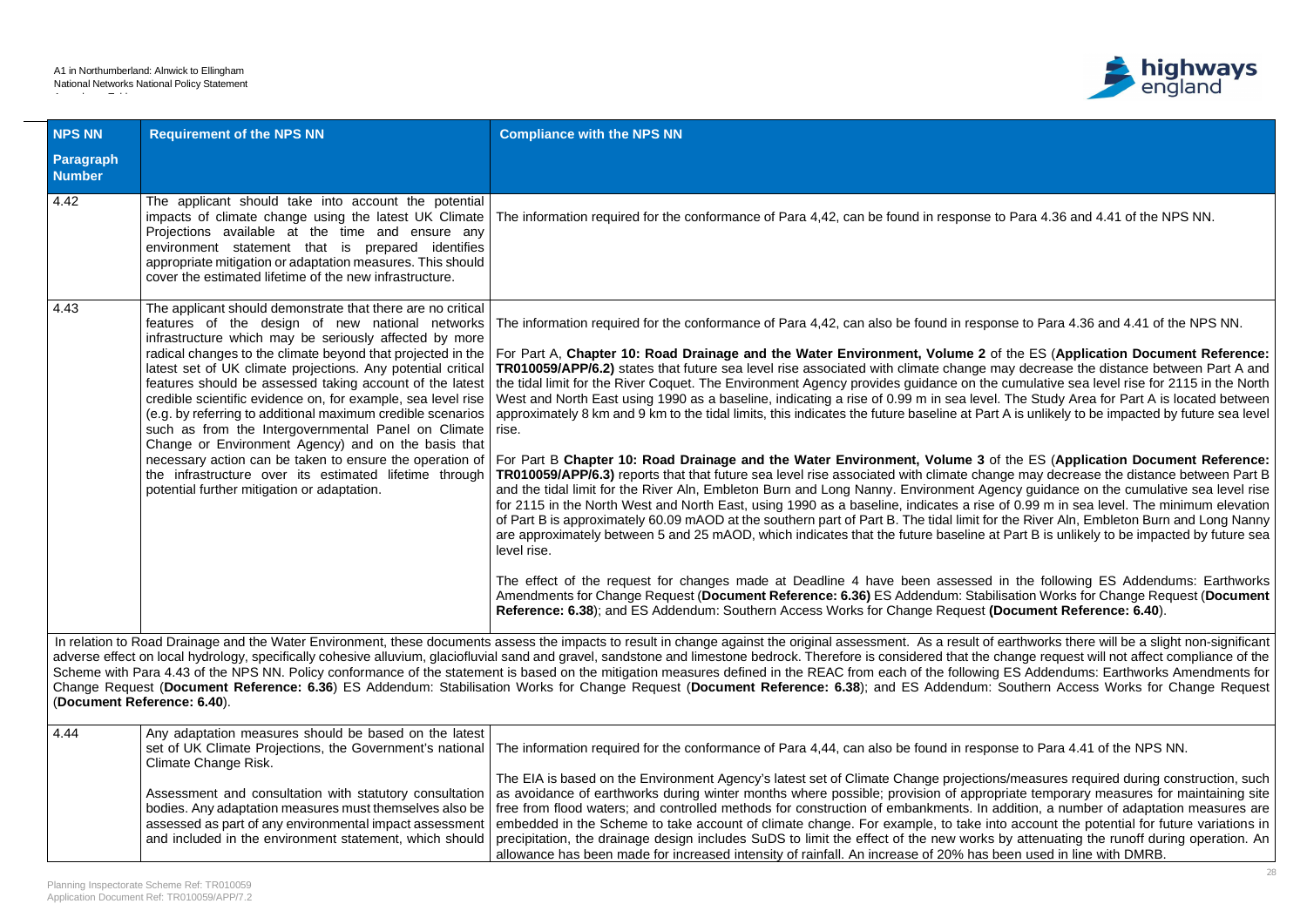

secured. **Chapter 14: Climate, Volume 2** of the ES (**Application Document Reference: TR010059/APP/6.2**) for Part A and **Chapter 14: P/6.3**) for Part B details mitigation and adaptation lience to climate and weather-related risks will be <sup>2</sup>, as set out in the **Outline CEMP** (**Application** le of general inspections and principal inspections ructure and identify any potential maintenance cur following an intense rainfall event or heatwave on, a list of extreme weather-related incidents (for pplicant to assist in identifying thresholds which,

lesign changes, the **Outline CEMP** (Application neasures defined by the REAC from each of the nt Reference: 6.36) ES Addendum: Stabilisation Southern Access Works for Change Request

he change request is not considered to affect the e statement is based on the mitigation measures lents for Change Request (**Document Reference: fice: 6.38**); and ES Addendum: Southern Access

the ES (Application Document Reference: **Environment, Volume 3** of the ES (Application environmental impact of the provision of flow and

NPS above, have not been assessed as resulting

in the response to Para 4.43 above, the change NPS NN. Policy conformance of the statement is ig ES Addendums: Earthworks Amendments for Change Request (**Document Reference: 6.36**) ES Addendum: Stabilisation Works for Change Request (**Document Reference: Reference: 6.40).** 

the ES (Application Document Reference: **TR010059/APP/6.2)** for Part A and **Chapter 14: Climate, Volume 3** of the ES (**Application Document Reference:** ccepts that subject to detailed design, adaption sary to do so.

| <b>NPS NN</b>              | <b>Requirement of the NPS NN</b>                                                                                                                                                                                                                                                                                                  | <b>Compliance with the NPS NN</b>                                                                                                                                                                                                                                                                                                                                                                                                                                                                                                                                                                                                                                                                                                                                                                                                                                                                                                                                                                                                                                                                                                                                                                                                                                                                                                                                                                                                                                                                                                                                                  |
|----------------------------|-----------------------------------------------------------------------------------------------------------------------------------------------------------------------------------------------------------------------------------------------------------------------------------------------------------------------------------|------------------------------------------------------------------------------------------------------------------------------------------------------------------------------------------------------------------------------------------------------------------------------------------------------------------------------------------------------------------------------------------------------------------------------------------------------------------------------------------------------------------------------------------------------------------------------------------------------------------------------------------------------------------------------------------------------------------------------------------------------------------------------------------------------------------------------------------------------------------------------------------------------------------------------------------------------------------------------------------------------------------------------------------------------------------------------------------------------------------------------------------------------------------------------------------------------------------------------------------------------------------------------------------------------------------------------------------------------------------------------------------------------------------------------------------------------------------------------------------------------------------------------------------------------------------------------------|
| Paragraph<br><b>Number</b> |                                                                                                                                                                                                                                                                                                                                   |                                                                                                                                                                                                                                                                                                                                                                                                                                                                                                                                                                                                                                                                                                                                                                                                                                                                                                                                                                                                                                                                                                                                                                                                                                                                                                                                                                                                                                                                                                                                                                                    |
|                            | set out how and where such measures are proposed to be<br>secured.                                                                                                                                                                                                                                                                | Chapter 14: Climate, Volume 2 of the ES (Application Document Reference:<br>Climate, Volume 3 of the ES (Application Document Reference: TR010059/APF<br>measures embedded in the design. These chapters confirm that adaptation and resi<br>considered periodically through maintenance regimes to be detailed in the CEMP<br>Document Reference: TR010059/APP/7.3). Proposed measures include a schedul<br>of each structure which would be carried out to determine condition of the sti<br>requirements. Inspections will be in accordance with DMRB BD 63/17 and will also oc<br>to monitor any damage and implement appropriate mitigation as necessary. In additional<br>example, road surface deformations, snow and ice) would be maintained by the A<br>when exceeded, would require maintenance.<br>As stated in accordance with Para 3.2 of this table, following the approval of the d<br>Document Reference: APP-346) will be updated to contain all of the mitigation m<br>following ES Addendums: Earthworks Amendments for Change Request (Documer<br>Works for Change Request (Document Reference: 6.38); and ES Addendum:<br>(Document Reference: 6.40).<br>With regard to Climate, for the reasons set out in the response to Para 3.6 above, tl<br>compliance of the Scheme with Para 4.44 of the NPS NN. Policy conformance of the<br>defined in the REAC from each of the following ES Addendums: Earthworks Amendme<br>6.36) ES Addendum: Stabilisation Works for Change Request (Document Referer<br>Works for Change Request (Document Reference: 6.40). |
| 4.45                       | If any proposed adaption measures themselves gives rise<br>to consequential impacts the Secretary of State should<br>consider the impact in relation to the application as a whole<br>and the impacts guidance is set out as part of this NPS (eg:<br>flooding, water, resources, biodiversity, landscape and<br>coastal change). | Chapter 10: Road Drainage and the Water Environment, Volume 2 of<br>TR010059/APP/6.2) for Part A and Chapter 10: Road Drainage and the Water E<br>Document Reference: TR010059/APP/6.3) for Part B addresses the consequential<br>flood compensation for the Scheme.<br>These measures, in addition to those set out in response to paragraph 4.44 of the N<br>in any consequential impacts in themselves.<br>With regard to Road Drainage and the Water Environment, for the reasons set out<br>request is not considered to affect compliance of the Scheme with Para 4.45 of the<br>reliant on the mitigation measures defined in the REAC from each of the followin<br>Change Request (Document Reference: 6.36) ES Addendum: Stabilisation Worl<br>6.38); and ES Addendum: Southern Access Works for Change Request (Document                                                                                                                                                                                                                                                                                                                                                                                                                                                                                                                                                                                                                                                                                                                                                 |
| 4.46                       | Adaptation measures can be required to be implemented<br>at the time of construction where necessary and<br>appropriate to do so.                                                                                                                                                                                                 | The adaptation measures described in Chapter 14: Climate, Volume 2 of<br>TR010059/APP/6.2) for Part A and Chapter 14: Climate, Volume 3 of<br>TR010059/APP/6.3) for Part B also describe their 'Buildability'. The Applicant ad<br>measures could be implemented at the time of construction as appropriate or neces                                                                                                                                                                                                                                                                                                                                                                                                                                                                                                                                                                                                                                                                                                                                                                                                                                                                                                                                                                                                                                                                                                                                                                                                                                                               |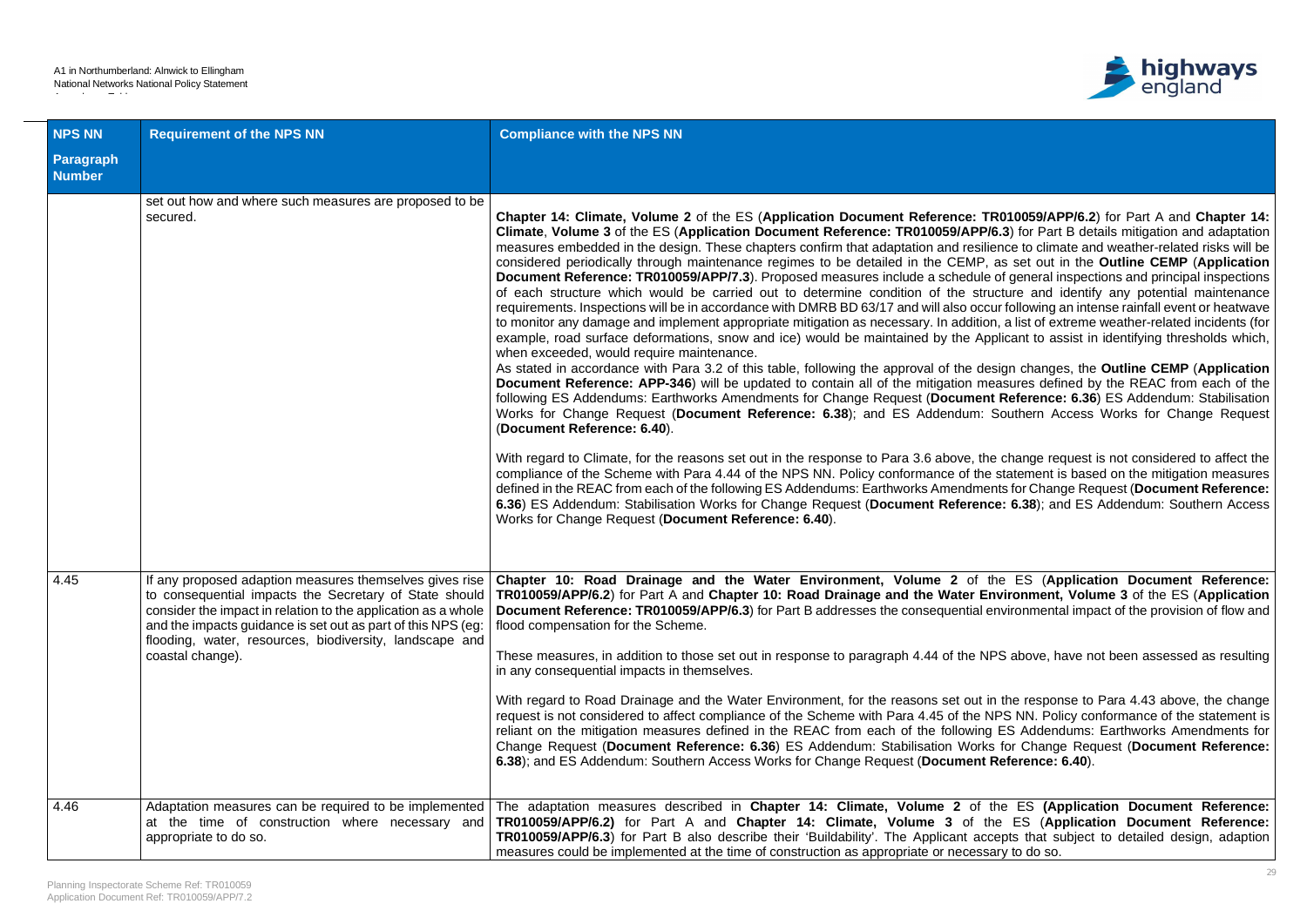

**FIRA 20.10059/APP/6.7)** for Part A, **Appendix 8**) for Part B, Chapter 14: Climate, Volume 2 of **d Chapter 14: Climate, Volume 3** of the ES (**Application Document Reference: TR010059/APP/6.3**) for Part B sets out how the Scheme takes account of predicted impacts of on land within the Order limits and can therefore

e, the change request is not considered to affect  $\ddot{a}$  ine statement is based on the mitigation measures lents for Change Request (**Document Reference: nce: 6.38**); and ES Addendum: Southern Access

**059/APP/7.1**) sets out how the Scheme conforms er 6 also considers the extent of potential harm to iew on whether very special circumstances apply. een Belt (openness and protecting the countryside e limited degree of harm identified is outweighed benefits it delivers.

n Document Reference: TR010059/APP/6.2) for P/6.3) for Part B.

ets out the control of processes, emissions and

lesign changes, the **Outline CEMP** (**Application** neasures defined by the REAC from each of the nt Reference: 6.36<sup>)</sup> ES Addendum: Stabilisation Southern Access Works for Change Request

the to Para 4,51 of the NPS NN.

| <b>NPS NN</b>              | <b>Requirement of the NPS NN</b>                                                                                                                                                                                                                                                                                                                                                                                                                                                                                                                                                                                                                                                                                | <b>Compliance with the NPS NN</b>                                                                                                                                                                                                                                                                                                                                                                                                                                                                                                                                                                                                                                                                                                                                                                                                                                                                                                                                                                                                                                                                                                                                                                         |
|----------------------------|-----------------------------------------------------------------------------------------------------------------------------------------------------------------------------------------------------------------------------------------------------------------------------------------------------------------------------------------------------------------------------------------------------------------------------------------------------------------------------------------------------------------------------------------------------------------------------------------------------------------------------------------------------------------------------------------------------------------|-----------------------------------------------------------------------------------------------------------------------------------------------------------------------------------------------------------------------------------------------------------------------------------------------------------------------------------------------------------------------------------------------------------------------------------------------------------------------------------------------------------------------------------------------------------------------------------------------------------------------------------------------------------------------------------------------------------------------------------------------------------------------------------------------------------------------------------------------------------------------------------------------------------------------------------------------------------------------------------------------------------------------------------------------------------------------------------------------------------------------------------------------------------------------------------------------------------|
| Paragraph<br><b>Number</b> |                                                                                                                                                                                                                                                                                                                                                                                                                                                                                                                                                                                                                                                                                                                 |                                                                                                                                                                                                                                                                                                                                                                                                                                                                                                                                                                                                                                                                                                                                                                                                                                                                                                                                                                                                                                                                                                                                                                                                           |
| 4.47                       | Where adaptation measures are necessary to deal with the<br>impact of climate change, and that measure would have an<br>adverse effect on other aspects of the project and/or<br>surrounding environment (e.g. coastal processes), the<br>Secretary of State may consider requiring the applicant to<br>ensure that the adaptation measure could be implemented<br>should the need arise, rather than at the outset of the<br>development (e.g. reserving land for future extension,<br>increasing the height of an existing sea wall, or requiring a<br>new sea wall).                                                                                                                                         | The FRA at Appendix 10.1, Volume 7 of the ES (Application Document Refere<br>10.1, Volume 8 of the ES (Application Document Reference: TR010059/APP/6.8<br>the ES (Application Document Reference: TR010059/APP/6.2) for Part A an<br>(Application Document Reference: TR010059/APP/6.3) for Part B sets out how the<br>climate change. The proposed mitigation and adaption measures can be delivered<br>be implemented as part of the Scheme.<br>With regard to Climate, for the reasons set out in the response to Para 3.6 above<br>compliance of the Scheme with Para 4.47 of the NPS NN. The policy conformance of t<br>defined in the REAC from each of the following ES Addendums: Earthworks Amendme<br>6.36) ES Addendum: Stabilisation Works for Change Request (Document Referen<br>Works for Change Request (Document Reference: 6.40).                                                                                                                                                                                                                                                                                                                                                      |
| 4.50                       | In deciding an application, the Examining Authority and the<br>Secretary of State should focus on whether the<br>development itself an acceptable use of the land is, and on<br>the impacts of that use, rather than the control of<br>processes, emissions or discharges themselves. They<br>should assess the potential impacts of processes,<br>emissions or discharges to inform decision making, but<br>should work on the assumption that in terms of the control<br>and enforcement, the relevant pollution control regime will<br>be properly applied and enforced. Decisions under the<br>Planning Act should complement but not duplicate those<br>taken under the relevant pollution control regime. | Chapter 6 of the Case for the Scheme (Application Document Reference: TR010<br>to planning policy and is an acceptable use of the land. In relation to Part A, Chapte<br>the Green Belt arising from the construction and operation of Part A and provides a vi<br>It concludes that whilst there would be harm to two of the fundamental aims of the Gre<br>from encroachment), the extent of the harm would be limited. It is concluded that th<br>by the very special circumstances that exist in relation to the need for Part A and the<br>The impacts of that use are considered throughout Volume 2 of the ES (Application<br>Part A and Volume 3 of the ES (Application Document Reference: TR010059/AP<br>The Outline CEMP (Application Document Reference: TR010059/APP/7.3) se<br>discharges through the construction process.<br>As stated in accordance with Para 3.2 of this table, following the approval of the d<br>Document Reference: APP-346) will be updated to contain all of the mitigation m<br>following ES Addendums: Earthworks Amendments for Change Request (Documer<br>Works for Change Request (Document Reference: 6.38); and ES Addendum:<br>(Document Reference: 6.40). |
| 4.51                       | These considerations apply in an analogous way to other<br>environmental regulatory regimes, including those on land<br>drainage and flood defence and biodiversity.                                                                                                                                                                                                                                                                                                                                                                                                                                                                                                                                            | The information required for the conformance of Para 4,51, can be found in respons                                                                                                                                                                                                                                                                                                                                                                                                                                                                                                                                                                                                                                                                                                                                                                                                                                                                                                                                                                                                                                                                                                                        |
| 4.52                       | There is a statutory duty on applicants to consult the<br>Marine Management Organisation (MMO) on nationally<br>significant projects which would affect, or would be likely to<br>affect, any relevant marine areas as defined in the<br>Planning Act (as amended).                                                                                                                                                                                                                                                                                                                                                                                                                                             | The Scheme does not impact on any marine areas.                                                                                                                                                                                                                                                                                                                                                                                                                                                                                                                                                                                                                                                                                                                                                                                                                                                                                                                                                                                                                                                                                                                                                           |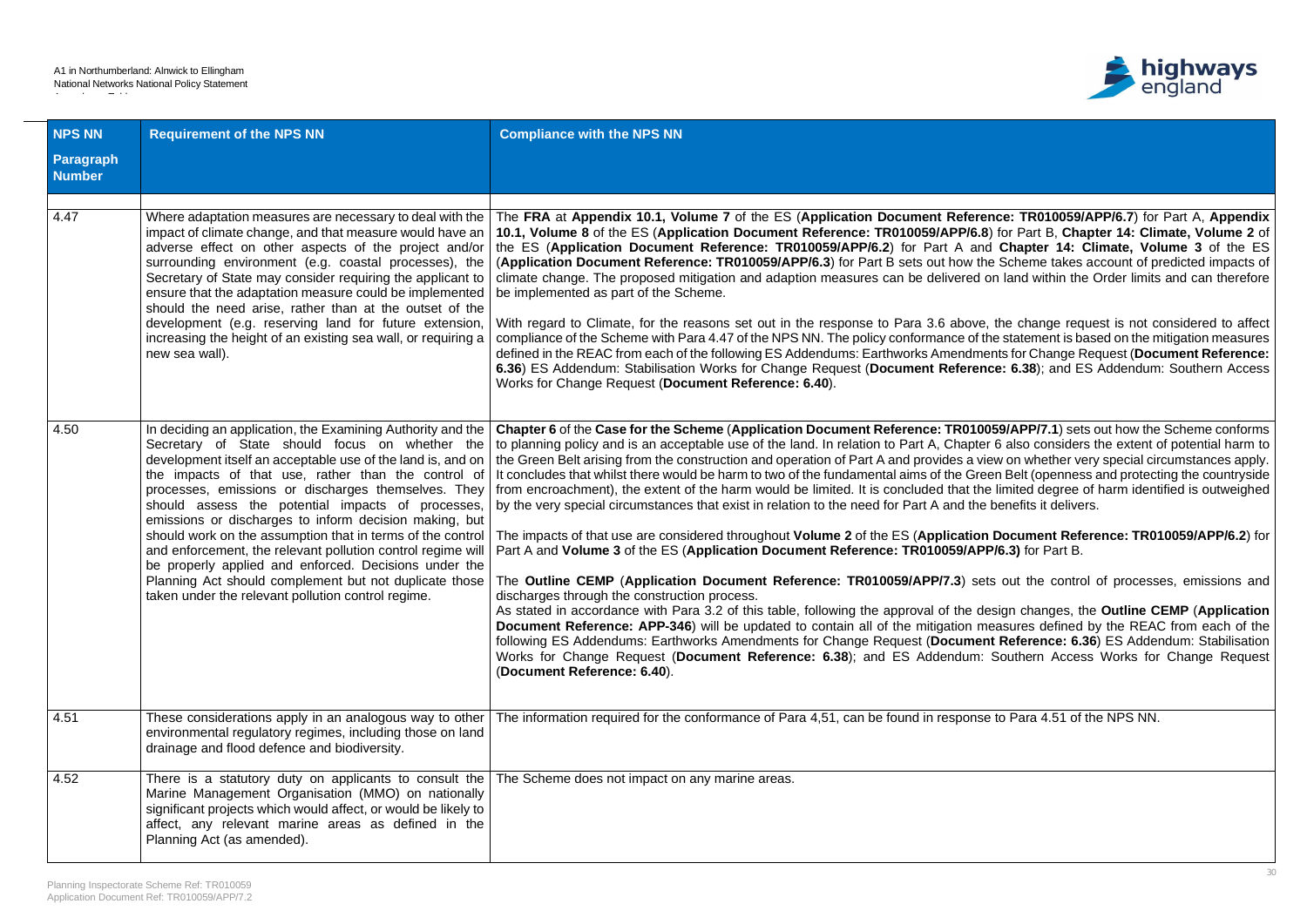

## ference: TR010059/APP/3.3) provides details

all of the powers required have been included, or **APP/3.1**) as permitted by various provisions of the e are included and the following (inter alia) will be

- Wales) Regulations 2016 for Flood Risk Activities;
- are in place (if required).;
- nt into a public sewer;
- (LA)) for construction sites which may result in

cheme. The mitigation proposed is consistent with MRB guidelines.

of the ES (Application Document Reference: of the ES (**Application Document Reference:** 

ency to record the matters that have been agreed be resolved. The EA has been consulted on the nts have been taken into account as set out in the

response to Para 4.54 of the NPS NN.

**The Scheme are considered throughout the ES (2 of the ES (2 of the ES (2 of the ES (2 of the ES (2 of the ES ( 10059/APP/6.3**) for Part B. The Outline CEMP rocesses, emissions and discharges through the

lesign changes, the **Outline CEMP** (Application neasures defined by the REAC from each of the **nt Reference: 6.36**) ES Addendum: Stabilisation Southern Access Works for Change Request

| <b>NPS NN</b>              | <b>Requirement of the NPS NN</b>                                                                                                                                                                                                                                                                                                                                                                                                                                                                                                                                                                                                                                                                                                                                                                                                              | <b>Compliance with the NPS NN</b>                                                                                                                                                                                                                                                                                                                                                                                                                                                                                                                                                                                                                                                                                                                                                                                                                                                                                                                                                                                                                               |
|----------------------------|-----------------------------------------------------------------------------------------------------------------------------------------------------------------------------------------------------------------------------------------------------------------------------------------------------------------------------------------------------------------------------------------------------------------------------------------------------------------------------------------------------------------------------------------------------------------------------------------------------------------------------------------------------------------------------------------------------------------------------------------------------------------------------------------------------------------------------------------------|-----------------------------------------------------------------------------------------------------------------------------------------------------------------------------------------------------------------------------------------------------------------------------------------------------------------------------------------------------------------------------------------------------------------------------------------------------------------------------------------------------------------------------------------------------------------------------------------------------------------------------------------------------------------------------------------------------------------------------------------------------------------------------------------------------------------------------------------------------------------------------------------------------------------------------------------------------------------------------------------------------------------------------------------------------------------|
| Paragraph<br><b>Number</b> |                                                                                                                                                                                                                                                                                                                                                                                                                                                                                                                                                                                                                                                                                                                                                                                                                                               |                                                                                                                                                                                                                                                                                                                                                                                                                                                                                                                                                                                                                                                                                                                                                                                                                                                                                                                                                                                                                                                                 |
| 4.53                       | When an applicant applies for an Environmental Permit,<br>the relevant regulator (the Environment Agency) requires<br>that the application demonstrates that processes are in<br>place to meet all relevant Environmental Permit<br>requirements.                                                                                                                                                                                                                                                                                                                                                                                                                                                                                                                                                                                             | The Consents and Agreements Position Statement (Application Document Referent<br>of the various consents that may be required as part of the Scheme.<br>At this point (i.e. the submission of the Application), the majority of consents and all of<br>addressed, within the draft DCO (Application Document Reference: TR010059/APP<br>2008 Act. However, not all consents/permits/licences required to deliver the Scheme a<br>sought out with the DCO as follows:<br><b>Protected Species Licences;</b><br>Water abstraction licence for permission to take water from local water courses;<br>An Environmental Permit under the Environmental Permitting (England and Wa<br>Land Drainage Consent for works, in, under or over any relevant watercourses;<br>Waste exemptions to ensure waste exemptions for re-use of material on site are<br>A Trade effluent consent: to obtain consent for discharge of any trade effluent in<br>Section 61 agreement obtain agreement (if requested by Local Authority (L)<br>significant noise and vibration impacts. |
| 4.54                       | Applicants are encouraged to begin pre-application<br>discussions with the Environment Agency as early as<br>possible. It is however expected that an applicant will have<br>first thought through the requirements as a starting point<br>for discussion. Some consents require a significant amount  <br>of preparation; as an example, the Environment Agency<br>suggests that applicants should start work towards<br>submitting the permit application at least 6 months prior to<br>the submission of an application for a Development<br>Consent Order, where they wish to parallel track the<br>applications. This will help ensure that applications take<br>account of all relevant environmental considerations and<br>that the relevant regulators are able to provide timely<br>advice and assurance to the Examining Authority. | The Environment Agency has been consulted throughout the development of the Sche<br>best practice guidelines and the outcome of the assessments undertaken follows DMR<br>Further details can be found in Chapter 13: Material Resources, Volume 2 of<br>TR010059/APP/6.2) for Part A and Chapter 13: Material Resources, Volume 3 of<br>TR010059/APP/6.3) for Part B.<br>A draft Statement of Common Ground is being developed with the Environment Agend<br>between both parties and to identify any matters where comments still need to be r<br>required changes to the Scheme that are submitted at Deadline 4, and their comments<br>Consultation Statement submitted at Deadline 4 (Document Reference: 7.20).                                                                                                                                                                                                                                                                                                                                           |
| 4.55                       | The Secretary of State should be satisfied that<br>development consent can be granted taking full account of<br>environmental impacts. This will require close cooperation<br>with the Environment Agency and/or the pollution control<br>authority, and other relevant bodies, such as the MMO,<br>Natural England, Drainage Boards, and water and<br>sewerage undertakers, to ensure that in the case of<br>potentially polluting developments:                                                                                                                                                                                                                                                                                                                                                                                             | The information required for the conformance with Para 4,55, can also be found in resp<br>The impacts of the Scheme are considered throughout Volume 2 of the ES (Application<br>for Part A and Volume 3 of the ES (Application Document Reference: TR0100<br>(Application Document Reference: TR010059/APP/7.3) outlines the control of prod<br>construction process.<br>As stated in accordance with Para 3.2 of this table, following the approval of the des<br><b>Document Reference: APP-046)</b> will be updated to contain all of the mitigation mean<br>following ES Addendums: Earthworks Amendments for Change Request (Document<br>Works for Change Request (Document Reference: 6.38); and ES Addendum: S<br>(Document Reference: 6.40).                                                                                                                                                                                                                                                                                                           |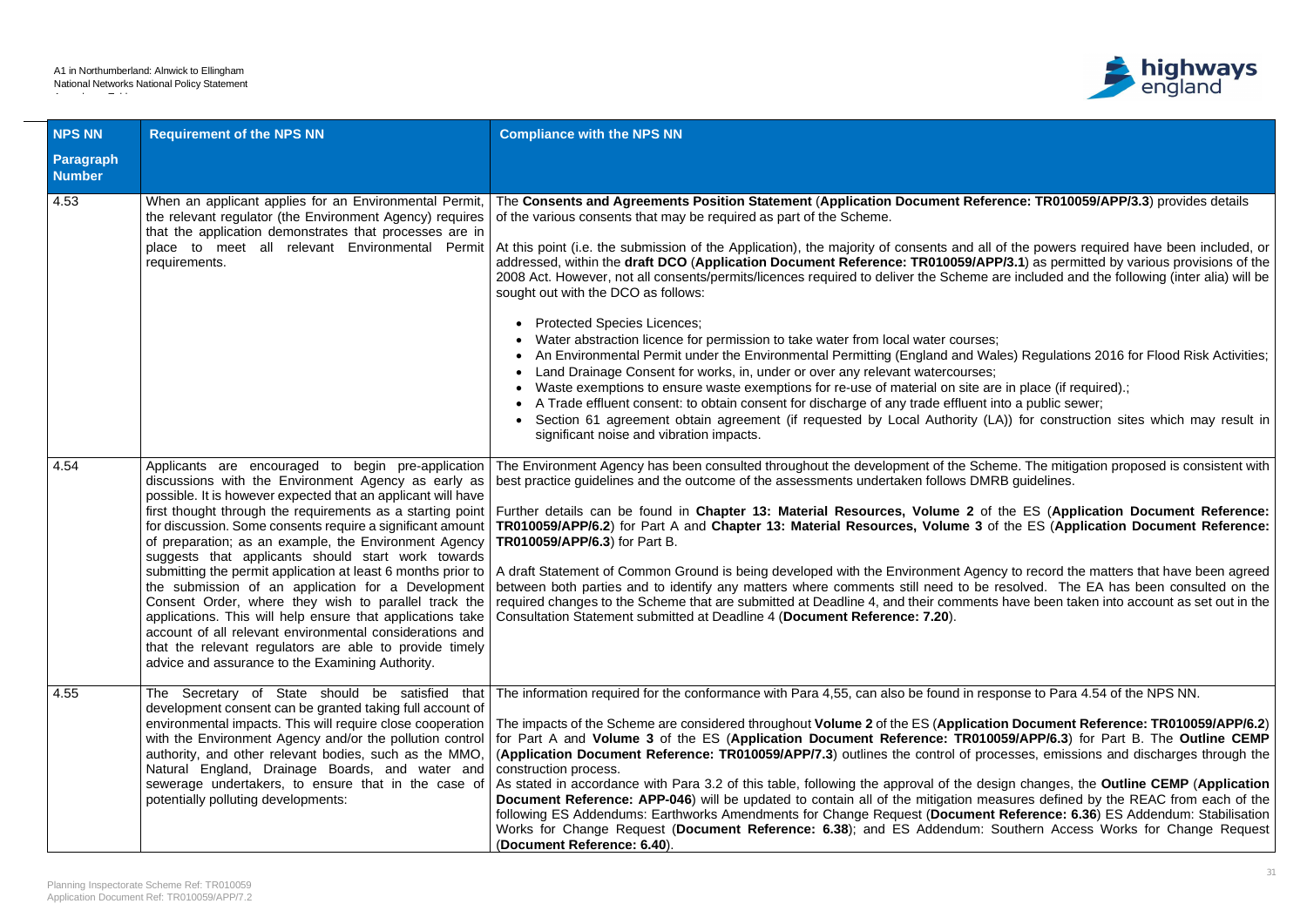

**Chapter 16: Assessment of Cumulative Effects, Volume 4** of the ES (**Application Document Reference: TR010059/APP/6.4**) lation to pollution are predicted.

ot considered to affect compliance of the Scheme he mitigation measures defined in the REAC from est (Document Reference: 6.36) ES Addendum: Addendum: Southern Access Works for Change

respect of statutory nuisance and are dealt with in the **Explanatory Memorandum** (**Application Document Reference: TR010059/APP/3.2**) and the **draft DCO** (**Application**

application (Application Document Reference:

**10059/APP/7.1**) provides an analysis of accidents reducing accidents. This chapter states that over with a monetised value forecast to be £32 million e' scenario. This reduction in accidents is forecast predicted to be fatal.

**1**) provides an assessment of overall impact of the erly Highways Agency) guidance.

ign stage have been incorporated into the Scheme

| <b>NPS NN</b>                     | <b>Requirement of the NPS NN</b>                                                                                                                                                                                                                                                                                                                                                                                                                                                                                                   | <b>Compliance with the NPS NN</b>                                                                                                                                                                                                                                                                                                                                                                                                                                                                                                                    |
|-----------------------------------|------------------------------------------------------------------------------------------------------------------------------------------------------------------------------------------------------------------------------------------------------------------------------------------------------------------------------------------------------------------------------------------------------------------------------------------------------------------------------------------------------------------------------------|------------------------------------------------------------------------------------------------------------------------------------------------------------------------------------------------------------------------------------------------------------------------------------------------------------------------------------------------------------------------------------------------------------------------------------------------------------------------------------------------------------------------------------------------------|
| <b>Paragraph</b><br><b>Number</b> |                                                                                                                                                                                                                                                                                                                                                                                                                                                                                                                                    |                                                                                                                                                                                                                                                                                                                                                                                                                                                                                                                                                      |
|                                   | the relevant pollution control authority is satisfied<br>that potential releases can be adequately regulated<br>under the pollution control framework; and<br>the effects of existing sources of pollution in and<br>around the project are not such that the cumulative<br>effects of pollution when the proposed development<br>added would<br>make that development<br>is.<br>unacceptable, particularly in relation to statutory<br>environmental quality limits.                                                              | Chapter 16: Assessment of Cumulative Effects, Volume 4 of the ES (Applicat<br>assesses cumulative effects arising from Parts A and B. No cumulative effects in rel<br>For the reasons set out in the response to Para 4.3 above, the change request is no<br>with Para 4.54 of the NPS NN. Policy conformance of the statement is reliant on the<br>each of the following ES Addendums: Earthworks Amendments for Change Reque<br>Stabilisation Works for Change Request (Document Reference: 6.38); and ES /<br>Request (Document Reference: 6.40). |
| 4.58                              | It is very important that during the examination of a<br>nationally significant infrastructure project, possible<br>sources of nuisance under section 79(1) of the 1990 Act,<br>and how they may be mitigated or limited are considered<br>by the Examining Authority so they can recommend<br>appropriate requirements that the Secretary of State might<br>include in any subsequent order granting development<br>consent. More information on the consideration of possible<br>sources of nuisance is at paragraphs 5.81-5.89. | Potential sources of nuisance have been considered with regard to proceedings in r<br>the Explanatory Memorandum (Application Document Reference: TR0100<br>Document Reference: TR010059/APP/3.1).<br>A Statement Relating to Statutory Nuisance is also provided as part of the a<br>TR010059/APP/6.15).                                                                                                                                                                                                                                            |
| 4.60                              | New highways developments provide an opportunity to<br>make<br>significant<br>safety<br>improvements.<br>Some<br>developments may have safety as a key objective, but<br>even where safety is not the main driver of a development<br>the opportunity should be taken to improve safety,<br>including introducing the most modern and effective safety<br>measures where proportionate. Highway developments<br>can potentially generate significant accident reduction<br>benefits when they are well designed.                   | Chapter 5 of the Case for the Scheme (Application Document Reference: TR01<br>and concludes overall that the Scheme would have a beneficial impact in terms of<br>the 60-year appraisal period, the Scheme will provide an accident reduction benefit<br>and that the Scheme will save 414 accidents when compared to the 'without Scheme<br>to reduce the number of casualties by 708 over the 60-year period, of which 17 are                                                                                                                      |
| 4.61                              | The applicant should undertake an objective assessment<br>of the impact of the proposed development on safety<br>including the impact of any mitigation measures. This<br>should use the methodology outlined in the guidance from<br>DfT (WebTAG) and from the Highways Agency.                                                                                                                                                                                                                                                   | The Case for the Scheme (Application Document Reference: TR010059/APP/7.1<br>Scheme on road safety, in accordance with WebTAG and Highways England (forme                                                                                                                                                                                                                                                                                                                                                                                            |
| 4.62                              | They should also put in place arrangements for<br>undertaking the road safety audit process. Road safety<br>audits are a mandatory requirement for all trunk road<br>highway improvement schemes in the UK (including<br>motorways).                                                                                                                                                                                                                                                                                               | The requirements resulting from the road safety audit undertaken at Preliminary Desi<br>design where appropriate.                                                                                                                                                                                                                                                                                                                                                                                                                                    |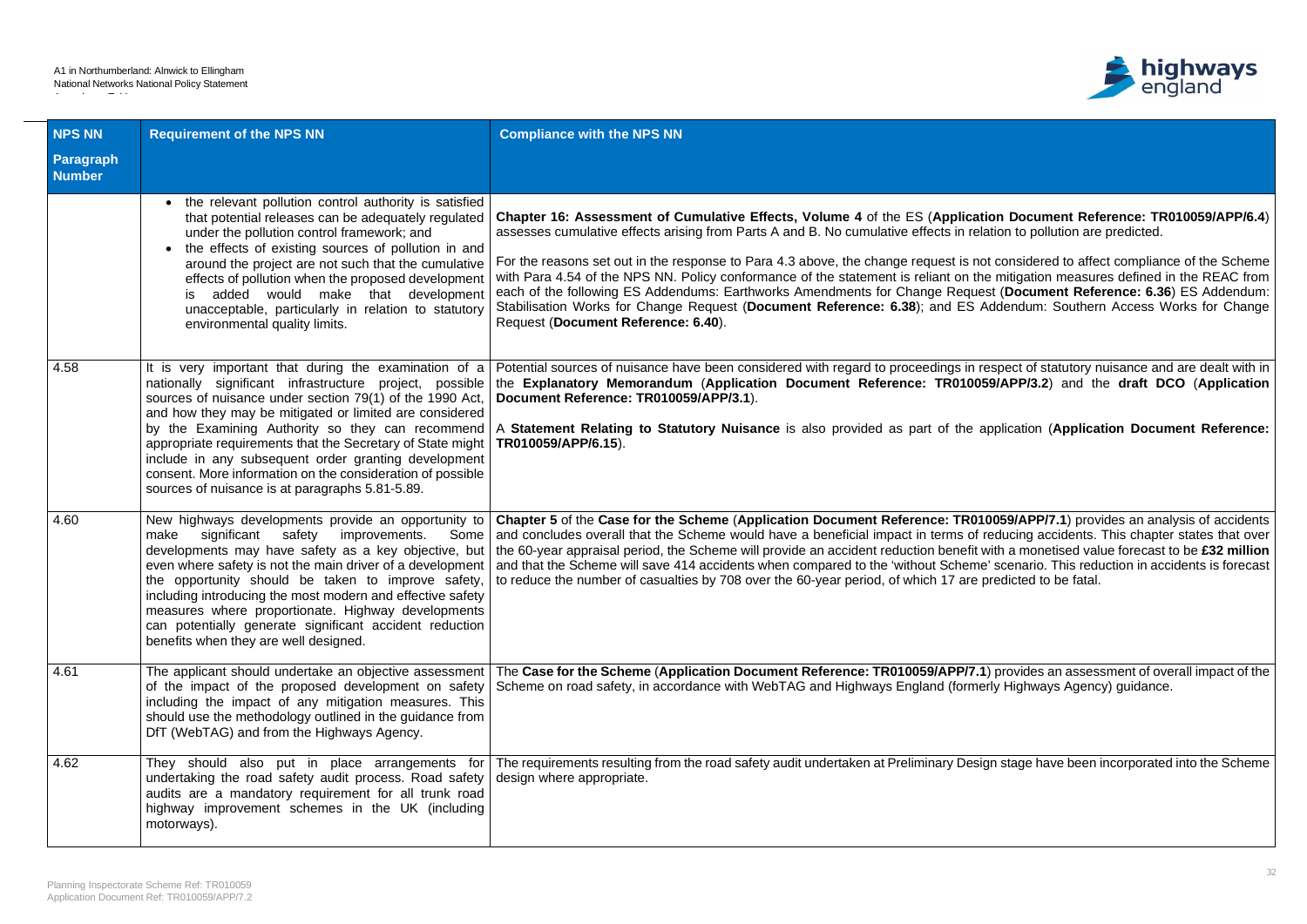

esponse to Para 4.60 of the NPS NN. ne Scheme are specified within the **Outline CEMP** 

lesign changes, the **Outline CEMP** (**Application** measures defined by the REAC from each of the ent Reference: 6.36) ES Addendum: Stabilisation Southern Access Works for Change Request

ase the overall number of accidents on the road ne provision of dual carriageway to reduce potential efits is included in **Chapter 4** and **Chapter 5** of the

of the highway, for example, in the event of a road

ad the design evolution of the Scheme. Once the fety and operational aspects of the Scheme. If any

f safe highway design. **Chapter 4** of the **Case for** analysis of accident risk and safety and concludes of the SRN between Morpeth and Ellingham. The er 12: Population and Human Health, Volume 2 <mark>nd **Chapter 12: Population and Human Health,**<br>Part B.</mark>

is not considered to affect the compliance of the ed on the mitigation measures defined in the REAC nge Request (Document Reference: 6.36) ES and ES Addendum: Southern Access Works for

| <b>NPS NN</b>                     | <b>Requirement of the NPS NN</b>                                                                                                                                                                                                                                                                                                                                                                                                                                                                                                                                                                                                              | <b>Compliance with the NPS NN</b>                                                                                                                                                                                                                                                                                                                                                                                                                                                                                                                                                                                                                                                                                                                                                                                                                                                                                                                                                                                                                                                                                                                                                                                            |
|-----------------------------------|-----------------------------------------------------------------------------------------------------------------------------------------------------------------------------------------------------------------------------------------------------------------------------------------------------------------------------------------------------------------------------------------------------------------------------------------------------------------------------------------------------------------------------------------------------------------------------------------------------------------------------------------------|------------------------------------------------------------------------------------------------------------------------------------------------------------------------------------------------------------------------------------------------------------------------------------------------------------------------------------------------------------------------------------------------------------------------------------------------------------------------------------------------------------------------------------------------------------------------------------------------------------------------------------------------------------------------------------------------------------------------------------------------------------------------------------------------------------------------------------------------------------------------------------------------------------------------------------------------------------------------------------------------------------------------------------------------------------------------------------------------------------------------------------------------------------------------------------------------------------------------------|
| <b>Paragraph</b><br><b>Number</b> |                                                                                                                                                                                                                                                                                                                                                                                                                                                                                                                                                                                                                                               |                                                                                                                                                                                                                                                                                                                                                                                                                                                                                                                                                                                                                                                                                                                                                                                                                                                                                                                                                                                                                                                                                                                                                                                                                              |
| 4.64                              | The applicant should be able to demonstrate that their<br>scheme is consistent with the Highways Agency's Safety<br>Framework for the Strategic Road Network and with the<br>national Strategic Framework for Road Safety. Applicants<br>will wish to show that they have taken all steps that are<br>reasonably required to:<br>minimise the risk of death and injury arising from<br>$\bullet$<br>their development;<br>contribute to an overall reduction in road casualties;<br>contribute to an overall reduction in the number of<br>unplanned incidents; and<br>contribute to improvements in road safety for<br>walkers and cyclists. | The information required for the conformance with Para 4,64, can also be found in respons<br>Measures to minimise the risk of death and injury arising from the construction of the Sche<br>(Application Document Reference: TR010059/APP/7.3).<br>As stated in accordance with Para 3.2 of this table, following the approval of the design of<br><b>Document Reference: APP-346)</b> will be updated to contain all of the mitigation measure<br>following ES Addendums: Earthworks Amendments for Change Request (Document Refort<br>Works for Change Request (Document Reference: 6.38); and ES Addendum: South<br>(Document Reference: 6.40).<br>The Scheme has been designed to be of a high safety and is modelled to decrease the<br>network. Safety benefits include the removal of junctions and private accesses and the provist<br>vehicle conflicts. Further details on the accident analysis and forecast Scheme benefits is ir<br>Case for the Scheme (Application Document Reference: TR010059/APP/7.1).<br>The increased capacity provided by the additional lanes will increase the resilience of the h<br>traffic accident, and facilitate the government initiative to deliver regional economic growth. |
| 4.65                              | They will also wish to demonstrate that:<br>they have considered the safety implications of their<br>project from the outset; and<br>they are putting in place rigorous processes for<br>$\bullet$<br>monitoring and evaluating safety.                                                                                                                                                                                                                                                                                                                                                                                                       | The Applicant has considered safety through the consideration of alternatives, and the c<br>Scheme is complete there will be a Road Safety Audit undertaken to assess the safety and<br>mitigation is then required, it will follow on from this assessment.                                                                                                                                                                                                                                                                                                                                                                                                                                                                                                                                                                                                                                                                                                                                                                                                                                                                                                                                                                 |
| 4.66                              | The Secretary of State should not grant development<br>consent unless satisfied that all reasonable steps have<br>been taken and will be taken to:<br>minimise the risk of road casualties arising from the<br>$\bullet$<br>Scheme; and<br>contribute to an overall improvement in the safety of<br>the Strategic Road Network.                                                                                                                                                                                                                                                                                                               | The Scheme has been designed to comply with DMRB which sets the standards for safe h<br>the Scheme (Application Document Reference: TR010059/APP/7.1) provides an analysi<br>overall that the Scheme would contribute to an overall improvement in the safety of the S<br>Scheme has been designed to improve safety for WCH users as set out in Chapter 12: P<br>of the ES Application Document Reference: TR010059/APP/6.2) for Part A and Chap<br>Volume 3 of the ES (Application Document Reference: TR010059/APP/6.3) for Part B.<br>For the reasons set out in the response to Para 3.15 above the change request is not of<br>Scheme with Para 4.66 of the NPS NN. Policy conformance of the statement is based on the<br>from each of the following ES Addendums: Earthworks Amendments for Change Re<br>Addendum: Stabilisation Works for Change Request (Document Reference: 6.38); and E<br>Change Request (Document Reference: 6.40).                                                                                                                                                                                                                                                                            |
| $4.76 - 4.77$                     | Where national security implications have been identified,<br>the applicant should consult with relevant security experts<br>from CPNI [Centre for the Protection of National<br>Infrastructure] and the Department for Transport, to ensure<br>that physical, procedural and personnel security measures                                                                                                                                                                                                                                                                                                                                     | No national security issues have been identified in developing the Scheme.                                                                                                                                                                                                                                                                                                                                                                                                                                                                                                                                                                                                                                                                                                                                                                                                                                                                                                                                                                                                                                                                                                                                                   |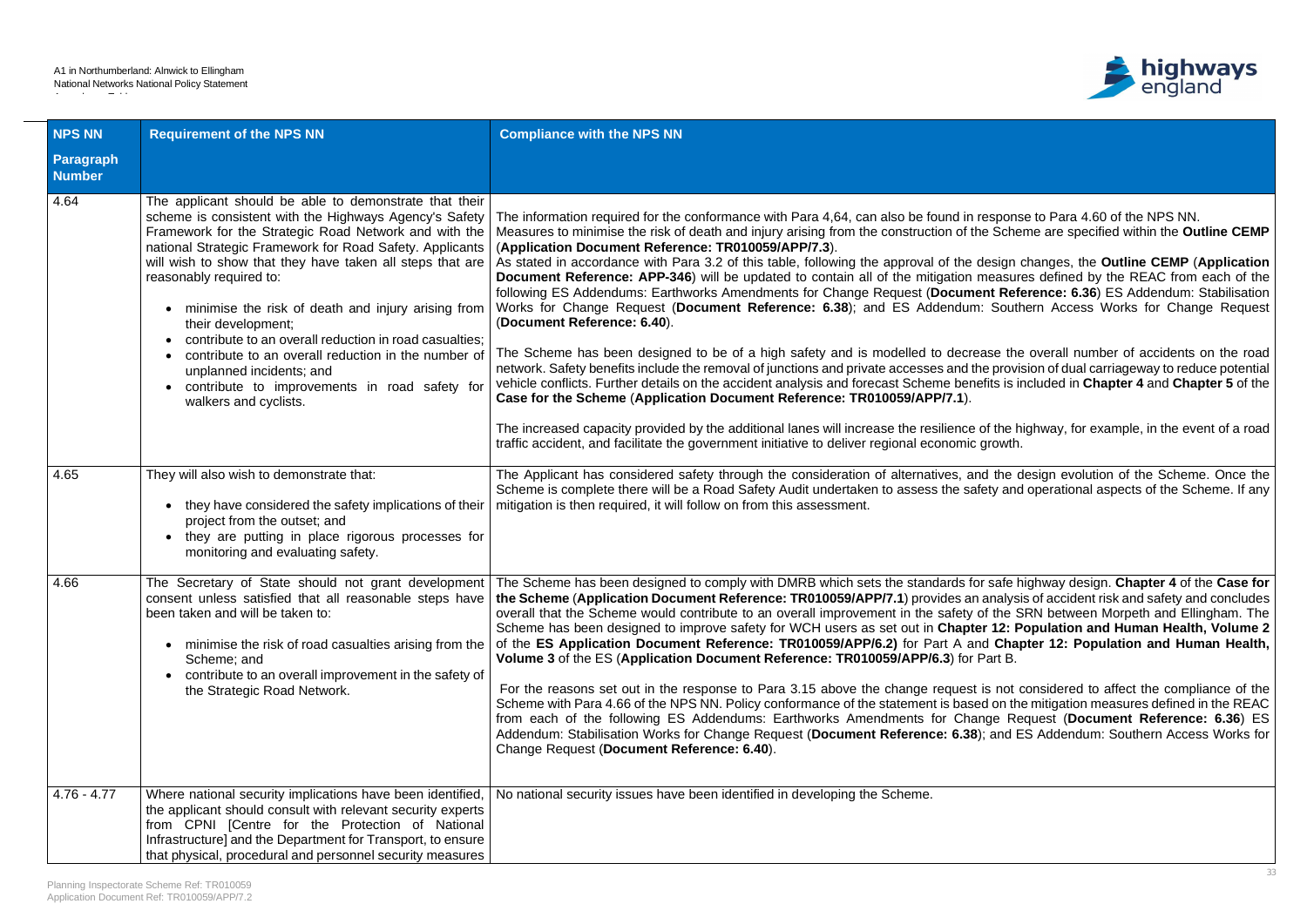

ound in response to Para 3.15 of the NPS NN. impacts on sensitive human receptors (including d Vibration, Chapter 11: Geology and Soils and **CHAPTER 12: Population Buman Health Property** Compart **Iogy and Soils and Chapter 12: Population and 0059/APP/6.3)** for Part B report the impacts and

| <b>NPS NN</b>              | <b>Requirement of the NPS NN</b>                                                                                                                                                                                                                                                                                                                                                                                                                                                                                                                                   | <b>Compliance with the NPS NN</b>                                                                                                                                                                                                                                                                                                                                                                                                                                                                                                                                                                                                                                                                                                                                                                                                                                                                                                                                        |
|----------------------------|--------------------------------------------------------------------------------------------------------------------------------------------------------------------------------------------------------------------------------------------------------------------------------------------------------------------------------------------------------------------------------------------------------------------------------------------------------------------------------------------------------------------------------------------------------------------|--------------------------------------------------------------------------------------------------------------------------------------------------------------------------------------------------------------------------------------------------------------------------------------------------------------------------------------------------------------------------------------------------------------------------------------------------------------------------------------------------------------------------------------------------------------------------------------------------------------------------------------------------------------------------------------------------------------------------------------------------------------------------------------------------------------------------------------------------------------------------------------------------------------------------------------------------------------------------|
| Paragraph<br><b>Number</b> |                                                                                                                                                                                                                                                                                                                                                                                                                                                                                                                                                                    |                                                                                                                                                                                                                                                                                                                                                                                                                                                                                                                                                                                                                                                                                                                                                                                                                                                                                                                                                                          |
|                            | have been adequately considered in the design process<br>and that adequate consideration has been given to the<br>management of security risks. If CPNI and the Department<br>for Transport (as appropriate) are satisfied that security<br>issues have been adequately addressed in the project<br>when the application is submitted, they will provide<br>confirmation of this to the Secretary of State, and the<br>Examining Authority should not need to give any further<br>consideration to the details of the security measures during<br>the examination. |                                                                                                                                                                                                                                                                                                                                                                                                                                                                                                                                                                                                                                                                                                                                                                                                                                                                                                                                                                          |
|                            | The applicant should only include such information in the<br>application as is necessary to enable the Examining<br>Authority to examine the development consent issues and<br>make a properly informed recommendation on the<br>application.                                                                                                                                                                                                                                                                                                                      |                                                                                                                                                                                                                                                                                                                                                                                                                                                                                                                                                                                                                                                                                                                                                                                                                                                                                                                                                                          |
| $4.81 - 4.82$              | As described in the relevant sections of this NPS, where<br>the proposed project has likely significant environmental<br>impacts that would have an effect on human beings, any<br>environmental statement should identify and set out the<br>assessment of any likely significant adverse health<br>impacts.                                                                                                                                                                                                                                                      | The information required for the conformance of Para 4,81 and 4.82, can also be found in<br>The Scheme has been subject to EIA, which has considered air quality and noise impac<br>local communities and WCH users). Chapter 5: Air Quality, Chapter 6: Noise and Vibra<br>Chapter 12: Population and Human Health, Volume 2 of the ES (Application Documer<br>A and Chapter 5: Air Quality, Chapter 6: Noise and Vibration, Chapter 11: Geology an<br>Human Health, Volume 3 of the ES (Application Document Reference: TR010059/A<br>propose appropriate mitigation.                                                                                                                                                                                                                                                                                                                                                                                                  |
|                            | The applicant should identify measures to avoid, reduce or<br>compensate for adverse health impacts as appropriate.<br>These impacts may affect people simultaneously, so the<br>applicant, and the Secretary of State (in determining an<br>application for development consent) should consider the<br>cumulative impact on health.                                                                                                                                                                                                                              | Chapter 16: Assessment of Cumulative Effects, Volume 4 of the ES (Application De<br>concludes that "There would be no significant cumulative effects due to the Scheme and<br>likely combined significant residual effects have been identified above the level of significan<br>The impact of the request for changes made at Deadline 4 has been assessed in t<br>Amendments for Change Request (Document Reference: 6.36) ES Addendum: Stabilisat<br>Reference: 6.38); and ES Addendum: Southern Access Works for Change Request (Do<br>ES Chapters outlined above, for the reasons set out in the response to Table 2, the c<br>compliance of the Scheme with Para 4.1 and 4.82 of the NPS NN. Policy conformance of<br>measures defined in the REAC from each of the following ES Addendums: Earthworks Am<br>Reference: 6.36) ES Addendum: Stabilisation Works for Change Request (Documer<br>Southern Access Works for Change Request (Document Reference: 6.40). |
|                            |                                                                                                                                                                                                                                                                                                                                                                                                                                                                                                                                                                    | Chapter 5 of the Case for the Scheme (Application Document Reference: TR01005<br>appraisal period, the Scheme will provide an accident reduction benefit with a monetised va<br>Scheme will save 414 accidents when compared to the 'Do Minimum' scenario. This redu<br>number of casualties by 708 over the 60-year period, of which 17 are predicted to be fatal.                                                                                                                                                                                                                                                                                                                                                                                                                                                                                                                                                                                                      |

**Chapter 16: Assessment of Cumulative Effects, Volume 4** of the ES (**Application Document Reference: TR010059/APP/6.4**) concludes that "*There would be no significant cumulative effects due to the Scheme and 'other development'. In addition, no further likely combined significant residual effects have been identified above the level of significance of those reported for the Scheme alone."*

ed in the following ES Addendums: Earthworks Amendments for Change Request (**Document Reference: 6.36)** ES Addendum: Stabilisation Works for Change Request (**Document** est (Document Reference: 6.40). With regard to  $\sum_{k=1}^{\infty}$ , the change request is not considered to affect  $\alpha$  ance of the statement is based on the mitigation rks Amendments for Change Request (**Document**) **Reference: 6.38**); and ES Addendum:

**R010059/APP/7.1**) confirms that over the 60-year tised value forecast to be £32 million and that the his reduction in accidents is forecast to reduce the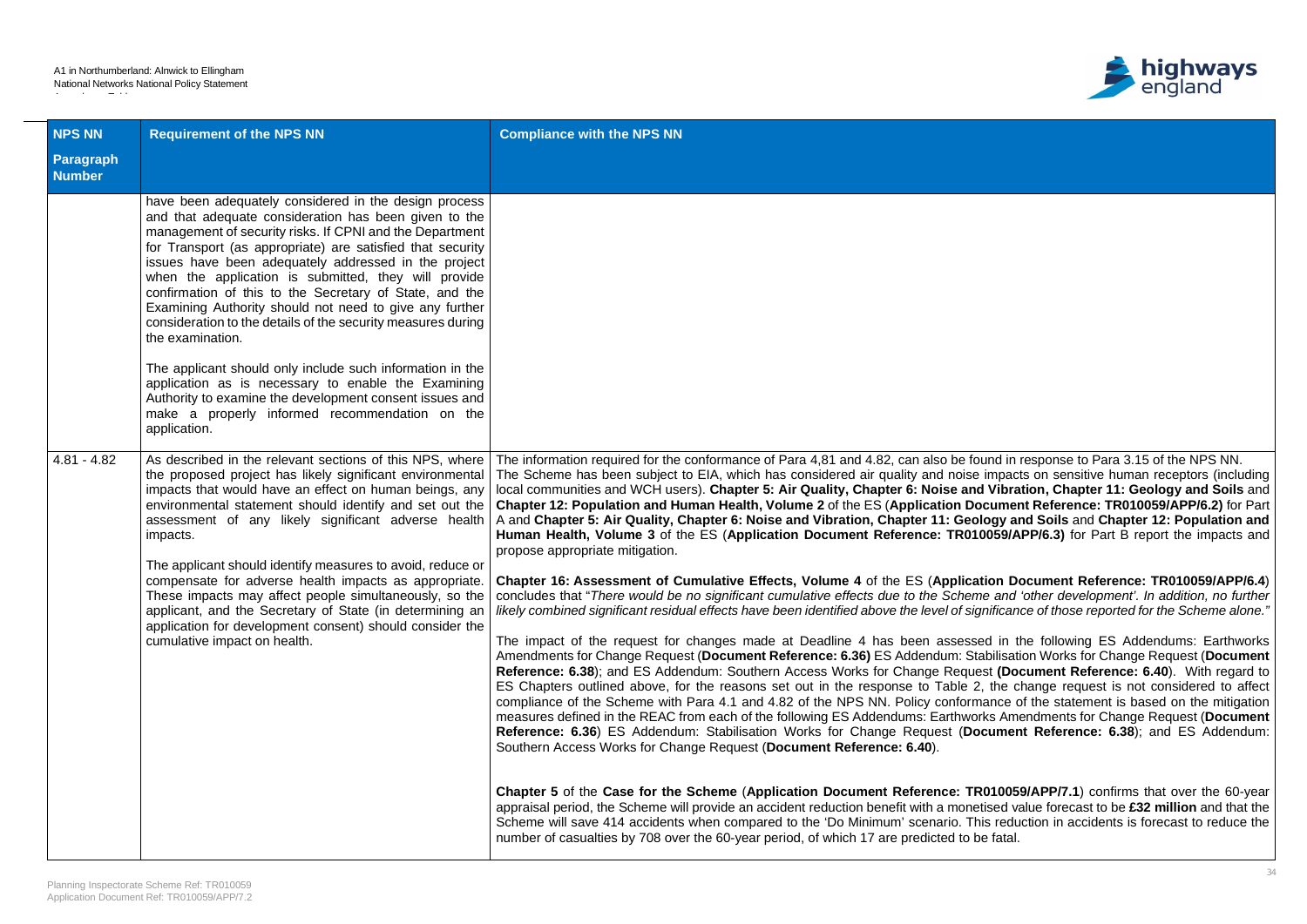$\overline{\phantom{a}}$ 

35



| NPS NN                     | <b>Requirement of the NPS NN</b> | Compliance with the NPS NN $^{\dagger}$ |
|----------------------------|----------------------------------|-----------------------------------------|
| <b>Paragraph</b><br>Number |                                  |                                         |
|                            |                                  |                                         |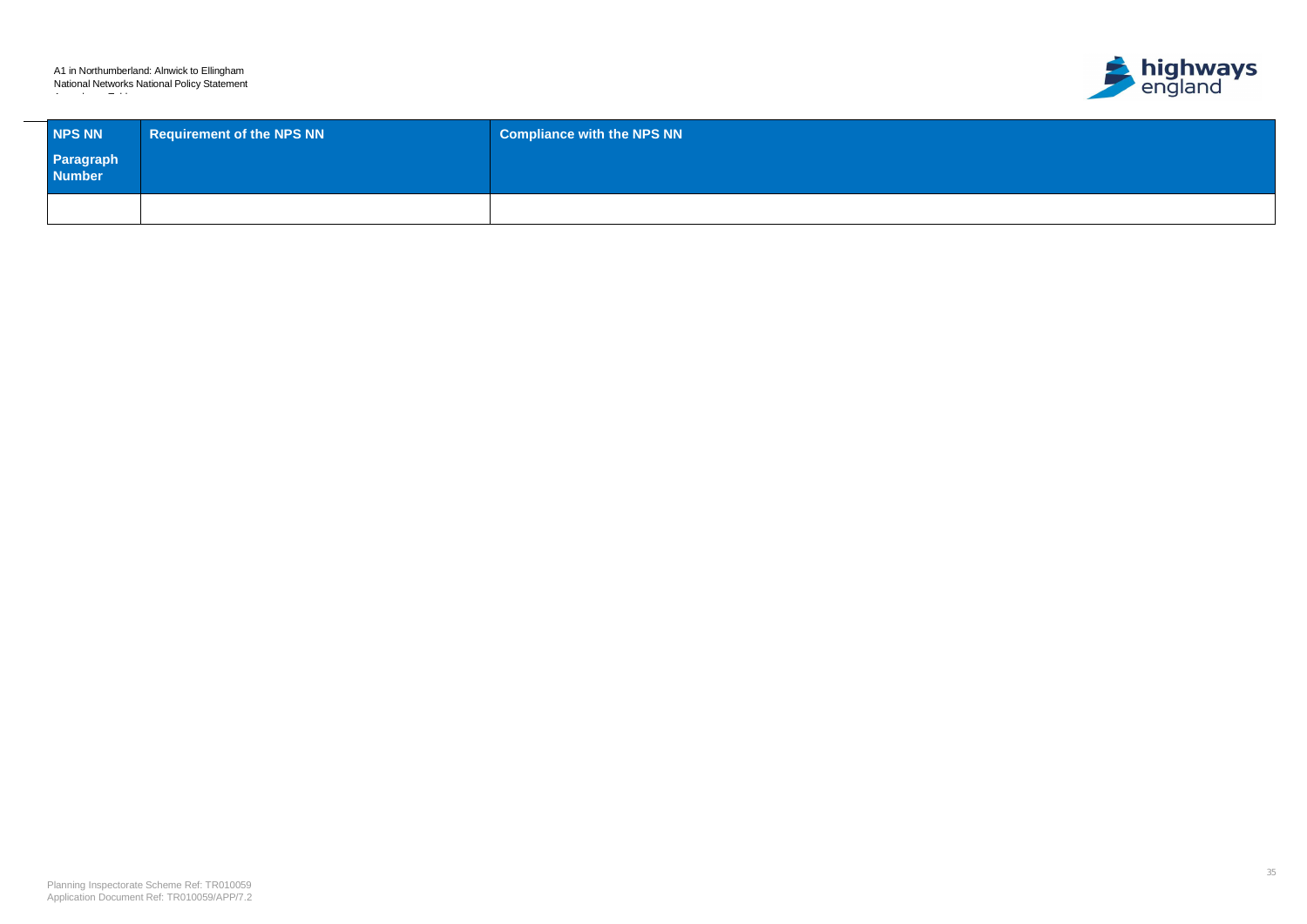

**ality, Volume 2** of the ES (Application Document **Reference: TR010059/APP/6.2**) for Part A and **Chapter 5: Air Quality, Volume 3** of the ES (**Application Document S NN paragraphs 5.6 – 5.9. The future baseline has** minimum' scenario which takes into account what t. The future baseline also takes into account likely. vehicles and other sources.

rational effects of the Scheme. No significant effects itional monitoring is necessary. During construction, ed mitigation, or requirement for further mitigation. Ild not bring about the need for a new Air Quality bring about changes to exceedances of the Limit

Re can be found in Chapter 5: Air Quality, Volume **2** or Part A and Chapter 5: Air Quality, Volume 3 of rt B. There are no Pollution Climate Map links within for annual mean NO2. The Scheme (alone and

ra 3.6 above, the change request is not considered N. Policy conformance of the statement is based on S Addendums: Earthworks Amendments for Change orks for Change Request (Document Reference: **(Document Reference: 6.40).** 

**t Reference: TR010059/APP/6.2)** for Part A and **eference: TR010059/APP/6.3**) for Part B defines a the Scheme. This Chapter sets out that pollutant is in the Scheme opening year and that there are no receptollutant concentrations are already above an

for the construction phase of the Scheme, set out in **P/7.3)** and that there is no requirement for Scheme-

broval of the design changes, the **Outline CEMP Application and Reference: Application designed to contain all of the mitigation measures defined** by the REAC from each of the following ES Addendums: Earthworks Amendments for Change Request (**Document (Document Reference: 6.38); and ES Addendum:** 

# **TABLE 3 - Scheme Conformity with NPS NN Chapter 5**

| NPS NN                     | <b>Requirement of the NPS NN</b>                                                                                                                                                                                                                                                                                                                                                                                                                                                                                                                                                                                                                                                                                                                                                                                                                                                                                                                                                                                                                                                                                                                                                            | <b>Compliance with the NPS NN</b>                                                                                                                                                                                                                                                                                                                                                                                                                                                                                                                                                                                                                                                                                                                                                                                                                                                                                                                                                                                                                                                                                                                                                                                                                                                                                                                                                                                                                                                                                                                                                                                                                                                  |
|----------------------------|---------------------------------------------------------------------------------------------------------------------------------------------------------------------------------------------------------------------------------------------------------------------------------------------------------------------------------------------------------------------------------------------------------------------------------------------------------------------------------------------------------------------------------------------------------------------------------------------------------------------------------------------------------------------------------------------------------------------------------------------------------------------------------------------------------------------------------------------------------------------------------------------------------------------------------------------------------------------------------------------------------------------------------------------------------------------------------------------------------------------------------------------------------------------------------------------|------------------------------------------------------------------------------------------------------------------------------------------------------------------------------------------------------------------------------------------------------------------------------------------------------------------------------------------------------------------------------------------------------------------------------------------------------------------------------------------------------------------------------------------------------------------------------------------------------------------------------------------------------------------------------------------------------------------------------------------------------------------------------------------------------------------------------------------------------------------------------------------------------------------------------------------------------------------------------------------------------------------------------------------------------------------------------------------------------------------------------------------------------------------------------------------------------------------------------------------------------------------------------------------------------------------------------------------------------------------------------------------------------------------------------------------------------------------------------------------------------------------------------------------------------------------------------------------------------------------------------------------------------------------------------------|
| Paragraph<br><b>Number</b> |                                                                                                                                                                                                                                                                                                                                                                                                                                                                                                                                                                                                                                                                                                                                                                                                                                                                                                                                                                                                                                                                                                                                                                                             |                                                                                                                                                                                                                                                                                                                                                                                                                                                                                                                                                                                                                                                                                                                                                                                                                                                                                                                                                                                                                                                                                                                                                                                                                                                                                                                                                                                                                                                                                                                                                                                                                                                                                    |
| $5.6 - 5.9$                | Where the impacts of the project (both on and off-scheme) are likely to<br>have significant air quality effects in relation to meeting EIA requirements<br>and / or affect the UKs ability to comply with the Air Quality Directive, the<br>applicant should undertake an assessment of the impacts of the<br>proposed project as part of the environmental statement.<br>The environmental statement should describe:<br>existing air quality levels;<br>forecasts of air quality at the time of opening, assuming that the<br>scheme is not built (the future baseline) and taking account of the<br>impact of the scheme; and<br>any significant air quality effects, their mitigation and any residual<br>effects, distinguishing between the construction and operation<br>stages and taking account of the impact of road traffic generated<br>by the project.<br>Defra publishes national projections of air quality based on evidence of<br>future emissions, traffic and vehicle fleet. Projections are updated as the<br>evidence base changes. Applicant's assessment should be consistent<br>with this but may include more detailed modelling to demonstrate local<br>impacts. | The method of baseline assessment is described in Chapter 5: Air Quality<br>Reference: TR010059/APP/6.2) for Part A and Chapter 5: Air Quality,<br>Reference: TR010059/APP/6.3) for Part B and is in accordance with NPS N<br>been assessed in these chapters and is commonly referred to as the 'do mi<br>the future air quality would be, assuming the Scheme does not go ahead. T<br>changes owing to government initiatives to reduce emissions from motor ver-<br>The results of the air quality assessment include construction and the operation<br>have been identified for the operational phase of the Scheme and no additior<br>monitoring will be required to determine the effectiveness of the proposed<br>This will be the responsibility of the main contractor. The Scheme would a<br>Management Area (AQMA) or change the size of an existing AQMA; or bri<br>Values.<br>Results of compliance with the European Union (EU) Air Quality Directive ca<br>2 of the ES (Application Document Reference: TR010059/APP/6.2) for P<br>the ES (Application Document Reference: TR010059/APP/6.3) for Part B.<br>the local air quality study area modelled to exceed the EU limit value for<br>cumulatively) is at low risk of affecting compliance with EU limit values.<br>With regard to Air Quality, for the reasons set out in the response to Para 3<br>to affect the compliance of the Scheme with Para 5.6 - 5.9 of the NPS NN. P<br>the mitigation measures defined in the REAC from each of the following ES Ad<br>Request (Document Reference: 6.36) ES Addendum: Stabilisation Works<br>6.38); and ES Addendum: Southern Access Works for Change Request (Do |
| 5.10                       | The Secretary of State should consider air quality impacts over the wider<br>area likely to be affected, as well as in the near vicinity of the Scheme. In<br>all cases the Secretary of State must take account of relevant statutory<br>air quality thresholds set out in domestic and European legislation. Where<br>a project is likely to lead to a breach of the air quality thresholds, the<br>applicant should work with the relevant authorities to secure appropriate<br>mitigation measures with a view to ensuring so far as possible that those<br>thresholds are not breached.                                                                                                                                                                                                                                                                                                                                                                                                                                                                                                                                                                                                | Chapter 5: Air Quality, Volume 2 of the ES (Application Document R<br>Chapter 5: Air Quality, Volume 3 of the ES (Application Document Refer<br>local and wider study area for assessing the air quality impacts of the<br>concentrations would be below the assessment thresholds at all receptors in<br>receptors that experience a worsening or improvement of air quality where<br>assessment threshold.<br>These chapters also set out the mitigation measures that are proposed for the<br>the Outline CEMP (Application Document Reference: TR010059/APP/7.<br>specific mitigation as no significant effects are anticipated.<br>As stated in accordance with Para 3.2 of this table, following the approv<br>(Application Document Reference: TR010059/APP/7.3) will be updated to<br>by the REAC from each of the following ES Addendums: Earthworks A<br>Reference: 6.36) ES Addendum: Stabilisation Works for Change Request (D<br>Southern Access Works for Change Request (Document Reference: 6.40).                                                                                                                                                                                                                                                                                                                                                                                                                                                                                                                                                                                                                                                                 |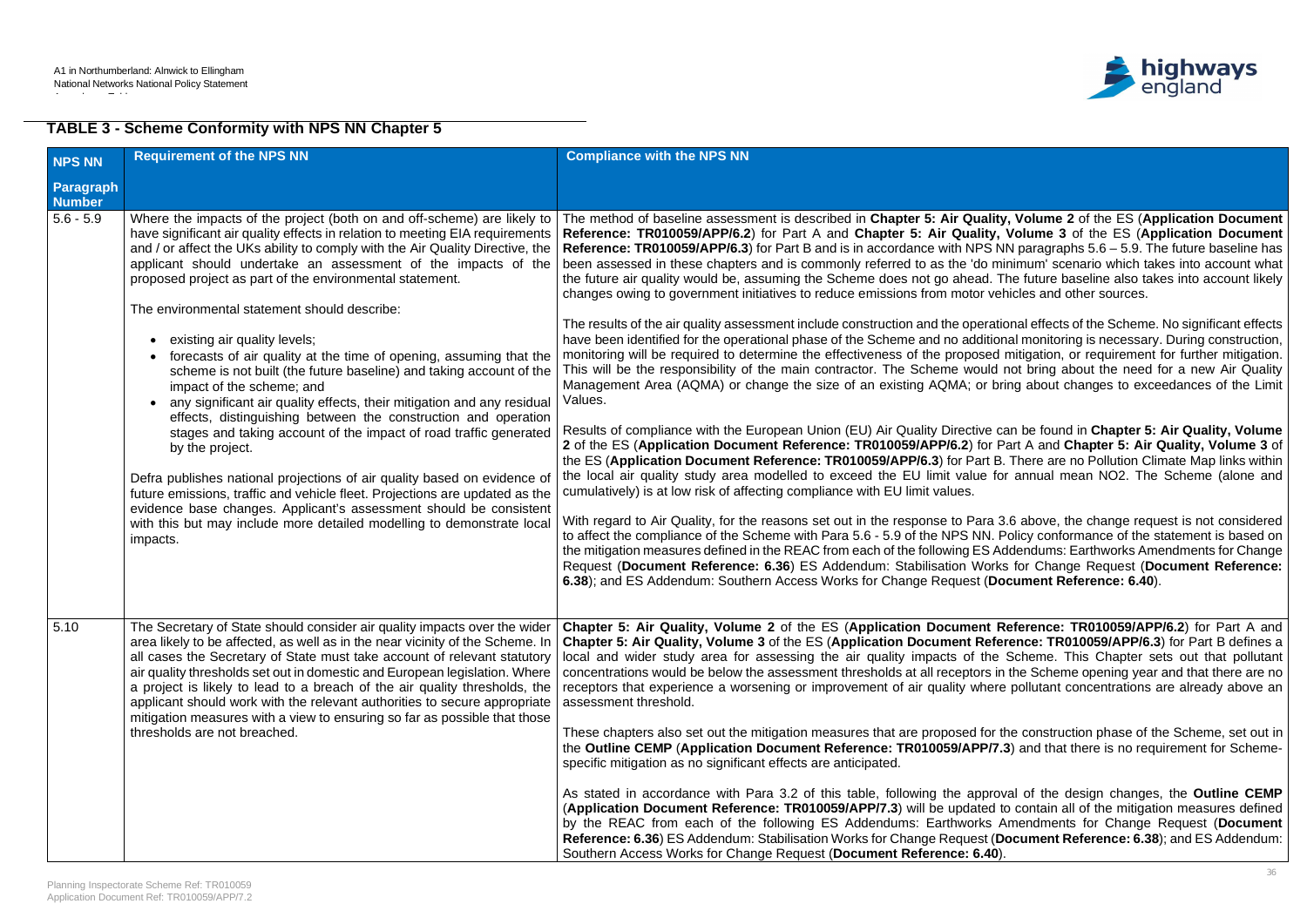

a 3.6 above the change request is not considered to icy conformance of the statement is based on the Addendums: Earthworks Amendments for Change **Porks for Change Request (Document Reference: (Document Reference: 6.40).** 

ed in Chapter 5: Air Quality, Volume 2 of the ES (**Application Document Reference: TR010059/APP/6.2**) for Part A and does not include any AQMAs (the nearest being in oquet and Coquet Valley Woodlands Site of Special Internate interest interest interest interest interestion of the Part A when the A1 crosses

**Reference: TR010059/APP/6.2)** confirms that the nted as unlikely to give rise to a significant effect as uet Valley and Woodland SSSI, the critical level is al level with the Scheme (including the cumulative the shift in the southbound carriageway to the east.

size of an existing AQMA; or bring about changes to

**Reference: TR010059/APP/6.3**) for Part B confirms A is Newcastle City Council's AQMA No.5 (Gosforth), so confirms that there are no designated sites, with Part B ARN.

size of an existing AQMA or bring about changes to

Ira 3.6 above, the change request is not considered olicy conformance of the statement is based on the Addendums: Earthworks Amendments for Change **Porks for Change Request (Document Reference: (Document Reference: 6.40).** 

d in Chapter 5: Air Quality, Volume 2 of the ES and Chapter 5: Air Quality, Volume 3 of the ES (**Application Document Reference: TR010059/APP/6.3**) for Part B. No significant impacts or exceedances of the EU limit

| <b>NPS NN</b>              | <b>Requirement of the NPS NN</b>                                                                                                                                                                                                                                                                                                                                                                                                                                                                                                                                                                                  | <b>Compliance with the NPS NN</b>                                                                                                                                                                                                                                                                                                                                                                                                                                                                                                                                                                                                                                                                                                                                                                                                                                                                                                                                                                                                                                                                                                                                                                                                                                                                                                                                                                                                                                                                                                                                                           |
|----------------------------|-------------------------------------------------------------------------------------------------------------------------------------------------------------------------------------------------------------------------------------------------------------------------------------------------------------------------------------------------------------------------------------------------------------------------------------------------------------------------------------------------------------------------------------------------------------------------------------------------------------------|---------------------------------------------------------------------------------------------------------------------------------------------------------------------------------------------------------------------------------------------------------------------------------------------------------------------------------------------------------------------------------------------------------------------------------------------------------------------------------------------------------------------------------------------------------------------------------------------------------------------------------------------------------------------------------------------------------------------------------------------------------------------------------------------------------------------------------------------------------------------------------------------------------------------------------------------------------------------------------------------------------------------------------------------------------------------------------------------------------------------------------------------------------------------------------------------------------------------------------------------------------------------------------------------------------------------------------------------------------------------------------------------------------------------------------------------------------------------------------------------------------------------------------------------------------------------------------------------|
| Paragraph<br><b>Number</b> |                                                                                                                                                                                                                                                                                                                                                                                                                                                                                                                                                                                                                   |                                                                                                                                                                                                                                                                                                                                                                                                                                                                                                                                                                                                                                                                                                                                                                                                                                                                                                                                                                                                                                                                                                                                                                                                                                                                                                                                                                                                                                                                                                                                                                                             |
|                            |                                                                                                                                                                                                                                                                                                                                                                                                                                                                                                                                                                                                                   | With regard to Air Quality, for the reasons set out in the response to Para<br>affect compliance of the Scheme with Para 5.10 of the NPS NN. Poli<br>mitigation measures defined in the REAC from each of the following ES<br>Request (Document Reference: 6.36) ES Addendum: Stabilisation W<br>6.38); and ES Addendum: Southern Access Works for Change Request                                                                                                                                                                                                                                                                                                                                                                                                                                                                                                                                                                                                                                                                                                                                                                                                                                                                                                                                                                                                                                                                                                                                                                                                                           |
| 5.11                       | Air quality considerations are likely to be particularly relevant where<br>schemes are proposed:<br>within or adjacent to Air Quality Management Areas (AQMA);<br>$\bullet$<br>roads identified as being above Limit Values or nature<br>conservation sites (including Natura 2000 sites and SSSIs,<br>including those outside England); and<br>where changes are sufficient to bring about the need for a new<br>$\bullet$<br>AQMA or change the size of an existing AQMA; or bring about<br>changes to exceed the Limit Values, or where they may have the<br>potential to impact on nature conservation sites. | The local and wider study area for the air quality assessment is define<br>(Application Document Reference: TR010059/APP/6.2) for Part A and<br>Gosforth managed by Newcastle City Council) but includes the River Co<br>Scientific Interest (SSSI) which sits within the Order limits of Part A in the<br>the River Coquet.<br>Chapter 5: Air Quality, Volume 2 of the ES (Application Document<br>impacts at the River Coquet Valley and Woodland SSSI can be discour<br>the critical level would not be exceeded. In one part of the River Coqu<br>exceeded in the do-minimum scenario but would be below the critica<br>scenario). This beneficial impact on the western side of the A1 is due to<br>Part A would not bring about the need for a new AQMA or change the s<br>exceed the Limit Values.<br>Chapter 5: Air Quality, Volume 3 of the ES (Application Document F<br>that the ARN for Part B is not located within an AQMA. The nearest AQMA<br>which is approximately 46 km to the south of Part B. The Chapter alse<br>features potentially sensitive to air quality impacts, within 200 m of the P<br>Part B would not bring about the need for a new AQMA or change the s<br>exceed the Limit Values.<br>With regard to Air Quality, for the reasons set out in the response to Pa<br>to affect compliance of the Scheme with Para 5.11 of the NPS NN. Po<br>mitigation measures defined in the REAC from each of the following ES<br>Request (Document Reference: 6.36) ES Addendum: Stabilisation W<br>6.38); and ES Addendum: Southern Access Works for Change Request |
| 5.12                       | The Secretary of State must give air quality considerations substantial<br>weight where, after taking into account mitigation a project would lead to<br>a significant air quality impact in relation to EIA and/or would lead to a<br>deterioration in air quality in a zone/agglomeration.                                                                                                                                                                                                                                                                                                                      | Results of compliance with the EU Air Quality Directive can be found<br>(Application Document Reference: TR010059/APP/6.2) for Part A a<br>(Application Document Reference: TR010059/APP/6.3) for Part B. No<br>are predicted.                                                                                                                                                                                                                                                                                                                                                                                                                                                                                                                                                                                                                                                                                                                                                                                                                                                                                                                                                                                                                                                                                                                                                                                                                                                                                                                                                              |
| 5.13                       | The Secretary of State should refuse consent where, after taking into<br>account mitigation, the air quality impacts of the scheme will:                                                                                                                                                                                                                                                                                                                                                                                                                                                                          | The information required for the conformance of Para 5.13, can be found                                                                                                                                                                                                                                                                                                                                                                                                                                                                                                                                                                                                                                                                                                                                                                                                                                                                                                                                                                                                                                                                                                                                                                                                                                                                                                                                                                                                                                                                                                                     |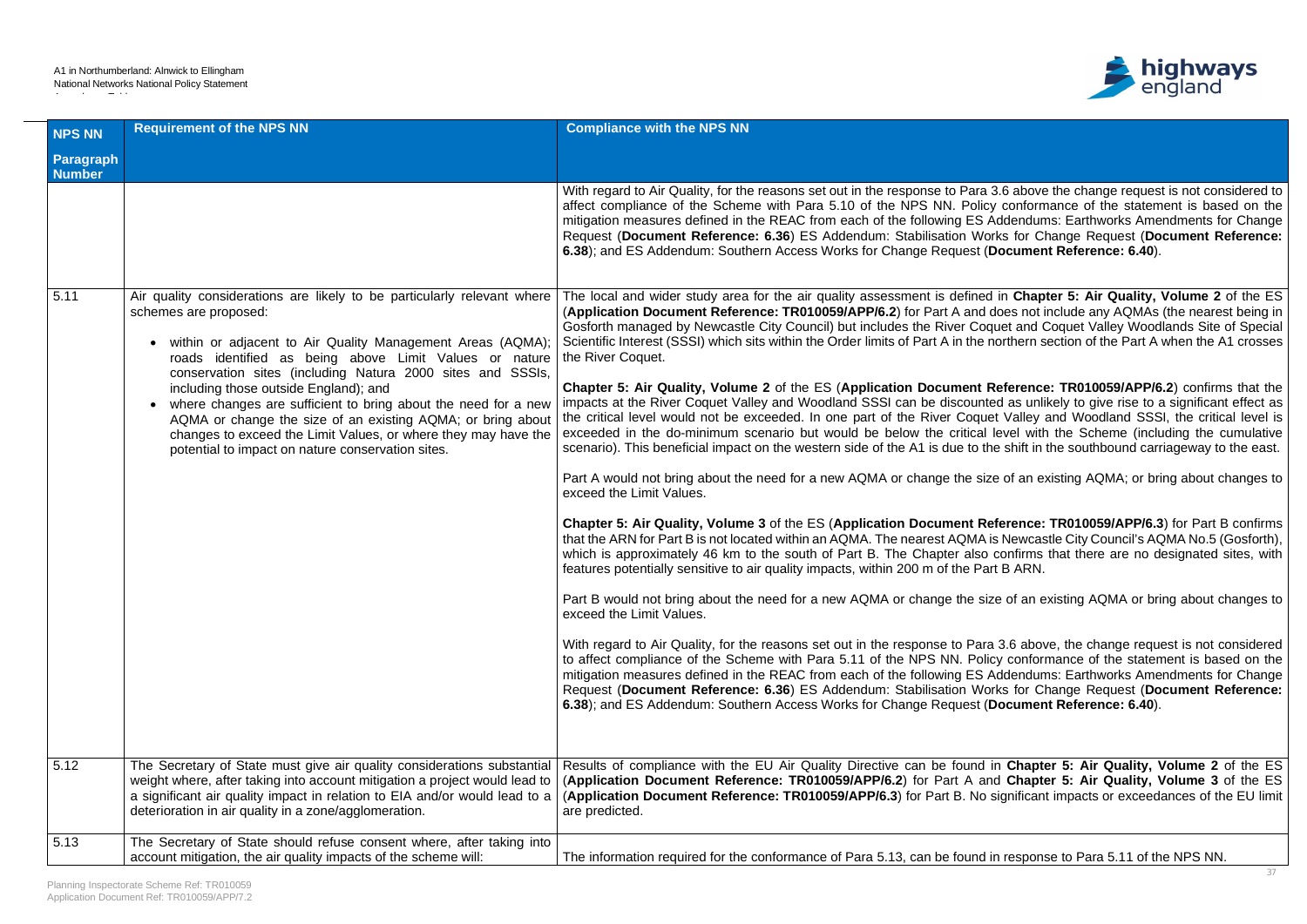

## In be found in response to Para 5.11 of the NPS NN.

| <b>NPS NN</b>       | <b>Requirement of the NPS NN</b>                                                                                                                                                                                                                                                                                                                                                                                                                                                                                                                                                                                                                                                                                                                                                                                                                                                                                                                                         | <b>Compliance with the NPS NN</b>                                                                                                                                                                                                                                                                                                                                                                                                                                                                                                                                                                                                                                                                                                                                                                                                                                                                                                                                                                                                                                                                                                                                                                                                                                                                                                                                                                                                                                                                                                                                                                                                                                                             |
|---------------------|--------------------------------------------------------------------------------------------------------------------------------------------------------------------------------------------------------------------------------------------------------------------------------------------------------------------------------------------------------------------------------------------------------------------------------------------------------------------------------------------------------------------------------------------------------------------------------------------------------------------------------------------------------------------------------------------------------------------------------------------------------------------------------------------------------------------------------------------------------------------------------------------------------------------------------------------------------------------------|-----------------------------------------------------------------------------------------------------------------------------------------------------------------------------------------------------------------------------------------------------------------------------------------------------------------------------------------------------------------------------------------------------------------------------------------------------------------------------------------------------------------------------------------------------------------------------------------------------------------------------------------------------------------------------------------------------------------------------------------------------------------------------------------------------------------------------------------------------------------------------------------------------------------------------------------------------------------------------------------------------------------------------------------------------------------------------------------------------------------------------------------------------------------------------------------------------------------------------------------------------------------------------------------------------------------------------------------------------------------------------------------------------------------------------------------------------------------------------------------------------------------------------------------------------------------------------------------------------------------------------------------------------------------------------------------------|
| Paragraph<br>Number |                                                                                                                                                                                                                                                                                                                                                                                                                                                                                                                                                                                                                                                                                                                                                                                                                                                                                                                                                                          |                                                                                                                                                                                                                                                                                                                                                                                                                                                                                                                                                                                                                                                                                                                                                                                                                                                                                                                                                                                                                                                                                                                                                                                                                                                                                                                                                                                                                                                                                                                                                                                                                                                                                               |
|                     | result in a zone/agglomeration which is currently reported as being<br>compliant with the Air Quality Directive becoming non-compliant;<br>or<br>affect the ability of a non-compliant area to achieve compliance<br>$\bullet$<br>within the most recent timescales reported to the European<br>Commission at the time of the decision.                                                                                                                                                                                                                                                                                                                                                                                                                                                                                                                                                                                                                                  |                                                                                                                                                                                                                                                                                                                                                                                                                                                                                                                                                                                                                                                                                                                                                                                                                                                                                                                                                                                                                                                                                                                                                                                                                                                                                                                                                                                                                                                                                                                                                                                                                                                                                               |
|                     | 5.14 - 5.15 The Secretary of State should consider whether mitigation measures put<br>forward by the applicant are acceptable. A management plan may help<br>codify mitigation at this stage. The proposed mitigation measures should<br>ensure that the net impact of a project does not delay the point at which<br>a zone will meet compliance timescales.<br>Mitigation measures may affect the project design, layout, construction,<br>operation and/or may comprise measures to improve air quality in<br>pollution hotspots beyond the immediate locality of the scheme.<br>Measures could include, but are not limited to, changes to the route of<br>the new scheme, changes to the proximity of vehicles to local receptors<br>in the existing route, physical means including barriers to trap or better<br>disperse emissions, and speed control. The implementation of mitigation<br>measures may require working with partners to support their delivery. | The information required for the conformance of Para 5.14 and 5.15, can be found in response to Para 5.11 of the NPS NN.                                                                                                                                                                                                                                                                                                                                                                                                                                                                                                                                                                                                                                                                                                                                                                                                                                                                                                                                                                                                                                                                                                                                                                                                                                                                                                                                                                                                                                                                                                                                                                      |
| 5.16                | The Government has a legally binding framework to cut greenhouse gas<br>emissions by at least 80% by 2050. As stated above, the impact of road<br>development on aggregate levels of emissions is likely to be very small.<br>Emission reductions will be delivered through a system of five-year<br>carbon budgets that set a trajectory to 2050. Carbon budgets and plans<br>will include policies to reduce transport emissions, taking into account the<br>impact of the Government's overall programme of new infrastructure as<br>part of that.                                                                                                                                                                                                                                                                                                                                                                                                                    | Chapter 14: Climate, Volume 2 of the ES (Application Document Reference: TR010059/APP/6.2) for Part A and Chapter<br>14: Climate, Volume 3 of the ES (Application Document Reference: TR010059/APP/6.3) for Part B reports the total<br>estimated GHG emissions arising from the Scheme for the construction, operation and the overall total for the whole lifecycle.<br>The Applicant's carbon tool was developed to better manage carbon emissions resulting from the maintenance and<br>improvement of the trunk road network. It contains average embodied carbon figures for various construction materials taken<br>from the Bath Inventory of Carbon and Energy, along with transport, energy and waste factors from Defra 2014 and the Waste<br>Resources Action Programme. Chapter 14: Climate, Volume 2 of the ES (Application Document Reference:<br>TR010059/APP/6.2) for Part A and Chapter 14: Climate, Volume 3 of the ES (Application Document Reference:<br>TR010059/APP/6.3) for Part B identifies the inclusion of an estimate of embodied and transport carbon for the Scheme design<br>and construction.<br>For the reasons set out in the response to Para 3.6 above, the change request is not considered to affect compliance of the<br>Scheme with Para 5.16 of the NPS NN. Policy conformance of the statement is based on the mitigation measures defined in<br>the REAC from each of the following ES Addendums: Earthworks Amendments for Change Request (Document Reference:<br>6.36) ES Addendum: Stabilisation Works for Change Request (Document Reference: 6.38); and ES Addendum: Southern<br>Access Works for Change Request (Document Reference: 6.40). |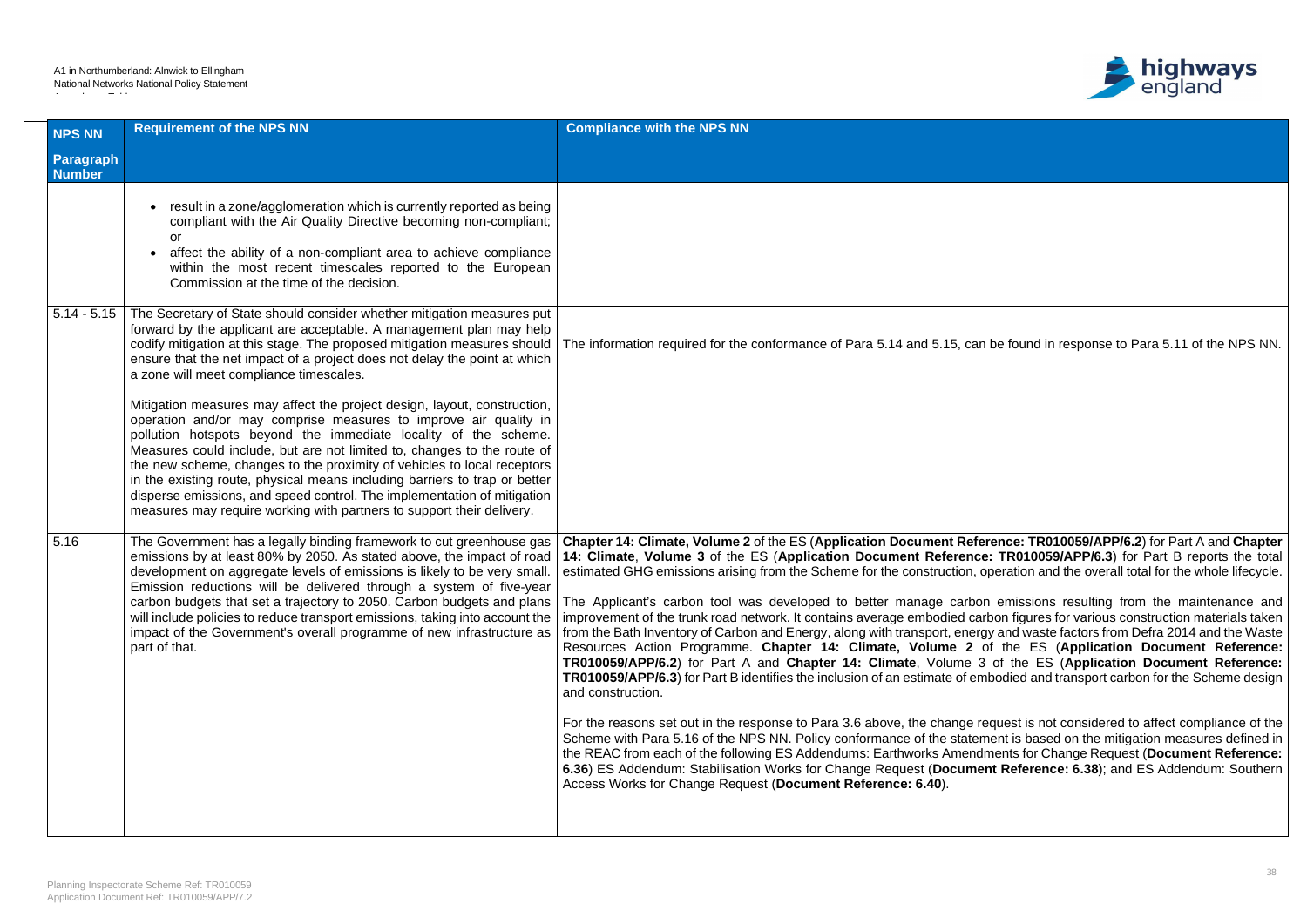

| <b>NPS NN</b>              | <b>Requirement of the NPS NN</b>                                                                                                                                                                                                                                                                                                                                                                                                                                                                                                                                                                                                                                                                                                                                                                      | <b>Compliance with the NPS NN</b>                                                                                                                                                                                                                                                                                                                                                                                                                                                                                                                                                                                                                                  |
|----------------------------|-------------------------------------------------------------------------------------------------------------------------------------------------------------------------------------------------------------------------------------------------------------------------------------------------------------------------------------------------------------------------------------------------------------------------------------------------------------------------------------------------------------------------------------------------------------------------------------------------------------------------------------------------------------------------------------------------------------------------------------------------------------------------------------------------------|--------------------------------------------------------------------------------------------------------------------------------------------------------------------------------------------------------------------------------------------------------------------------------------------------------------------------------------------------------------------------------------------------------------------------------------------------------------------------------------------------------------------------------------------------------------------------------------------------------------------------------------------------------------------|
| Paragraph<br><b>Number</b> |                                                                                                                                                                                                                                                                                                                                                                                                                                                                                                                                                                                                                                                                                                                                                                                                       |                                                                                                                                                                                                                                                                                                                                                                                                                                                                                                                                                                                                                                                                    |
| 5.17                       | Carbon impacts will be considered as part of the appraisal of scheme<br>options (in the business case), prior to the submission of an application<br>for DCO. Where the development is subject to EIA, any Environmental<br>Statement will need to describe an assessment of any likely significant<br>climate factors in accordance with the requirements in the EIA Directive.<br>It is very unlikely that the impact of a road project will, in isolation, affect<br>the ability of Government to meet its carbon reduction plan targets.<br>However, for road projects applicants should provide evidence of the<br>carbon impact of the project and an assessment against the<br>Government's carbon budgets.                                                                                    | The information required for the conformance of Para 5.17, can be found in response to Para 5.16 of the NPS NN.                                                                                                                                                                                                                                                                                                                                                                                                                                                                                                                                                    |
| 5.18                       | The Government has an overarching national carbon reduction strategy<br>(as set out in the Carbon Plan 2011) which is a credible plan for meeting<br>carbon budgets. It includes a range of non-planning policies which will,<br>subject to the occurrence of the very unlikely event described above,<br>ensure that any carbon increases from road development do not<br>compromise its overall carbon reduction commitments. The Government<br>is legally required to meet this plan. Therefore, any increase in carbon<br>emissions is not a reason to refuse development consent, unless the<br>increase in carbon emissions resulting from the proposed Scheme are so<br>significant that it would have a material impact on the ability of<br>Government to meet its carbon reduction targets. | The information required for the conformance of Para 5.18, can also be found in response to Para 5.16 of the NPS NN.<br>The increase in carbon emissions resulting from the Scheme is not considered so significant that it would have a material<br>impact on the ability of the Government to meet its carbon reduction targets.                                                                                                                                                                                                                                                                                                                                 |
| 5.19                       | Evidence of appropriate mitigation measures (incorporating engineering<br>plans on configuration and layout, and use of materials) in both design<br>and construction should be presented. The Secretary of State will<br>consider the effectiveness of such mitigation measures in order to ensure<br>that, in relation to design and construction, the carbon footprint is not<br>unnecessarily high. The Secretary of State's view of the adequacy of the<br>mitigation measures relating to design and construction will be a material<br>factor in the decision-making process.                                                                                                                                                                                                                  | The application includes an Outline CEMP (Application Document Reference: TR010059/APP/7.3). It details the<br>environmental mitigation measures that would be implemented during construction, why they are required, who is responsible<br>for delivering them and any ongoing maintenance and monitoring arrangements. This includes maximising the use of<br>renewable material resources, and any materials with recycled or secondary content, designing pre-fabricated structures and<br>component, specifying material with the least embedded carbon as far as practicable and re-use of material resources from<br>Scheme demolition activities on site. |
|                            |                                                                                                                                                                                                                                                                                                                                                                                                                                                                                                                                                                                                                                                                                                                                                                                                       | As stated in accordance with Para 3.2 of this table, following the approval of the design changes, the Outline CEMP<br>(Application Document Reference: APP-346) will be updated to contain all of the mitigation measures defined by the REAC<br>from each of the following ES Addendums: Earthworks Amendments for Change Request (Document Reference: 6.36) ES<br>Addendum: Stabilisation Works for Change Request (Document Reference: 6.38); and ES Addendum: Southern Access<br>Works for Change Request (Document Reference: 6.40).                                                                                                                         |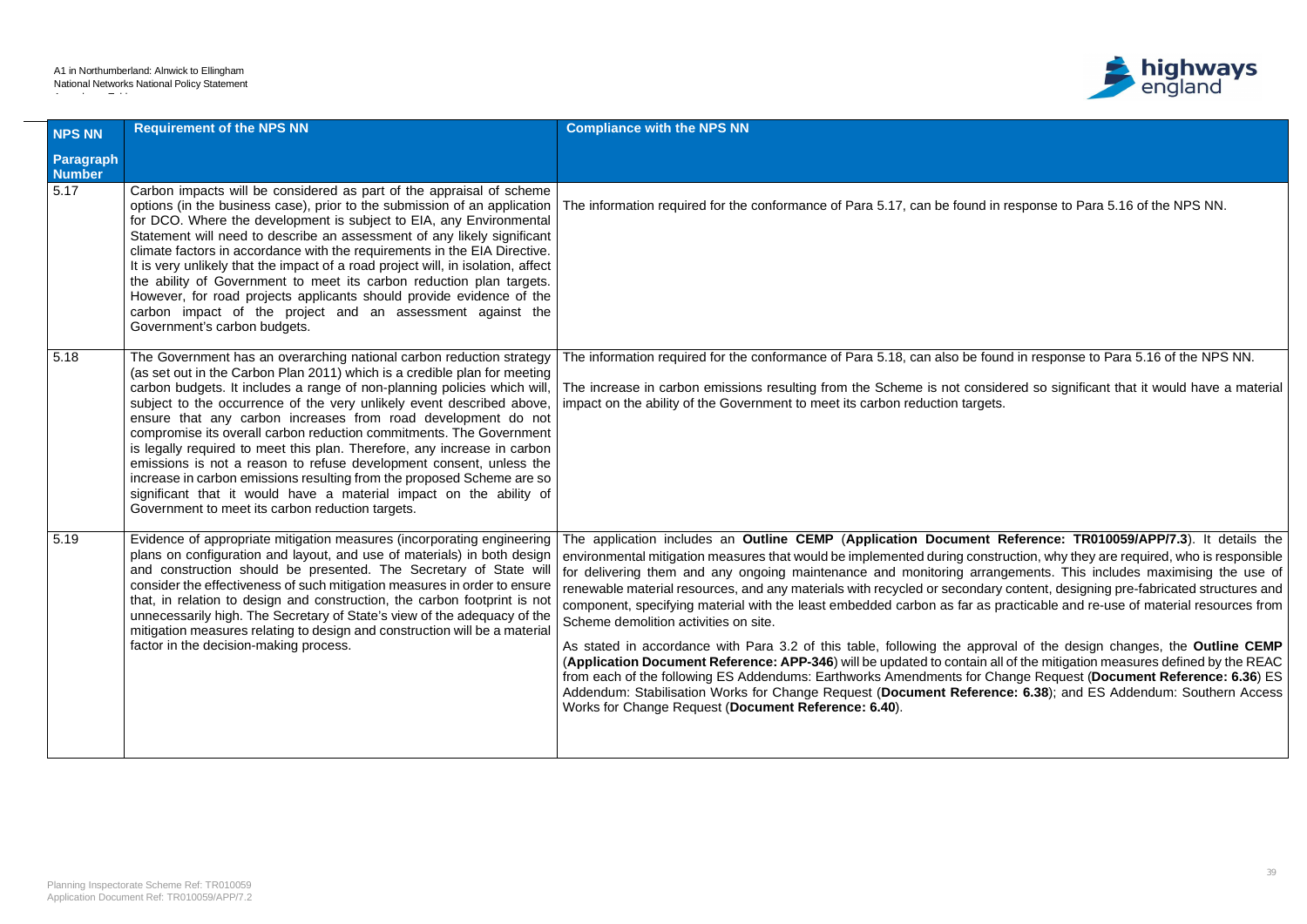

found in response to Para 5.22 and 5.23 of the NPS

**Chapter 8: Biodiversity, Chapter 22 of the External Part A and Part A and Reference: TR010059/APP/6.2**) for Part A and **Chapter 9: Biodiversity, Volume 3** of the ES (**Application Document Reference: TR010059APP/6.3**) for Part B assess ce including indirect effects.

iodiversity losses and gains in terms of 'biodiversity ss calculations for Part A are presented in **Appendix 9.20: Biodiversity No Net Loss Report, Volume 7** of the ES (**Application Document Reference: TR010059/APP/6.7**). diversity No Net Loss Report, Volume 8 of the ES **Application Document Reference: Transference: Transference: The biodiversity no net loss assessments consider whether the** in of biodiversity.

of Principal Importance. Whilst a net loss of hedgerow **8: Landscape Mitigation Masterplan, Volume 5 of** ater than that lost to Part A.

 $\theta$  hedgerows and woodland and loss of running open er, Part B is in line to deliver a net gain in biodiversity

sessed in the following ES Addendums: Earthworks **Addendum: Stabilisation Works for Change Request** (**Document Reference: 6.38**); and ES Addendum: Southern Access Works for Change Request **(Document Reference:** to result in change against the original assessment. se impact on the SSSI, as a result of loss of ancient of broadleaf woodland habitat, a moderate adverse erbank habitat of the SSSI that is characterised as a ern Access Works for Change Request (Document **Reference: 6.40**). Following the successful implementation of mitigation, the loss, damage and disturbance to habitats of the ct, temporary Slight Adverse effect (not significant).

ity, the Scheme overall is considered to be compliant

| <b>NPS NN</b>              | <b>Requirement of the NPS NN</b>                                                                                                                                                                                                                                                                                                                                                                                                                                                                                                                                                                                                                                                   | <b>Compliance with the NPS NN</b>                                                                                                                                                                                                                                                                                                                                                                                                                                                                                                                                                                                                                                                                                                                                                                                                                                                                                                                                                                                                                                                                                                                                                                                                                                                                                                                                                                                                                                                                                                                                                                                                                                                                                                                                                                                                                                                                                                                                                                                                                                                                          |
|----------------------------|------------------------------------------------------------------------------------------------------------------------------------------------------------------------------------------------------------------------------------------------------------------------------------------------------------------------------------------------------------------------------------------------------------------------------------------------------------------------------------------------------------------------------------------------------------------------------------------------------------------------------------------------------------------------------------|------------------------------------------------------------------------------------------------------------------------------------------------------------------------------------------------------------------------------------------------------------------------------------------------------------------------------------------------------------------------------------------------------------------------------------------------------------------------------------------------------------------------------------------------------------------------------------------------------------------------------------------------------------------------------------------------------------------------------------------------------------------------------------------------------------------------------------------------------------------------------------------------------------------------------------------------------------------------------------------------------------------------------------------------------------------------------------------------------------------------------------------------------------------------------------------------------------------------------------------------------------------------------------------------------------------------------------------------------------------------------------------------------------------------------------------------------------------------------------------------------------------------------------------------------------------------------------------------------------------------------------------------------------------------------------------------------------------------------------------------------------------------------------------------------------------------------------------------------------------------------------------------------------------------------------------------------------------------------------------------------------------------------------------------------------------------------------------------------------|
| Paragraph<br><b>Number</b> |                                                                                                                                                                                                                                                                                                                                                                                                                                                                                                                                                                                                                                                                                    |                                                                                                                                                                                                                                                                                                                                                                                                                                                                                                                                                                                                                                                                                                                                                                                                                                                                                                                                                                                                                                                                                                                                                                                                                                                                                                                                                                                                                                                                                                                                                                                                                                                                                                                                                                                                                                                                                                                                                                                                                                                                                                            |
| 5.20                       | Biodiversity is the variety of life in all its forms and encompasses all<br>species of plants and animals and the complex ecosystems of which they<br>are a part. Government policy for the natural environment is set out in the<br>Natural Environment White Paper (NEWP). The NEWP sets out a vision<br>of moving progressively from net biodiversity loss to net gain, by<br>supporting healthy, well-functioning ecosystems and establishing more<br>coherent ecological networks that are more resilient to current and future<br>pressures. Geological conservation relates to the sites that are<br>designated for their geology and/or their geomorphological importance. | The information required for the conformance of Para 5.20, can also be<br>NN.<br>Chapter 9: Biodiversity, Volume 2 of the ES (Application Docume<br>Chapter 9: Biodiversity, Volume 3 of the ES (Application Document<br>potential effects on sites, habitats and species of conservation importane<br>A biodiversity no net loss calculation has been carried out to quantify b<br>units' for Part A and Part B. The full findings of the biodiversity no net los<br>9.20: Biodiversity No Net Loss Report, Volume 7 of the ES (Applic<br>The equivalent findings for Part B are presented in Appendix 9.11: Biod<br>(Application Document Reference: TR010059/APP/6.8). The biodive<br>relevant Part of the Scheme would result in an overall net loss or net gain<br>Part A will deliver a net gain in biodiversity units of area-based Habitats of<br>units is predicted, the linear length of hedgerow planting within Figure 7.<br>the ES (Application Document Reference: TR010059/APP/6.5) is great<br>Overall, Part B would result in a net loss of biodiversity due to the loss of<br>water habitat primarily through the extension of existing culverts. Howeve<br>units of area-based non-Habitats or Principal Importance (HPI).<br>The impact of the request for changes made at Deadline 4 has been as<br>Amendments for Change Request (Document Reference: 6.36) ES A<br>(Document Reference: 6.38); and ES Addendum: Southern Access V<br>6.40). In relation to Biodiversity, these documents assess the impacts to<br>As a result of the stabilisation works, there would be a moderate adversed<br>woodland during construction. It would also result in the loss of 0.28 or<br>impact. The Southern Access Works would also result in the loss of rive<br>direct, permanent moderate adverse effect in the ES Addendum Souther<br>Reference: 6.40). Following the successful implementation of mitigation<br>River Coquet and Coquet Valley Woodlands SSSI would result in a dired<br>Whilst the change request will would some negative impacts on biodivers<br>with this paragraph. |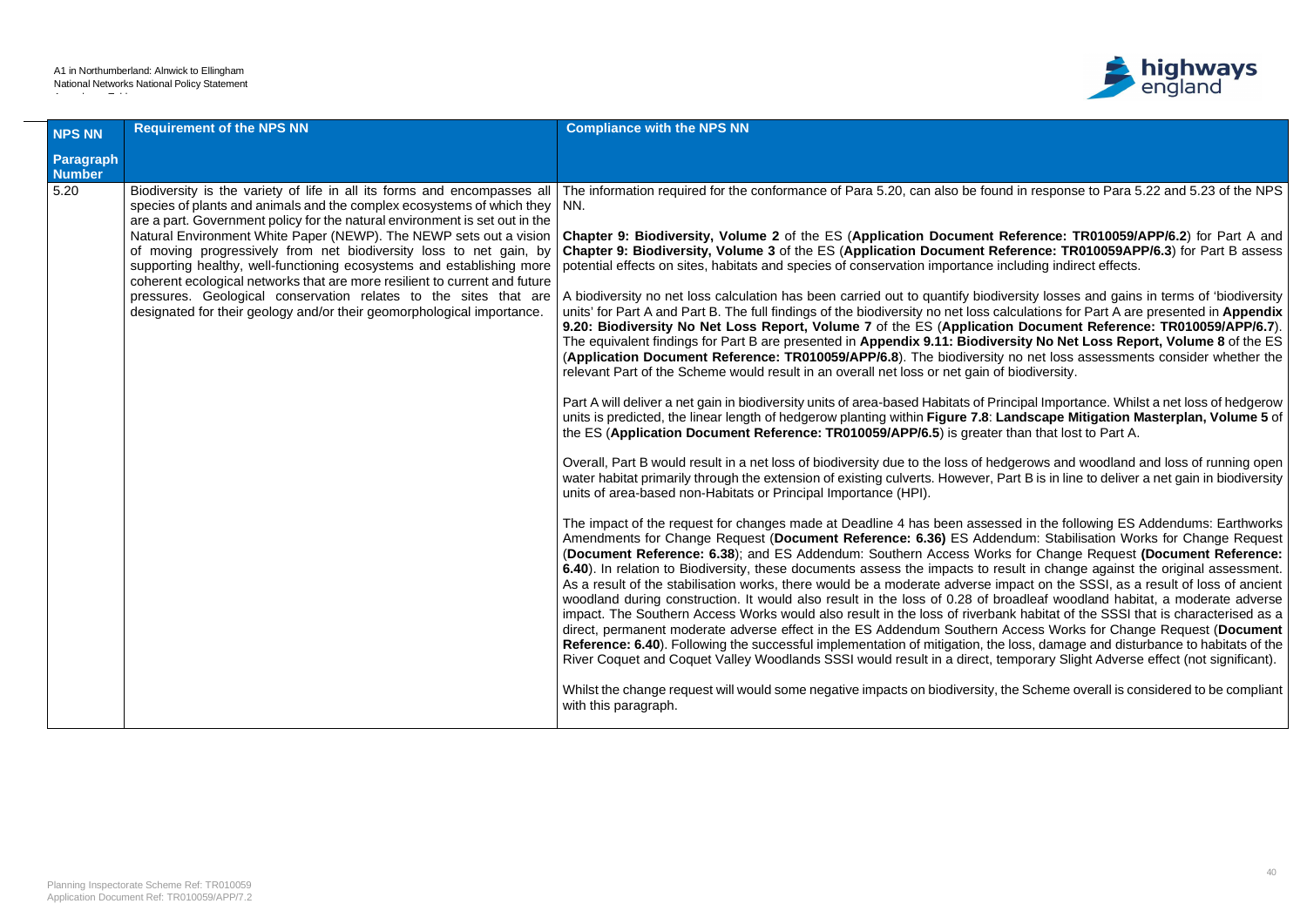

**For Part A the HRA (Application Document Reference:** amsar Wetland (a designated European Site) are Coquet. Therefore, no impacts from noise, lighting, Part A. Given the intervening distance and proposed om changes in water quality or potential pollution or

**Reference: TR010059/APP/6.2**) for Part A assesses tion importance including indirect effects. Mitigation address potential impacts on European Protected ement to obtain bat and Great Crested Newt (GCN)

**cation Document Reference: TR010059/APP/6.2)** as a result of Part A. The Coquet River Felton Park west of the existing A1 (ARN) where it crosses the of the river that has been considered as ancient

adjacent to the existing A1 (0.41 ha) and provides Ancient Woodland Strategy, Volume 7 of the ES closest point affected by increased NO<sub>x</sub> levels from ance. At this distance, NO<sub>x</sub> levels do not exceed the deposition has been captured within the mitigation and Coquet River Felton Park LWS are considered

**Reference: TR010059/APP/6.2) for Part A confirms** would result in an overall loss of biodiversity due to ore unable to achieve no net loss) as well as other

d through consultation and collaboration with Natural **England, as present in Appendix 1.21, 2010059/APP/6.7** of the ES (*Ation Document Reference: TR010059/APP/6.7***).** and Creation Area (soil analysis and manipulation), d ground flora), the establishment of a hay meadow

### **Reference: TR010059/APP/6.2) confirms** Part A

Itral grassland, arable field margins, hedgerow and ation Document Reference: TR010059/APP/6.2)

| <b>NPS NN</b>              | <b>Requirement of the NPS NN</b>                                                                                                                                                                                                                                                                                                                                                                                                                                                                                                                                                                                                                                                                                     | <b>Compliance with the NPS NN</b>                                                                                                                                                                                                                                                                                                                                                                                                                                                                                                                                                                                                                                                                                                        |
|----------------------------|----------------------------------------------------------------------------------------------------------------------------------------------------------------------------------------------------------------------------------------------------------------------------------------------------------------------------------------------------------------------------------------------------------------------------------------------------------------------------------------------------------------------------------------------------------------------------------------------------------------------------------------------------------------------------------------------------------------------|------------------------------------------------------------------------------------------------------------------------------------------------------------------------------------------------------------------------------------------------------------------------------------------------------------------------------------------------------------------------------------------------------------------------------------------------------------------------------------------------------------------------------------------------------------------------------------------------------------------------------------------------------------------------------------------------------------------------------------------|
| Paragraph<br><b>Number</b> |                                                                                                                                                                                                                                                                                                                                                                                                                                                                                                                                                                                                                                                                                                                      |                                                                                                                                                                                                                                                                                                                                                                                                                                                                                                                                                                                                                                                                                                                                          |
| $5.22 - 5.23$              | Where the project is subject to EIA the applicant should ensure that the<br>environmental statement clearly sets out any likely significant effects on<br>internationally, nationally and locally designated sites of ecological or<br>geological conservation importance (including those outside England) on<br>protected species and on habitats and other species identified as being<br>of principal importance for the conservation of biodiversity and that the<br>statement considers the full range of potential impacts on ecosystems.<br>The applicant should show how the project has taken advantage of<br>opportunities to conserve and enhance biodiversity and geological<br>conservation interests. | For Part A the Habitats Regulations Assessment Screening Matrix with<br>TR010059/APP/6.14) states that the Northumbria Coast SPA and Ra<br>approximately 9.5km downstream from where the A1 crosses the River<br>odour, emissions or changes in air quality are anticipated as a result of P<br>mitigation, no impacts on the European site are anticipated as a result from<br>contamination incidents.<br><b>Chapter 9: Biodiversity, Volume 2 of the ES (Application Document R</b><br>potential effects from Part A on sites, habitats and species of conservat<br>and compensation proposals have been developed as part of Part A to<br>Species. Based on current data it is possible that this will include a requir<br>licenses. |
|                            |                                                                                                                                                                                                                                                                                                                                                                                                                                                                                                                                                                                                                                                                                                                      | Air quality modelling (Chapter 5: Air Quality, Volume 2 of the ES Applion<br>for Part A showed that there would be an increase in nitrogen deposition<br>Local Wildlife Site (LWS) is 18.02 ha in size and located to the east and<br>River Coquet, The LWS includes the woodland on the northern bank<br>woodland within the ES.                                                                                                                                                                                                                                                                                                                                                                                                        |
|                            |                                                                                                                                                                                                                                                                                                                                                                                                                                                                                                                                                                                                                                                                                                                      | Part A addresses the loss of all LWS woodland within the Order Limits<br>woodland planting as compensation (detailed within Appendix 9.21: A<br>(Application Document Reference: TR010059/APP/6.7)). As such, the<br>the existing A1 is at the Order Limits boundary, approximately 15 m dista<br>critical level (30 $\mu$ g/m <sup>3</sup> ). As the area impacted by increased nitrogen c<br>strategy for the construction of Part A, the effects in relation to air quality<br>Neutral (not significant).                                                                                                                                                                                                                             |
|                            |                                                                                                                                                                                                                                                                                                                                                                                                                                                                                                                                                                                                                                                                                                                      | Chapter 9: Biodiversity, Volume 2 of the ES (Application Document F<br>that the biodiversity no net loss assessment considered whether Part A<br>the loss of ancient woodland (which is an irreplaceable habitat, therefore<br>habitat types such as hedgerows and arable field margins.                                                                                                                                                                                                                                                                                                                                                                                                                                                 |
|                            |                                                                                                                                                                                                                                                                                                                                                                                                                                                                                                                                                                                                                                                                                                                      | As part of the Part A an Ancient Woodland Strategy has been developed<br>England, as presented in Appendix 9.21, Volume 7 of the ES (Applicantly<br>The Ancient Woodland Strategy includes measures such as a Woodla<br>the salvage / translocation of ancient woodland material (such as soil and<br>ground flora and woodland tree planting.                                                                                                                                                                                                                                                                                                                                                                                           |
|                            |                                                                                                                                                                                                                                                                                                                                                                                                                                                                                                                                                                                                                                                                                                                      | Chapter 9: Biodiversity. Volume 2 of the ES (Application Document<br>would have a "very large adverse" and a "neutral" impact in construction.                                                                                                                                                                                                                                                                                                                                                                                                                                                                                                                                                                                           |
|                            |                                                                                                                                                                                                                                                                                                                                                                                                                                                                                                                                                                                                                                                                                                                      | In terms of HPI, which includes mixed and broad-leaved woodland, neu<br>watercourses, Chapter 9: Biodiversity. Volume 2 of the ES (Applic:                                                                                                                                                                                                                                                                                                                                                                                                                                                                                                                                                                                               |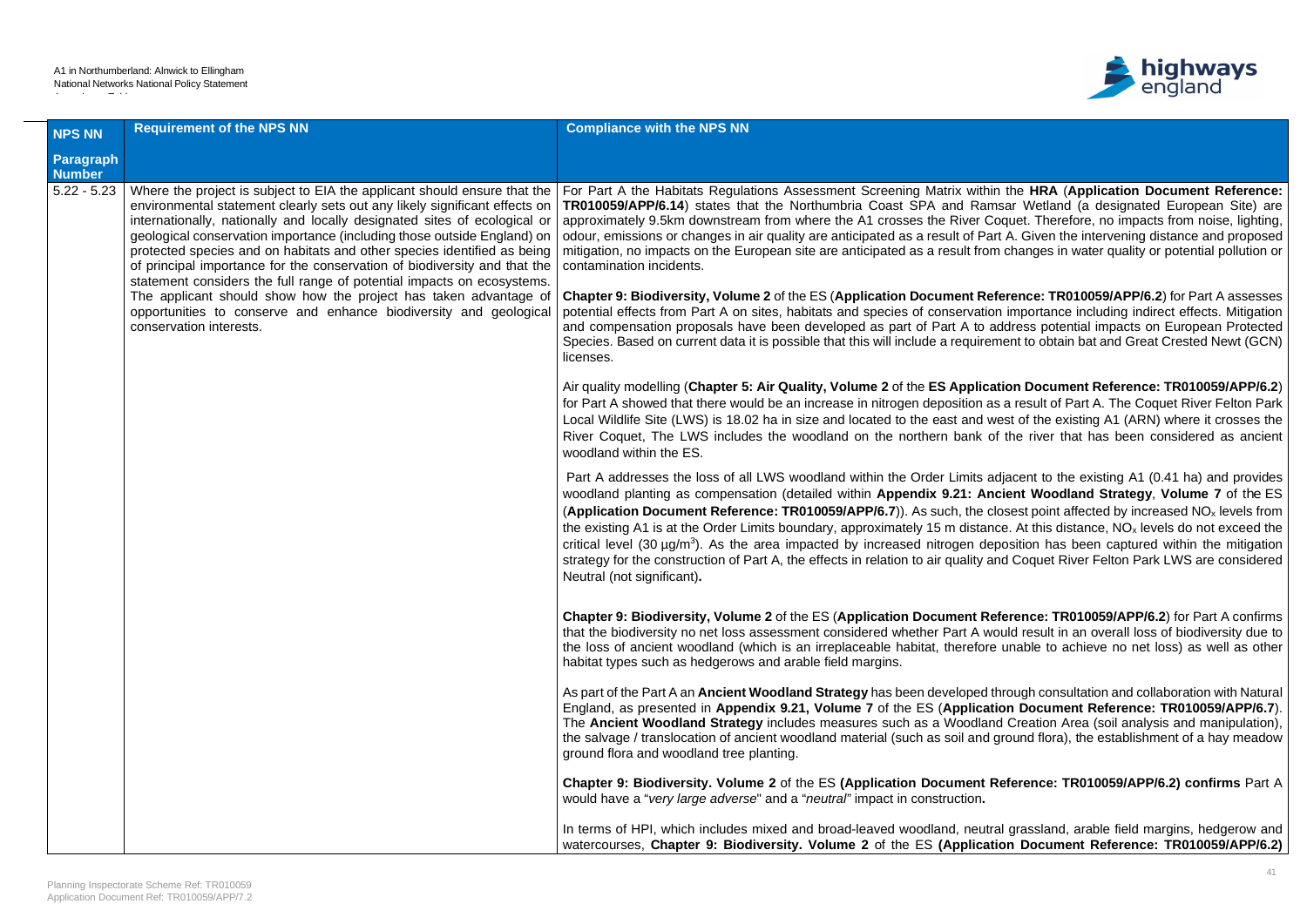

ficant) during construction and neutral impact in the that a diverse effects (not significant) on bats during ral" impact on all other European Protected Species

based Habitats Priority Index. Whilst a net loss of the Figure 7.8: Landscape Mitigation Masterplan, **PP/6.5**) is greater than that lost to Part A

**thin the HRA (Application Document Reference: European sites from noise, lighting and odour are** lised within the immediate vicinity of Part B with attenuation distances such that the east.

**Reference: TR010059/APP/6.3**) for Part B assesses on importance including indirect effects. **Chapter 9: Biodiversity** concludes that *addition* to other Statutory rational phases.

atercourses, Chapter 9: Biodiversity. Volume 3 of **The Example Example Bocation Bocation Biggior Confirms Part B would have a slight adverse impact (not** ase. Part B would result in some direct temporary n mitigation, Part B is expected to have a "*neutral*" il Importance.

esponse to Para 5.20 above, the change request is nd 5.23 of the NPS NN. Policy conformance of the m each of the following ES Addendums: Earthworks ddendum: Stabilisation Works for Change Request **Vorks for Change Request (Document Reference:** 

**Reference: TR010059/APP/6.2**) for Part A assesses nd species of conservation importance. This chapter to compensate for the loss.

**Chapter 8: Biodiversity, Chapter 22 of the ES (Application Document Reference: TR010059/APP/6.2**) provides an d operation. It also sets out the ecological features onfirms that Part A would result in an unavoidable s other habitat types such as hedgerows and arable **ncient Woodland Strategy, Volume 7** of the ES roposals to counteract any impacts on biodiversity.

| <b>NPS NN</b>              | <b>Requirement of the NPS NN</b>                                                                                                                                                                                                                                                                                                                                                                                                                                                                                                                                                        | <b>Compliance with the NPS NN</b>                                                                                                                                                                                                                                                                                                                                                                                                                                                                                                                                                                                 |
|----------------------------|-----------------------------------------------------------------------------------------------------------------------------------------------------------------------------------------------------------------------------------------------------------------------------------------------------------------------------------------------------------------------------------------------------------------------------------------------------------------------------------------------------------------------------------------------------------------------------------------|-------------------------------------------------------------------------------------------------------------------------------------------------------------------------------------------------------------------------------------------------------------------------------------------------------------------------------------------------------------------------------------------------------------------------------------------------------------------------------------------------------------------------------------------------------------------------------------------------------------------|
| Paragraph<br><b>Number</b> |                                                                                                                                                                                                                                                                                                                                                                                                                                                                                                                                                                                         |                                                                                                                                                                                                                                                                                                                                                                                                                                                                                                                                                                                                                   |
|                            |                                                                                                                                                                                                                                                                                                                                                                                                                                                                                                                                                                                         | confirms Part A would have beneficial to slight adverse impact (not signit<br>operational phase. Part A would result in some direct temporary slig<br>operation, otherwise with mitigation, Part A is expected to have a "neutri-<br>and Species of Principal Importance.                                                                                                                                                                                                                                                                                                                                         |
|                            |                                                                                                                                                                                                                                                                                                                                                                                                                                                                                                                                                                                         | Part A is also in line to deliver a net gain in biodiversity units of area-<br>hedgerow units is predicted, the linear length of hedgerow planting within<br>Volume 5 of the ES (Application Document Reference: TR010059/AP                                                                                                                                                                                                                                                                                                                                                                                      |
|                            |                                                                                                                                                                                                                                                                                                                                                                                                                                                                                                                                                                                         | For Part B, the Habitats Regulations Assessment Screening Matrix wit<br>TR010059/APP/6.14) considers the impacts of the Scheme on relevant<br>not anticipated. Effects from noise, lighting and odour would be loca<br>attenuation distances such that no effects would be anticipated at the Eu                                                                                                                                                                                                                                                                                                                  |
|                            |                                                                                                                                                                                                                                                                                                                                                                                                                                                                                                                                                                                         | Chapter 9: Biodiversity, Volume 3 of the ES (Application Document R<br>potential effects from Part B on sites, habitats and species of conservation<br><b>Biodiversity</b> concludes that Part B is expected to have a " <i>neutral</i> " impar-<br>and non-Statutory designated sites during both the construction and ope                                                                                                                                                                                                                                                                                       |
|                            |                                                                                                                                                                                                                                                                                                                                                                                                                                                                                                                                                                                         | In terms of HPI, which include broad-leaved woodland, hedgerow and way<br>the ES (Application Document Reference: TR010059/APP/6.3) confir<br>significant) during construction and neutral impact in the operational ph<br>slight adverse effects (not significant) on bats during construction. With<br>impact on all other European Protected Species and Species of Principa                                                                                                                                                                                                                                   |
|                            |                                                                                                                                                                                                                                                                                                                                                                                                                                                                                                                                                                                         | With regard to Biodiversity and Air Quality for the reasons set out in the re<br>not considered to affect compliance of the Scheme with Para 5.22 and<br>statement is based on the mitigation measures defined in the REAC from<br>Amendments for Change Request (Document Reference: 6.36) ES Ad<br>(Document Reference: 6.38); and ES Addendum: Southern Access W<br>$6.40$ ).                                                                                                                                                                                                                                  |
| 5.25                       | As a general principle, and subject to the specific policies below,<br>development should avoid significant harm to biodiversity and geological<br>conservation interests, including through mitigation and consideration of<br>reasonable alternatives. The applicant may also wish to make use of<br>biodiversity offsetting in devising compensation proposals to counteract<br>any impacts on biodiversity which cannot be avoided or mitigated. Where<br>significant harm cannot be avoided or mitigated, as a last resort,<br>appropriate compensation measures should be sought. | Chapter 9: Biodiversity, Volume 2 of the ES (Application Document R<br>potential effects including indirect effects from Part A on sites, habitats are<br>also provides a summary of the habitat to be lost and that to be created to<br>Chapter 9: Biodiversity, Volume 2 of the ES (Application Docum<br>assessment of likely effects arising from Part A in both construction and<br>identified during the baseline assessment. Chapter 9: Biodiversity co<br>overall loss of biodiversity due to the loss of ancient woodland as well as<br>field margins. Compensation measures, including Appendix 9.21: Ar |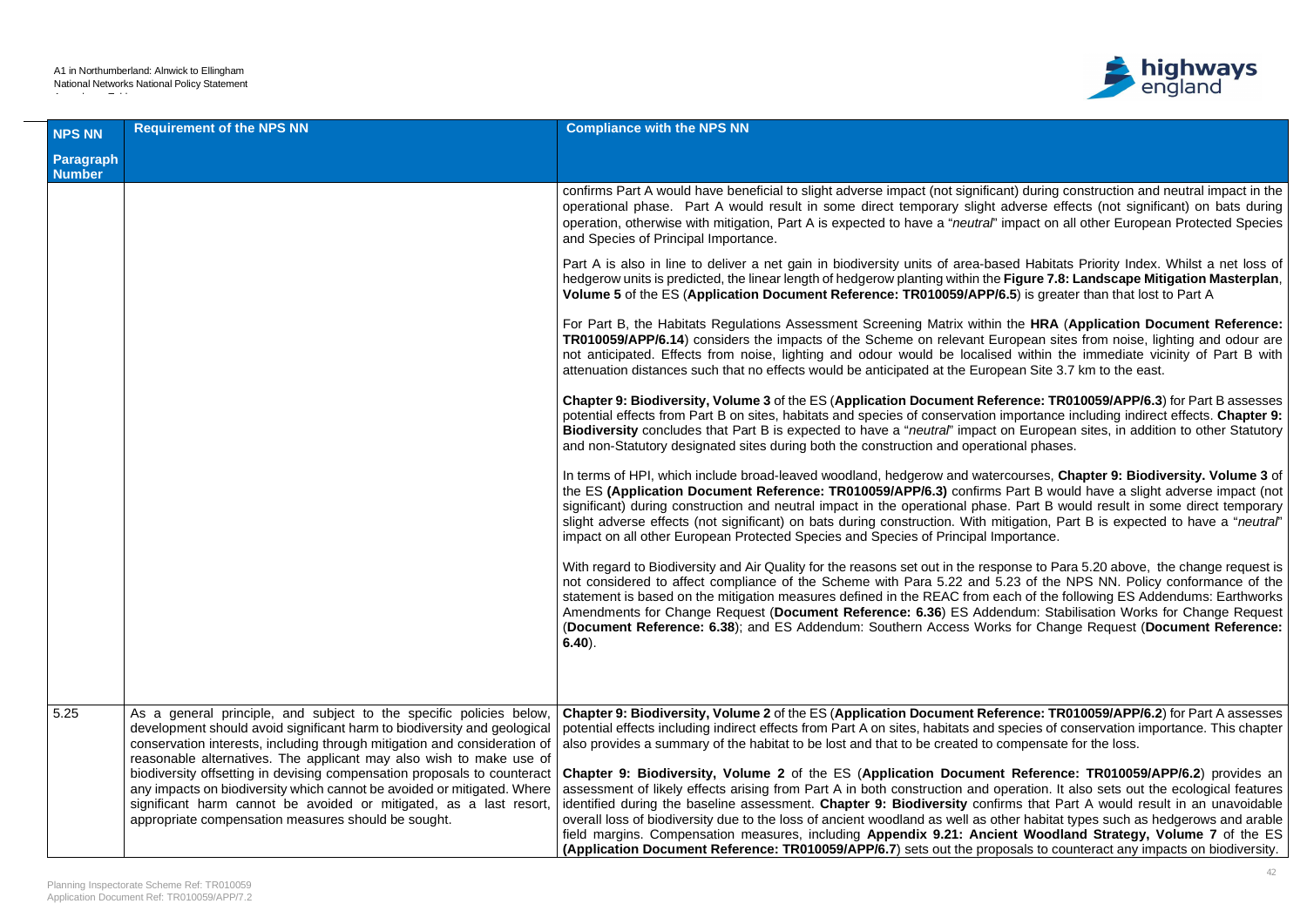

**Reference: TR010059/APP/6.3**) for Part B assesses nd species of conservation importance. This chapter ad to compensate for the loss. For example, Part B facilitate construction. The creation of compensatory ed in comparison to 0.69 ha lost) is embedded in the

**Ceference: TR010059/APP/6.3**) for Part B concludes ause significant harm to biodiversity and geological rse habitat during the construction, extension and of viable habitat with regard for proposed culverts in on Burn, the effect is assessed to be of Moderate

ra 5.20 above the change request is not considered blicy conformance of the statement is based on the Addendums: Earthworks Amendments for Change **Porks for Change Request (Document Reference: (Document Reference: 6.40).** 

I in response to Para 5.22 and 5.23 of the NPS NN.

onfirms that the designations listed below fall within If Sites within 10 km of the Scheme, and up to 30 km

nvention in the UK); ssible SACs (cSACs or pSACs);

| <b>NPS NN</b>              | <b>Requirement of the NPS NN</b>                                                                                                                                                                                                                                                                                                                                                                                                                                                                                                                                                                                                                                                                                                                 | <b>Compliance with the NPS NN</b>                                                                                                                                                                                                                                                                                                                                                                                                                                                                                                         |
|----------------------------|--------------------------------------------------------------------------------------------------------------------------------------------------------------------------------------------------------------------------------------------------------------------------------------------------------------------------------------------------------------------------------------------------------------------------------------------------------------------------------------------------------------------------------------------------------------------------------------------------------------------------------------------------------------------------------------------------------------------------------------------------|-------------------------------------------------------------------------------------------------------------------------------------------------------------------------------------------------------------------------------------------------------------------------------------------------------------------------------------------------------------------------------------------------------------------------------------------------------------------------------------------------------------------------------------------|
| Paragraph<br><b>Number</b> |                                                                                                                                                                                                                                                                                                                                                                                                                                                                                                                                                                                                                                                                                                                                                  |                                                                                                                                                                                                                                                                                                                                                                                                                                                                                                                                           |
|                            |                                                                                                                                                                                                                                                                                                                                                                                                                                                                                                                                                                                                                                                                                                                                                  | Chapter 9: Biodiversity, Volume 3 of the ES (Application Document Referend<br>potential effects including indirect effects from Part B on sites, habitats and speci<br>also provides a summary of the habitat to be lost and that to be created to cor<br>would result in the loss of broad-leaved semi-natural woodland, a HPI, to facilitate<br>woodland at a quantity significantly greater than that lost (10.14 ha created in cor<br>design.                                                                                         |
|                            |                                                                                                                                                                                                                                                                                                                                                                                                                                                                                                                                                                                                                                                                                                                                                  | Chapter 9: Biodiversity, Volume 3 of the ES (Application Document Reference<br>that, with appropriate mitigation measures, Part B is not predicted to cause sig<br>conservation interests other than where permanent loss of watercourse habi<br>realignment of culverts occurs. As this would result in a permanent loss of viable<br>Shipperton Burn, Kittycarter Burn tributary and the tributary of Embleton Burn<br>adverse permanent effect.                                                                                        |
|                            |                                                                                                                                                                                                                                                                                                                                                                                                                                                                                                                                                                                                                                                                                                                                                  | With regard to Biodiversity, for the reasons set out in the response to Para 5.20<br>to affect compliance of the Scheme with Para 5.25 of the NPS NN. Policy con<br>mitigation measures defined in the REAC from each of the following ES Addeno<br>Request (Document Reference: 6.36) ES Addendum: Stabilisation Works for<br>6.38); and ES Addendum: Southern Access Works for Change Request (Docun                                                                                                                                    |
| 5.26                       | In taking decisions, the Secretary of State should ensure that appropriate<br>weight is attached to designated sites of international, national and local<br>importance, protected species, habitats and other species of principal<br>importance for the conservation of biodiversity, and to biodiversity and<br>geological interests within the wider environment.                                                                                                                                                                                                                                                                                                                                                                            | The information required for the conformance of Para 5.26, can be found in resp                                                                                                                                                                                                                                                                                                                                                                                                                                                           |
| 5.27                       | The most important sites for biodiversity are those identified through<br>international conventions and European Directives. The Habitats<br>Regulations provide statutory protection for European sites (see also<br>paragraphs 4.22 to 4.25). The National Planning Policy Framework states<br>that the following wildlife sites should have the same protection as<br>European sites:<br>Potential Special Protection Areas and possible Special Areas of<br>Conservation;<br>listed or proposed Ramsar sites; and<br>sites identified, or required, as compensatory measures for<br>adverse effects on European sites, potential Special Protection<br>Areas, possible Special Areas of Conservation and listed or<br>proposed Ramsar sites. | The HRA (Application Document Reference: TR010059/APP/6.14) confirms<br>the definition of a European site (Natura 2000 Site) and that all European Sites w<br>where a site includes bat species as a qualifying feature, have been considered:<br>Ramsar sites, including potential sites (included as a matter of conventior<br>Special Areas of Conservation (SACs), including candidate or possible SA<br>Special Protection Areas (SPAs), including potential SPAs (pSPAs); and<br>Sites of Community Importance (SCIs).<br>$\bullet$ |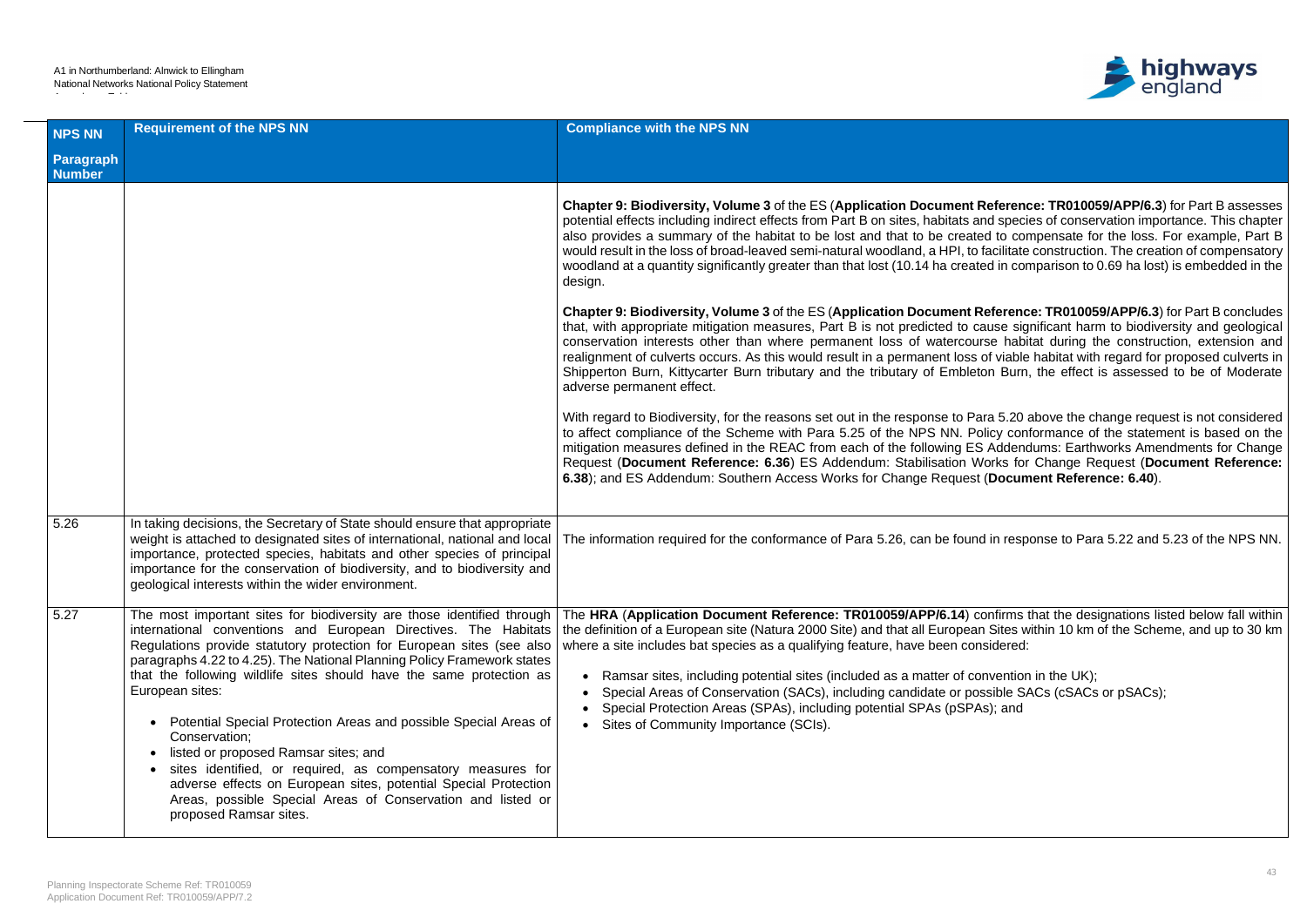

mitigation measures defined in the REAC from each of the following ES Addendums: Earthworks Amendments for Change

| <b>NPS NN</b>              | <b>Requirement of the NPS NN</b>                                                                                                                                                                                                                                                                                                                       | <b>Compliance with the NPS NN</b>                                                                                                                                                                                                                                                                                                                                                                                                                                                                                                                                                                                                                                                                                                                                                                                                                                                                                                                                                                                                                                                                                                                                                                                                                                                                                                                                                                                                                                                                                                                                                                                                                                                                                                                                                                                                                                                                                                                                                                                                                                                                                      |
|----------------------------|--------------------------------------------------------------------------------------------------------------------------------------------------------------------------------------------------------------------------------------------------------------------------------------------------------------------------------------------------------|------------------------------------------------------------------------------------------------------------------------------------------------------------------------------------------------------------------------------------------------------------------------------------------------------------------------------------------------------------------------------------------------------------------------------------------------------------------------------------------------------------------------------------------------------------------------------------------------------------------------------------------------------------------------------------------------------------------------------------------------------------------------------------------------------------------------------------------------------------------------------------------------------------------------------------------------------------------------------------------------------------------------------------------------------------------------------------------------------------------------------------------------------------------------------------------------------------------------------------------------------------------------------------------------------------------------------------------------------------------------------------------------------------------------------------------------------------------------------------------------------------------------------------------------------------------------------------------------------------------------------------------------------------------------------------------------------------------------------------------------------------------------------------------------------------------------------------------------------------------------------------------------------------------------------------------------------------------------------------------------------------------------------------------------------------------------------------------------------------------------|
| Paragraph<br><b>Number</b> |                                                                                                                                                                                                                                                                                                                                                        |                                                                                                                                                                                                                                                                                                                                                                                                                                                                                                                                                                                                                                                                                                                                                                                                                                                                                                                                                                                                                                                                                                                                                                                                                                                                                                                                                                                                                                                                                                                                                                                                                                                                                                                                                                                                                                                                                                                                                                                                                                                                                                                        |
| 5.28                       | Many Sites of Special Scientific Interest (SSSIs) are also designated as<br>sites of international importance and will be protected accordingly. Those<br>that are not, or those features of SSSIs not covered by an international<br>designation, should be given a high degree of protection. All National<br>Nature Reserves are notified as SSSIs. | The following sites are scoped into the EIA, as reported in Chapter 9: Biodiversity, Volume 2 of the ES (Application<br>Document Reference: TR010059/APP/6.2) for Part A and Chapter 9: Biodiversity, Volume 3 of the ES (Application<br>Document Reference: TR010059/APP/6.3) for Part B, due to their proximity to the Scheme:<br>Longhoughton Quarry SSSI;<br>$\bullet$<br>Hulme Park Local Wildlife Site (LWS);<br><b>Littlemill Quarry LWS;</b><br>Ratcheugh Crag-Pepper Moor LWS;<br>Cawledge Burn LWS;<br>River Coquet and Coquet Valley Woodlands SSSI;<br>Coquet River Felton Park LWS;<br>Longhorsley Moor (SSSI);<br>Davies Wood (LNR);<br>Bracken Bank (LNR);<br>$\bullet$<br>Scotch Gill Wood (LNR);<br>Carlisle Park (LNR);<br>Ulgham Meadow (LNR);<br>Borough Wood (LNR);<br>Coquet River Felton Park (LWS);<br>Cotting Woods (LWS);<br>Font River Woods (LWS);<br>$\bullet$<br>Coquet River Moldshaugh (LWS);<br>Longhorsley Moor (LWS);<br>Wansbeck and Hartburn Woods (LWS);<br>$\bullet$<br>• Cocklaw Dene (LWS);<br>• Cawledge Burn (LWS);<br>• Coney Garth Pond (LWS); and<br>Bothal Burn and River Wansbeck (LWS).<br>$\bullet$<br>Table 9-24 in Chapter 9: Biodiversity, Volume 2 of the ES (Application Document Reference: TR010059/APP/6.2) for<br>Part A states the Scheme is expected to have a "very large adverse" impact on River Coquet and Coquet Valley Woodlands<br>SSSI and "moderate adverse" impact on the Coquet River Felton Park LWS in construction, with a "neutral" (not significant)<br>impact in operation.<br>Table 9-13 in Chapter 9: Biodiversity, Volume 3 of the ES (Application Document Reference: TR010059/APP/6.2) for<br>Part B states the Scheme is expected to have a " <i>neutral</i> " impact on Statutory designated sites during both the construction<br>and operational phases of the Scheme.<br>With regard to Biodiversity, for the reasons set out in the response to Para 5.20 above, the change request is not considered<br>to affect compliance of the Scheme with Para 5.28 of the NPS NN. Policy conformance of the statement is based on the |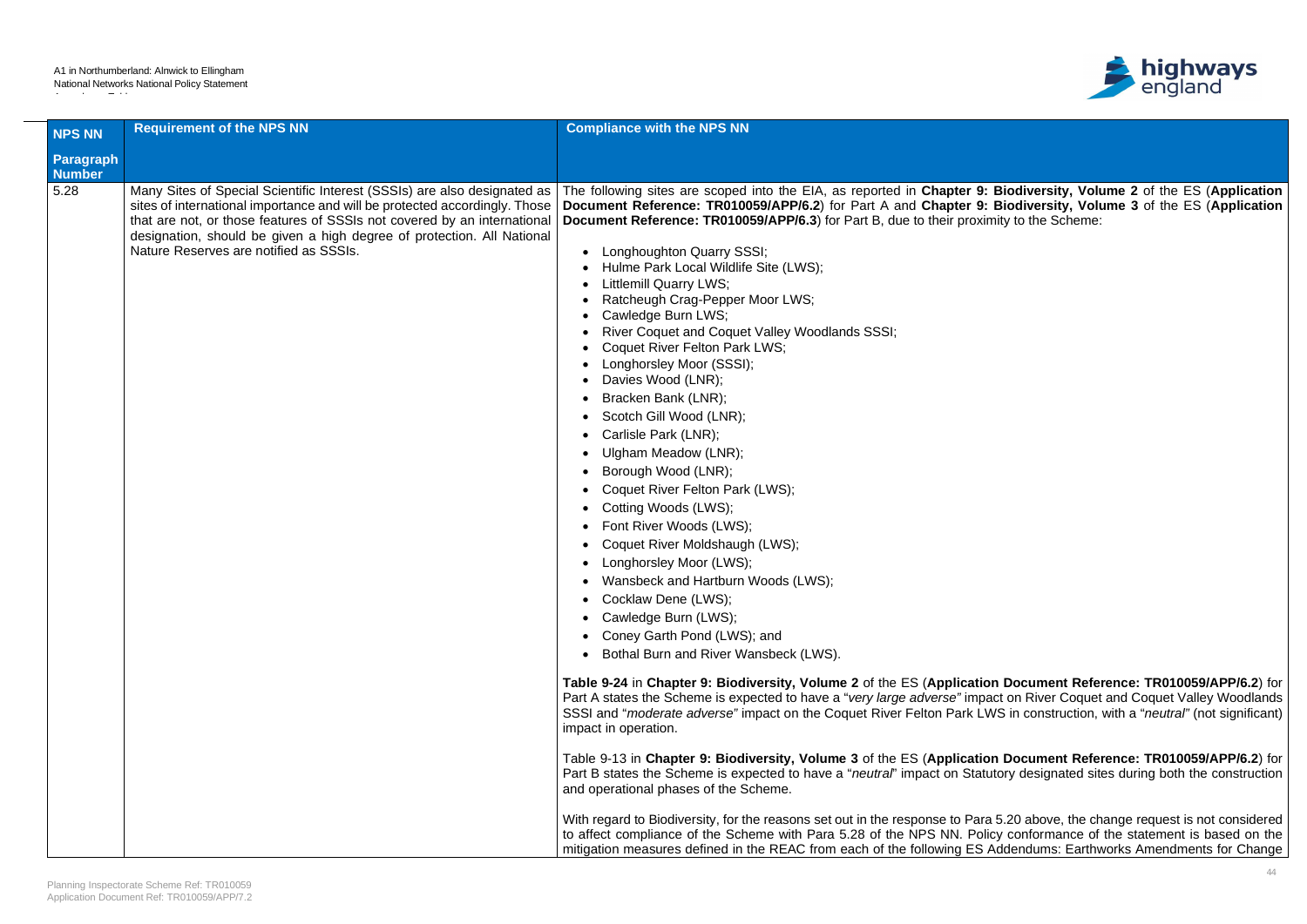

**Porks for Change Request (Document Reference: 6.38**); and ES Addendum: Southern Access Works for Change Request (**Document Reference: 6.40**).

nd adjacent to Part A.

**Document Reference: TR010059/APP/6.2) states** noval of elements of Ancient Woodland in the SSSI a result of changes in air quality. The **Case for the Scheme (Application Document Reference: Application Contract Application** pact on the SSSI is unavoidable. From a physical endective. the entire tength of the River Coquet is designed as considered as concreted as contained as consider rpeth and Felton that would avoid this SSSI.

**Reference: TR010059/APP/6.2) for Part A sets out** ation or are present in the SSSI habitat. These are on Document Reference: TR010059/APP/7.3) and as such will be secured through Requirement 4 of the **draft DCO** (**Application Document Reference: TR010059/APP/3.1)**. proval of the design changes, the **Outline CEMP** (**Application Document Reference: APP-356**) will be updated to contain all of the mitigation measures defined by the REAC Change Request (Document Reference: 6.36) ES rence: 6.38); and ES Addendum: Southern Access

for, and receipt of, all necessary permits and assents ited to, an Environment Agency Permit for works in works within and adjacent to the River Coquet and

quet, at detailed design, would enclose the footpath omission of details for a requirement within the **draft** 

on a 12:1 ratio as agreed with Natural England) within of the **ES** (Application Document Reference: and upheld through requirements.

**Reference: TR010059/APP/6.3) for Part B confirms** ey Woodlands SSSI (including Duke's Bank Wood) B would have a "*neutral*" impact on the site both the

ra 5.20 above, the change request is not considered blicy conformance of the statement is based on the Addendums: Earthworks Amendments for Change

| <b>NPS NN</b>              | <b>Requirement of the NPS NN</b>                                                                                                                                                                                                                                                                                                                                                                                                                                                                                                                                                                                                                                                                                                                                                                                                                                                                                                                                                                                            | <b>Compliance with the NPS NN</b>                                                                                                                                                                                                                                                                                                                                                                                                                                                                                                                                                                                                                                                                                                                                                                                                                                                                                                                                                                                                                                                                                                                                                                                                                                                                                                                                                                                                                                                                                                                                                                                                                                                                                                                                                                                                                                                                                                                                                                                                                                                                                                                                                                                                                                                                                                                                                                                                                                          |
|----------------------------|-----------------------------------------------------------------------------------------------------------------------------------------------------------------------------------------------------------------------------------------------------------------------------------------------------------------------------------------------------------------------------------------------------------------------------------------------------------------------------------------------------------------------------------------------------------------------------------------------------------------------------------------------------------------------------------------------------------------------------------------------------------------------------------------------------------------------------------------------------------------------------------------------------------------------------------------------------------------------------------------------------------------------------|----------------------------------------------------------------------------------------------------------------------------------------------------------------------------------------------------------------------------------------------------------------------------------------------------------------------------------------------------------------------------------------------------------------------------------------------------------------------------------------------------------------------------------------------------------------------------------------------------------------------------------------------------------------------------------------------------------------------------------------------------------------------------------------------------------------------------------------------------------------------------------------------------------------------------------------------------------------------------------------------------------------------------------------------------------------------------------------------------------------------------------------------------------------------------------------------------------------------------------------------------------------------------------------------------------------------------------------------------------------------------------------------------------------------------------------------------------------------------------------------------------------------------------------------------------------------------------------------------------------------------------------------------------------------------------------------------------------------------------------------------------------------------------------------------------------------------------------------------------------------------------------------------------------------------------------------------------------------------------------------------------------------------------------------------------------------------------------------------------------------------------------------------------------------------------------------------------------------------------------------------------------------------------------------------------------------------------------------------------------------------------------------------------------------------------------------------------------------------|
| Paragraph<br><b>Number</b> |                                                                                                                                                                                                                                                                                                                                                                                                                                                                                                                                                                                                                                                                                                                                                                                                                                                                                                                                                                                                                             |                                                                                                                                                                                                                                                                                                                                                                                                                                                                                                                                                                                                                                                                                                                                                                                                                                                                                                                                                                                                                                                                                                                                                                                                                                                                                                                                                                                                                                                                                                                                                                                                                                                                                                                                                                                                                                                                                                                                                                                                                                                                                                                                                                                                                                                                                                                                                                                                                                                                            |
|                            |                                                                                                                                                                                                                                                                                                                                                                                                                                                                                                                                                                                                                                                                                                                                                                                                                                                                                                                                                                                                                             | Request (Document Reference: 6.36) ES Addendum: Stabilisation W<br>6.38); and ES Addendum: Southern Access Works for Change Request                                                                                                                                                                                                                                                                                                                                                                                                                                                                                                                                                                                                                                                                                                                                                                                                                                                                                                                                                                                                                                                                                                                                                                                                                                                                                                                                                                                                                                                                                                                                                                                                                                                                                                                                                                                                                                                                                                                                                                                                                                                                                                                                                                                                                                                                                                                                        |
| 5.29                       | Where a proposed development on land within or outside a SSSI is likely<br>to have an adverse effect on an SSSI (either individually or in combination<br>with other developments), development consent should not normally be<br>granted. Where an adverse effect on the site's notified special interest<br>features is likely, an exception should be made only where the benefits<br>of the development at this site clearly outweigh both the impacts that it is<br>likely to have on the features of the site that make it of special scientific<br>interest, and any broader impacts on the national network of SSSIs. The<br>Secretary of State should ensure that the applicant's proposals to<br>mitigate the harmful aspects of the development and, where possible, to<br>ensure the conservation and enhancement of the site's biodiversity or<br>geological interest, are acceptable. Where necessary, requirements<br>and/or planning obligations should be used to ensure these proposals are<br>delivered. | The River Coquet and Coquet Valley Woodland SSSI is located within a<br>Section 9 of Chapter 9: Biodiversity, Volume 2 of the ES (Application<br>that Part A would result in an indirect, permanent adverse effects of ren<br>and impacts to the River Coquet and Coquet Valley Woodlands SSSI as<br>Scheme (Application Document Reference: TR010059/APP/7.1) sets<br>the benefits that it would deliver and sets out the reasons why the im<br>perspective, the entire length of the River Coquet is designated as comprist<br>SSSI. Overall there is no practical means of dualling the A1 between Mo<br><b>Chapter 9: Biodiversity, Volume 2 of the ES (Application Document)</b><br>individual mitigation for species that are either subject of the SSSI cita<br>referred to in the REAC contained within the Outline CEMP (Application<br>as such will be secured through Requirement 4 of the draft DCO (Applic<br>As stated in accordance with Para 3.2 of this table, following the app<br>(Application Document Reference: APP-356) will be updated to contain<br>from each of the following ES Addendums: Earthworks Amendments for<br>Addendum: Stabilisation Works for Change Request (Document Refer<br>Works for Change Request (Document Reference: 6.40).<br>Further certainty will be provided through the submission of applications for<br>prior to the commencement of works. These would include, but not limi<br>and around watercourses and SSSI Assent from Natural England for v<br>Coquet Valley Woodlands SSSI.<br>The design of the diverted PRoW footpath to the south of the River Coord<br>and deter access into the SSSI, this design can also be controlled by sub<br>DCO (Application Document Reference: TR010059/APP/3.1).<br>The mitigation strategy that provides compensatory woodland planting (or<br>the Ancient Woodland Strategy (Appendix 9.21 of Volume 7<br>TR010059/APP/6.7)) would also provide certainty that can be enforced a<br>Chapter 9: Biodiversity, Volume 3 of the ES (Application Document I<br>that Longhoughton Quarry SSSI and the River Coquet and Coquet Valle<br>are within 2 km of Part B. Chapter 9: Biodiversity concludes that Part I<br>construction and operation.<br>With regard to Biodiversity, for the reasons set out in the response to Par<br>to affect compliance of the Scheme with Para 5.29 of the NPS NN. Po<br>mitigation measures defined in the REAC from each of the following ES |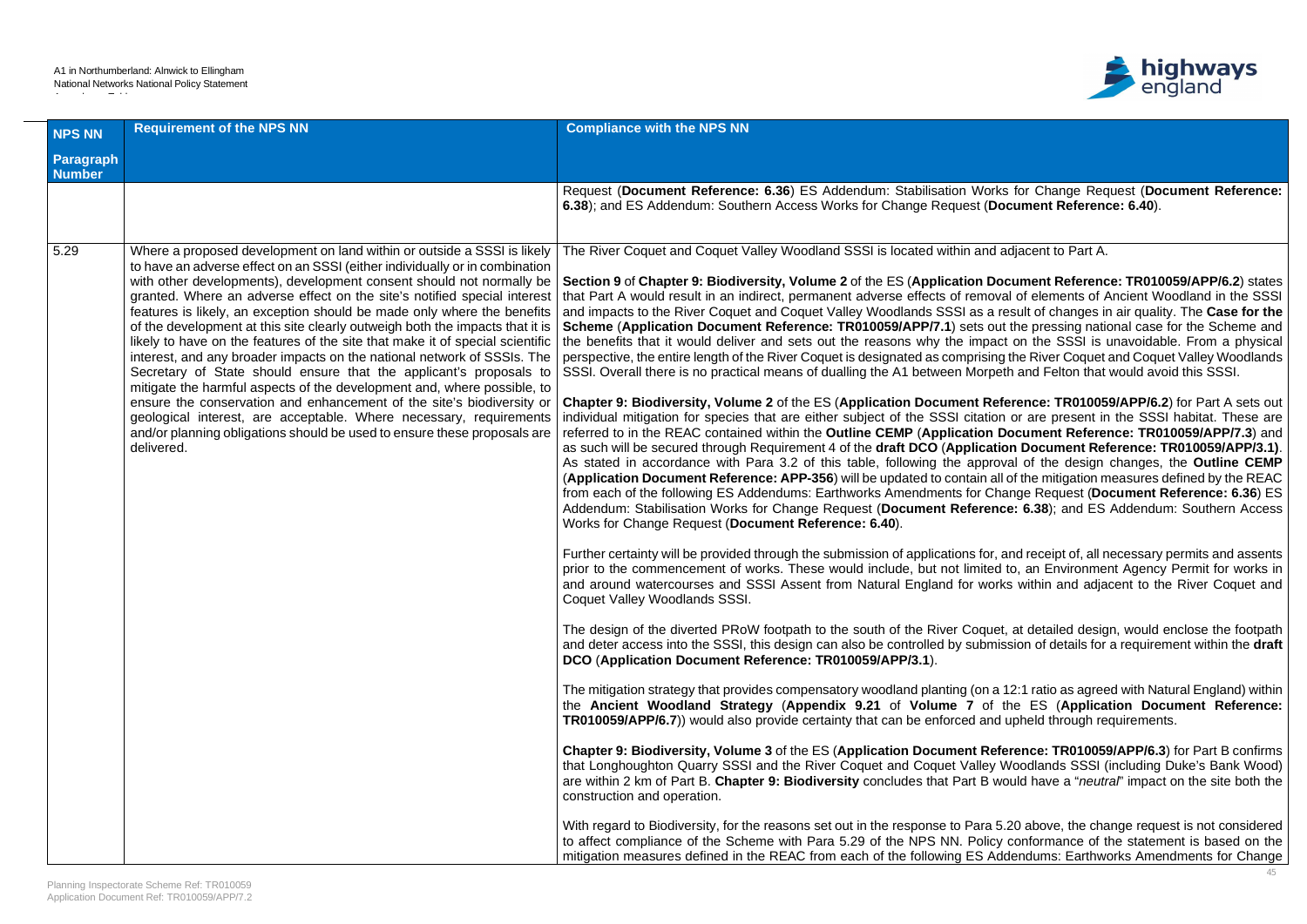

**Porks for Change Request (Document Reference: 6.38**); and ES Addendum: Southern Access Works for Change Request (**Document Reference: 6.40**).

**Reference: TR010059/APP/6.2)** for Part A states bermanent adverse effect of Slight significance (not

fects on Local Sites as far as possible. Chapter 9: **TR010059/APP/6.3**) confirms that Part B is expected sites during both the construction and operational

ra 5.20 above, the change request is not considered blicy conformance of the statement is based on the Addendums: Earthworks Amendments for Change **Porks for Change Request (Document Reference: (Document Reference: 6.40).** 

Bank Wood. This is located in the valley of the River hat components of the site include semi-natural and of the ES (Application Document Reference: ted site and mitigation and compensation measures

**Reference: TR010059/APP/6.2) confirms that Part** vith the River Coquet and Coquet Valley Woodlands  $sg(12:1 \text{ ratio})$  as agreed with Natural England within of the **ES** (Application Document Reference: Treplaceable habitat and the time to re-establish a manent adverse effect of Very Large significance to Wood Ancient Woodland).

**Appendix 7.5: Appendix Reference: TR010059/APP/6.7) for** ts proposed by Part A upon the Duke's Bank ancient

**059/APP/7.1**) sets out the pressing national case for avoidable. This document sets out that the Ancient ire a significant length of additional dual carriageway, **1 Document Reference: TR010059/APP/6.1**), to be

| <b>NPS NN</b>                     | <b>Requirement of the NPS NN</b>                                                                                                                                                                                                                                                                                                                                                                                                                                                                                                                                                                                                                                                                                                                                                                                                                                                               | <b>Compliance with the NPS NN</b>                                                                                                                                                                                                                                                                                                                                                                                                                                                                                                                                                                                                                                                                                                                                                                                                                                                                                                                                                                                                                                                                                                                                                                                                                                                                                                                                                                                                                                         |
|-----------------------------------|------------------------------------------------------------------------------------------------------------------------------------------------------------------------------------------------------------------------------------------------------------------------------------------------------------------------------------------------------------------------------------------------------------------------------------------------------------------------------------------------------------------------------------------------------------------------------------------------------------------------------------------------------------------------------------------------------------------------------------------------------------------------------------------------------------------------------------------------------------------------------------------------|---------------------------------------------------------------------------------------------------------------------------------------------------------------------------------------------------------------------------------------------------------------------------------------------------------------------------------------------------------------------------------------------------------------------------------------------------------------------------------------------------------------------------------------------------------------------------------------------------------------------------------------------------------------------------------------------------------------------------------------------------------------------------------------------------------------------------------------------------------------------------------------------------------------------------------------------------------------------------------------------------------------------------------------------------------------------------------------------------------------------------------------------------------------------------------------------------------------------------------------------------------------------------------------------------------------------------------------------------------------------------------------------------------------------------------------------------------------------------|
| <b>Paragraph</b><br><b>Number</b> |                                                                                                                                                                                                                                                                                                                                                                                                                                                                                                                                                                                                                                                                                                                                                                                                                                                                                                |                                                                                                                                                                                                                                                                                                                                                                                                                                                                                                                                                                                                                                                                                                                                                                                                                                                                                                                                                                                                                                                                                                                                                                                                                                                                                                                                                                                                                                                                           |
|                                   |                                                                                                                                                                                                                                                                                                                                                                                                                                                                                                                                                                                                                                                                                                                                                                                                                                                                                                | Request (Document Reference: 6.36) ES Addendum: Stabilisation Works for<br>6.38); and ES Addendum: Southern Access Works for Change Request (Docu                                                                                                                                                                                                                                                                                                                                                                                                                                                                                                                                                                                                                                                                                                                                                                                                                                                                                                                                                                                                                                                                                                                                                                                                                                                                                                                         |
| 5.31                              | Sites of regional and local biodiversity and geological interest (which<br>include Local Geological Sites, Local Nature Reserves and Local Wildlife<br>Sites and Nature Improvement Areas) have a fundamental role to play in<br>meeting overall national biodiversity targets, in contributing to the quality<br>of life and the well-being of the community, and in supporting research<br>and education. The Secretary of State should give due consideration to<br>such regional or local designations. However, given the need for new<br>infrastructure, these designations should not be used in themselves to<br>refuse development consent.                                                                                                                                                                                                                                           | Chapter 9: Biodiversity, Volume 2 of the ES (Application Document Refe<br>that it is considered that Part A would, at worst, result in an indirect, perman<br>significant) to on regional and local sites of biodiversity and geological interest.<br>As an online widening of an existing A road, Part B tends to avoid effects of<br>Biodiversity, Volume 3 of the ES (Application Document Reference: TR010<br>to have a "neutral" impact on Statutory and non-Statutory designated sites<br>phases of Part B.<br>With regard to Biodiversity, for the reasons set out in the response to Para 5.20<br>to affect compliance of the Scheme with Para 5.31 of the NPS NN. Policy co<br>mitigation measures defined in the REAC from each of the following ES Adde<br>Request (Document Reference: 6.36) ES Addendum: Stabilisation Works for<br>6.38); and ES Addendum: Southern Access Works for Change Request (Docu                                                                                                                                                                                                                                                                                                                                                                                                                                                                                                                                                   |
| 5.32                              | Ancient woodland is a valuable biodiversity resource both for its diversity<br>of species and for its longevity as woodland. Once lost it cannot be<br>recreated. The Secretary of State should not grant development consent<br>for any development that would result in the loss or deterioration of<br>irreplaceable habitats including ancient woodland and the loss of aged or<br>veteran trees found outside ancient woodland, unless the national need<br>for and benefits of the development, in that location, clearly outweigh the<br>loss. Aged or veteran trees found outside ancient woodland are also<br>particularly valuable for biodiversity and their loss should be avoided.<br>Where such trees would be affected by development proposals, the<br>applicant should set out proposals for their conservation or, where their<br>loss is unavoidable, the reasons for this. | There is designated Ancient Woodland within Part A known as Dukes Bank W<br>Coquet Valley SSSI. The citation for the River Coquet SSSI indicates that con<br>Ancient Woodland areas. Chapter 9: Biodiversity, Volume 2 of the<br><b>TR010059/APP/6.2)</b> for Part A has assessed the effects to this designated site<br>required.<br>Chapter 9: Biodiversity, Volume 2 of the ES (Application Document Referent<br>A would result in the loss of 0.27 ha of Ancient Woodland associated with the<br>SSSI. The mitigation strategy provides compensatory woodland planting (12:1<br>the Ancient Woodland Strategy (see Appendix 9.21, Volume 7 of the<br><b>TR010059/APP/6.7).</b> However, given that Ancient Woodland is an irreplace<br>woodland of similar ecological function, Part A would incur a direct, permanen<br>the River Coquet and Coquet Valley SSSI (encompassing Dukes Bank Wood /<br>Appendix 7.5: Arboricultural Report, Volume 7 of the ES (Application Do<br>Part A, details the mitigation proposed in order to reduce adverse impacts prop<br>woodland within the River Coquet valley.<br>The Case for the Scheme (Application Document Reference: TR010059/AF<br>the Scheme and the reasons why the loss of Ancient Woodland is unavoidal<br>Woodland runs over 600m to the west of the existing A1, that would require a signal<br>estimated in Chapter 2: The Scheme, Volume 1 of the ES (Application Docu<br>between 4 and 5 miles, to avoid. |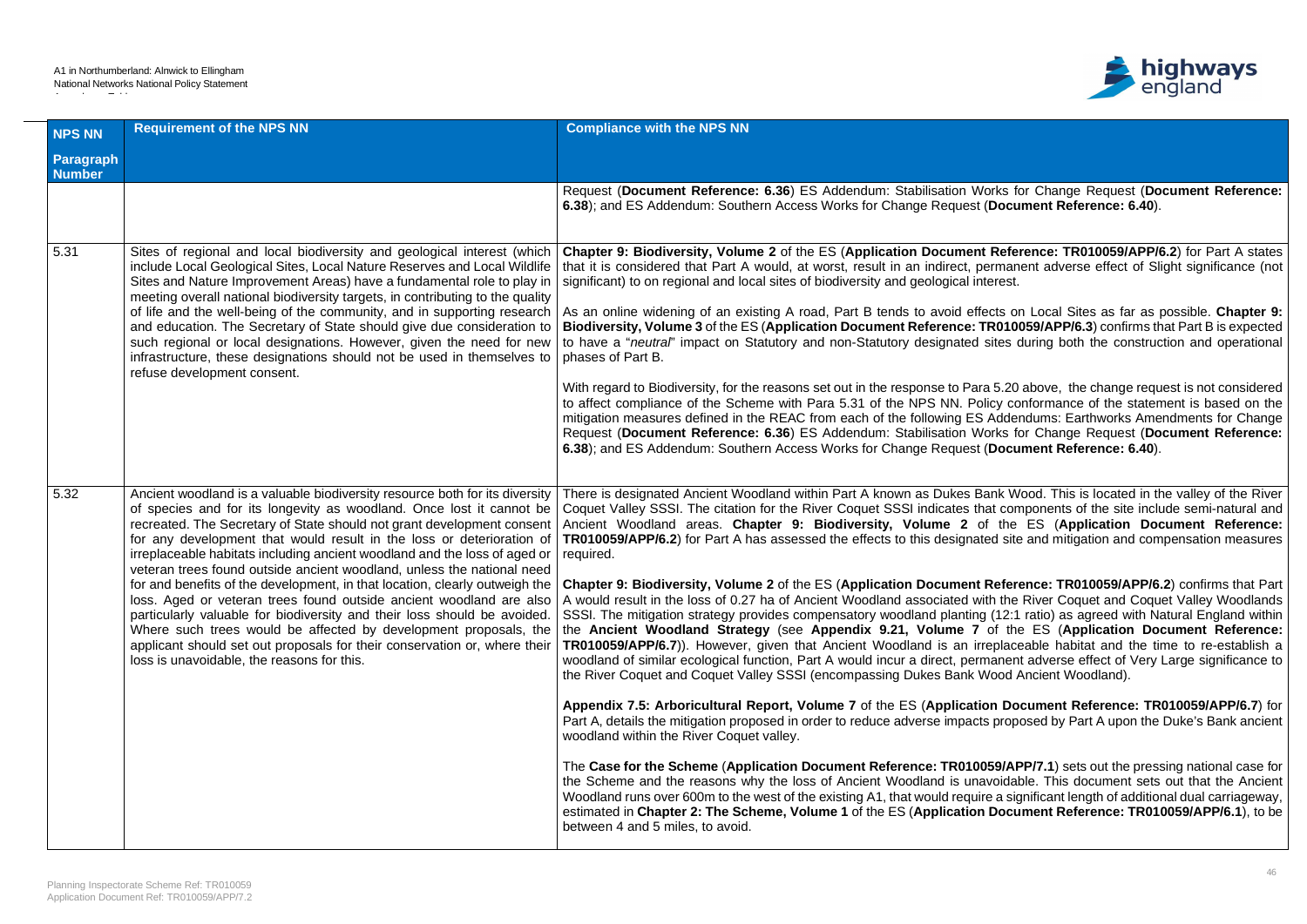

th of highway would have, the longer journey times ay would inevitably seriously weaken the economic

ignated as comprising the River Coquet and Coquet he A1 between Morpeth and Felton that would avoid

**Reference: TR010059/APP/6.3**) for Part B confirms ventory (AWI), within Part B.

00 m of the Part B ARN. Acknowledging a lack of esult of Part B in isolation, ancient woodland is not of the ES (Application Document Reference: **plume 3** of the ES for Part B, there are two statutory. thin 200 m of the Cumulative Scenario ARN. The ment of Cumulative Effects, Volume 4 of the ES cludes there would be a combined effect of slight

ra 5.20 above, the change request is not considered blicy conformance of the statement is based on the Addendums: Earthworks Amendments for Change **Porks for Change Request (Document Reference: (Document Reference: 6.40).** 

d in response to Para 5.22 and 5.23 of the NPS NN.

gh: replacing lost habitat; timing of construction works relevant protected species before the start of works ape planting designed to discourage barn owls from in Part B; and pollution control measures to prevent

**Ceference: TR010059/APP/6.2**) for Part A considers and proposes appropriate measures to mitigate the

| <b>NPS NN</b>              | <b>Requirement of the NPS NN</b>                                                                                                                                                                                                                                                                                                                                                                                                                                                                                                                                                                               | <b>Compliance with the NPS NN</b>                                                                                                                                                                                                                                                                                                                                                                                                                                                                                                                                                                                                                    |
|----------------------------|----------------------------------------------------------------------------------------------------------------------------------------------------------------------------------------------------------------------------------------------------------------------------------------------------------------------------------------------------------------------------------------------------------------------------------------------------------------------------------------------------------------------------------------------------------------------------------------------------------------|------------------------------------------------------------------------------------------------------------------------------------------------------------------------------------------------------------------------------------------------------------------------------------------------------------------------------------------------------------------------------------------------------------------------------------------------------------------------------------------------------------------------------------------------------------------------------------------------------------------------------------------------------|
| Paragraph<br><b>Number</b> |                                                                                                                                                                                                                                                                                                                                                                                                                                                                                                                                                                                                                |                                                                                                                                                                                                                                                                                                                                                                                                                                                                                                                                                                                                                                                      |
|                            |                                                                                                                                                                                                                                                                                                                                                                                                                                                                                                                                                                                                                | Aside from the potential environmental impacts that this additional length of high<br>and further cost of building a substantial amount of additional carriageway would<br>case for the Scheme.                                                                                                                                                                                                                                                                                                                                                                                                                                                      |
|                            |                                                                                                                                                                                                                                                                                                                                                                                                                                                                                                                                                                                                                | From a physical perspective, the entire length of the River Coquet is designated a<br>Valley Woodlands SSSI. Overall there is no practical means of dualling the A1 be<br>this SSSI.                                                                                                                                                                                                                                                                                                                                                                                                                                                                 |
|                            |                                                                                                                                                                                                                                                                                                                                                                                                                                                                                                                                                                                                                | Chapter 9: Biodiversity, Volume 3 of the ES (Application Document Referend<br>that there is no Ancient Woodland, as listed on the Ancient Woodland Inventory (                                                                                                                                                                                                                                                                                                                                                                                                                                                                                       |
|                            |                                                                                                                                                                                                                                                                                                                                                                                                                                                                                                                                                                                                                | There are no designated sites or areas of ancient woodland within 200 m of<br>hydrological connectivity and no potential for air quality impacts as a result of F<br>considered further within Chapter 9: Biodiversity, Volume 3 of the E<br>TR010059/APP/6.3). However, as detailed in Chapter 5: Air Quality. Volume 3<br>designated sites and 20 non-statutory and ancient woodland sites within 200<br>combined effect on these sites are assessed in Chapter 16: Assessment of<br>(Application Document Reference: TR010059/APP/6.4), which concludes th<br>adverse significance (not significant) on ecological receptors during construction. |
|                            |                                                                                                                                                                                                                                                                                                                                                                                                                                                                                                                                                                                                                | With regard to Biodiversity, for the reasons set out in the response to Para 5.20 al<br>to affect compliance of the Scheme with Para 5.32 of the NPS NN. Policy conf<br>mitigation measures defined in the REAC from each of the following ES Addend<br>Request (Document Reference: 6.36) ES Addendum: Stabilisation Works for<br>6.38); and ES Addendum: Southern Access Works for Change Request (Docum                                                                                                                                                                                                                                           |
|                            |                                                                                                                                                                                                                                                                                                                                                                                                                                                                                                                                                                                                                |                                                                                                                                                                                                                                                                                                                                                                                                                                                                                                                                                                                                                                                      |
| 5.33                       | Development proposals potentially provide many opportunities for<br>building in beneficial biodiversity or geological features as part of good<br>design. When considering proposals, the Secretary of State should<br>consider whether the applicant has maximised such opportunities in and<br>around developments. The Secretary of State may use requirements or<br>planning obligations where appropriate in order to ensure that such<br>beneficial features are delivered.                                                                                                                              | The information required for the conformance of Para 5.33, can be found in responent                                                                                                                                                                                                                                                                                                                                                                                                                                                                                                                                                                 |
| 5.35                       | Other species and habitats have been identified as being of principal<br>importance for the conservation of biodiversity in England and Wales and<br>therefore requiring conservation action. The Secretary of State should<br>ensure that applicants have taken measures to ensure these species and<br>habitats are protected from the adverse effects of development. Where<br>appropriate, requirements or planning obligations may be used in order<br>to deliver this protection. The Secretary of State should refuse consent<br>where harm to the habitats or species and their habitats would result, | Mitigation measures are proposed that will reduce adverse effects through: replac<br>to avoid the most sensitive times of year; translocation / displacement of relevant<br>to move them outside of the footprint of Part A and Part B; e.g. the landscape plan<br>hunting within the road corridor in Part A or translocation of bat boxes in Part B<br>damage and degradation to habitats in both.<br>Chapter 9: Biodiversity, Volume 2 of the ES (Application Document Reference<br>all species and habitats, identifies those that are of principal importance and prop<br>significance of adverse effects.                                      |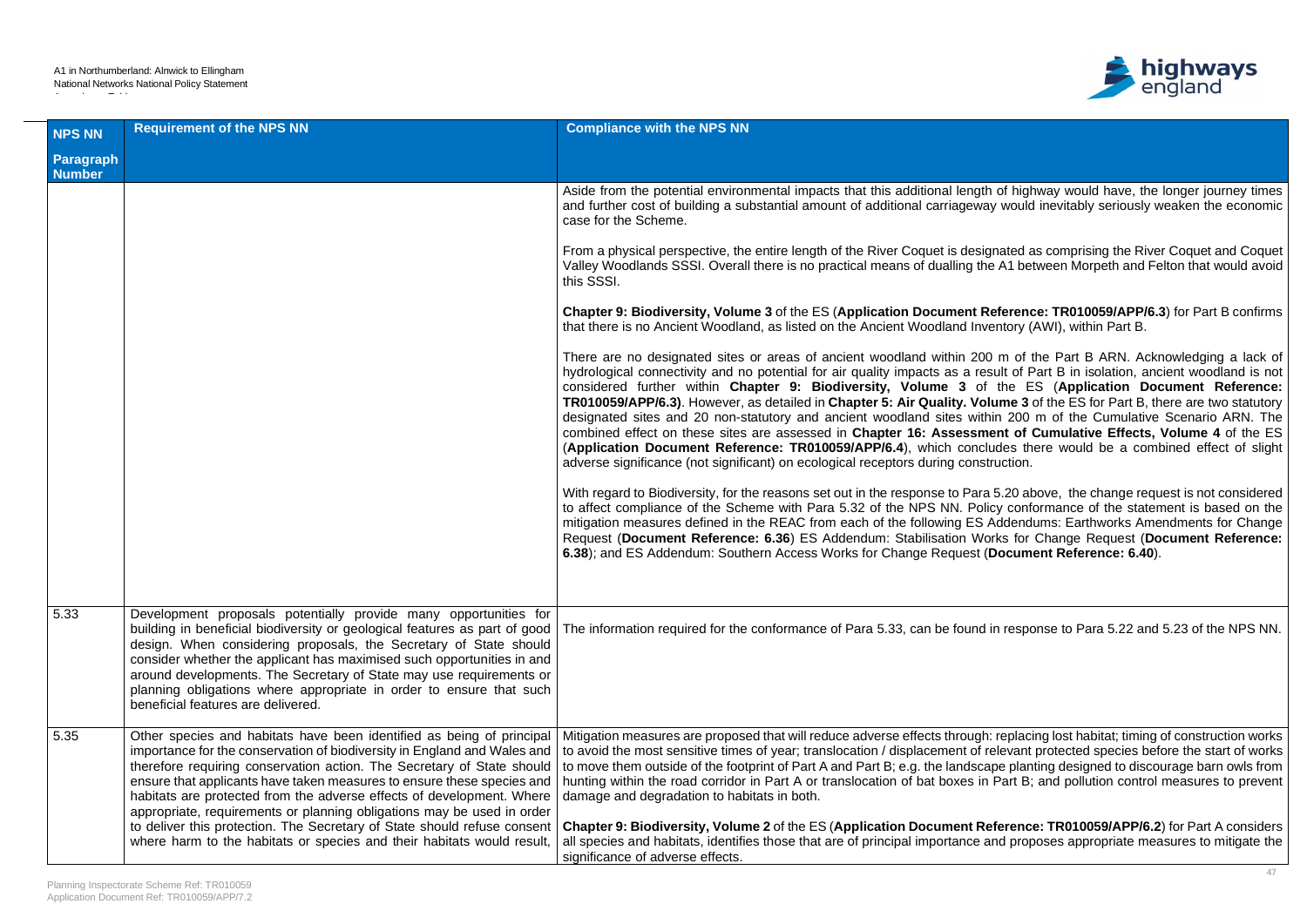

n Document Reference: TR010059/APP/6.2), Part ently provides connectivity and dispersal routes for ssland, species poor hedgerows, watercourses and on, as well as fragmentation and severance of their ribed in this chapter.

**it Reference: TR010059/APP/6.2) confirms that the** ensatory habitat creation would be required. Habitat **cape Mitigation Masterplan, Volume 5** of the ES (**Application Document Reference: TR010059/APP/6.5**). The landscape design incorporates ecological mitigation onnectivity along and around Part A and to mitigate

**Figure 7.8: Landscape Mitigation Masterplan, Volume 5** of the **ES** (**Application Document Reference:** mitigate and compensate for the loss of Habitats of

ective HPI quality and condition, in accordance with **Assessment Report (Appendix 9.20, Volume 7** of

**A Reacherm document Reference:** is application Document Reference: **TR010059/APP/7.3**). Requirement 4 in Schedule 2 of the **draft DCO** (**Application Document Reference:** the **Outline CEMP** and approved in writing by the

proval of the design changes, the **Outline CEMP**  $\overline{\phantom{a}}$  all of the mitigation measures defined by the REAC **Change Request (Document Reference: 6.36) ES** rence: 6.38); and ES Addendum: Southern Access

cies and habitats of importance for the conservation ion Document Reference: TR010059/APP/6.3) for ipal importance and proposes appropriate mitigation

| <b>NPS NN</b>                     | <b>Requirement of the NPS NN</b>                                                       | <b>Compliance with the NPS NN</b>                                                                                                                                                                                                                                                                                                                                                                                                                                                                                                                                                                     |
|-----------------------------------|----------------------------------------------------------------------------------------|-------------------------------------------------------------------------------------------------------------------------------------------------------------------------------------------------------------------------------------------------------------------------------------------------------------------------------------------------------------------------------------------------------------------------------------------------------------------------------------------------------------------------------------------------------------------------------------------------------|
| <b>Paragraph</b><br><b>Number</b> |                                                                                        |                                                                                                                                                                                                                                                                                                                                                                                                                                                                                                                                                                                                       |
|                                   | unless the benefits of the development (including need) clearly outweigh<br>that harm. | As set out in Chapter 9: Biodiversity, Volume 2 of the ES (Application<br>A would result in some loss of habitats within the landscape that curre<br>species (faunal and floral), including arable, scrub, semi-improved gras<br>ditches. Wildlife will be at risk of disturbance, direct mortality and pollution<br>habitat. Measures have been designed to mitigate these effects as describle<br>Chapter 9: Biodiversity of Volume 2 of the ES (Application Document                                                                                                                               |
|                                   |                                                                                        | construction of Part A would result in the loss of habitat, for which compe<br>creation has been developed and incorporated into Figure 7.8: Lands<br>(Application Document Reference: TR010059/APP/6.5). The land<br>measures to reduce the significance of effects, maintain and improve contain-<br>the effects of fragmentation and displacement.                                                                                                                                                                                                                                                 |
|                                   |                                                                                        | Figure 7.8: Landscape Mitigation Masterplan, Volume 5 of<br><b>TR010059/APP/6.5)</b> for Part A includes the following habitat creation to<br>principal Importance (HPI):                                                                                                                                                                                                                                                                                                                                                                                                                             |
|                                   |                                                                                        | • Broadleaved woodland – semi-natural;<br>• Mixed woodland - semi-natural;<br>Neutral grassland – semi-improved;<br>Arable field margins;<br>Standing water;<br>• Hedgerow.                                                                                                                                                                                                                                                                                                                                                                                                                           |
|                                   |                                                                                        | Created habitats would be managed so that they develop into their respe<br>the biodiversity no net loss calculations, (see Biodiversity No Net Loss.<br>the ES (Application Document Reference: TR010059/APP/6.7)).                                                                                                                                                                                                                                                                                                                                                                                   |
|                                   |                                                                                        | A REAC, which documents these measures, is provided in the Out<br>TR010059/APP/7.3). Requirement 4 in Schedule 2 of the dra<br>TR010059/APP/3.1) for a CEMP to be prepared in accordance with tl<br>Secretary of State prior to works commencing.<br>As stated in accordance with Para 3.2 of this table, following the app<br>(Application Document Reference: APP-346) will be updated to contain<br>from each of the following ES Addendums: Earthworks Amendments for<br>Addendum: Stabilisation Works for Change Request (Document Refer<br>Works for Change Request (Document Reference: 6.40). |
|                                   |                                                                                        | Part B has been designed where possible to avoid direct effects on spectra.<br>of biodiversity. Chapter 9: Biodiversity, Volume 3 of the ES (Applicati<br>Part B considers all species and habitats, identifies those that are of principart<br>and enhancement measures.                                                                                                                                                                                                                                                                                                                             |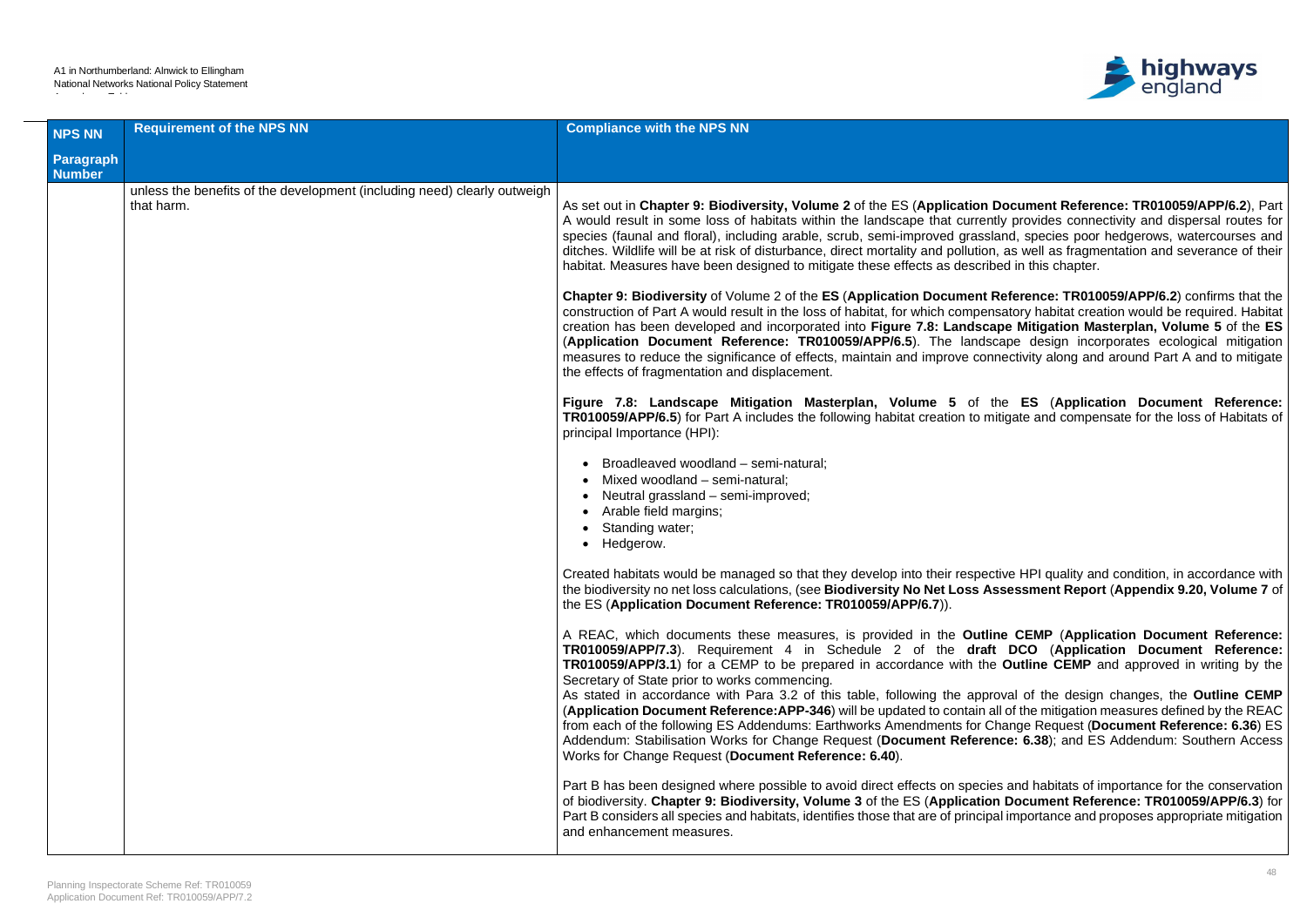

**t Reference: TR010059/APP/6.3**) confirms that the ensatory habitat creation would be required. Habitat andscape Mitigation Plan, Volume 6 of the ES (**Application Document Reference: TR010059/APP/6.6**) for Part B. The landscape design incorporates ecological mprove connectivity along and around Part B and to

**fion Document Reference: TR010059/APP/6.6) for** sate for the loss of Habitats of principal Importance

ective HPI quality and condition, in accordance with **sity No Net Loss Assessment, Volume 8** of the ES

**A Reacherm CEMP** (Application Document Reference: **TR00 Application Document Reference:** the Outline CEMP and approved in writing by the

ra 5.20 above, the change request is not considered blicy conformance of the statement is based on the Addendums: Earthworks Amendments for Change Vorks for Change Request (**Document Reference: (Document Reference: 6.40).** 

found in response to Para 5.35 of the NPS NN.

entation. For example, an amphibian underpass has rgham Park underbridge (NZ 1784 9681) to improve bitats to the south of the road. In addition, a culvert part of bat mitigation, with an internal diameter of 1.5

felling would be kept to a minimum and only where and fragmentation. Areas of clearance, particularly nent and agreed with the appointed Ecological Clerk

| <b>NPS NN</b>              | <b>Requirement of the NPS NN</b>                                                                                                                                                                                                                                                                                                                                                                                                                                                                                                                                                                                                                        | <b>Compliance with the NPS NN</b>                                                                                                                                                                                                                                                                                                                                                                                                                                                                                                                                                                                                               |
|----------------------------|---------------------------------------------------------------------------------------------------------------------------------------------------------------------------------------------------------------------------------------------------------------------------------------------------------------------------------------------------------------------------------------------------------------------------------------------------------------------------------------------------------------------------------------------------------------------------------------------------------------------------------------------------------|-------------------------------------------------------------------------------------------------------------------------------------------------------------------------------------------------------------------------------------------------------------------------------------------------------------------------------------------------------------------------------------------------------------------------------------------------------------------------------------------------------------------------------------------------------------------------------------------------------------------------------------------------|
| Paragraph<br><b>Number</b> |                                                                                                                                                                                                                                                                                                                                                                                                                                                                                                                                                                                                                                                         |                                                                                                                                                                                                                                                                                                                                                                                                                                                                                                                                                                                                                                                 |
|                            |                                                                                                                                                                                                                                                                                                                                                                                                                                                                                                                                                                                                                                                         | Chapter 9: Biodiversity, Volume 3 of the ES (Application Document<br>construction of Part B would result in the loss of habitat, for which competent<br>creation has been developed and incorporated into Figure 7.10: La<br>(Application Document Reference: TR010059/APP/6.6) for Part E<br>mitigation measures to reduce the significance of effects, maintain and in<br>mitigate the effects of fragmentation and displacement.                                                                                                                                                                                                             |
|                            |                                                                                                                                                                                                                                                                                                                                                                                                                                                                                                                                                                                                                                                         | Figure 7.10 Landscape Mitigation Plan, Volume 6 of the ES (Applicat<br>Part B (includes the following habitat creation to mitigate and compens<br>(HPI):                                                                                                                                                                                                                                                                                                                                                                                                                                                                                        |
|                            |                                                                                                                                                                                                                                                                                                                                                                                                                                                                                                                                                                                                                                                         | • Broad-leaved semi-natural woodland;<br>Hedgerows;<br>• Running water                                                                                                                                                                                                                                                                                                                                                                                                                                                                                                                                                                          |
|                            |                                                                                                                                                                                                                                                                                                                                                                                                                                                                                                                                                                                                                                                         | Created habitats would be managed so that they develop into their resp<br>the biodiversity no net loss calculations, (see Appendix 9.11: Biodivers<br>(Application Document Reference: TR010059/APP/6.8).                                                                                                                                                                                                                                                                                                                                                                                                                                       |
|                            |                                                                                                                                                                                                                                                                                                                                                                                                                                                                                                                                                                                                                                                         | A REAC, which documents these measures, is provided in the Our<br>TR010059/APP/7.3). Requirement 4 in Schedule 2 of the dra<br>TR010059/APP/3.1) for a CEMP to be prepared in accordance with<br>Secretary of State prior to works commencing.                                                                                                                                                                                                                                                                                                                                                                                                  |
|                            |                                                                                                                                                                                                                                                                                                                                                                                                                                                                                                                                                                                                                                                         | With regard to Biodiversity, for the reasons set out in the response to Par<br>to affect compliance of the Scheme with Para 5.35 of the NPS NN. Po<br>mitigation measures defined in the REAC from each of the following ES<br>Request (Document Reference: 6.36) ES Addendum: Stabilisation W<br>6.38); and ES Addendum: Southern Access Works for Change Request                                                                                                                                                                                                                                                                              |
| 5.36                       | Applicants should include appropriate mitigation measures as an integral<br>part of their proposed development, including identifying where and how<br>that:<br>during construction, they will seek to ensure that activities will be<br>٠<br>confined to the minimum areas required for the works;<br>during construction and operation, best practice will be followed to<br>$\bullet$<br>ensure that risk of disturbance or damage to species or habitats is<br>minimised (including as a consequence of transport access<br>arrangements);<br>habitats will, where practicable, be restored after construction<br>$\bullet$<br>works have finished; | The information required for the conformance of Para 5.36, can also be<br>The design of Part A incorporates measures to prevent habitat fragme<br>been incorporated into the design beneath the east-west road of the Bur<br>connectivity for GCN in ponds A11 and A12 to retained and created ha<br>(Wildlife Eshott Burn Culvert) will be constructed at chainage 18,300 as p<br>m.<br>To avoid fragmentation for Part B, site/vegetation clearance and tree f<br>essential to facilitate construction, to reduce the impacts of habitat loss<br>those within temporary works, shall be identified within a method statem<br>of Works (ECoW). |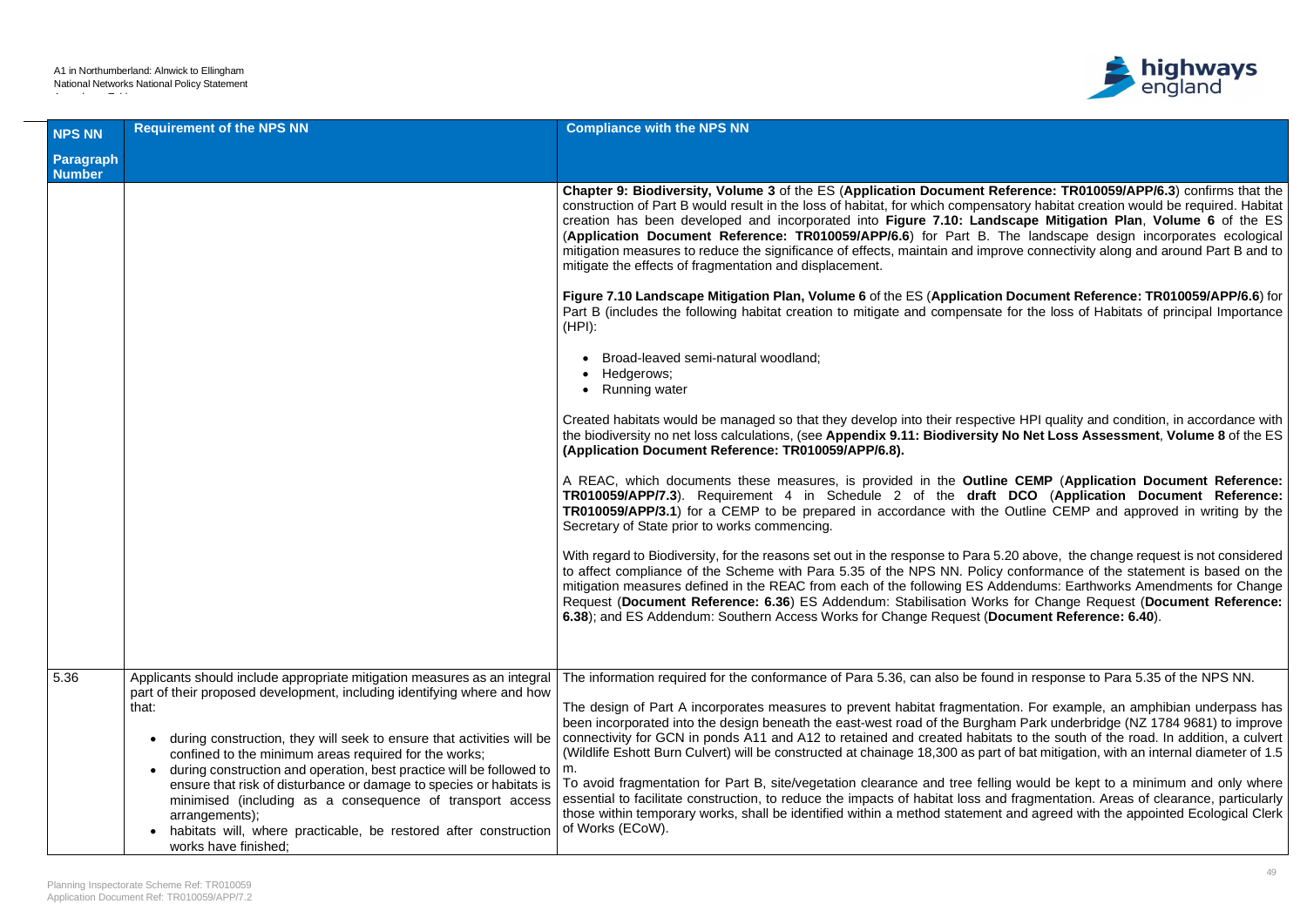

e of hand tools) and by experienced contractors to stands of bramble or similar vegetation, which may winter months.

Schedule 2 of the **draft DCO** (**Application Document Reference: TR010059/APP/3.1**) includes proposed requirements to s been identified.

nt Reference: TR010059/APP/7.3). It details the enstruction, why they are required, who is responsible gements.

be stated in accordance with Para 3.2 of the **SEMP**  $\overline{\phantom{a}}$  all of the mitigation measures defined by the REAC from Change Request (Document Reference: 6.36) ES rence: 6.38); and ES Addendum: Southern Access

nd the requirement for any protected species licenses as set out in the **Consultation Report** (**Application Document Reference: TR010059/APP/5.1**) and the **Consents and Agreements Position Statement** (**Application Document Reference: TR010059/APP/3.3**).

atural England to record the matters that have been ats still need to be resolved.

ormation on their implementation, measuring and 2 of the ES (Application Document Reference: **Res. Volume 3** of the ES (**Application Document** the general mitigation tools and processes that would and waste. This includes a Site Waste Management Reference: TR010059/APP/7.3). A SWMP will be ph the Requirement 4, Schedule 2 of the **draft DCO** 

pproval of the design changes, the **Outline CEMP**  $\overline{\phantom{a}}$  all of the mitigation measures defined by the REAC from Change Request (Document Reference: 6.36) ES rence: 6.38); and ES Addendum: Southern Access

onse to Para 4.36 above, the change request is not

| <b>NPS NN</b>              | <b>Requirement of the NPS NN</b>                                                                                                                                                                                                                                                                                                                                                                                                                                                   | <b>Compliance with the NPS NN</b>                                                                                                                                                                                                                                                                                                                                                                                                                                                                                                                                                                                                                                                                                                                                                                                                                                                                                                                                                                                                                                                                                                          |
|----------------------------|------------------------------------------------------------------------------------------------------------------------------------------------------------------------------------------------------------------------------------------------------------------------------------------------------------------------------------------------------------------------------------------------------------------------------------------------------------------------------------|--------------------------------------------------------------------------------------------------------------------------------------------------------------------------------------------------------------------------------------------------------------------------------------------------------------------------------------------------------------------------------------------------------------------------------------------------------------------------------------------------------------------------------------------------------------------------------------------------------------------------------------------------------------------------------------------------------------------------------------------------------------------------------------------------------------------------------------------------------------------------------------------------------------------------------------------------------------------------------------------------------------------------------------------------------------------------------------------------------------------------------------------|
| Paragraph<br><b>Number</b> |                                                                                                                                                                                                                                                                                                                                                                                                                                                                                    |                                                                                                                                                                                                                                                                                                                                                                                                                                                                                                                                                                                                                                                                                                                                                                                                                                                                                                                                                                                                                                                                                                                                            |
|                            | developments will be designed and landscaped to provide green<br>corridors and minimise habitat fragmentation where reasonable.<br>opportunities will be taken to enhance existing habitats and, where<br>practicable, to create new habitats of value within the site<br>landscaping proposals, for example through techniques such as<br>the 'greening' of existing network crossing points, the use of green<br>bridges and the habitat improvement of the network verge.       | Site clearance of dense vegetation would be undertaken carefully (use of has<br>reduce the risk of mortality to wildlife. Care should be afforded to dense stand<br>be used by sheltering hedgehog or other wildlife, particularly during the winter                                                                                                                                                                                                                                                                                                                                                                                                                                                                                                                                                                                                                                                                                                                                                                                                                                                                                       |
| 5.37                       | The Secretary of State should consider what appropriate requirements<br>should be attached to any consent and/or in any planning obligations<br>entered into in order to ensure that mitigation measures are delivered.                                                                                                                                                                                                                                                            | Schedule 2 of the draft DCO (Application Document Reference: TR010059<br>be attached to any consent. No requirement for planning obligations has been<br>The Application includes an Outline CEMP (Application Document Ref<br>environmental mitigation measures that would be implemented during construct<br>for delivering them and any ongoing maintenance and monitoring arrangemen<br>As stated in accordance with Para 3.2 of this table, following the approval<br>(Application Document Reference: APP-346) will be updated to contain all of<br>from each of the following ES Addendums: Earthworks Amendments for Changer<br>Addendum: Stabilisation Works for Change Request (Document Reference:<br>Works for Change Request (Document Reference: 6.40).                                                                                                                                                                                                                                                                                                                                                                      |
| 5.38                       | The Secretary of State will need to take account of what mitigation<br>measures may have been agreed between the applicant and Natural<br>England and/or the MMO, and whether Natural England and/or or the<br>MMO has granted or refused, or intends to grant or refuse, any relevant<br>licences, including protected species mitigation licences.                                                                                                                               | Natural England have been consulted with regard to protected species and the r<br>as set out in the Consultation Report (Application Document Reference:<br><b>Agreements Position Statement (Application Document Reference: TR01</b><br>A draft Statement of Common Ground is also being developed with Natural E<br>agreed between both parties and to identify any matters where comments still                                                                                                                                                                                                                                                                                                                                                                                                                                                                                                                                                                                                                                                                                                                                        |
| 5.42                       | The applicant should set out the arrangements that are proposed for<br>managing any waste produced. The arrangements described should<br>include information on the proposed waste recovery and disposal<br>system for all waste generated by the development. The applicant<br>should seek to minimise the volume of waste produced and the volume<br>of waste sent for disposal unless it can be demonstrated that the<br>alternative is the best overall environmental outcome. | Measures for managing waste and materials are proposed and information<br>monitoring are detailed in Chapter 13: Material Resources, Volume 2 of<br>TR010059/APP/6.2) for Part A and Chapter 13: Material Resources. Vo<br>Reference: TR010059/APP/6.3) for Part B. These chapters summarise the ger<br>be adopted for the Scheme in relation to managing material resources and wa<br>Plan (SWMP) secured via the Outline CEMP (Application Document Refer<br>produced and maintained by the main contractor and is secured through the<br>(Application Document Reference: TR010059/APP/3.1).<br>As stated in accordance with Para 3.2 of this table, following the approval<br>(Application Document Reference: APP-346) will be updated to contain all of<br>from each of the following ES Addendums: Earthworks Amendments for Chang<br>Addendum: Stabilisation Works for Change Request (Document Reference:<br>Works for Change Request (Document Reference: 6.40).<br>With regard to Materials and Waste for the reasons set out in the response to<br>considered to affect compliance of the Scheme with Para 5.42 of the NPS NN. |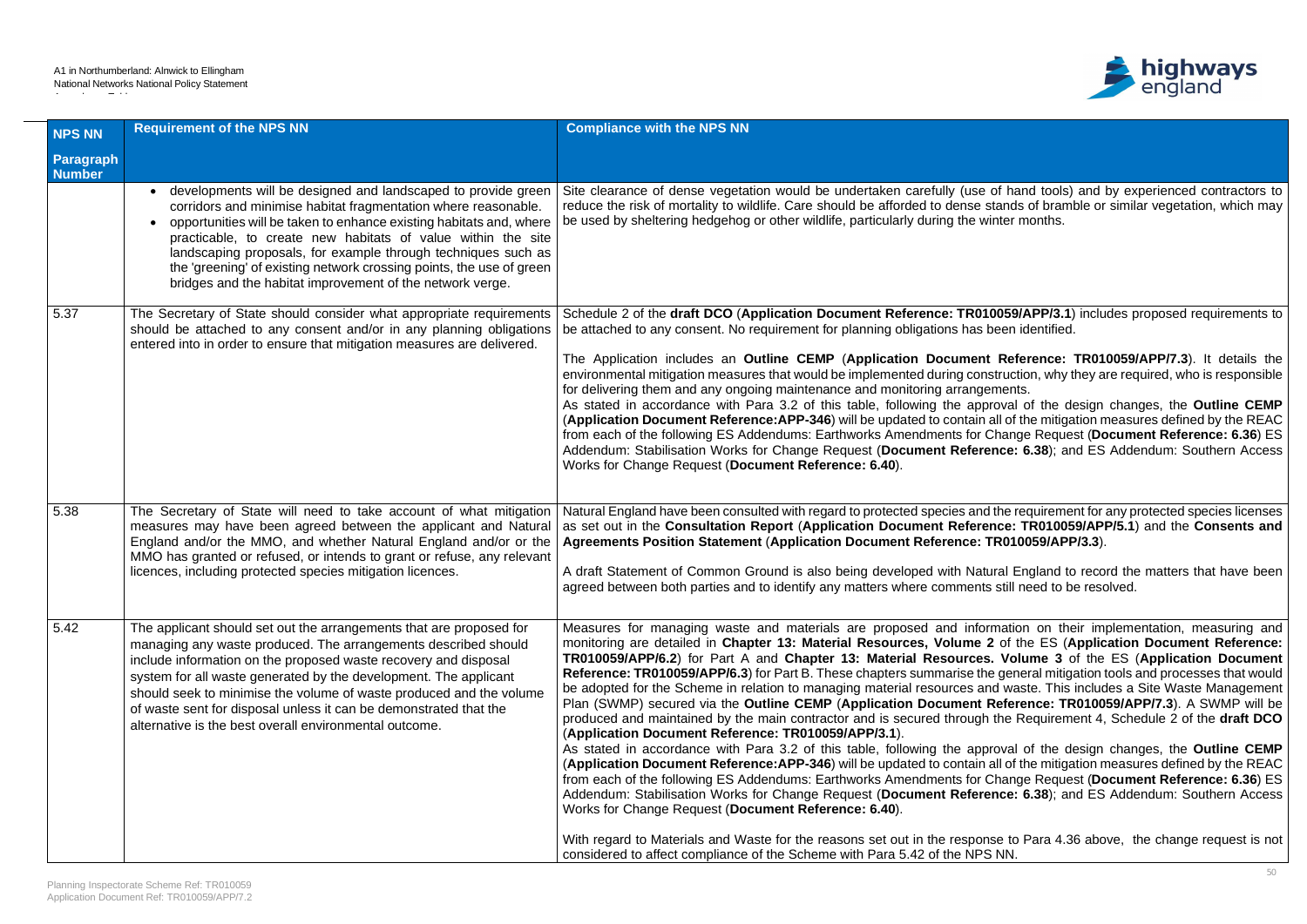

found in response to Para 5.42 of the NPS NN.

Reference: TR010059/APP/7.3) that details the the management of hazardous and non-hazardous ets out why they are required, who is responsible for

pproval of the design changes, the **Outline CEMP** (**Application Document Reference:APP-346**) will be updated to contain all of the mitigation measures defined by the REAC from Change Request (Document Reference: 6.36) ES rence: 6.38); and ES Addendum: Southern Access

design process of the Scheme. Any contamination tment or disposal. Any asphalt waste containing coal ons would be taken off-site for disposal at a suitable cilities has been identified in **Chapter 13: Material Resource 23 Orier ES (2010) For EX 23:** TR010059/APP/6.2) for Part A and Chapter 13: **Material Resource: TR010059/APP/6.3**) for Part B. The Scheme actices as far up the hierarchy as possible, minimising

laterial Management Plan would be implemented to process is documented in **Chapter 13: Material Resource 23 Orier ES (2) For EX (2) SET A and Chapter 13: Arence: TR010059/APP/6.3**) for Part B.

onse to Para 4.36 above, the change request is not S NN. Policy conformance of the statement is based owing ES Addendums: Earthworks Amendments for bilisation Works for Change Request (Document **Request (Document Reference: 6.40).** 

Ided in the Outline CEMP (Application Document **Reference: TR010059/APP/7.3**). There is a requirement in Schedule 2 of the **draft DCO** (**Application Document** lance with the Outline CEMP and approved in writing

pproval of the design changes, the **Outline CEMP** all of the mitigation measures defined by the REAC **Change Request (Document Reference: 6.36) ES** rence: 6.38); and ES Addendum: Southern Access

| <b>NPS NN</b>              | <b>Requirement of the NPS NN</b>                                                                                                                                                                                                                                                                                                                                                                                                                                                                                                                                                                                                                                                                                                                                                                                                                                                                                                                                                       | <b>Compliance with the NPS NN</b>                                                                                                                                                                                                                                                                                                                                                                                                                                                                                                                                                                                                                                                                                                                                                                                                                                                                                                                                                                                                                                                                                                                                                                                                                                                                                                                                                                                                                                                                                                                                                                                                                                                                                                                                                                                                                                                                                                                                                                                                                                                  |
|----------------------------|----------------------------------------------------------------------------------------------------------------------------------------------------------------------------------------------------------------------------------------------------------------------------------------------------------------------------------------------------------------------------------------------------------------------------------------------------------------------------------------------------------------------------------------------------------------------------------------------------------------------------------------------------------------------------------------------------------------------------------------------------------------------------------------------------------------------------------------------------------------------------------------------------------------------------------------------------------------------------------------|------------------------------------------------------------------------------------------------------------------------------------------------------------------------------------------------------------------------------------------------------------------------------------------------------------------------------------------------------------------------------------------------------------------------------------------------------------------------------------------------------------------------------------------------------------------------------------------------------------------------------------------------------------------------------------------------------------------------------------------------------------------------------------------------------------------------------------------------------------------------------------------------------------------------------------------------------------------------------------------------------------------------------------------------------------------------------------------------------------------------------------------------------------------------------------------------------------------------------------------------------------------------------------------------------------------------------------------------------------------------------------------------------------------------------------------------------------------------------------------------------------------------------------------------------------------------------------------------------------------------------------------------------------------------------------------------------------------------------------------------------------------------------------------------------------------------------------------------------------------------------------------------------------------------------------------------------------------------------------------------------------------------------------------------------------------------------------|
| Paragraph<br><b>Number</b> |                                                                                                                                                                                                                                                                                                                                                                                                                                                                                                                                                                                                                                                                                                                                                                                                                                                                                                                                                                                        |                                                                                                                                                                                                                                                                                                                                                                                                                                                                                                                                                                                                                                                                                                                                                                                                                                                                                                                                                                                                                                                                                                                                                                                                                                                                                                                                                                                                                                                                                                                                                                                                                                                                                                                                                                                                                                                                                                                                                                                                                                                                                    |
|                            |                                                                                                                                                                                                                                                                                                                                                                                                                                                                                                                                                                                                                                                                                                                                                                                                                                                                                                                                                                                        |                                                                                                                                                                                                                                                                                                                                                                                                                                                                                                                                                                                                                                                                                                                                                                                                                                                                                                                                                                                                                                                                                                                                                                                                                                                                                                                                                                                                                                                                                                                                                                                                                                                                                                                                                                                                                                                                                                                                                                                                                                                                                    |
| 5.43                       | The Secretary of State should consider the extent to which the applicant<br>has proposed an effective process that will be followed to ensure effective<br>management of hazardous and non-hazardous waste arising from the<br>construction and operation of the proposed development. The Secretary<br>of State should be satisfied that the process sets out:<br>any such waste will be properly managed, both on-site and off-<br>site;<br>the waste from the proposed facility can be dealt with appropriately<br>by the waste infrastructure which is, or is likely to be, available.<br>Such waste arising's should not have an adverse effect on the<br>capacity of existing waste management facilities to deal with other<br>waste arising's in the area; and<br>adequate steps have been taken to minimise the volume of waste<br>arisings, and of the volume of waste arisings sent to disposal,<br>except where an alternative is the most sustainable outcome<br>overall. | The information required for the conformance of Para 5.43, can also be found<br>The Application includes an Outline CEMP (Application Document Ref<br>environmental mitigation measures that would be implemented during the n<br>waste arising from construction and operation of the Scheme. It also sets ou<br>delivering them and any ongoing maintenance and monitoring arrangements.<br>As stated in accordance with Para 3.2 of this table, following the approva<br>(Application Document Reference:APP-346) will be updated to contain all o<br>from each of the following ES Addendums: Earthworks Amendments for Chai<br>Addendum: Stabilisation Works for Change Request (Document Reference<br>Works for Change Request (Document Reference: 6.40).<br>Minimising the production of waste has been considered throughout the desi<br>identified may require soils to be treated on-site or taken off-site for treatment<br>tar waste identified when removing the old road and hard standing sections w<br>licensed facility. Information on the location of waste management facilities<br>Resources, Volume 2 of the ES (Application Document Reference: TR<br>Material Resources, Volume 3 of the ES (Application Document Referenc<br>would apply the waste hierarchy in order to move waste management practices<br>disposal and maximising re-use and recycling.<br>A Contaminated Land: Applications in Real Environments (CL:AIRE) Materia<br>mitigate the risks arising from the re-use of materials. The CL:AIRE proc<br>Resources, Volume 2 of the ES (Application Document Reference: TR<br>Material Resources, Volume 3 of the ES (Application Document Referend<br>With regard to Materials and Waste, for the reasons set out in the response<br>considered to affect compliance of the Scheme with Para 5.43 of the NPS NN<br>on the mitigation measures defined in the REAC from each of the following<br>Change Request (Document Reference: 6.36) ES Addendum: Stabilisat<br>Reference: 6.38); and ES Addendum: Southern Access Works for Change R |
| 5.44                       | Where necessary, the Secretary of State should use requirements or<br>planning obligations to ensure that appropriate measures for waste<br>management are applied.                                                                                                                                                                                                                                                                                                                                                                                                                                                                                                                                                                                                                                                                                                                                                                                                                    | Measures for waste management are set out in a REAC, which is included in<br>Reference: TR010059/APP/7.3). There is a requirement in Schedule 2<br>Reference: TR010059/APP/3.1) for the CEMP to be prepared in accordance<br>by the Secretary of State prior to works commencing.<br>As stated in accordance with Para 3.2 of this table, following the approva<br>(Application Document Reference: APP-346 will be updated to contain all of<br>from each of the following ES Addendums: Earthworks Amendments for Chair<br>Addendum: Stabilisation Works for Change Request (Document Reference<br>Works for Change Request (Document Reference: 6.40).                                                                                                                                                                                                                                                                                                                                                                                                                                                                                                                                                                                                                                                                                                                                                                                                                                                                                                                                                                                                                                                                                                                                                                                                                                                                                                                                                                                                                          |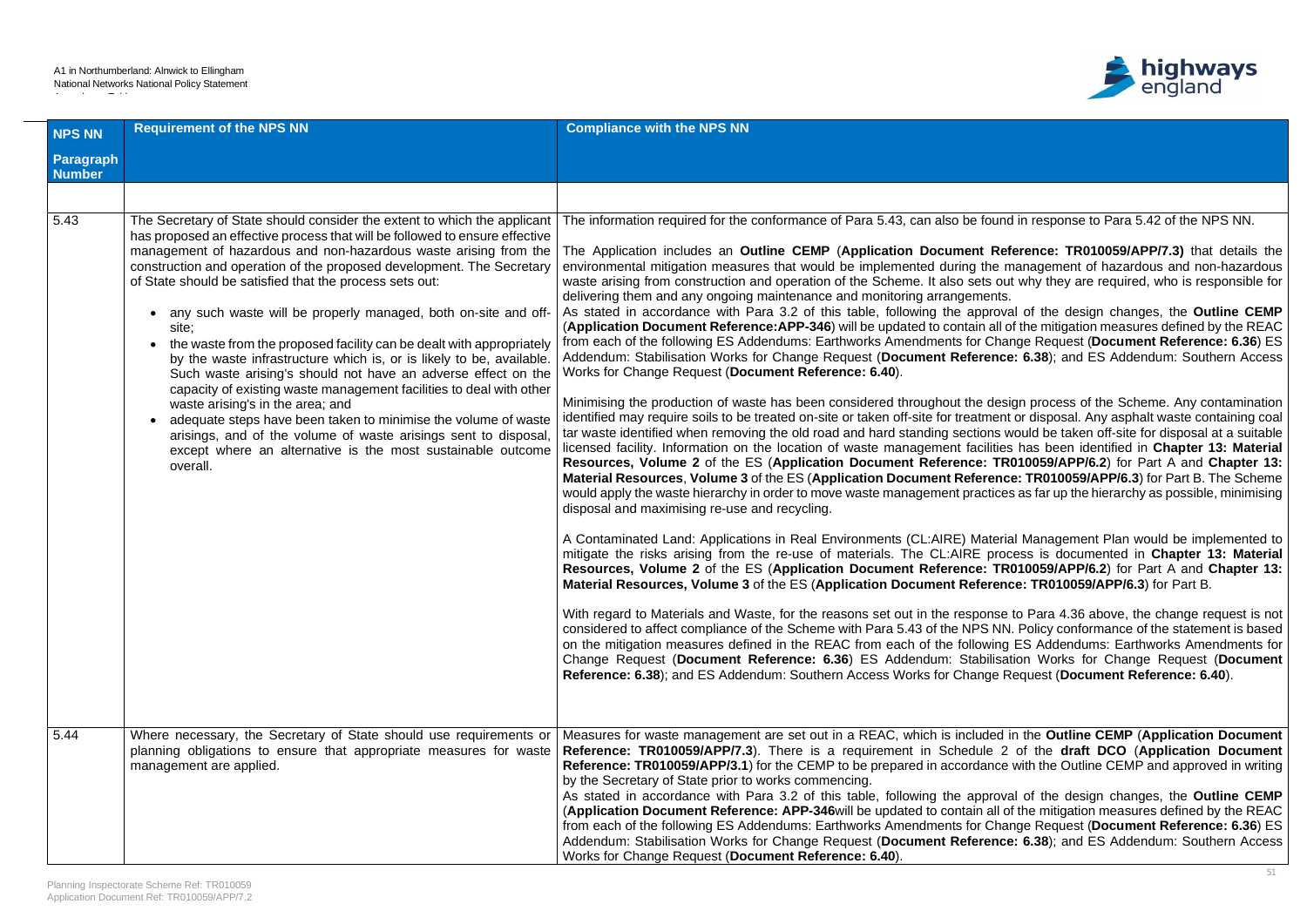

### **Anglerity management management in the Outline CEMP** (Application Document **Reference: TR010059/APP/7.3**) and the **Consents and Agreements Position Statement** (**Application Document**

| <b>NPS NN</b>              | <b>Requirement of the NPS NN</b>                                                                                                                                                                                                                                                                                                                                                                                                                                                                                                                                                                                                                                                                                                                                                                  | <b>Compliance with the NPS NN</b>                                                                                                                                                                                                                                                                                                                                                                                                                                                                                                                                                                                                                                                                                                                                                                                                                                         |
|----------------------------|---------------------------------------------------------------------------------------------------------------------------------------------------------------------------------------------------------------------------------------------------------------------------------------------------------------------------------------------------------------------------------------------------------------------------------------------------------------------------------------------------------------------------------------------------------------------------------------------------------------------------------------------------------------------------------------------------------------------------------------------------------------------------------------------------|---------------------------------------------------------------------------------------------------------------------------------------------------------------------------------------------------------------------------------------------------------------------------------------------------------------------------------------------------------------------------------------------------------------------------------------------------------------------------------------------------------------------------------------------------------------------------------------------------------------------------------------------------------------------------------------------------------------------------------------------------------------------------------------------------------------------------------------------------------------------------|
| Paragraph<br><b>Number</b> |                                                                                                                                                                                                                                                                                                                                                                                                                                                                                                                                                                                                                                                                                                                                                                                                   |                                                                                                                                                                                                                                                                                                                                                                                                                                                                                                                                                                                                                                                                                                                                                                                                                                                                           |
|                            |                                                                                                                                                                                                                                                                                                                                                                                                                                                                                                                                                                                                                                                                                                                                                                                                   |                                                                                                                                                                                                                                                                                                                                                                                                                                                                                                                                                                                                                                                                                                                                                                                                                                                                           |
| 5.45                       | environmental permitting regime, waste management arrangements<br>during operations will be covered by the permit and the considerations<br>set out in paragraphs 4.48 to 4.56 will apply.                                                                                                                                                                                                                                                                                                                                                                                                                                                                                                                                                                                                        | Where the project will be subject to the Environment Agency's Any necessary waste management permits will be obtained as set out in the Outline CEMP (Application Document<br>Reference: TR010059/APP/7.3) and the Consents and Agreements Position Statement (Application Document<br><b>Reference: TR010059/APP/3.3).</b><br>As stated in accordance with Para 3.2 of this table, following the approval of the design changes, the Outline CEMP<br>(Application Document Reference: APP-346) will be updated to contain all of the mitigation measures defined by the REAC<br>from each of the following ES Addendums: Earthworks Amendments for Change Request (Document Reference: 6.36) ES<br>Addendum: Stabilisation Works for Change Request (Document Reference: 6.38); and ES Addendum: Southern Access<br>Works for Change Request (Document Reference: 6.40). |
| 5.46                       | Civil and military aerodromes, aviation technical sites, and other types of<br>defence interests (both onshore and offshore) can be affected by new<br>national networks infrastructure development.                                                                                                                                                                                                                                                                                                                                                                                                                                                                                                                                                                                              | Consultation has been undertaken with the relevant bodies (Ministry of Defence, Civil Aviation Authority, National Air Traffic<br>Services and any aerodrome, licensed or otherwise) likely to be affected by the Scheme. Based on these discussions it is<br>not expected that the Scheme will result in significant effects on any civil or military aviation interests. Further details can be<br>found in the Consultation Report (Application Document Reference: TR010059/APP/5.1).<br>Measures such as the landscaping scheme being designed to discourage usage of the habitats by birds, have been<br>incorporated into Part A to ensure that it will not affect any aerodromes, including the nearby Eshott Airfield, or other aviation<br>technical sites.                                                                                                     |
| 5.62                       | Where, after reasonable mitigation, operational changes and planning<br>obligations and requirements have been proposed, development consent<br>should not be granted if the Secretary of State considers that:<br>a) development would prevent a licensed aerodrome from<br>maintaining its licence;<br>b) the benefits of the proposed development are outweighed by the<br>harm to aerodromes serving business, training or emergency<br>service needs; or<br>c) the development would significantly impede or compromise the<br>safe and effective use of defence assets or significantly limit<br>military training.                                                                                                                                                                         | The information required for the conformance of Para 5.62, can be found in response to Para 5.46 of the NPS NN.                                                                                                                                                                                                                                                                                                                                                                                                                                                                                                                                                                                                                                                                                                                                                           |
| $5.71 - 5.74$              | Applications for development in a Coastal Change Management Area   The Scheme is not within a CCMA.<br>(CCMA) should make it clear why there is a need for it to be located in a<br>CCMA. For developments in a CCMA, applicants should undertake an<br>assessment of the vulnerability of the proposed development to coastal<br>change, taking account of climate change, during the project's<br>operational life.<br>For any projects involving dredging or disposal into the sea, the applicant<br>should consult the Marine Management Organisation (MMO), and where<br>appropriate, for cross-boundary impacts, Natural Resource Wales and<br>Scottish Natural Heritage, at an early stage. The applicant should also<br>consult the MMO on projects which could impact on coastal change, |                                                                                                                                                                                                                                                                                                                                                                                                                                                                                                                                                                                                                                                                                                                                                                                                                                                                           |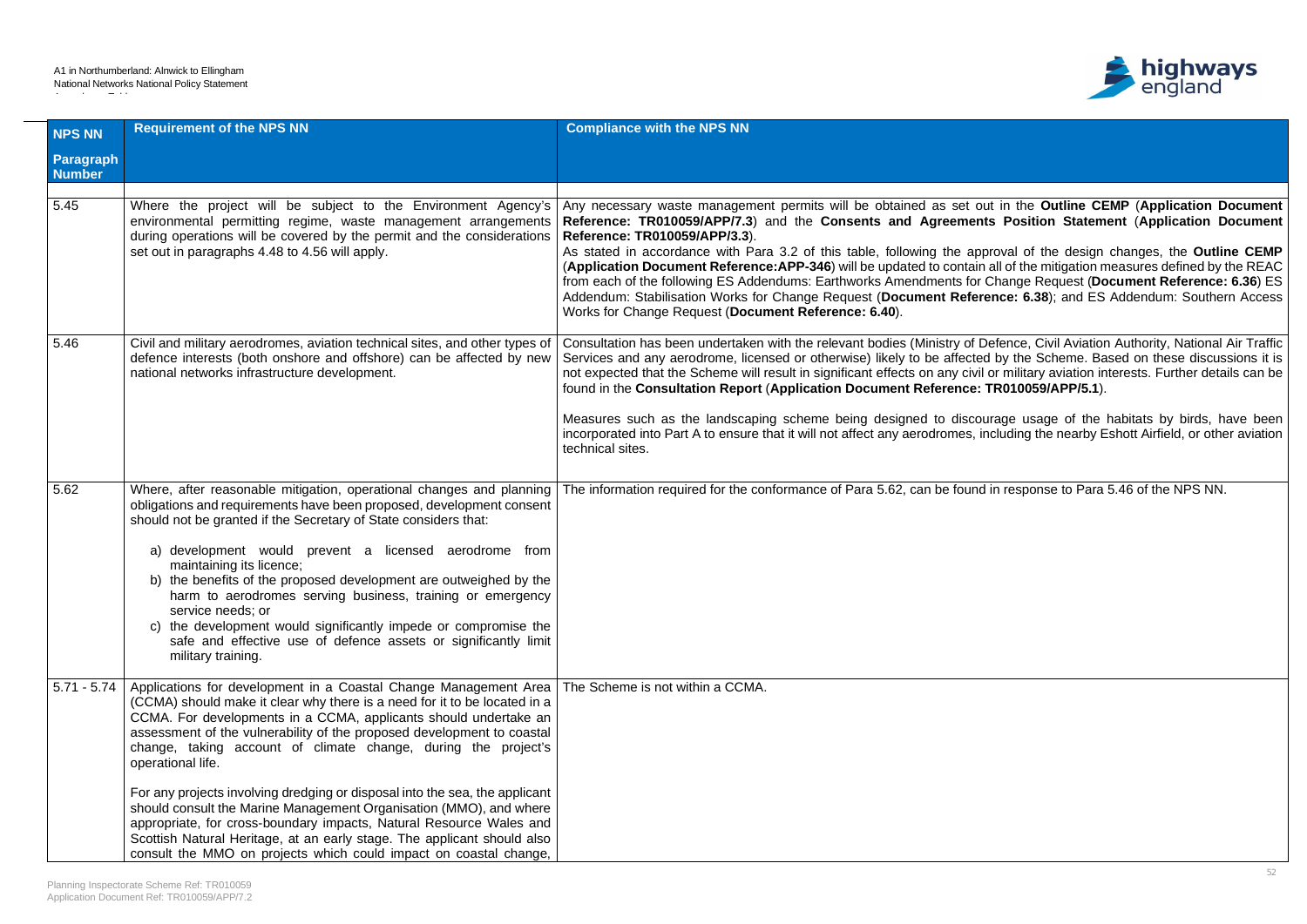

pproval of the design changes, the **Outline CEMP**  $\overline{\phantom{a}}$  all of the mitigation measures defined by the REAC

| <b>NPS NN</b>              | <b>Requirement of the NPS NN</b>                                                                                                                                                                                                                                                                                                                                                                                                                                | <b>Compliance with the NPS NN</b>                                                                                                                                                                                                                                                                                                                                                                                                                                                                                                                                                                                                                                                                                                                                                                                                                                                                                                                                                                                                                                                                                                                                                                                                                                                                                                                                                                                                                                                                                                                                                                                                                                                                                                                                                                                                                                                                                                                                                                                                                                                                                                                                                                                                                                                                                                                                                                                                                                                                                                                                                                                                                                                                                                                                                                                                                                                                                                                                                                                                                                                                                                                                                                                                                                                                                                                                                                                                                                                                                                                                                                |
|----------------------------|-----------------------------------------------------------------------------------------------------------------------------------------------------------------------------------------------------------------------------------------------------------------------------------------------------------------------------------------------------------------------------------------------------------------------------------------------------------------|--------------------------------------------------------------------------------------------------------------------------------------------------------------------------------------------------------------------------------------------------------------------------------------------------------------------------------------------------------------------------------------------------------------------------------------------------------------------------------------------------------------------------------------------------------------------------------------------------------------------------------------------------------------------------------------------------------------------------------------------------------------------------------------------------------------------------------------------------------------------------------------------------------------------------------------------------------------------------------------------------------------------------------------------------------------------------------------------------------------------------------------------------------------------------------------------------------------------------------------------------------------------------------------------------------------------------------------------------------------------------------------------------------------------------------------------------------------------------------------------------------------------------------------------------------------------------------------------------------------------------------------------------------------------------------------------------------------------------------------------------------------------------------------------------------------------------------------------------------------------------------------------------------------------------------------------------------------------------------------------------------------------------------------------------------------------------------------------------------------------------------------------------------------------------------------------------------------------------------------------------------------------------------------------------------------------------------------------------------------------------------------------------------------------------------------------------------------------------------------------------------------------------------------------------------------------------------------------------------------------------------------------------------------------------------------------------------------------------------------------------------------------------------------------------------------------------------------------------------------------------------------------------------------------------------------------------------------------------------------------------------------------------------------------------------------------------------------------------------------------------------------------------------------------------------------------------------------------------------------------------------------------------------------------------------------------------------------------------------------------------------------------------------------------------------------------------------------------------------------------------------------------------------------------------------------------------------------------------|
| Paragraph<br><b>Number</b> |                                                                                                                                                                                                                                                                                                                                                                                                                                                                 |                                                                                                                                                                                                                                                                                                                                                                                                                                                                                                                                                                                                                                                                                                                                                                                                                                                                                                                                                                                                                                                                                                                                                                                                                                                                                                                                                                                                                                                                                                                                                                                                                                                                                                                                                                                                                                                                                                                                                                                                                                                                                                                                                                                                                                                                                                                                                                                                                                                                                                                                                                                                                                                                                                                                                                                                                                                                                                                                                                                                                                                                                                                                                                                                                                                                                                                                                                                                                                                                                                                                                                                                  |
|                            | since the MMO may also be involved in considering other projects which<br>may have related coastal impacts.                                                                                                                                                                                                                                                                                                                                                     |                                                                                                                                                                                                                                                                                                                                                                                                                                                                                                                                                                                                                                                                                                                                                                                                                                                                                                                                                                                                                                                                                                                                                                                                                                                                                                                                                                                                                                                                                                                                                                                                                                                                                                                                                                                                                                                                                                                                                                                                                                                                                                                                                                                                                                                                                                                                                                                                                                                                                                                                                                                                                                                                                                                                                                                                                                                                                                                                                                                                                                                                                                                                                                                                                                                                                                                                                                                                                                                                                                                                                                                                  |
| 5.82                       | Because of the potential effects of these emissions and in view of the<br>availability of the defence of statutory authority against nuisance claims<br>s.104 of the Planning Act 2008 described previously, it is important that<br>the potential for these impacts is considered by the applicant in their<br>application, by the Examining Authority in examining applications and by<br>the Secretary of State in taking decisions on development consents. | The EIA undertaken for the Scheme assesses compliance with this policy to the extent that it is relevant to the Scheme.<br>There is no potential for odour, smoke and steam resulting from the Scheme and these are not assessed.<br>Chapter 5: Air Quality, Volume 2 of the ES (Application Document Reference: TR010059/APP/6.2) for Part A and<br>Chapter 5: Air Quality, Volume 3 of the ES (Application Document Reference: TR010059/APP/6.3) for Part B considers<br>construction dust impacts whilst Chapter 6: Noise and Vibration, Volume 2 of the ES for Part A and Chapter 6: Noise and<br>Vibration, Volume 3 of the ES considers noise and its impact on residential receptors. Lighting is assessed in Chapter 7:<br>Landscape and Visual, Volume 2 of the ES for Part A and Chapter 7: Landscape and Visual, Volume 3 of the ES for Part<br>В.<br>The Outline CEMP (Application Document Reference: TR010059/APP/7.3) details the mitigation measures that would be<br>implemented during the construction of the Scheme. The Outline CEMP will be developed into the final CEMP and would be<br>secured through Requirement 4 in Schedule 2 of the draft DCO (Application Document Reference: TR010059/APP/3.1).<br>Further details on statutory nuisance are set out in the Statement Relating to Statutory Nuisance (Application Document<br>Reference: TR010059/APP/6.15).<br>In relation to dust, the following measures (not exhaustive) are documented in the REAC which forms part of the <b>Outline</b><br><b>CEMP (Application Document Reference: TR010059/APP/7.3)</b><br>Exposed soils will be protected from winds until sealed or re-vegetated;<br>• Dust generating activities will be minimised, particularly near residential receptors/sensitive ecosystems during<br>prolonged dry, dusty weather unless damping/other suppressants are used;<br>An adequate water supply to site will be ensured and water will be used as dust suppressant where applicable;<br>$\bullet$<br>Any site machinery will be well maintained and in full working order;<br>• Sand and aggregates will be stored away from sensitive receptors and screened/shielded. Similarly, concrete batching<br>will take place away from receptors.<br>In relation to noise, the REAC contained within the Outline CEMP (Application Document Reference: TR010059/APP/7.3)<br>states that the main contractor will develop a noise and vibration management plan, including method statements and any<br>monitoring and reporting protocols that demonstrate that no significant impact will result from their construction works. The<br>method statements will also specify how immediate neighbours will be kept informed of the measures taken to achieve this<br>requirement.<br>The REAC within the Outline CEMP (Application Document Reference: TR010059/APP/7.3) also includes measures<br>relating to the control of construction effects from light pollution, such as: work during hours of darkness being avoided as far<br>as practicable; use of directed lighting where necessary to minimise light pollution/glare; and keeping lighting levels to the<br>minimum necessary for security and safety.<br>As stated in accordance with Para 3.2 of this table, following the approval of the design changes, the Outline CEMP<br>(Application Document Reference: APP-346) will be updated to contain all of the mitigation measures defined by the REAC<br>from each of the following ES Addendums: Earthworks Amendments for Change Request (Document Reference: 6.36) ES |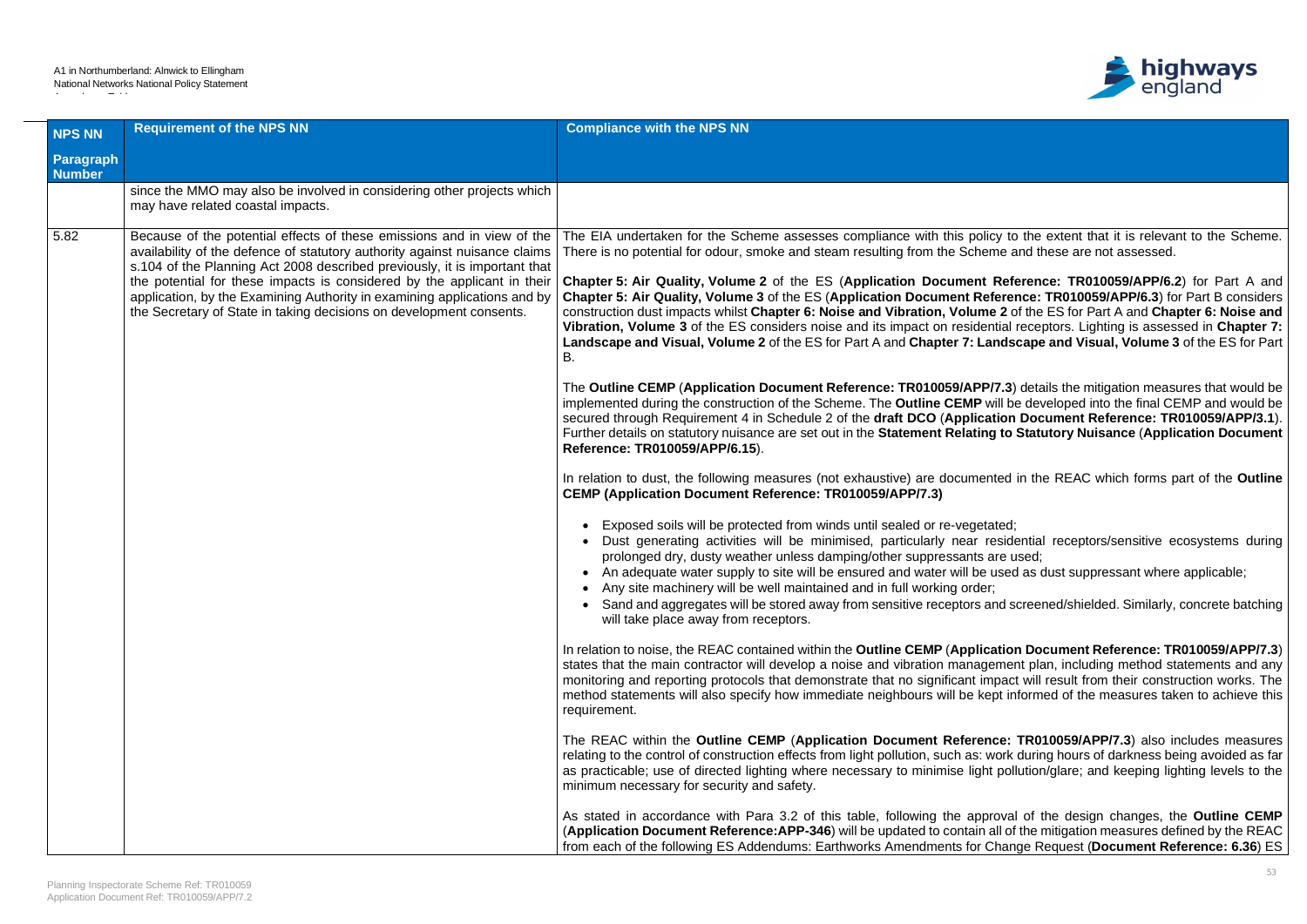

rence: 6.38); and ES Addendum: Southern Access

ssessed in the following ES Addendums: Earthworks **Addendum: Stabilisation Works for Change Request** Vorks for Change Request (Document Reference:

acts do not change the conclusions of the original of the NPS NN.

oonse to Para 4.28 above, the change request does

Ira 3.6 above, the change request is not considered

es defined in the REAC from each of the following ES ent Reference: 6.36) ES Addendum: Stabilisation **Indum: Southern Access Works for Change Request** 

in the Chapter 12: Population and Human Health, **PP/6.2**) for Part A and Chapter 12: Population and **Le: TR010059/APP/6.3**) for Part B. The assessment the ES for Part A and Chapter 12: Population and high-quality open spaces, which have been identified

**Cation Document Reference: TR010059/APP/6.2** provision and use of both formal and informal open esignated as formal open space.

**3** of the ES (Application Document Reference: creational spaces in the area around the Scheme, ). During construction, traffic management systems munity facilities and recreational and open spaces. to the proximity of the Scheme to these spaces.

| <b>NPS NN</b>              | <b>Requirement of the NPS NN</b>                                                                                                                                                                                                                        | <b>Compliance with the NPS NN</b>                                                                                                                                                                                                                                                                                                                                                                                                     |
|----------------------------|---------------------------------------------------------------------------------------------------------------------------------------------------------------------------------------------------------------------------------------------------------|---------------------------------------------------------------------------------------------------------------------------------------------------------------------------------------------------------------------------------------------------------------------------------------------------------------------------------------------------------------------------------------------------------------------------------------|
| Paragraph<br><b>Number</b> |                                                                                                                                                                                                                                                         |                                                                                                                                                                                                                                                                                                                                                                                                                                       |
|                            |                                                                                                                                                                                                                                                         | Addendum: Stabilisation Works for Change Request (Document Refer<br>Works for Change Request (Document Reference: 6.40).                                                                                                                                                                                                                                                                                                              |
|                            |                                                                                                                                                                                                                                                         | The impact of the request for changes made at Deadline 4 have been as<br>Amendments for Change Request (Document Reference: 6.36) ES A<br>(Document Reference: 6.38); and ES Addendum: Southern Access W<br>$6.40$ ).                                                                                                                                                                                                                 |
|                            |                                                                                                                                                                                                                                                         | In relation to Noise and Vibration, these documents conclude the impa<br>assessment and do not affect compliance of the Scheme with Para 5.82                                                                                                                                                                                                                                                                                         |
|                            |                                                                                                                                                                                                                                                         | With regard to Landscape and Visual, for the reasons set out in the resp<br>not affect compliance of the Scheme with Para 5.82 of the NPS NN.                                                                                                                                                                                                                                                                                         |
|                            |                                                                                                                                                                                                                                                         | With regard to Air Quality, for the reasons set out in the response to Pa<br>to affect compliance of the Scheme with Para 5.82 of the NPS NN.<br>Policy conformance of the statement is based on the mitigation measures<br>Addendums: Earthworks Amendments for Change Request (Docume<br>Works for Change Request (Document Reference: 6.38); and ES Adder<br>(Document Reference: 6.40).                                           |
| 5.83                       | For nationally significant infrastructure projects of the type covered by<br>this NPS, some impact on amenity for local communities is likely to be<br>unavoidable. Impacts should be kept to a minimum and should be at a<br>level that is acceptable. | The impact of the Scheme on the amenity of local communities is set out<br>Volume 2 of the ES (Application Document Reference: TR010059/AF<br>Human Health, Volume 3 of the ES (Application Document Reference<br>reported in Chapter 12: Population and Human Health, Volume 2 of t<br>Human Health, Volume 3 of the ES for Part B considers local areas of h<br>within the baseline under 'Effects on Communities' of the chapters. |
|                            |                                                                                                                                                                                                                                                         | Chapter 12: Population and Human Health, Volume 2 of the ES (Appli<br>confirms that Part A would not have a significant negative impact on the<br>space as the land impacted is not utilised for recreational purposes or de                                                                                                                                                                                                          |
|                            |                                                                                                                                                                                                                                                         | For Part B Chapter 12: Population and Human Health, Volume 3<br>TR010059/APP/6.3) confirms that there are a number of open and real<br>mainly located in Alnwick (sport clubs, school playing fields, play areas)<br>and diversion routes would be put in place to maintain access to comre<br>During operation, the impacts on these spaces would be negligible due to                                                               |
|                            |                                                                                                                                                                                                                                                         | With regard to Population and Health, for the reasons set out in the resp<br>considered to affect the compliance of the Scheme with Para 5.83 of the<br>based on the mitigation measures defined in the REAC from each of the<br>for Change Request (Document Reference: 6.36) ES Addendum: Sta<br><b>Reference: 6.38); and ES Addendum: Southern Access Works for Channel</b>                                                        |

onse to Para 3.15 above, the change request is not ne NPS NN. Policy conformance of the statement is following ES Addendums: Earthworks Amendments for Change Request (**Document Reference: 6.36**) ES Addendum: Stabilisation Works for Change Request (**Document Reference: 6.38**); and ES Addendum: Southern Access Works for Change Request (**Document Reference: 6.40**).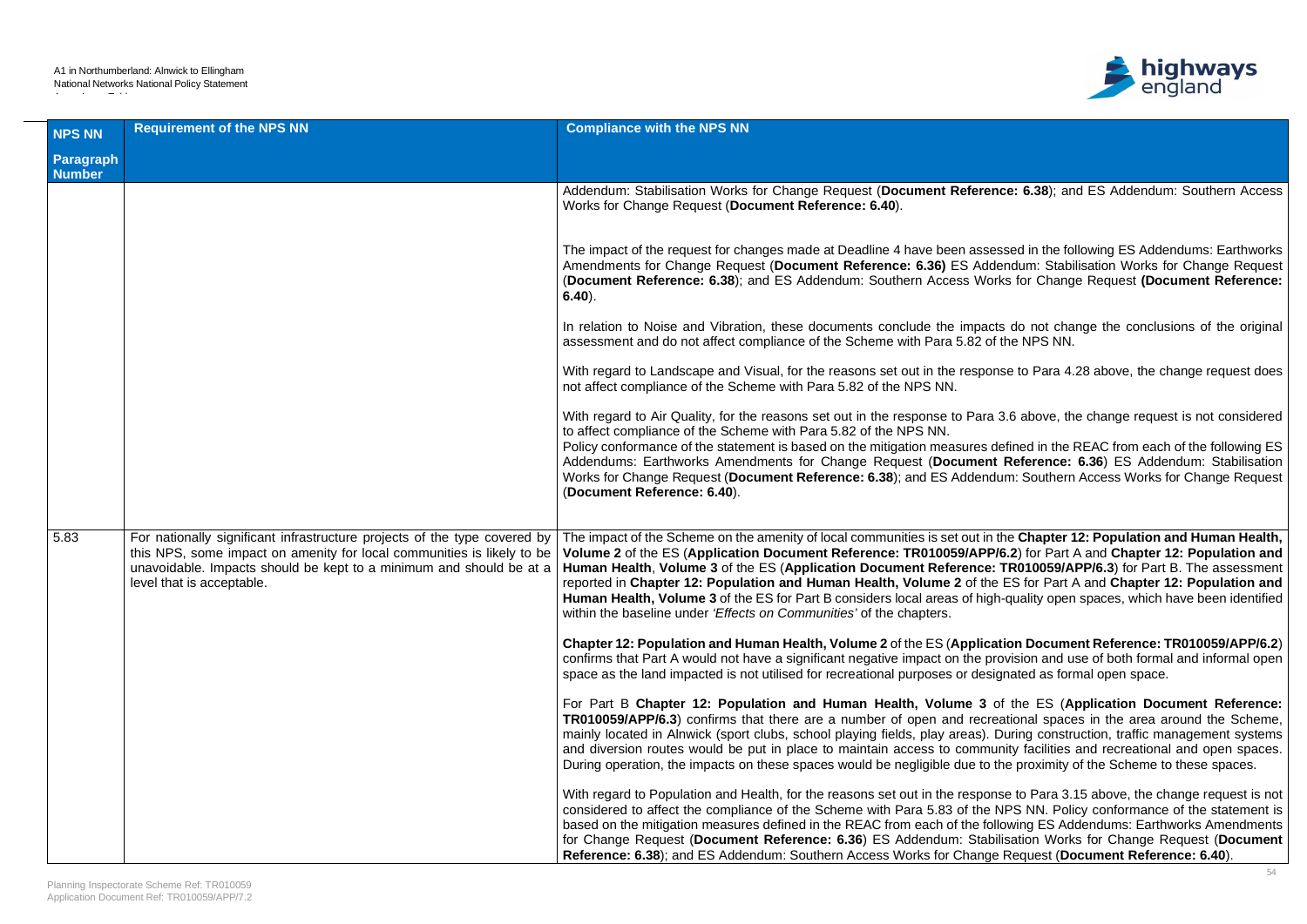

also be found in response to Para 5.82 of the NPS

nd further details can be found in the **Consultation Reportaliat Mockuptical Auplication Budgers** Appendix 6.3: Noise and Airborne Vibration **nt Reference: TR010059/APP/6.7)** for Part A and **Application 6.3: Application Document** methodology of the EIA. The EIA prepared for the odour, smoke and steam resulting from the operation

**Reference: TR010059/APP/6.2) for Part A, Chapter 5: Air Quality, Volume 3** of the ES (**Application Document Reference: TR010059/APP/6.3**) for Part B, **Chapter 7: Landscape and Visual, Volume 3** of the ES for Part Fom dust and artificial light. **Chapter 5: Air Quality**, the ES for Part B concludes that with mitigation, no

3.6 above, the change request is not considered to

**Document Reference: TR010059/APP/6.2) for Part** A and **Chapter 7: Landscape and Visual, Volume 3** of the ES (**Application Document Reference: TR010059/APP/6.3**) ntial adverse impacts during the construction of the I lighting at construction compounds at night. Further **Nuisance (Application Document Reference:** 

ra 4.28 above, the change request is not considered

es defined in the REAC from each of the following ES ent Reference: 6.36) ES Addendum: Stabilisation **Indum: Southern Access Works for Change Request** 

ument Reference: TR010059/APP/7.3) details the n of the Scheme to address adverse effects during

pproval of the design changes, the **Outline CEMP** <sup>1</sup><br>all of the mitigation measures defined by the REAC **Change Request (Document Reference: 6.36) ES** 

| <b>NPS NN</b>                     | <b>Requirement of the NPS NN</b>                                                                                                                                                                                                                                                                                                                                                                                                                                                                                                                                                                                                                                                                                                                                                                                                                                                                                                               | <b>Compliance with the NPS NN</b>                                                                                                                                                                                                                                                                                                                                                                                                                                                                                                                                                                                                                                                                                                                                                                                                                                                                                                                                                                                                                                                                                                                                                                                                                                                                                                                                                                                                                                                                                                                                                                                                                                                                                                                                                                                                                                                                                                                                                                                                                                                                                                                                                                                                                                                                                                                                                         |
|-----------------------------------|------------------------------------------------------------------------------------------------------------------------------------------------------------------------------------------------------------------------------------------------------------------------------------------------------------------------------------------------------------------------------------------------------------------------------------------------------------------------------------------------------------------------------------------------------------------------------------------------------------------------------------------------------------------------------------------------------------------------------------------------------------------------------------------------------------------------------------------------------------------------------------------------------------------------------------------------|-------------------------------------------------------------------------------------------------------------------------------------------------------------------------------------------------------------------------------------------------------------------------------------------------------------------------------------------------------------------------------------------------------------------------------------------------------------------------------------------------------------------------------------------------------------------------------------------------------------------------------------------------------------------------------------------------------------------------------------------------------------------------------------------------------------------------------------------------------------------------------------------------------------------------------------------------------------------------------------------------------------------------------------------------------------------------------------------------------------------------------------------------------------------------------------------------------------------------------------------------------------------------------------------------------------------------------------------------------------------------------------------------------------------------------------------------------------------------------------------------------------------------------------------------------------------------------------------------------------------------------------------------------------------------------------------------------------------------------------------------------------------------------------------------------------------------------------------------------------------------------------------------------------------------------------------------------------------------------------------------------------------------------------------------------------------------------------------------------------------------------------------------------------------------------------------------------------------------------------------------------------------------------------------------------------------------------------------------------------------------------------------|
| <b>Paragraph</b><br><b>Number</b> |                                                                                                                                                                                                                                                                                                                                                                                                                                                                                                                                                                                                                                                                                                                                                                                                                                                                                                                                                |                                                                                                                                                                                                                                                                                                                                                                                                                                                                                                                                                                                                                                                                                                                                                                                                                                                                                                                                                                                                                                                                                                                                                                                                                                                                                                                                                                                                                                                                                                                                                                                                                                                                                                                                                                                                                                                                                                                                                                                                                                                                                                                                                                                                                                                                                                                                                                                           |
|                                   |                                                                                                                                                                                                                                                                                                                                                                                                                                                                                                                                                                                                                                                                                                                                                                                                                                                                                                                                                |                                                                                                                                                                                                                                                                                                                                                                                                                                                                                                                                                                                                                                                                                                                                                                                                                                                                                                                                                                                                                                                                                                                                                                                                                                                                                                                                                                                                                                                                                                                                                                                                                                                                                                                                                                                                                                                                                                                                                                                                                                                                                                                                                                                                                                                                                                                                                                                           |
| $5.84 - 5.86$                     | Where the development is subject to an Environmental Impact<br>Assessment, the applicant should assess any likely significant effects on<br>amenity from emissions of odour, dust, steam, smoke and artificial light<br>and describe these in the Environmental Statement. In particular, the<br>assessment provided by the applicant should describe:<br>the type and quantity of emissions;<br>$\bullet$<br>aspects of the development which may give rise to emissions<br>during construction, operation and decommissioning;<br>remises or locations that may be affected by the emissions;<br>$\bullet$<br>effects of the emission on identified premises or locations; and<br>measures to be employed in preventing or mitigating the<br>emissions.<br>The applicant is advised to consult the relevant local planning authority<br>and, where appropriate, the Environment Agency about the scope and<br>methodology of the assessment. | The information required for the conformance of Para $5.84 - 5.86$ , can<br>NN.<br>Consultation has taken place with NCC and the Environment Agency are<br>Report (Application Document Reference: TR010059/APP/5.1) and<br>Nuisance Assessment, Volume 7 of the ES (Application Documer<br>Appendix 6.3: Noise and Airborne Vibration Nuisance Assessmer<br>Reference: TR010059/APP/6.8) for Part B with regard to scope and r<br>Scheme assesses the likely significant effects. There is no potential for o<br>of the Scheme and these are therefore not assessed.<br>Chapter 5: Air Quality, Volume 2 of the ES (Application Document R<br>5: Air Quality, Volume 3 of the ES (Application Document Refere<br>Landscape and Visual, Volume 2 of the ES for Part A and Chapter 7: L<br>B consider potential construction related effects to sensitive receptors from<br>Volume 2 of the ES for Part A and Chapter 5: Air Quality, Volume 3 of<br>significant effects from emissions of dust are likely to occur.<br>With regard to Air Quality for the reasons set out in the response to Para<br>affect the compliance of the Scheme with Para 5.84 of the NPS NN.<br>Chapter 7: Landscape and Visual, Volume 2 of the ES (Application D<br>A and Chapter 7: Landscape and Visual, Volume 3 of the ES (Applic<br>for Part B considers the visual receptors which could experience poten<br>Scheme as a result of increase in light pollution from vehicles and artificial<br>details can be found in the Statement Relating to Statutory<br>TR010059/APP/6.15)<br>With regard to Landscape, for the reasons set out in the response to Par<br>to affect the compliance of the Scheme with Para 5.86 of the NPS NN.<br>Policy conformance of the statement is based on the mitigation measures<br>Addendums: Earthworks Amendments for Change Request (Docume<br>Works for Change Request (Document Reference: 6.38); and ES Adder<br>(Document Reference: 6.40).<br>The REAC, which is included in the Outline CEMP (Application Docu<br>mitigation measures that would be implemented during the construction<br>construction from dust and light pollution.<br>As stated in accordance with Para 3.2 of this table, following the app<br>(Application Document Reference: APP-346) will be updated to contain<br>from each of the following ES Addendums: Earthworks Amendments for |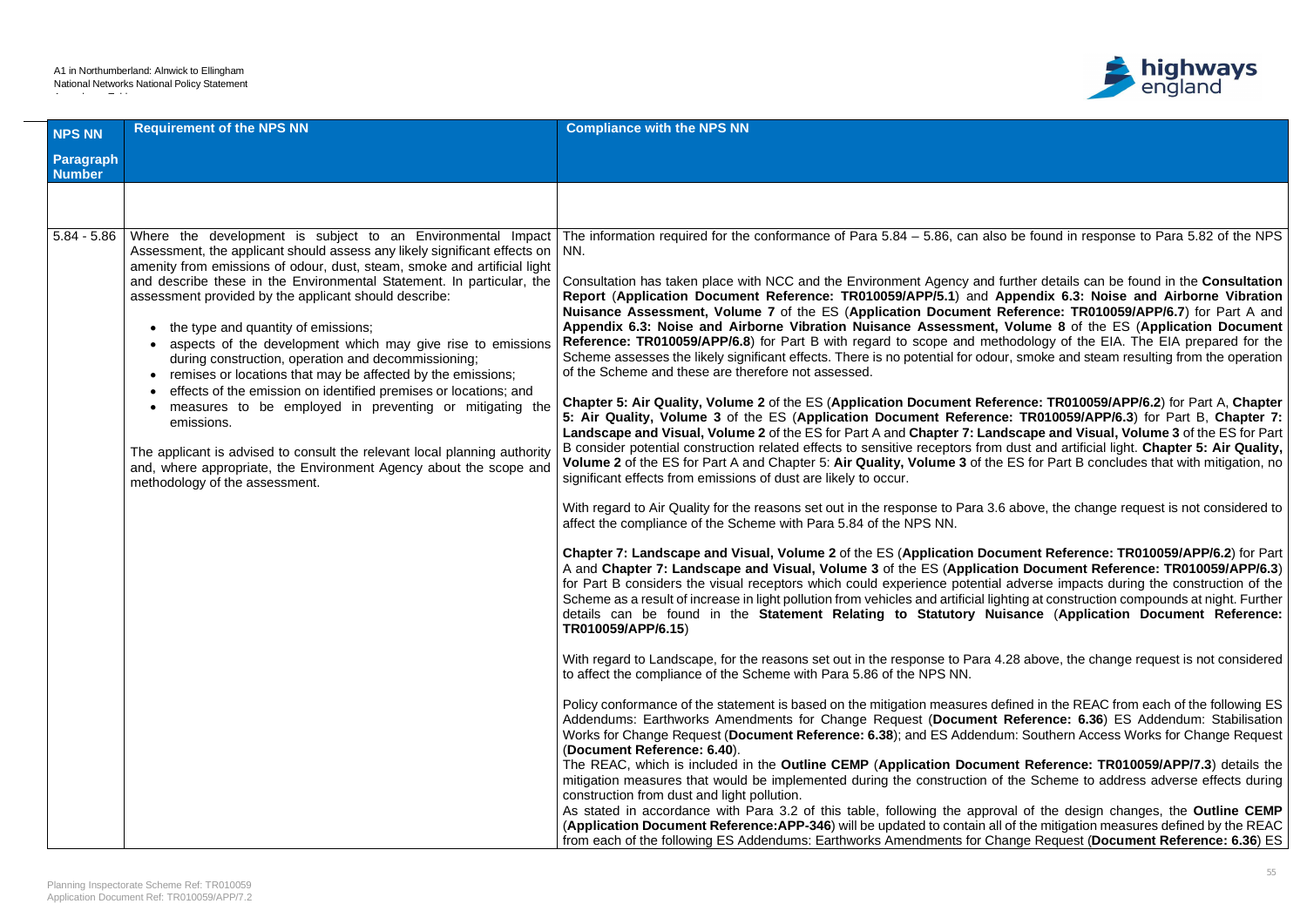

rence: 6.38); and ES Addendum: Southern Access

found in response to Para 5.82 of the NPS NN.

**Document Reference: TR010059/APP/6.2) for Part** cation Document Reference: TR010059/APP/6.3) fects and proposes appropriate mitigation where a ns are proposed along the length of the A1.

al level, illumination from car headlights would result xt of the wider character areas these would not be roads in the wider character area generating similar spill into previously un-lit areas of countryside, along as these would not be considered as significant given he wider character area generating similar effects, nt night time visual effects arising from either Part A

ne construction of Part A and Part B as a result of at night. The significance of these effects would be orary soil mounds to screen views of construction

ra 4.28 above the change request is not considered blicy conformance of the statement is based on the Addendums: Earthworks Amendments for Change **/orks for Change Request (Document Reference: (Document Reference: 6.40).** 

**()** contains the defence of statutory authority against ne authorised development and nuisance which is not reasonably be avoided.

| <b>NPS NN</b>              | <b>Requirement of the NPS NN</b>                                                                                                                                                                                                                                                                                                                                                                                                                                                   | <b>Compliance with the NPS NN</b>                                                                                                                                                                                                                                                                                                                                                                                                                                                                                                                                                                                                                                                                                                                                                                                                                                                                                                                                                                                                                                                                                                                                                                                                                                                                                                                                                                                                                                                                                                                                                                                                                     |
|----------------------------|------------------------------------------------------------------------------------------------------------------------------------------------------------------------------------------------------------------------------------------------------------------------------------------------------------------------------------------------------------------------------------------------------------------------------------------------------------------------------------|-------------------------------------------------------------------------------------------------------------------------------------------------------------------------------------------------------------------------------------------------------------------------------------------------------------------------------------------------------------------------------------------------------------------------------------------------------------------------------------------------------------------------------------------------------------------------------------------------------------------------------------------------------------------------------------------------------------------------------------------------------------------------------------------------------------------------------------------------------------------------------------------------------------------------------------------------------------------------------------------------------------------------------------------------------------------------------------------------------------------------------------------------------------------------------------------------------------------------------------------------------------------------------------------------------------------------------------------------------------------------------------------------------------------------------------------------------------------------------------------------------------------------------------------------------------------------------------------------------------------------------------------------------|
| Paragraph<br><b>Number</b> |                                                                                                                                                                                                                                                                                                                                                                                                                                                                                    |                                                                                                                                                                                                                                                                                                                                                                                                                                                                                                                                                                                                                                                                                                                                                                                                                                                                                                                                                                                                                                                                                                                                                                                                                                                                                                                                                                                                                                                                                                                                                                                                                                                       |
|                            |                                                                                                                                                                                                                                                                                                                                                                                                                                                                                    | Addendum: Stabilisation Works for Change Request (Document Refer<br>Works for Change Request (Document Reference: 6.40).                                                                                                                                                                                                                                                                                                                                                                                                                                                                                                                                                                                                                                                                                                                                                                                                                                                                                                                                                                                                                                                                                                                                                                                                                                                                                                                                                                                                                                                                                                                              |
| 5.87                       | The Secretary of State should be satisfied that all reasonable steps have<br>been taken, and will be taken, to minimise any detrimental impact on<br>amenity from emissions of odour, dust, steam, smoke and artificial light.<br>This includes the impact of light pollution from artificial light on local<br>amenity, intrinsically dark landscapes and nature conservation.                                                                                                    | The information required for the conformance of Para 5.87, can also be f<br>Chapter 7: Landscape and Visual, Volume 2 of the ES (Application D<br>A and Chapter 7: Landscape and Visual, Volume 3 of the ES (Applic<br>for Part B assesses potential effects from lighting including indirect eff<br>potential adverse effect has been identified. No additional lighting columi<br>Along the online section of Part A, and along the route of Part B, at a local<br>in additional light spill due to the widened route, however, in the contex<br>considered as significant given their scale, and the presence of existing<br>effects. Whilst illumination from vehicle movement would result in light s<br>the offline section of Part A, within the context of the wider character area<br>their scale, in combination with the presence of existing roads within the<br>reducing overall magnitude of change. Therefore, there are no significar<br>or Part B of during operation.<br>Visual receptors could experience potential adverse impacts during the<br>increase in light pollution from vehicles and construction compounds a<br>mitigated through sensitive layout of site compounds and use of temp<br>activities and light pollution within the surrounding area.<br>With regard to Landscape, for the reasons set out in the response to Par<br>to affect compliance of the Scheme with Para 5.87 of the NPS NN. Po<br>mitigation measures defined in the REAC from each of the following ES<br>Request (Document Reference: 6.36) ES Addendum: Stabilisation W<br>6.38); and ES Addendum: Southern Access Works for Change Request |
| 5.88                       | If development consent is granted for a project, the Secretary of State<br>should consider whether there is a justification for all of the authorised<br>project (including any associated development) being covered by a<br>defence of statutory authority against nuisance claims. If the Secretary of<br>State cannot conclude that this is justified, then the defence should be<br>disapplied, in whole or in part, through a provision in the Development<br>Consent Order. | The draft DCO (Application Document Reference: TR010059/APP/3.1<br>nuisance claims. This includes the construction or maintenance of the<br>attributable to the carrying out of the authorised development which canre                                                                                                                                                                                                                                                                                                                                                                                                                                                                                                                                                                                                                                                                                                                                                                                                                                                                                                                                                                                                                                                                                                                                                                                                                                                                                                                                                                                                                                |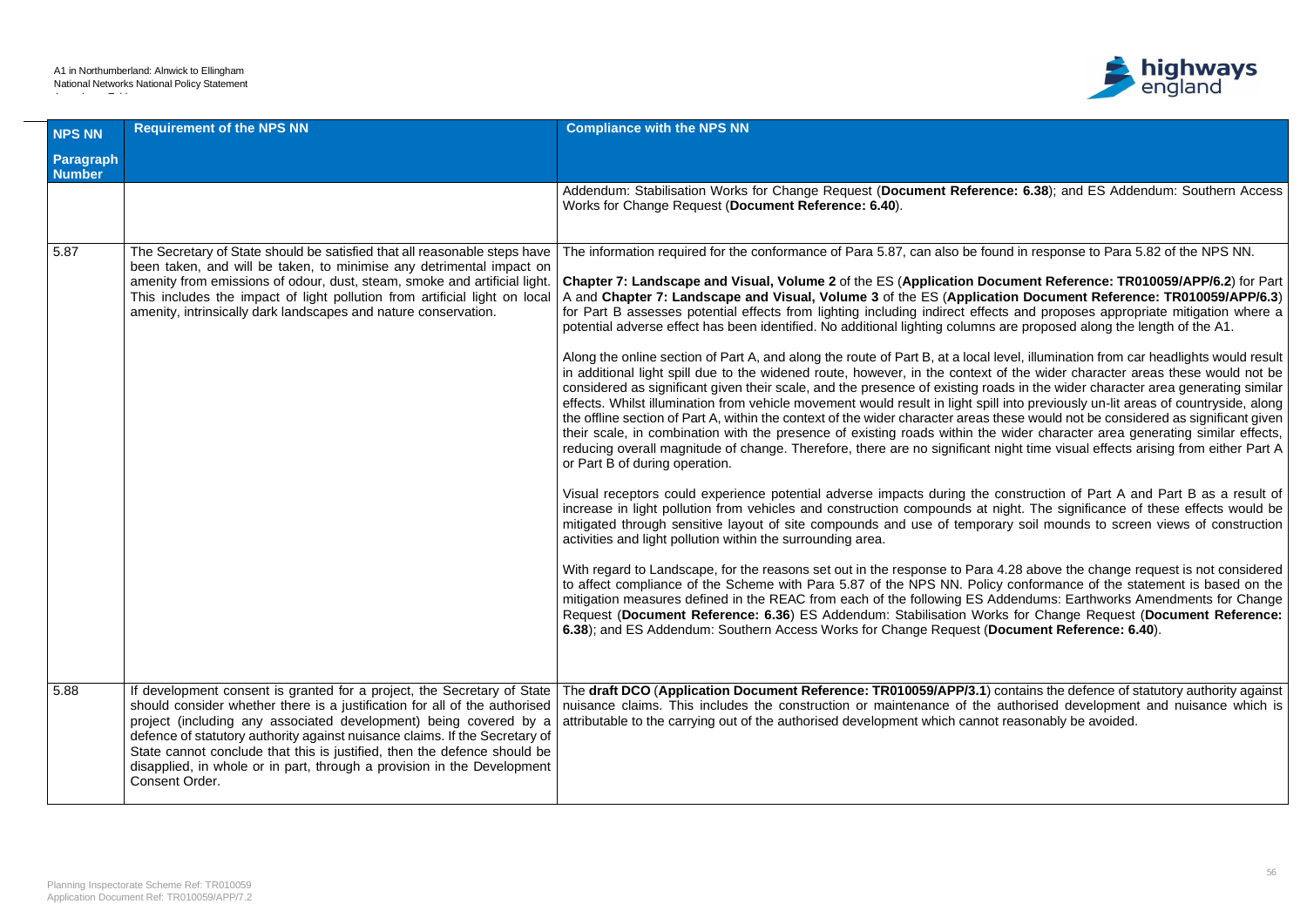

d in response to Para 5.82 of the NPS NN.

ument Reference: TR010059/APP/6.7) for Part A NPPF. Essential Infrastructure within Flood Zone 3 is considered to be acceptable. Part A is required to ed to improve traffic flow, journey time reliability and asonable alternatives, as considered in **Chapter 3: ument Reference: TR010059/APP/6.1)**, that could ial and Exception Tests in this instance. In terms of nonstrates that Part A would remain safe throughout

**FRA** and **FRA** and **FRA** and **RA** *PHP/6.7*) has considered **Strategy Report (see Appendix 10.5, Volume 7** of rb and drainage units, gullies, filter drains, combined d linear drainage channels. Attenuation ponds are on ponds will capture all the water drained from the he ponds would do this by storing surface water runfter the peak flow has passed.

Fraa B, the Part B, the Beart 20.10059/APP/6.8<sup>1</sup> of the Essenge: TR010059/APP/6.8<sup>1</sup> w-risk Flood Zone 1 where the risk of flooding from owever include sections located in close proximity to mpasses a small area within fluvial flood risk (Flood lassed as 'Essential Infrastructure' under the NPPF. tion test to be met. Given the majority of Part B falls where Denwick Burn crosses the existing A1 it is

**Ent Reference: TR010059/APP/6.8**) concludes that fic flood risk mitigation measures and considerations, ase flood risk elsewhere.

s set out in the response to Para 4.43 above, t the  $\alpha$ ith Para 5.91 of the NPS NN. Policy conformance of REAC from each of the following ES Addendums:

| <b>NPS NN</b>              | <b>Requirement of the NPS NN</b>                                                                                                                                                                                                                                                                                                                                                                                                                                                                                                                                                                                                       | <b>Compliance with the NPS NN</b>                                                                                                                                                                                                                                                                                                                                                                                                                                                                                                                                                                                                                                   |
|----------------------------|----------------------------------------------------------------------------------------------------------------------------------------------------------------------------------------------------------------------------------------------------------------------------------------------------------------------------------------------------------------------------------------------------------------------------------------------------------------------------------------------------------------------------------------------------------------------------------------------------------------------------------------|---------------------------------------------------------------------------------------------------------------------------------------------------------------------------------------------------------------------------------------------------------------------------------------------------------------------------------------------------------------------------------------------------------------------------------------------------------------------------------------------------------------------------------------------------------------------------------------------------------------------------------------------------------------------|
| Paragraph<br><b>Number</b> |                                                                                                                                                                                                                                                                                                                                                                                                                                                                                                                                                                                                                                        |                                                                                                                                                                                                                                                                                                                                                                                                                                                                                                                                                                                                                                                                     |
| 5.89                       | The Secretary of State should ensure the applicant has provided<br>sufficient information to show that any necessary mitigation will be put<br>into place. In particular, the Secretary of State should consider whether<br>to require the applicant to abide by a scheme of management and<br>mitigation concerning emissions of odour, dust, steam, smoke, artificial<br>light from the development to reduce any loss to amenity which might<br>arise during the construction and operation of the development. A<br>construction management plan may help codify mitigation.                                                       | The information required for the conformance of Para 5.89, can be found                                                                                                                                                                                                                                                                                                                                                                                                                                                                                                                                                                                             |
| 5.91                       | The National Planning Policy Framework (paragraphs 100 to 104) makes<br>clear that inappropriate development in areas at risk of flooding should<br>be avoided by directing development away from areas at highest risk. But<br>where development is necessary, it should be made safe without<br>increasing flood risk elsewhere. The guidance supporting the National<br>Planning Policy Framework explains that essential transport<br>infrastructure (including mass evacuation routes), which has to cross the<br>area at risk, is permissible in areas of high flood risk, subject to the<br>requirements of the Exception Test. | The FRA at Appendix 10.1 Volume 7 of the ES (Application Docu<br>confirms that Part A is classed as Essential Infrastructure under the N<br>requires the Sequential Test and Exception Test to be passed before it is<br>improve the A1 between Morpeth and Felton. Improvements are require<br>safety, amongst other reasons, within this area and there are no rea<br>Assessment of Alternatives, Volume 1 of the ES (Application Docu<br>meet these objectives. Part A is therefore deemed to pass the Sequent<br>the Exception Test, this FRA at Appendix 10.1, Volume 7 of the ES den<br>its design life and that flood risk would not be increased elsewhere. |
|                            |                                                                                                                                                                                                                                                                                                                                                                                                                                                                                                                                                                                                                                        | The FRA at Appendix 10.1, Volume 7 of the ES (Application Docume<br>the risk from all sources of flooding to and from Part A. The Drainage \$<br>the ES) outlines how Part A will deal with surface water via combined ket<br>surface and sub-surface drainage, surface water channels and slotted<br>proposed at various locations along the length of Part A. The attenuation<br>catchment. This would reduce the rate of the surface water run-off and the<br>off during peak flow (i.e. heavy rainfall) and slowly releasing the water af                                                                                                                       |
|                            |                                                                                                                                                                                                                                                                                                                                                                                                                                                                                                                                                                                                                                        | For Part B, the FRA at Appendix 10.1, Volume 8 of the ES (Applic<br>confirms that the majority of the Part B's alignment is located in the low<br>fluvial sources is less than 1 in 1000 (0.1 %) in any year. Part B does ho<br>the medium-risk Flood Zone 2 and the high-risk Flood Zone 3 and encor<br>Zones 2 and 3a) where Denwick Burn crosses the existing A1. Part B is c<br>Essential Infrastructure within Flood Zone 1 does not require the except<br>within Flood Zone 1 and the only part within Flood Zone 2 and 3a is<br>considered that the sequential and exception tests are met.                                                                  |
|                            |                                                                                                                                                                                                                                                                                                                                                                                                                                                                                                                                                                                                                                        | The FRA at Appendix 10.1, Volume 8 of the ES (Application Docume<br>based on current flood risk understanding and the incorporation of specifi<br>Part B would be at an acceptable level of flood risk and would not increa                                                                                                                                                                                                                                                                                                                                                                                                                                         |
|                            |                                                                                                                                                                                                                                                                                                                                                                                                                                                                                                                                                                                                                                        | With regard to Road Drainage and Water Environment, for the reasons<br>change request is not considered to affect compliance of the Scheme wi<br>the statement is based on the mitigation measures defined in the R                                                                                                                                                                                                                                                                                                                                                                                                                                                 |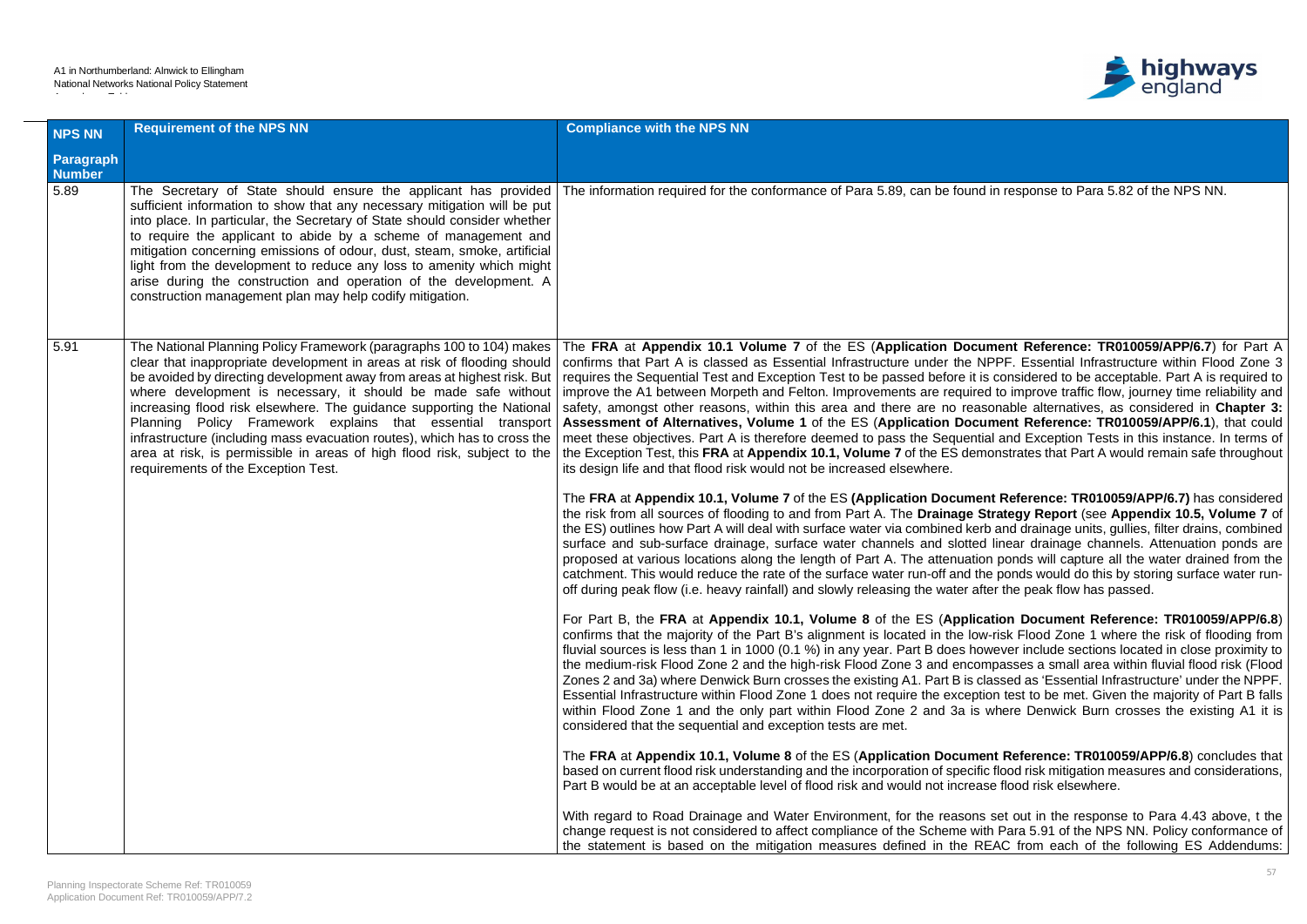Accordance Table



**6.36) ES Addendum: Stabilisation Works for Change** Request (**Document Reference: 6.38**); and ES Addendum: Southern Access Works for Change Request (**Document**

### **Fend Reference: TR010059/APP/6.7)** for Part A has

riew of the Environment Agency's Flood Risk from and low risk of flooding from surface water sources.

h has a low risk of flooding from fluvial and coastal does include sections located in Flood Zone 2 which 00 and 1 in 100 (0.1-1%) and Flood Zone 3 which  $0 (>= 1\%).$ 

**Cation Document Reference: TR010059/APP/6.7)** es used in the assessment and design of Part A and

A's assessment of risk to third parties, design of the

chever is greatest) for the residual risk assessments to understand risks to the Scheme and the Scheme event or uncertainty in climate

**ument Reference: TR010059/APP/6.8)** for Part B Denwick Burn and its tributaries, White House Burn, ent has been undertaken for the other watercourses no increase in fluvial flood risk to any upstream or

**FRA** and **FRA** and **RA** and **RA** and **R** and **RP** (Application Domain Reference: TR010059/APP/6.8) has considered es how the risks will be managed, taking account of

e existing greenfield runoff values for the equivalent in 1 year design flow without surcharging and a 1 in a 20% allowance for climate change). Attenuation change scenarios.

urface water flow path overtops the highway crest. Becage scenarios over to watercourse in the supercourse is not overtopped when the inlet capacity is n any watercourse crossing, culvert or surface water path is minimal and increasure functions and and an interaction measure.

| <b>NPS NN</b>              | <b>Requirement of the NPS NN</b>                                                                                                                                                                                                                                                                                                                                                                                                                                                                                                                                                                                                                                                                                                                                  | <b>Compliance with the NPS NN</b>                                                                                                                                                                                                                                                                                                                                                                                                                                                                                                                                                                                                                                                                                                                                                                                                                                                                                                                                                                                                                                  |
|----------------------------|-------------------------------------------------------------------------------------------------------------------------------------------------------------------------------------------------------------------------------------------------------------------------------------------------------------------------------------------------------------------------------------------------------------------------------------------------------------------------------------------------------------------------------------------------------------------------------------------------------------------------------------------------------------------------------------------------------------------------------------------------------------------|--------------------------------------------------------------------------------------------------------------------------------------------------------------------------------------------------------------------------------------------------------------------------------------------------------------------------------------------------------------------------------------------------------------------------------------------------------------------------------------------------------------------------------------------------------------------------------------------------------------------------------------------------------------------------------------------------------------------------------------------------------------------------------------------------------------------------------------------------------------------------------------------------------------------------------------------------------------------------------------------------------------------------------------------------------------------|
| Paragraph<br><b>Number</b> |                                                                                                                                                                                                                                                                                                                                                                                                                                                                                                                                                                                                                                                                                                                                                                   |                                                                                                                                                                                                                                                                                                                                                                                                                                                                                                                                                                                                                                                                                                                                                                                                                                                                                                                                                                                                                                                                    |
|                            |                                                                                                                                                                                                                                                                                                                                                                                                                                                                                                                                                                                                                                                                                                                                                                   | Earthworks Amendments for Change Request (Document Reference: 6.36) ES<br>Request (Document Reference: 6.38); and ES Addendum: Southern Acces<br>Reference: 6.40).                                                                                                                                                                                                                                                                                                                                                                                                                                                                                                                                                                                                                                                                                                                                                                                                                                                                                                 |
| $5.92 - 5.93$              | Applications for projects in the following locations should be<br>accompanied by a flood risk assessment (FRA):<br>Flood Zones 2 and 3, medium and high probability of river and sea<br>flooding;<br>Flood Zone 1 (low probability of river and sea flooding) for projects<br>of 1 hectare or greater, projects which may be subject to other<br>sources of flooding (local watercourses, surface water,<br>groundwater or reservoirs), or where the Environment Agency has<br>notified the local planning authority that there are critical drainage<br>problems.<br>This should identify and assess the risks of all forms of flooding to and<br>from the project and demonstrate how these flood risks will be managed,<br>taking climate change into account. | The FRA at Appendix 10.1, Volume 7 of the ES (Application Document Ref<br>considered the risk from all sources of flooding to and from Part A.<br>Part A crosses ten watercourses and associated tributaries and a review of the<br>Surface Water map indicates that sections of Part A are at high, medium and low<br>The majority of the Part A's alignment is located in Flood Zone 1 which has a<br>sources (an annual probability of less than 1 in 1000). However, Part A does inc<br>equates to an annual probability of fluvial flooding of between 1 in 1000 and<br>equates to an annual probability of fluvial flooding of greater than 1 in 100 (>1%<br>Chapter 2 of the FRA at Appendix 10.1, Volume 7 of the ES (Application D<br>assesses the potential effects of climate change on Part A. The allowances used<br>taking into account the development's vulnerability are as follows:<br>25 % increase in peak river flow for the assessment of risk to Part A's ass<br>watercourse crossings and design of other required mitigation if required; |
|                            |                                                                                                                                                                                                                                                                                                                                                                                                                                                                                                                                                                                                                                                                                                                                                                   | 50 % increase in peak river flow or the 1000-year peak flow (whichever is<br>to understand risks to the Scheme and third parties in the event of a m<br>change predictions.<br>The FRA at Appendix 10.1, Volume 8 of the ES (Application Document I<br>confirms that detailed 1D hydraulic modelling has been undertaken for Denwick<br>tributaries of Kittycarter Burn, and Shipperton Burn. A hydraulic assessment has<br>and surface water flow paths. The modelling shows that there would be no increased<br>downstream receptors or to Part B.                                                                                                                                                                                                                                                                                                                                                                                                                                                                                                               |
|                            |                                                                                                                                                                                                                                                                                                                                                                                                                                                                                                                                                                                                                                                                                                                                                                   | The FRA at Appendix 10.1, Volume 8 of the ES (Application Document Refe<br>the risk from all sources of flooding to and from Part B and demonstrates how to<br>climate change.<br>The proposed drainage strategy restricts surface water runoff rates to the existir<br>storm event. Highway drainage would be designed to accommodate a 1 in 1 year<br>5 year flow without surface flooding of the running carriageways (with a 20%<br>controls would be provided for the 1 in 1, 30 and 100 year plus climate change s<br>During a 1000 year flood event, no watercourse crossing, culvert or surface v<br>Blockage scenarios on the watercourse crossings show that the highway crest<br>reduced. Regular maintenance should ensure that residual flood risk from any wa<br>flow path is minimal and no further flood risk mitigation measures are considered                                                                                                                                                                                                   |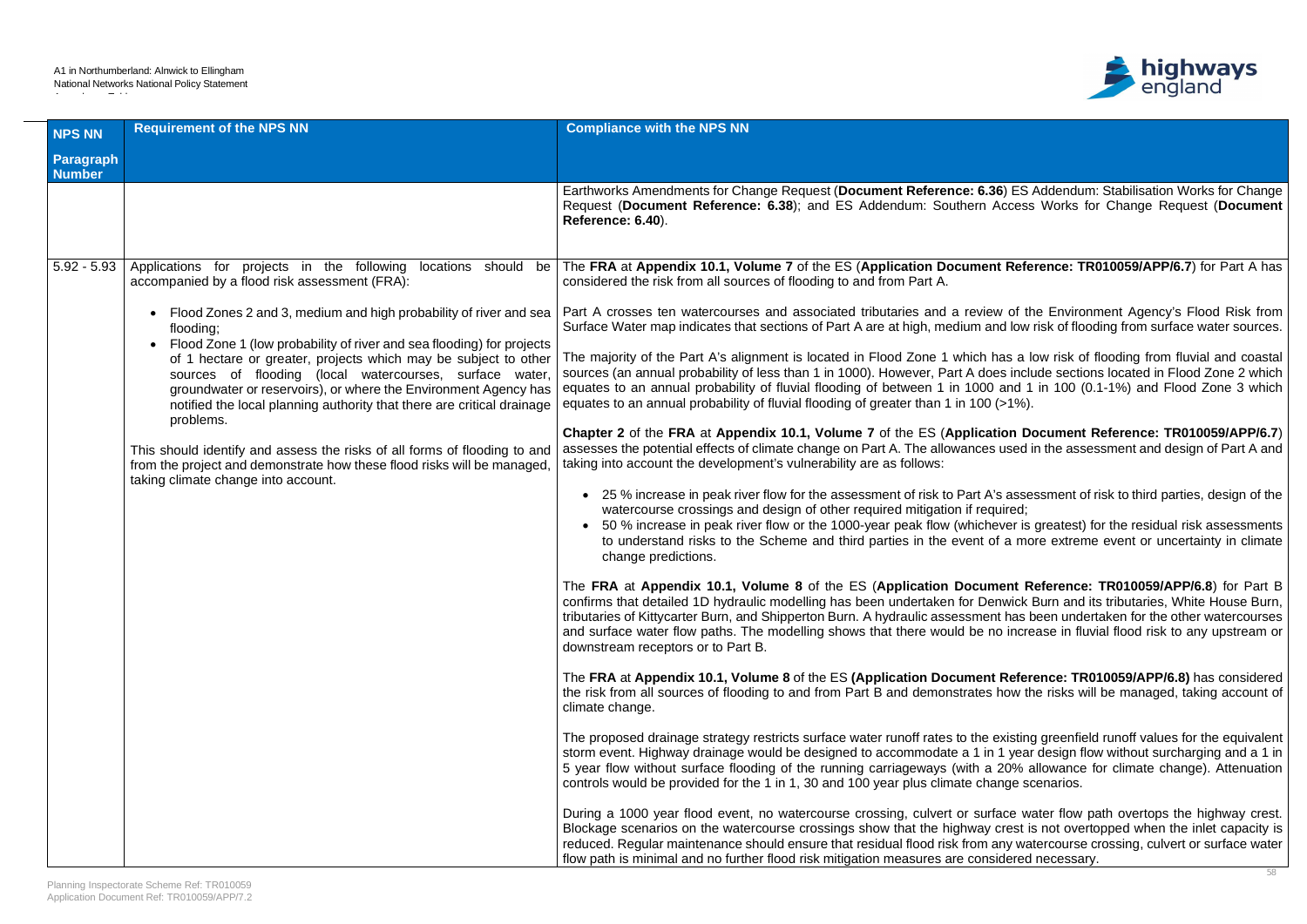

Is set out in the response to Para 4.43 above, the e with Para 5.92 and 5.93 of the NPS NN. Policy efined in the REAC from each of the following ES **nt Reference: 6.36) ES Addendum: Stabilisation** ndum: Southern Access Works for Change Request

found in response to Para 5.92 and 5.93 of the NPS

IPPF. Essential Infrastructure within Flood Zone 3 considered to be acceptable (See response to NPS

**Ent Reference: TR010059/APP/6.7)** for Part A has anagement of the increased impermeable area will e discharge rate of surface water into the receiving gy Report (see Appendix 10.5 in Volume 7 of the ating to climate change in accordance with DMRB

**ion Document Reference: TR010059/APP/6.7)** for otes that any proposed mitigation measures would majority of the Part A's alignment is located in the in the medium risk Flood Zone 2 and the high-risk

iew of the Environment Agency's Flood Risk from and low risk of flooding from surface water sources.

e existing greenfield runoff values for the equivalent in 1 year design flow without surcharging and a 1 in a 20% allowance for climate change). Attenuation hange scenarios.

**Ent Reference: TR010059/APP/6,8)** for Part B has anagement of the increased impermeable area will e discharge rate of surface water into the receiving **Report (see Appendix 10.5, Volume 7** of the ES), imate change in accordance with DMRB guidelines.

| <b>NPS NN</b>              | <b>Requirement of the NPS NN</b>                                                                                                                                                                                                                                                                                                                                                                                                                                                                                                                                                                                                                                                                                                                                                                                                                                                                                                                                                                                                                                                                                                                                               | <b>Compliance with the NPS NN</b>                                                                                                                                                                                                                                                                                                                                                                                                                                                                                                                                                                                                                                                                                                                                                                                                                                                                                                                                                                                                                                                                                                                                                                                                                                                                                                                                                                                                                                                                                              |
|----------------------------|--------------------------------------------------------------------------------------------------------------------------------------------------------------------------------------------------------------------------------------------------------------------------------------------------------------------------------------------------------------------------------------------------------------------------------------------------------------------------------------------------------------------------------------------------------------------------------------------------------------------------------------------------------------------------------------------------------------------------------------------------------------------------------------------------------------------------------------------------------------------------------------------------------------------------------------------------------------------------------------------------------------------------------------------------------------------------------------------------------------------------------------------------------------------------------|--------------------------------------------------------------------------------------------------------------------------------------------------------------------------------------------------------------------------------------------------------------------------------------------------------------------------------------------------------------------------------------------------------------------------------------------------------------------------------------------------------------------------------------------------------------------------------------------------------------------------------------------------------------------------------------------------------------------------------------------------------------------------------------------------------------------------------------------------------------------------------------------------------------------------------------------------------------------------------------------------------------------------------------------------------------------------------------------------------------------------------------------------------------------------------------------------------------------------------------------------------------------------------------------------------------------------------------------------------------------------------------------------------------------------------------------------------------------------------------------------------------------------------|
| Paragraph<br><b>Number</b> |                                                                                                                                                                                                                                                                                                                                                                                                                                                                                                                                                                                                                                                                                                                                                                                                                                                                                                                                                                                                                                                                                                                                                                                |                                                                                                                                                                                                                                                                                                                                                                                                                                                                                                                                                                                                                                                                                                                                                                                                                                                                                                                                                                                                                                                                                                                                                                                                                                                                                                                                                                                                                                                                                                                                |
|                            |                                                                                                                                                                                                                                                                                                                                                                                                                                                                                                                                                                                                                                                                                                                                                                                                                                                                                                                                                                                                                                                                                                                                                                                | With regard to Road Drainage and Water Environment, for the reason<br>change request is not considered to affect compliance of the Scheme<br>conformance of the statement is based on the mitigation measures de<br>Addendums: Earthworks Amendments for Change Request (Docume<br>Works for Change Request (Document Reference: 6.38); and ES Adder<br>(Document Reference: 6.40).                                                                                                                                                                                                                                                                                                                                                                                                                                                                                                                                                                                                                                                                                                                                                                                                                                                                                                                                                                                                                                                                                                                                            |
| 5.94                       | In preparing an FRA the applicant should:<br>consider the risk of all forms of flooding arising from the project<br>$\bullet$<br>(including in adjacent parts of the United Kingdom), in addition to<br>the risk of flooding to the project, and demonstrate how these<br>risks:<br>will be managed and, where relevant, mitigated, so that the<br>$\circ$<br>development remains safe throughout its lifetime;<br>take the impacts of climate change into account, clearly<br>stating the development lifetime over which the<br>assessment has been made;<br>consider the vulnerability of those using the infrastructure<br>$\circ$<br>including arrangements for safe access and exit;<br>include the assessment of the remaining (known as<br>$\circ$<br>'residual') risk after risk reduction measures have been<br>taken into account and demonstrate that this is acceptable<br>for the particular project;<br>consider if there is a need to remain operational during a<br>worst case flood event over the development's lifetime;<br>provide the evidence for the Secretary of State to apply the<br>$\circ$<br>Sequential Test and Exception Test, as appropriate. | The information required for the conformance of Para 5.94, can also be for-<br>NN.<br>The overall Scheme is classed as Essential Infrastructure under the N<br>requires the Sequential Test and Exception Test to be passed before it is<br>NN paragraph 5.91 above)<br>The FRA at Appendix 10.1, Volume 7 of the ES (Application Docume<br>considered the risk from all sources of flooding to and from Part A. Ma<br>restrict surface water runoff to greenfield rates and ultimately reduce the<br>water bodies. The drainage strategy, contained in the Drainage Strateg<br>ES), includes SuDS and an allowance of 20% increase in rainfall rela<br>guidelines.<br>Chapter 2 of the FRA at Appendix 10.1, Volume 7 of the ES (Applicati<br>Part A assesses the potential effects of climate change. This chapter no<br>need to make any allowance for climate change within the design. The<br>low-risk Flood Zone 1. However, Part A does include sections located i<br>Flood Zone 3.<br>Part A crosses ten watercourses and associated tributaries and a revi<br>Surface Water map indicates that sections of Part A are at high, medium<br>The proposed drainage strategy restricts surface water runoff rates to the<br>storm event. Highway drainage would be designed to accommodate a 1<br>5 year flow without surface flooding of the running carriageways (with<br>controls would be provided for the 1 in 1, 30 and 100 year plus climate cl<br>The FRA at Appendix 10.1, Volume 7 of the ES (Application Docume |
|                            |                                                                                                                                                                                                                                                                                                                                                                                                                                                                                                                                                                                                                                                                                                                                                                                                                                                                                                                                                                                                                                                                                                                                                                                | considered the risk from all sources of flooding to and from Part B. Ma<br>restrict surface water runoff to greenfield rates and ultimately reduce the<br>water bodies. The drainage strategy, contained in the Drainage Strategy<br>includes SuDS and an allowance of 20% increase in rainfall relating to cli                                                                                                                                                                                                                                                                                                                                                                                                                                                                                                                                                                                                                                                                                                                                                                                                                                                                                                                                                                                                                                                                                                                                                                                                                |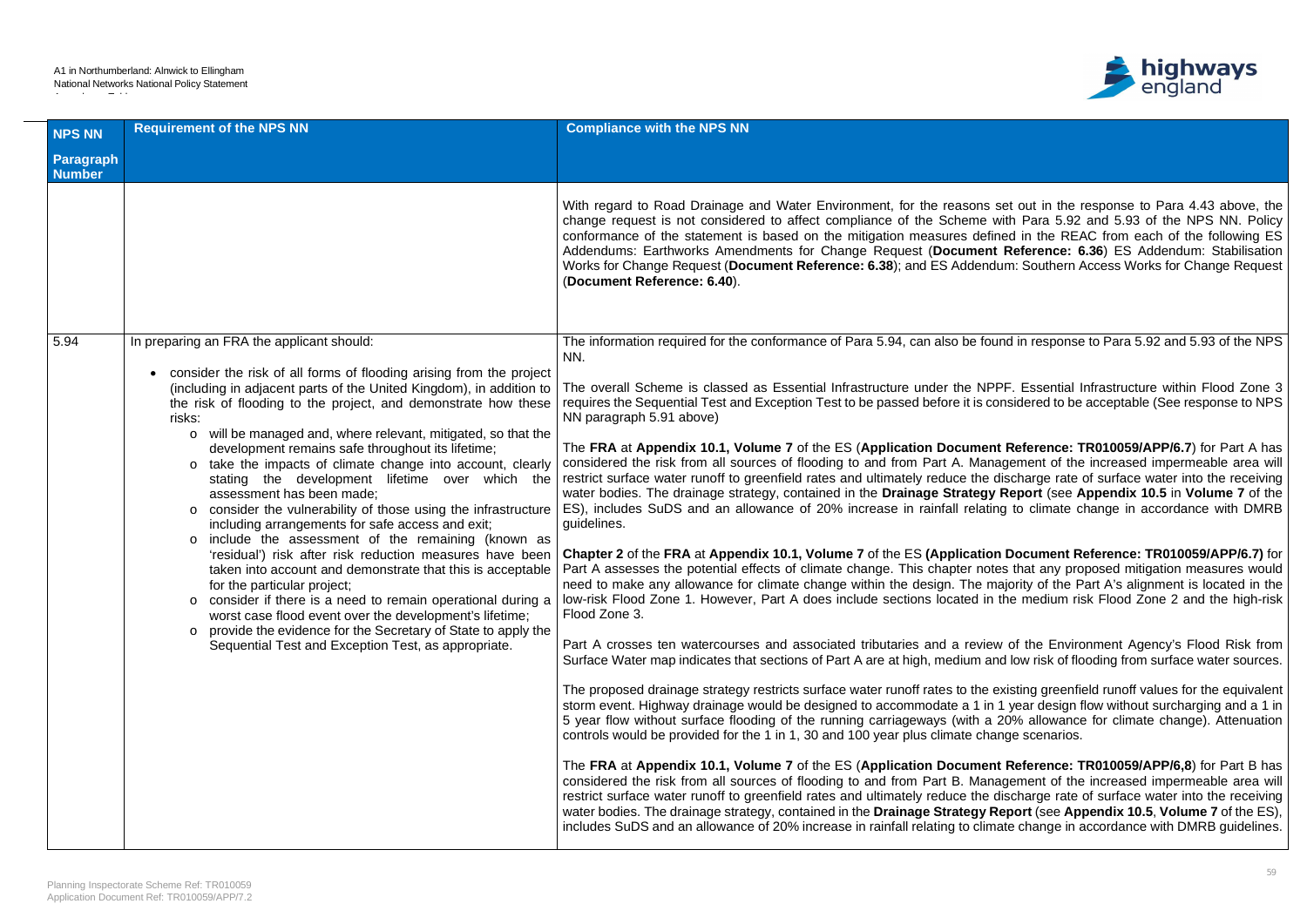

I imits there are two areas located within the medium ated to the south within the Part B Order Limits and r area is located to the north within the Part B Order

n south to north): Denwick Burn and its tributaries; Meton Burn; and Shipperton Burn. A review of the t sections of the Part B are at high, medium and low aths have been incorporated into Part B.

Appendix 10.4, Volume 8 of the ES (Application **Document Reference: TR0010** is water runoff rates to the existing greenfield runoff ed to accommodate a 1 in 1 year design flow without ng carriageways (with a 20 % allowance for climate 00 year plus climate change scenarios.

Is set out in the response to Para 4.43 above, the heme with Para 5.94 of the NPS NN. The policy efined in the REAC from each of the following ES ent Reference: 6.36) ES Addendum: Stabilisation ndum: Southern Access Works for Change Request

**2** of the ES (Application Document Reference: ncy has been consulted directly in relation to Part A ects on aquatic habitats, In addition, the Environment onmental assessments and the proposed mitigation ater Environment, Volume 2 of the ES, the FRA at **Appendix 10.3 (Drainage Network Water Framework Direction** ference: TR010059/APP/6.7).

as LLFA as set out in the **Consultation Report** (**Application Document Reference: TR010059/APP/5.1**) and within **Chapter 10: Road Drainage and the Water TR010059/APP/6.2**) for Part A.

**As set out in Chapter 10: Application Document** Part A were held with the EA in 2018, at which the

able WFD information and agree (in principle) the ring both construction and operation; itigation and discussion to address specific areas of

| <b>NPS NN</b>                     | <b>Requirement of the NPS NN</b>                                                                                                                                                                                                                                                                                                                                                                                                                                                                                                                                                                                                                                                                                                                                                                                                                                                                                                                                                                                                                                                                                                | <b>Compliance with the NPS NN</b>                                                                                                                                                                                                                                                                                                                                                                                                                                                                                                                                                                                                                                                                                                            |
|-----------------------------------|---------------------------------------------------------------------------------------------------------------------------------------------------------------------------------------------------------------------------------------------------------------------------------------------------------------------------------------------------------------------------------------------------------------------------------------------------------------------------------------------------------------------------------------------------------------------------------------------------------------------------------------------------------------------------------------------------------------------------------------------------------------------------------------------------------------------------------------------------------------------------------------------------------------------------------------------------------------------------------------------------------------------------------------------------------------------------------------------------------------------------------|----------------------------------------------------------------------------------------------------------------------------------------------------------------------------------------------------------------------------------------------------------------------------------------------------------------------------------------------------------------------------------------------------------------------------------------------------------------------------------------------------------------------------------------------------------------------------------------------------------------------------------------------------------------------------------------------------------------------------------------------|
| <b>Paragraph</b><br><b>Number</b> |                                                                                                                                                                                                                                                                                                                                                                                                                                                                                                                                                                                                                                                                                                                                                                                                                                                                                                                                                                                                                                                                                                                                 |                                                                                                                                                                                                                                                                                                                                                                                                                                                                                                                                                                                                                                                                                                                                              |
|                                   |                                                                                                                                                                                                                                                                                                                                                                                                                                                                                                                                                                                                                                                                                                                                                                                                                                                                                                                                                                                                                                                                                                                                 | Part B is located in the low-risk Flood Zone 1. However, within the Order Limi<br>risk Flood Zone 2, and the high-risk Flood Zone 3. There is one area located<br>the identified fluvial flood risk is associated with Denwick Burn. The other are<br>Limits and the identified fluvial flood risk is associated with Shipperton Burn.<br>Part B crosses five watercourses and associated tributaries (listed from so<br>White House Burn; two tributaries of Kittycarter Burn; tributary of Embleto<br>Environment Agency's Flood Risk from Surface Water map indicates that se<br>risk of flooding from surface water sources. Existing surface water flow path<br>The drainage strategy contained in the Drainage Strategy Report (see Ap |
|                                   |                                                                                                                                                                                                                                                                                                                                                                                                                                                                                                                                                                                                                                                                                                                                                                                                                                                                                                                                                                                                                                                                                                                                 | Document Reference: TR010059/APP/6.8) for Part B restricts surface was<br>values for the equivalent storm event. Highway drainage would be designed to<br>surcharging and a 1 in 5 year flow without surface flooding of the running or<br>change). Attenuation controls would be provided for the 1 in 1, 30 and 100 y                                                                                                                                                                                                                                                                                                                                                                                                                      |
|                                   |                                                                                                                                                                                                                                                                                                                                                                                                                                                                                                                                                                                                                                                                                                                                                                                                                                                                                                                                                                                                                                                                                                                                 | With regard to Road Drainage and Water Environment, for the reasons so<br>change request is not considered to affect the compliance of the Schen<br>conformance of the statement is based on the mitigation measures define<br>Addendums: Earthworks Amendments for Change Request (Document<br>Works for Change Request (Document Reference: 6.38); and ES Addendu<br>(Document Reference: 6.40).                                                                                                                                                                                                                                                                                                                                           |
| 5.96                              | Applicants for projects which may be affected by, or may add to, flood<br>risk are advised to seek sufficiently early pre-application discussions with<br>the Environment Agency, and, where relevant, other flood risk<br>management bodies such as lead local flood authorities, Internal<br>Drainage Boards, sewerage undertakers, highways authorities and<br>reservoir owners and operators. Such discussions can be used to identify<br>the likelihood and possible extent and nature of the flood risk, to help<br>scope the FRA, and identify the information that will be required by the<br>Secretary of State to reach a decision on the application once it has been<br>submitted and examined. If the Environment Agency has concerns about<br>the proposal on flood risk grounds, the applicant is encouraged to discuss<br>these concerns with the Environment Agency and look to agree ways in<br>which the proposal might be amended, or additional information provided,<br>which would satisfy the Environment Agency's concerns, preferably<br>before the application for development consent is submitted. | Chapter 10: Road Drainage and the Water Environment, Volume 2 of<br><b>TR010059/APP/6.2)</b> for Part A demonstrates that the Environment Agency<br>regarding the drainage designs, flood risk, water quality and potential effects<br>Agency has provided recommendations regarding the scope of the environm<br>measures. These are set out in Chapter 10: Road Drainage and the Water<br>Appendix 10.1, Appendix 10.2 (Water Framework Directive Assessment<br>Quality Assessment) Volume 7 of the ES (Application Document Refere                                                                                                                                                                                                        |
|                                   |                                                                                                                                                                                                                                                                                                                                                                                                                                                                                                                                                                                                                                                                                                                                                                                                                                                                                                                                                                                                                                                                                                                                 | Consultation has also been undertaken in relation to Part A with NCC as<br>(Application Document Reference: TR010059/APP/5.1) and within C<br>Environment, Volume 2 of the ES (Application Document Reference: TF                                                                                                                                                                                                                                                                                                                                                                                                                                                                                                                            |
|                                   |                                                                                                                                                                                                                                                                                                                                                                                                                                                                                                                                                                                                                                                                                                                                                                                                                                                                                                                                                                                                                                                                                                                                 | As set out in Chapter 10: Road Drainage and the Water Environment,<br>Reference: TR010059/APP/6.2) for Part A, four meetings in respect of Part<br>following issues were addressed:                                                                                                                                                                                                                                                                                                                                                                                                                                                                                                                                                          |
|                                   |                                                                                                                                                                                                                                                                                                                                                                                                                                                                                                                                                                                                                                                                                                                                                                                                                                                                                                                                                                                                                                                                                                                                 | • Confirmation of stakeholder requirements and review the available<br>methodology, appropriate mitigation and management options during<br>A review of the methodology, Part A's proposals and proposed mitiga<br>$\bullet$<br>concern;                                                                                                                                                                                                                                                                                                                                                                                                                                                                                                     |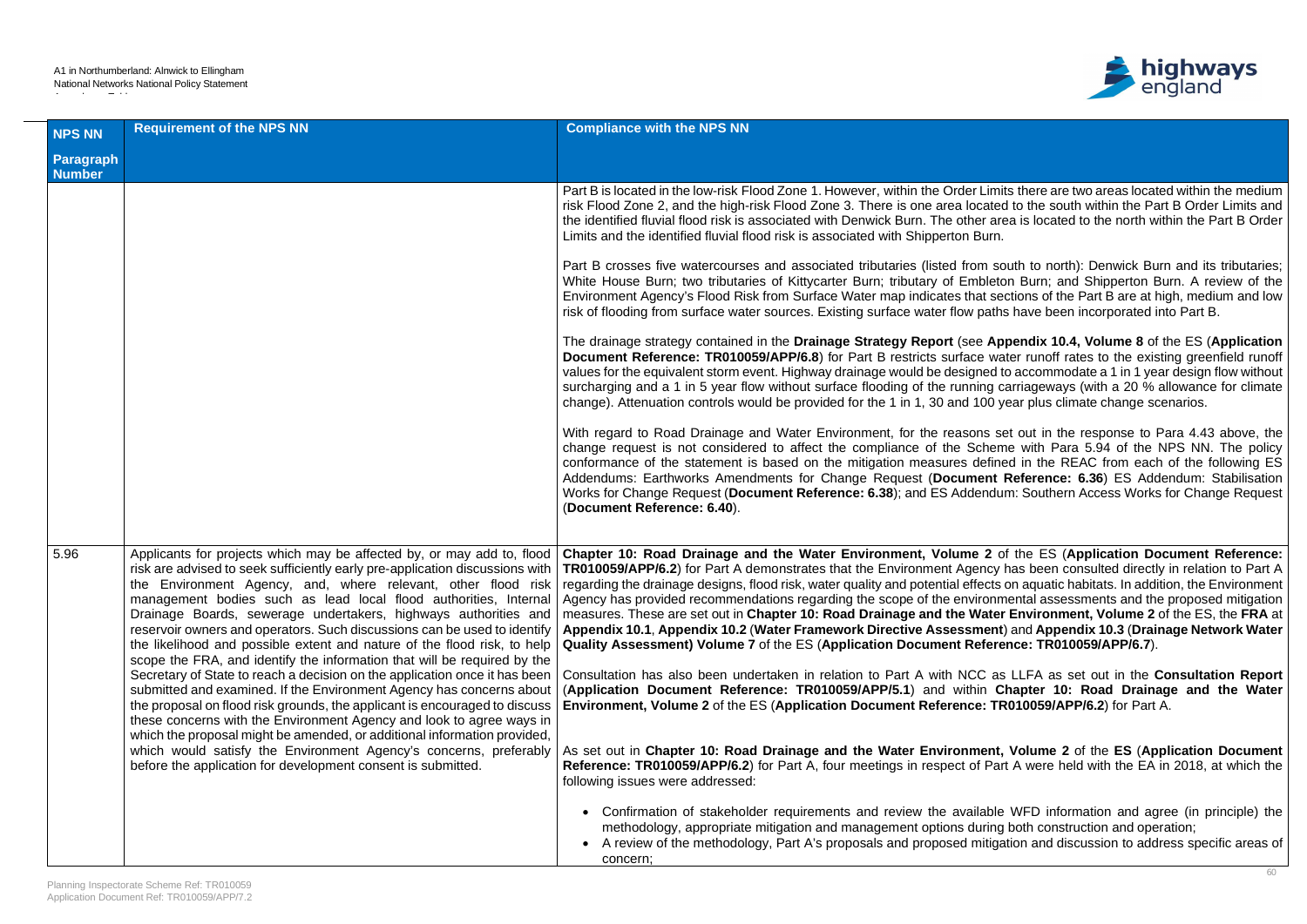

et bridge crossing; irements for the new River Coquet bridge crossing.

**3** of the ES (Application Document Reference: at have been with stakeholders on Part B, including discussions held can be found in **Appendix 10.4: Praint Reference: TR010059/APP/6.8**).

ment options during the construction and operation

dertaken and review of the Part B proposals and oncern, in particular the Part B proposals along the

odel results for the tributaries of Kittycarter Burn and

ns set out in the response to Para 4.43 above, the cheme with Para 5.96 of the NPS NN. The policy lefined in the REAC from each of the following  $ES$ ent Reference: 6.36) ES Addendum: Stabilisation **Primer and Comment Reference: 6.38**<br>Ferrers Reference: 8.3988 and Espanishing Request

found in response to Para 5.91 of the NPS NN.

| <b>NPS NN</b>              | <b>Requirement of the NPS NN</b>                                                                                                                                                                                                                                                                                                                      | <b>Compliance with the NPS NN</b>                                                                                                                                                                                                                                                                                                                                                                                                                                                                         |
|----------------------------|-------------------------------------------------------------------------------------------------------------------------------------------------------------------------------------------------------------------------------------------------------------------------------------------------------------------------------------------------------|-----------------------------------------------------------------------------------------------------------------------------------------------------------------------------------------------------------------------------------------------------------------------------------------------------------------------------------------------------------------------------------------------------------------------------------------------------------------------------------------------------------|
| Paragraph<br><b>Number</b> |                                                                                                                                                                                                                                                                                                                                                       |                                                                                                                                                                                                                                                                                                                                                                                                                                                                                                           |
|                            |                                                                                                                                                                                                                                                                                                                                                       | • A discussion regarding Part A's proposals for the new River Coqu<br>• Two meetings to discuss the geomorphological assessment requi                                                                                                                                                                                                                                                                                                                                                                     |
|                            |                                                                                                                                                                                                                                                                                                                                                       | Chapter 10: Road Drainage and the Water Environment, Volume<br>TR010059/APP/6.3) for Part B sets out the details of the discussions the<br>the Environment Agency and NCC as the LLFA. Further details on the<br>Drainage Strategy Report, Volume 8 of the ES (Application Docume                                                                                                                                                                                                                         |
|                            |                                                                                                                                                                                                                                                                                                                                                       | Areas discussed included:                                                                                                                                                                                                                                                                                                                                                                                                                                                                                 |
|                            |                                                                                                                                                                                                                                                                                                                                                       | • A review of the available flood information;<br>• Agreement (in principle) of appropriate mitigation and managen<br>phases;<br>Discussion regarding the results of the hydraulic modelling un<br>proposed mitigation; Discussions to address specific areas of co<br>tributaries of Kittycarter Burn.<br>Follow up discussion regarding the sensitivity testing hydraulic mo<br>appropriate mitigation measures.<br>With regard to Road Drainage and Water Environment, for the reasor                  |
|                            |                                                                                                                                                                                                                                                                                                                                                       | change request is not considered to affect the compliance of the Sc<br>conformance of the statement is based on the mitigation measures do<br>Addendums: Earthworks Amendments for Change Request (Docume<br>Works for Change Request (Document Reference: 6.38); and ES Adde<br>(Document Reference: 6.40).                                                                                                                                                                                              |
| 5.97                       | flooding), local flood risk management strategies and surface water<br>management plans provide useful sources of information for<br>consideration in Flood Risk Assessments. Surface water flood issues<br>need to be understood and then account of these issues can be taken,<br>for example flow routes should be clearly identified and managed. | For local flood risk (surface water, groundwater and ordinary watercourse   The information required for the conformance of Para 5.97, can also be<br>For Part A, The FRA at Appendix 10.1, Volume 7 of the ES (Applic<br>summarises the minor watercourses, drainage ditches and identified s<br>simpler approach has been undertaken which reflects the lower risk asset<br>of the surface water drainage strategy is provided in Appendix 10.5: Dr<br>Document Reference: TR010059/APP/6.3) of the ES. |
|                            |                                                                                                                                                                                                                                                                                                                                                       | Chapter 10: Road Drainage and the Water Environment, Volume<br>TR010059/APP/6.2) for Part A and Chapter 10: Road Drainage an<br>(Application Document Reference: TR010059/APP/6.3) for Part B boos<br>Management Strategy (LFRMS) has been considered. The LFRMS set<br>measures and an action plan that will be implemented to achieve the ob<br>relevant to the assessment of flood risk for the Scheme.<br>The five local objectives are:                                                              |

For Part A, The **FRA** at **Appendix 10.1, Volume 7** of the ES (**Application Document Reference: TR010059/APP/6.7**) surface water flow paths crossed by the Scheme a sociated with these structures. A detailed description of the surface water drainage strategy is provided in **Appendix 10.5: Drainage Strategy Report** of **Volume 3** (**Application**

**2** of the ES (Application Document Reference: **TR0100** for **Romangely** in **Part A** and the ES oth confirm that Northumberland's Local Flood Risk ets out five local objectives and details a number of pjectives. The second objective has been considered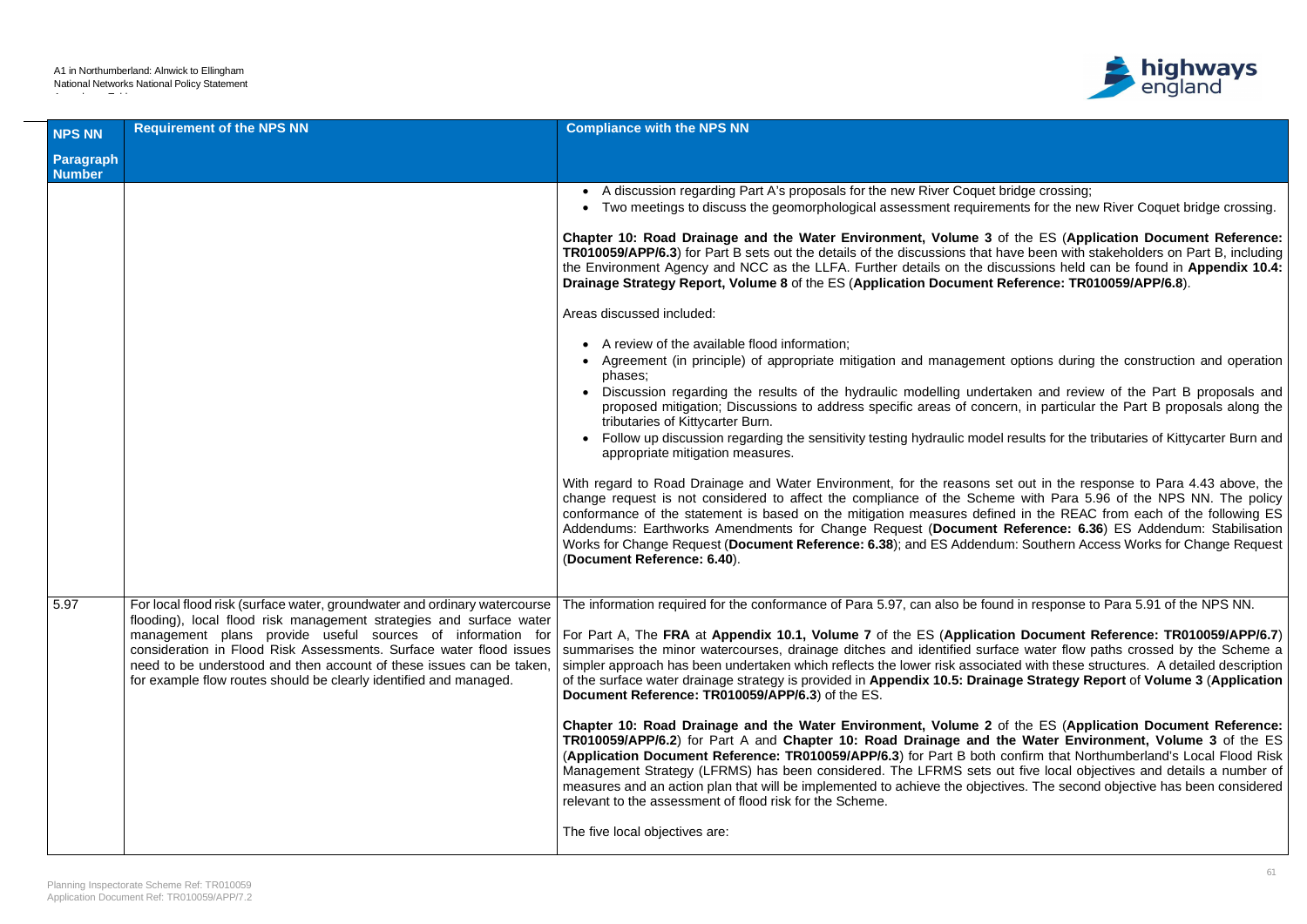

humberland.

ideration to the anticipated impact of climate change. elihood of flooding throughout Northumberland. creasing public awareness and understanding their

**ion Document Reference: TR010059/APP/6.8)** for tified surface water flow paths crossed by Part B. It ulverts provides a summary of their current condition. of Volume 8 of the ES goes on to list the control ures are also summarised in **Section 5.8** of the FRA haustive);

es via grassed detention basins where required; off values for the equivalent storm event;

sign flow without surcharging; and a 1 in 5 year flow allowance for climate change);

year events plus climate change.

ns set out in the response to Para 4.43 above, the cheme with Para 5.97 of the NPS NN. The policy lefined in the REAC from each of the following  $ES$ ent Reference: 6.36) ES Addendum: Stabilisation **Praction: Southern Access Works for Change Request** 

d in response to Para 5.91 of the NPS NN.

detailed in the FRA at Appendix 10.1, Volume 7 of Part A and Appendix 10.1, Volume 8 of the ES The drainage strategy details the volumes and peak ewhere. The FRA at **Appendix 10.1, Volume 7** and of the Scheme to ensure that there is no increase in

| <b>NPS NN</b>              | <b>Requirement of the NPS NN</b>                                                                                                                                                                                                                                                                                                                                                                                       | <b>Compliance with the NPS NN</b>                                                                                                                                                                                                                                                                                                                                                                                                                                                                                                                                                                                                                                                                                                                                                                                                                                                                                                                                                                                   |
|----------------------------|------------------------------------------------------------------------------------------------------------------------------------------------------------------------------------------------------------------------------------------------------------------------------------------------------------------------------------------------------------------------------------------------------------------------|---------------------------------------------------------------------------------------------------------------------------------------------------------------------------------------------------------------------------------------------------------------------------------------------------------------------------------------------------------------------------------------------------------------------------------------------------------------------------------------------------------------------------------------------------------------------------------------------------------------------------------------------------------------------------------------------------------------------------------------------------------------------------------------------------------------------------------------------------------------------------------------------------------------------------------------------------------------------------------------------------------------------|
| Paragraph<br><b>Number</b> |                                                                                                                                                                                                                                                                                                                                                                                                                        |                                                                                                                                                                                                                                                                                                                                                                                                                                                                                                                                                                                                                                                                                                                                                                                                                                                                                                                                                                                                                     |
|                            |                                                                                                                                                                                                                                                                                                                                                                                                                        | Improve knowledge and understanding of flood risk throughout North<br>a.<br>b. Promote sustainable development to reduce local flood risk with consent<br>c. Actively manage flood risk and drainage infrastructure to reduce like<br>d. Encourage communities to become more resilient to flooding by ine<br>concerns.<br>e. Be better prepared for flood events and post flood recovery.                                                                                                                                                                                                                                                                                                                                                                                                                                                                                                                                                                                                                          |
|                            |                                                                                                                                                                                                                                                                                                                                                                                                                        | For Part B, the FRA at Appendix 10.1, Volume 8 of the ES (Applicati<br>Part B summarises the minor watercourses, drainage ditches and ident<br>also considers whether the culverts are existing or new and for existing cu<br>The Drainage Strategy at Appendix 10.4: Drainage Strategy Report<br>measures embedded in the design to take account of this. These measures<br>at Appendix 10.1, Volume 8 of the ES. Such measures include (not exhappendix 10.1, Volume 8 of the ES. Such measures include<br>• Runoff from the Part B is discharged into the existing watercourse<br>• Allowable runoff rates are restricted to the existing greenfield rund<br>Highway drainage is designed to accommodate a 1 in 1 year des<br>without surface flooding of the running carriageways (with a 20%<br>Attenuation controls would be provided for the 1 in 1, 30 and 100<br>With regard to Road Drainage and Water Environment, for the reason<br>change request is not considered to affect the compliance of the Sc |
|                            |                                                                                                                                                                                                                                                                                                                                                                                                                        | conformance of the statement is based on the mitigation measures de<br>Addendums: Earthworks Amendments for Change Request (Docume<br>Works for Change Request (Document Reference: 6.38); and ES Adde<br>(Document Reference: 6.40).                                                                                                                                                                                                                                                                                                                                                                                                                                                                                                                                                                                                                                                                                                                                                                               |
| 5.98                       | Where flood risk is a factor in determining an application for development<br>consent, the Secretary of State should be satisfied that, where relevant:<br>the application is supported by an appropriate FRA;<br>the Sequential Test (see the National Planning Policy Framework)<br>has been applied as part of site selection and, if required, the<br>Exception Test (see the National Planning Policy Framework). | The information required for the conformance of Para 5.98, can be found                                                                                                                                                                                                                                                                                                                                                                                                                                                                                                                                                                                                                                                                                                                                                                                                                                                                                                                                             |
| 5.99                       | When determining an application, the Secretary of State should be<br>satisfied that flood risk will not be increased elsewhere and only consider<br>development appropriate in areas at risk of flooding where (informed by<br>a flood risk assessment, following the Sequential Test and, if required,<br>the Exception Test), it can be demonstrated that:                                                           | The Scheme's adherence to the requirements of the Exception Test is on<br>the ES (Application Document Reference: TR010059/APP/6.7) for<br>(Application Document Reference: TR010059/APP/6.8) for Part B. T<br>flow rates and demonstrates how they would not increase flood risk else<br><b>Volume 8</b> of the ES details the embedded mitigation measures as part of<br>flood risk as a result of the Scheme.                                                                                                                                                                                                                                                                                                                                                                                                                                                                                                                                                                                                    |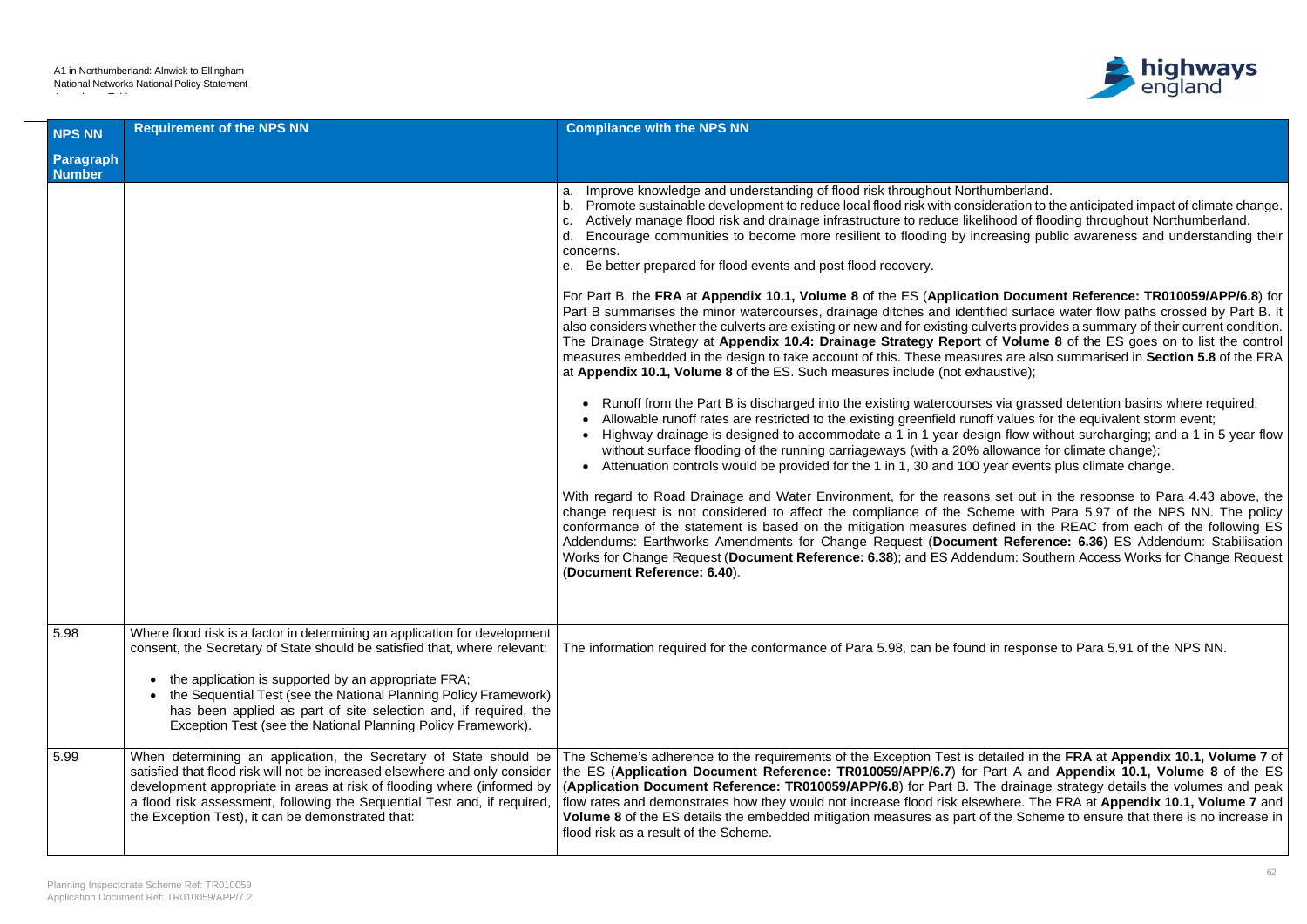

rable development is located in areas of lowest flood rear + 25% climate change allowance flood extent.

shed by Ministers under Paragraph 5(1) of Schedule

**Reada FRA** and **FRA** and **FRA** and **FRA** 20.10059/APP/6.7) for Part A and **rence: TR010059/APP/6.8**) for Part B notes that the est practice. The Applicant will be responsible (as the draft DCO (Application Document Reference: **S NN Paragraph 5.100. For example, written details** measures set out in the REAC contained within the **(7.3)**, including means of pollution control, must be nsultation with the relevant planning authority, before

pproval of the design changes, the **Outline CEMP** ...<br>in all of the mitigation measures defined by the REAC from Change Request (Document Reference: 6.36) ES rence: 6.38); and ES Addendum: Southern Access

nd in response to Para 5.91 and 5.94 of the NPS NN.

**Reada FRA** and **RA** and **R** and **FRA** and **FRA** and **R** and **R** rence: TR010059/APP/6.8) for Part B considers the opportunities to reduce flood risk. Attenuation ponds attenuation ponds will capture all the water drained

| <b>NPS NN</b>              | <b>Requirement of the NPS NN</b>                                                                                                                                                                                                                                                                                                                                                                                                                                                                                                                                                                                                                                                                                                                                                                                                                                                                                                                                                                                                                                                                                 | <b>Compliance with the NPS NN</b>                                                                                                                                                                                                                                                                                                                                                                                                                                                                                                                                                                                                                                                                                                                                                                                                                                                                                                                                                                                                                                                      |
|----------------------------|------------------------------------------------------------------------------------------------------------------------------------------------------------------------------------------------------------------------------------------------------------------------------------------------------------------------------------------------------------------------------------------------------------------------------------------------------------------------------------------------------------------------------------------------------------------------------------------------------------------------------------------------------------------------------------------------------------------------------------------------------------------------------------------------------------------------------------------------------------------------------------------------------------------------------------------------------------------------------------------------------------------------------------------------------------------------------------------------------------------|----------------------------------------------------------------------------------------------------------------------------------------------------------------------------------------------------------------------------------------------------------------------------------------------------------------------------------------------------------------------------------------------------------------------------------------------------------------------------------------------------------------------------------------------------------------------------------------------------------------------------------------------------------------------------------------------------------------------------------------------------------------------------------------------------------------------------------------------------------------------------------------------------------------------------------------------------------------------------------------------------------------------------------------------------------------------------------------|
| <b>Paragraph</b><br>Number |                                                                                                                                                                                                                                                                                                                                                                                                                                                                                                                                                                                                                                                                                                                                                                                                                                                                                                                                                                                                                                                                                                                  |                                                                                                                                                                                                                                                                                                                                                                                                                                                                                                                                                                                                                                                                                                                                                                                                                                                                                                                                                                                                                                                                                        |
|                            | within the site, the most vulnerable development is located in<br>areas of lowest flood risk unless there are overriding reasons to<br>prefer a different location; and<br>development is appropriately flood resilient and resistant,<br>including safe access and escape routes where required, and that<br>any residual risk can be safely managed, including by emergency<br>planning; and priority is given to the use of sustainable drainage<br>systems.                                                                                                                                                                                                                                                                                                                                                                                                                                                                                                                                                                                                                                                  | A sequential approach has been followed to ensure that the most vulner<br>risk. For example, the detention basins are not located in the 1 in 100 ye<br>The final CEMP will include an Emergency Response Plan.                                                                                                                                                                                                                                                                                                                                                                                                                                                                                                                                                                                                                                                                                                                                                                                                                                                                        |
| 5.100                      | For construction work which has drainage implications, approval for the<br>project's drainage system will form part of any development consent<br>issued by the Secretary of State. The Secretary of State will therefore<br>need to be satisfied that the proposed drainage system complies with any<br>National Standards published by Ministers under Paragraph 5(1) of<br>Schedule 3 to the Flood and Water Management Act 2010. In addition,<br>the development consent order, or any associated planning obligations,<br>will need to make provision for the adoption and maintenance of any<br>Sustainable Drainage Systems (SuDS), including any necessary access<br>rights to property. The Secretary of State, should be satisfied that the<br>most appropriate body is being given the responsibility for maintaining<br>any SuDS, taking into account the nature and security of the<br>infrastructure on the proposed site. The responsible body could include,<br>for example, the applicant, the landowner, the relevant local authority, or<br>another body such as the Internal Drainage Board. | The proposed drainage system complies with National Standards publis<br>3 to the Flood and Water Management Act 2010.<br>The FRA at Appendix 10.1, Volume 7 of the ES (Application Docum<br>at Appendix 10.1, Volume 8 of the ES (Application Document Refer<br>drainage scheme has been designed according to national SuDS be<br>necessary) for the maintenance of these features. The requirements of t<br>TR010059/APP/3.1) are considered sufficient to meet the criteria of NP<br>of the surface and foul water drainage system, reflecting the mitigation<br>Outline CEMP (Application Document Reference: TR010059/APP/<br>submitted and approved in writing by the Secretary of State, following cor<br>works can commence.<br>As stated in accordance with Para 3.2 of this table, following the ap<br>(Application Document Reference: APP-346) will be updated to contai<br>from each of the following ES Addendums: Earthworks Amendments for<br>Addendum: Stabilisation Works for Change Request (Document Refer<br>Works for Change Request (Document Reference: 6.40). |
| 5.102                      | The Secretary of State should expect that reasonable steps have been<br>taken to avoid, limit and reduce the risk of flooding to the proposed<br>infrastructure and others. However, the nature of linear infrastructure<br>means that there will be cases where:<br>upgrades are made to existing infrastructure in an area at risk of<br>$\bullet$<br>flooding;<br>infrastructure in a flood risk area is being replaced;<br>$\bullet$<br>infrastructure is being provided to serve a flood risk area; and<br>$\bullet$<br>infrastructure is being provided connecting two points that are not<br>$\bullet$<br>in flood risk areas, but where the most viable route between the<br>two passes through such an area.                                                                                                                                                                                                                                                                                                                                                                                            | The information required for the conformance of Para 5.102, can be four                                                                                                                                                                                                                                                                                                                                                                                                                                                                                                                                                                                                                                                                                                                                                                                                                                                                                                                                                                                                                |
| 5.103                      | The design of linear infrastructure and the use of embankments in<br>particular, may mean that linear infrastructure can reduce the risk of<br>flooding for the surrounding area. In such cases the Secretary of State                                                                                                                                                                                                                                                                                                                                                                                                                                                                                                                                                                                                                                                                                                                                                                                                                                                                                           | The FRA at Appendix 10.1, Volume 7 of the ES (Application Docum<br>at Appendix 10.1, Volume 8 of the ES (Application Document Refer<br>risk from all sources of flooding to and from the Scheme and considers<br>are proposed at various locations along the length of the Scheme. The                                                                                                                                                                                                                                                                                                                                                                                                                                                                                                                                                                                                                                                                                                                                                                                                 |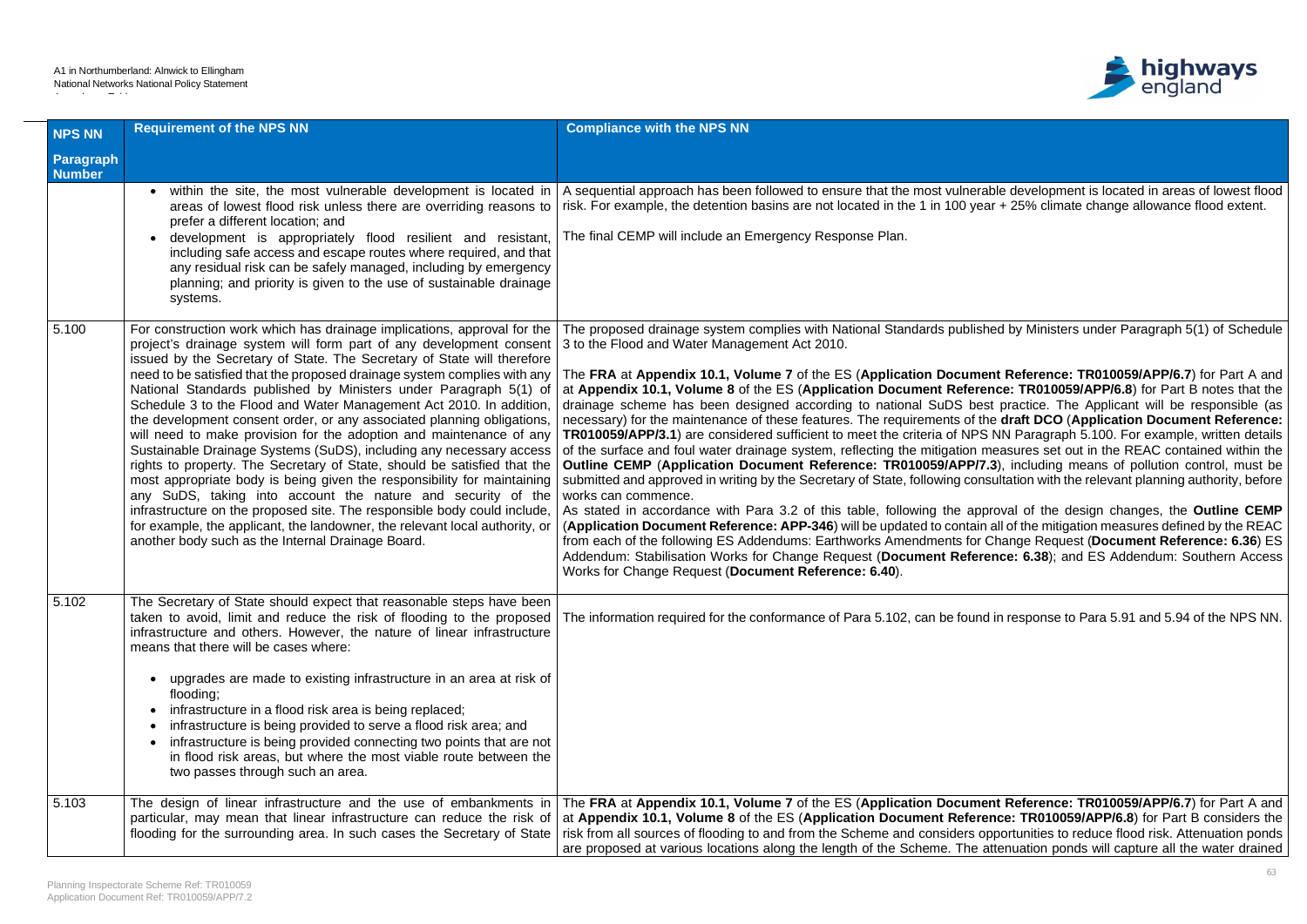Accordance Table



n-off and the ponds would do this by storing surface g the water after the peak flow has passed. These measures are set out in the **Outline CEMP** (**Application Document Reference: TR010059/APP/7.3**).

s and Sea) indicates that the majority of the Part A alignment is include sections located in the medium risk Flood is associated with the following watercourses: River charges into the Longdike Burn); and River Coquet. IN para 5.92 - 5.93 above) are proposed in the FRA **rence: TR010059/APP/6.7**) for Part A to ensure that elsewhere as a result of Part A.

ig an area within fluvial flood risk (Flood Zones 2 and n measures (see comments in response to NPS NN. **ime 8** of the ES (Application Document Reference: and to prevent increased flood risk elsewhere as a

summarised below:

ge swales/detention basins/tanks, where required; ign flow without surcharging; and a 1 in 5 year flow ance for climate change); ear events plus climate change.

**2** of the ES (Application Document Reference: al infrastructure in accordance with NPPF, as it would es of floodina.

**ment Reference: TR010059/APP/6.7**) confirms that urface water flow path overtops the highway crest. ay crest is not overtopped when the inlet capacity is m any watercourse crossing, culvert or surface water  $on side red necessary.$ 

is and Sea indicates that the majority of the Part A es include sections located in the medium risk Flood is associated with the following watercourses: River charges into the Longdike Burn); and River Coquet.

Let is downstream of the 1 km Study Area. The tidal ated approximately 9 km to the east of Part A. The in a deep valley at approximately 35 m AOD, but the

| <b>NPS NN</b>              | <b>Requirement of the NPS NN</b>                                                                                                                                                                                                                                                                                                        | <b>Compliance with the NPS NN</b>                                                                                                                                                                                                                                                                                                                                                                                                                                                                                                                                                                                                                                                                                                                                                                                                                                                                                                                                                                                                                                                                                                                                                                                                  |
|----------------------------|-----------------------------------------------------------------------------------------------------------------------------------------------------------------------------------------------------------------------------------------------------------------------------------------------------------------------------------------|------------------------------------------------------------------------------------------------------------------------------------------------------------------------------------------------------------------------------------------------------------------------------------------------------------------------------------------------------------------------------------------------------------------------------------------------------------------------------------------------------------------------------------------------------------------------------------------------------------------------------------------------------------------------------------------------------------------------------------------------------------------------------------------------------------------------------------------------------------------------------------------------------------------------------------------------------------------------------------------------------------------------------------------------------------------------------------------------------------------------------------------------------------------------------------------------------------------------------------|
| Paragraph<br><b>Number</b> |                                                                                                                                                                                                                                                                                                                                         |                                                                                                                                                                                                                                                                                                                                                                                                                                                                                                                                                                                                                                                                                                                                                                                                                                                                                                                                                                                                                                                                                                                                                                                                                                    |
|                            | should take account of any positive benefit to placing linear infrastructure<br>in a flood risk area.                                                                                                                                                                                                                                   | from the catchment. This would reduce the rate of the surface water rur<br>water run-off during peak flow (i.e. heavy rainfall) and slowly releasing<br>measures are set out in the Outline CEMP (Application Document Re                                                                                                                                                                                                                                                                                                                                                                                                                                                                                                                                                                                                                                                                                                                                                                                                                                                                                                                                                                                                          |
| 5.104                      | Where linear infrastructure has been proposed in a flood risk area, the<br>Secretary of State should expect reasonable mitigation measures to have<br>been made, to ensure that the infrastructure remains functional in the<br>event of predicted flooding.                                                                            | A review of the Environment Agency's Flood Map for Planning (Rivers<br>alignment is located in the low-risk Flood Zone 1. However, Part A doe<br>Zone 2, and the high-risk Flood Zone 3. The identified fluvial flood risk<br>Lyne; Earsdon Burn; Longdike Burn (and the Poxtondean Burn that dis<br>Appropriate mitigation measures (see comments in response to NPS N<br>at Appendix 10.1, Volume 7 of the ES (Application Document Refer<br>the infrastructure remains functional and to prevent increased flood risk<br>The majority of Part B is located in Flood Zone 1, with the exception bein<br>3a) where Denwick Burn crosses the existing A1. Appropriate mitigation<br>para 5.92 - 5.93 above) are proposed in the FRA at Appendix 10.1, Volu<br>TR010059/APP/6.8) to ensure that the infrastructure remains functional<br>result of Part B.<br>The surface water drainage strategy for Parts A and B of the Scheme is<br>Runoff would be discharged into the existing watercourses via stora<br>Highway drainage is designed to accommodate a 1 in 1 year desi-<br>without surface flooding of the running carriageways (with a 20 % alloway<br>Attenuation controls would be provided for the 1 in 1, 30 and 100 ye |
| 5.109                      | In addition, any project that is classified as 'essential infrastructure' and<br>proposed to be in Flood Zone 3a or b should be designed and constructed<br>to remain operational and safe for users in times of flood; and any project<br>in Zone 3b should result in no net loss of floodplain storage and not<br>impede water flows. | Chapter 10: Road Drainage and the Water Environment, Volume<br>TR010059/APP/6.2) confirms that Part A would be classified as essentia<br>provide an important transport link that should remain operational in time<br>The FRA at Appendix 10.1 of Volume 7 of the ES (Application Docur<br>during a 1000-year flood event, no watercourse crossing, culvert or so<br>Blockage scenarios on the watercourse crossings show that the highwa<br>reduced. Regular maintenance should ensure that residual flood risk fror<br>flow path is minimal and no further flood risk mitigation measures are co<br>A review of the Environment Agency's Flood Map for Planning (Rivers<br>alignment is located in the low-risk Flood Zone 1. However, Part A doe<br>Zone 2, and the high-risk Flood Zone 3. The identified fluvial flood risk<br>Lyne; Earsdon Burn; Longdike Burn (and the Poxtondean Burn that disc<br>Part A is not at risk of tidal flooding as the tidal limits for the River Coqu<br>limit for the River Coquet is on the outskirts of Warkworth which is loct<br>lowest elevation along Part A alignment is at the River Coquet which is i<br>majority of Part A is between 80 to 150 m AOD.                            |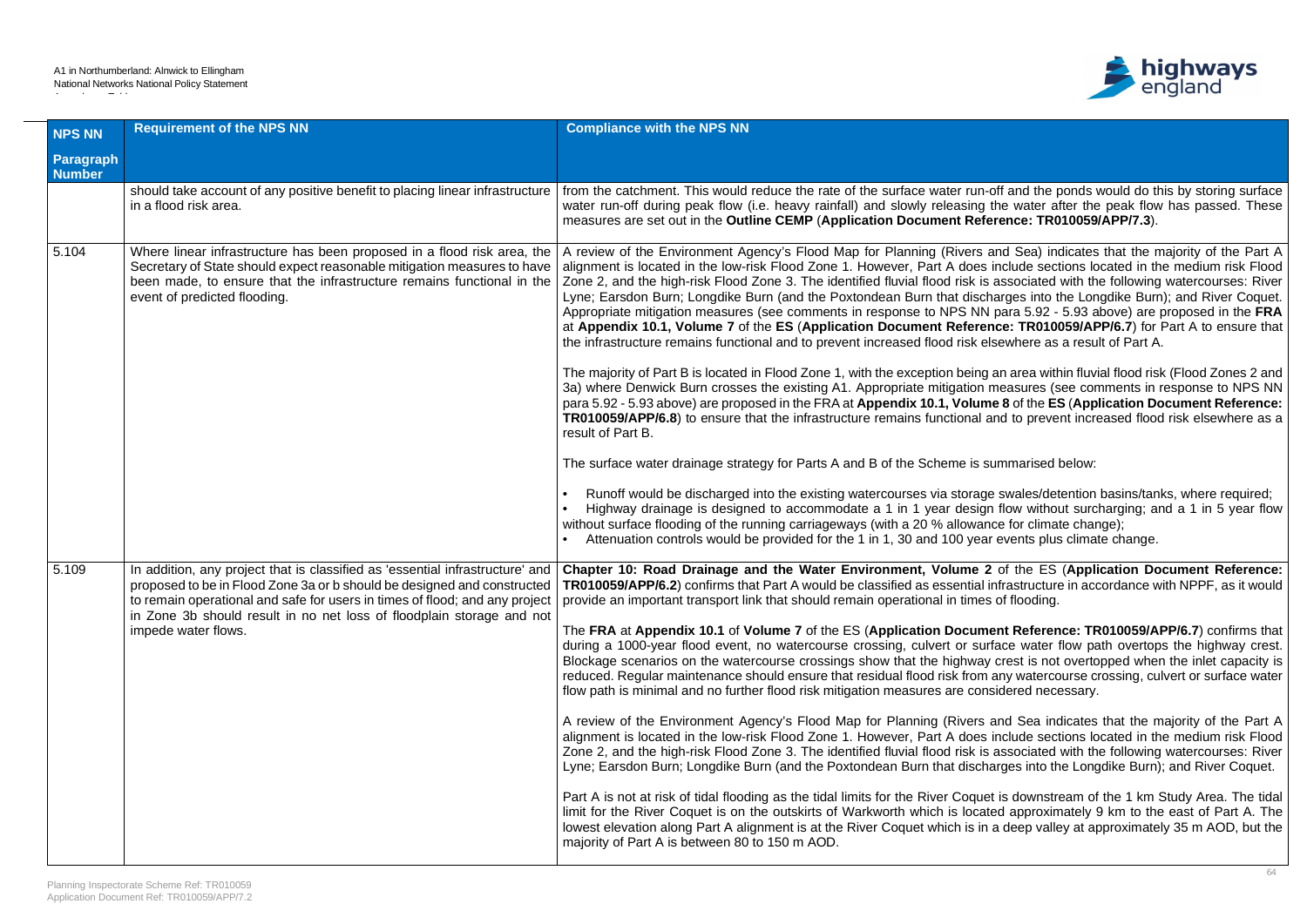

**3** of the ES (Application Document Reference: I infrastructure in accordance with NPPF, as it would nes of flooding. The maiority of Part B is located in Flood Zones 2 and 3a) where Denwick Burn crosses the existing A1. The **FRA** (**Appendix 10.1, Volume 8** of the **ES** (**Application Document Reference: TR010059/APP/6.8**)

**ament Reference: TR010059/APP/6.8)** for Part B lvert or surface water flow path overtops the highway hway crest is not overtopped when the inlet capacity lood risk from any watercourse crossing, culvert or asures are considered necessary.

**P/7.3**) details the mitigation measures that would be they are required, who is responsible for delivering y include ensuring that the Scheme would result in

proval of the design changes, the **Outline CEMP Application Containt Reference:** All of the REAC is all of the mitigation measures defined by the REAC Change Request (Document Reference: 6.36) ES ence: 6.38); and ES Addendum: Southern Access

is set out in the response to Para 4.43 above, the the Scheme with Para 5.109 of the NPS NN. The s defined in the REAC from each of the following ES **nt Reference: 6.36) ES Addendum: Stabilisation** ndum: Southern Access Works for Change Request

ed within Flood Zone 3. The Sequential Test must me is required to improve the A1 between Morpeth safety and reliability, amongst other reasons, within **there areas areas areas in reasonable and there in the and there in the 20 reasonable and the 20 reasonable 1 The Example ES (***Dout along the Scheme is therefore* 

of the **ES** (**Application Document Reference:** and demonstrates how they would not be increased. e design.

| <b>NPS NN</b>              | <b>Requirement of the NPS NN</b>                                                                                                                                                                                               | <b>Compliance with the NPS NN</b>                                                                                                                                                                                                                                                                                                                                                                                                                                                                                                                                                                                                                                                                                                                                                                                                                                                                                                                                                                                                                                                                                                                                                                                                                                                                                                                                                                                                                                                                                                                                                                                                                                                                                                                                                                                                                                                                                                                                                                                                                                                              |
|----------------------------|--------------------------------------------------------------------------------------------------------------------------------------------------------------------------------------------------------------------------------|------------------------------------------------------------------------------------------------------------------------------------------------------------------------------------------------------------------------------------------------------------------------------------------------------------------------------------------------------------------------------------------------------------------------------------------------------------------------------------------------------------------------------------------------------------------------------------------------------------------------------------------------------------------------------------------------------------------------------------------------------------------------------------------------------------------------------------------------------------------------------------------------------------------------------------------------------------------------------------------------------------------------------------------------------------------------------------------------------------------------------------------------------------------------------------------------------------------------------------------------------------------------------------------------------------------------------------------------------------------------------------------------------------------------------------------------------------------------------------------------------------------------------------------------------------------------------------------------------------------------------------------------------------------------------------------------------------------------------------------------------------------------------------------------------------------------------------------------------------------------------------------------------------------------------------------------------------------------------------------------------------------------------------------------------------------------------------------------|
| Paragraph<br><b>Number</b> |                                                                                                                                                                                                                                |                                                                                                                                                                                                                                                                                                                                                                                                                                                                                                                                                                                                                                                                                                                                                                                                                                                                                                                                                                                                                                                                                                                                                                                                                                                                                                                                                                                                                                                                                                                                                                                                                                                                                                                                                                                                                                                                                                                                                                                                                                                                                                |
|                            |                                                                                                                                                                                                                                | Chapter 10: Road Drainage and the Water Environment, Volume 3 of the<br>TR010059/APP/6.3) confirms that Part B would be classified as essential infrastrue<br>provide an important transport link that should remain operational in times of floe<br>Flood Zone 1, with the exception being an area within fluvial flood risk (Flood Zon<br>the existing A1. The FRA (Appendix 10.1, Volume 8 of the ES (Application Do<br>confirms that Part B would remain operational and safe for users in times of flood.<br>The FRA at Appendix 10.1, Volume 8 of the ES (Application Document Re<br>confirms that during a 1000 year flood event, no watercourse crossing, culvert or su<br>crest. Blockage scenarios on the watercourse crossings show that the highway crea<br>is reduced, and that regular maintenance should ensure that residual flood risk<br>surface water flow path is minimal and no further flood risk mitigation measures a<br>The Outline CEMP (Application Document Reference: TR010059/APP/7.3) det<br>implemented both during construction and operation of the Scheme, why they are<br>them and any ongoing maintenance and monitoring arrangements. They include<br>no net loss of floodplain storage and would not impede water flows.<br>As stated in accordance with Para 3.2 of this table, following the approval of<br>(Application Document Reference: APP-346) will be updated to contain all of the<br>from each of the following ES Addendums: Earthworks Amendments for Change I<br>Addendum: Stabilisation Works for Change Request (Document Reference: 6.<br>Works for Change Request (Document Reference: 6.40).<br>With regard to Road Drainage and Water Environment, for the reasons set out<br>change request is therefore not considered to affect the compliance of the Sche<br>policy conformance of the statement is based on the mitigation measures defined<br>Addendums: Earthworks Amendments for Change Request (Document Refer<br>Works for Change Request (Document Reference: 6.38); and ES Addendum: So<br>(Document Reference: 6.40). |
| 5.112<br>5.115             | Site layout and surface water drainage systems should cope with events<br>that exceed the design capacity of the system, so that excess water can                                                                              | The Scheme is classed as 'Essential Infrastructure' and is partly located within<br>therefore be passed before it is considered to be acceptable. The Scheme is req                                                                                                                                                                                                                                                                                                                                                                                                                                                                                                                                                                                                                                                                                                                                                                                                                                                                                                                                                                                                                                                                                                                                                                                                                                                                                                                                                                                                                                                                                                                                                                                                                                                                                                                                                                                                                                                                                                                            |
|                            | be safely stored on or conveyed from the site without adverse impacts.<br>The surface water drainage arrangements for any project should be such<br>that the volumes and peak flow rates of surface water leaving the site are | and Ellingham, Improvements are required to improve traffic flow, journey safety ar<br>this area and there are no reasonable alternatives, as considered in Chapter 3: A<br>the ES (Application Document Reference: TR010059/APP/6.1), that could meet<br>deemed to pass the Sequential and Exception Tests in this instance.                                                                                                                                                                                                                                                                                                                                                                                                                                                                                                                                                                                                                                                                                                                                                                                                                                                                                                                                                                                                                                                                                                                                                                                                                                                                                                                                                                                                                                                                                                                                                                                                                                                                                                                                                                  |
|                            | no greater than the rates prior to the proposed project, unless specific off-<br>site arrangements are made and result in the same net effect.                                                                                 | The Drainage Strategy Report at Appendix 10.5, Volume 7 of the E<br>TR010059/APP/6.7) for Part A details the volumes and peak flow rates and demo                                                                                                                                                                                                                                                                                                                                                                                                                                                                                                                                                                                                                                                                                                                                                                                                                                                                                                                                                                                                                                                                                                                                                                                                                                                                                                                                                                                                                                                                                                                                                                                                                                                                                                                                                                                                                                                                                                                                              |
|                            | It may be necessary to provide surface water storage and infiltration to<br>limit and reduce both the peak rate of discharge from the site and the                                                                             | It also details the SuDS components that have been incorporated into the design.                                                                                                                                                                                                                                                                                                                                                                                                                                                                                                                                                                                                                                                                                                                                                                                                                                                                                                                                                                                                                                                                                                                                                                                                                                                                                                                                                                                                                                                                                                                                                                                                                                                                                                                                                                                                                                                                                                                                                                                                               |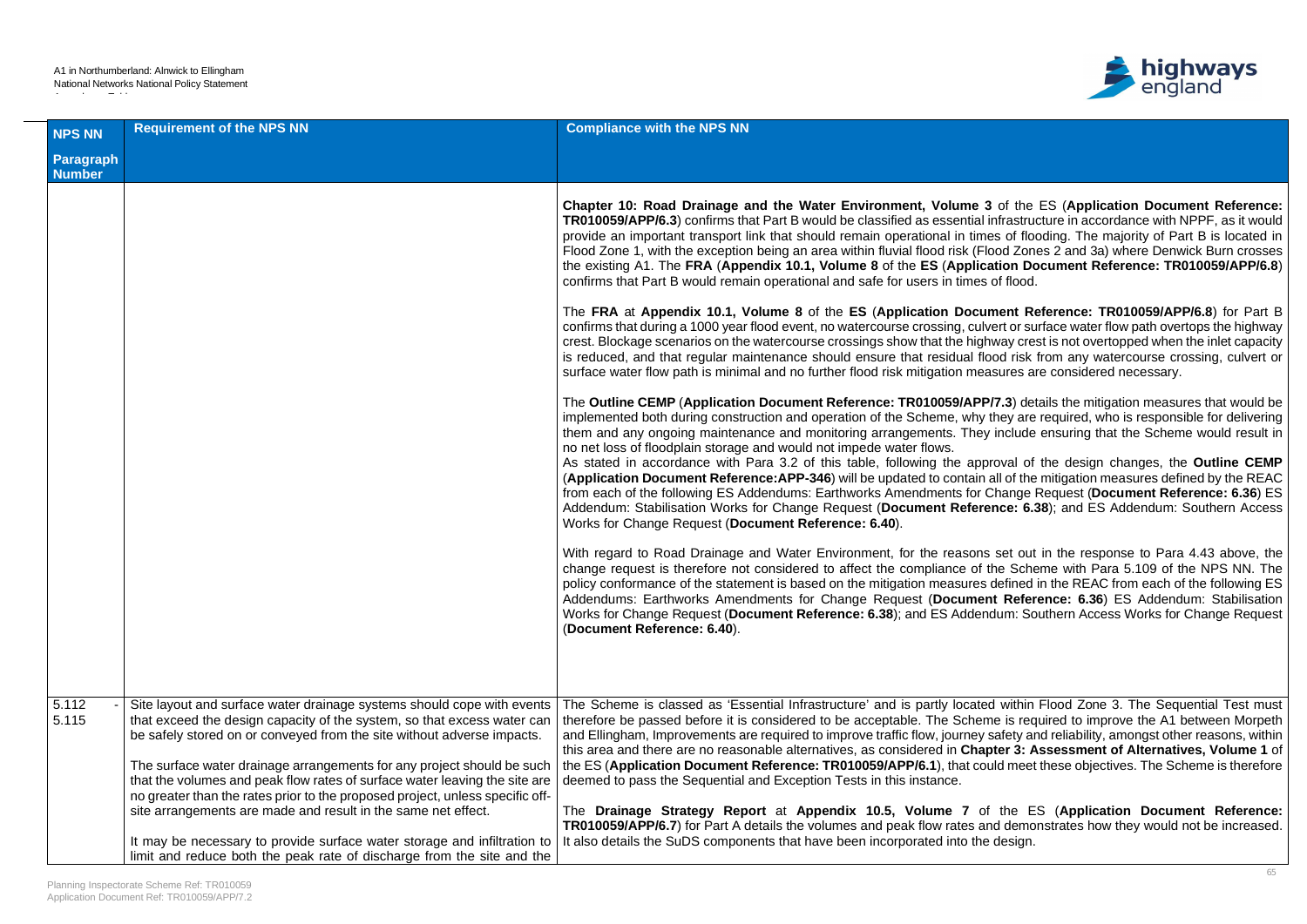

**Indeer Spillages and routine in spillages and routine in the Drainage Network Water Quality cument Reference: TR010059/APP/6.7).** for Part A from surface water runoff.

charged into the existing water courses via storage

**n Document Reference: TR010059/APP/6.8**)) has **x 10.4, Volume 8** of the ES). The drainage strategy ld not be increased as well as the SUDS components

via grassed detention basins. The potential impacts twork Water Quality Assessment (Appendix 10.3, **PP/6.8**)). The assessment demonstrates how Part B

et out in the response to Para 4.43 above, the change ith Para 5.112 - 5.115 of the NPS NN. The policy lefined in the REAC from each of the following ES ent Reference: 6.36) ES Addendum: Stabilisation **Primers Fouthern Access Works for Change Request** 

**And Soils, Volume 2** of the ES (Application **Pr 11: Geology and Soils, Volume 3 of the ES Papaice: Booking than B infrastructure remains functional. This tline CEMP** (Application Document Reference: e mitigation measures such as temporary shoring is ground, the impacts will be negligible.

design stage to assess for the presence of shallow for mitigation of ground instability. Following the res will be employed as necessary:

arthworks to control settlement in the case of surface ed, subject to further detailed assessment as part of

ad transfer platform / distribution mat combination to sulting from shallow working collapse associated with required, subject to further ground investigation data

| <b>NPS NN</b>              | <b>Requirement of the NPS NN</b>                                                                                                                                                                                                                                                                                                                                                                                                                                                                                                                                                                                                                                                                                   | <b>Compliance with the NPS NN</b>                                                                                                                                                                                                                                                                                                                                                                                                                                                                                                                                                                                                                                                                                                                                                                                                                                                                                                                                                                                                                                                                                                                                                                                                                                                                 |
|----------------------------|--------------------------------------------------------------------------------------------------------------------------------------------------------------------------------------------------------------------------------------------------------------------------------------------------------------------------------------------------------------------------------------------------------------------------------------------------------------------------------------------------------------------------------------------------------------------------------------------------------------------------------------------------------------------------------------------------------------------|---------------------------------------------------------------------------------------------------------------------------------------------------------------------------------------------------------------------------------------------------------------------------------------------------------------------------------------------------------------------------------------------------------------------------------------------------------------------------------------------------------------------------------------------------------------------------------------------------------------------------------------------------------------------------------------------------------------------------------------------------------------------------------------------------------------------------------------------------------------------------------------------------------------------------------------------------------------------------------------------------------------------------------------------------------------------------------------------------------------------------------------------------------------------------------------------------------------------------------------------------------------------------------------------------|
| Paragraph<br><b>Number</b> |                                                                                                                                                                                                                                                                                                                                                                                                                                                                                                                                                                                                                                                                                                                    |                                                                                                                                                                                                                                                                                                                                                                                                                                                                                                                                                                                                                                                                                                                                                                                                                                                                                                                                                                                                                                                                                                                                                                                                                                                                                                   |
|                            | total volume discharged from the site. There may be circumstances<br>where it is appropriate for infiltration attenuation storage to be provided<br>outside the project site, if necessary, through the use of a planning<br>obligation.<br>The sequential approach should be applied to the layout and design of<br>the project. Vulnerable uses should be located on parts of the site at lower<br>probability and residual risk of flooding. Applicants should seek<br>opportunities to use open space for multiple purposes such as amenity,<br>wildlife habitat and flood storage uses. Opportunities can be taken to<br>lower flood risk by improving flow routes, flood storage capacity and using<br>SuDS. | The potential impacts of spillages and routine runoff have been as<br>Assessment at Appendix 10.3, Volume 7 of the ES (Application Doc<br>The assessment demonstrates how Part A will not impact water quality f<br>As part of the surface water drainage strategy, runoff would be disc<br>swales/detention basins/tanks, where required.<br>For Part B, the FRA (Appendix 10.1, Volume 8 of the ES (Applicatio<br>been prepared which includes a Drainage Strategy Report (Appendix<br>details the volumes and peak flow rates and demonstrates how they woul<br>that have been incorporated into design of Part B.<br>Runoff from Part B would be discharged into the existing watercourses<br>of spillages and routine runoff have been assessed in the Drainage Net<br>Volume 8 of the ES (Application Document Reference: TR010059/AI<br>would not impact water quality from surface water runoff.<br>With regard to Road Drainage and Water Environment for the reasons se<br>request is not considered to affect the compliance of the Scheme wi<br>conformance of the statement is based on the mitigation measures de<br>Addendums: Earthworks Amendments for Change Request (Docume<br>Works for Change Request (Document Reference: 6.38); and ES Adde<br>(Document Reference: 6.40). |
| 5.116                      | The effects of land instability may result in landslides, subsidence or<br>ground heave. Failing to deal with this issue could cause harm to human<br>health, local property and associated infrastructure, and the wider<br>environment. They occur in different circumstances for different reasons<br>and vary in their predictability and in their effect on development.                                                                                                                                                                                                                                                                                                                                      | An assessment of the ground conditions is set out in Chapter 11: Geo<br>Document Reference: TR010059/APP/6.2) for Part A and Chapter<br>(Application Document Reference: TR010059/APP/6.3) for Part B to e<br>Chapter concludes that with suitable mitigation included in the Out<br>TR010059/APP/7.3), including the preparation of a document to ensure<br>incorporated into excavations should there be a risk of loose or unstable<br>Further intrusive ground investigation would be required at the detailed<br>workings and inform and enable any grout stabilisation requirements<br>completion of ground investigation works the following additional measu<br>The incorporation of a high strength basal geogrid beneath new ea<br>movement due to collapse of any unrecorded workings, if require<br>the detailed design;<br>Additional capacity to be designed into the rigid inclusions and loa<br>further increase its ability to tolerate minor ground movements res<br>embankments in areas considered to be at risk from collapse, if r<br>undertaken to support the detailed design;                                                                                                                                                                                            |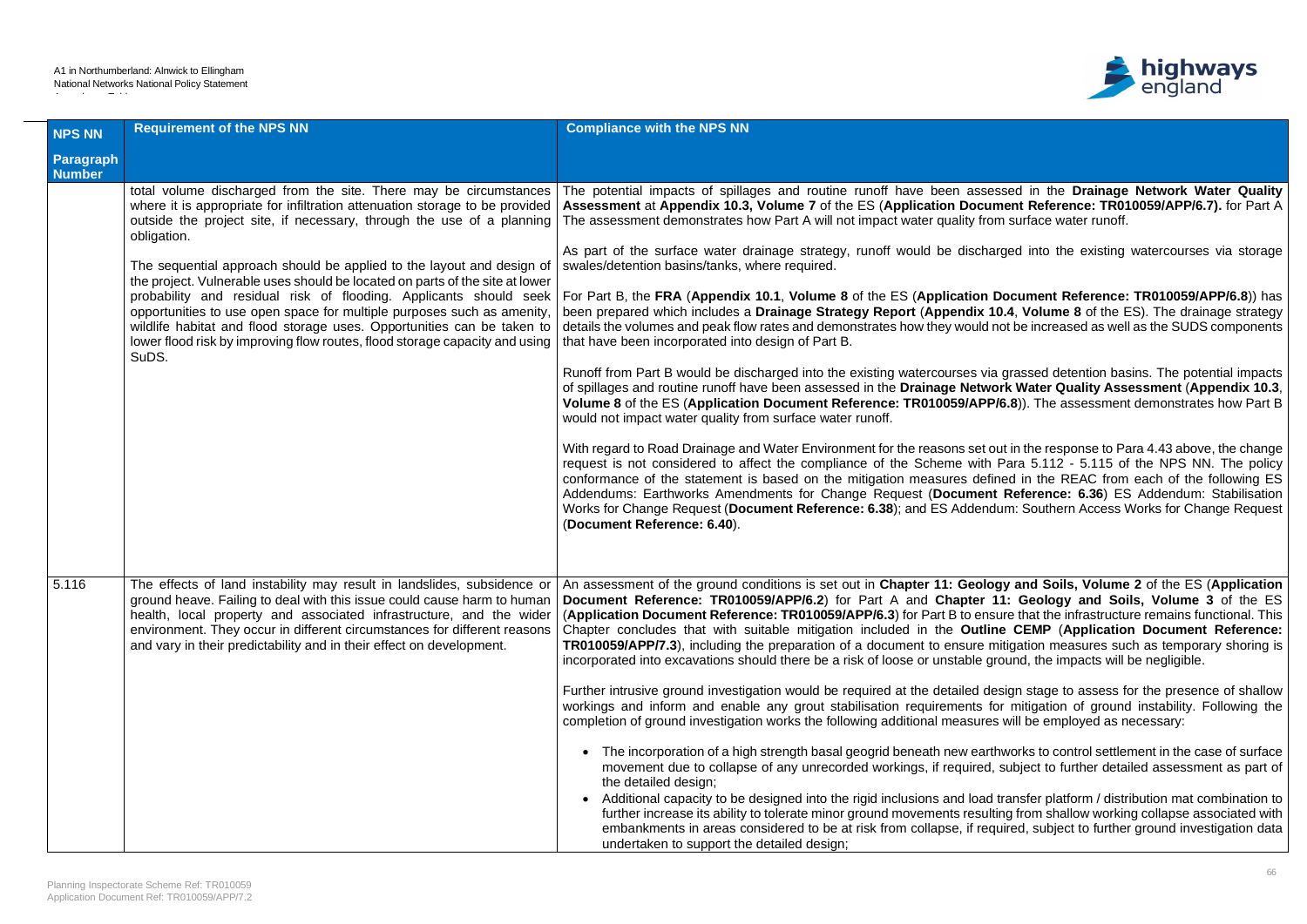

when pumping any grout into the ground to monitor that grouting may be reaching areas outside those

flow of grout beyond the treatment boundaries and

would be fenced off for the duration of the works with

pproval of the design changes, the **Outline CEMP Application Containt Reference:** All of the REAC from Espany: Change Request (Document Reference: 6.36) ES rence: 6.38); and ES Addendum: Southern Access

sessed in the following ES Addendums: Earthworks **Addendum: Stabilisation Works for Change Request** Vorks for Change Request (Document Reference: mpacts to not change the original assessment. It is iance of the Scheme with Para 5.116 of the NPS NN. sures defined in the REAC from each of the following nent Reference: 6.36) ES Addendum: Stabilisation Works for Change Request (**Document Reference: 6.38**); and ES Addendum: Southern Access Works for Change Request

can also be found in response to Para 5.116 of the

Ret out in Chapter 11: Geology and Soils, Volume **2** for Part A and Chapter 11: Geology and Soils, **PP/6.3**) for Part B to ensure that the infrastructure rability and release pollutants into the environment. ipated that policy objectives would be compromised practice measures in line with current UK guidance.

the Coal Mining Risk Assessment at Appendix **159/APP/6.7)** for Part A and Appendix 11.5, Volume

to Para 5.116 above, the change request is therefore and 5.118 of the NPS NN. The policy conformance REAC from each of the following ES Addendums: **i.36**) ES Addendum: Stabilisation Works for Change

| <b>NPS NN</b>                     | <b>Requirement of the NPS NN</b>                                                                                                                                                                                                                                                                                                                                                                                                                                                                                                                                                                                                                                                                                                                                                                                                                                                                                                                                                                                                                                                                                                                                                                                                                                                                                                                                  | <b>Compliance with the NPS NN</b>                                                                                                                                                                                                                                                                                                                                                                                                                                                                                                                                                                                                                                                                                                                                                                                                                                                                                                                                                                                                                                                                                                                                                                                                                                                                                                                                                                                                                                                                |
|-----------------------------------|-------------------------------------------------------------------------------------------------------------------------------------------------------------------------------------------------------------------------------------------------------------------------------------------------------------------------------------------------------------------------------------------------------------------------------------------------------------------------------------------------------------------------------------------------------------------------------------------------------------------------------------------------------------------------------------------------------------------------------------------------------------------------------------------------------------------------------------------------------------------------------------------------------------------------------------------------------------------------------------------------------------------------------------------------------------------------------------------------------------------------------------------------------------------------------------------------------------------------------------------------------------------------------------------------------------------------------------------------------------------|--------------------------------------------------------------------------------------------------------------------------------------------------------------------------------------------------------------------------------------------------------------------------------------------------------------------------------------------------------------------------------------------------------------------------------------------------------------------------------------------------------------------------------------------------------------------------------------------------------------------------------------------------------------------------------------------------------------------------------------------------------------------------------------------------------------------------------------------------------------------------------------------------------------------------------------------------------------------------------------------------------------------------------------------------------------------------------------------------------------------------------------------------------------------------------------------------------------------------------------------------------------------------------------------------------------------------------------------------------------------------------------------------------------------------------------------------------------------------------------------------|
| <b>Paragraph</b><br><b>Number</b> |                                                                                                                                                                                                                                                                                                                                                                                                                                                                                                                                                                                                                                                                                                                                                                                                                                                                                                                                                                                                                                                                                                                                                                                                                                                                                                                                                                   |                                                                                                                                                                                                                                                                                                                                                                                                                                                                                                                                                                                                                                                                                                                                                                                                                                                                                                                                                                                                                                                                                                                                                                                                                                                                                                                                                                                                                                                                                                  |
|                                   |                                                                                                                                                                                                                                                                                                                                                                                                                                                                                                                                                                                                                                                                                                                                                                                                                                                                                                                                                                                                                                                                                                                                                                                                                                                                                                                                                                   | If grouting is required, grouting pressure checks to be undertaken when pure<br>whether any anomalies in pressure are noted which could signify that gro<br>intended;<br>Where required, a grout curtain would be installed to restrict the flow of good<br>inhibit the impact upon any surrounding shaft walls; and<br>Mine shafts / adits located within the Order Limits of the Scheme would be<br>adequate signage.<br>As stated in accordance with Para 3.2 of this table, following the approval of<br>(Application Document Reference: APP-346) will be updated to contain all of the<br>from each of the following ES Addendums: Earthworks Amendments for Change<br>Addendum: Stabilisation Works for Change Request (Document Reference: 6.<br>Works for Change Request (Document Reference: 6.40).<br>The impact of the request for changes made at Deadline 4 has been assessed in<br>Amendments for Change Request (Document Reference: 6.36) ES Addendun<br>(Document Reference: 6.38); and ES Addendum: Southern Access Works for<br>6.40). In relation to Geology and Soil, these documents conclude the impacts to<br>therefore not considered that the change request would affect the compliance of the<br>The policy conformance of the statement is based on the mitigation measures def<br>ES Addendums: Earthworks Amendments for Change Request (Document Ref<br>Works for Change Request (Document Reference: 6.38); and ES Addendum: So<br>(Document Reference: 6.40). |
| 5.117<br>5.118                    | Where necessary, land stability should be considered in respect of new<br>development, as set out in the National Planning Policy Framework and<br>supporting planning guidance. Specifically, proposals should be<br>appropriate for the location, including preventing unacceptable risks from<br>land instability. If land stability could be an issue, applicants should seek<br>appropriate technical and environmental expert advice to assess the<br>likely consequences of proposed developments on sites where<br>subsidence, landslides and ground compression is known or suspected.<br>Applicants should liaise with the Coal Authority if necessary. A<br>preliminary assessment of ground instability should be carried out at the<br>earliest possible stage before a detailed application for development<br>consent is prepared. Applicants should ensure that any necessary<br>investigations are undertaken to ascertain that their sites are and will<br>remain stable or can be made so as part of the development. The site<br>needs to be assessed in context of surrounding areas where subsidence,<br>landslides and land compression could threaten the development during<br>its anticipated life or damage neighbouring land or property. This could<br>be in the form of a land stability or slope stability risk assessment report. | The information required for the conformance of Para 5.117 and 5.118, can also<br>NPS NN.<br>Appropriate assessment of the ground conditions and conclusions are set out in<br>2 of the ES (Application Document Reference: TR010059/APP/6.2) for Part<br>Volume 3 of the ES (Application Document Reference: TR010059/APP/6.3)<br>remains functional. The Scheme has the potential to impact ground stability are<br>However, based on the approach set out in these chapters it is not anticipated the<br>based on the mitigation measures advocating the implementation of best practice<br>An assessment of the risks posed by historic coal mining is provided in the Coa<br>11.4, Volume 7 of the ES (Application Document Reference: TR010059/APP/<br>8 of the ES (Application Document Reference: TR010059/APP/6.8) for Part B.<br>With regard to Geology and Soils, for the reasons set out in the response to Para 5<br>not considered to affect the compliance of the Scheme with Para 5.117 and 5.11<br>of the statement is based on the mitigation measures defined in the REAC from<br>Earthworks Amendments for Change Request (Document Reference: 6.36) ES                                                                                                                                                                                                                                                                                                                      |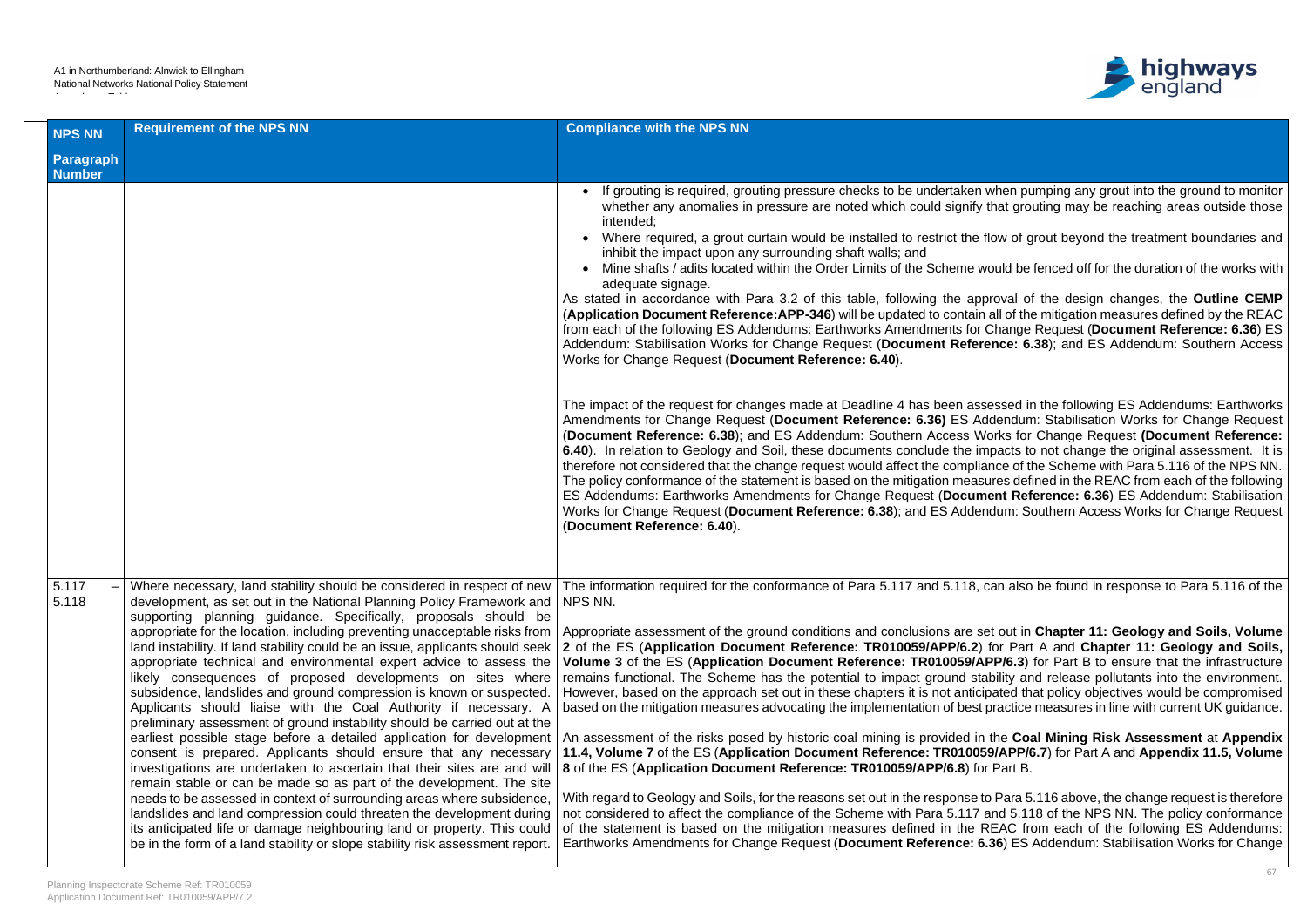Accordance Table



Request (**Document Reference: 6.38**); and ES Addendum: Southern Access Works for Change Request (**Document**

e found in response to Para 5.116 of the NPS NN.

expected and making use of ground improvement ing design and is subject to design certification under

**Cument Reference: TR010059/APP/6.2) for Part A** and structural damage for Part A and Chapter 11: ference: TR010059/APP/6.3) does likewise for Part

Int Method Statement (RAMS) will be carried out to I into excavations should there be a risk of loose or ge. The following measures as recommended in **Application Document Reference:** *Application Document Reference:* **K** Assessment, Volume 8 of the ES (Application **Document Reference: TR010059/APP/6.8**) for Part B will be undertaken to minimise risks associated with ground collapse

earthworks to control settlement in the case of required, subject to further detailed assessment as

ad transfer platform / distribution mat combination to sulting from any shallow working collapse from collapse, if required subject to further ground

if when pumping any grout into the ground to Id signify that grouting may be reaching areas

flow of grout beyond the treatment boundaries and

ed off for the duration of the works with adequate

Part B on land instability are likely to be a direct,

| <b>NPS NN</b>              | <b>Requirement of the NPS NN</b>                                                                                                                                                                                                                                                                                                                                                                                                                                                                                                                                                                                                                 | <b>Compliance with the NPS NN</b>                                                                                                                                                                                                                                                                                                                                                                                                                                                                                                                                                                                                                                                                                                                                                                                                                                                                                                                                                                                                                                                                                                                                                                                                                                                                                                                                                                                                                                                                                                                                                                                                                                                                                                                                                                                                                                                                                                                                                                                      |
|----------------------------|--------------------------------------------------------------------------------------------------------------------------------------------------------------------------------------------------------------------------------------------------------------------------------------------------------------------------------------------------------------------------------------------------------------------------------------------------------------------------------------------------------------------------------------------------------------------------------------------------------------------------------------------------|------------------------------------------------------------------------------------------------------------------------------------------------------------------------------------------------------------------------------------------------------------------------------------------------------------------------------------------------------------------------------------------------------------------------------------------------------------------------------------------------------------------------------------------------------------------------------------------------------------------------------------------------------------------------------------------------------------------------------------------------------------------------------------------------------------------------------------------------------------------------------------------------------------------------------------------------------------------------------------------------------------------------------------------------------------------------------------------------------------------------------------------------------------------------------------------------------------------------------------------------------------------------------------------------------------------------------------------------------------------------------------------------------------------------------------------------------------------------------------------------------------------------------------------------------------------------------------------------------------------------------------------------------------------------------------------------------------------------------------------------------------------------------------------------------------------------------------------------------------------------------------------------------------------------------------------------------------------------------------------------------------------------|
| Paragraph<br><b>Number</b> |                                                                                                                                                                                                                                                                                                                                                                                                                                                                                                                                                                                                                                                  |                                                                                                                                                                                                                                                                                                                                                                                                                                                                                                                                                                                                                                                                                                                                                                                                                                                                                                                                                                                                                                                                                                                                                                                                                                                                                                                                                                                                                                                                                                                                                                                                                                                                                                                                                                                                                                                                                                                                                                                                                        |
|                            |                                                                                                                                                                                                                                                                                                                                                                                                                                                                                                                                                                                                                                                  | Request (Document Reference: 6.38); and ES Addendum: Souther<br>Reference: 6.40).                                                                                                                                                                                                                                                                                                                                                                                                                                                                                                                                                                                                                                                                                                                                                                                                                                                                                                                                                                                                                                                                                                                                                                                                                                                                                                                                                                                                                                                                                                                                                                                                                                                                                                                                                                                                                                                                                                                                      |
| 5.119                      | minimise risks of land instability. These include:<br>Establishing the principle and layout of new development, for<br>$\bullet$<br>example avoiding mine entries and other hazards.<br>Ensuring proper design of structures to cope with any movement<br>expected, and other hazards such as mine and/or ground gases;<br>or<br>Requiring ground improvement techniques, usually involving the<br>$\bullet$<br>removal of poor material and its replacement with suitable inert<br>and stable material. For development on land previously affected<br>by mining activity, this may mean prior extraction of any remaining<br>mineral resource. | Applicants have a range of mechanisms available to mitigate and   The information required for the conformance of Para 5.119, can also be<br>Ensuring the proper design of structures to cope with any movement<br>techniques, where necessary, is a routine part of geotechnical engineering<br>Volume 4 of DMRB.<br>Chapter 11: Geology and Soils, Volume 2 of the ES (Application Do<br>describes the mitigation measures included to avoid ground collapse a<br>Geology and Soils, Volume 3 of the ES (Application Document Ref<br>В.<br>To address ground instability for Part A and Part B, a Risk Assessmer<br>ensure mitigation measures, such as temporary shoring is incorporated<br>unstable ground, would be implemented during the construction stag<br>Appendix 11.4: Coal Mining Risk Assessment, Volume 7 o<br>TR010059/APP/6.7) for Part A and Appendix 11.6: Coal Mining Ris<br>Document Reference: TR010059/APP/6.8) for Part B will be undertake<br>and ground related structural damage:<br>The incorporation of a high strength basal geogrid beneath new e<br>surface movement due to collapse of any unrecorded workings, if<br>part of the detailed design.<br>• Additional capacity to be designed into the rigid inclusions and loa<br>further increase its ability to tolerate minor ground movements rest<br>associated with embankments in areas considered to be as risks<br>investigation data undertaken to support the detailed design.<br>If grouting is required, grouting pressure checks to be undertaker<br>monitor whether any anomalies in pressure are noted which could<br>outside those intended.<br>Where required, a grout curtain would be installed to restrict the f<br>inhibit the impact upon any surrounding shaft walls.<br>Mine shafts / adits located within the Order Limits would be fence<br>signage.<br>With suitable mitigation, it is assessed that the impacts of Part A and<br>permanent, long term neutral or slight adverse effect (not significant). |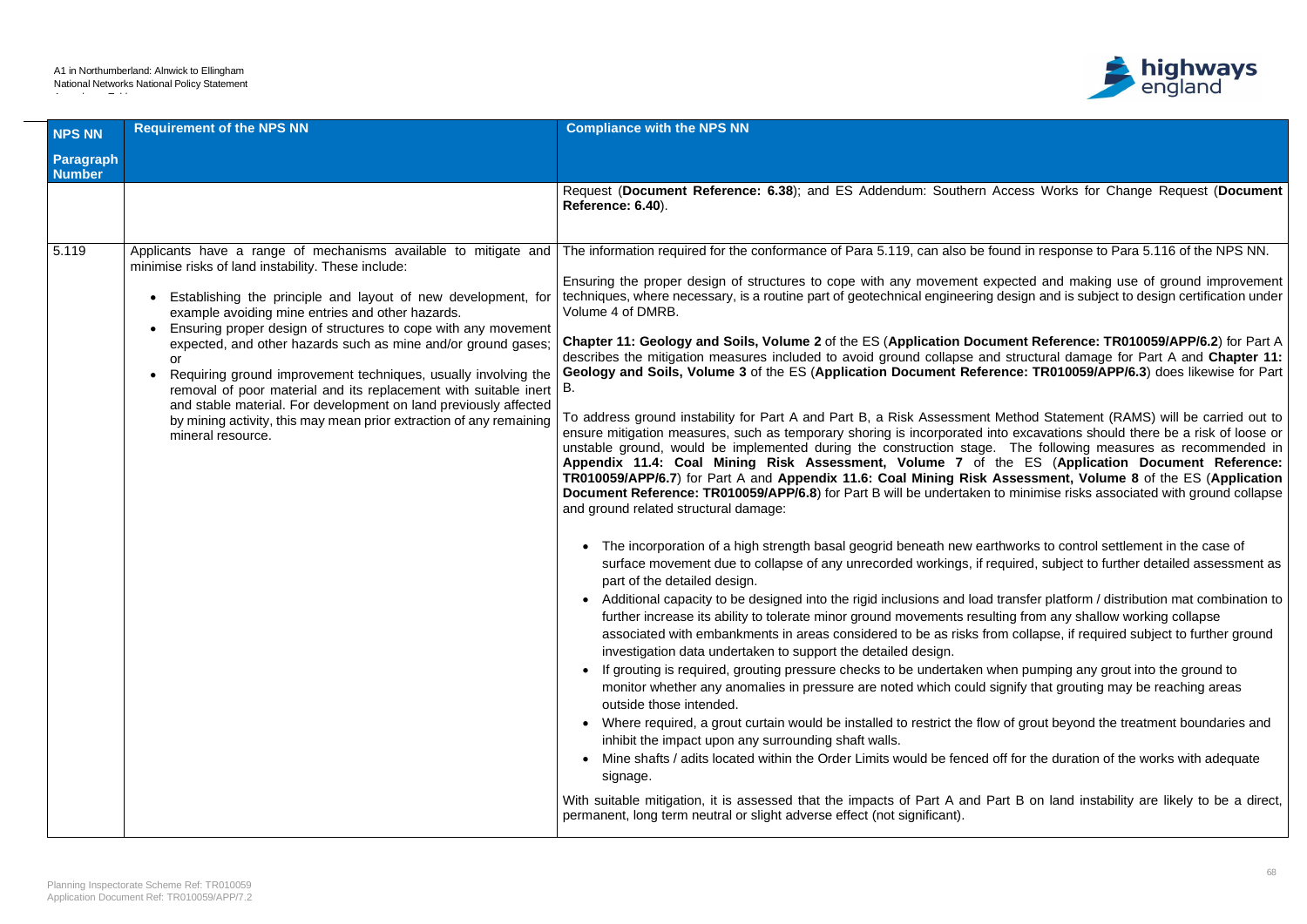

Ise to Para 5.116 above, the change request is not e NPS NN. The policy conformance of the statement ach of the following ES Addendums: Earthworks **Addendum: Stabilisation Works for Change Request** (**Document Reference: 6.38**); and ES Addendum: Southern Access Works for Change Request (**Document Reference:**

**nent Reference: TR010059/APP/6.2**) for Part A and **Cument Reference: TR010059/APP/6.3) for Part B.** ng with regard to specific assets and describes the ritage, Volume 2 and Volume 3 of the ES considers result of the Scheme.

sessed in the following ES Addendums: Earthworks **Addendum: Stabilisation Works for Change Request** (**Document Reference: 6.38**); and ES Addendum: Southern Access Works for Change Request **(Document Reference:** otential for a change in impacts against the original adverse impacts on currently unknown below ground lowever following the successful implementation of lowever it is not considered that the change request e NPS NN. The policy conformance of the statement ach of the following ES Addendums: Earthworks **Addendum: Stabilisation Works for Change Request** (**Document Reference: 6.38**); and ES Addendum: Southern Access Works for Change Request (**Document Reference:**

ogical remains and the potential to impact the setting **ne 2** of the ES (Application Document Reference: **TR03** of the ES (Application Document Reference: ets, including the relevance of setting with regard to vel of assessment is proportionate to the importance ssment of the significance of the impacts on below construction and operational phases of the scheme.

| <b>NPS NN</b>              | <b>Requirement of the NPS NN</b>                                                                                                                                                                                                                                                                                                                                                                                                                                                                                                                                                                                 | <b>Compliance with the NPS NN</b>                                                                                                                                                                                                                                                                                                                                                                                                                                                                                                                                                                         |
|----------------------------|------------------------------------------------------------------------------------------------------------------------------------------------------------------------------------------------------------------------------------------------------------------------------------------------------------------------------------------------------------------------------------------------------------------------------------------------------------------------------------------------------------------------------------------------------------------------------------------------------------------|-----------------------------------------------------------------------------------------------------------------------------------------------------------------------------------------------------------------------------------------------------------------------------------------------------------------------------------------------------------------------------------------------------------------------------------------------------------------------------------------------------------------------------------------------------------------------------------------------------------|
| Paragraph<br><b>Number</b> |                                                                                                                                                                                                                                                                                                                                                                                                                                                                                                                                                                                                                  |                                                                                                                                                                                                                                                                                                                                                                                                                                                                                                                                                                                                           |
|                            |                                                                                                                                                                                                                                                                                                                                                                                                                                                                                                                                                                                                                  | With regard to Geology and Soils, for the reasons set out in the respor<br>considered to affect the compliance of the Scheme with Para 5.119 of the<br>is based on the mitigation measures defined in the REAC from ea<br>Amendments for Change Request (Document Reference: 6.36) ES A<br>(Document Reference: 6.38); and ES Addendum: Southern Access W<br>$6.40$ ).                                                                                                                                                                                                                                    |
| 5.122<br>5.125             | Those elements of the historic environment that hold value to this and<br>future generations because of their historic, archaeological, architectural<br>or artistic interest are called 'heritage assets'. Heritage assets may be<br>buildings, monuments, sites, places, areas or landscapes. The sum of<br>the heritage interests that a heritage asset holds is referred to as its<br>significance.                                                                                                                                                                                                          | Chapter 8: Cultural Heritage, Volume 2 of the ES (Application Docum<br>Chapter 8: Cultural Heritage, Volume 3 of the ES (Application Doc<br>assesses the value of heritage assets, including the relevance of settir<br>value of designated and non-designated assets. Chapter 8: Cultural Her<br>the effects, including an assessment of significance, on the assets as a                                                                                                                                                                                                                                |
|                            | Significance derives not only from a heritage asset's physical presence,<br>but also from its setting. Some heritage assets have a level of significance<br>that justifies official designation. Categories of designated heritage<br>assets are: World Heritage Sites; Scheduled Monuments; Listed<br>Buildings; Protected Wreck Sites; Protected Military Remains;<br>Registered Parks and Gardens; and Registered Battlefields;<br><b>Conservation Areas.</b>                                                                                                                                                 | The impact of the request for changes made at Deadline 4 has been as<br>Amendments for Change Request (Document Reference: 6.36) ES A<br>(Document Reference: 6.38); and ES Addendum: Southern Access W<br>6.40). In relation to Cultural Heritage, these documents assess the port<br>assessment. During construction there is potential for additional direct a<br>heritage assets located within the Order limits during construction. He<br>mitigation, the significance of effect would be neutral (not significant) He<br>will affect the compliance of the Scheme with Para 5.122 and 5.125 of the |
|                            | Non-designated heritage assets of archaeological interest that are<br>demonstrably of equivalent significance to Scheduled Monuments,<br>should be considered subject to the policies for designated heritage<br>assets. The absence of designation for such heritage assets does not<br>indicate lower significance.                                                                                                                                                                                                                                                                                            | is based on the mitigation measures defined in the REAC from ea<br>Amendments for Change Request (Document Reference: 6.36) ES A<br>(Document Reference: 6.38); and ES Addendum: Southern Access W<br>$6.40$ ).                                                                                                                                                                                                                                                                                                                                                                                           |
|                            | The Secretary of State should also consider the impacts on other non-<br>designated heritage assets (as identified either through the development<br>plan process by local authorities, including 'local listing', or through the<br>nationally significant infrastructure project examination and decision-<br>making process) on the basis of clear evidence that the assets have a<br>significance that merit consideration in that process, even though those<br>assets are of lesser value than designated heritage assets.                                                                                 |                                                                                                                                                                                                                                                                                                                                                                                                                                                                                                                                                                                                           |
| 5.126<br>5.127             | Where the development is subject to EIA the applicant should undertake<br>an assessment of any likely significant heritage impacts of the proposed<br>project as part of the Environmental Impact Assessment and describe<br>these in the environmental statement. The applicant should describe the<br>significance of any heritage assets affected, including any contribution<br>made by their setting. The level of detail should be proportionate to the<br>asset's importance and no more than is sufficient to understand the<br>potential impact of the proposal on their significance. As a minimum the | The Scheme has the potential to disturb known and unknown archaeolo<br>of nearby cultural heritage assets. Chapter 8: Cultural Heritage, Volun<br>TR010059/APP/6.2) for Part A and Chapter 8: Cultural Heritage, Volur<br><b>TR010059/APP/6.3)</b> for Part B address the value of archaeological asse<br>specific assets and assesses the potential impact of the Scheme. The lev<br>of each asset and the likely impact of the Scheme, including an asses<br>ground remains, built heritage assets and historic landscapes during the                                                                   |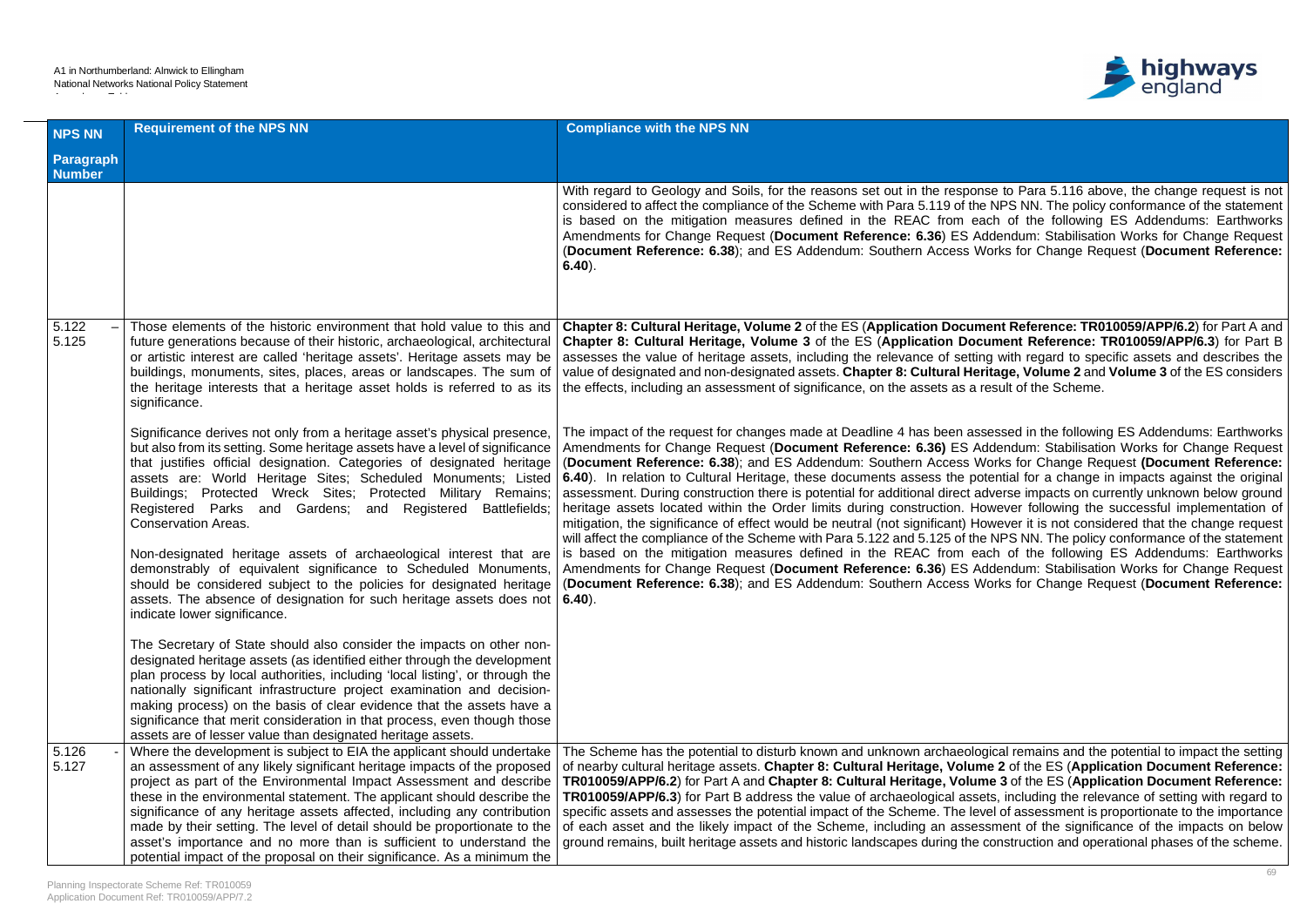Accordance Table



is were consulted to establish the baseline for cultural ng, reports of previous investigations within the study

Ise to Para 5.122 above, the change request is not 5.127 of the NPS NN. The policy conformance of the m each of the following ES Addendums: Earthworks **Addendum: Stabilisation Works for Change Request Works for Change Request (Document Reference:** 

be found in response to Para 5.126 and 5.127 of the

**nent Reference: TR010059/APP/6.2**) for Part A and **cument Reference: TR010059/APP/6.3)** for Part B ions, and the value and significance of each heritage

**nent Reference: TR010059/APP/6.2**) for Part A and **nent Reference: TR010059/APP/6.3**) for Part B also ding data requests that have been made to relevant

10059/APP/5.1) provides a summary of responses ge matters during statutory consultation

ise to Para 5.122 above, the change request is not ne NPS NN. The policy conformance of the statement ach of the following ES Addendums: Earthworks **Addendum: Stabilisation Works for Change Request** (**Document Reference: 6.38**); and ES Addendum: Southern Access Works for Change Request (**Document Reference:**

**Chapter 8: Cultural Heritage, Chapter 22 and Chapter Reference: TR010059/APP/6.2**) and **Chapter 8: Externce: TR010059/APP/6.3**) for Part B reports the a result of the Scheme range between slight-adverse te assets.

**nent Reference: TR010059/APP/6.2)** for Part A and **cument Reference: TR010059/APP/6.3)** for Part B

| <b>NPS NN</b>              | <b>Requirement of the NPS NN</b>                                                                                                                                                                                                                                                                                                                                                                                                                                                                                                                                                                                                                                                                                                                                                                                                                                   | <b>Compliance with the NPS NN</b>                                                                                                                                                                                                                                                                                                                                                                                                                                                                                                                                                                                                                                                                                                                                                                                                                                                                                                                                                                                                                                                                                                                                    |
|----------------------------|--------------------------------------------------------------------------------------------------------------------------------------------------------------------------------------------------------------------------------------------------------------------------------------------------------------------------------------------------------------------------------------------------------------------------------------------------------------------------------------------------------------------------------------------------------------------------------------------------------------------------------------------------------------------------------------------------------------------------------------------------------------------------------------------------------------------------------------------------------------------|----------------------------------------------------------------------------------------------------------------------------------------------------------------------------------------------------------------------------------------------------------------------------------------------------------------------------------------------------------------------------------------------------------------------------------------------------------------------------------------------------------------------------------------------------------------------------------------------------------------------------------------------------------------------------------------------------------------------------------------------------------------------------------------------------------------------------------------------------------------------------------------------------------------------------------------------------------------------------------------------------------------------------------------------------------------------------------------------------------------------------------------------------------------------|
| Paragraph<br><b>Number</b> |                                                                                                                                                                                                                                                                                                                                                                                                                                                                                                                                                                                                                                                                                                                                                                                                                                                                    |                                                                                                                                                                                                                                                                                                                                                                                                                                                                                                                                                                                                                                                                                                                                                                                                                                                                                                                                                                                                                                                                                                                                                                      |
|                            | relevant Historic Environment Record should have been consulted and<br>the heritage assets assessed using appropriate expertise.<br>Where a site on which development is proposed includes or has the<br>potential to include heritage assets with archaeological interest, the<br>applicant should include an appropriate desk-based assessment and,<br>where necessary, a field evaluation.                                                                                                                                                                                                                                                                                                                                                                                                                                                                      | In addition to the Historic Environment Record, a variety of other sources were<br>heritage assessments. These include archival materials, historic mapping, re<br>area, and site visits to assess the conditions and settings of heritage assets.<br>With regard to Cultural Heritage, for the reasons set out in the response to<br>considered to affect the compliance of the Scheme with Para 5.126 and 5.12<br>statement is based on the mitigation measures defined in the REAC from ea<br>Amendments for Change Request (Document Reference: 6.36) ES Adder<br>(Document Reference: 6.38); and ES Addendum: Southern Access Work<br>$6.40$ ).                                                                                                                                                                                                                                                                                                                                                                                                                                                                                                                 |
| 5.128                      | In determining applications, the Secretary of State should seek to identify<br>and assess the particular significance of any heritage asset that may be<br>affected by the proposed development (including by development<br>affecting the setting of a heritage asset), taking account of the available<br>evidence and any necessary expertise from:<br>U <sub>8</sub><br>relevant information provided with the application and, where<br>applicable, relevant information submitted during examination of<br>the application;<br>any designation records;<br>the relevant Historic Environment Record(s), and similar sources<br>of information;<br>representations made<br>parties during the<br>by interested<br>examination; and<br>expert advice, where appropriate, and when the need to<br>understand the significance of the heritage asset demands it. | The information required for the conformance of Para 5.128, can also be for<br>NPS NN.<br>Chapter 8: Cultural Heritage, Volume 2 of the ES (Application Document<br>Chapter 8: Cultural Heritage, Volume 3 of the ES (Application Docume<br>describes the data sources accessed to understand the baseline conditions,<br>asset considered.<br>Chapter 8: Cultural Heritage, Volume 2 of the ES (Application Document<br>Chapter 8: Cultural Heritage, Volume 3 of the ES (Application Document<br>details the consultation undertaken in relation to cultural heritage, including<br>stakeholders and agreed methodology.<br>The Consultation Report (Application Document Reference: TR01005<br>provided by stakeholders such as Historic England and NCC on heritage ma<br>With regard to Cultural Heritage for the reasons set out in the response to<br>considered to affect the compliance of the Scheme with Para 5.128 of the NF<br>is based on the mitigation measures defined in the REAC from each<br>Amendments for Change Request (Document Reference: 6.36) ES Adder<br>(Document Reference: 6.38); and ES Addendum: Southern Access Work<br>$6.40$ ). |
| 5.129                      | In considering the impact of a proposed development on any heritage<br>assets, the Secretary of State should take into account the particular<br>nature of the significance of the heritage asset and the value that they<br>hold for this and future generations. This understanding should be used<br>to avoid or minimise conflict between their conservation and any aspect<br>of the proposal.                                                                                                                                                                                                                                                                                                                                                                                                                                                                | Chapter 8: Cultural Heritage, Volume 2 of the ES (Application Documen<br>8: Cultural Heritage, Volume 3 of the ES (Application Document Refere<br>assessment of effects on heritage assets. Effects on heritage assets as a res<br>to moderate-adverse resulting in effects to both built and natural heritage as<br>Chapter 8: Cultural Heritage, Volume 2 of the ES (Application Document<br>Chapter 8: Cultural Heritage, Volume 3 of the ES (Application Docume                                                                                                                                                                                                                                                                                                                                                                                                                                                                                                                                                                                                                                                                                                  |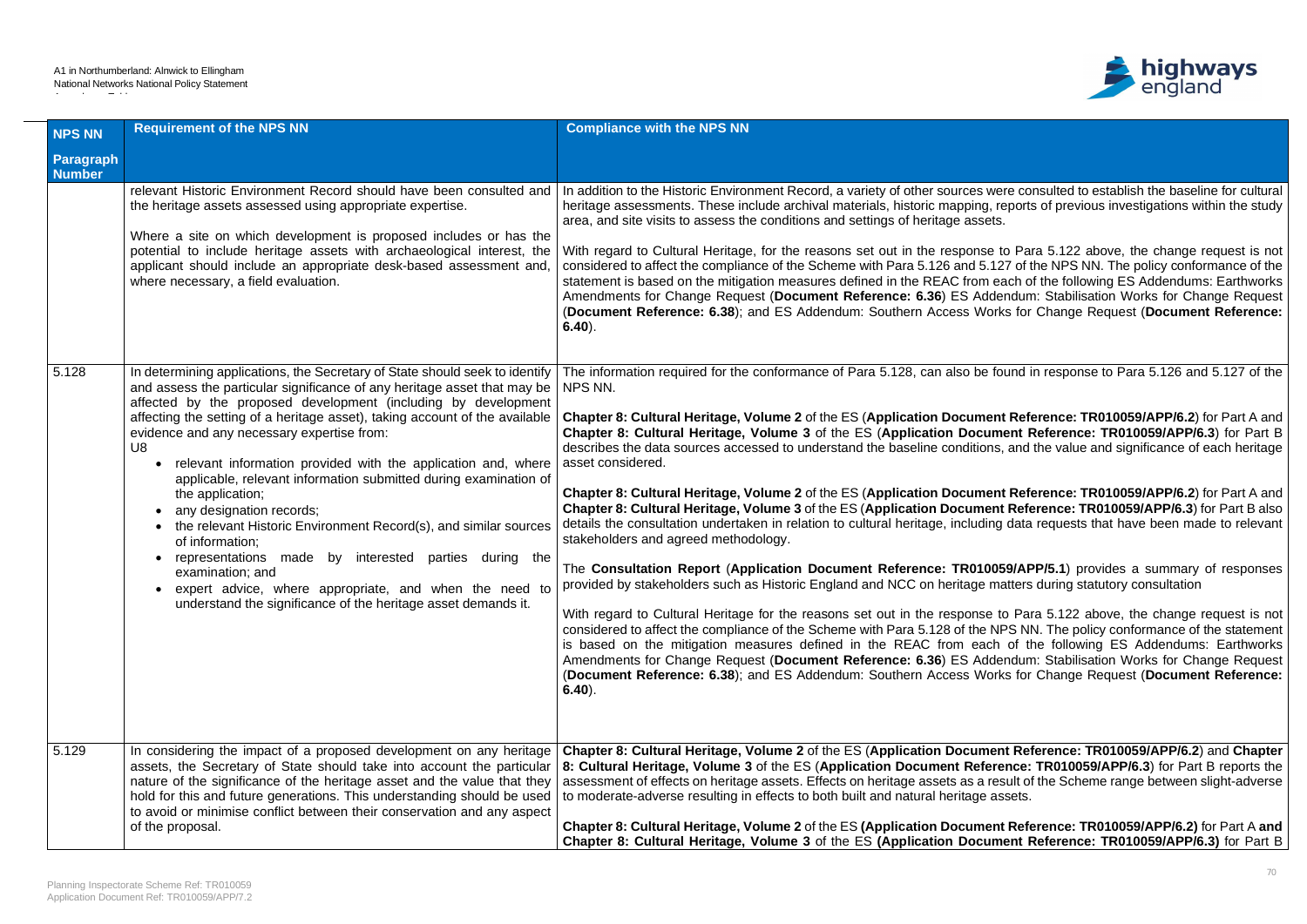

as far as possible. These measures are listed in the Reference: TR010059/APP/7.3).

pproval of the design changes, the **Outline CEMP**  $\overline{\phantom{a}}$  all of the mitigation measures defined by the REAC from Change Request (Document Reference: 6.36) ES rence: 6.38); and ES Addendum: Southern Access

to Para 5.122 above, the change request is therefore of the NPS NN.

**nent Reference: TR010059/APP/6.2**) for Part A and cument Reference: TR010059/APP/6.3) for Part B ng the construction range between slight-adverse to sessments.

to the measures contained within the CEMP, to be te: TR010059/APP/7.3), to ensure adverse impacts d be mitigated through the use of visual screening heme is considered to preserve the value of heritage

proval of the design changes, the **Outline CEMP n** all of the mitigation measures defined by the REAC from Change Request (Document Reference: 6.36) ES rence: 6.38); and ES Addendum: Southern Access

se to Para 5.122 above, the change request is not e NPS NN. The policy conformance of the statement ach of the following ES Addendums: Earthworks **Addendum: Stabilisation Works for Change Request Works for Change Request (Document Reference:** 

**ument Reference: TR010059/APP/6.2) reports the** Chapter 8: **Cultural Heritage, Volume 3** of the ES ne for Part B

| <b>NPS NN</b>              | <b>Requirement of the NPS NN</b>                                                                                                                                                                                                                                                                                                                                                                                                                                                                                                                                                                                                                                                             | <b>Compliance with the NPS NN</b>                                                                                                                                                                                                                                                                                                                                                                                                                                                                                                                                                                                                                                                                                                                                                                                                                                                                                                                                                                                                                                                                                                                                                                                                                                                                                                           |
|----------------------------|----------------------------------------------------------------------------------------------------------------------------------------------------------------------------------------------------------------------------------------------------------------------------------------------------------------------------------------------------------------------------------------------------------------------------------------------------------------------------------------------------------------------------------------------------------------------------------------------------------------------------------------------------------------------------------------------|---------------------------------------------------------------------------------------------------------------------------------------------------------------------------------------------------------------------------------------------------------------------------------------------------------------------------------------------------------------------------------------------------------------------------------------------------------------------------------------------------------------------------------------------------------------------------------------------------------------------------------------------------------------------------------------------------------------------------------------------------------------------------------------------------------------------------------------------------------------------------------------------------------------------------------------------------------------------------------------------------------------------------------------------------------------------------------------------------------------------------------------------------------------------------------------------------------------------------------------------------------------------------------------------------------------------------------------------|
| Paragraph<br><b>Number</b> |                                                                                                                                                                                                                                                                                                                                                                                                                                                                                                                                                                                                                                                                                              |                                                                                                                                                                                                                                                                                                                                                                                                                                                                                                                                                                                                                                                                                                                                                                                                                                                                                                                                                                                                                                                                                                                                                                                                                                                                                                                                             |
|                            |                                                                                                                                                                                                                                                                                                                                                                                                                                                                                                                                                                                                                                                                                              | details the measures proposed to mitigate the significance of effects a<br>REAC which is included in the Outline CEMP (Application Document<br>As stated in accordance with Para 3.2 of this table, following the ap<br>(Application Document Reference: APP-346) will be updated to contain<br>from each of the following ES Addendums: Earthworks Amendments for<br>Addendum: Stabilisation Works for Change Request (Document Refer<br>Works for Change Request (Document Reference: 6.40).<br>With regards to Cultural Heritage for the reasons set out in the response to<br>not considered to affect the compliance of the Scheme with Para 5.129                                                                                                                                                                                                                                                                                                                                                                                                                                                                                                                                                                                                                                                                                     |
| 5.130                      | The Secretary of State should take into account the desirability of<br>sustaining and, where appropriate, enhancing the significance of heritage<br>assets, the contribution of their settings and the positive contribution that<br>their conservation can make to sustainable communities - including their<br>economic vitality. The Secretary of State should also take into account<br>the desirability of new development making a positive contribution to the<br>character and local distinctiveness of the historic environment. The<br>consideration of design should include scale, height; massing, alignment,<br>materials, use and landscaping (for example, screen planting). | Chapter 8: Cultural Heritage, Volume 2 of the ES (Application Docun<br>Chapter 8: Cultural Heritage, Volume 3 of the ES (Application Doc<br>reports the assessment of likely effects on heritage assets. Effects durin<br>moderate adverse resulting effects to both built and natural heritage ass<br>Any work undertaken around a designated heritage asset would adhere<br>developed from the Outline CEMP (Application Document Referenc<br>are mitigated. Impacts on built heritage assets during operation would<br>(landscape planting). With mitigation set out in the Outline CEMP the Scl<br>assets.<br>As stated in accordance with Para 3.2 of this table, following the ap<br>(Application Document Reference: APP-346) will be updated to contain<br>from each of the following ES Addendums: Earthworks Amendments for<br>Addendum: Stabilisation Works for Change Request (Document Refer<br>Works for Change Request (Document Reference: 6.40).<br>With regard to Cultural Heritage for the reasons set out in the respons<br>considered to affect the compliance of the Scheme with Para 5.130 of the<br>is based on the mitigation measures defined in the REAC from ea<br>Amendments for Change Request (Document Reference: 6.36) ES A<br>(Document Reference: 6.38); and ES Addendum: Southern Access V<br>$6.40$ ). |
| 5.131                      | When considering the impact of a proposed development on the<br>significance of a designated heritage asset, the Secretary of State should<br>give great weight to the asset's conservation. The more important the<br>asset, the greater the weight should be. Once lost, heritage assets cannot<br>be replaced and their loss has a cultural, environmental, economic and<br>social impact. Significance can be harmed or lost through alteration or<br>destruction of the heritage asset or development within its setting. Given<br>that heritage assets are irreplaceable, harm or loss affecting any                                                                                   | Chapter 8: Cultural Heritage, Volume 2 of the ES (Application Doct<br>assessment of likely significant effects on heritage assets for Part A and<br>(Application Document Reference: TR010059/APP/6.3) does the sam<br>Effects during construction range between slight-adverse to moderate-a<br>heritage assets. The REAC records mitigation measures proposed to m<br>The REAC is included in the Outline CEMP (Application Document Re                                                                                                                                                                                                                                                                                                                                                                                                                                                                                                                                                                                                                                                                                                                                                                                                                                                                                                   |

adverse resulting in effects to both built and natural hitigate the significance of effects as far as possible. The REAC is included in the **Outline CEMP** (**Application Document Reference: TR010059/APP/7.3**).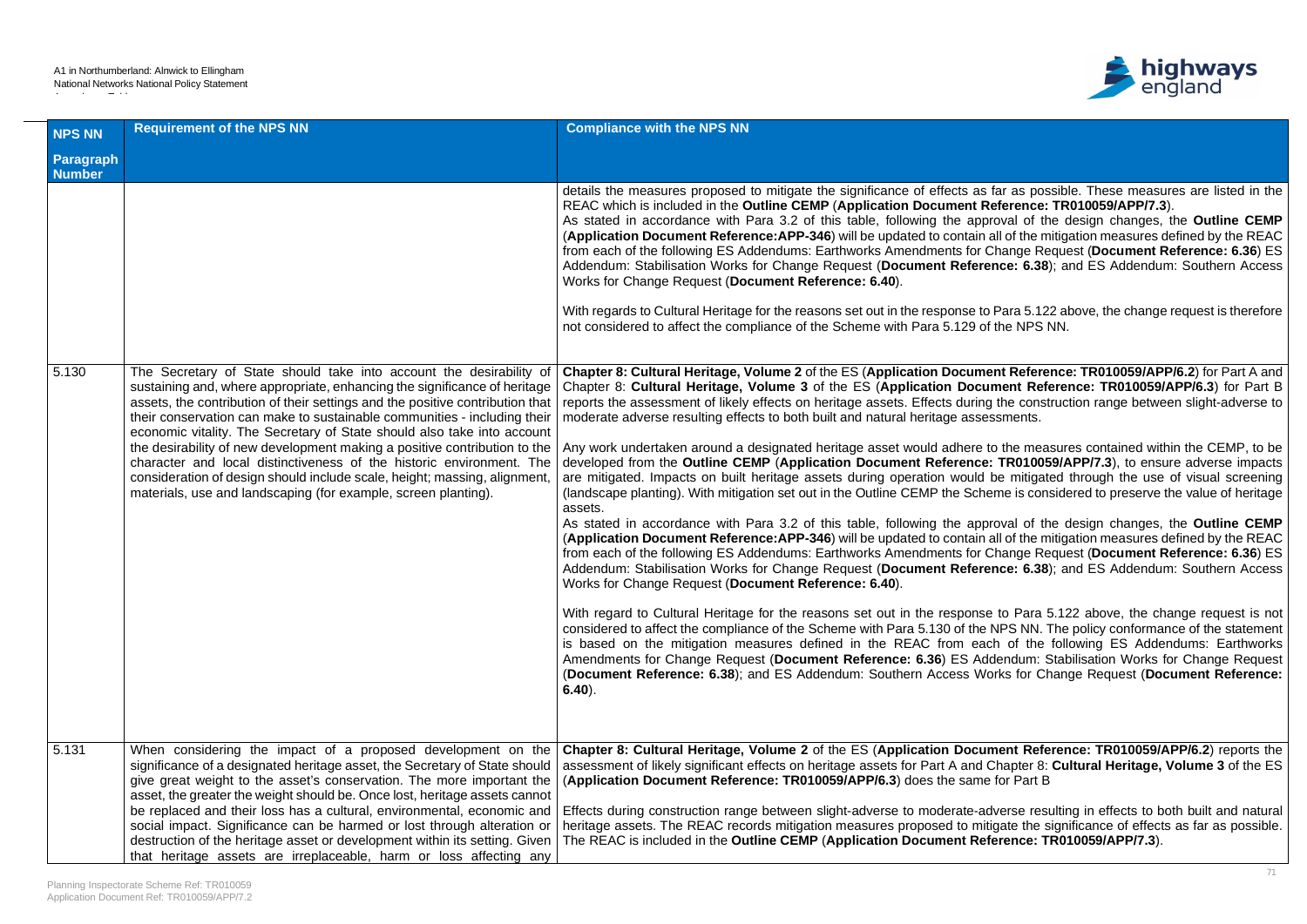

**ment Reference: TR010059/APP/6.2)** confirms that ignated or non-designated heritage assets. Chapter ference: TR010059/APP/6.3) likewise confirms that anated or non-designated heritage assets apart from Irmhouse with Attached Wall (NHL 1371059) which

remains for the Scheme overall would be devised in (WSI), as set out in the **Outline CEMP** (Application anaging temporary impacts on the setting of heritage

proval of the design changes, the **Outline CEMP**  $\overline{\phantom{a}}$  all of the mitigation measures defined by the REAC **Change Request (Document Reference: 6.36) ES** rence: 6.38); and ES Addendum: Southern Access

ise to Para 5.122 above, the change request is not e NPS NN. The policy conformance of the statement ach of the following ES Addendums: Earthworks **Addendum: Stabilisation Works for Change Request Works for Change Request (Document Reference:** 

d in Chapter 8: Cultural Heritage, Volume 2 of the and Chapter 8: Cultural Heritage, Volume 3 of the

the Case for the Scheme (Application Document **Reference: Transformated heritage assets.** 

ise to Para 5.122 above, the change request is not e NPS NN. The policy conformance of the statement ach of the following ES Addendums: Earthworks **Addendum: Stabilisation Works for Change Request** (**Document Reference: 6.38**); and ES Addendum: Southern Access Works for Change Request (**Document Reference:**

| <b>NPS NN</b>              | <b>Requirement of the NPS NN</b>                                                                                                                                                                                                                                                                                                                                                                                                                                                                     | <b>Compliance with the NPS NN</b>                                                                                                                                                                                                                                                                                                                                                                                                                                                                                                                                                                                                                                                                                                                                                                                                                                                                                                                                                                                                                                                                                                                                                                                                                                                                                                                                                                                                                   |
|----------------------------|------------------------------------------------------------------------------------------------------------------------------------------------------------------------------------------------------------------------------------------------------------------------------------------------------------------------------------------------------------------------------------------------------------------------------------------------------------------------------------------------------|-----------------------------------------------------------------------------------------------------------------------------------------------------------------------------------------------------------------------------------------------------------------------------------------------------------------------------------------------------------------------------------------------------------------------------------------------------------------------------------------------------------------------------------------------------------------------------------------------------------------------------------------------------------------------------------------------------------------------------------------------------------------------------------------------------------------------------------------------------------------------------------------------------------------------------------------------------------------------------------------------------------------------------------------------------------------------------------------------------------------------------------------------------------------------------------------------------------------------------------------------------------------------------------------------------------------------------------------------------------------------------------------------------------------------------------------------------|
| Paragraph<br><b>Number</b> |                                                                                                                                                                                                                                                                                                                                                                                                                                                                                                      |                                                                                                                                                                                                                                                                                                                                                                                                                                                                                                                                                                                                                                                                                                                                                                                                                                                                                                                                                                                                                                                                                                                                                                                                                                                                                                                                                                                                                                                     |
|                            | designated heritage asset should require clear and convincing<br>justification. Substantial harm to or loss of a grade II Listed Building or a<br>grade II Registered Park or Garden should be exceptional. Substantial<br>harm to or loss of designated assets of the highest significance, including<br>World Heritage Sites, Scheduled Monuments, grade I and II* Listed<br>Buildings, Registered Battlefields, and grade I and II* Registered Parks<br>and Gardens should be wholly exceptional. | Chapter 8: Cultural Heritage, Volume 2 of the ES (Application Docun<br>the operation of Part A would not lead to any significant effects on designation<br>8: Cultural Heritage, Volume 3 of the ES (Application Document Ref<br>the operation of Part B would not lead to any significant effects on design<br>The Grade II Listed Building Dovecote to the east of Heckley Fence Fa<br>solely will have a moderate adverse impact.<br>A suitable mitigation strategy for any hitherto unknown archaeological re<br>consultation with NCC and set out in a Written Scheme of Investigation (<br>Document Reference: TR010059/APP/7.3). Monitoring measures for ma<br>assets are also detailed in the Outline CEMP.<br>As stated in accordance with Para 3.2 of this table, following the app<br>(Application Document Reference: APP-346) will be updated to contain<br>from each of the following ES Addendums: Earthworks Amendments for<br>Addendum: Stabilisation Works for Change Request (Document Refer<br>Works for Change Request (Document Reference: 6.40).<br>With regard to Cultural Heritage, for the reasons set out in the respons<br>considered to affect the compliance of the Scheme with Para 5.131 of the<br>is based on the mitigation measures defined in the REAC from ea<br>Amendments for Change Request (Document Reference: 6.36) ES Ad<br>(Document Reference: 6.38); and ES Addendum: Southern Access W<br>$6.40$ ). |
| 5.132                      | Any harmful impact on the significance of a designated heritage asset<br>should be weighed against the public benefit of development, recognising<br>that the greater the harm to the significance of the heritage asset, the<br>greater the justification that will be needed for any loss.                                                                                                                                                                                                         | The impacts of the Scheme on designated heritage assets are assessed<br>ES (Application Document Reference: TR010059/APP/6.2) for Part A<br>ES (Application Document Reference: TR010059/APP/6.3) for Part B.<br>Overall it is considered that the benefits of the Scheme, as set out in the<br>Reference: TR010059/APP/7.1), outweigh the likely adverse impacts or<br>With regard to Cultural Heritage, for the reasons set out in the respons<br>considered to affect the compliance of the Scheme with Para 5.132 of the<br>is based on the mitigation measures defined in the REAC from ea<br>Amendments for Change Request (Document Reference: 6.36) ES Ad<br>(Document Reference: 6.38); and ES Addendum: Southern Access W<br>$6.40$ ).                                                                                                                                                                                                                                                                                                                                                                                                                                                                                                                                                                                                                                                                                                    |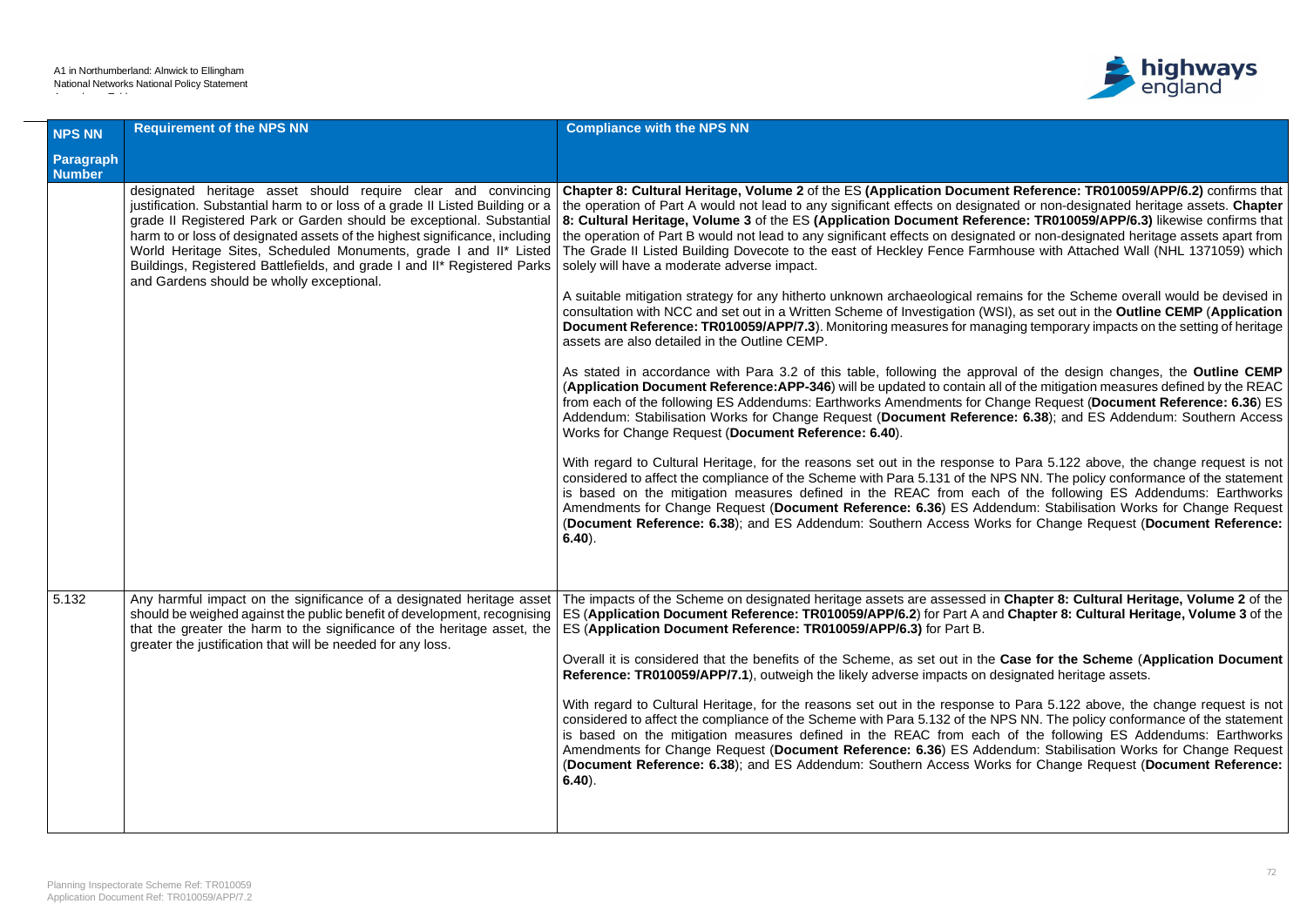

**nent Reference: TR010059/APP/6.2)** for Part A and **Cument Reference: TR010059/APP/6.3)** for Part B al loss of significance, of a designated heritage asset.

Ise to Para 5.122 above the change request is not e NPS NN. The policy conformance of the statement ach of the following ES Addendums: Earthworks **Addendum: Stabilisation Works for Change Request** Vorks for Change Request (Document Reference:

**Cument Reference: TR010059/APP/6.2) for Part A** npacts resulting in Less than Substantial Harm (slight ltural Heritage, Volume 3 of the ES (Application pacts that Part B would have on designated heritage

the Case for the Scheme (Application Document **Reference: TR0005** heritage assets.

**Reference: TR010059/APP/7.1**) concludes that the ence; improve connectivity between Morpeth and better transport links: and improve opportunities for onal and national level and is supported in both the and Local Transport Plan. On this basis, the benefits harm to designated heritage assets.

to Para 5.122 above the change request is therefore 34 of the NPS NN. The policy conformance of the m each of the following ES Addendums: Earthworks **Addendum: Stabilisation Works for Change Request** Vorks for Change Request (Document Reference:

or Conservation Areas.

| <b>NPS NN</b>              | <b>Requirement of the NPS NN</b>                                                                                                                                                                                                                                                                                                                                                                                                                                                                                                                                                                                                                                                                                                                                                                                                                                                           | <b>Compliance with the NPS NN</b>                                                                                                                                                                                                                                                                                                                                                                                                                                                                                                                                                                                                                                                                                                                                                                                                                                                                                                                                                                                                                                                                                                                                                                                                                                                                                                                           |
|----------------------------|--------------------------------------------------------------------------------------------------------------------------------------------------------------------------------------------------------------------------------------------------------------------------------------------------------------------------------------------------------------------------------------------------------------------------------------------------------------------------------------------------------------------------------------------------------------------------------------------------------------------------------------------------------------------------------------------------------------------------------------------------------------------------------------------------------------------------------------------------------------------------------------------|-------------------------------------------------------------------------------------------------------------------------------------------------------------------------------------------------------------------------------------------------------------------------------------------------------------------------------------------------------------------------------------------------------------------------------------------------------------------------------------------------------------------------------------------------------------------------------------------------------------------------------------------------------------------------------------------------------------------------------------------------------------------------------------------------------------------------------------------------------------------------------------------------------------------------------------------------------------------------------------------------------------------------------------------------------------------------------------------------------------------------------------------------------------------------------------------------------------------------------------------------------------------------------------------------------------------------------------------------------------|
| Paragraph<br><b>Number</b> |                                                                                                                                                                                                                                                                                                                                                                                                                                                                                                                                                                                                                                                                                                                                                                                                                                                                                            |                                                                                                                                                                                                                                                                                                                                                                                                                                                                                                                                                                                                                                                                                                                                                                                                                                                                                                                                                                                                                                                                                                                                                                                                                                                                                                                                                             |
| 5.133                      | Where the proposed development will lead to substantial harm to or total<br>loss of significance of a designated heritage asset, the Secretary of State<br>should refuse consent unless it can be demonstrated that the substantial<br>harm or loss of significance is necessary in order to deliver substantial<br>public benefits that outweigh that loss or harm, or alternatively that all of<br>the following apply:<br>• the nature of the heritage asset prevents all reasonable uses of<br>the site; and<br>no viable use of the heritage asset itself can be found in the<br>medium term through appropriate marketing that will enable its<br>conservation; and<br>• conservation by grant-funding or some form of charitable or<br>public ownership is demonstrably not possible; and<br>• the harm or loss is outweighed by the benefit of bringing the site<br>back into use. | Chapter 8: Cultural Heritage, Volume 2 of the ES (Application Docun<br>Chapter 8: Cultural Heritage, Volume 3 of the ES (Application Doc<br>confirms that the Scheme will not result in substantial harm to, or the tota<br>With regard to Cultural Heritage, for the reasons set out in the respon<br>considered to affect the compliance of the Scheme with Para 5.133 of the<br>is reliant on the mitigation measures defined in the REAC from ea<br>Amendments for Change Request (Document Reference: 6.36) ES A<br>(Document Reference: 6.38); and ES Addendum: Southern Access V<br>$6.40$ ).                                                                                                                                                                                                                                                                                                                                                                                                                                                                                                                                                                                                                                                                                                                                                        |
| 5.134                      | Where the proposed development will lead to less than substantial harm<br>to the significance of a designated heritage asset, this harm should be<br>weighed against the public benefits of the proposal, including securing its<br>optimum viable use.                                                                                                                                                                                                                                                                                                                                                                                                                                                                                                                                                                                                                                    | Chapter 8: Cultural Heritage, Volume 2 of the ES (Application Doc<br>confirms that seven designated assets would be subject to permanent im<br>adverse (not significant) effects) as a result of Part A. Chapter 8: Cu<br>Document Reference: TR010059/APP/6.3) for Part B assesses the import-<br>assets. For the most part these impacts would be minor adverse.<br>Overall it is considered that the benefits of the Scheme, as set out in t<br>Reference: TR010059/APP/7.1), outweigh the likely adverse impacts or<br>Chapters 4 and 5 of the Case for the Scheme (Application Document<br>Scheme will improve journey times; improve safety; increase resilie<br>Ellingham, which is part of the SRN in the North-East region; provide I<br>economic activity. The dualling of the A1 enjoys support at local, regio<br>Northumberland Economic Strategy 2015 - 2020 and the Northumberla<br>of the Scheme are considered to outweigh on the less than substantial h<br>With regards to Cultural Heritage for the reasons set out in the response<br>not considered to affect the compliance of the Scheme with Para 5.1.<br>statement is reliant on the mitigation measures defined in the REAC fror<br>Amendments for Change Request (Document Reference: 6.36) ES A<br>(Document Reference: 6.38); and ES Addendum: Southern Access V<br>$6.40$ ). |
| 5.135                      | Not all elements of a World Heritage Site or Conservation Area will<br>necessarily contribute to its significance. The Secretary of State should                                                                                                                                                                                                                                                                                                                                                                                                                                                                                                                                                                                                                                                                                                                                           | The Scheme would not result in any effects on any World Heritage Sites                                                                                                                                                                                                                                                                                                                                                                                                                                                                                                                                                                                                                                                                                                                                                                                                                                                                                                                                                                                                                                                                                                                                                                                                                                                                                      |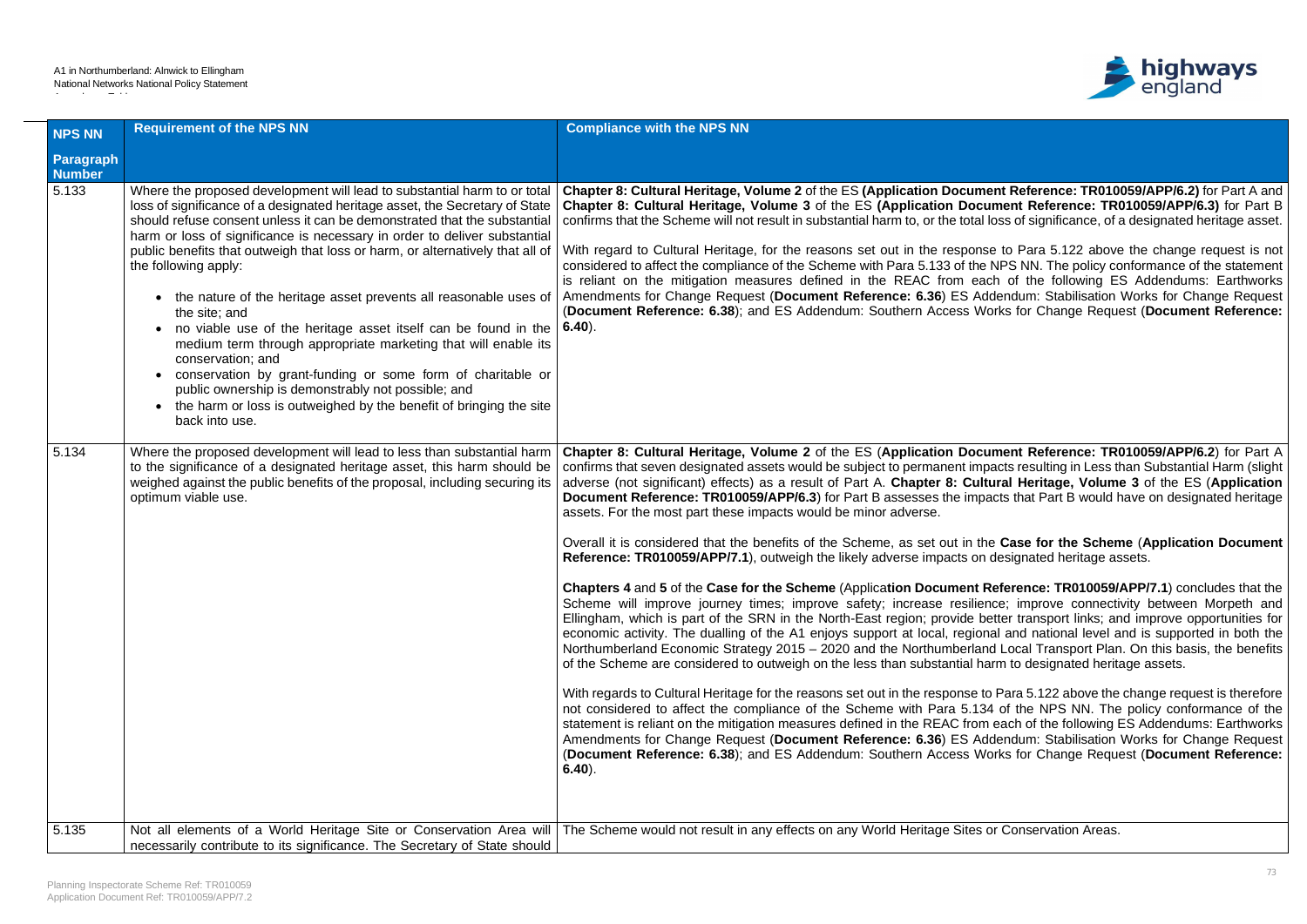

**(3.1)** makes provision for the protection of heritage For example, no part of the authorised development (WSI) of areas of archaeological interest, reflecting vithin the Outline CEMP (Application Document red in writing by the Secretary of State, following<br><sub>3</sub> function.

proval of the design changes, the **Outline CEMP**  $\overline{\phantom{a}}$  all of the mitigation measures defined by the REAC **Change Request (Document Reference: 6.36) ES** rence: 6.38); and ES Addendum: Southern Access

**ment Reference: TR010059/APP/6.2) confirms that Chapter 8: Cultural Heritage, Volume 3 of the ES** the construction of the Charlton Mires Junction would of low importance based on the evidence currently ken post DCO-consent and prior to the demolition of ey would be undertaken, in accordance with Historic to Good Recording Practice'.

**ument Reference: TR010059/APP/6.2)** for Part A **Document Reference: TR010059/APP/6.3) for Part** but in the draft Written Scheme of Investigations (**WSIs**) at **Appendix 8.5,** and **Appendix 8.6, Volume 7** of the ES (**Application Document Reference: TR010059/APP/6.7**) of the ES (Application Document Reference: monitoring strategy for any unknown archaeological tation if which is the subject of a requirement in the

to Para 5.122 above, the change request is therefore 36 of the NPS NN. The policy conformance of the m each of the following ES Addendums: Earthworks **Addendum: Stabilisation Works for Change Request** (**Document Reference: 6.38**); and ES Addendum: Southern Access Works for Change Request (**Document Reference:**

| <b>NPS NN</b>                     | <b>Requirement of the NPS NN</b>                                                                                                                                                                                                                                                                                                                                                        | <b>Compliance with the NPS NN</b>                                                                                                                                                                                                                                                                                                                                                                                                                                                                                                                                                                                                                                                                                                                                                                                                                                                    |
|-----------------------------------|-----------------------------------------------------------------------------------------------------------------------------------------------------------------------------------------------------------------------------------------------------------------------------------------------------------------------------------------------------------------------------------------|--------------------------------------------------------------------------------------------------------------------------------------------------------------------------------------------------------------------------------------------------------------------------------------------------------------------------------------------------------------------------------------------------------------------------------------------------------------------------------------------------------------------------------------------------------------------------------------------------------------------------------------------------------------------------------------------------------------------------------------------------------------------------------------------------------------------------------------------------------------------------------------|
| <b>Paragraph</b><br><b>Number</b> |                                                                                                                                                                                                                                                                                                                                                                                         |                                                                                                                                                                                                                                                                                                                                                                                                                                                                                                                                                                                                                                                                                                                                                                                                                                                                                      |
|                                   | treat the loss of a building (or other element) that makes a positive<br>contribution to the site's significance either as substantial harm or less<br>than substantial harm, as appropriate, taking into account the relative<br>significance of the elements affected and their contribution to the<br>significance of the Conservation Area or World Heritage Site.                  |                                                                                                                                                                                                                                                                                                                                                                                                                                                                                                                                                                                                                                                                                                                                                                                                                                                                                      |
| 5.136                             | Where the loss of significance of any heritage asset has been justified by<br>the applicant based on the merits of the new development and the<br>significance of the asset in question, the Secretary of State should<br>consider imposing a requirement that the applicant will prevent the loss<br>occurring until the relevant development or part of development has<br>commenced. | The draft DCO (Application Document Reference: TR010059/APP/3.1) mak<br>assets to prevent their loss occurring during construction of the Scheme. For exan<br>may commence until for that part a written scheme for the investigation (WSI) of<br>the relevant mitigation measures set out in the REAC contained within the<br>Reference: TR010059/APP/7.3), has been submitted to and approved in wr<br>consultation with the relevant planning authority on matters related to its function.<br>As stated in accordance with Para 3.2 of this table, following the approval of<br>(Application Document Reference: APP-346) will be updated to contain all of the<br>from each of the following ES Addendums: Earthworks Amendments for Change<br>Addendum: Stabilisation Works for Change Request (Document Reference: 6.<br>Works for Change Request (Document Reference: 6.40). |
|                                   |                                                                                                                                                                                                                                                                                                                                                                                         | Chapter 8: Cultural Heritage, Volume 2 of the ES (Application Document Ref<br>no existing heritage assets will be lost due to Part A. In relation to Part B, Chapter<br>(Application Document Reference: TR010059/APP/6.3) confirms that the constr<br>require the demolition of Charlton Mires Farm, which is judged to be of low im<br>available. A programme of historic building recording would be undertaken post I<br>Charlton Mires Farm to ensure it is preserved by record. A Level 3 Survey would<br>England's 2016 guide, titled 'Understanding Historic Buildings: A Guide to Good I                                                                                                                                                                                                                                                                                    |
|                                   |                                                                                                                                                                                                                                                                                                                                                                                         | Chapter 8: Cultural Heritage, Volume 2 of the ES (Application Document R<br>and Chapter 8: Cultural Heritage, Volume 3 of the ES (Application Documen<br>B state that a programme of post DCO consent investigations is set out in the<br>(WSIs) at Appendix 8.5, and Appendix 8.6, Volume 7 of the ES (Application D<br>for Part A and Appendix 8.5, and Appendix 8.6, Volume 8 of the E<br><b>TR010059/APP/6.8)</b> for Part B, which will inform a suitable mitigation and monitoring<br>remains. This requirement is presented in the draft WSI, the implementation if w<br>draft DCO (Application Document Reference: TR010059/APP/3.1).                                                                                                                                                                                                                                        |
|                                   |                                                                                                                                                                                                                                                                                                                                                                                         | With regards to Cultural Heritage for the reasons set out in the response to Para 5.<br>not considered to affect the compliance of the Scheme with Para 5.136 of the<br>statement is reliant on the mitigation measures defined in the REAC from each of<br>Amendments for Change Request (Document Reference: 6.36) ES Addendum<br>(Document Reference: 6.38); and ES Addendum: Southern Access Works for<br>$6.40$ ).                                                                                                                                                                                                                                                                                                                                                                                                                                                              |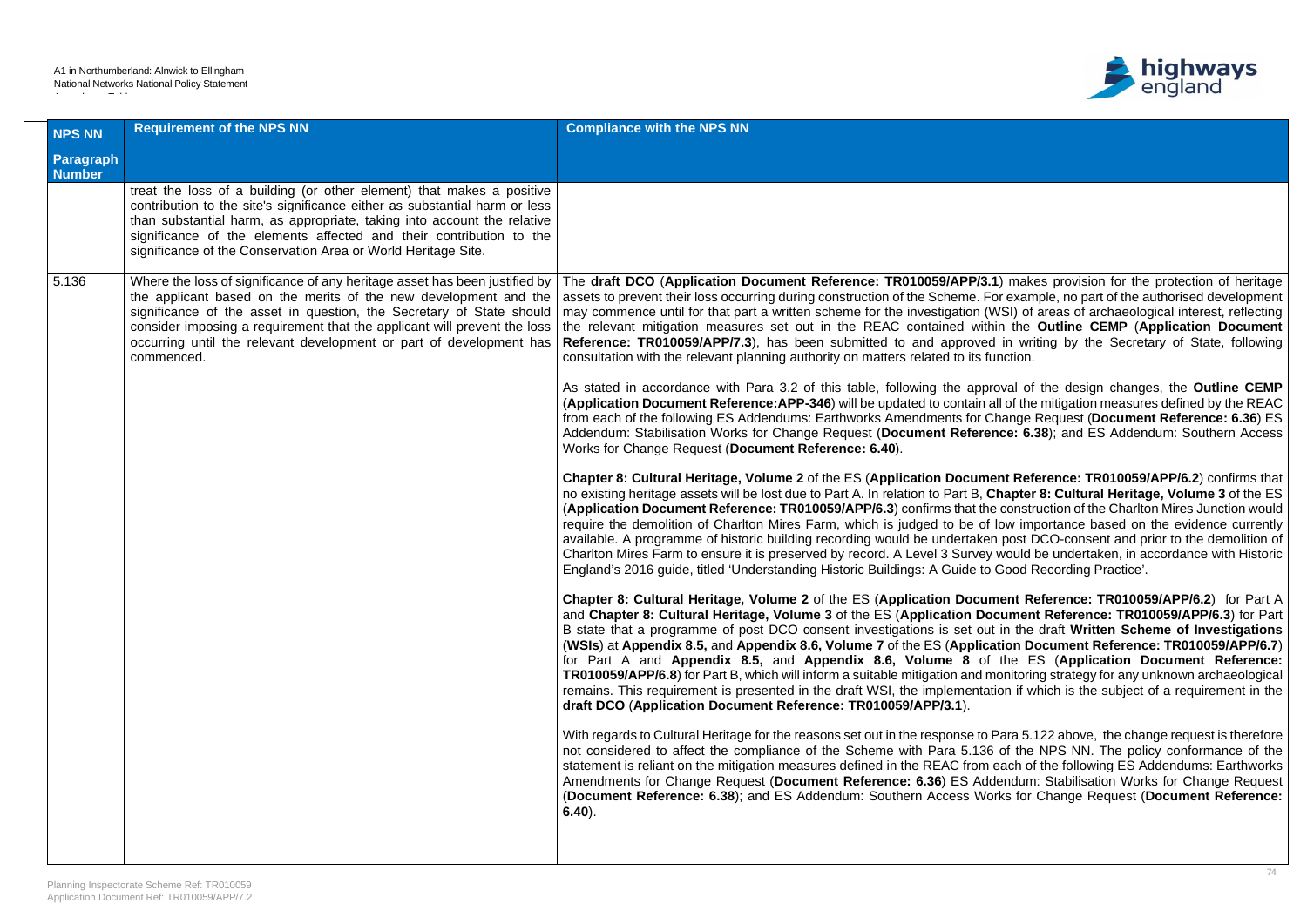

**nent Reference: TR010059/APP/6.2**) for Part A and **Cument Reference: TR010059/APP/6.3**) for Part B ion Areas or World Heritage Sites. Impacts on the igh the use of visual screening (landscape planting).

to Para 5.122 above the change request is therefore 37 of the NPS NN. The policy conformance of the m each of the following ES Addendums: Earthworks **ddendum: Stabilisation Works for Change Request** Vorks for Change Request (**Document Reference:** 

Applicant on heritage assets.

**nent Reference: TR010059/APP/6.2**) for Part A and **Cument Reference: TR010059/APP/6.3)** for Part B the draft Written Scheme of Investigations (WSIs) **Document Reference: TR010059/APP/6.7) for Part ion Document Reference: TR010059/APP/6.8)** for any unknown archaeological remains.

A **HEDBA** (**Appendix 8.1, Volume 7** of the ES (**Application Document Reference: TR010059/APP/6.**7), **Geophysical Appendix 8.3, Volume 7** of the **ES**) for Part A have indicated for the presence of the presence of **a** a separate **WSI** for archaeological mitigation for an ed in **Volume 7** of the **ES** for Part A.

If any undercontance it may require preservation in nere they are of Regional / County or Local / Borough

h support of the assessment reported in **Chapter 8: Price: TR010059/APP/6.3**) for Part B. The evaluation The geophysical anomalies identified are thought to n was observed to contain a deep colluvium deposit cial feature. Full details of the intrusive investigation ation, Volume 8 of the ES (Application Document

| <b>NPS NN</b>              | <b>Requirement of the NPS NN</b>                                                                                                                                                                                                                                                                                                                                                                                                                                                                                                                                                                                                                                                                                                                                                                                                                         | <b>Compliance with the NPS NN</b>                                                                                                                                                                                                                                                                                                                                                                                                                                                                                                                                                                                                                                                                                                                                                                                                                                                                                                                                                                                                                                                                                                                                                                                                                                                                                                                                                                                                                                                                                                                                                                                                                                                                                            |
|----------------------------|----------------------------------------------------------------------------------------------------------------------------------------------------------------------------------------------------------------------------------------------------------------------------------------------------------------------------------------------------------------------------------------------------------------------------------------------------------------------------------------------------------------------------------------------------------------------------------------------------------------------------------------------------------------------------------------------------------------------------------------------------------------------------------------------------------------------------------------------------------|------------------------------------------------------------------------------------------------------------------------------------------------------------------------------------------------------------------------------------------------------------------------------------------------------------------------------------------------------------------------------------------------------------------------------------------------------------------------------------------------------------------------------------------------------------------------------------------------------------------------------------------------------------------------------------------------------------------------------------------------------------------------------------------------------------------------------------------------------------------------------------------------------------------------------------------------------------------------------------------------------------------------------------------------------------------------------------------------------------------------------------------------------------------------------------------------------------------------------------------------------------------------------------------------------------------------------------------------------------------------------------------------------------------------------------------------------------------------------------------------------------------------------------------------------------------------------------------------------------------------------------------------------------------------------------------------------------------------------|
| Paragraph<br><b>Number</b> |                                                                                                                                                                                                                                                                                                                                                                                                                                                                                                                                                                                                                                                                                                                                                                                                                                                          |                                                                                                                                                                                                                                                                                                                                                                                                                                                                                                                                                                                                                                                                                                                                                                                                                                                                                                                                                                                                                                                                                                                                                                                                                                                                                                                                                                                                                                                                                                                                                                                                                                                                                                                              |
| 5.137                      | Applicants should look for opportunities for new development within<br>Conservation Areas and World Heritage Sites, and within the setting of<br>heritage assets, to enhance or better reveal their significance. Proposals<br>that preserve those elements of the setting that make a positive<br>contribution to or better reveal the significance of the asset should be<br>treated favourably.                                                                                                                                                                                                                                                                                                                                                                                                                                                       | Chapter 8: Cultural Heritage, Volume 2 of the ES (Application Docum<br>Chapter 8: Cultural Heritage, Volume 3 of the ES (Application Doc<br>confirms that the Scheme would not directly impact on any Conservati<br>setting of built heritage assets during operation would be mitigated throu<br>With regards to Cultural Heritage for the reasons set out in the response to<br>not considered to affect the compliance of the Scheme with Para 5.13<br>statement is reliant on the mitigation measures defined in the REAC from<br>Amendments for Change Request (Document Reference: 6.36) ES A<br>(Document Reference: 6.38); and ES Addendum: Southern Access W<br>$6.40$ ).                                                                                                                                                                                                                                                                                                                                                                                                                                                                                                                                                                                                                                                                                                                                                                                                                                                                                                                                                                                                                                           |
| 5.138                      | Where there is evidence of deliberate neglect of or damage to a heritage<br>asset the Secretary of State should not take its deteriorated state into<br>account in any decision.                                                                                                                                                                                                                                                                                                                                                                                                                                                                                                                                                                                                                                                                         | There has not been and will be no deliberate neglect or damage by the <i>l</i>                                                                                                                                                                                                                                                                                                                                                                                                                                                                                                                                                                                                                                                                                                                                                                                                                                                                                                                                                                                                                                                                                                                                                                                                                                                                                                                                                                                                                                                                                                                                                                                                                                               |
| 5.139<br>5.140             | A documentary record of our past is not as valuable as retaining the<br>heritage asset and therefore the ability to record evidence of the asset<br>should not be a factor in deciding whether consent should be given.<br>Where the loss of the whole or part of a heritage asset's significance is<br>justified, the Secretary of State should require the applicant to record and<br>advance understanding of the significance of the heritage asset before it<br>is lost (wholly or in part). The extent of the requirement should be<br>proportionate to the importance and the impact.<br>Applicants should be required to deposit copies of the reports with the<br>relevant Historic Environment Record. They should also be required to<br>deposit the archive generated in a local museum or other public<br>depository willing to receive it. | Chapter 8: Cultural Heritage, Volume 2 of the ES (Application Docum<br>Chapter 8: Cultural Heritage, Volume 3 of the ES (Application Doc<br>state that a programme of post DCO consent investigations is set out in t<br>at Appendix 8.5, and Appendix 8.6, Volume 7 of the ES (Application I<br>A and Appendix 8.5, and Appendix 8.6, Volume 8 of the ES (Application<br>Part B, which will inform a suitable mitigation and monitoring strategy for<br>A HEDBA (Appendix 8.1, Volume 7 of the ES (Application Docume<br>Survey (Appendix 8.2, Volume 7 of the ES), and LiDAR Assessment (<br>indicated the potential for the presence of archaeological assets within the<br>(WSI) for post-consent trial trenching is provided in Appendix 8.5, and<br>advanced package of works is presented in Appendix 8.6, both containe<br>If any unknown buried archaeology is perceived to be of international of<br>situ, whilst those of lesser importance may undergo archive recording, wh<br>importance.<br>Archaeological evaluation in the form of trial trenching was carried out in<br>Cultural Heritage, Volume 3 of the ES (Application Document Refere<br>did not identify any archaeological remains in the twelve trial trenches. T<br>relate to collections of stones in the topsoil. The bowl-shaped depression<br>and no evidence for any human activity, so is assumed to be natural gla<br>are presented in Appendix 8.3: West Linkhall intrusive survey information<br>Ref. TR010059/APP/6.8).<br>Chapter 8: Cultural Heritage, Volume 3 of the ES (Application Doc<br>confirms that a programme of post DCO consent investigations is set<br>Appendix 8.5, Volume 8 of the ES (Application Document Reference |

**Cument Reference: TR010059/APP/6.3**) for Part B out in the draft WSI. The draft WSI is contained at **Appendix 8.5**, **Volume 8** of the ES (**Application Document Reference: TR010059/APP/6.8**) which will inform a suitable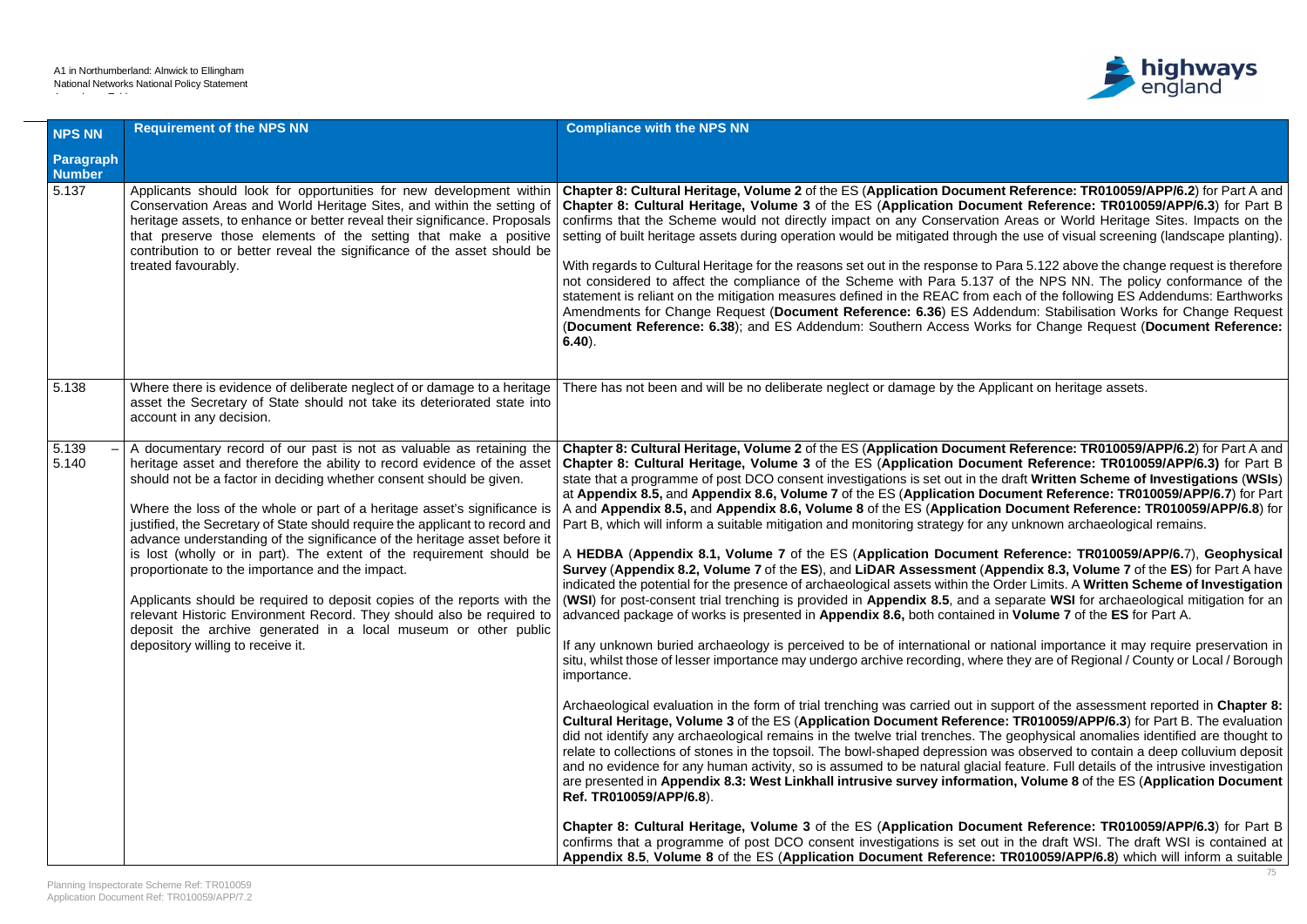

ins. A further draft WSI at **Appendix 8.6, Volume 8** be undertaken post DCO-consent and prior to the

national importance it may require preservation in here they are of Regional/County or Local / Borough

Cation Document Reference: TR010059/APP/3.1) unknown buried archaeology where appropriate for

to Para 5.122 above the change request is therefore and 5.140 of the NPS NN. The policy conformance REAC from each of the following ES Addendums: **Earth** Earthwents Stabilisation Works for Change: 6.36) ES Addendum: Stabilisation Works for Change Recess Works for Change Request (Document

**n Document Reference: TR010059/APP/3.1**) make aeology where appropriate. The position in relation B is set out below:

**Reference: TR010059/APP/6.2**) for Part A also and archaeological features dating to the Prehistoric s supported by the geophysical survey, which has al origin. The nature of the anomalies can only be e draft WSIs at **Appendix 8.5** and **Appendix 8.6**,

**Cument Reference: TR010059/APP/6.2)** for Part A C and with Historic England. At these meetings the viewed and approved, and it was concluded that no

presented in the draft WSI (**Appendix 8.5, Volume 8**). This draft WSI outlines the approach to postrk and archiving. This draft WSI has been prepared cludes a requirement for the production of detailed **8.5, Volume 8** of the ES (**Application Document** mitigation work, as recommended by the outcome ng construction, in consultation with NCC County

| <b>NPS NN</b>              | <b>Requirement of the NPS NN</b>                                                                                                                                                                                                                                                                                                               | <b>Compliance with the NPS NN</b>                                                                                                                                                                                                                                                                                                                                                                                                                                                                                                                                                                                         |
|----------------------------|------------------------------------------------------------------------------------------------------------------------------------------------------------------------------------------------------------------------------------------------------------------------------------------------------------------------------------------------|---------------------------------------------------------------------------------------------------------------------------------------------------------------------------------------------------------------------------------------------------------------------------------------------------------------------------------------------------------------------------------------------------------------------------------------------------------------------------------------------------------------------------------------------------------------------------------------------------------------------------|
| Paragraph<br><b>Number</b> |                                                                                                                                                                                                                                                                                                                                                |                                                                                                                                                                                                                                                                                                                                                                                                                                                                                                                                                                                                                           |
|                            |                                                                                                                                                                                                                                                                                                                                                | mitigation and monitoring strategy for any unknown archaeological remains. A f<br>of the ES includes for a programme of historic building recording to be und<br>demolition of Charlton Mires Farm to ensure it is preserved by record.                                                                                                                                                                                                                                                                                                                                                                                   |
|                            |                                                                                                                                                                                                                                                                                                                                                | If any unknown buried archaeology is perceived to be of international or nation<br>situ, whilst those of lesser importance may undergo archive recording, where the<br>importance.                                                                                                                                                                                                                                                                                                                                                                                                                                        |
|                            |                                                                                                                                                                                                                                                                                                                                                | The requirements contained within Schedule 2 of the draft DCO (Application<br>make provision for the protection and recording of heritage assets and unknov<br>Part A and Part B.                                                                                                                                                                                                                                                                                                                                                                                                                                         |
|                            |                                                                                                                                                                                                                                                                                                                                                | With regards to Cultural Heritage for the reasons set out in the response to Para<br>not considered to affect the compliance of the Scheme with Para 5.139 and 5.139<br>of the statement is reliant on the mitigation measures defined in the REAC<br>Earthworks Amendments for Change Request (Document Reference: 6.36) ES<br>Request (Document Reference: 6.38); and ES Addendum: Southern Acces<br>Reference: 6.40).                                                                                                                                                                                                  |
|                            |                                                                                                                                                                                                                                                                                                                                                |                                                                                                                                                                                                                                                                                                                                                                                                                                                                                                                                                                                                                           |
| 5.142                      | Where there is a high probability that a development site may include as<br>yet undiscovered heritage assets with archaeological interest, the<br>Secretary of State should consider requirements to ensure that<br>appropriate procedures are in place for the identification and treatment of<br>such assets discovered during construction. | The requirements contained in Schedule 2 of the draft DCO (Application Docu<br>provision for the protection of heritage assets and unknown buried archaeolog<br>to the potential for undiscovered heritage assets within Part A and Part B is set                                                                                                                                                                                                                                                                                                                                                                         |
|                            |                                                                                                                                                                                                                                                                                                                                                | Chapter 8: Cultural Heritage, Volume 2 of the ES (Application Document Re<br>acknowledges that there is a potential for currently unknown below ground arch<br>to Modern era to be encountered during construction. This potential is support<br>identified 16 areas which contain anomalies of possible archaeological origin<br>confirmed through archaeological investigation, which is outlined in the draft<br>Volume 7 of the ES (Application Document Reference: TR010059/APP/6.7).                                                                                                                                |
|                            |                                                                                                                                                                                                                                                                                                                                                | Chapter 8: Cultural Heritage, Volume 2 of the ES (Application Document<br>confirms that pre-application discussions have been carried out with NCC and<br>conclusions of the Historic Environment desk-based assessment were reviewed<br>further assessment work would be required prior to the DCO application.                                                                                                                                                                                                                                                                                                          |
|                            |                                                                                                                                                                                                                                                                                                                                                | A programme of post-consent archaeological trial trenching for Part B is present<br>8 of the ES (Application Document Reference: TR010059/APP/6.8). This<br>excavation assessment, reporting, dissemination of the results of the work and<br>in consultation with the NCC County Archaeologist. This draft WSI includes a<br>method statements, which would supersede the draft WSI at Appendix 8.5, V<br>Reference: TR010059/APP/6.8) submitted with the application. Further mitiga<br>of the evaluation, would be implemented by the main contractor during con<br>Archaeologist and Historic England as appropriate. |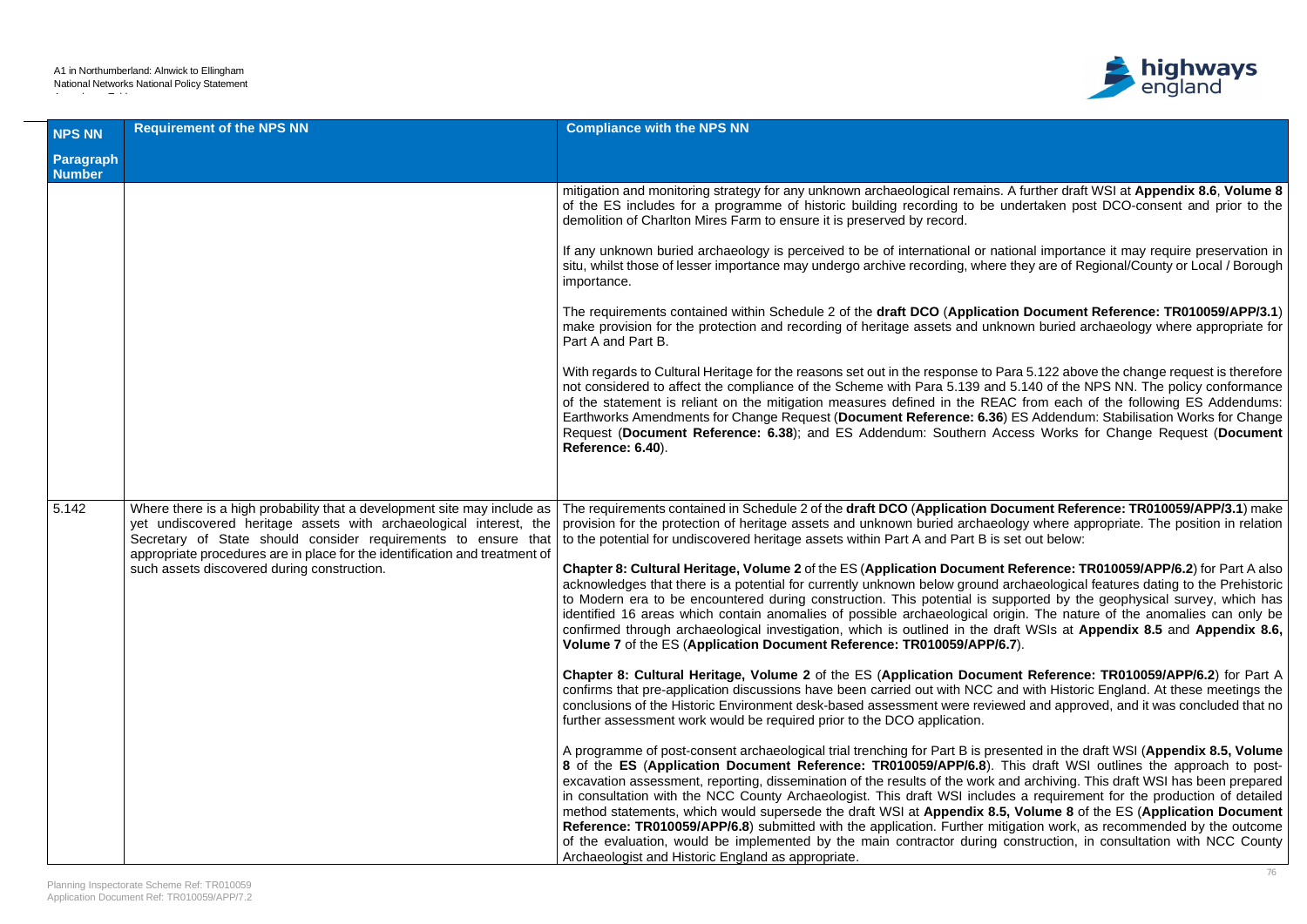

ector of Ancient Monuments. For example, following of the Prehistoric Burial Mound 420m north-west of field in which it is located to be removed from the effects on the Scheduled Monument.

to Para 5.122 above the change request is therefore 12 of the NPS NN. The policy conformance of the m each of the following ES Addendums: Earthworks ddendum: Stabilisation Works for Change Request **Vorks for Change Request (Document Reference:** 

**Document Reference: TR010059/APP/6.2) for Part** dscape and Visual Impact Assessment (LVIA). The Section 3, Part 5, Interim Advice Note (IAN) 135/10 icape and Visual Impact Assessment. The LVIA also e and visual effects. The southern section of Part A local planning policies in this regard.

ase impacts of Part A. The assessment includes a residential properties and PRoW.

in Chapter 7: Landscape and Visual, Volume 2 of Part A identifies that the assessment of residential experience a significant adverse visual effect during property itself, or from the access / egress to the

groups of properties anticipated to be subject to a reduced further in the summer of the Design Year, ct at the lower end of the scale, that being "*moderate* 

ant effect during the construction phase, of these 9 e effect. The users of the remaining 6 PRoW would uction phase the users of 5 PRoW would be subject to a large adverse effect. The users of the remaining

whose users would be subject to a significant effect scale, moderate adverse.

| <b>NPS NN</b>                     | <b>Requirement of the NPS NN</b>                                                                                                                                                                                                                                                                                                                                                                                                                                                                                                                                                                                                                                                                                                                                                                                                                                                                                                                                                                                                                                                                                                                                                                                                                                                                                                                                   | <b>Compliance with the NPS NN</b>                                                                                                                                                                                                                                                                                                                                                                                                                                                                                                                                                                                                                                                                                                                                                                                                                                                                                                                                                                                                                                                                                                                                                                                                                                                                                                                                                                                                                                                                                                                                                                                                                                                                                                                                                                                                                                                     |
|-----------------------------------|--------------------------------------------------------------------------------------------------------------------------------------------------------------------------------------------------------------------------------------------------------------------------------------------------------------------------------------------------------------------------------------------------------------------------------------------------------------------------------------------------------------------------------------------------------------------------------------------------------------------------------------------------------------------------------------------------------------------------------------------------------------------------------------------------------------------------------------------------------------------------------------------------------------------------------------------------------------------------------------------------------------------------------------------------------------------------------------------------------------------------------------------------------------------------------------------------------------------------------------------------------------------------------------------------------------------------------------------------------------------|---------------------------------------------------------------------------------------------------------------------------------------------------------------------------------------------------------------------------------------------------------------------------------------------------------------------------------------------------------------------------------------------------------------------------------------------------------------------------------------------------------------------------------------------------------------------------------------------------------------------------------------------------------------------------------------------------------------------------------------------------------------------------------------------------------------------------------------------------------------------------------------------------------------------------------------------------------------------------------------------------------------------------------------------------------------------------------------------------------------------------------------------------------------------------------------------------------------------------------------------------------------------------------------------------------------------------------------------------------------------------------------------------------------------------------------------------------------------------------------------------------------------------------------------------------------------------------------------------------------------------------------------------------------------------------------------------------------------------------------------------------------------------------------------------------------------------------------------------------------------------------------|
| <b>Paragraph</b><br><b>Number</b> |                                                                                                                                                                                                                                                                                                                                                                                                                                                                                                                                                                                                                                                                                                                                                                                                                                                                                                                                                                                                                                                                                                                                                                                                                                                                                                                                                                    |                                                                                                                                                                                                                                                                                                                                                                                                                                                                                                                                                                                                                                                                                                                                                                                                                                                                                                                                                                                                                                                                                                                                                                                                                                                                                                                                                                                                                                                                                                                                                                                                                                                                                                                                                                                                                                                                                       |
|                                   |                                                                                                                                                                                                                                                                                                                                                                                                                                                                                                                                                                                                                                                                                                                                                                                                                                                                                                                                                                                                                                                                                                                                                                                                                                                                                                                                                                    | Pre-application discussions have been held with Historic England's Inspecter-<br>discussions with Historic England, the detention basin within the vicinity of<br>East Linkhall was relocated to allow the Scheduled Monument and the fie<br>Order Limits of Part B. As a result, there is no potential for impacts and effer-<br>With regards to Cultural Heritage for the reasons set out in the response to F<br>not considered to affect the compliance of the Scheme with Para 5.142<br>statement is reliant on the mitigation measures defined in the REAC from e<br>Amendments for Change Request (Document Reference: 6.36) ES Adde<br>(Document Reference: 6.38); and ES Addendum: Southern Access Worl<br>$6.40$ ).                                                                                                                                                                                                                                                                                                                                                                                                                                                                                                                                                                                                                                                                                                                                                                                                                                                                                                                                                                                                                                                                                                                                                         |
| 5.144<br>5.146                    | Where the development is subject to EIA the applicant should undertake<br>an assessment of any likely significant landscape and visual impacts in<br>the environmental impact assessment and describe these in the<br>environmental assessment. A number of guides have been produced to<br>assist in addressing landscape issues. The landscape and visual<br>assessment should include reference to any landscape character<br>assessment and associated studies, as a means of assessing landscape<br>impacts relevant to the proposed project.<br>The applicant's assessment should also take account of any relevant<br>policies based on these assessments in local development documents in<br>England.<br>The applicant's assessment should include any significant effects during<br>construction of the project and/or the significant effects of the completed<br>development and its operation on landscape components and landscape<br>character (including historic landscape characterisation).<br>The assessment should include the visibility and conspicuousness of the<br>project during construction and of the presence and operation of the<br>project and potential impacts on views and visual amenity. This should<br>include any noise and light pollution effects, including on local amenity,<br>tranquillity and nature conservation. | Chapter 7: Landscape and Visual, Volume 2 of the ES (Application Doc<br>A reports on the methodology, baseline conditions and findings of a Landse<br>LVIA was carried out in accordance with guidance in DMRB Volume 11, Se<br>Landscape and Visual Effects Assessment, and the Guidelines for Landsca<br>takes account of local development plan policies in respect of landscape a<br>is located within Green Belt and the LVIA takes account of national and loca<br>The assessment considers both construction phase and operational phase<br>detailed matrix of effects on key receptors including selected viewpoints, re<br>Table 7-21 - Significant Visual Effects on Residential Properties within (<br>the ES (Application Document Reference: TR010059/APP/6.2) for Par<br>views identifies that 30 property locations, or groups of properties, would exp<br>the construction phase, this is either a significant visual effect from the pro-<br>property. Half this number (15) would be subject to a "large" adverse effect.<br>Upon completion of the construction phase, the number of properties, or go<br>significant effect would have reduced to 19. This is anticipated to have red<br>Year 15 to ten all of which are anticipated to be subject to a significant effect a<br>adverse (significant").<br>A total of 10 PRoW have been identified as being subject to a significant<br>would be at the upper end of the scale and be subject to a large adverse e<br>be subject to a moderate adverse effect. Upon completion of the construction<br>to a significant effect, 4 of these at the upper end of the scale and subject to a<br>5 PRoW would be subject to a moderate adverse effect.<br>Upon the establishment of the mitigation strategy, the number of PRoW, wh<br>would reduce, with 3 subject to a significant effect at the lower end of the so |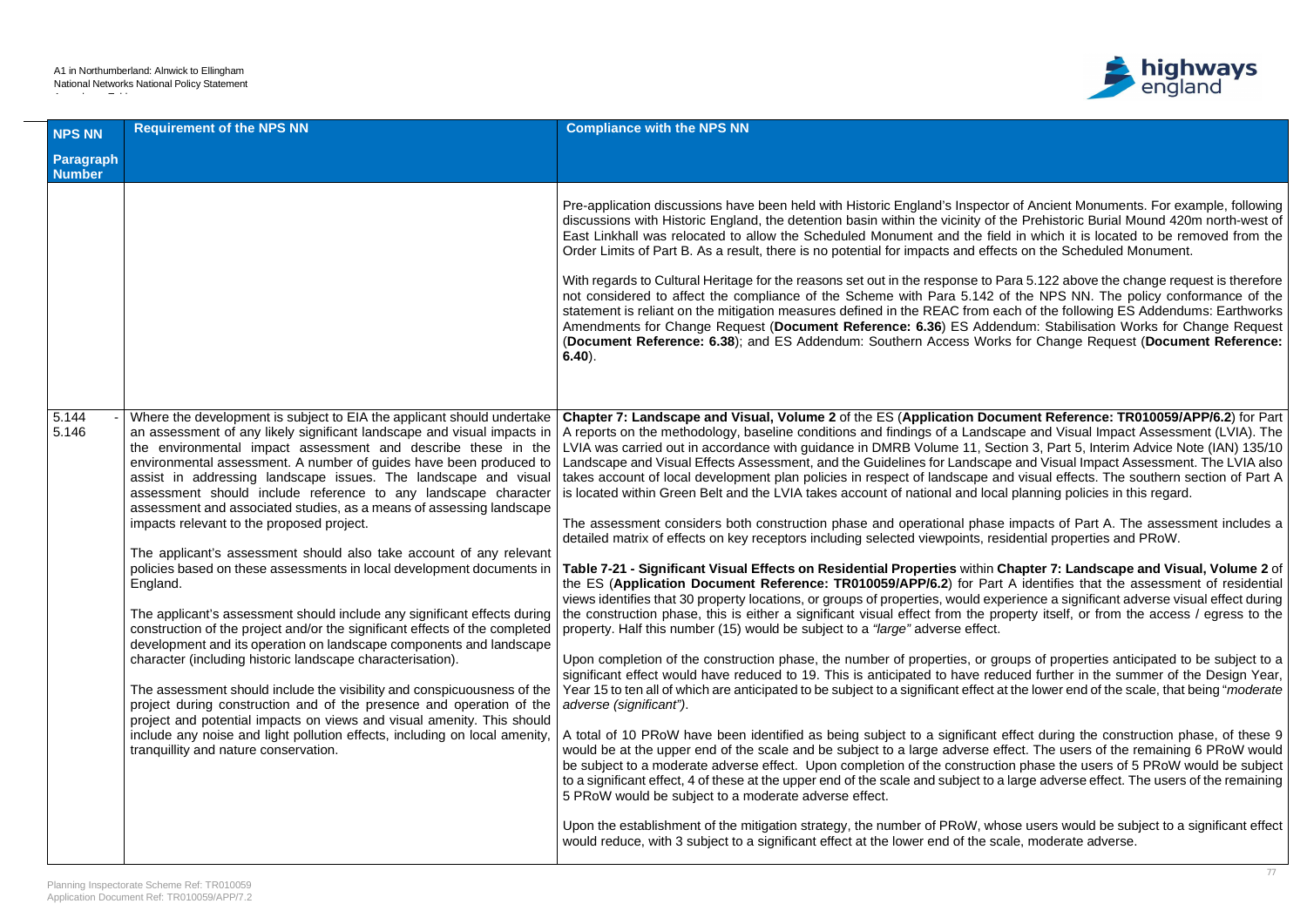

**Document Reference: TR010059/APP/6.3) for Part** requirements of the Design Manual for Roads and ual Effects Assessment, Guidelines for Landscape England's, An Approach to Landscape Character elopment plan policies in respect of landscape and

**Tal Receptors – Construction** identifies that the groups of properties, would experience a significant cant visual effect from the property itself, or from the t to a *"large"* adverse effect during the construction

**Table 7-22 - Table Trable Terms of Chapter 7: Landscape R010059/APP/6.3**) identifies that a total of 10 PRoW

rould experience a significant adverse visual effect m the property itself, or from the access / egress to

s with south eastern facing views) would experience receptors (Receptors 3, 4, 5 & 8 - People living in ing in properties with close proximity eastern facing

**During Enginity Construction** within Chapter Reference: TR010059/APP/6.3) for Part B confirms berience *'moderate'* or *'major'* adverse visual effects. se effects.

**De and Visual, Volume 3** of the ES (Application port receptor (Receptor 37 - People travelling along tion and at year one with the effect reducing in

esponse to Para 4.28 above the change request is Para 5.144 and 5.146 of the NPS NN. The policy efined in the REAC from each of the following ES **nt Reference: 6.36) ES Addendum: Stabilisation** Works for Change Request (**Document Reference: 6.38**); and ES Addendum: Southern Access Works for Change Request

| <b>NPS NN</b>              | <b>Requirement of the NPS NN</b> | <b>Compliance with the NPS NN</b>                                                                                                                                                                                                                                                                                                                                                          |
|----------------------------|----------------------------------|--------------------------------------------------------------------------------------------------------------------------------------------------------------------------------------------------------------------------------------------------------------------------------------------------------------------------------------------------------------------------------------------|
| Paragraph<br><b>Number</b> |                                  |                                                                                                                                                                                                                                                                                                                                                                                            |
|                            |                                  | Chapter 7: Landscape and Visual, Volume 3 of the ES (Application D<br>B sets out that the chapter has been prepared in accordance with the<br>Bridges (DMRB), Interim Advice Note (IAN) 135/10 Landscape and Vis<br>and Visual Assessment (Third Edition) (GLVIA3) (2013) and Natural<br>Assessment (October 2014). The LVIA also takes account of local devi-<br>visual effects.          |
|                            |                                  | Table 7-22 - Visual Residual Effects on Occupants of Residenti<br>assessment of residential views identifies that 17 property locations, or o<br>adverse visual effect during the construction phase, this is either a signific<br>access / egress to the property. Eight of the properties would be subject<br>stage.                                                                     |
|                            |                                  | Table 7-22 - Visual Residual Effects on Occupants of Residential Re<br>and Visual, Volume 3 of the ES (Application Document Reference: TF<br>would be impacted during the construction phase for Part B.                                                                                                                                                                                   |
|                            |                                  | The assessment of residential views identifies that the 32 receptors we<br>during the construction phase, this is either a significant visual effect from<br>the property.                                                                                                                                                                                                                 |
|                            |                                  | At year one, all but one receptor (Receptor 17 - people living in properties<br>a 'moderate' or 'major' adverse visual effect. By Year Fifteen only two<br>properties with eastern facing views; and Receptors 6, 7 & 10 - People live<br>views) would experience a significant adverse visual effect.                                                                                     |
|                            |                                  | During construction, Table 7-24 - Significant Effects on Users of Pub<br>7: Landscape and Visual, Volume 3 of the ES (Application Document I<br>that 8 of the ten recreational receptors (PRoW users) assessed would exp<br>By year fifteen none of the receptors would experience significant advers                                                                                      |
|                            |                                  | The assessment of visual effects carried out in Chapter 7: Landscap<br>Document Reference: TR010059/APP/6.3) for Part B confirms 1 transp<br>main roads) would experience significant adverse effects in construct<br>significance to slight adverse by year fifteen.                                                                                                                      |
|                            |                                  | With regards to Landscape and Visual for the reasons set out in the re<br>therefore not considered to affect the compliance of the Scheme with<br>conformance of the statement is reliant on the mitigation measures de<br>Addendums: Earthworks Amendments for Change Request (Docume<br>Works for Change Request (Document Reference: 6.38); and ES Adder<br>(Document Reference: 6.40). |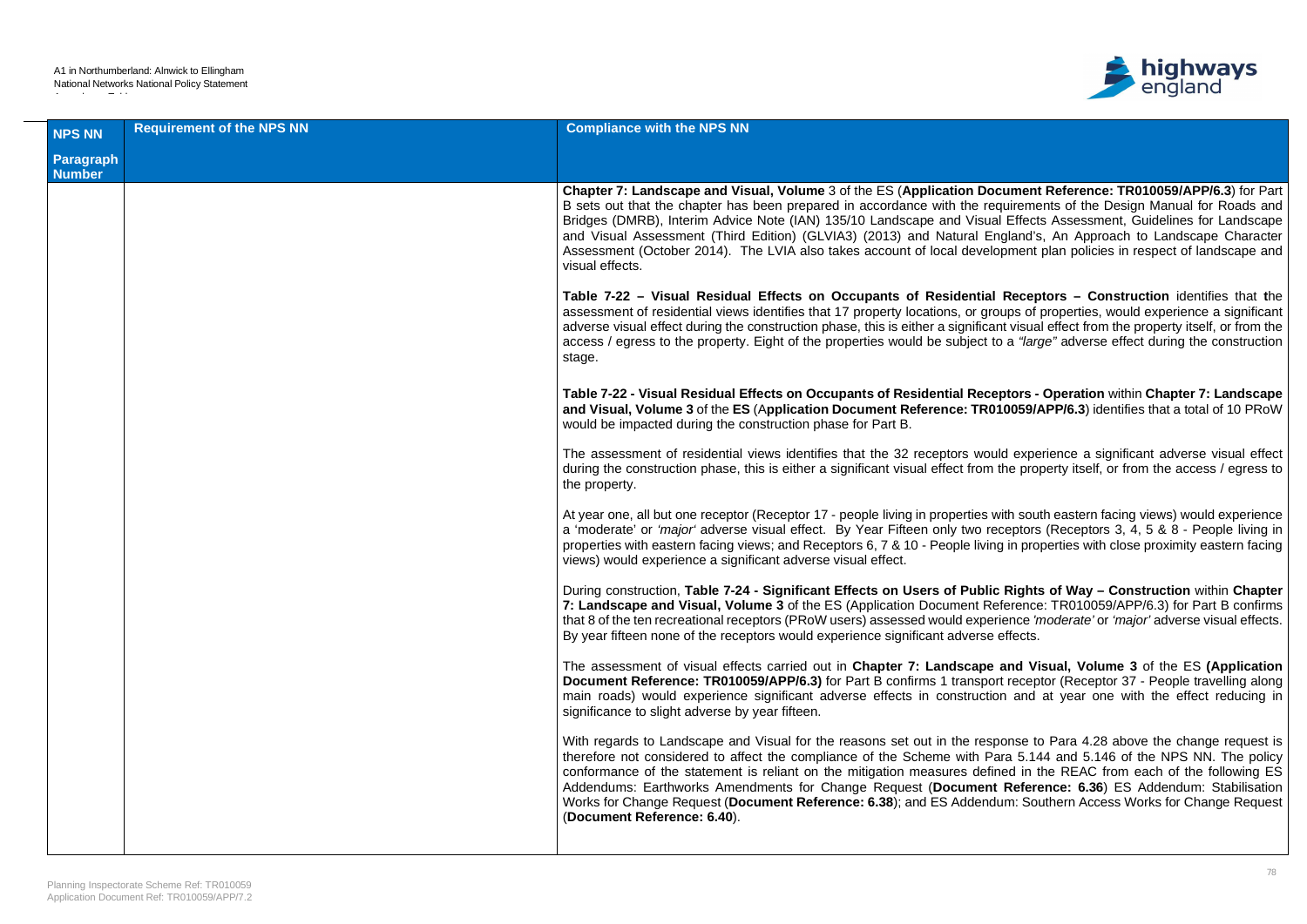

**Document Reference: TR010059/APP/6.2)** for Part **Cation Document Reference: TR010059/APP/6.3)** fional Park or Area of Outstanding Natural Beauty

esponse to Para 4.28 above, the change request is Para 5.147 and 5.148 of the NPS NN. The policy efined in the REAC from each of the following ES ent Reference: 6.36) ES Addendum: Stabilisation ndum: Southern Access Works for Change Request

elt as defined in the Northumberland Structure Plan. Ucture. Chapter 7: Landscape and Visual, Volume. **2** or Part A reports on the design measures that have tion required.

der to reduce the magnitude and duration of impacts. **P/7.3.** It includes the following measures:

ver possible, as identified on Figure 7.8: Landscape **ument Reference: TR010059/APP/6.5**). The roots ed in accordance with BS5837: *'Trees in relation to* 

soil mounds would be carried out within the canopy

v soil bunds would be utilised to screen views of

- e returned to their original use.
- ticable time to reduce the duration of any landscape se as possible to works commencing and top-soiling, lable season after sections of work are complete.
- sited so as to avoid landscape and visual impact.
- dy (e.g. free of litter and debris) through robust

icable and where necessary directed lighting would be kept to the minimum necessary for security and

neasures relating to landscape have been identified:

| <b>NPS NN</b>                     | <b>Requirement of the NPS NN</b>                                                                                                                                                                                                                                                                                                                                                                                                                                                                                                                                                                                                                                                                                                                                                                           | <b>Compliance with the NPS NN</b>                                                                                                                                                                                                                                                                                                                                                                                                                                                                                                                                                                                                                                                                                                                                                                                                                                                                                                                                                                                                                                                                                                                                                                                                                                                                                                                                                                                                                                                                                                                                                                                                                                                                                                                         |
|-----------------------------------|------------------------------------------------------------------------------------------------------------------------------------------------------------------------------------------------------------------------------------------------------------------------------------------------------------------------------------------------------------------------------------------------------------------------------------------------------------------------------------------------------------------------------------------------------------------------------------------------------------------------------------------------------------------------------------------------------------------------------------------------------------------------------------------------------------|-----------------------------------------------------------------------------------------------------------------------------------------------------------------------------------------------------------------------------------------------------------------------------------------------------------------------------------------------------------------------------------------------------------------------------------------------------------------------------------------------------------------------------------------------------------------------------------------------------------------------------------------------------------------------------------------------------------------------------------------------------------------------------------------------------------------------------------------------------------------------------------------------------------------------------------------------------------------------------------------------------------------------------------------------------------------------------------------------------------------------------------------------------------------------------------------------------------------------------------------------------------------------------------------------------------------------------------------------------------------------------------------------------------------------------------------------------------------------------------------------------------------------------------------------------------------------------------------------------------------------------------------------------------------------------------------------------------------------------------------------------------|
| <b>Paragraph</b><br><b>Number</b> |                                                                                                                                                                                                                                                                                                                                                                                                                                                                                                                                                                                                                                                                                                                                                                                                            |                                                                                                                                                                                                                                                                                                                                                                                                                                                                                                                                                                                                                                                                                                                                                                                                                                                                                                                                                                                                                                                                                                                                                                                                                                                                                                                                                                                                                                                                                                                                                                                                                                                                                                                                                           |
|                                   |                                                                                                                                                                                                                                                                                                                                                                                                                                                                                                                                                                                                                                                                                                                                                                                                            |                                                                                                                                                                                                                                                                                                                                                                                                                                                                                                                                                                                                                                                                                                                                                                                                                                                                                                                                                                                                                                                                                                                                                                                                                                                                                                                                                                                                                                                                                                                                                                                                                                                                                                                                                           |
| $5.147 -$<br>5.148                | Any statutory undertaker commissioning or undertaking works in relation<br>to, or so as to affect land in a National Park or Areas of Outstanding<br>Natural Beauty, would need to comply with the respective duties in<br>section 11A of the National Parks and Access to Countryside Act 1949<br>and section 85 of the Countryside and Rights of Way Act 2000.<br>For significant road widening or the building of new roads in National<br>Parks and the Broads applicants also need to fulfil the requirements set<br>out in Defra's English national parks and the broads: UK government<br>vision and circular 2010 or successor documents. These requirements<br>should also be complied with for significant road widening or the building<br>of new roads in Areas of Outstanding Natural Beauty. | Chapter 7: Landscape and Visual, Volume 2 of the ES (Application Doc<br>A and Chapter 7: Landscape and Visual, Volume 3 of the ES (Applicat<br>for Part B confirms that the Scheme would have no effect on any Nation<br>(AONB).<br>With regards to Landscape and Visual for the reasons set out in the respent<br>therefore not considered to affect the compliance of the Scheme with Pa<br>conformance of the statement is reliant on the mitigation measures defined<br>Addendums: Earthworks Amendments for Change Request (Document<br>Works for Change Request (Document Reference: 6.38); and ES Addende<br>(Document Reference: 6.40).                                                                                                                                                                                                                                                                                                                                                                                                                                                                                                                                                                                                                                                                                                                                                                                                                                                                                                                                                                                                                                                                                                           |
| 5.149                             | Landscape effects depend on the nature of the existing landscape likely<br>to be affected and nature of the effect likely to occur. Both of these factors<br>need to be considered in judging the impact of a project on landscape.<br>Projects need to be designed carefully, taking account of the potential<br>impact on the landscape. Having regard to siting, operational and other<br>relevant constraints, the aim should be to avoid or minimise harm to the<br>landscape, providing reasonable mitigation where possible and<br>appropriate.                                                                                                                                                                                                                                                     | Much of the southern section of Part A is located in the existing Green Belt<br>(July 2008). The existing soft verge also fulfils a function as green infrastruct<br>2 of the ES (Application Document Reference: TR010059/APP/6.2) for I<br>been taken to minimise harm to the landscape and any additional mitigation<br>Mitigation measures would be applied during construction of Part A, in order<br>The Outline CEMP (Application Document Reference: TR010059/APP/7<br>Avoidance and retention of existing established vegetation wherever<br>$\bullet$<br>Mitigation Masterplan of Volume 5 of the ES (Application Docun<br>of vegetation that enter the construction corridor shall be protected<br>design, demolition and construction - Recommendations.'<br>No works, including temporary works such as the creation of topsoil<br>spread of existing retained trees.<br>Construction compounds would be laid out such that temporary s<br>construction activities and light pollution within the surrounding area.<br>Upon completion areas used as construction compounds would be r<br>The construction programme would be kept to the minimum practica<br>and visual impacts. Areas would be cleared for construction as close a<br>reseeding and planting would be undertaken during the next availab<br>As far as practicable, plant and material storage areas would be site<br>Construction compounds and working areas would be kept tidy<br>construction compound management.<br>Work during hours of darkness would be avoided as far as practica<br>$\bullet$<br>be used to minimise light pollution/glare. Lighting levels would be I<br>safety.<br>During the operational phase of Part A, a number of specific mitigation mea |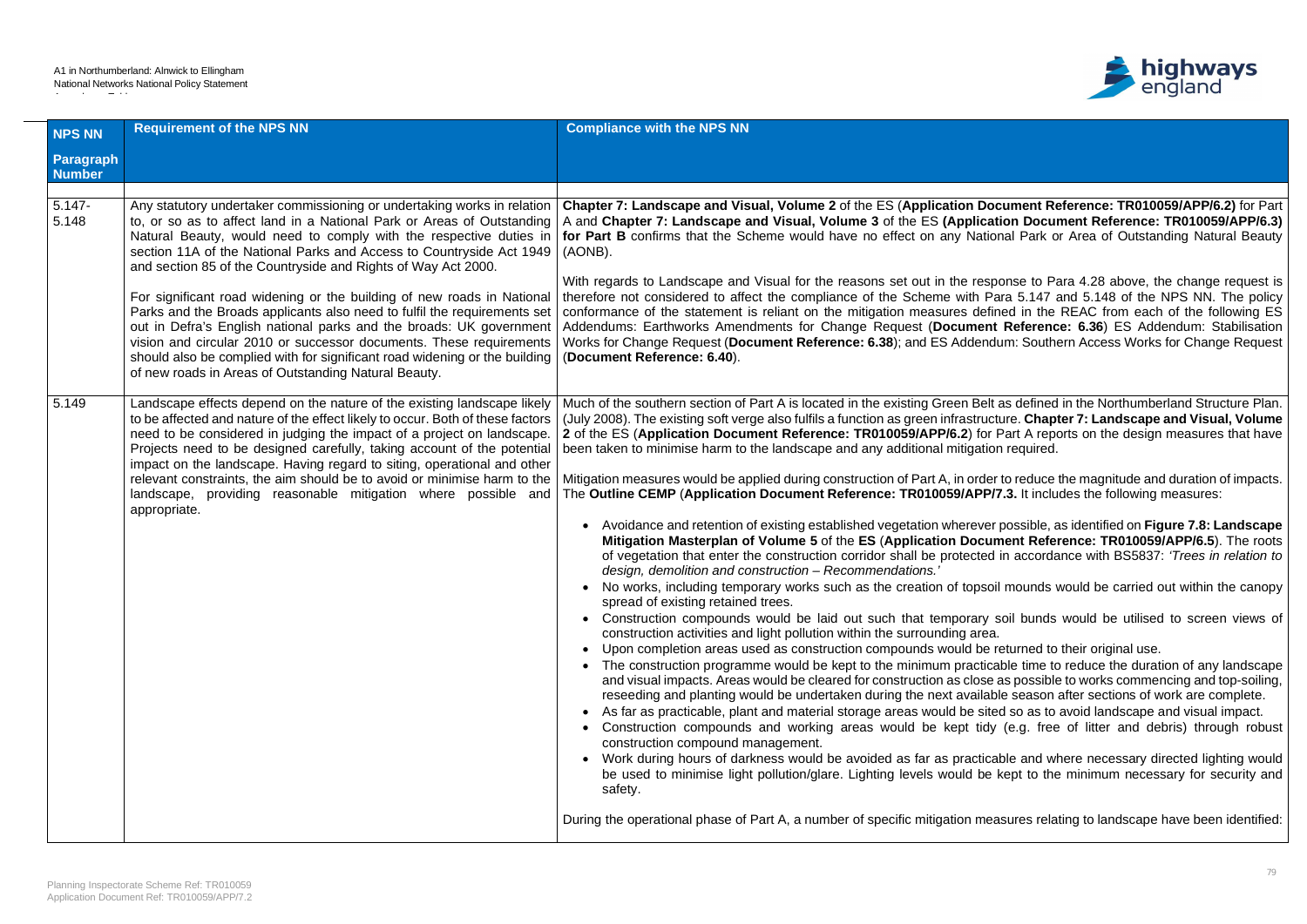

the construction of Part A would result in a high establishment of the mitigation measures identified tion in the potential for significant landscape effects; would be in keeping with the existing landscape, vhich over time would screen longer views) in order

n either side of culverts and mammal underpasses, pecies. This would be extended to include sections. nline in and around the junctions to discourage flight

**Document Reference: TR010059/APP/6.3) for Part** dscape against which landscape effects have been rm to the landscape and any additional mitigation andscape and visual issues include:

Part B would be retained to reduce potential impacts ent planting is carried out it would be in keeping with

vegetation has been lost to facilitate the construction the site compounds), replacement woodland blocks, quired for the restoration of the land, with the aim of

In addition to the embedded mitigation and suppose required to reduce the significance of landscape (refer to Figure 7.10: Landscape Mitigation Plan, PP/6.6) for Part B. These include:

with traffic control measures;

- sive dust and mud;
- 2.4 m height;
- outh Farm access track:
- al screening for nearby visual receptors.

**P/7.3**) details the mitigation measures that would be they are required, who is responsible for delivering

proval of the design changes, the **Outline CEMP Application Containt Reference:** All of the REAC is all of the mitigation measures defined by the REAC **Change Request (Document Reference: 6.36) ES** ence: 6.38); and ES Addendum: Southern Access

| <b>NPS NN</b>              | <b>Requirement of the NPS NN</b> | <b>Compliance with the NPS NN</b>                                                                                                                                                                                                                                                                                                                                                                                                                                                                                                                                                                                                                                               |
|----------------------------|----------------------------------|---------------------------------------------------------------------------------------------------------------------------------------------------------------------------------------------------------------------------------------------------------------------------------------------------------------------------------------------------------------------------------------------------------------------------------------------------------------------------------------------------------------------------------------------------------------------------------------------------------------------------------------------------------------------------------|
| Paragraph<br><b>Number</b> |                                  |                                                                                                                                                                                                                                                                                                                                                                                                                                                                                                                                                                                                                                                                                 |
|                            |                                  | • The removal of some existing landscape features to facilitate<br>magnitude of impact upon the local landscape. The subsequent<br>within the landscape mitigation masterplan would result in a reduct<br>Where replacement of removed planting would be carried out it<br>avoiding the extensive use of mass planting of woodland trees (w<br>to retain an open, permeable character to the wider landscape;<br>Shrub planting along Part A would be restricted to those areas or<br>in order to encourage usage of the structures by the respective s<br>of shrub planting on either side of the bridges which cross the mair<br>paths of bats too close to vehicle updrafts. |
|                            |                                  | Chapter 7: Landscape and Visual, Volume 3 of the ES (Application D<br>B reports on the baseline conditions and the nature of the existing land<br>assessed, the design measures that have been taken to minimise hare<br>required. Examples (not exhaustive) of mitigation measures relevant to la                                                                                                                                                                                                                                                                                                                                                                              |
|                            |                                  | • Where appropriate, existing vegetation within the Order Limits of F<br>relating to screening and landscape integration. Where replaceme<br>the existing landscape.<br>Throughout the extent of the Order Limits of Part B, where existing<br>of Part B (including vegetation clearance works to accommodate t<br>hedgerows, agricultural land use, and individual trees would be re<br>conserving landscape character and associated views.                                                                                                                                                                                                                                   |
|                            |                                  | In addition to the embedded mitigation a number of further specific measured<br>or visual effects were identified during the assessment phase of the EIA<br>Volume 6 of the ES (Application Document Reference: TR010059/AP                                                                                                                                                                                                                                                                                                                                                                                                                                                     |
|                            |                                  | Maintain existing pedestrian routes as far as reasonably practical<br>Surrounding roads and pavements to be maintained free of exces<br>Compound and demolition areas to be surrounded by hoarding of<br>Retain and enhance the existing hedgerow to the west of Rock So<br>Advanced planting near Charlton Mires junction to assist with visu                                                                                                                                                                                                                                                                                                                                  |
|                            |                                  | The Outline CEMP (Application Document Reference: TR010059/API<br>implemented both during construction and operation of the Scheme, why<br>them and any ongoing maintenance and monitoring arrangements.                                                                                                                                                                                                                                                                                                                                                                                                                                                                        |
|                            |                                  | As stated in accordance with Para 3.2 of this table, following the app<br>(Application Document Reference: APP-346) will be updated to contain<br>from each of the following ES Addendums: Earthworks Amendments for<br>Addendum: Stabilisation Works for Change Request (Document Refer<br>Works for Change Request (Document Reference: 6.40).                                                                                                                                                                                                                                                                                                                                |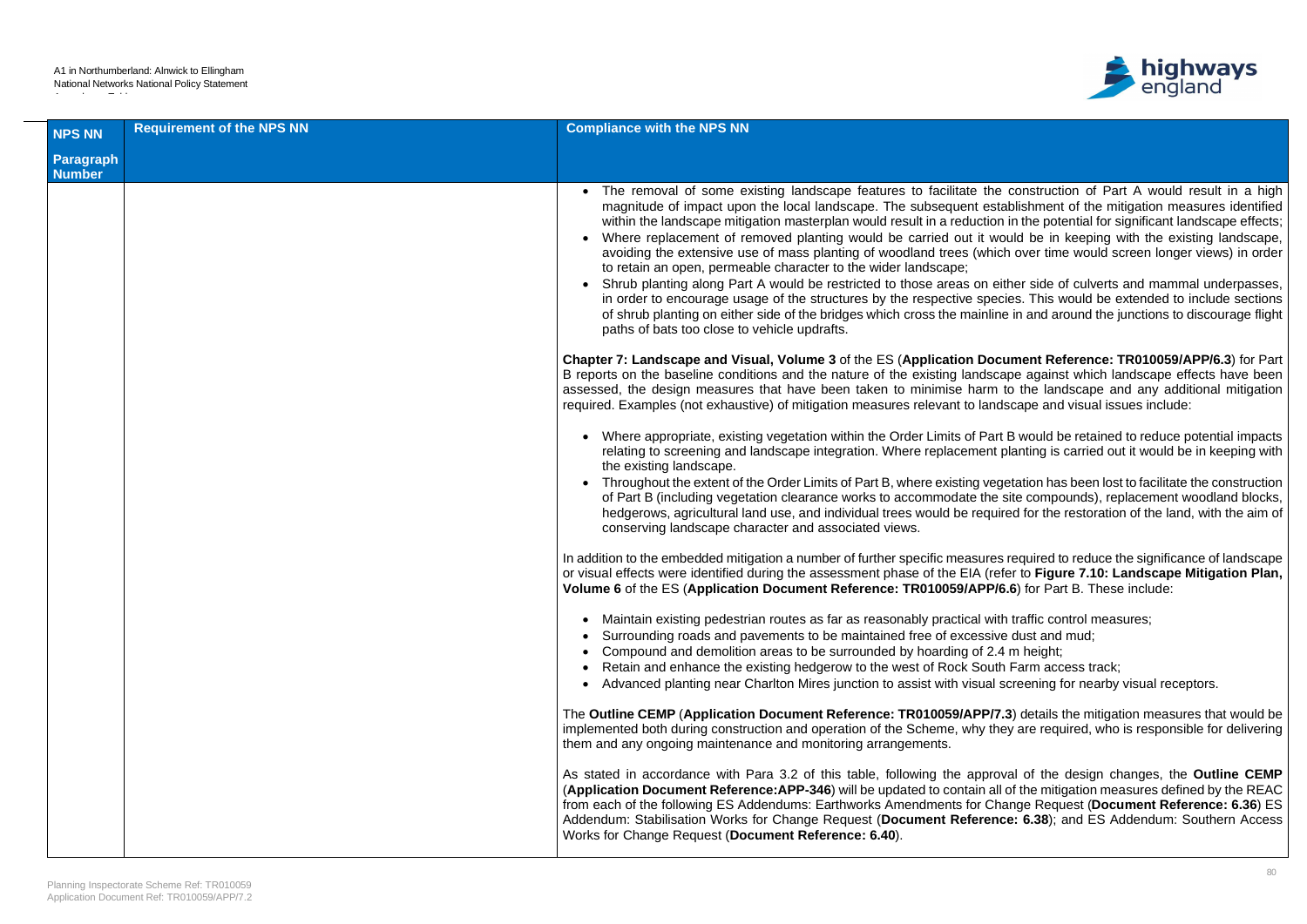#### A1 in Northumberland: Alnwick to Ellingham National Networks National Policy Statement Accordance Table



| <b>NPS NN</b>       | <b>Requirement of the NPS NN</b>                                                                                                                                                                                                                                                                                                                                                                                                                                                                                                                                                                                                                                                                                                                                                                                                                                                                                                                                                                                                                                                                                                                                                                                                                                                                                                                                                                                                                                                                                                                                                                                                                                                                       | <b>Compliance with the NPS NN</b>                                                                                                                                                                                                                                                                                                                                                                                                                                                                                                                                                                                         |
|---------------------|--------------------------------------------------------------------------------------------------------------------------------------------------------------------------------------------------------------------------------------------------------------------------------------------------------------------------------------------------------------------------------------------------------------------------------------------------------------------------------------------------------------------------------------------------------------------------------------------------------------------------------------------------------------------------------------------------------------------------------------------------------------------------------------------------------------------------------------------------------------------------------------------------------------------------------------------------------------------------------------------------------------------------------------------------------------------------------------------------------------------------------------------------------------------------------------------------------------------------------------------------------------------------------------------------------------------------------------------------------------------------------------------------------------------------------------------------------------------------------------------------------------------------------------------------------------------------------------------------------------------------------------------------------------------------------------------------------|---------------------------------------------------------------------------------------------------------------------------------------------------------------------------------------------------------------------------------------------------------------------------------------------------------------------------------------------------------------------------------------------------------------------------------------------------------------------------------------------------------------------------------------------------------------------------------------------------------------------------|
| Paragraph<br>Number |                                                                                                                                                                                                                                                                                                                                                                                                                                                                                                                                                                                                                                                                                                                                                                                                                                                                                                                                                                                                                                                                                                                                                                                                                                                                                                                                                                                                                                                                                                                                                                                                                                                                                                        |                                                                                                                                                                                                                                                                                                                                                                                                                                                                                                                                                                                                                           |
|                     |                                                                                                                                                                                                                                                                                                                                                                                                                                                                                                                                                                                                                                                                                                                                                                                                                                                                                                                                                                                                                                                                                                                                                                                                                                                                                                                                                                                                                                                                                                                                                                                                                                                                                                        | With regards to Landscape and Visual for the reasons set out in the response to Para 4.28 above, the change request is<br>therefore not considered to affect the compliance of the Scheme with Para 5.149 of the NPS NN. The policy conformance of<br>the statement is reliant on the mitigation measures defined in the REAC from each of the following ES Addendums:<br>Earthworks Amendments for Change Request (Document Reference: 6.36) ES Addendum: Stabilisation Works for Change<br>Request (Document Reference: 6.38); and ES Addendum: Southern Access Works for Change Request (Document<br>Reference: 6.40). |
| 5.150<br>5.151      | in nationally designated areas. National Parks, the Broads and Areas of   the NPS NN.<br>Outstanding Natural Beauty have the highest status of protection in<br>relation to landscape and scenic beauty. Each of these designated areas<br>has specific statutory purposes which help ensure their continued<br>protection and which the Secretary of State has a statutory duty to have<br>regard to in decisions.<br>The Secretary of State should refuse development consent in these<br>areas except in exceptional circumstances and where it can be<br>demonstrated that it is in the public interest. Consideration of such<br>applications should include an assessment of:<br>• the need for the development, including in terms of any national<br>considerations, and the impact of consenting, or not consenting<br>it, upon the local economy;<br>• the cost of, and scope for, developing elsewhere, outside the<br>designated area, or meeting the need for it in some other way;<br>and<br>any detrimental effect on the environment, the landscape and<br>recreational opportunities, and the extent to which that could be<br>moderated.<br>There is a strong presumption against any significant road widening or<br>the building of new roads and strategic rail freight interchanges in a<br>National Park, the Broads and Areas of Outstanding Natural Beauty,<br>unless it can be shown there are compelling reasons for the new or<br>enhanced capacity and with any benefits outweighing the costs very<br>significantly. Planning of the Strategic Road Network should encourage<br>routes that avoid National Parks, the Broads and Areas of Outstanding<br>Natural Beauty. | Great weight should be given to conserving landscape and scenic beauty   The information required for the conformance of Para 5.150 and 5.151, can be found in response to Para 5.147 and 5.148 of                                                                                                                                                                                                                                                                                                                                                                                                                        |
| 5.152               | There is a strong presumption against any significant road widening or<br>the building of new roads and strategic rail freight interchanges in a<br>National Park, the Broads and Areas of Outstanding Natural Beauty,   NN.<br>unless it can be shown there are compelling reasons for the new or                                                                                                                                                                                                                                                                                                                                                                                                                                                                                                                                                                                                                                                                                                                                                                                                                                                                                                                                                                                                                                                                                                                                                                                                                                                                                                                                                                                                     | The information required for the conformance of Para 5.152, can be found in response to Para 5.147 and 5.148 of the NPS                                                                                                                                                                                                                                                                                                                                                                                                                                                                                                   |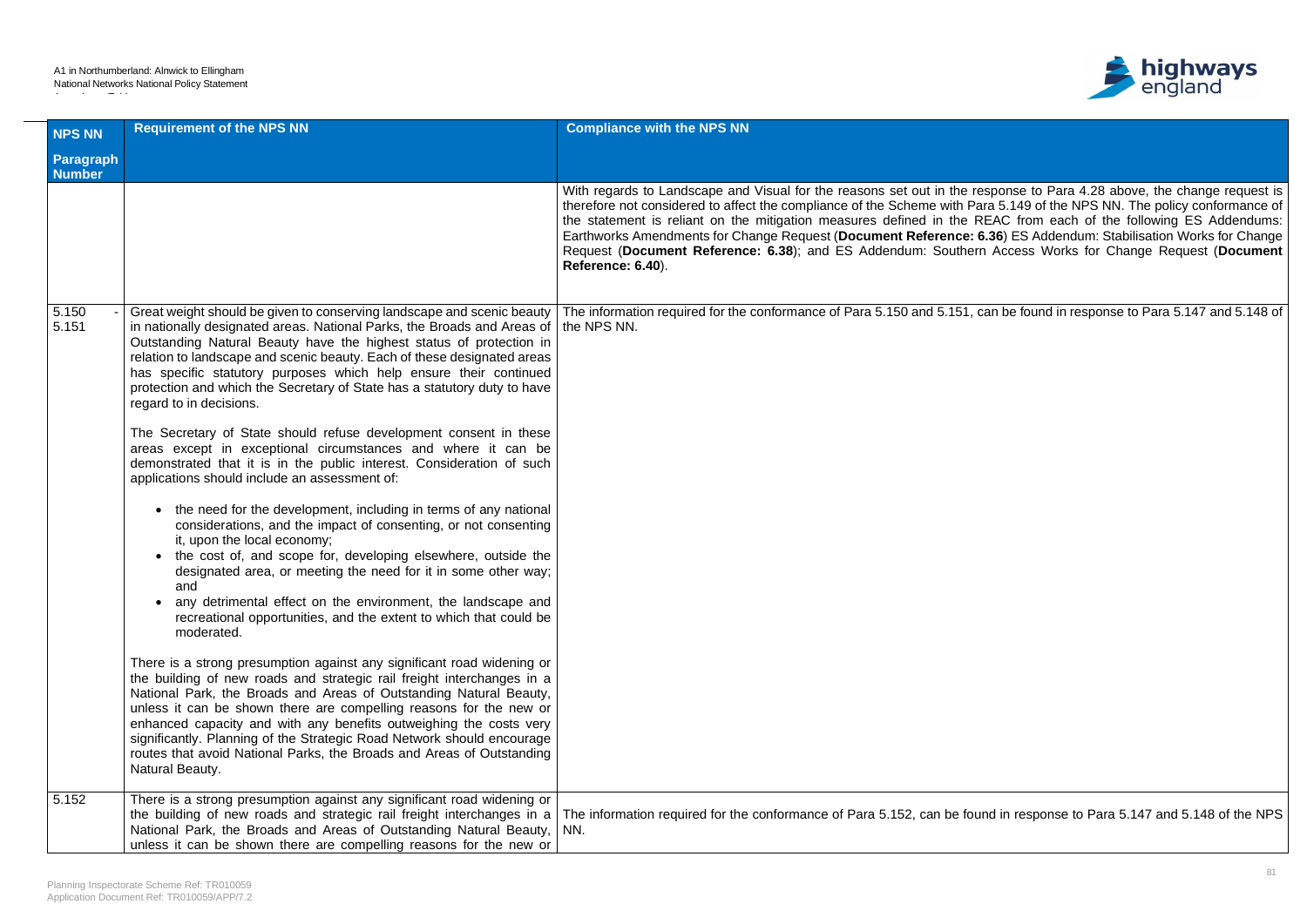

and in response to Para 5.147 and 5.148 of the NPS

can be found in response to Para 5.147 and 5.148 of

al Scenic Areas in Scotland.

ion Document Reference: TR010059/APP/6.1) the ithern extent of Part A, meaning that the Parts A and rs. Chapter 7: Landscape and Visual, Volume 2 of <sup>2</sup> art A confirms that within the Study Area there are a cy designation. Chapter 7: Landscape and Visual, **Bidering the sensitivity of landscape character areas** 

ways during operation:

would give rise to landscape impacts to those Areas Le to Part A being an addition to and alteration of an

Conservation areas, recorded at the northern end of est Thirston. This is discussed in more detail within

en countryside within an area of Green Belt Extension, al loss of the land would represent an erosion of the landscape character, and sense of openness, a key the Green Belt is within the **Case for the Scheme** 

| <b>NPS NN</b>                     | <b>Requirement of the NPS NN</b>                                                                                                                                                                                                                                                                                                                                                                                                                                                                                                                                                                                                                                                                           | <b>Compliance with the NPS NN</b>                                                                                                                                                                                                                                                                                                                                                                                                                                                                                                                                                                                                                                                                                                                                                                                                                                                                                                                                                                                                                                                                                                                                                                                                                                                |
|-----------------------------------|------------------------------------------------------------------------------------------------------------------------------------------------------------------------------------------------------------------------------------------------------------------------------------------------------------------------------------------------------------------------------------------------------------------------------------------------------------------------------------------------------------------------------------------------------------------------------------------------------------------------------------------------------------------------------------------------------------|----------------------------------------------------------------------------------------------------------------------------------------------------------------------------------------------------------------------------------------------------------------------------------------------------------------------------------------------------------------------------------------------------------------------------------------------------------------------------------------------------------------------------------------------------------------------------------------------------------------------------------------------------------------------------------------------------------------------------------------------------------------------------------------------------------------------------------------------------------------------------------------------------------------------------------------------------------------------------------------------------------------------------------------------------------------------------------------------------------------------------------------------------------------------------------------------------------------------------------------------------------------------------------|
| <b>Paragraph</b><br><b>Number</b> |                                                                                                                                                                                                                                                                                                                                                                                                                                                                                                                                                                                                                                                                                                            |                                                                                                                                                                                                                                                                                                                                                                                                                                                                                                                                                                                                                                                                                                                                                                                                                                                                                                                                                                                                                                                                                                                                                                                                                                                                                  |
|                                   | enhanced capacity and with any benefits outweighing the costs very<br>significantly. Planning of the Strategic Road Network should encourage<br>routes that avoid National Parks, the Broads and Areas of Outstanding<br>Natural Beauty.                                                                                                                                                                                                                                                                                                                                                                                                                                                                   |                                                                                                                                                                                                                                                                                                                                                                                                                                                                                                                                                                                                                                                                                                                                                                                                                                                                                                                                                                                                                                                                                                                                                                                                                                                                                  |
| 5.153                             | Where consent is given in these areas, the Secretary of State should be<br>satisfied that the applicant has ensured that the project will be carried out<br>to high environmental standards and where possible includes measures<br>to enhance other aspects of the environment. Where necessary, the<br>Secretary of State should consider the imposition of appropriate<br>requirements to ensure these standards are delivered.                                                                                                                                                                                                                                                                         | The information required for the conformance of Para 5.153, can be fou<br>NN.                                                                                                                                                                                                                                                                                                                                                                                                                                                                                                                                                                                                                                                                                                                                                                                                                                                                                                                                                                                                                                                                                                                                                                                                    |
| 5.154<br>5.155                    | The duty to have regard to the purposes of nationally designated areas<br>also applies when considering applications for projects outside the<br>boundaries of these areas which may have impacts within them. The aim<br>should be to avoid compromising the purposes of designation and such<br>projects should be designed sensitively given the various siting,<br>operational, and other relevant constraints. This should include projects<br>in England which may have impacts on designated areas in Wales or on<br>National Scenic Areas in Scotland. The fact that a proposed project will<br>be visible from within a designated area should not in itself be a reason<br>for refusing consent. | The information required for the conformance of Para 5.154 and 5.155, or<br>the NPS NN.<br>The Scheme will not impact on designated areas in Wales or on Nationa                                                                                                                                                                                                                                                                                                                                                                                                                                                                                                                                                                                                                                                                                                                                                                                                                                                                                                                                                                                                                                                                                                                 |
| 5.156                             | Outside nationally designated areas, there are local landscapes that may<br>be highly valued locally and protected by local designation. Where a local<br>development document in England has policies based on landscape<br>character assessment, these should be given particular consideration.<br>However, local landscape designations should not be used in themselves<br>as reasons to refuse consent, as this may unduly restrict acceptable<br>development.                                                                                                                                                                                                                                       | As set out in Chapter 2: The Scheme, Volume 1 of the ES (Applicati<br>southern extent of Part B is located approximately 15 km north of the nor<br>B will impact upon a different set of local landscape areas and receptors<br>the ES (Application Document Reference: TR010059/APP/6.2) for Pa<br>number of 'Areas of High Landscape Value', which is a local plan polic<br><b>Volume 2</b> of the ES takes these designations into account when cons<br>affected by Part A.<br>Part A would potentially impact designated landscapes, in the following<br>• Areas of High Landscape Value - following construction, Part A v<br>of High Landscape Value, on either side of the River Coquet, du<br>existing feature within the Study Area.<br>Conservation areas - Part A would not directly impact on the two<br>the Study Area, located within the settlements of Felton and We<br>Chapter 8: Cultural Heritage, of the ES.<br>Green Belt – Part A would result in the direct loss of an area of oper<br>through the provision of the offline section of Part A. The physical<br>designated area, and there would be a perceptible change in the<br>characteristic of Green Belt policy areas. Further discussion on<br>(Application Document Reference: TR010059/APP/7.1). |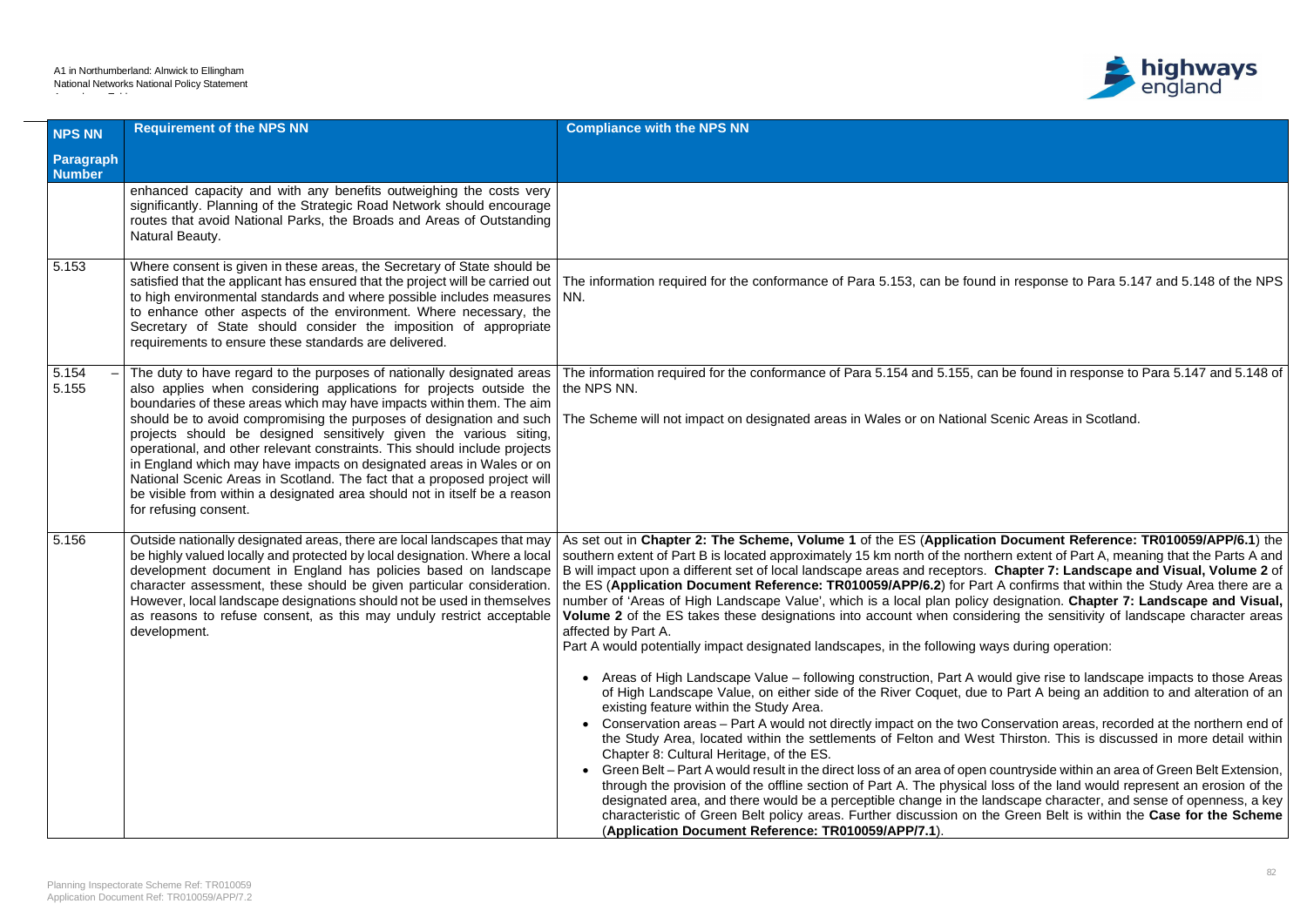

en Part A and the Northumberland National Park, the mpacts have been identified as arising during the

**Document Reference: TR010059/APP/6.3) for Part** In the following ways during operation:

d Borough Local Plan designated the Kyloe Hills and anton and Brownieside. The former Alnwick District hity to the west of Part B and to the south. No direct

npacting on any Conservation areas;

est of the Northumberland Coast AONB at its closest of the ES (Application Document Reference: **TR0103** itervisibility between the AHLV and Part B no visual

esponse to Para 4.28 above, the change request is ara 5.156 of the NPS NN. The policy conformance of REAC from each of the following ES Addendums: 6.36) ES Addendum: Stabilisation Works for Change Request (**Document Reference: 6.38**); and ES Addendum: Southern Access Works for Change Request (**Document**

**Document Reference: TR010059/APP/6.2) for Part cation Document Reference: TR010059/APP/6.3)** rm to the landscape and the environmental measures

nificance of landscape and visual effects as far as **possible. TR010059/APP/7.3)** 

pproval of the design changes, the **Outline CEMP**  $\dot{h}$  ted to contain all of the mitigation measures defined ks Amendments for Change Request (Document **Reference: 6.38**); and ES Addendum: Stabilisation More request (Document Reference: 6.38); and ES Addendum:

esponse to Para 4.28 above, the change request is ara 5.157 of the NPS NN. The policy conformance of REAC from each of the following ES Addendums: 6.36) ES Addendum: Stabilisation Works for Change

| <b>NPS NN</b>              | <b>Requirement of the NPS NN</b>                                                                                                                                                                       | <b>Compliance with the NPS NN</b>                                                                                                                                                                                                                                                                                                                                                                                                                                                                                                                                                                                                                                                                                                                                                                                                                                                                                                                                                                                   |
|----------------------------|--------------------------------------------------------------------------------------------------------------------------------------------------------------------------------------------------------|---------------------------------------------------------------------------------------------------------------------------------------------------------------------------------------------------------------------------------------------------------------------------------------------------------------------------------------------------------------------------------------------------------------------------------------------------------------------------------------------------------------------------------------------------------------------------------------------------------------------------------------------------------------------------------------------------------------------------------------------------------------------------------------------------------------------------------------------------------------------------------------------------------------------------------------------------------------------------------------------------------------------|
| Paragraph<br><b>Number</b> |                                                                                                                                                                                                        |                                                                                                                                                                                                                                                                                                                                                                                                                                                                                                                                                                                                                                                                                                                                                                                                                                                                                                                                                                                                                     |
|                            |                                                                                                                                                                                                        | • Statutory Designations - Given the distance of separation between Pa<br>Area of Outstanding Natural Beauty and Heritage Coast, no impa<br>construction phase of Part A on these statutory designations.                                                                                                                                                                                                                                                                                                                                                                                                                                                                                                                                                                                                                                                                                                                                                                                                           |
|                            |                                                                                                                                                                                                        | Chapter 7: Landscape and Visual, Volume 3 of the ES (Application Docu<br>B sets out that Part B would potentially impact designated landscapes, in the                                                                                                                                                                                                                                                                                                                                                                                                                                                                                                                                                                                                                                                                                                                                                                                                                                                              |
|                            |                                                                                                                                                                                                        | • Areas of High Landscape Value – the former Berwick-upon-Tweed Bo<br>Glendale AHLV, located to the north and west of Part B near Glantor<br>Wide Local Plan designated an AHLV which runs in close proximity to<br>landscape effects are anticipated on the AHLV.<br>Conservation areas - Part B is not identified as directly visually impactly<br>• Statutory Designations – Part B lies approximately 3 km to the west of<br>point, but Chapter 7: Landscape and Visual, Volume 3 of t<br><b>TR010059/APP/6.3)</b> for Part B confirms that due to the lack of interv<br>receptors have been identified.<br>With regards to Landscape and Visual for the reasons set out in the respo<br>therefore not considered to affect the compliance of the Scheme with Para 5<br>the statement is reliant on the mitigation measures defined in the REAC<br>Earthworks Amendments for Change Request (Document Reference: 6.36)<br>Request (Document Reference: 6.38); and ES Addendum: Southern Ad<br>Reference: 6.40). |
| 5.157                      | effects on the landscape and siting, operational and other relevant<br>constraints, to avoid adverse effects on landscape or to minimise harm<br>to the landscape, including by reasonable mitigation. | In taking decisions, the Secretary of State should consider whether the   Chapter 7: Landscape and Visual, Volume 2 of the ES (Application Docu<br>project has been designed carefully, taking account of environmental   A and Chapter 7: Landscape and Visual, Volume 3 of the ES (Application<br>for Part B addresses how the Scheme has been designed to minimise harm to<br>provided as part of the Scheme and mitigation proposed.<br>The REAC records mitigation measures proposed to mitigate the significant<br>possible. The REAC is included in the Outline CEMP (Application Docume<br>As stated in accordance with Para 3.2 of this table, following the approv<br>(Application Document Reference: TR010059/APP/7.3) will be updated to<br>by the REAC from each of the following ES Addendums: Earthworks A<br>Reference: 6.36) ES Addendum: Stabilisation Works for Change Request (D<br>Southern Access Works for Change Request (Document Reference: 6.40).                                       |
|                            |                                                                                                                                                                                                        | With regards to Landscape and Visual for the reasons set out in the respo<br>therefore not considered to affect the compliance of the Scheme with Para 5<br>the statement is reliant on the mitigation measures defined in the REAC<br>Earthworks Amendments for Change Request (Document Reference: 6.36)                                                                                                                                                                                                                                                                                                                                                                                                                                                                                                                                                                                                                                                                                                          |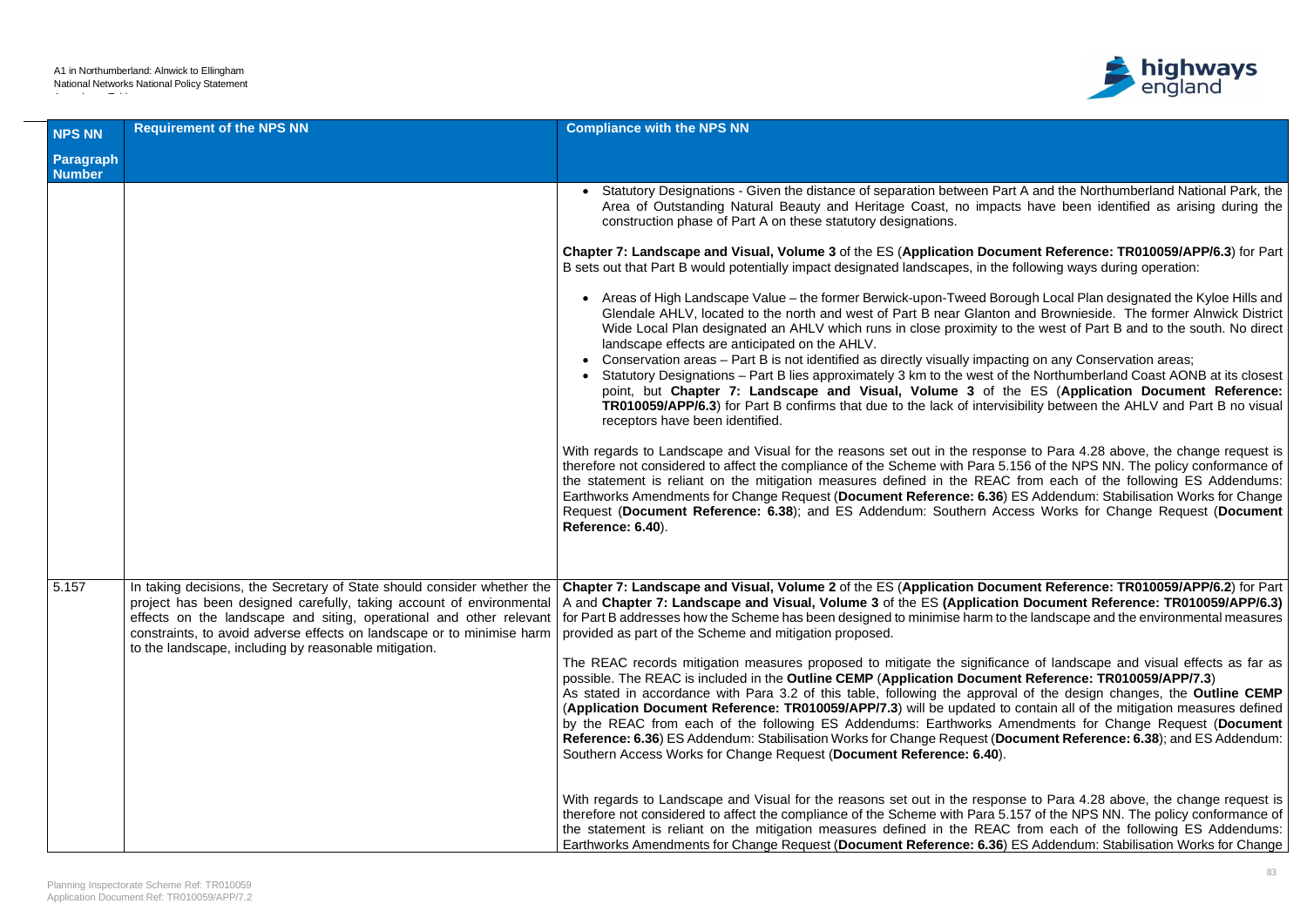### A1 in Northumberland: Alnwick to Ellingham National Networks National Policy Statement Accordance Table



Request (**Document Reference: 6.38**); and ES Addendum: Southern Access Works for Change Request (**Document**

**Document Reference: TR010059/APP/6.2) for Part** local residents. This chapter also confirms that Part

truction phase, due to operations that would require uding the off-line section that would give rise to new e receptors. In particular, those defined as being of est impacts would give rise to a significant effect

ions, or groups of properties, would experience a gnificant visual effect from the property itself, or from ct to a significant effect at the upper end of the scale,

r groups of properties anticipated to be subject to a reduced further to 10 in the summer of the Design  $\alpha$  nificant adverse effect at the lower end of the scale.

gnificant change to a view or views, considering the of suffer unduly from negative visual effects such as tively may affect the overall visual amenity from the **ntial Properties within Chapter 7: Landscape and 059/APP/6.2**) for Part A summarises the significance

**Chapter 7: Landscape and Visual, Volume 3** of the ES (**Application Document Reference: TR010059/APP/6.3**) local residents. This concludes that there would be adverse effects during operation. However, these at year fifteen only two receptors (Receptors 3, 4, 5 ors 6, 7 & 10 - People living in properties with close visual effect.

ast of Part B, Chapter 7: Landscape and Visual. **9/APP/6.3**) scopes effects relating to it out of the

esponse to Para 4.28 above the change request is ara 5.158 of the NPS NN. The policy conformance of

| <b>NPS NN</b>                     | <b>Requirement of the NPS NN</b>                                                                                                                                                                                                                                                                                                                                                                                                                                                                        | <b>Compliance with the NPS NN</b>                                                                                                                                                                                                                                                                                                                                                                                                                                                                                                                                                                                                                                                                                                                                                                                                                                                                                                                                                                                                                                                                                                                                                                                                                                                                                                                                                                                                                                                                                                                                                                                                                                                                                                                                                                                                                                                                                                                                                                                                                                                                                                                                                                                                                                                                                                                                                                                                                                                                                              |
|-----------------------------------|---------------------------------------------------------------------------------------------------------------------------------------------------------------------------------------------------------------------------------------------------------------------------------------------------------------------------------------------------------------------------------------------------------------------------------------------------------------------------------------------------------|--------------------------------------------------------------------------------------------------------------------------------------------------------------------------------------------------------------------------------------------------------------------------------------------------------------------------------------------------------------------------------------------------------------------------------------------------------------------------------------------------------------------------------------------------------------------------------------------------------------------------------------------------------------------------------------------------------------------------------------------------------------------------------------------------------------------------------------------------------------------------------------------------------------------------------------------------------------------------------------------------------------------------------------------------------------------------------------------------------------------------------------------------------------------------------------------------------------------------------------------------------------------------------------------------------------------------------------------------------------------------------------------------------------------------------------------------------------------------------------------------------------------------------------------------------------------------------------------------------------------------------------------------------------------------------------------------------------------------------------------------------------------------------------------------------------------------------------------------------------------------------------------------------------------------------------------------------------------------------------------------------------------------------------------------------------------------------------------------------------------------------------------------------------------------------------------------------------------------------------------------------------------------------------------------------------------------------------------------------------------------------------------------------------------------------------------------------------------------------------------------------------------------------|
| <b>Paragraph</b><br><b>Number</b> |                                                                                                                                                                                                                                                                                                                                                                                                                                                                                                         |                                                                                                                                                                                                                                                                                                                                                                                                                                                                                                                                                                                                                                                                                                                                                                                                                                                                                                                                                                                                                                                                                                                                                                                                                                                                                                                                                                                                                                                                                                                                                                                                                                                                                                                                                                                                                                                                                                                                                                                                                                                                                                                                                                                                                                                                                                                                                                                                                                                                                                                                |
|                                   |                                                                                                                                                                                                                                                                                                                                                                                                                                                                                                         | Request (Document Reference: 6.38); and ES Addendum: Southern A<br>Reference: 6.40).                                                                                                                                                                                                                                                                                                                                                                                                                                                                                                                                                                                                                                                                                                                                                                                                                                                                                                                                                                                                                                                                                                                                                                                                                                                                                                                                                                                                                                                                                                                                                                                                                                                                                                                                                                                                                                                                                                                                                                                                                                                                                                                                                                                                                                                                                                                                                                                                                                           |
| 5.158                             | The Secretary of State will have to judge whether the visual effects on<br>sensitive receptors, such as local residents, and other receptors, such as<br>visitors to the local area, outweigh the benefits of the development.<br>Coastal areas are particularly vulnerable to visual intrusion because of<br>the potential high visibility of development on the foreshore, on the<br>skyline and affecting views along stretches of undeveloped coast,<br>especially those defined as Heritage Coast. | Chapter 7: Landscape and Visual, Volume 2 of the ES (Application Doc<br>A considers the visual effects of Part A on sensitive receptors, including loc<br>A is located c.8.5 km to the west of Northumberland's coastline.<br>It would not be possible to mitigate all significant effects during the construct<br>vegetation clearance and works to form the new features of Part A, includir<br>conspicuous elements within the landscape and/or views from sensitive re<br>high sensitivity as identified in IAN 135/10 and where relatively modest<br>(moderate adverse or greater).<br>The assessment of residential views identifies that 30 property locations<br>significant visual effect during the construction phase. This is either a signifi<br>the access / egress to the property. Half this number (15) would be subject to<br>that being large adverse (significant).<br>Upon completion of the construction phase, the number of properties, or go<br>significant effect would have reduced to 19. This is anticipated to have red<br>Year (2039), Year 15, all of which are anticipated to be subject to a signific<br>that being moderate adverse (significant).<br>Whilst it is accepted that a number of properties would experience a signifi<br>location of Part A it is not considered that any of these properties would su<br>visual over-dominance, overbearance, or blocking of light, which collective<br>residential property. Table 7-21: Significant Visual Effects on Residentia<br>Visual, Volume 2 of the ES (Application Document Reference: TR010059<br>of effect for each sensitive residential receptor assessed.<br>Chapter 7: Landscape and Visual, Volume 3 of the ES (Application<br>considers the visual effects of Part B on sensitive receptors, including local<br>significant adverse effects during construction and slight to moderate ad<br>effects would reduce in significance once planting has established and at y<br>& 8 - People living in properties with eastern facing views; and Receptors<br>proximity eastern facing views) would experience a significant adverse visu<br>Whilst Northumberland Coast AONB lies approximately 5 km to the east<br>Volume 3 of the ES (Application Document Reference: TR010059/Al<br>assessment, due to the lack of intervisibility between the AONB and Part B.<br>With regards to Landscape and Visual for the reasons set out in the resp<br>therefore not considered to affect the compliance of the Scheme with Para ! |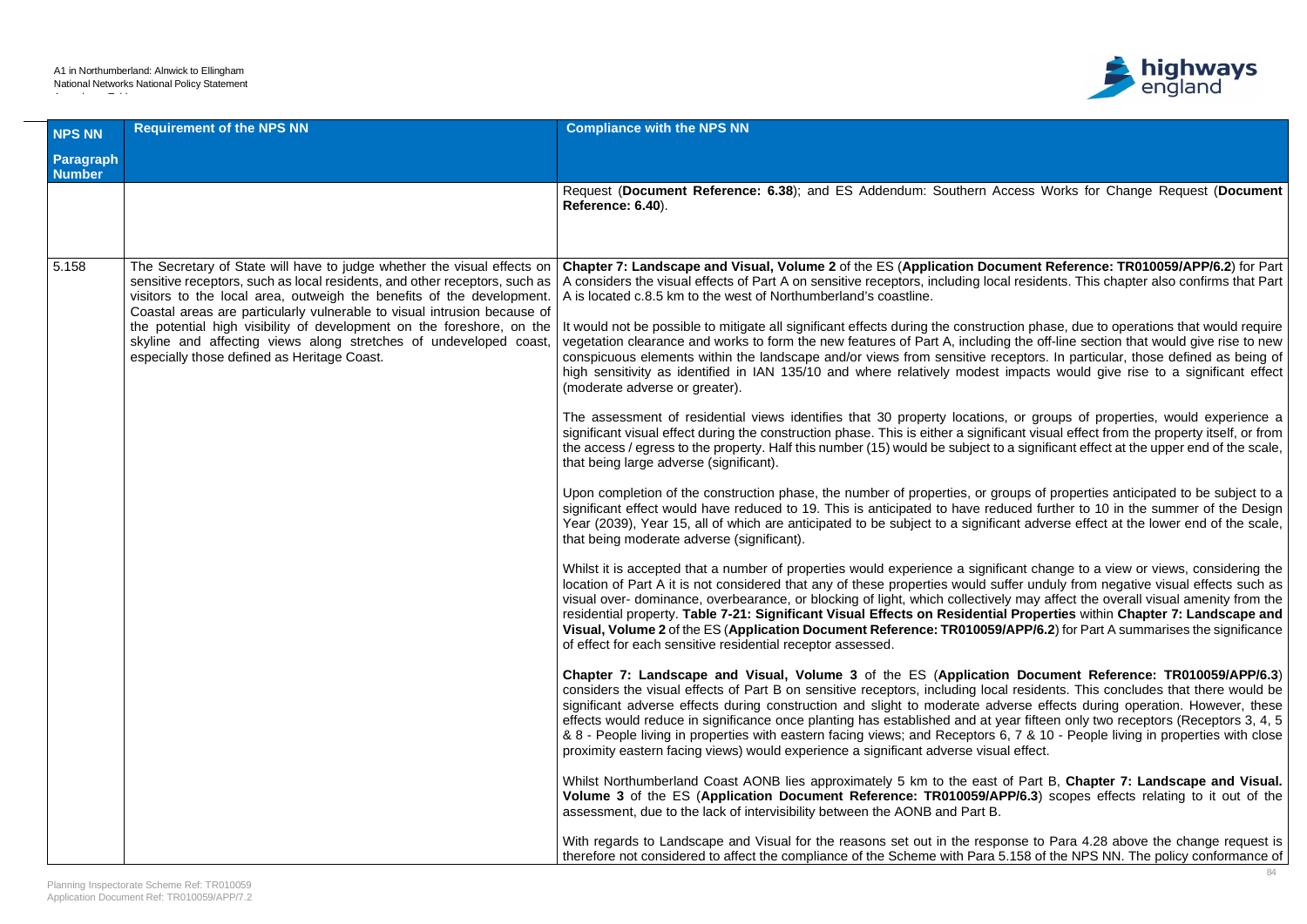#### A1 in Northumberland: Alnwick to Ellingham National Networks National Policy Statement Accordance Table



the Statement is reliant in the mitian measures in the Statement in the REAC from each of the following ES Addendums: **i.36) ES Addendum: Stabilisation Works for Change** Request (**Document Reference: 6.38**); and ES Addendum: Southern Access Works for Change Request (**Document**

e found in response to Para 5.157 and 5.158 of the

I scope to reduce scale.

appropriate measures to mitigate potentially harmful oter 7: Landscape and Visual, Volume 2 of the ES **hapter 7: Landscape and Visual, Volume 3** of the **O.** Figure 7.8 Landscape Mitigation Masterplan, **PP/6.5**) for Part A and on Figure 7.10: Landscape **Ce: TR010059/APP/6.6**) for Part B.

esponse to Para 4.28 above, the change request is ara 5.159 of the NPS NN. The policy conformance of REAC from each of the following ES Addendums: 6.36) ES Addendum: Stabilisation Works for Change Request (**Document Reference: 6.38**); and ES Addendum: Southern Access Works for Change Request (**Document**

 $nd$  in response to Para 5.157, 5.158 and 5.159 of the

cient mitigation can be delivered within the Scheme. Proposed Mitigation Masterplan, Volume 5 of the ES **Figure 7.10: Landscape Mitigation Plan, Volume** or Part B.

esponse to Para 4.28 above, the change request is ara 5.161 of the NPS NN. The policy conformance of REAC from each of the following ES Addendums: **6.36) ES Addendum: Stabilisation Works for Change Reference** Request (**Document Reference: 6.38**); and ES Addendum: Southern Access Works for Change Request (**Document**

| <b>NPS NN</b>              | <b>Requirement of the NPS NN</b>                                                                                                                                                                                                                                                                                                                                                                                                                                                                                                                                                                                                                                                                                      | <b>Compliance with the NPS NN</b>                                                                                                                                                                                                                                                                                                                                                                                                                                                                                                                                                                                                                                                                                                                                                                                                                                                                                                                                                            |
|----------------------------|-----------------------------------------------------------------------------------------------------------------------------------------------------------------------------------------------------------------------------------------------------------------------------------------------------------------------------------------------------------------------------------------------------------------------------------------------------------------------------------------------------------------------------------------------------------------------------------------------------------------------------------------------------------------------------------------------------------------------|----------------------------------------------------------------------------------------------------------------------------------------------------------------------------------------------------------------------------------------------------------------------------------------------------------------------------------------------------------------------------------------------------------------------------------------------------------------------------------------------------------------------------------------------------------------------------------------------------------------------------------------------------------------------------------------------------------------------------------------------------------------------------------------------------------------------------------------------------------------------------------------------------------------------------------------------------------------------------------------------|
| Paragraph<br><b>Number</b> |                                                                                                                                                                                                                                                                                                                                                                                                                                                                                                                                                                                                                                                                                                                       |                                                                                                                                                                                                                                                                                                                                                                                                                                                                                                                                                                                                                                                                                                                                                                                                                                                                                                                                                                                              |
|                            |                                                                                                                                                                                                                                                                                                                                                                                                                                                                                                                                                                                                                                                                                                                       | the statement is reliant on the mitigation measures defined in the R<br>Earthworks Amendments for Change Request (Document Reference: 6<br>Request (Document Reference: 6.38); and ES Addendum: Southern<br>Reference: 6.40).                                                                                                                                                                                                                                                                                                                                                                                                                                                                                                                                                                                                                                                                                                                                                                |
| 5.159                      | Reducing the scale of a project or making changes to its operation can<br>help to avoid or mitigate the visual and landscape effects of a proposed<br>project. However, reducing the scale or otherwise amending the design<br>or changing the operation of a proposed development may result in a<br>significant operational constraint and reduction in function. There may,<br>be exceptional circumstances, where mitigation could have a very<br>significant benefit and warrant a small reduction in scale or function. In<br>these circumstances, the Secretary of State may decide that the benefits<br>of the mitigation to reduce the landscape effects outweigh the marginal<br>loss of scale or function. | The information required for the conformance of Para 5.159, can also be<br>NPS NN.<br>The Scheme is a linear highways project and there is accordingly limited<br>The Scheme design is reflective of the adjacent landform and includes a<br>effects on views associated with the Scheme. These are set out in Chap<br>(Application Document Reference: TR010059/APP/6.2) for Part A, Cl<br>ES (Application Document Reference: TR010059/APP/6.3) for Part B,<br>Volume 5 of the ES (Application Document Reference: TR010059/Al<br>Mitigation Plan, Volume 6 of the ES (Application Document Referend<br>With regards to Landscape and Visual for the reasons set out in the re<br>therefore not considered to affect the compliance of the Scheme with Pa<br>the statement is reliant on the mitigation measures defined in the R<br>Earthworks Amendments for Change Request (Document Reference: 6<br>Request (Document Reference: 6.38); and ES Addendum: Southern<br>Reference: 6.40). |
| 5.160                      | Adverse landscape and visual effects may be minimised through<br>appropriate siting of infrastructure, design (including choice of materials).<br>and landscaping Schemes, depending on the size and type of proposed<br>project. Materials and designs for infrastructure should always be given<br>careful consideration.                                                                                                                                                                                                                                                                                                                                                                                           | The information required for the conformance of Para 5.160, can be foun<br>NPS NN.                                                                                                                                                                                                                                                                                                                                                                                                                                                                                                                                                                                                                                                                                                                                                                                                                                                                                                           |
| 5.161                      | Depending on the topography of the surrounding terrain and areas of<br>population it may be appropriate to undertake landscaping off site,<br>although if such landscaping was proposed to be consented by the<br>development consent order, it would have to be included within the order<br>limits for that application. For example, filling in gaps in existing tree and<br>hedge lines would mitigate the impact when viewed from a more distant<br>vista.                                                                                                                                                                                                                                                       | The Order Limits do not include for off-site landscape mitigation as suffic<br>Proposed landscape mitigation is shown on Figure 7.8: Landscap<br>(Application Document Reference: TR010059/APP/6.5) for Part A and<br>6 of the ES (Application Document Reference: TR010059/APP/6.6) fo<br>With regards to Landscape and Visual for the reasons set out in the re<br>therefore not considered to affect the compliance of the Scheme with Pa<br>the statement is reliant on the mitigation measures defined in the R<br>Earthworks Amendments for Change Request (Document Reference: 6<br>Request (Document Reference: 6.38); and ES Addendum: Southern<br>Reference: 6.40).                                                                                                                                                                                                                                                                                                                |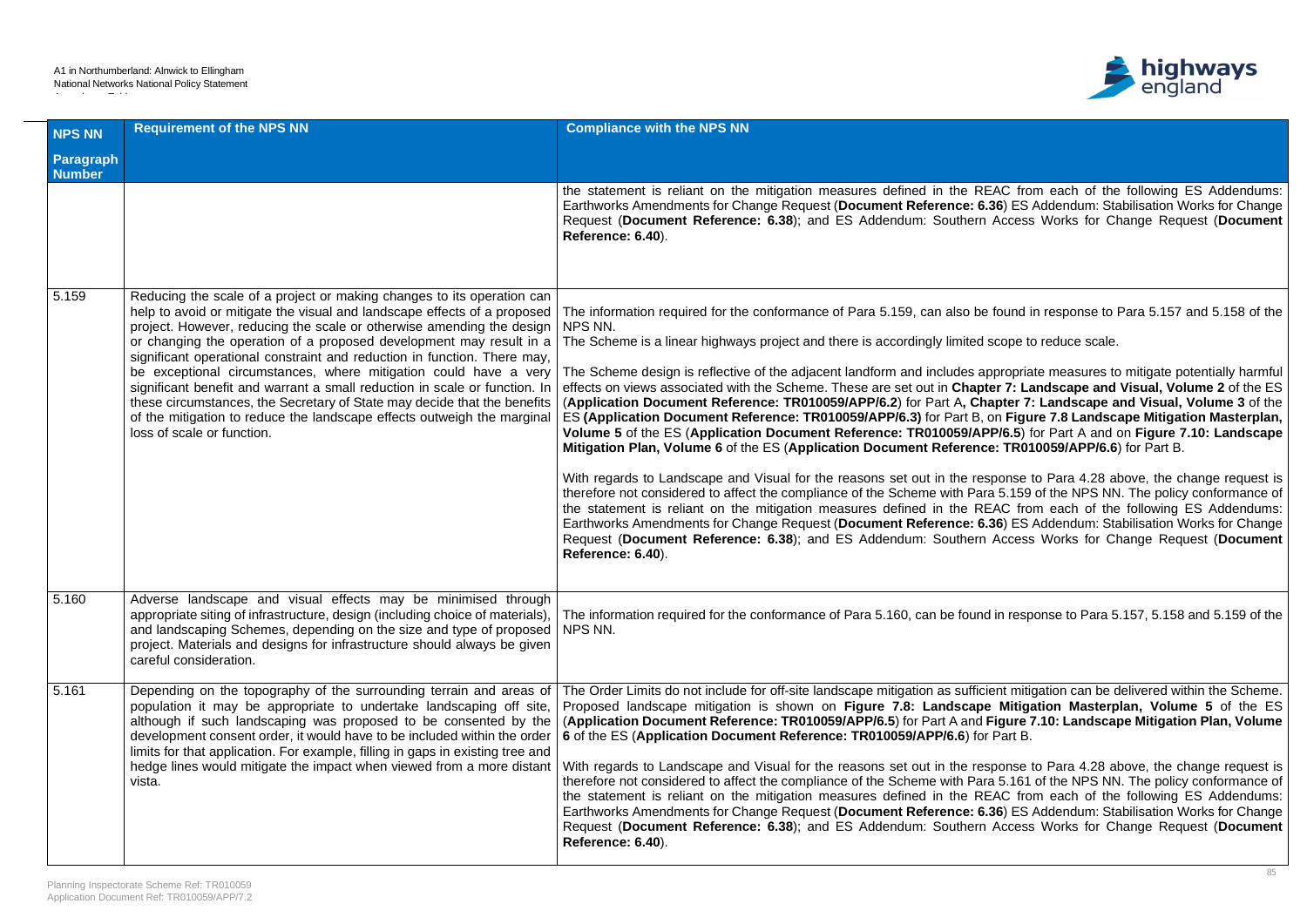

n the south of Part A and around Morpeth, extending Burgham Park Golf and Leisure Club to the west of

**E** Scheme (Application Document Reference: potential harm to the Green Belt arising from the very special circumstances apply. It concludes that Belt (openness and protecting the countryside from at the limited degree of harm identified is considered to the need for Part A and the benefits it delivers.

**Cation Document Reference: TR010059/APP/6.2) 3** of the ES (Application Document Reference: y of the Scheme and assesses the potential effects and uses proposed in the Development Plan.

**tion Report (Application Document Reference:** acts of the Scheme on land use.

**Cation Document Reference: TR010059/APP/6.2) 3** of the ES (Application Document Reference: anent) will be required. No land designated as public

ge request will not impact directly on any areas of ge request to affect the compliance of the Scheme the statement is reliant on the mitigation measures orks Amendments for Change Request (Document **Reference: 6.38**); and ES Addendum: **Stabilished Reference: 6.38**); and ES Addendum:

**11.3, Volume 7** of the ES (Application Document **nd is assessed in Chapter 11: Geology and Soils, P/6.2**) for Part A.

**Cument Reference: TR010059/APP/6.2) for Part A** Part A will require the use of 2.28 hectares of Grade Part A. Following construction, temporary land take **Strategy (to be secured through the Outline CEMP** 

| <b>NPS NN</b>              | <b>Requirement of the NPS NN</b>                                                                                                                                                                                                                                                                                                                                                                                                                                                                                                                                                                                                                                                                                                                                                                                                                                                                                                                                                                                                                                                                                                                                                                                                                                                                                                                                                                                                                                                        | <b>Compliance with the NPS NN</b>                                                                                                                                                                                                                                                                                                                                                                                                                                                                                                                                                                                                                                                                                                                                                                                                                                                                                                                                                                                                                                                                                                                                                                                                                     |
|----------------------------|-----------------------------------------------------------------------------------------------------------------------------------------------------------------------------------------------------------------------------------------------------------------------------------------------------------------------------------------------------------------------------------------------------------------------------------------------------------------------------------------------------------------------------------------------------------------------------------------------------------------------------------------------------------------------------------------------------------------------------------------------------------------------------------------------------------------------------------------------------------------------------------------------------------------------------------------------------------------------------------------------------------------------------------------------------------------------------------------------------------------------------------------------------------------------------------------------------------------------------------------------------------------------------------------------------------------------------------------------------------------------------------------------------------------------------------------------------------------------------------------|-------------------------------------------------------------------------------------------------------------------------------------------------------------------------------------------------------------------------------------------------------------------------------------------------------------------------------------------------------------------------------------------------------------------------------------------------------------------------------------------------------------------------------------------------------------------------------------------------------------------------------------------------------------------------------------------------------------------------------------------------------------------------------------------------------------------------------------------------------------------------------------------------------------------------------------------------------------------------------------------------------------------------------------------------------------------------------------------------------------------------------------------------------------------------------------------------------------------------------------------------------|
| Paragraph<br><b>Number</b> |                                                                                                                                                                                                                                                                                                                                                                                                                                                                                                                                                                                                                                                                                                                                                                                                                                                                                                                                                                                                                                                                                                                                                                                                                                                                                                                                                                                                                                                                                         |                                                                                                                                                                                                                                                                                                                                                                                                                                                                                                                                                                                                                                                                                                                                                                                                                                                                                                                                                                                                                                                                                                                                                                                                                                                       |
| 5.164                      | Green Belts, defined in a development plan, are situated around certain<br>cities and large built-up areas. The fundamental aim of Green Belt policy<br>is to prevent urban sprawl by keeping land permanently open; the<br>essential characteristics of Green Belts are their openness and their<br>permanence. For further information on the purposes and protection of<br>Green Belt see the National Planning Policy Framework.                                                                                                                                                                                                                                                                                                                                                                                                                                                                                                                                                                                                                                                                                                                                                                                                                                                                                                                                                                                                                                                    | Part A is located within an area of Green Belt extension, that extends from the<br>to the north immediately beyond the Lindon Hall Golf and Country Club, Bur<br>the existing A1 and Earsdon Hill to the east of the existing A1.<br>Further discussion on the Green Belt is within the Case for the S<br><b>TR010059/APP/7.1</b> ). The Case for the Scheme considers the extent of po<br>construction and operation of Part A and provides a view on whether very<br>whilst there would be harm to two of the fundamental aims of the Green Belt<br>encroachment), the extent of the harm would be limited. It is concluded that the<br>to be outweighed by the very special circumstances that exist in relation to the<br>Part B does not lie within Green Belt.                                                                                                                                                                                                                                                                                                                                                                                                                                                                                  |
| 5.165<br>5.167             | The applicant should identify existing and proposed land uses near the<br>project, any effects of replacing an existing development or use of the<br>site with the proposed project or preventing a development or use on a<br>neighbouring site from continuing. Applicants should also assess any<br>effects of precluding a new development or use proposed in the<br>development plan. The assessment should be proportionate.<br>Existing open space, sports and recreational buildings and land should<br>not be developed unless the land is surplus to requirements or the loss<br>would be replaced by equivalent or better provision in terms of quantity<br>and quality in a suitable location. Applicants considering proposals which<br>would involve developing such land should have regard to any local<br>authority's assessment of need for such types of land and buildings.<br>During any pre-application discussions with the applicant, the local<br>planning authority should identify any concerns it has about the impacts<br>of the application on land-use, having regard to the development plan<br>and relevant applications, and including, where relevant, whether it<br>agrees with any independent assessment that the land is surplus to<br>requirements. These are also matters that local authorities may wish to<br>include in their Local Impact Report which can be submitted after an<br>application for development consent has been accepted. | Chapter 12: Population and Human Health, Volume 2 of the ES (Applicati<br>for Part A and Chapter 12: Population and Human Health, Volume 3 o<br>TR010059/APP/6.3) for Part B identifies existing land uses in the vicinity of<br>of the Scheme on land use and recreation, including new development and u<br>Discussions have taken place with NCC as detailed in the <b>Consultation</b><br><b>TR010059/APP/5.1</b> ) and have not identified any concerns about the impacts<br>Chapter 12: Population and Human Health, Volume 2 of the ES (Application<br>for Part A and Chapter 12: Population and Human Health, Volume 3 of<br><b>TR010059/APP/6.3)</b> for Part B states that land take (temporary and permane<br>open space needs to be acquired to facilitate the Scheme.<br>For the reasons set out in the response to Para 3.15 above, the change r<br>existing open or recreational space, therefore it not considered the change<br>with Para 5.165 and 5.167 of the NPS NN. The policy conformance of the<br>defined in the REAC from each of the following ES Addendums: Earthworks<br>Reference: 6.36) ES Addendum: Stabilisation Works for Change Request (D<br>Southern Access Works for Change Request (Document Reference: 6.40). |
| 5.168                      | Applicants should take into account the economic and other benefits of<br>the best and most versatile agricultural land (defined as land in grades 1,<br>2 and 3a of the Agricultural Land Classification). Where significant<br>development of agricultural land is demonstrated to be necessary,<br>applicants should seek to use areas of poorer quality land in preference<br>to that of a higher quality. Applicants should also identify any effects, and<br>seek to minimise impacts, on soil quality, taking into account any<br>mitigation measures proposed. Where possible, developments should be                                                                                                                                                                                                                                                                                                                                                                                                                                                                                                                                                                                                                                                                                                                                                                                                                                                                           | An Agricultural Land Classification Report is provided at Appendix 11.3<br>Reference: TR010059/APP/6.7) for Part A and the loss of agricultural land i<br>Volume 2 of the ES (Application Document Reference: TR010059/APP/6<br>Chapter 11: Geology and Soils, Volume 2 of the ES (Application Docum<br>confirms that no Grade 1 agricultural land will be lost to Part A, and that Part<br>2 land on a temporary basis, of which 0.69 will be taken permanently for Par<br>areas would be reinstated back to agriculture in line with the Soil Handling Str                                                                                                                                                                                                                                                                                                                                                                                                                                                                                                                                                                                                                                                                                          |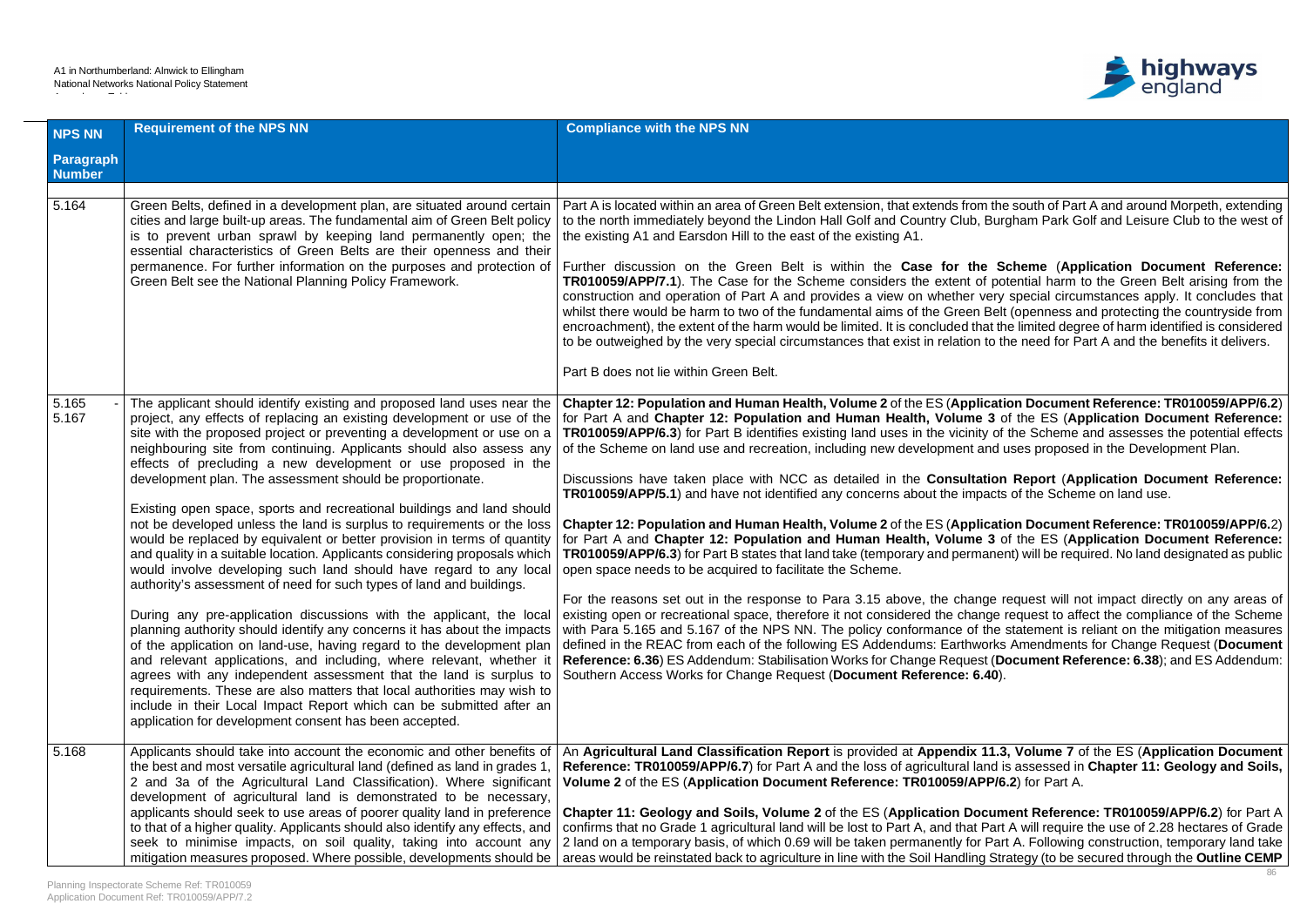#### A1 in Northumberland: Alnwick to Ellingham National Networks National Policy Statement Accordance Table



is acknowledged not all land would be restored to the duced and will determine where land will be returned

ntified, occupying 2.28 ha, or 1.3%, of the agricultural outheast of the River Coquet and in the south on the host versatile (BMV) and is very good quality, capable ral and horticultural crops;

ross 12.84 ha, or 7.5% of the agricultural area of the lity and capable of producing consistently high yields ed rape, root crops and/or grass and will be suited to p workability and root crop quality issues which may

11 ha, or 64.7 %, of the agricultural area of the Order mitations imposed by soil wetness and workability. It combinable crops and grassland. In dry years, yields ons, sowing, maintenance and harvesting are likely to

ha, or 25.9%, of the agricultural land within the Order soil wetness and workability due to the heavy topsoil

res intensive artificial underdrainage schemes to be crops of oilseed rape and cereals or to grass used for e feasible in all but the very driest years. is grade.

%) of the Order Limits were not surveyed because of

ed for the construction of embankments, additional ion. Part B has been designed to minimise the amount

**11.4, Volume 8** of the ES (Application Document land is assessed in **Chapter 11: Geology and Soils, PP/6.3**) for Part B. The soils within the Part B Study visional Map for the North East Region.

| <b>NPS NN</b>              | <b>Requirement of the NPS NN</b>                                                                                                                                                                                                                                                        | <b>Compliance with the NPS NN</b>                                                                                                                                                                                                                                                                                                                                                                                                                                                                                                                                                                                                                                                                                                                                                                                                                                                                                                                                                                                                                                                                                                                                                                                                                                                                                                                                                                                                                                                                                                                                                                                                                                                                                             |
|----------------------------|-----------------------------------------------------------------------------------------------------------------------------------------------------------------------------------------------------------------------------------------------------------------------------------------|-------------------------------------------------------------------------------------------------------------------------------------------------------------------------------------------------------------------------------------------------------------------------------------------------------------------------------------------------------------------------------------------------------------------------------------------------------------------------------------------------------------------------------------------------------------------------------------------------------------------------------------------------------------------------------------------------------------------------------------------------------------------------------------------------------------------------------------------------------------------------------------------------------------------------------------------------------------------------------------------------------------------------------------------------------------------------------------------------------------------------------------------------------------------------------------------------------------------------------------------------------------------------------------------------------------------------------------------------------------------------------------------------------------------------------------------------------------------------------------------------------------------------------------------------------------------------------------------------------------------------------------------------------------------------------------------------------------------------------|
| Paragraph<br><b>Number</b> |                                                                                                                                                                                                                                                                                         |                                                                                                                                                                                                                                                                                                                                                                                                                                                                                                                                                                                                                                                                                                                                                                                                                                                                                                                                                                                                                                                                                                                                                                                                                                                                                                                                                                                                                                                                                                                                                                                                                                                                                                                               |
|                            | on previously developed (brownfield) sites provided that it is not of high<br>environmental value. For developments on previously developed land,<br>applicants should ensure that they have considered the risk posed by<br>land contamination and how it is proposed to address this. | (Application Document Reference: TR010059/APP/7.3)), although it is ackno<br>soil quality prior to construction. A landscape mitigation plan will be produced a<br>to agricultural use.<br>For Part A, the breakdown of the grade of soils in agricultural use is as follows:                                                                                                                                                                                                                                                                                                                                                                                                                                                                                                                                                                                                                                                                                                                                                                                                                                                                                                                                                                                                                                                                                                                                                                                                                                                                                                                                                                                                                                                 |
|                            |                                                                                                                                                                                                                                                                                         | • Grade 1 (Excellent quality): No land has been categorised as this grade;<br>Grade 2 (very good quality): Two small areas of Grade 2 land identified, or<br>area of the Order Limits. These are located in the north to the southeas<br>foot-slopes of Hebron Hill. This land is categorised as best and most vers<br>of producing consistently high yields of a wide range of agricultural and holder<br>Subgrade 3a (good quality): Subgrade 3a soils were mapped across 12.<br>Order Limits. This land is also categorised as BMV, of good quality and<br>of a narrower range of agricultural crops including cereals, oilseed rape,<br>spring cropping. In wetter years the land is likely to be prone to workal<br>moderate yields and flexibility;<br>Subgrade 3b (moderate quality): Subgrade 3b is mapped over 111 ha, o<br>Limits. This Subgrade occupies land of moderate quality with limitations<br>will be suited to a relatively narrow range of mainly winter sown combinary<br>of combinable crops are likely to be good but when wet, cultivations, sow<br>be more variable, increasing costs and decreasing yields.<br>Grade 4 (poor quality) This grade has been mapped across 44.4ha, or 2<br>Limits. This land is poor quality with severe limitations imposed by soil we<br>texture, slowly<br>permeable and occasionally disturbed subsoils. The land requires inter<br>productive and it will be most suited to winter sown combinable crops of<br>conservation and grazing. Spring arable cropping is unlikely to be feasib<br>Grade 5 (very poor quality): No land has been categorised as this grade.<br>• Not Surveyed Two small parcels of land measuring 1.12 ha (0.7%) of the<br>site access. |
|                            |                                                                                                                                                                                                                                                                                         | Part B involves the permanent loss of agricultural land that is required for the<br>carriageway and temporary access tracks required to facilitate construction. Part<br>of land take within agricultural areas.                                                                                                                                                                                                                                                                                                                                                                                                                                                                                                                                                                                                                                                                                                                                                                                                                                                                                                                                                                                                                                                                                                                                                                                                                                                                                                                                                                                                                                                                                                              |
|                            |                                                                                                                                                                                                                                                                                         | An Agricultural Land Classification Report is provided at Appendix 11.4, V<br>Reference: TR010059/APP/6.8) for Part B and the loss of agricultural land is a<br>Volume 3 of the ES (Application Document Reference: TR010059/APP/6.3)<br>Area, are classified as Grade 3 agricultural land based on the ALC Provisional                                                                                                                                                                                                                                                                                                                                                                                                                                                                                                                                                                                                                                                                                                                                                                                                                                                                                                                                                                                                                                                                                                                                                                                                                                                                                                                                                                                                       |
|                            |                                                                                                                                                                                                                                                                                         | The Agricultural Land Classification Report at Appendix 11.4, Volume 8 of<br><b>TR010059/APP/6.8)</b> for Part B also assesses the need for mitigation measures<br>the study area during construction of Part B. As set out in the Outline C<br><b>TR010050/ARRIZ 3)</b> corrigultural soils would be stripped as part of the prepare                                                                                                                                                                                                                                                                                                                                                                                                                                                                                                                                                                                                                                                                                                                                                                                                                                                                                                                                                                                                                                                                                                                                                                                                                                                                                                                                                                                         |

Ime 8 of the ES (Application Document Reference: Pasures to minimise the reduction of soil quality within the CEMP (Application Document Reference: **TR010059/APP/7.3)**, agricultural soils would be stripped as part of the preparation and construction phases and would be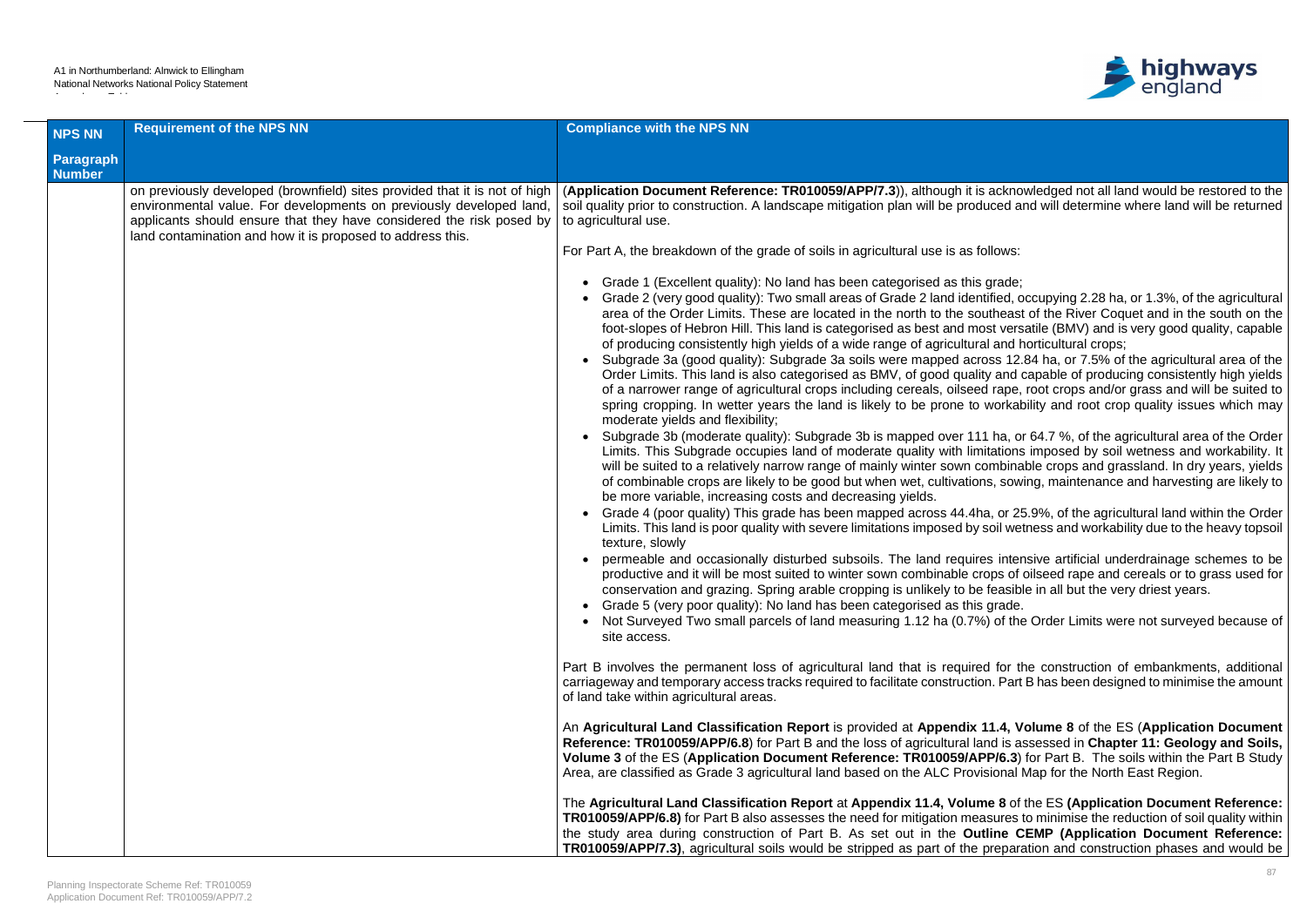

ig strategy would be developed to help preserve the

**Cument Reference: TR010059/APP/6.3** for Part B mobilise contaminants present, however, it outlines not compromised.

comprise a total area of approximately 171.97 ha, of hent land take associated with Part B would comprise. agricultural use. The temporary land take associated roximately 41.38 ha is in agricultural use.

bultural land.

n identified, occupying 5.94 hectares, or 8.9%, of the

tares, or 34.4%, of the agricultural area of the Order

0 hectares, or 53.5%, of the agricultural area of the

or 3.2%, of the agricultural area of the Order Limits of

5 ha (19.3%) of the Order Limits of Part B was not

proval of the design changes, the **Outline CEMP Application Containt Reference:** All of the REAC from Espany: Change Request (Document Reference: 6.36) ES rence: 6.38); and ES Addendum: Southern Access

to Para 5.97 above the change request is therefore 68 of the NPS NN. The policy conformance of the m each of the following  $ES$  Addendums: Earthworks **Addendum: Stabilisation Works for Change Request** Vorks for Change Request (Document Reference:

**cument Reference: TR010059/APP/6.2)** for Part A coal seams and a number of historical mine shafts

| <b>NPS NN</b>              | <b>Requirement of the NPS NN</b>                                                              | <b>Compliance with the NPS NN</b>                                                                                                                                                                                                                                                                                                                                                                                                                                                                                                                                                                                                                                                                                                                                                                                                                                                                                                                                                                                                                                                                                                                                                                                                                                                                                                                                                                                                                                                                                                                                                                                                                                                                                                                                                                                                                                                                                                                                                                                                                                                     |
|----------------------------|-----------------------------------------------------------------------------------------------|---------------------------------------------------------------------------------------------------------------------------------------------------------------------------------------------------------------------------------------------------------------------------------------------------------------------------------------------------------------------------------------------------------------------------------------------------------------------------------------------------------------------------------------------------------------------------------------------------------------------------------------------------------------------------------------------------------------------------------------------------------------------------------------------------------------------------------------------------------------------------------------------------------------------------------------------------------------------------------------------------------------------------------------------------------------------------------------------------------------------------------------------------------------------------------------------------------------------------------------------------------------------------------------------------------------------------------------------------------------------------------------------------------------------------------------------------------------------------------------------------------------------------------------------------------------------------------------------------------------------------------------------------------------------------------------------------------------------------------------------------------------------------------------------------------------------------------------------------------------------------------------------------------------------------------------------------------------------------------------------------------------------------------------------------------------------------------------|
| Paragraph<br><b>Number</b> |                                                                                               |                                                                                                                                                                                                                                                                                                                                                                                                                                                                                                                                                                                                                                                                                                                                                                                                                                                                                                                                                                                                                                                                                                                                                                                                                                                                                                                                                                                                                                                                                                                                                                                                                                                                                                                                                                                                                                                                                                                                                                                                                                                                                       |
|                            |                                                                                               | sustainably managed and reused where possible. A suitable soil handlin<br>soil and retain soil functions such as water and carbon storage.<br>Chapter 11: Geology and Soils, Volume 3 of the ES (Application Door<br>confirms there is potential for Part B to impact soils and geology, and r<br>mitigation measures in Section 11.9 to ensure the policy objectives are a<br>The temporary and permanent land take associated with Part B would c<br>which approximately 66.78 ha is currently in agricultural use. The perman<br>an area of approximately 69.41 ha of which approximately 25.40 ha is in a<br>with Part B comprises an area of approximately 102.56 ha of which appr<br>In terms of the breakdown of the grade of soils in agricultural use:<br>• No land has been categorised as Grade 1 (excellent quality) agric<br>• Several small areas of Grade 2 (very good quality) land have been<br>agricultural area of the Order Limits of Part B.<br>• Subgrade 3a (good quality) soils were mapped across 22.98 hect<br>Limits of Part B.<br>• Subgrade 3b (moderate quality) soils were mapped across 35.70<br>Order Limits of Part B.<br>• Grade 4 (poor quality) soils were mapped across 2.16 hectares, or<br>Part B.<br>No land has been categorised as Grade 5 (very poor quality)<br>An area of land in the vicinity of Charlton Mires measuring 33.15<br>surveyed because site access was restricted.<br>As stated in accordance with Para 3.2 of this table, following the app<br>(Application Document Reference: APP-346) will be updated to contain<br>from each of the following ES Addendums: Earthworks Amendments for<br>Addendum: Stabilisation Works for Change Request (Document Refer<br>Works for Change Request (Document Reference: 6.40).<br>With regards to Geology and Soils for the reasons set out in the response<br>not considered to affect the compliance of the Scheme with Para 5.16<br>statement is reliant on the mitigation measures defined in the REAC fron<br>Amendments for Change Request (Document Reference: 6.36) ES Ad |
|                            |                                                                                               | (Document Reference: 6.38); and ES Addendum: Southern Access W<br>$6.40$ ).                                                                                                                                                                                                                                                                                                                                                                                                                                                                                                                                                                                                                                                                                                                                                                                                                                                                                                                                                                                                                                                                                                                                                                                                                                                                                                                                                                                                                                                                                                                                                                                                                                                                                                                                                                                                                                                                                                                                                                                                           |
| 5.169                      | Applicants should safeguard any mineral resources on the proposed<br>site as far as possible. | Chapter 11: Geology and Soils, Volume 2 of the ES (Application Do<br>considers mining and mineral extraction and concludes shallow worked                                                                                                                                                                                                                                                                                                                                                                                                                                                                                                                                                                                                                                                                                                                                                                                                                                                                                                                                                                                                                                                                                                                                                                                                                                                                                                                                                                                                                                                                                                                                                                                                                                                                                                                                                                                                                                                                                                                                             |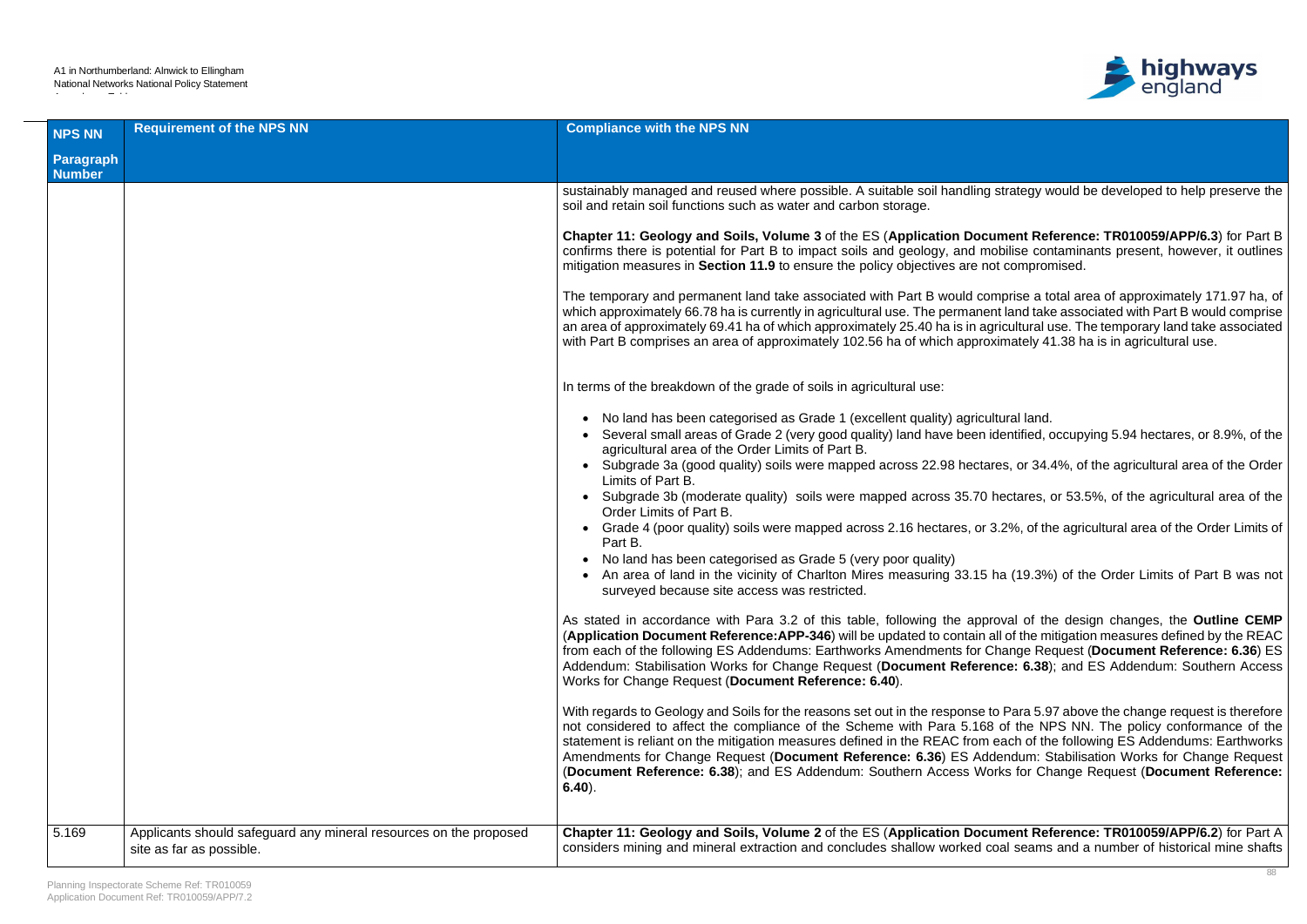

ated could pose a below ground collapse risk if built

of the ES (Application Document Reference: d during the construction phase to minimise risks

the integrity of Mineral Safeguarding Areas (MSA).

**cument Reference: TR010059/APP/6.3) for Part B** Grid Reference (NGR) 419651, 615429 contains a ay and to the east of the A1 southbound carriageway. there is arriageway. From Rock Lodge northwards to the est of the A1 northbound carriageway and to the east the east of the A1 southbound carriageway. MSAs rams are present.

sources due to permanent land take. Approximately and coal located within MSAs would be affected by of limestone MSA and 6 hectares of coal MSA would area of each MSA. **Chapter 11: Geology and Soils, PP/6.3)** concludes that the magnitude of change is neglight adverse effect on mineral resources (not

to Para 5.97 above, the change request is therefore 69 of the NPS NN. The policy conformance of the m each of the following ES Addendums: Earthworks **Addendum: Stabilisation Works for Change Request** Vorks for Change Request (**Document Reference:** 

as shown on Figure 8.2, Non-Designated Heritage **Assets Ref APP/6.5**).

**10059/APP/7.1**) confirms the policy need for Part A, of Part A with national and local planning policy. In Part A comprises inappropriate development in the

ice: TR010059/APP/7.1) concludes that the current e A1, and that this policy is promoted equally and in

| <b>NPS NN</b>              | <b>Requirement of the NPS NN</b>                                                                                                                                                                                                                                                                                                                                                                                                                                                                                                                                                                                                                                                                                                 | <b>Compliance with the NPS NN</b>                                                                                                                                                                                                                                                                                                                                                                                                                                                                                                                    |
|----------------------------|----------------------------------------------------------------------------------------------------------------------------------------------------------------------------------------------------------------------------------------------------------------------------------------------------------------------------------------------------------------------------------------------------------------------------------------------------------------------------------------------------------------------------------------------------------------------------------------------------------------------------------------------------------------------------------------------------------------------------------|------------------------------------------------------------------------------------------------------------------------------------------------------------------------------------------------------------------------------------------------------------------------------------------------------------------------------------------------------------------------------------------------------------------------------------------------------------------------------------------------------------------------------------------------------|
| Paragraph<br><b>Number</b> |                                                                                                                                                                                                                                                                                                                                                                                                                                                                                                                                                                                                                                                                                                                                  |                                                                                                                                                                                                                                                                                                                                                                                                                                                                                                                                                      |
|                            |                                                                                                                                                                                                                                                                                                                                                                                                                                                                                                                                                                                                                                                                                                                                  | have been identified within the Order Limits of Part A, which if left untrea<br>upon.                                                                                                                                                                                                                                                                                                                                                                                                                                                                |
|                            |                                                                                                                                                                                                                                                                                                                                                                                                                                                                                                                                                                                                                                                                                                                                  | The Coal Mining Risk Assessment in Appendix 11.4, Volume 7<br>TR010059/APP/6.7) for Part A includes measures to be implemented<br>associated with ground collapse and ground related structural damage.                                                                                                                                                                                                                                                                                                                                              |
|                            |                                                                                                                                                                                                                                                                                                                                                                                                                                                                                                                                                                                                                                                                                                                                  | The nature of Part A is such that it is not considered that it will impact on                                                                                                                                                                                                                                                                                                                                                                                                                                                                        |
|                            |                                                                                                                                                                                                                                                                                                                                                                                                                                                                                                                                                                                                                                                                                                                                  | Chapter 11: Geology and Soils, Volume 3 of the ES (Application Do<br>states that the southernmost extent of Part B northwards up to National<br>sand and gravel MSA located to the west of the A1 northbound carriagewa<br>There is also a limestone MSA to the east of the A1 southbound c<br>northernmost extent of Part B, there is a sand and gravel MSA to the wet<br>of the A1 southbound carriageway. There is also a limestone MSA to to<br>relating to coal reserves are present throughout Part B wherever coal se                         |
|                            |                                                                                                                                                                                                                                                                                                                                                                                                                                                                                                                                                                                                                                                                                                                                  | The construction of Part B would result in the sterilisation of mineral res<br>33 hectares of mineral resource including sand and gravel, limestone a<br>permanent land take. 20 hectares of sand and gravel MSA, 7 hectares o<br>be affected. This relates to 0.3%, 0.9% and 1% respectively of the total a<br>Volume 3 of the ES (Application Document Reference: TR010059/A<br>negligible due to the size of the area due to be sterilised and as such<br>significant) is predicted.                                                              |
|                            |                                                                                                                                                                                                                                                                                                                                                                                                                                                                                                                                                                                                                                                                                                                                  | With regards to mineral resources, for the reasons set out in the response<br>not considered to affect the compliance of the Scheme with Para 5.16<br>statement is reliant on the mitigation measures defined in the REAC fror<br>Amendments for Change Request (Document Reference: 6.36) ES A<br>(Document Reference: 6.38); and ES Addendum: Southern Access W<br>$6.40$ ).                                                                                                                                                                       |
| 5.170<br>5.171             | The general policies controlling development in the countryside apply<br>with equal force in Green Belts but there is, in addition, a general<br>presumption against inappropriate development within them. Such<br>development should not be approved except in very special<br>circumstances. Applicants should therefore determine whether their<br>proposal, or any part of it, is within an established Green Belt and, if so,<br>whether their proposal may be considered inappropriate development<br>within the meaning of Green Belt policy. Metropolitan Open Land, and<br>land designated as Local Green Space in a local or neighbourhood plan,<br>are subject to the same policies of protection as Green Belt, and | Much of Part A is located within or adjacent to designated Green Belt a<br>Assets, Volume 5 of the ES (Application Document Reference: TR01<br>The Case for the Scheme (Application Document Reference: TR01<br>and Chapter 6 of the Case for the Scheme assesses the conformity of<br>respect of Green Belt policy, the Case for the Scheme concludes that I<br>Green Belt, as defined in the NPPF.<br>However, the Case for the Scheme (Application Document Referent<br>Development Plan includes planning policy support for the dualling of the |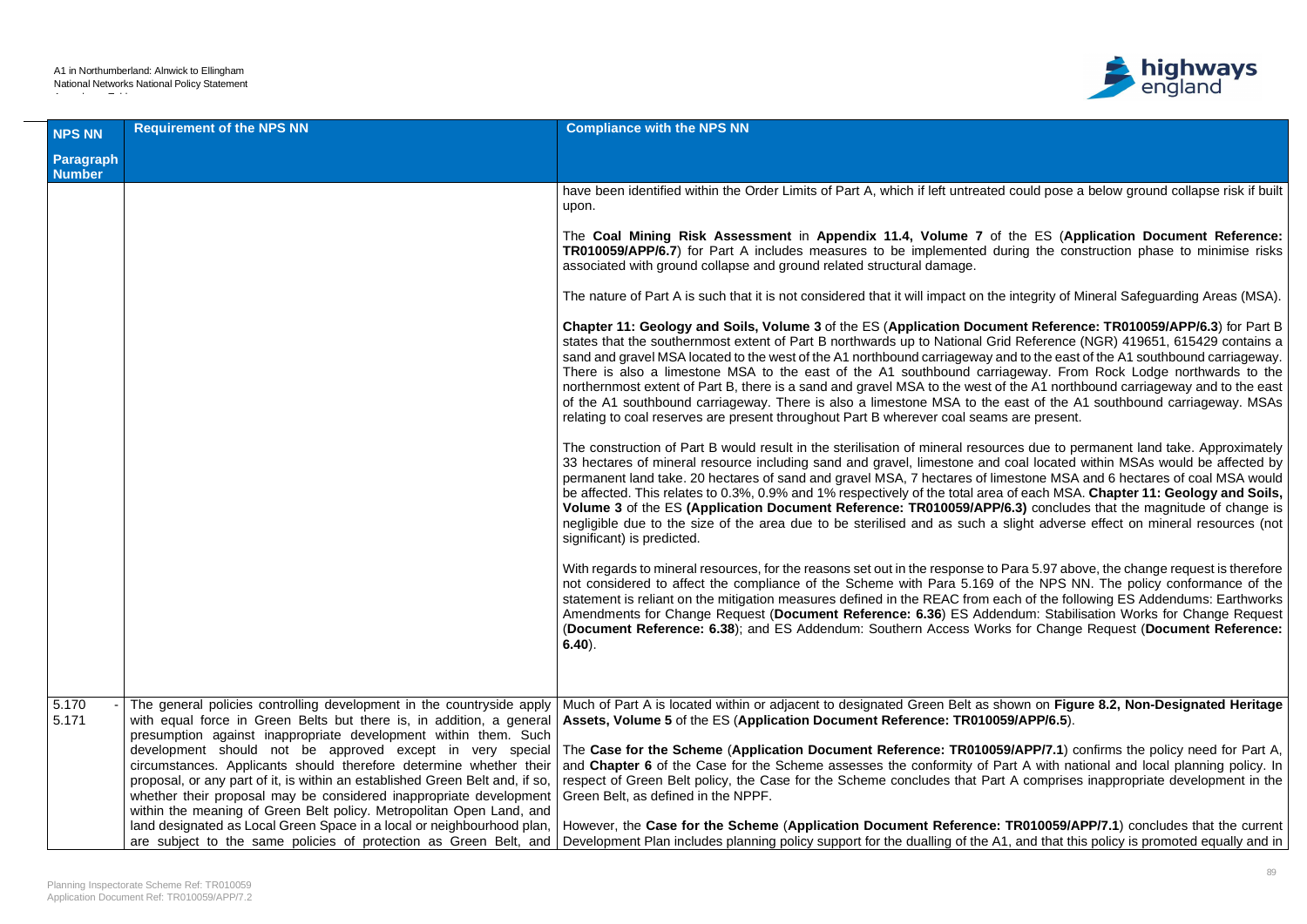

very of the 'Scheme' in the emerging Northumberland on between Green Belt policy and Part A.

**059/APP/7.1**) concludes that Part A can demonstrate Green Belt, including:

delivery of the transport infrastructure;

**Phape: TR010059/APP/7.1**) confirms that the Scheme I strategic objectives for improving the UK's transport safe, expeditious and resilient networks that better sthat can stimulate and supporting economic growth ct 2015 for both the Applicant and the SoS to comply Id Ellingham as a *'committed'* scheme. The Scheme Plan and the NIDP.

and will also deliver development plan policies. It is one of the "*Key Objectives*" of the emerging Northumberland Local Plan. As set out below, this is the only viable means of ives of both the current and emerging development the north of Morpeth was made in parallel with the inherent conflict between the two policies that were

peth and Felton that avoids the Green Belt. As such,

open space.

**Philfridger 8: Biodiversity, Chapter 22 and Example 23 (2015)** For Part A and **Reference: TR010059/APP/6.3**) for Part B assesses The landscape design (see Figure 7.8: Landscape **eference: TR010059/APP/6.5** for Part A and Figure

| <b>NPS NN</b>              | <b>Requirement of the NPS NN</b>                                                                                                                                                                                                                                                                                                                                                                                                                                                                                                                                                                                                            | <b>Compliance with the NPS NN</b>                                                                                                                                                                                                                                                                                                                                                                                                                                                                                                                                                                                                                                                                                                                                                                                                                                                                                           |
|----------------------------|---------------------------------------------------------------------------------------------------------------------------------------------------------------------------------------------------------------------------------------------------------------------------------------------------------------------------------------------------------------------------------------------------------------------------------------------------------------------------------------------------------------------------------------------------------------------------------------------------------------------------------------------|-----------------------------------------------------------------------------------------------------------------------------------------------------------------------------------------------------------------------------------------------------------------------------------------------------------------------------------------------------------------------------------------------------------------------------------------------------------------------------------------------------------------------------------------------------------------------------------------------------------------------------------------------------------------------------------------------------------------------------------------------------------------------------------------------------------------------------------------------------------------------------------------------------------------------------|
| Paragraph<br><b>Number</b> |                                                                                                                                                                                                                                                                                                                                                                                                                                                                                                                                                                                                                                             |                                                                                                                                                                                                                                                                                                                                                                                                                                                                                                                                                                                                                                                                                                                                                                                                                                                                                                                             |
|                            | inappropriate development should not be approved except in very special<br>circumstances.                                                                                                                                                                                                                                                                                                                                                                                                                                                                                                                                                   | parallel with Green Belt policy. There is also specific support for the deliv<br>Local Plan and it is not considered that there is any inherent contradictic                                                                                                                                                                                                                                                                                                                                                                                                                                                                                                                                                                                                                                                                                                                                                                |
|                            | Linear infrastructure linking an area near a Green Belt with other<br>locations will often have to pass through Green Belt land. The<br>identification of a policy need for linear infrastructure will take account of<br>the fact that there will be an impact on the Green Belt and as far as<br>possible, of the need to contribute to the achievement of the objectives<br>for the use of land in Green Belts.                                                                                                                                                                                                                          | The Case for the Scheme (Application Document Reference: TR0100<br>very special circumstances exist which override the limited harm to the O<br>• Delivery of government policy and programmes;<br>Conformity with local development plan policy and allocations for<br>Availability of alternatives.<br>Chapter 6 of the Case for the Scheme (Application Document Refere<br>(of which Part A forms part of) forms part of the Government's vision and<br>infrastructure. The Scheme would meet the identified need to provide<br>support social and economic activity; and to provide a transport network<br>as set out in the NPS NN. There is a requirement in the Infrastructure Ad<br>with the RIS, which includes the dualling of the A1 between Morpeth an<br>is similarly required to fulfil the aims of the Highways England Delivery F<br>The Scheme will also deliver the aims of the existing development plan |
|                            |                                                                                                                                                                                                                                                                                                                                                                                                                                                                                                                                                                                                                                             | one of the "Key Objectives" of the emerging Northumberland Local Plar<br>delivering the dualling of the A1 and fulfilling the planning policy objecti<br>plan. It should also be noted that the designation of the Green Belt to<br>support for the dualling of the A1, so there is not considered to be an i<br>promoted equally and in parallel in the Northumberland Structure Plan.<br>There is no available route option for the dualling of the A1 between Mor<br>Part A can demonstrate a requirement for a Green Belt location.                                                                                                                                                                                                                                                                                                                                                                                     |
|                            |                                                                                                                                                                                                                                                                                                                                                                                                                                                                                                                                                                                                                                             | Part B is not within an area of Green Belt.                                                                                                                                                                                                                                                                                                                                                                                                                                                                                                                                                                                                                                                                                                                                                                                                                                                                                 |
| 5.174                      | The Secretary of State should not grant consent for development on<br>existing open space, sports and recreational buildings and land, including<br>playing fields, unless an assessment has been undertaken either by the<br>local authority or independently, which has shown the open space or the<br>buildings and land to be surplus to requirements, or the Secretary of State<br>determines that the benefits of the project (including need) outweigh the<br>potential loss of such facilities, taking into account any positive proposals<br>made by the applicant to provide new, improved or compensatory land or<br>facilities. | The Scheme does not include proposals to acquire land designated as only the Scheme does not include proposals to acquire                                                                                                                                                                                                                                                                                                                                                                                                                                                                                                                                                                                                                                                                                                                                                                                                   |
| 5.175                      | Where networks of green infrastructure have been identified in<br>development plans, they should normally be protected from<br>development, and, where possible, strengthened by or integrated within<br>it. The value of linear infrastructure and its footprint in supporting                                                                                                                                                                                                                                                                                                                                                             | Chapter 9: Biodiversity, Volume 2 of the ES (Application Docume<br>Chapter 9: Biodiversity, Volume 3 of the ES (Application Document F<br>the value of the Scheme in terms of supporting green infrastructure. T<br>Mitigation Masterplan, Volume 5 of the ES (Application Document Re                                                                                                                                                                                                                                                                                                                                                                                                                                                                                                                                                                                                                                      |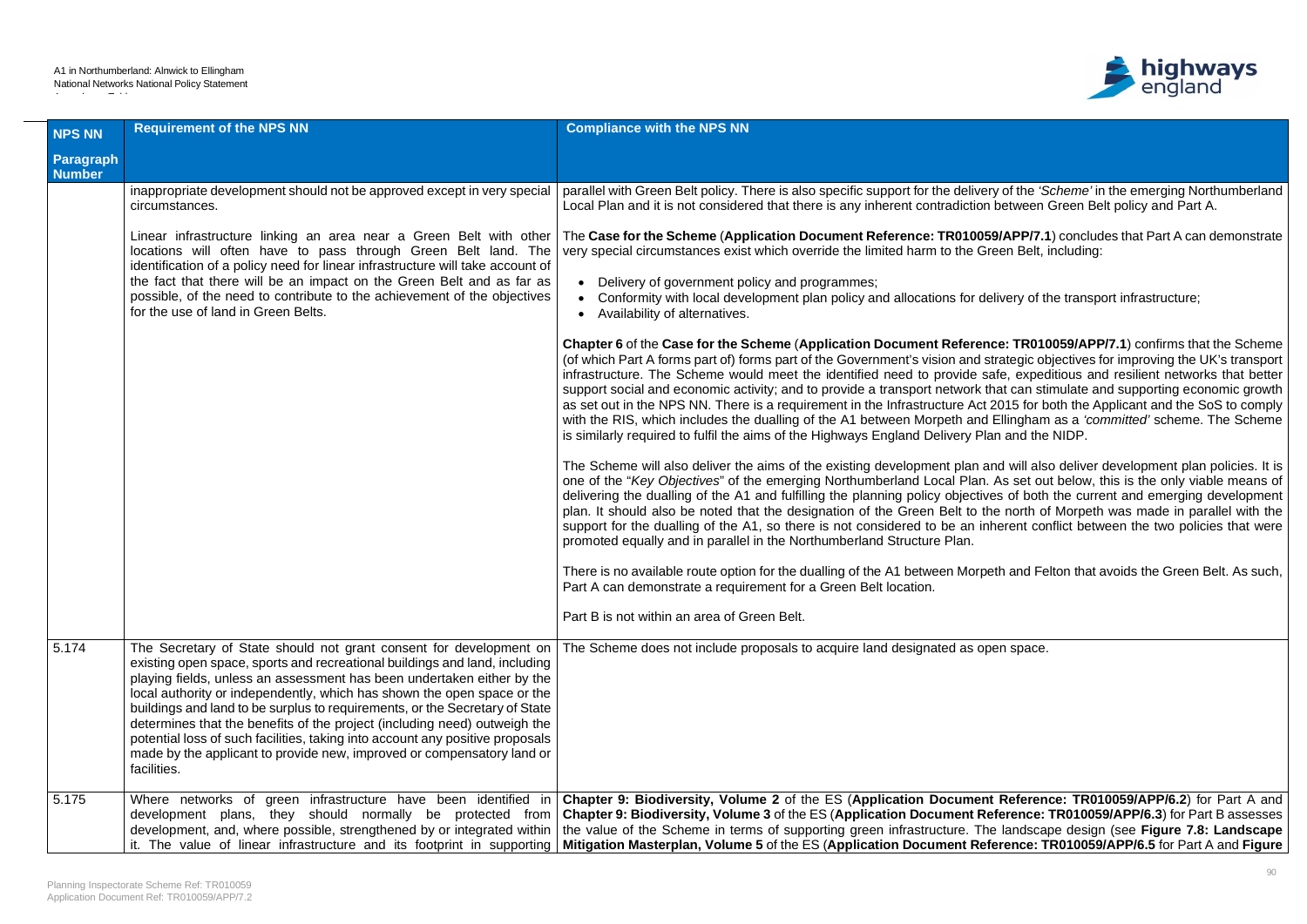Accordance Table



**Document Reference: TR010059/APP/6/6)** for Part and where possible, improve connectivity of habitats ihabitats; reinstatement following potential temporary **Dortance. The Landscape Mitigation Masterplan for** ogical mitigation measures to reduce the significance eme and to mitigate the effects of fragmentation and

Para 5.20 above, the change request is therefore not ne NPS NN. The policy conformance of the statement each of the following ES Addendums: Earthworks **Addendum: Stabilisation Works for Change Request** (**Document Reference: 6.38**); and ES Addendum: Southern Access Works for Change Request (**Document Reference:**

e found in response to Para 5.168 of the NPS NN.

e response to NPS para 5.168 above for areas of take adjacent to the existing highway boundary is geway and access tracks needed to construct the ount of land take within agricultural areas. This has hitigation purposes close to the new carriageway and th regard to land take areas.

and in response to Para 5.170 and 5.171 of the NPS

| <b>NPS NN</b>              | <b>Requirement of the NPS NN</b>                                                                                                                                                                                                                                                                                                                                                                                                                                                                                                                                                                                                                                                                                                                                                                                                    | <b>Compliance with the NPS NN</b>                                                                                                                                                                                                                                                                                                                                                                                                                                                                                                               |
|----------------------------|-------------------------------------------------------------------------------------------------------------------------------------------------------------------------------------------------------------------------------------------------------------------------------------------------------------------------------------------------------------------------------------------------------------------------------------------------------------------------------------------------------------------------------------------------------------------------------------------------------------------------------------------------------------------------------------------------------------------------------------------------------------------------------------------------------------------------------------|-------------------------------------------------------------------------------------------------------------------------------------------------------------------------------------------------------------------------------------------------------------------------------------------------------------------------------------------------------------------------------------------------------------------------------------------------------------------------------------------------------------------------------------------------|
| Paragraph<br><b>Number</b> |                                                                                                                                                                                                                                                                                                                                                                                                                                                                                                                                                                                                                                                                                                                                                                                                                                     |                                                                                                                                                                                                                                                                                                                                                                                                                                                                                                                                                 |
|                            | biodiversity and ecosystems should also be considered when assessing<br>the impact on green infrastructure.                                                                                                                                                                                                                                                                                                                                                                                                                                                                                                                                                                                                                                                                                                                         | 7.10: Landscape Mitigation Plan, Volume 6 of the ES (Application Do<br>B) has incorporated linear and connective habitat throughout to maintain an<br>and green infrastructure. This has included, where possible: retention of ha<br>loss during construction; and compensation for habitats of principal importal<br>Part A and the Landscape Mitigation Plan for Part B, incorporates ecologi<br>of effects, maintain and improve connectivity along and around the Schem<br>displacement.                                                   |
|                            |                                                                                                                                                                                                                                                                                                                                                                                                                                                                                                                                                                                                                                                                                                                                                                                                                                     | With regards to Biodiversity for the reasons set out in the response to Para<br>considered to affect the compliance of the Scheme with Para 5.175 of the N<br>is reliant on the mitigation measures defined in the REAC from each<br>Amendments for Change Request (Document Reference: 6.36) ES Add<br>(Document Reference: 6.38); and ES Addendum: Southern Access Wo<br>$6.40$ ).                                                                                                                                                            |
| 5.176                      | The decision-maker should take into account the economic and other<br>benefits of the best and most versatile agricultural land. The decision<br>maker should give little weight to the loss of agricultural land in grades<br>3b, 4 and 5, except in areas (such as uplands) where particular<br>agricultural practices may themselves contribute to the quality and<br>character of the environment or the local economy.                                                                                                                                                                                                                                                                                                                                                                                                         | The information required for the conformance of Para 5.176, can also be fo<br>Some loss of agricultural land is necessary to deliver the Scheme (see<br>agricultural land in each grade lost as a result of the Scheme). Land ta<br>necessary to facilitate construction of embankments, additional carriage<br>Scheme. However, the Scheme has been designed to minimise the amou<br>been achieved through online widening, keeping areas of land take for mitig<br>by undertaking discussions with landowners to highlight preferences with r |
| 5.177                      | In considering the impact on maintaining coastal recreation sites and<br>features, the Secretary of State should expect applicants to have taken<br>advantage of opportunities to maintain and enhance access to the coast.<br>In doing so the Secretary of State should consider the implications for<br>development of the creation of a continuous signed and managed route<br>around the coast, as proposed in the Marine and Coastal Access Act<br>2009.                                                                                                                                                                                                                                                                                                                                                                       | There are no coastal recreation sites or features impacted by the Scheme.                                                                                                                                                                                                                                                                                                                                                                                                                                                                       |
| 5.178                      | When located in the Green Belt national networks infrastructure projects<br>may comprise inappropriate development. Inappropriate development is<br>by definition harmful to the Green Belt and there is a presumption against<br>it except in very special circumstances. The Secretary of State will need<br>to assess whether there are very special circumstances to justify<br>inappropriate development. Very special circumstances will not exist<br>unless the potential harm to the Green Belt by reason of<br>inappropriateness, and any other harm, is clearly outweighed by other<br>considerations. In view of the presumption against inappropriate<br>development, the Secretary of State will attach substantial weight to the<br>harm to the Green Belt, when considering any application for such<br>development. | The information required for the conformance of Para 5.178, can be found<br>NN.                                                                                                                                                                                                                                                                                                                                                                                                                                                                 |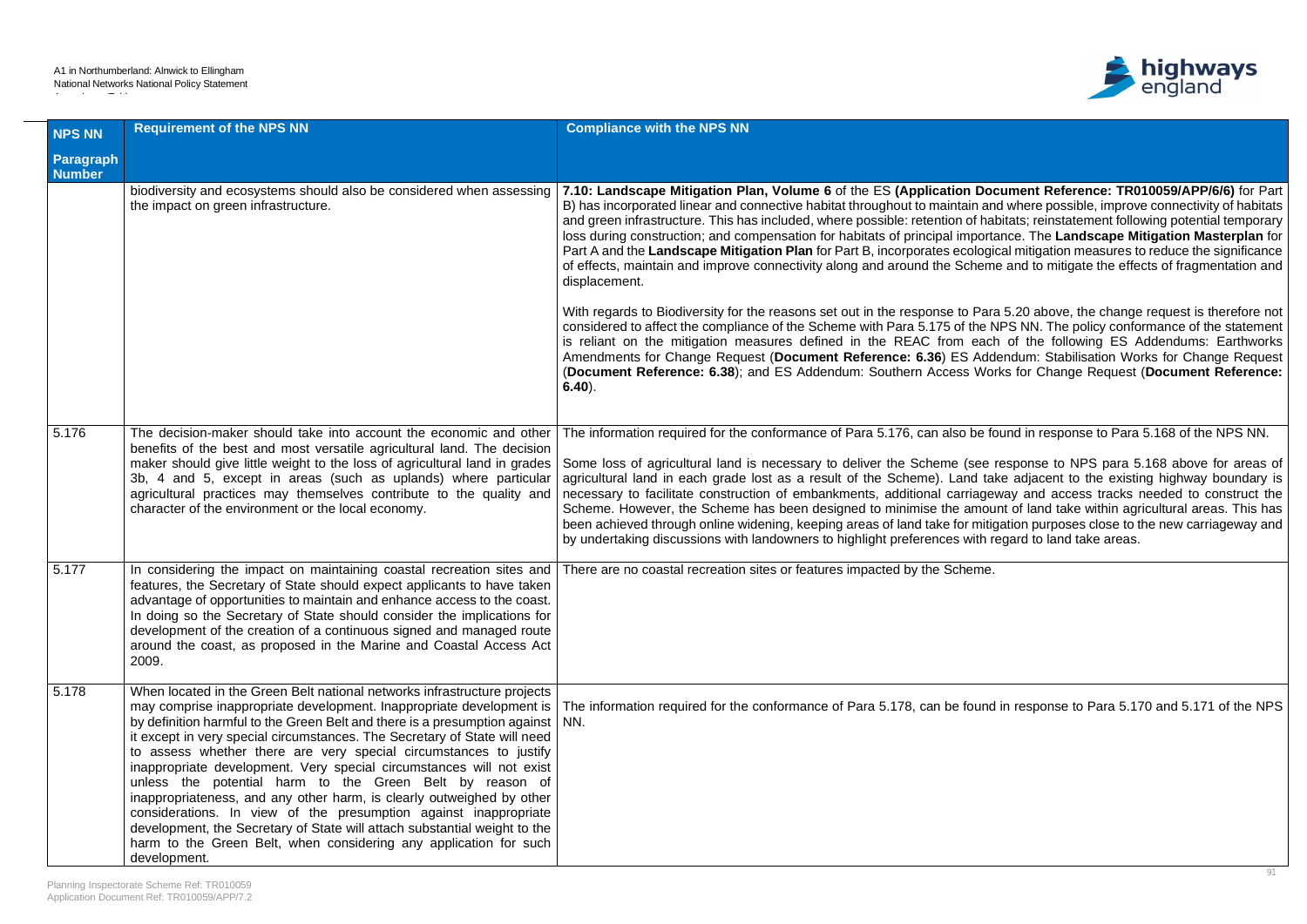#### A1 in Northumberland: Alnwick to Ellingham National Networks National Policy Statement Accordance Table



**Reference: TR010059/APP/6.2)** for Part A confirms nective habitat throughout to maintain and, where Connectivity has also been considered within the ning passage for fish and mammals through culverts.

ara 5.20 above, the change request is therefore not e NPS NN.

**Cument Reference: TR010059/APP/6.2**) for Part A potential effects of Part A on green infrastructure  $\overline{\text{he}}$  2 of the ES shows that 18 bridleways and PRoW

ser safety, enhance Access and improve community

**Cation Document Reference: TR010059/APP/6.3** ddresses the potential effects of Part B on green ealth, Volume 3 of the ES demonstrates that Part B ne new Heckley Fence Accommodation Overbridge vement to the existing cycle and footpath provision,

Inverted during the construction period resulting in

he response to Para 3.15 above the change request Para 5.180 of the NPS NN. The policy conformance REAC from each of the following ES Addendums: **i.36) ES Addendum: Stabilisation Works for Change** Request (**Document Reference: 6.38**); and ES Addendum: Southern Access Works for Change Request (**Document**

acquisition of open space land or land required to

| <b>NPS NN</b>              | <b>Requirement of the NPS NN</b>                                                                                                                                                                                                                                                                                                                                                                                                                                                                                                                                                                                                             | <b>Compliance with the NPS NN</b>                                                                                                                                                                                                                                                                                                                                                                                                                                                                                                                                                                                                                                                                                                                                                                                                                                                                                                                                                                                                                                                                                                                                                                                                                                                                                                                                                                                                                                                                                                                                                                                                                                                                                                                                                                                                                                                                                                                                                                                                                      |
|----------------------------|----------------------------------------------------------------------------------------------------------------------------------------------------------------------------------------------------------------------------------------------------------------------------------------------------------------------------------------------------------------------------------------------------------------------------------------------------------------------------------------------------------------------------------------------------------------------------------------------------------------------------------------------|--------------------------------------------------------------------------------------------------------------------------------------------------------------------------------------------------------------------------------------------------------------------------------------------------------------------------------------------------------------------------------------------------------------------------------------------------------------------------------------------------------------------------------------------------------------------------------------------------------------------------------------------------------------------------------------------------------------------------------------------------------------------------------------------------------------------------------------------------------------------------------------------------------------------------------------------------------------------------------------------------------------------------------------------------------------------------------------------------------------------------------------------------------------------------------------------------------------------------------------------------------------------------------------------------------------------------------------------------------------------------------------------------------------------------------------------------------------------------------------------------------------------------------------------------------------------------------------------------------------------------------------------------------------------------------------------------------------------------------------------------------------------------------------------------------------------------------------------------------------------------------------------------------------------------------------------------------------------------------------------------------------------------------------------------------|
| Paragraph<br><b>Number</b> |                                                                                                                                                                                                                                                                                                                                                                                                                                                                                                                                                                                                                                              |                                                                                                                                                                                                                                                                                                                                                                                                                                                                                                                                                                                                                                                                                                                                                                                                                                                                                                                                                                                                                                                                                                                                                                                                                                                                                                                                                                                                                                                                                                                                                                                                                                                                                                                                                                                                                                                                                                                                                                                                                                                        |
| 5.180                      | Where green infrastructure is affected, applicants should aim to ensure<br>the functionality and connectivity of the green infrastructure network is<br>maintained and any necessary works are undertaken, where possible, to<br>mitigate any adverse impact and, where appropriate, to improve that<br>network and other areas of open space, including appropriate access to<br>new coastal access routes, National Trails and other public rights of way.                                                                                                                                                                                 | Chapter 9: Biodiversity, Volume 2 of the ES (Application Document Reference<br>that the landscape design for Part A has incorporated linear and connective h<br>possible, improve connectivity of habitats and green infrastructure. Connective<br>ecological mitigation plan, informing the design of Part A, such as maintaining pass<br>With regards to Biodiversity for the reasons set out in the response to Para 5.20<br>considered to affect the compliance of the Scheme with Para 5.180 of the NPS N<br>Chapter 12: Population and Human Health of the ES (Application Document I<br>identifies existing land uses in the vicinity of Part A and addresses the potentia<br>including PRoWs. Chapter 12: Population and Human Health, Volume 2 of the<br>networks would be "Moderately adversely" affected by Part A.<br>Once Part A is operational, the proposed PRoW routes would improve user safety<br>connectivity to the wider footpath network<br>Chapter 12: Population and Human Health, Volume 3 of the ES (Application D<br>for Part B identifies existing land uses in the vicinity of Part B and addresses<br>infrastructure including PRoW. Chapter 12: Population and Human Health, Vol<br>aims to accommodate WCH users. WCH provision is proposed over the new H<br>and new Charlton Mires Junction. Although these facilities are an improvement to<br>lengthy diversions of existing PRoW are required for WCH users to access these.<br>In addition, a number of PRoW would be temporarily closed and/or diverted or<br>temporary disturbance to PRoW users as a result of Part B.<br>With regards to Population and Human Health for the reasons set out in the resport<br>is therefore not considered to affect the compliance of the Scheme with Para 5.18<br>of the statement is reliant on the mitigation measures defined in the REAC from<br>Earthworks Amendments for Change Request (Document Reference: 6.36) ES /<br>Request (Document Reference: 6.38); and ES Addendum: Southern Access<br>Reference: 6.40). |
| 5.181                      | The Secretary of State should also consider whether mitigation of any<br>adverse effects on green infrastructure or open space is adequately<br>provided for by means of any planning obligations, for example, to<br>provide exchange land and provide for appropriate management and<br>maintenance agreements. Any exchange land should be at least as good<br>in terms of size, usefulness, attractiveness, quality and accessibility.<br>Alternatively, where Sections 131 and 132 of the Planning Act 2008<br>apply, any replacement land provided under those sections will need to<br>conform to the requirements of those sections. | No exchange of land is considered necessary for this Scheme as no acquisition<br>mitigate adverse effects on green infrastructure is proposed.                                                                                                                                                                                                                                                                                                                                                                                                                                                                                                                                                                                                                                                                                                                                                                                                                                                                                                                                                                                                                                                                                                                                                                                                                                                                                                                                                                                                                                                                                                                                                                                                                                                                                                                                                                                                                                                                                                         |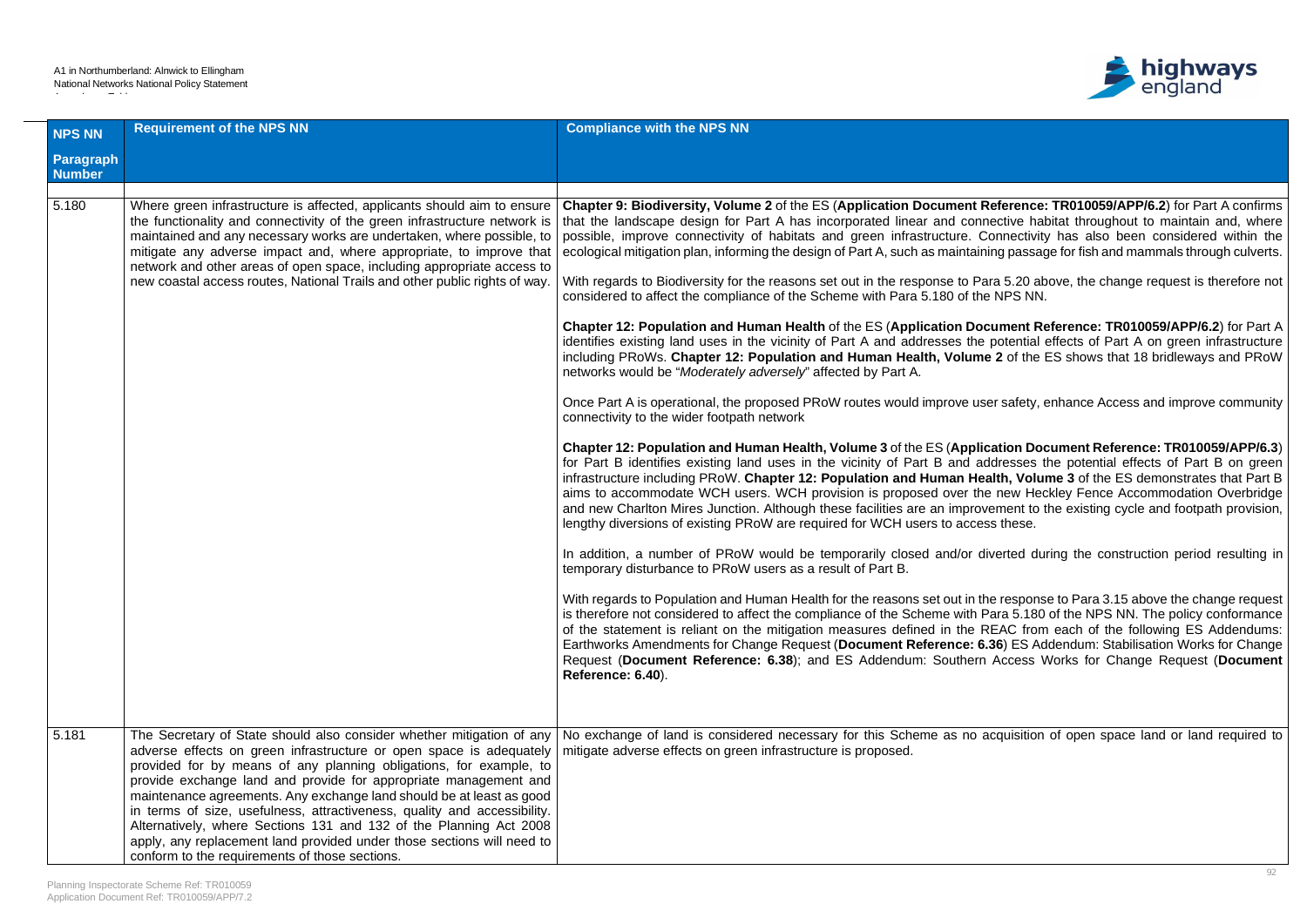#### A1 in Northumberland: Alnwick to Ellingham National Networks National Policy Statement Accordance Table



sand and gravel) and the northern extent of Part A in rated on Figure 11.4: Mineral Safeguarding Areas,

**Cument Reference: TR010059/APP/6.2) for Part A** pacts from Part A. Given the location of the existing vill lead to the sterilisation of mineral resource and is

**Cument Reference: TR010059/APP/6.3**) for Part B estone MSA and 6 hectares of coal MSA would be e total area of each MSA. The sensitivity of mineral f change is negligible due to the size of the area due adverse effect on mineral resources (not significant). cated within MSAs in the Order Limits of Part B, rom these MSAs into Part B where possible.

sources due to permanent land take. Approximately and coal located within MSAs would be affected by

equest is therefore not considered to have a material I. The policy conformance of the statement is reliant owing ES Addendums: Earthworks Amendments for Change Request (**Document Reference: 6.36**) ES Addendum: Stabilisation Works for Change Request (**Document Reference: 6.38**); and ES Addendum: Southern Access Works for Change Request (**Document Reference: 6.40**).

can also be found in response to Para 5.180 of the

**ne 2** of the ES (Application Document Reference: **TR010059/APP/6.2**) for Part A and **Chapter 12: Population and Human Health, Volume 3** of the ES (**Application Document Reference: TR010059/APP/6.3**) for Part B is informed by a WCH Assessment Report (WCHAR) which considers Human Health, Volume 2 and Volume 3 of the ES cording to level of use, amenities/facilities served and specification, barriers, signage and provision of reen low and medium. Chapter 12: Population and best practice design, with regards to safety of WCH ig areas, particularly in those areas where diversions

| <b>NPS NN</b>              | <b>Requirement of the NPS NN</b>                                                                                                                                                                                                                                                                                                                                                                                                                                                                                                                                                                                                                 | <b>Compliance with the NPS NN</b>                                                                                                                                                                                                                                                                                                                                                                                                                                                                                                                                                                                                                                                                                                                     |
|----------------------------|--------------------------------------------------------------------------------------------------------------------------------------------------------------------------------------------------------------------------------------------------------------------------------------------------------------------------------------------------------------------------------------------------------------------------------------------------------------------------------------------------------------------------------------------------------------------------------------------------------------------------------------------------|-------------------------------------------------------------------------------------------------------------------------------------------------------------------------------------------------------------------------------------------------------------------------------------------------------------------------------------------------------------------------------------------------------------------------------------------------------------------------------------------------------------------------------------------------------------------------------------------------------------------------------------------------------------------------------------------------------------------------------------------------------|
| Paragraph<br><b>Number</b> |                                                                                                                                                                                                                                                                                                                                                                                                                                                                                                                                                                                                                                                  |                                                                                                                                                                                                                                                                                                                                                                                                                                                                                                                                                                                                                                                                                                                                                       |
|                            |                                                                                                                                                                                                                                                                                                                                                                                                                                                                                                                                                                                                                                                  |                                                                                                                                                                                                                                                                                                                                                                                                                                                                                                                                                                                                                                                                                                                                                       |
| 5.182                      | Where a proposed development has an impact on a Mineral<br>Safeguarding Area (MSA), the Secretary of State should ensure that the<br>applicant has put forward appropriate mitigation measures to safeguard<br>mineral resources.                                                                                                                                                                                                                                                                                                                                                                                                                | MSAs are located in the vicinity of Causey Park Bridge (coal), Hebron (sand an<br>the vicinity of West Thirston (coal and sand and gravel). MSAs are illustrated on<br>Volume 5 of the ES (Application Document Reference: TR010059/APP/6.5).<br>Chapter 11: Geology and Soils, Volume 2 of the ES (Application Documen                                                                                                                                                                                                                                                                                                                                                                                                                               |
|                            |                                                                                                                                                                                                                                                                                                                                                                                                                                                                                                                                                                                                                                                  | concludes that MSAs are not anticipated to be subject to long-term impacts from<br>highway and the linear nature of Part A it is not considered that Part A will lead<br>compatible with Mineral Safeguarding policies                                                                                                                                                                                                                                                                                                                                                                                                                                                                                                                                |
|                            |                                                                                                                                                                                                                                                                                                                                                                                                                                                                                                                                                                                                                                                  | Chapter 11: Geology and Soils, Volume 3 of the ES (Application Documen<br>confirms that 20 hectares of sand and gravel MSA, 7 hectares of limestone I<br>affected by Part B. This relates to 0.3%, 0.9% and 1% respectively of the total<br>resources within the Order Limits of Part B is high and the magnitude of change<br>to be sterilised. Therefore, there is likely to be a direct, permanent, slight adverse<br>To mitigate the impacts of Part B on potential mineral resources located v<br>consideration would be given to the incorporation of site won materials from the                                                                                                                                                               |
|                            |                                                                                                                                                                                                                                                                                                                                                                                                                                                                                                                                                                                                                                                  | The construction of Part B would result in the sterilisation of mineral resources<br>33 hectares of mineral resource including sand and gravel, limestone and coa<br>permanent land take.                                                                                                                                                                                                                                                                                                                                                                                                                                                                                                                                                             |
|                            |                                                                                                                                                                                                                                                                                                                                                                                                                                                                                                                                                                                                                                                  | For the reasons set out in the response to Para 5.97 above, the change request<br>effect on the compliance of the Scheme with Para 5.182 of the NPS NN. The p<br>on the mitigation measures defined in the REAC from each of the following E<br>Change Request (Document Reference: 6.36) ES Addendum: Stabilisatio<br>Reference: 6.38); and ES Addendum: Southern Access Works for Change Rec                                                                                                                                                                                                                                                                                                                                                        |
| 5.184<br>5.185             | Public rights of way, National Trails, and other rights of access to land<br>(e.g. open access land) are important recreational facilities for walkers,<br>cyclists and equestrians. Applicants are expected to take appropriate                                                                                                                                                                                                                                                                                                                                                                                                                 | The information required for the conformance of Para 5.184 and 5.185, can als<br>NPS NN.                                                                                                                                                                                                                                                                                                                                                                                                                                                                                                                                                                                                                                                              |
|                            | mitigation measures to address adverse effects on coastal access,<br>National Trails, other public rights of way and open access land and,<br>where appropriate, to consider what opportunities there may be to<br>improve access. In considering revisions to an existing right of way<br>consideration needs to be given to the use, character, attractiveness and<br>convenience of the right of way. The Secretary of State should consider<br>whether the mitigation measures put forward by an applicant are<br>acceptable and whether requirements in respect of these measures<br>might be attached to any grant of development consent. | The assessment in Chapter 12: Population and Human Health, Volume 2 of<br>TR010059/APP/6.2) for Part A and Chapter 12: Population and Human I<br>Document Reference: TR010059/APP/6.3) for Part B is informed by a WCH As<br>utilisation of the existing PRoW network. Chapter 12: Population and Human<br>also considers the sensitivity of each PRoW affected by the Scheme according to<br>use by vulnerable travellers, surrounding landscape (rural or urban), specity<br>crossings. The sensitivity of PRoW affected by the Scheme varies between low<br>Human Health, Volume 2 and Volume 3 of the ES confirms that use of best pr<br>users, would improve the amenity of users of footpaths in the surrounding areas<br>of PRoW are proposed. |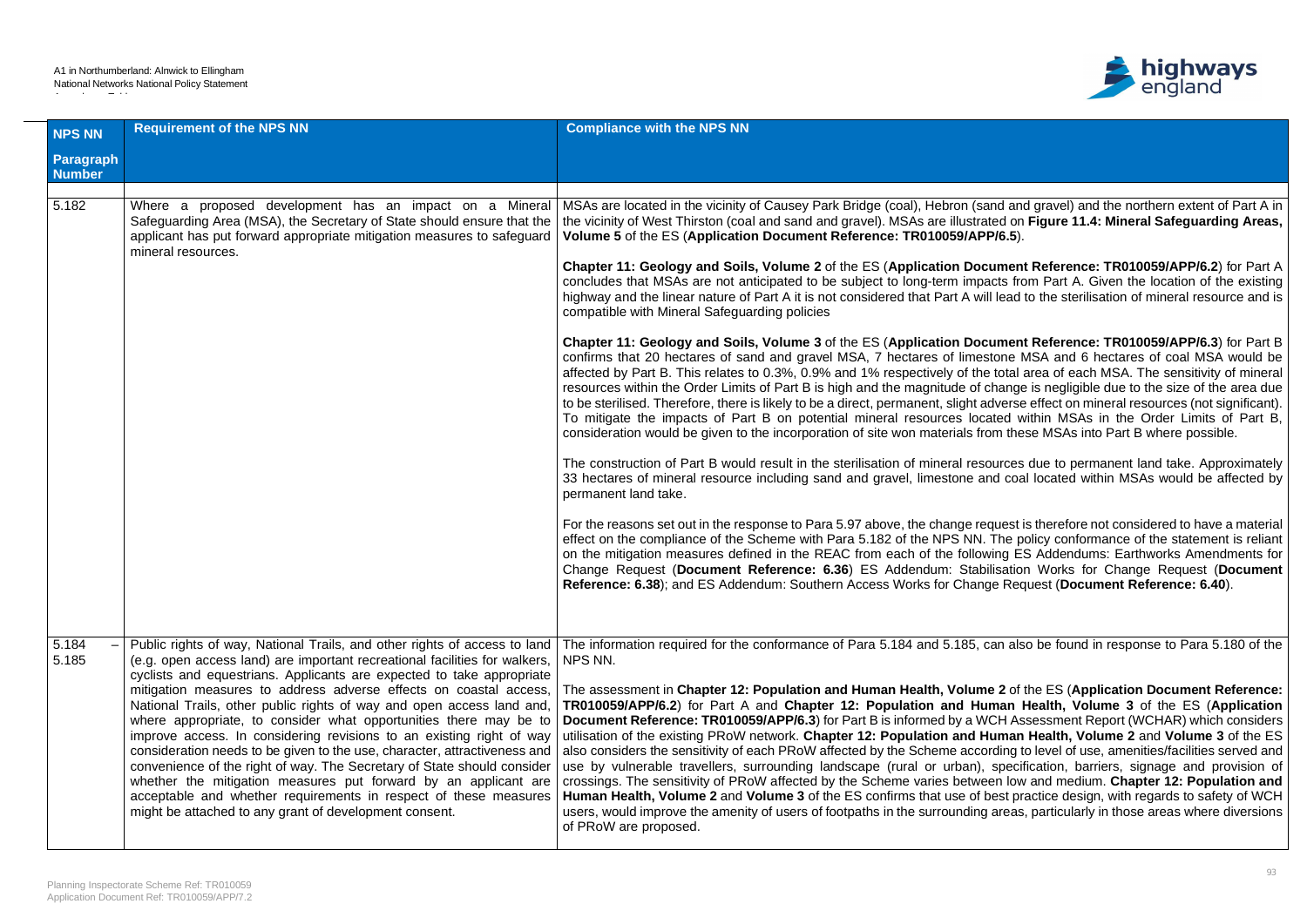## A1 in Northumberland: Alnwick to Ellingham National Networks National Policy Statement

Accordance Table



refore not considered to affect the compliance of the mance of the statement is reliant on the mitigation ams: Earthworks Amendments for Change Request hange Request (Document Reference: 6.38); and It Reference: 6.40).

# **Cument Reference: TR010059/APP/6.2) considers**

andards 5228 parts 1 and 2 and DMRB, HD 213/11 86. The assessment covers daytime and night-time

ted in proximity to the existing A1. These properties

**Cument Reference: TR010059/APP/6.2) identifies** wo NIAs within the study area for Part A: Northgate

ve receptors is in the Northgate Farm area, at the h, reflective noise barrier has been specified at the acoustic barrier is anticipated to provide meaningful by residents).

Significant Observed Adverse Effect Level (SOAEL) truction noise levels will be experienced for short tial for significant effects, and where exceeding the red to residents.

**ne 2** of the ES (Application Document Reference: A is predicted to decrease the number of properties s a result of Part A. This is due to the offline section  $\alpha$  slight beneficial effect in the short-term and a slight exceeding the LOAEL).

**cument Reference: TR010059/APP/6.3) considers** the **assessment for Part** has been carried out in  $D$  213/11.

| <b>NPS NN</b>              | <b>Requirement of the NPS NN</b>                                                                                                                                                                                                                                                                                                                                                                                                                                                                                                                                                                                                                            | <b>Compliance with the NPS NN</b>                                                                                                                                                                                                                                                                                                                                                                                                                                                                                                                                                                                                                                                                                                                                                                                                                                                                                                                                                                                                                                                                                                                                                                                                                                                                                                                                                                                                                                                                                                                                                                                                                                                                                                                                                                                                                                                                                                   |
|----------------------------|-------------------------------------------------------------------------------------------------------------------------------------------------------------------------------------------------------------------------------------------------------------------------------------------------------------------------------------------------------------------------------------------------------------------------------------------------------------------------------------------------------------------------------------------------------------------------------------------------------------------------------------------------------------|-------------------------------------------------------------------------------------------------------------------------------------------------------------------------------------------------------------------------------------------------------------------------------------------------------------------------------------------------------------------------------------------------------------------------------------------------------------------------------------------------------------------------------------------------------------------------------------------------------------------------------------------------------------------------------------------------------------------------------------------------------------------------------------------------------------------------------------------------------------------------------------------------------------------------------------------------------------------------------------------------------------------------------------------------------------------------------------------------------------------------------------------------------------------------------------------------------------------------------------------------------------------------------------------------------------------------------------------------------------------------------------------------------------------------------------------------------------------------------------------------------------------------------------------------------------------------------------------------------------------------------------------------------------------------------------------------------------------------------------------------------------------------------------------------------------------------------------------------------------------------------------------------------------------------------------|
| Paragraph<br><b>Number</b> |                                                                                                                                                                                                                                                                                                                                                                                                                                                                                                                                                                                                                                                             |                                                                                                                                                                                                                                                                                                                                                                                                                                                                                                                                                                                                                                                                                                                                                                                                                                                                                                                                                                                                                                                                                                                                                                                                                                                                                                                                                                                                                                                                                                                                                                                                                                                                                                                                                                                                                                                                                                                                     |
|                            | Public rights of way can be extinguished under Section 136 of the Act if<br>the Secretary of State is satisfied that an alternative has been or will be<br>provided or is not required.                                                                                                                                                                                                                                                                                                                                                                                                                                                                     | As set out in the response to Para 3.15 above, the change request is then<br>Scheme with Para 5.184 and 5.185 of the NPS NN. The policy conform<br>measures defined in the REAC from each of the following ES Addendu<br>(Document Reference: 6.36) ES Addendum: Stabilisation Works for Cl<br>ES Addendum: Southern Access Works for Change Request (Documen                                                                                                                                                                                                                                                                                                                                                                                                                                                                                                                                                                                                                                                                                                                                                                                                                                                                                                                                                                                                                                                                                                                                                                                                                                                                                                                                                                                                                                                                                                                                                                       |
| 5.186                      | Excessive noise can have wide-ranging impacts on the quality of human<br>life and health (e.g. owing to annoyance or sleep disturbance), use and<br>enjoyment of areas of value (such as quiet places) and areas with high<br>landscape quality. The Government's policy is set out in the Noise Policy<br>Statement for England. It promotes good health and good quality of life<br>through effective noise management. Similar considerations apply to<br>vibration, which can also cause damage to buildings. In this section, in<br>line with current legislation, references below to "noise" apply equally to<br>assessment of impacts of vibration. | Chapter 6: Noise and Vibration, Volume 2 of the ES (Application Door<br>the potential noise and vibration effects arising from Part A.<br>The assessment has been carried out in accordance with the British Sta<br>which covers the various aspects required by NPS NN paragraph 5.18<br>periods.<br>There are residential properties and other noise sensitive receptors locat<br>currently experience noise, with road traffic dominating.<br>Chapter 6: Noise and Vibration, Volume 2 of the ES (Application Do<br>that current Noise Action Plan for major roads (Defra, 2014) identifies tv<br>Farm and Causey Park, comprising five residential properties in total.<br>The key area of large-scale residential development and noise sensitively<br>southern end of Part A. As part of the mitigation, a 70 m long, 3 m high<br>southern end of Part A, immediately east of the A1. This short section of<br>benefits to residents (i.e. the change in noise is unlikely to be perceived a<br>During the construction phase it is modelled that noise levels above the S<br>would still be experienced. Where it is possible that significant const<br>durations, working durations would be limited so as to avoid the potent<br>above durations cannot be avoided, temporary re-housing would be offer<br>During the operational phase, Chapter 6: Noise and Vibration, Volum<br>TR010059/APP/6.2) concludes that Part A would in the short-term, Part.<br>equal to or above the SOAEL which indicates a slight beneficial effect as<br>of the A1 moving away from a number of properties. Overall, Part A has a<br>adverse effect in the long-term (mainly due to the number of properties e<br>Chapter 6: Noise and Vibration, Volume 3 of the ES (Application Door<br>the potential impacts of Part B on noise and vibration. As with Part A,<br>accordance with the British Standards 5228 parts 1 and 2 and DMRB, HI |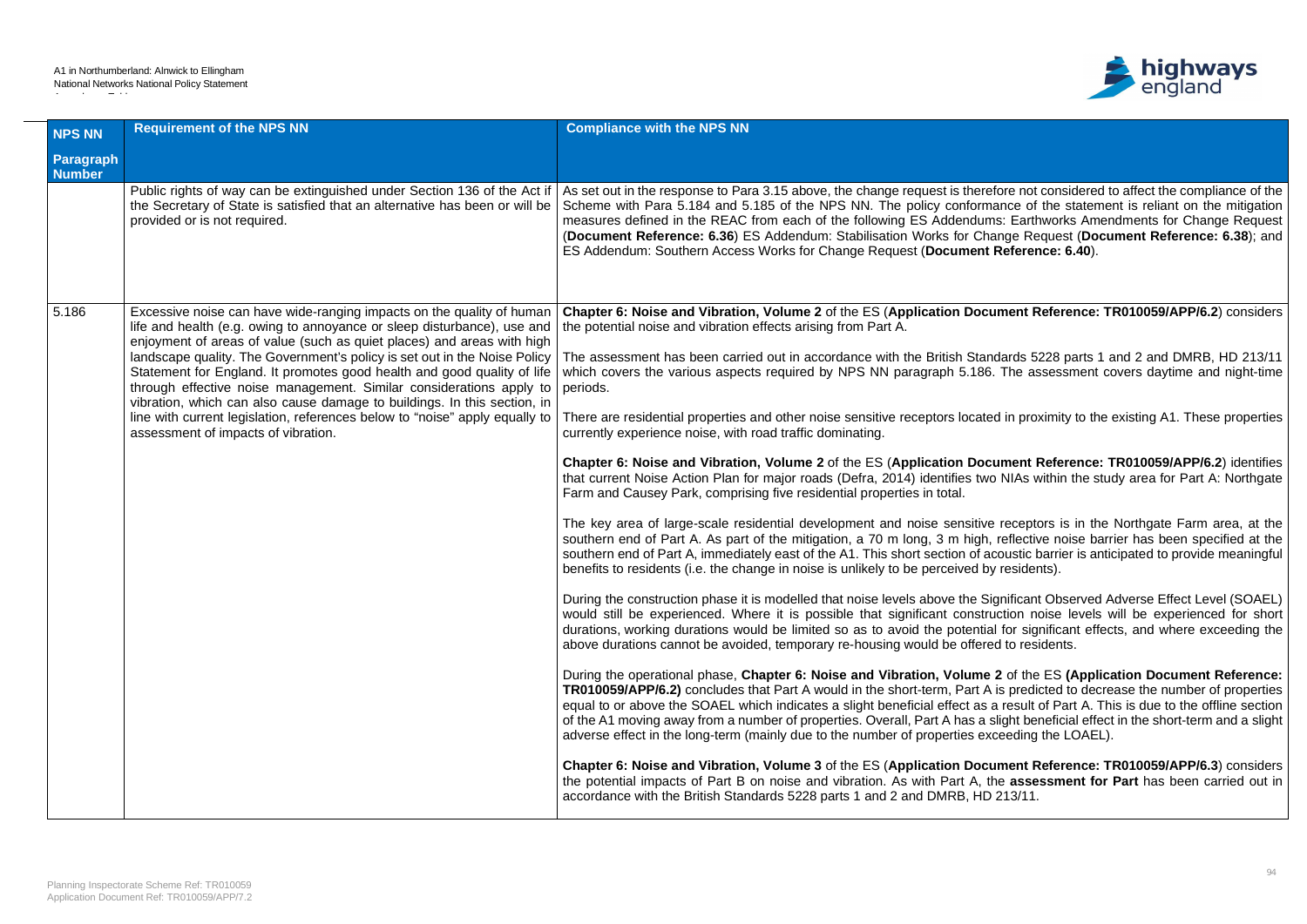

to Ellingham in the north, running through a rural road. There are relatively few dwellings in close or grouped in small clusters.

6: Noise and Vibration, Volume 3 of the ES (**Application Document Reference: TR010059/APP/6.3**), it is likely that, even with best practice mitigation in place, noise ration of exposure to such noise levels, it is therefore receptors to Part B. For such receptors, to reduce Level 2 mitigation as described in **Appendix 6.9:** of the ES (**Application Document Reference:** imiting the duration of relevant activities to no more n 40 days/nights in any consecutive six months and eded. With these measures in place, no significant ruction noise.

the ES (Application Document Reference: ects for receptors, ranging from major to slight, due ot Rolled Asphalt would be laid). The Outline CEMP measures to control noise and vibration during

proval of the design changes, the **Outline CEMP** all of the mitigation measures defined by the REAC Change Request (Document Reference: 6.36) ES rence: 6.38); and ES Addendum: Southern Access

refore not considered to affect the compliance of the he statement is reliant on the mitigation measures orks Amendments for Change Request (Document **Reference: 6.38**); and ES Addendum: Stabilisation Change Reference: 6.38

reported in **Chapter 6: Noise and Vibration** and **Reference: TR010059/APP/6.2**) for Part A. Chapter of impact on the River Coquet and Coquet Valley er Coquet Bridge, noise levels in the short-term are  $\alpha$  some very small areas of moderate adverse impact. ercentage of the designated site as a whole. For the nge is predicted to be either negligible decrease or iollows a similar pattern, with a small area of minor nerefore, the change in noise level caused by Part A ands SSSI.

| <b>NPS NN</b>              | <b>Requirement of the NPS NN</b>                                                                                                                                                                                                                                                           | <b>Compliance with the NPS NN</b>                                                                                                                                                                                                                                                                                                                                                                                                                                                                                                                                                                                                                                                                                                                                                                                |
|----------------------------|--------------------------------------------------------------------------------------------------------------------------------------------------------------------------------------------------------------------------------------------------------------------------------------------|------------------------------------------------------------------------------------------------------------------------------------------------------------------------------------------------------------------------------------------------------------------------------------------------------------------------------------------------------------------------------------------------------------------------------------------------------------------------------------------------------------------------------------------------------------------------------------------------------------------------------------------------------------------------------------------------------------------------------------------------------------------------------------------------------------------|
| Paragraph<br><b>Number</b> |                                                                                                                                                                                                                                                                                            |                                                                                                                                                                                                                                                                                                                                                                                                                                                                                                                                                                                                                                                                                                                                                                                                                  |
|                            |                                                                                                                                                                                                                                                                                            | The Study Area for Part B covers the A1 between Alnwick in the south to<br>landscape with predominantly agricultural land uses either side of the roa<br>proximity to the A1 and where these do exist, they are typically isolated or go                                                                                                                                                                                                                                                                                                                                                                                                                                                                                                                                                                         |
|                            |                                                                                                                                                                                                                                                                                            | Given the predicted construction noise levels presented in Chapter 6:<br>(Application Document Reference: TR010059/APP/6.3), it is likely that, e<br>levels above the SOAEL would still be experienced. Depending on the duration<br>also likely that significant adverse effects would remain for the closest rece<br>potential effects such that they are not significant, it is necessary that Level<br>Construction Noise and Vibration Mitigation Clauses, Volume 8 of<br><b>TR010059/APP/6.8)</b> is implemented in its entirety. This would include, limiti<br>than 10 days/nights in any 15 consecutive days/nights and no more than 40<br>the offer of temporary rehousing where these durations need to be exceeded<br>residual effects (in terms of the EIA Regulations) are predicted for constructi |
|                            |                                                                                                                                                                                                                                                                                            | In operation, Chapter 6: Noise and Vibration, Volume 3 of the<br>TR010059/APP/6.3) concludes that Part B would result in beneficial effects<br>to the application of Low Noise Surface (apart from bridge decks where Hot R<br>(Application Document Reference: TR010059/APP/7.3) contains mea<br>construction.<br>As stated in accordance with Para 3.2 of this table, following the approv<br>(Application Document Reference: APP-346) will be updated to contain all<br>from each of the following ES Addendums: Earthworks Amendments for Cha<br>Addendum: Stabilisation Works for Change Request (Document Reference<br>Works for Change Request (Document Reference: 6.40).                                                                                                                               |
|                            |                                                                                                                                                                                                                                                                                            | As set out in the response to Para 5.82 above, the change request is therefore<br>Scheme with Para 5.186 of the NPS NN. The policy conformance of the s<br>defined in the REAC from each of the following ES Addendums: Earthworks<br>Reference: 6.36) ES Addendum: Stabilisation Works for Change Request (D<br>Southern Access Works for Change Request (Document Reference: 6.40).                                                                                                                                                                                                                                                                                                                                                                                                                            |
| 5.187                      | Noise resulting from a proposed development can also have adverse<br>impacts on wildlife and biodiversity. Noise effects of the proposed<br>development on ecological receptors should be assessed in accordance<br>with the Biodiversity and Geological Conservation section of this NPS. | Noise and vibration effects to ecological receptors are assessed and report<br>Chapter 9: Biodiversity, Volume 2 of the ES (Application Document Refe<br>6: Noise and Vibration, Volume 2 of the ES concludes that, in terms of in<br>Woodlands SSSI, in a small area of this site to the east of the new River C<br>predicted to result in a minor adverse magnitude of impact. There are also sor<br>in the short-term. However, in combination these make up a very small perce<br>majority of the site falling within the Calculation Area the short-term change<br>increase in magnitude. The predicted long-term change in noise level follow<br>adverse impact, but predominantly a negligible increase or decrease. Theref<br>is deemed not significant for the River Coquet and Coquet Valley Woodlands |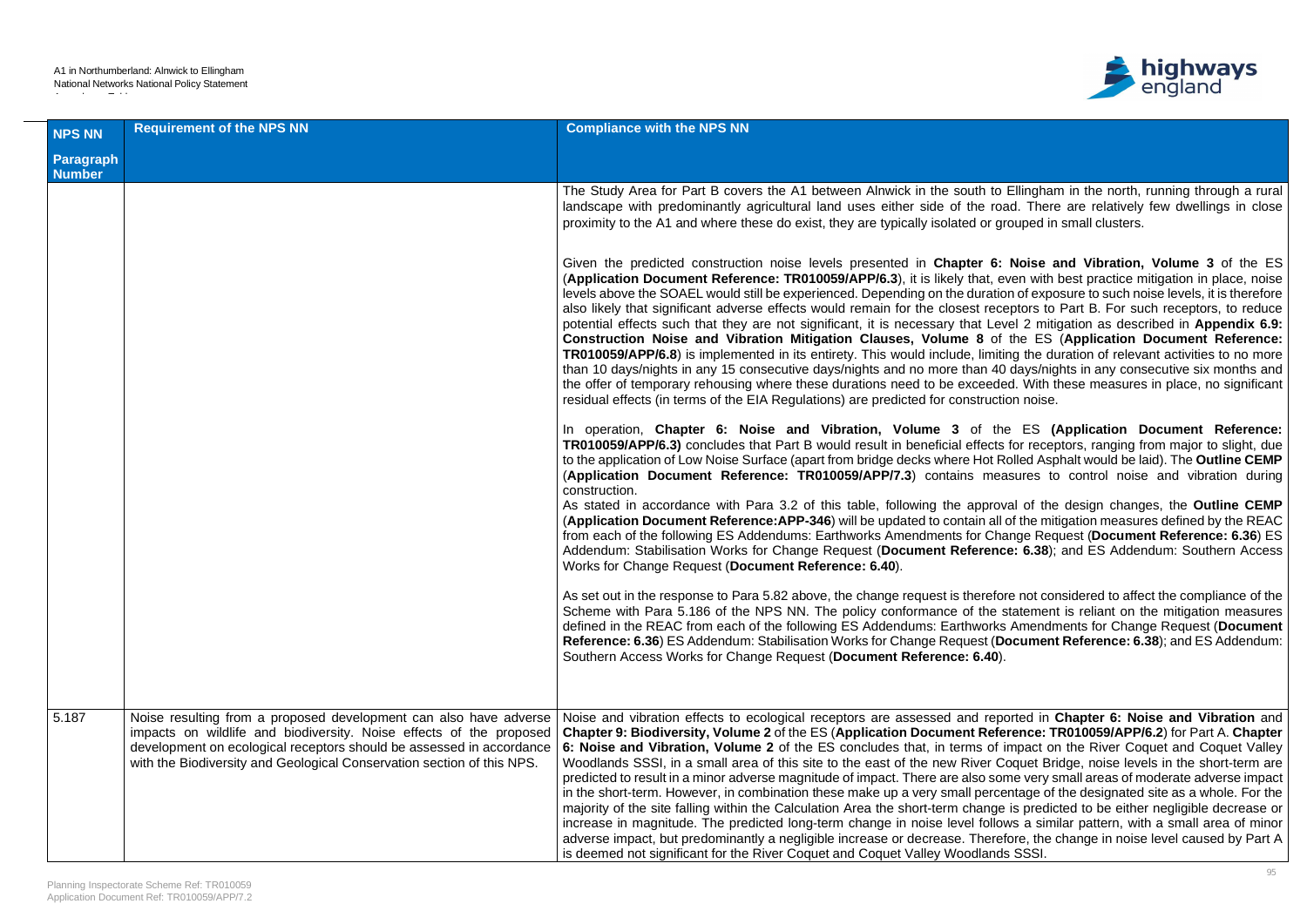

| <b>NPS NN</b>                     | <b>Requirement of the NPS NN</b>                                                                                                                                                                                                                                                                                                                                                                                                                                                                                                                                                                                                                                                                                                                                                                                                                                                                                                                                                                                                                                                                                                                                                                                                                                                                                                                                                                                                                                                                                                                               | <b>Compliance with the NPS NN</b>                                                                                                                                                                                                                                                                                                                                                                                                                                                                                                                                                                                                                                                                                                                                                                                                                                                                                                                                                                                                                                                                                                                                                                                                                                                                                                                                                 |
|-----------------------------------|----------------------------------------------------------------------------------------------------------------------------------------------------------------------------------------------------------------------------------------------------------------------------------------------------------------------------------------------------------------------------------------------------------------------------------------------------------------------------------------------------------------------------------------------------------------------------------------------------------------------------------------------------------------------------------------------------------------------------------------------------------------------------------------------------------------------------------------------------------------------------------------------------------------------------------------------------------------------------------------------------------------------------------------------------------------------------------------------------------------------------------------------------------------------------------------------------------------------------------------------------------------------------------------------------------------------------------------------------------------------------------------------------------------------------------------------------------------------------------------------------------------------------------------------------------------|-----------------------------------------------------------------------------------------------------------------------------------------------------------------------------------------------------------------------------------------------------------------------------------------------------------------------------------------------------------------------------------------------------------------------------------------------------------------------------------------------------------------------------------------------------------------------------------------------------------------------------------------------------------------------------------------------------------------------------------------------------------------------------------------------------------------------------------------------------------------------------------------------------------------------------------------------------------------------------------------------------------------------------------------------------------------------------------------------------------------------------------------------------------------------------------------------------------------------------------------------------------------------------------------------------------------------------------------------------------------------------------|
| <b>Paragraph</b><br><b>Number</b> |                                                                                                                                                                                                                                                                                                                                                                                                                                                                                                                                                                                                                                                                                                                                                                                                                                                                                                                                                                                                                                                                                                                                                                                                                                                                                                                                                                                                                                                                                                                                                                |                                                                                                                                                                                                                                                                                                                                                                                                                                                                                                                                                                                                                                                                                                                                                                                                                                                                                                                                                                                                                                                                                                                                                                                                                                                                                                                                                                                   |
|                                   |                                                                                                                                                                                                                                                                                                                                                                                                                                                                                                                                                                                                                                                                                                                                                                                                                                                                                                                                                                                                                                                                                                                                                                                                                                                                                                                                                                                                                                                                                                                                                                | Ecology is considered a sensitive receptor that could be affected by changes in the levels of noise and vibration. Impacts on<br>wildlife and biodiversity from noise have been assessed in Chapter 9: Biodiversity, Volume 3 of the ES (Application<br>Document Reference: TR010059/APP/6.3) for Part B. Chapter 9: Biodiversity, Volume 3 of the ES concludes that species<br>present beyond the existing single carriageway boundary will be used to noise associated with the passage of traffic. As there<br>would minimal discernible variation in noise levels in operation as a result of Part B. Chapter 9: Biodiversity, Volume 3 of<br>the ES concludes that impacts on species would be neutral.<br>With regards to the noise impacts of the Scheme on wildlife and biodiversity, for the reasons set out in the response to Para<br>5.20 above the change request is therefore not considered to affect the compliance of the Scheme with Para 5.187 of the<br>NPS NN. The policy conformance of the statement is reliant on the mitigation measures defined in the REAC from each of<br>the following ES Addendums: Earthworks Amendments for Change Request (Document Reference: 6.36) ES Addendum:<br>Stabilisation Works for Change Request (Document Reference: 6.38); and ES Addendum: Southern Access Works for<br>Change Request (Document Reference: 6.40). |
| 5.189                             | Where a development is subject to EIA and significant noise impacts are<br>likely to arise from the proposed development, the applicant should<br>include the following in the noise assessment, which should form part of<br>the environment statement:<br>• a description of the noise sources including likely usage in terms<br>of number of movements, fleet mix and diurnal pattern. For any<br>associated fixed structures, such as ventilation fans for tunnels,<br>information about the noise sources including the identification of<br>any distinctive tonal, impulsive or low frequency characteristics of<br>the noise.<br>identification of noise sensitive premises and noise sensitive<br>areas that may be affected.<br>the characteristics of the existing noise environment.<br>$\bullet$<br>a prediction on how the noise environment will change with the<br>proposed development:<br>In the shorter term such as during the construction period;<br>$\bullet$<br>• in the longer term during the operating life of the infrastructure;<br>at particular times of the day, evening and night as appropriate;<br>an assessment of the effect of predicted changes in the noise<br>environment on any noise sensitive premises and noise sensitive<br>areas;<br>measures to be employed in mitigating the effects of noise.<br>Applicants should consider using best available techniques to<br>reduce noise impacts;<br>the nature and extent of the noise assessment should be<br>$\bullet$<br>proportionate to the likely noise impact. | The information required for the conformance of Para 5.189, can be found in response to Para 5.186 of the NPS NN.                                                                                                                                                                                                                                                                                                                                                                                                                                                                                                                                                                                                                                                                                                                                                                                                                                                                                                                                                                                                                                                                                                                                                                                                                                                                 |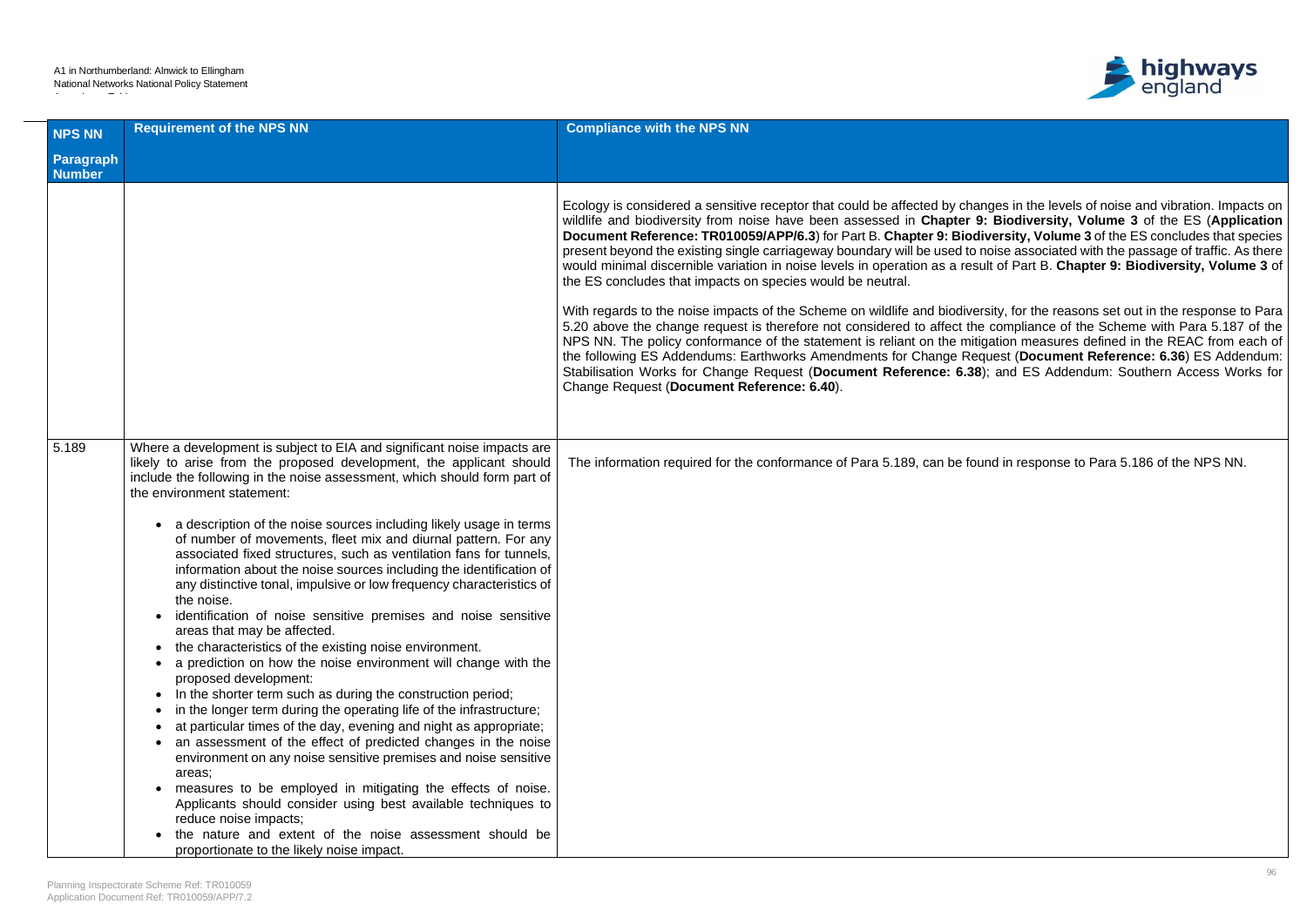

tworks as a result of construction or operation of the

**ne 2** of the ES (Application Document Reference: **TR010059/APP/6.2**) for Part A and **Chapter 6: Noise and Vibration, Volume 3** of the ES (**Application Document** ndards in relation to both construction and operation

sessed in the following ES Addendums: Earthworks **Addendum: Stabilisation Works for Change Request** Vorks for Change Request (Document Reference:

nan receptors, , the change request is therefore not e NPS NN. The policy conformance of the statement ach of the following ES Addendums: Earthworks **Addendum: Stabilisation Works for Change Request** Vorks for Change Request (**Document Reference:** 

**Chapter 9: Biodiversity, Volume 3** of the ES (**Application Document Reference: TR010059/APP/6.2**) for Part A and **Chapter 9: Biodiversity, Volume 3** of the ES **Application and engagement with Natural England is** rence: TR010059/APP/5.1). The requested on of expected economic, environmental and social dance with DfT guidelines and is contained in the

re conservation and protected landscapes as set out ie compliance of the Scheme with Para 5.191 of the igation measures defined in the REAC from each of quest (Document Reference: 6.36) ES Addendum: Stabilisation Works Addendum: Southern Access Works for

**Cument Reference: TR010059/APP/6.2) for Part A** ion Document Reference: TR010059/APP/6.3) for lards that are relevant to this assessment, including w each relevant national policy has been addressed

| <b>NPS NN</b>              | <b>Requirement of the NPS NN</b>                                                                                                                                                                                                                                                                                                                                                                                                                                                             | <b>Compliance with the NPS NN</b>                                                                                                                                                                                                                                                                                                                                                                                                                                                                                                                                                                                                                                                                                                                                                                                                                                                                |
|----------------------------|----------------------------------------------------------------------------------------------------------------------------------------------------------------------------------------------------------------------------------------------------------------------------------------------------------------------------------------------------------------------------------------------------------------------------------------------------------------------------------------------|--------------------------------------------------------------------------------------------------------------------------------------------------------------------------------------------------------------------------------------------------------------------------------------------------------------------------------------------------------------------------------------------------------------------------------------------------------------------------------------------------------------------------------------------------------------------------------------------------------------------------------------------------------------------------------------------------------------------------------------------------------------------------------------------------------------------------------------------------------------------------------------------------|
| Paragraph<br><b>Number</b> |                                                                                                                                                                                                                                                                                                                                                                                                                                                                                              |                                                                                                                                                                                                                                                                                                                                                                                                                                                                                                                                                                                                                                                                                                                                                                                                                                                                                                  |
| 5.190                      |                                                                                                                                                                                                                                                                                                                                                                                                                                                                                              |                                                                                                                                                                                                                                                                                                                                                                                                                                                                                                                                                                                                                                                                                                                                                                                                                                                                                                  |
|                            | The potential noise impact elsewhere that is directly associated with the<br>development, such as changes in road and rail traffic movements<br>elsewhere on the national networks, should be considered as<br>appropriate.                                                                                                                                                                                                                                                                  | There are not expected to be any changes elsewhere on the national net<br>Scheme.                                                                                                                                                                                                                                                                                                                                                                                                                                                                                                                                                                                                                                                                                                                                                                                                                |
| 5.191                      | Operational noise, with respect to human receptors, should be assessed<br>using the principles of the relevant British Standards and other guidance.<br>The prediction of road traffic noise should be based on the method<br>described in Calculation of Road Traffic Noise. For the prediction,<br>assessment and management of construction noise, reference should be<br>made to any relevant British Standards and other guidance which also<br>give examples of mitigation strategies. | The assessment undertaken in Chapter 6: Noise and Vibration, Volum<br>TR010059/APP/6.2) for Part A and Chapter 6: Noise and Vibration<br>Reference: TR010059/APP/6.3) for Part B uses the relevant British Star<br>noise impacts.<br>The impact of the request for changes made at Deadline 4 have been as<br>Amendments for Change Request (Document Reference: 6.36) ES A<br>(Document Reference: 6.38); and ES Addendum: Southern Access W<br>$6.40$ ).<br>With regards to the noise and vibration impacts of the Scheme on hum<br>considered to affect the compliance of the Scheme with Para 5.191 of the<br>is reliant on the mitigation measures defined in the REAC from ea<br>Amendments for Change Request (Document Reference: 6.36) ES A<br>(Document Reference: 6.38); and ES Addendum: Southern Access W<br>$6.40$ ).                                                              |
| 5.192                      | The applicant should consult Natural England with regard to assessment<br>of noise on designated nature conservation sites, protected landscapes,<br>protected species or other wildlife. The results of any noise surveys and<br>predictions may inform the ecological assessment. The seasonality of<br>potentially affected species in nearby sites may also need to be taken<br>into account.                                                                                            | Consultation with Natural England has been undertaken as reported in C<br>(Application Document Reference: TR010059/APP/6.2) for Part A and<br>(Application Document Reference: TR010059/APP/6.3) for Part B. Co<br>also set out in the Consultation Report (Application Document Refere<br>changes do not alter the conclusions of the assessment and monetisatio<br>benefits associated with the Scheme that has been undertaken in accord<br>Case for the Scheme.<br>With regards to the Noise and Vibration impacts of the Scheme on nature<br>in Para 5.192, the change request is therefore not considered to affect the<br>NPS NN. The policy conformance of the statement is reliant on the mitig<br>the following ES Addendums: Earthworks Amendments for Change Rec<br>Stabilisation Works for Change Request (Document Reference: 6.38)<br>Change Request (Document Reference: 6.40). |
| 5.193                      | Developments must be undertaken in accordance with statutory<br>requirements for noise. Due regard must have been given to the relevant<br>sections of the Noise Policy Statement for England, National Planning<br>Policy Framework and the Government's associated planning guidance<br>on noise.                                                                                                                                                                                          | Chapter 6: Noise and Vibration, Volume 2 of the ES (Application Do<br>and Chapter 6: Noise and Vibration, Volume 3 of the ES (Application<br>Part B identifies the legislation, policy, regulations, guidance and standa<br>the Noise Policy Statement for England. The chapter also addresses how<br>as part of the Scheme assessment.                                                                                                                                                                                                                                                                                                                                                                                                                                                                                                                                                          |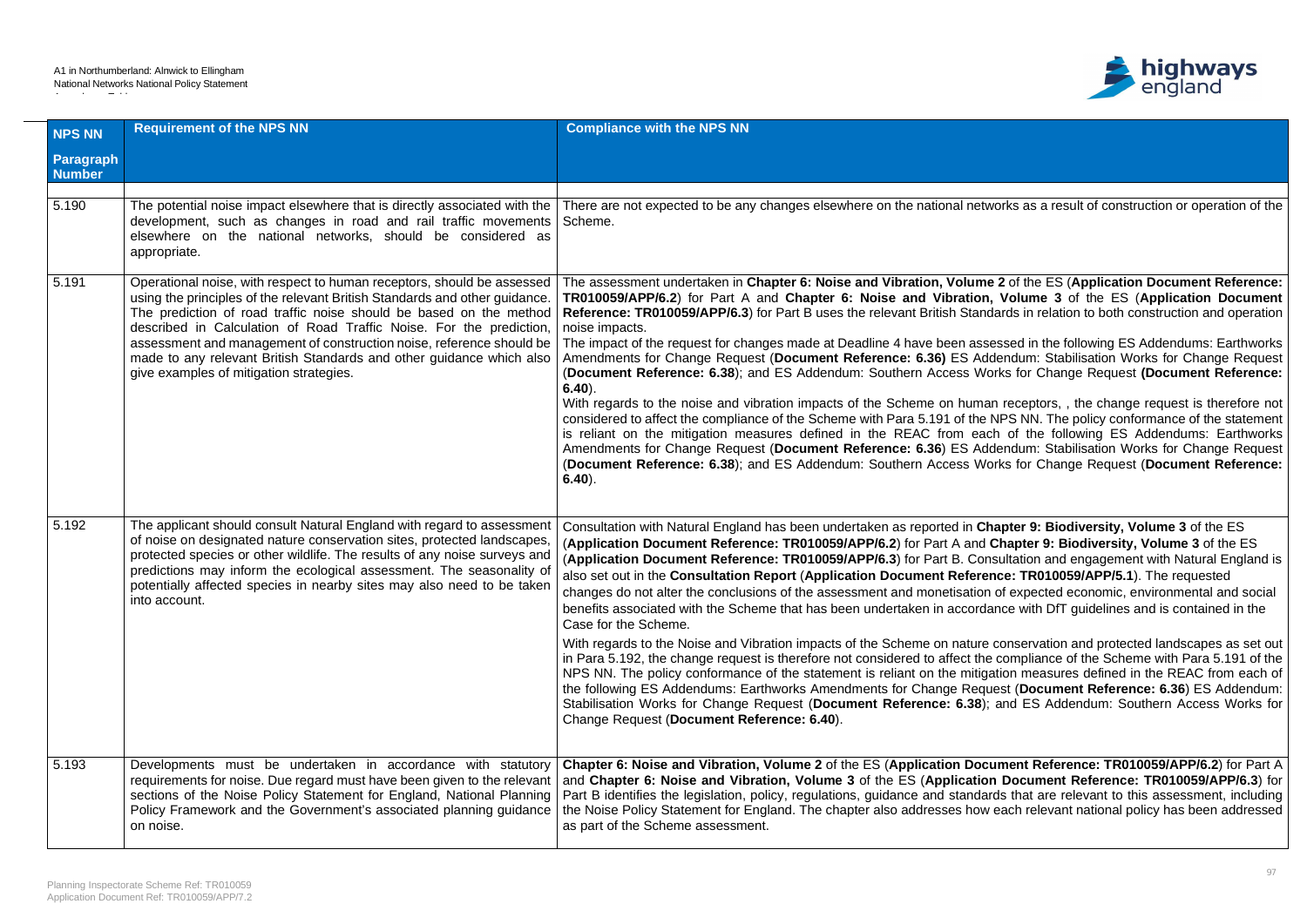

| <b>NPS NN</b>              | <b>Requirement of the NPS NN</b>                                                                                                                                                                                                                                                                                                                                                                                                                                                                                                                                                                          | <b>Compliance with the NPS NN</b>                                                                                                                                                                                                                                                                                                                                                                                                                                                                                                                                                                                                                                                                                                                                                                                                                                                                                                                                                                                                                                                                                                                                                                                                                                                                                                                                                                                                                                                                                                                                                                                                                                                                            |
|----------------------------|-----------------------------------------------------------------------------------------------------------------------------------------------------------------------------------------------------------------------------------------------------------------------------------------------------------------------------------------------------------------------------------------------------------------------------------------------------------------------------------------------------------------------------------------------------------------------------------------------------------|--------------------------------------------------------------------------------------------------------------------------------------------------------------------------------------------------------------------------------------------------------------------------------------------------------------------------------------------------------------------------------------------------------------------------------------------------------------------------------------------------------------------------------------------------------------------------------------------------------------------------------------------------------------------------------------------------------------------------------------------------------------------------------------------------------------------------------------------------------------------------------------------------------------------------------------------------------------------------------------------------------------------------------------------------------------------------------------------------------------------------------------------------------------------------------------------------------------------------------------------------------------------------------------------------------------------------------------------------------------------------------------------------------------------------------------------------------------------------------------------------------------------------------------------------------------------------------------------------------------------------------------------------------------------------------------------------------------|
| Paragraph<br><b>Number</b> |                                                                                                                                                                                                                                                                                                                                                                                                                                                                                                                                                                                                           |                                                                                                                                                                                                                                                                                                                                                                                                                                                                                                                                                                                                                                                                                                                                                                                                                                                                                                                                                                                                                                                                                                                                                                                                                                                                                                                                                                                                                                                                                                                                                                                                                                                                                                              |
|                            |                                                                                                                                                                                                                                                                                                                                                                                                                                                                                                                                                                                                           | With regards to Noise and Vibration for the reasons set out in the response to Para 5.193 above, the change request is<br>therefore not considered to affect the compliance of the Scheme with Para 5.191 of the NPS NN. The policy conformance of<br>the statement is reliant on the mitigation measures defined in the REAC from each of the following ES Addendums:<br>Earthworks Amendments for Change Request (Document Reference: 6.36) ES Addendum: Stabilisation Works for Change<br>Request (Document Reference: 6.38); and ES Addendum: Southern Access Works for Change Request (Document<br>Reference: 6.40).                                                                                                                                                                                                                                                                                                                                                                                                                                                                                                                                                                                                                                                                                                                                                                                                                                                                                                                                                                                                                                                                                    |
| 5.194                      | The project should demonstrate good design through optimisation of<br>scheme layout to minimise noise emissions and, where possible, the use<br>of landscaping, bunds or noise barriers to reduce noise transmission. The<br>project should also consider the need for the mitigation of impacts<br>elsewhere on the road and rail networks that have been identified as<br>arising from the development, according to Government policy.                                                                                                                                                                 | Details of the Scheme's development and alternative options considered are set out in the Case for the Scheme (Application<br>Document Reference: TR010059/APP/7.1) and Chapter 3: Assessment of Alternatives, Volume 1 of the ES<br>(Application Document Reference: TR010059/APP/6.1).<br>In operation, Chapter 6: Noise and Vibration, Volume 2 of the ES (Application Document Reference:<br>TR010059/APP/6.2) for Part A and Chapter 6: Noise and Vibration, Volume 3 of the ES (Application Document<br>Reference: TR01004/APP/6.3) for Part B concludes that the Scheme would result in beneficial effects for receptors, ranging<br>from major to slight, due to the application of Low Noise Surface (apart from bridge decks where Hot Rolled Asphalt would<br>be laid).<br>There are not expected to be any adaptions required elsewhere on the national networks as a result of construction or<br>operation of the Scheme.<br>Details of the consultation undertaken with local residents in nearby properties and the Applicant's response with regard to<br>the Scheme design are described in the Consultation Report (Application Document Reference: TR010059/APP/5.1).<br>The requested changes are not considered to affect the compliance of the Scheme with Para 5.194 of the NPS NN. The<br>policy conformance of the statement is reliant on the mitigation measures defined in the REAC from each of the following ES<br>Addendums: Earthworks Amendments for Change Request (Document Reference: 6.36) ES Addendum: Stabilisation<br>Works for Change Request (Document Reference: 6.38); and ES Addendum: Southern Access Works for Change Request<br>(Document Reference: 6.40). |
| 5.195                      | The Secretary of State should not grant development consent unless<br>satisfied that the proposals will meet, the following aims, within the<br>context of Government policy on sustainable development:<br>avoid significant adverse impacts on health and quality of life from<br>noise as a result of the new development;<br>mitigate and minimise other adverse impacts on health and<br>quality of life from noise from the new development; and<br>contribute to improvements to health and quality of life through<br>$\bullet$<br>the effective management and control of noise, where possible. | The information required for the conformance of Para 5.195, can be found in response to Para 5.186 of the NPS NN.                                                                                                                                                                                                                                                                                                                                                                                                                                                                                                                                                                                                                                                                                                                                                                                                                                                                                                                                                                                                                                                                                                                                                                                                                                                                                                                                                                                                                                                                                                                                                                                            |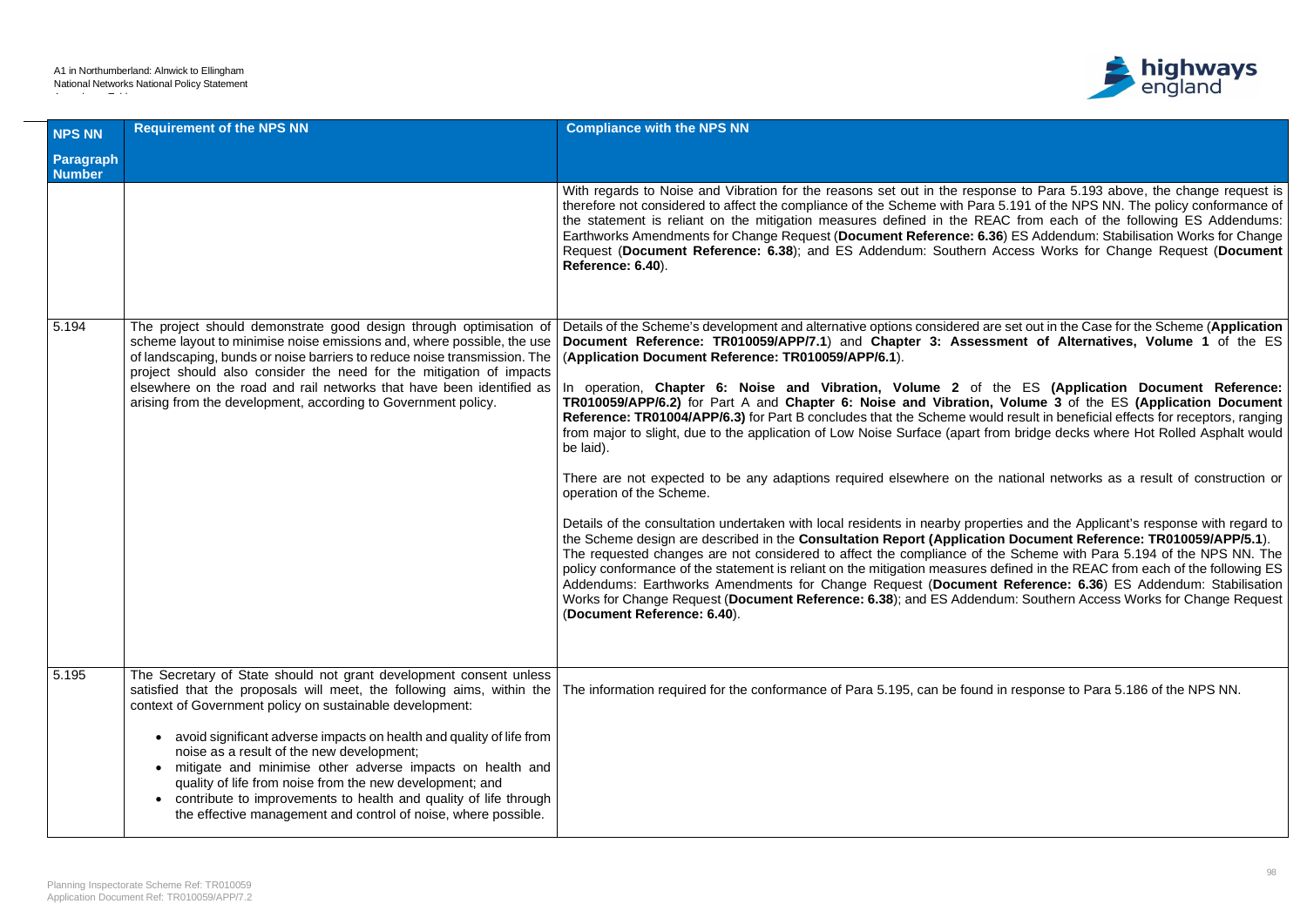

**Cument Reference: TR010059/APP/6.2) for Part A ion Document Reference: TR010059/APP/6.3) for** ation of the Scheme. The assessment confirms that, Scheme is deemed to be policy compliant and there heme acceptable. Chapter 6: Noise and Vibration, that would be eligible for noise insulation as a result sulation Regulations 1975 (as amended).

ponse to Para 5.191 above, the change request is ara 5.199 of the NPS NN. The policy conformance of REAC from each of the following ES Addendums: 6.36) ES Addendum: Stabilisation Works for Change Request (**Document Reference: 6.38**); and ES Addendum: Southern Access Works for Change Request (**Document**

**Cument Reference: TR010059/APP/6.2)** for Part A ience lower noise levels as a result of Part A. This is away from these properties.

**Cument Reference: TR010059/APP/6.3**) for part B NIA is located at a distance of approximately 3.8 km to the north of the northern study area extending and therm study area extents and the non-

esponse to Para 5.191, the change request is not e NPS NN. The policy conformance of the statement ach of the following ES Addendums: Earthworks **Addendum: Stabilisation Works for Change Request** Vorks for Change Request (**Document Reference:** 

**ocument Reference: TR010059/APP/7.1) reviewed** significant public transport interchanges in proximity will make use of the A1. Part A is unlikely to have a

A1 and are focused east of the A1 within southeast **eference: TR010059/APP/7.1**) states that in general, nked old A1 and reduce delays for the section that is ved bus journey times and service reliability through

**059/APP/7.1**) also confirms that two meetings have existing and proposed bus routes along and around

| <b>NPS NN</b>                     | <b>Requirement of the NPS NN</b>                                                                                                                                                                                                                                                                                                                                                                                                                                                                                                                                                                                                                                                                                                                                                                                                                                                                                                         | <b>Compliance with the NPS NN</b>                                                                                                                                                                                                                                                                                                                                                                                                                                                                                                                                                                                                                                                                                                                                                                                                                                                                                                         |
|-----------------------------------|------------------------------------------------------------------------------------------------------------------------------------------------------------------------------------------------------------------------------------------------------------------------------------------------------------------------------------------------------------------------------------------------------------------------------------------------------------------------------------------------------------------------------------------------------------------------------------------------------------------------------------------------------------------------------------------------------------------------------------------------------------------------------------------------------------------------------------------------------------------------------------------------------------------------------------------|-------------------------------------------------------------------------------------------------------------------------------------------------------------------------------------------------------------------------------------------------------------------------------------------------------------------------------------------------------------------------------------------------------------------------------------------------------------------------------------------------------------------------------------------------------------------------------------------------------------------------------------------------------------------------------------------------------------------------------------------------------------------------------------------------------------------------------------------------------------------------------------------------------------------------------------------|
| <b>Paragraph</b><br><b>Number</b> |                                                                                                                                                                                                                                                                                                                                                                                                                                                                                                                                                                                                                                                                                                                                                                                                                                                                                                                                          |                                                                                                                                                                                                                                                                                                                                                                                                                                                                                                                                                                                                                                                                                                                                                                                                                                                                                                                                           |
| 5.199                             | For most national network projects, the relevant Noise Insulation<br>Regulations will apply. These place a duty on and provide powers to the<br>relevant authority to offer noise mitigation through improved sound<br>insulation to dwellings, with associated ventilation to deal with both<br>construction and operational noise. An indication of the likely eligibility for<br>such compensation should be included in the assessment. In extreme<br>cases, the applicant may consider it appropriate to provide noise<br>mitigation through the compulsory acquisition of affected properties in<br>order to gain consent for what might otherwise be unacceptable<br>development. Where mitigation is proposed to be dealt with through<br>compulsory acquisition, such properties would have to be included within<br>the development consent order land in relation to which compulsory<br>acquisition powers are being sought. | Chapter 6: Noise and Vibration, Volume 2 of the ES (Application Do<br>and Chapter 6: Noise and Vibration, Volume 3 of the ES (Application<br>Part B covers noise and vibration impacts during construction and operation<br>based on the consideration of mitigation and noise level predictions, the<br>is no requirement to use compulsory acquisition powers to make the Sch<br><b>Volume 2</b> and <b>Volume 3</b> of the ES confirms that there are no receptors<br>of the Scheme as no properties meet the criteria set out in the Noise Ins<br>With regards to Noise and Vibration for the reasons set out in the rest<br>therefore not considered to affect the compliance of the Scheme with Pa<br>the statement is reliant on the mitigation measures defined in the R<br>Earthworks Amendments for Change Request (Document Reference: 6<br>Request (Document Reference: 6.38); and ES Addendum: Southern<br>Reference: 6.40). |
| 5.200                             | Applicants should consider opportunities to address the noise issues<br>associated with the Important Areas as identified through the noise action<br>planning process.                                                                                                                                                                                                                                                                                                                                                                                                                                                                                                                                                                                                                                                                                                                                                                  | Chapter 6: Noise and Vibration, Volume 2 of the ES (Application Do<br>confirms that the two properties within NIA 10002 are expected to experi<br>because the route of the A1 is moving approximately 250 m to the west,<br>Chapter 6: Noise and Vibration, Volume 3 of the ES (Application Do<br>confirms that there are no NIAs falling within the study area. The closest<br>to the north of the northern study area extents and there would be no im<br>With regards to Noise and Vibration, for the reasons set out in the re<br>considered to affect the compliance of the Scheme with Para 5.200 of the<br>is reliant on the mitigation measures defined in the REAC from ea<br>Amendments for Change Request (Document Reference: 6.36) ES A<br>(Document Reference: 6.38); and ES Addendum: Southern Access W<br>$6.40$ ).                                                                                                       |
| 5.203<br>5.205                    | Applicants should have regard to the policies set out in local plans, for<br>example, policies on demand management being undertaken at the local<br>level.<br>Applicants should consult the relevant highway authority, and local<br>planning authority, as appropriate, on the assessment of transport<br>impacts. Applicants should consider reasonable opportunities to support<br>other transport modes in developing infrastructure. As part of this,<br>consistent with paragraph 3.19-3.22 above, the applicant should provide<br>evidence that as part of the project they have used reasonable<br>endeavours to address any existing severance issues that act as a barrier<br>to non-motorised users.                                                                                                                                                                                                                         | Assessments undertaken in the Case for the Scheme (Application Do<br>the public transport services available and confirmed that there are no s<br>to Part A, although some journeys to access the national rail network w<br>major impact upon transport interchanges.<br>The existing public transport networks mainly run north / south on the /<br>Northumberland. The Case for the Scheme (Application Document Re<br>Part A is forecast to significantly reduce the traffic flows along the de-trur<br>upgraded to dual carriageway. These factors should contribute to impro-<br>this section.<br>The Case for the Scheme (Application Document Reference: TR010<br>taken place with the local bus service provider, Arriva Bus, to discuss e                                                                                                                                                                                       |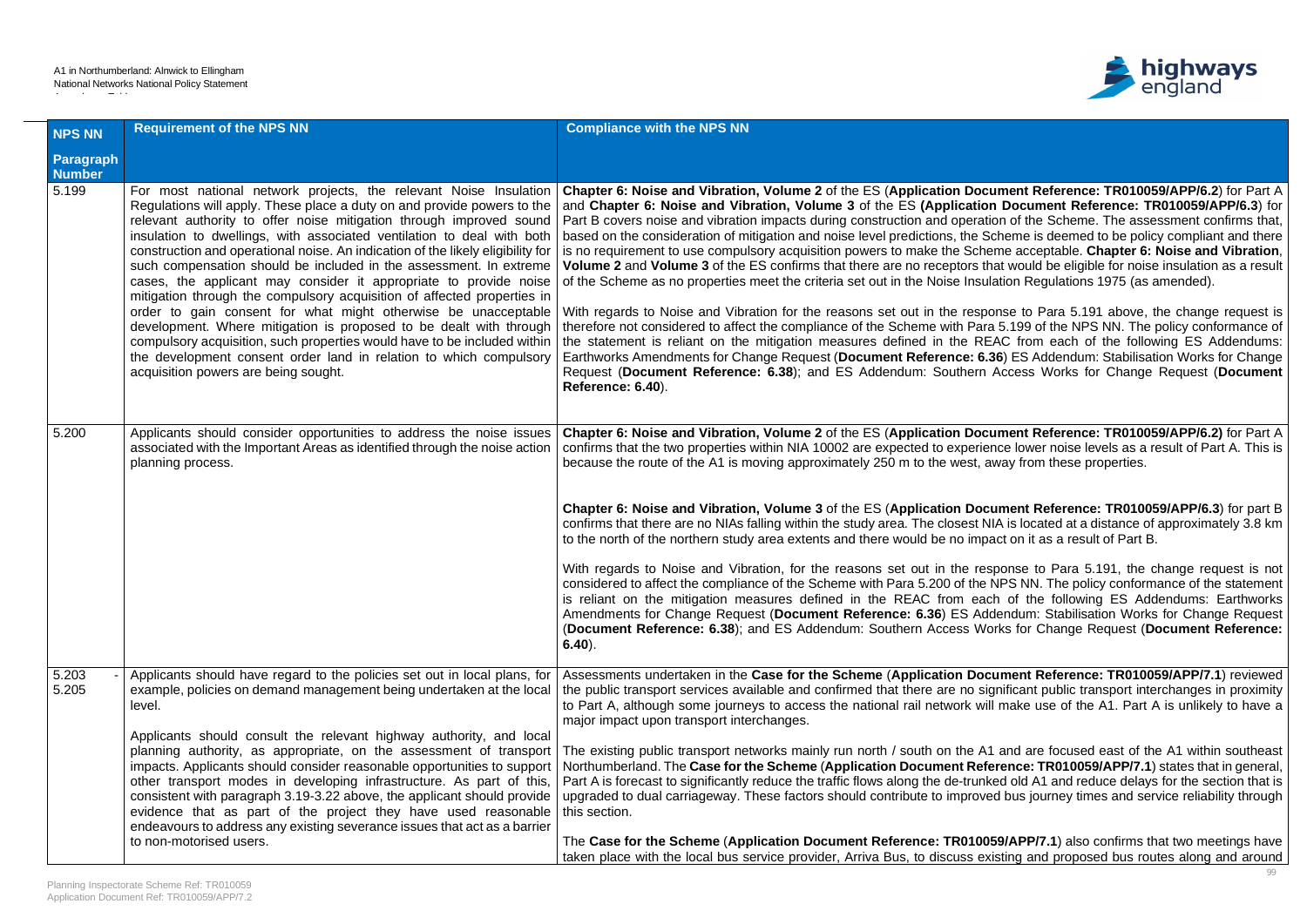

<sup>t</sup> a new bus stop at Causey Park will increase the and the realignment of the West Moor Junction will r require a right turn off the A1.

**Iication Document Reference:TR010059/APP/7.1)** re are no significant public transport interchanges in network will make use of the A1. Part B is unlikely to

**ication Document Reference: TR010059/APP/6.3)** ring construction would be developed at the detailed mitigate the effects of community severance.

Ice issues that act as a barrier to WCH users. For ovider to discuss the bus routes affected by Part B. ich are not used by bus passengers and passengers of the B6341 and B6347 (outside of Rock Lodge). As puthbound stops at the current informal stop location top to users with a bus stop flag to mark the location. to improved bus journey times and service reliability.

esponse to Para 3.15 above, the change request is Para 5.203 and 5.205 of the NPS NN. The policy lefined in the REAC from each of the following  $\check{\mathrm{ES}}$ ent Reference: 6.36) ES Addendum: Stabilisation **Primer and Comment Reference: 6.38**<br>Ferrers Reference: 8.3988 and Espanishing Request

**59/APP/6.2)** for Part A and **Volume 3** of the ES **As been prepared for the Scheme) which documents been prepared for the Scheme) which documents** the utcome of the proportionate approach.

R010059/APP/7.1) provides information about the transport as a part undertaken as part of the Scheme on traffic

the nature of the Scheme not being a generator of

| NPS NN                     | <b>Requirement of the NPS NN</b>                                                                                                                                                                                                                                                                                                                                                                                                                       | <b>Compliance with the NPS NN</b>                                                                                                                                                                                                                                                                                                                                                                                                                                                                                                                                                |
|----------------------------|--------------------------------------------------------------------------------------------------------------------------------------------------------------------------------------------------------------------------------------------------------------------------------------------------------------------------------------------------------------------------------------------------------------------------------------------------------|----------------------------------------------------------------------------------------------------------------------------------------------------------------------------------------------------------------------------------------------------------------------------------------------------------------------------------------------------------------------------------------------------------------------------------------------------------------------------------------------------------------------------------------------------------------------------------|
| Paragraph<br><b>Number</b> |                                                                                                                                                                                                                                                                                                                                                                                                                                                        |                                                                                                                                                                                                                                                                                                                                                                                                                                                                                                                                                                                  |
|                            |                                                                                                                                                                                                                                                                                                                                                                                                                                                        | the A1 between Morpeth and Felton. Overall the proposed creation of a r<br>accessibility of the X15 service to the locations where it is most used, and<br>reduce journey times through this location as the bus route will no longer rec                                                                                                                                                                                                                                                                                                                                        |
|                            |                                                                                                                                                                                                                                                                                                                                                                                                                                                        | Assessments undertaken and set out in the Case for the Scheme (Applicat<br>reviewed the public transport services available and confirmed that there are<br>proximity to Part B, although some journeys to access the national rail netwo<br>have a major impact upon transport interchanges.                                                                                                                                                                                                                                                                                    |
|                            |                                                                                                                                                                                                                                                                                                                                                                                                                                                        | Chapter 12: Population and Human Health, Volume 3 of the ES (Application<br>for Part B confirms that the exact location of temporary bus provision during<br>design stage in conjunction with the bus operators and NCC in order to mitig                                                                                                                                                                                                                                                                                                                                        |
|                            |                                                                                                                                                                                                                                                                                                                                                                                                                                                        | Reasonable endeavours have been made to address existing severance in<br>example, a meeting was held with Arriva Bus, the local bus service provide<br>There are existing bus stops on the A1 at the Charlton Mires junction which a<br>are more often collected at an informal bus stop nearby at the junction of the<br>part of Part B, the existing stops will be combined into northbound and south<br>on the B6341. Relocating the bus stops will improve the visibility of this stop to<br>Additionally, Part B is forecast to reduce delays which should contribute to im |
|                            |                                                                                                                                                                                                                                                                                                                                                                                                                                                        | With regards to Population and Health for the reasons set out in the respo<br>therefore not considered to affect the compliance of the Scheme with Par<br>conformance of the statement is reliant on the mitigation measures define<br>Addendums: Earthworks Amendments for Change Request (Document I<br>Works for Change Request (Document Reference: 6.38); and ES Addendui<br>(Document Reference: 6.40).                                                                                                                                                                    |
|                            |                                                                                                                                                                                                                                                                                                                                                                                                                                                        |                                                                                                                                                                                                                                                                                                                                                                                                                                                                                                                                                                                  |
| 5.206                      | For road and rail developments, if a development is subject to EIA and is<br>likely to have significant environmental impacts arising from impacts on<br>transport networks, the applicant's environmental statement should<br>describe those impacts and mitigating commitments. In all other cases<br>the applicant's assessment should include a proportionate assessment<br>of the transport impacts on other networks as part of the application. | Volume 2 of the ES (Application Document Reference: TR010059/Al<br>(Application Document Reference: TR010059/APP/6.3) for Part B has be<br>the outcome of the EIA and includes a description of impacts and mitigation<br>The Case for the Scheme (Application Document Reference: TR010<br>transport assessment undertaken as part of the development of the Schen<br>flows and journey times have been derived from traffic models.                                                                                                                                            |
| 5.208                      | Where appropriate, the applicant should prepare a travel plan including<br>management measures to mitigate transport impacts. The applicant<br>should also provide details of the proposed measures to improve access<br>by public transport and sustainable modes where relevant, to reduce the<br>need for parking associated with the proposal and to mitigate transport<br>impacts.                                                                | A travel plan has not been prepared to support the Application due to the<br>additional traffic in itself, but is re-distributing existing and future traffic flows.                                                                                                                                                                                                                                                                                                                                                                                                             |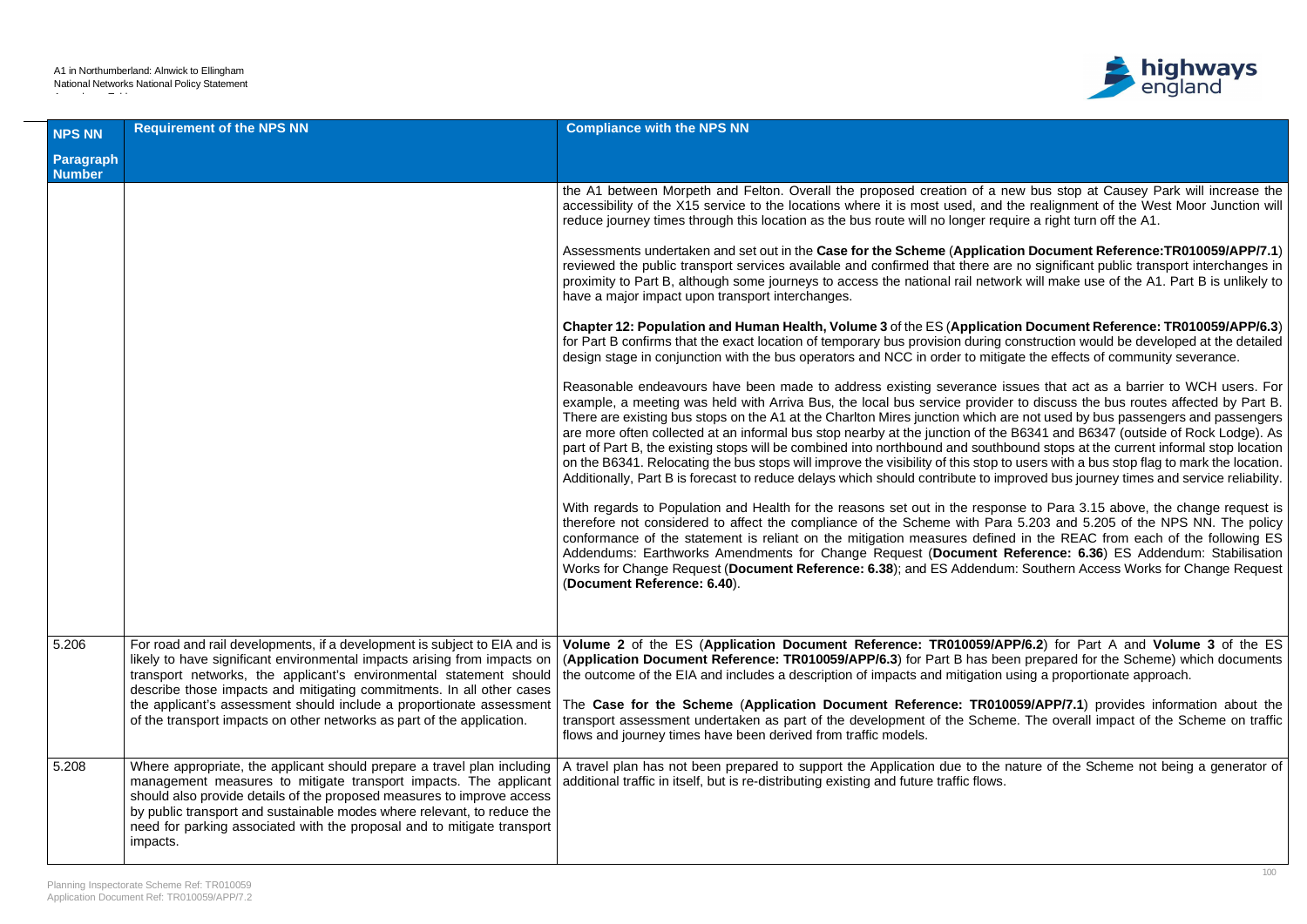

ultations has been carried out, as set out in the **Consultation Report** (**Application Document Reference: TR010059/APP/5.1**).

Authority. The Scheme design has taken account of erland Local Plan in the forecast modelling which is

 $5-2020$  and also has planning policy support in the

ed through the Government's RIS. Funding sources are described in the **Funding Statement** (**Application Document Reference: TR010059/APP/4.2**).

**Movided in the Case for the Scheme (Application Document Reference: The Northumberland Transport Plan and the Economic Strategy of the** 1 in Northumberland.

**he Case for the Scheme (Application Document** 

**ication Document Reference: TR010059/APP/6.2)** er retain or improve access arrangements to both

isting side roads. Pedestrians are accommodated by across the new bridges. This increases linkages and

| <b>NPS NN</b>              | <b>Requirement of the NPS NN</b>                                                                                                                                                                                                                                                                                                                                                                                                                                                                                                                                                                                                                                                                         | <b>Compliance with the NPS NN</b>                                                                                                                                                                                                                                                                                                                                                                                                                                                                                                                                                                                                                                                      |
|----------------------------|----------------------------------------------------------------------------------------------------------------------------------------------------------------------------------------------------------------------------------------------------------------------------------------------------------------------------------------------------------------------------------------------------------------------------------------------------------------------------------------------------------------------------------------------------------------------------------------------------------------------------------------------------------------------------------------------------------|----------------------------------------------------------------------------------------------------------------------------------------------------------------------------------------------------------------------------------------------------------------------------------------------------------------------------------------------------------------------------------------------------------------------------------------------------------------------------------------------------------------------------------------------------------------------------------------------------------------------------------------------------------------------------------------|
| Paragraph<br><b>Number</b> |                                                                                                                                                                                                                                                                                                                                                                                                                                                                                                                                                                                                                                                                                                          |                                                                                                                                                                                                                                                                                                                                                                                                                                                                                                                                                                                                                                                                                        |
| 5.209                      | For schemes impacting on the Strategic Road Network, applicants should<br>have regard to DfT Circular 02/2013. The Strategic Road Network and<br>the delivery of sustainable development (or prevailing policy) which sets<br>out the way in which the highway authority for the Strategic Road<br>Network, will engage with communities and the development industry to<br>deliver sustainable development and, thus, economic growth, whilst<br>safeguarding the primary function and purpose of the Strategic Road<br>Network.                                                                                                                                                                        | An extensive programme of statutory and non-statutory public conservation<br><b>Consultation Report (Application Document Reference: TR010059/A</b><br>Consultation has been undertaken with NCC as the relevant Highway A<br>both the existing Development Plan and also the emerging Northumbe<br>compliant with the principles of DfT 02/2013.<br>The Scheme is consistent with the Northumberland Economic Plan 2015<br>emerging Northumberland Local Plan.                                                                                                                                                                                                                        |
| 5.210                      | If new transport infrastructure is proposed, applicants should discuss with<br>network providers the possibility of co-funding by Government for any<br>third-party benefits. Guidance has been issued in England which explains<br>the circumstances where this may be possible. The Government cannot<br>guarantee in advance that funding will be available for any given<br>uncommitted scheme at any specified time, and cannot provide financial<br>support to a scheme that solely mitigates the impacts of a specific<br>development. Any decisions on co-funded transport infrastructure will<br>need to be taken in the context of the Government's wider policy of<br>transport improvements. | Third party funding is not required as the Scheme has funding committe<br>are described in the Funding Statement (Application Document Refe                                                                                                                                                                                                                                                                                                                                                                                                                                                                                                                                            |
| 5.211                      | The Examining Authority and the Secretary of State should give due<br>consideration to impacts on local transport networks and policies set out<br>in local plans, for example, policies on demand management being<br>undertaken at the local level.                                                                                                                                                                                                                                                                                                                                                                                                                                                    | Where relevant, analysis has been included in this document and is p<br>Document Reference: TR010059/APP/7.1). The Northumberland Loca<br>Northumberland Local Transport Plan both support the dualling of the A                                                                                                                                                                                                                                                                                                                                                                                                                                                                       |
| 5.212                      | Schemes should be developed, and options considered in the light of<br>relevant local policies and local plans, taking into account local models<br>where appropriate, however the Scheme must be decided in accordance<br>with the NPS except to the extent that one or more of sub-sections 104(4)<br>to 104(8) of the Planning Act 2008 applies.                                                                                                                                                                                                                                                                                                                                                      | The consideration of policies as set out in local plans is provided in the<br>Reference: TR010059/APP/7.1).                                                                                                                                                                                                                                                                                                                                                                                                                                                                                                                                                                            |
| 5.216                      | Where development would worsen accessibility, such impacts should be<br>mitigated so far as reasonably possible. There is a very strong<br>expectation that impacts on accessibility for non-motorised users should<br>be mitigated.                                                                                                                                                                                                                                                                                                                                                                                                                                                                     | Chapter 12: Population and Human Health, Volume 2 of the ES (Appli<br>for Part A states that Part A aims to accommodate WCHs, and either<br>residential and commercial properties and community facilities.<br>For Part A the following measures are incorporated in the design:<br>The proposed footways at the three new junctions link into the exi-<br>footpaths immediately to each side of the proposed junctions and<br>provides safer pedestrian access across the A1;<br>The proposed Causey Park overbridge would be designed to safe<br>The proposed Burgham Underbridge would be designed with a<br>vobicular traffic with cloar visibility for all users: A now secrecast |

ely carry both pedestrians and vehicular traffic; access for pedestrians using hardened verges, and vehicular traffic, with clear visibility for all users; A new segregated 3 m wide footway / cycleway would be provided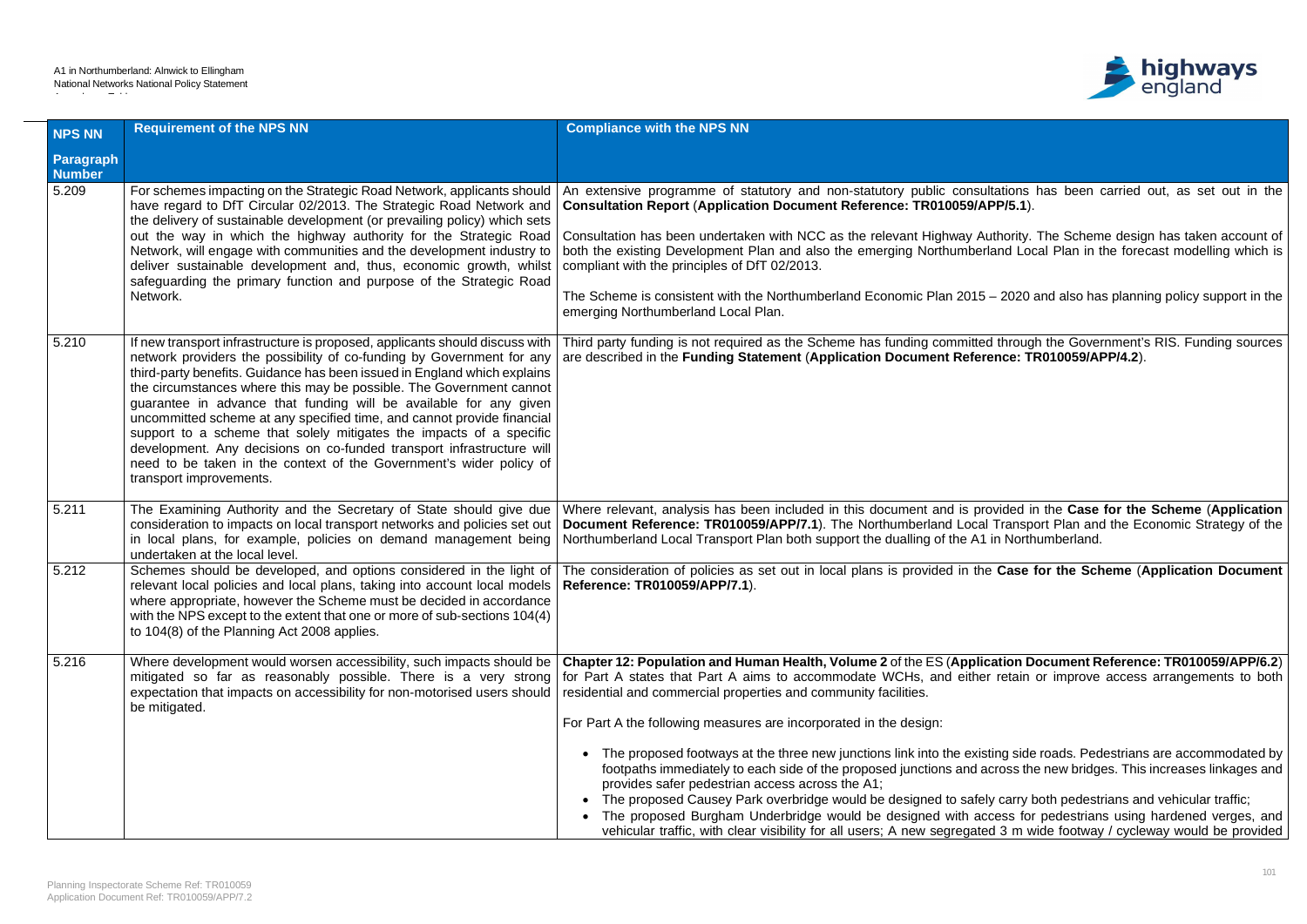

between the de-trunked A1 and Felton Road. This

vould improve the amenity of users of the footpaths n provide screening of the road where possible and rove amenity for users.

**Cation Document Reference: TR010059/APP/6.3)** er retain or improve access arrangements to both provision is proposed over the new Heckley Fence these facilities are an improvement to the existing. quired for WCH users to access these.

period resulting in temporary disturbance to PRoW is reasonably possible through appropriate temporary ference: TR010059/APP/7.3).

proval of the design changes, the **Outline CEMP**  $\overline{\phantom{a}}$  all of the mitigation measures defined by the REAC from Espany: Change Request (Document Reference: 6.36) ES rence: 6.38); and ES Addendum: Southern Access

nsidered to be beneficial for WCH users:

es Junction would be provided. As outlined in Table east of Part B, extend across the A1 and along the

**Heckley Fence Accommodation Overbridge would Heckley Fence Accommodation Overbridge would** o the diverted PRoW 110/004, to the east of Part B

vould improve the amenity of users of the footpaths provide screening of the road.

sponse to Para 3.15 above, the change request is ra 5.216 of the NPS NN. The policy conformance of EAC from each of the following ES Addendums: **Earth** Earthwents Stabilisation Works for Change G.36) ES Addendum: Stabilisation Works for Change Access Works for Change Request (Document

**2** of the ES (Application Document Reference: the Water Environment of Volume 3 of the ES ntify a number of water receptors present within the igure 10.1: Water Constraints Plan, Volume 2 of

| <b>NPS NN</b>              | <b>Requirement of the NPS NN</b>                                                                                                                    | <b>Compliance with the NPS NN</b>                                                                                                                                                                                                                                                                                                                                                                                                                                                                                                                                                                                                                                                                                                                                                                                                                                                                                                                                                                                                                                                                                                                                                                                                                                                                                                                                                                                                                                                                                                                                                                                                                                                                                                                                                                                                                                                                                                                                                                                                                                                                                                                                                                                                                                                                                                                                                                                            |
|----------------------------|-----------------------------------------------------------------------------------------------------------------------------------------------------|------------------------------------------------------------------------------------------------------------------------------------------------------------------------------------------------------------------------------------------------------------------------------------------------------------------------------------------------------------------------------------------------------------------------------------------------------------------------------------------------------------------------------------------------------------------------------------------------------------------------------------------------------------------------------------------------------------------------------------------------------------------------------------------------------------------------------------------------------------------------------------------------------------------------------------------------------------------------------------------------------------------------------------------------------------------------------------------------------------------------------------------------------------------------------------------------------------------------------------------------------------------------------------------------------------------------------------------------------------------------------------------------------------------------------------------------------------------------------------------------------------------------------------------------------------------------------------------------------------------------------------------------------------------------------------------------------------------------------------------------------------------------------------------------------------------------------------------------------------------------------------------------------------------------------------------------------------------------------------------------------------------------------------------------------------------------------------------------------------------------------------------------------------------------------------------------------------------------------------------------------------------------------------------------------------------------------------------------------------------------------------------------------------------------------|
| Paragraph<br><b>Number</b> |                                                                                                                                                     |                                                                                                                                                                                                                                                                                                                                                                                                                                                                                                                                                                                                                                                                                                                                                                                                                                                                                                                                                                                                                                                                                                                                                                                                                                                                                                                                                                                                                                                                                                                                                                                                                                                                                                                                                                                                                                                                                                                                                                                                                                                                                                                                                                                                                                                                                                                                                                                                                              |
|                            |                                                                                                                                                     | along the length of the eastern side of the proposed link road, betw<br>improves access and safety for cyclists alongside the A1;<br>Use of best practice design with regards to the safety of WCHs woul<br>in the surrounding areas. Additionally, landscape planting that can pr<br>reduce noise level for the wider network of PRoW would also improve<br>Chapter 12: Population and Human Health, Volume 3 of the ES (Applicati<br>for Part B states that Part B aims to accommodate WCHs, and either re<br>residential and commercial properties and community facilities. WCH prov<br>Accommodation Overbridge and new Charlton Mires Junction. Although the<br>cycle and footpath provision, lengthy diversions of existing PRoW are required<br>A number of PRoW would be temporarily closed during the construction per<br>users as a result of Part B. Temporary effects would be mitigated as far as rea<br>diversions, as set out in the Outline CEMP (Application Document Refere<br>As stated in accordance with Para 3.2 of this table, following the approv<br>(Application Document Reference: APP-346) will be updated to contain all<br>from each of the following ES Addendums: Earthworks Amendments for Cha<br>Addendum: Stabilisation Works for Change Request (Document Reference<br>Works for Change Request (Document Reference: 6.40).<br>The design for Part B also includes the following elements which are conside<br>• A footway to facilitate safe pedestrian access across Charlton Mires J<br>12-39 the footway would link the diverted Footpath 129/004, to the ea<br>improved B6341, to the west of Part B, to approximately Rock Lodge.<br>A footway to facilitate safe pedestrian access across the proposed He<br>be provided. As outlined in Table 12-39, the footway would link to the<br>across the A1 to PRoW 129/023.<br>• Use of best practice design with regards to the safety of WCHs woul<br>in the surrounding areas. Additionally, landscape planting would provi<br>With regards to Population and Health for the reasons set out in the respo<br>therefore not considered to affect the compliance of the Scheme with Para 5<br>the statement is reliant on the mitigation measures defined in the REA<br>Earthworks Amendments for Change Request (Document Reference: 6.36)<br>Request (Document Reference: 6.38); and ES Addendum: Southern Ad<br>Reference: 6.40). |
| 5.220                      | Where applicable, an application for a development consent order has to<br>contain a plan with accompanying information identifying water bodies in | Chapter 10: Road Drainage and the Water Environment of Volume 2 of<br>TR010059/APP/6.2) for Part A and Chapter 10: Road Drainage and the                                                                                                                                                                                                                                                                                                                                                                                                                                                                                                                                                                                                                                                                                                                                                                                                                                                                                                                                                                                                                                                                                                                                                                                                                                                                                                                                                                                                                                                                                                                                                                                                                                                                                                                                                                                                                                                                                                                                                                                                                                                                                                                                                                                                                                                                                     |
|                            | a River Basin Management Plan.                                                                                                                      | (Application Document Reference: TR010059/APP/6.3) for Part B identify<br>study area for the Scheme. A figure identifying them can be found on Figure                                                                                                                                                                                                                                                                                                                                                                                                                                                                                                                                                                                                                                                                                                                                                                                                                                                                                                                                                                                                                                                                                                                                                                                                                                                                                                                                                                                                                                                                                                                                                                                                                                                                                                                                                                                                                                                                                                                                                                                                                                                                                                                                                                                                                                                                        |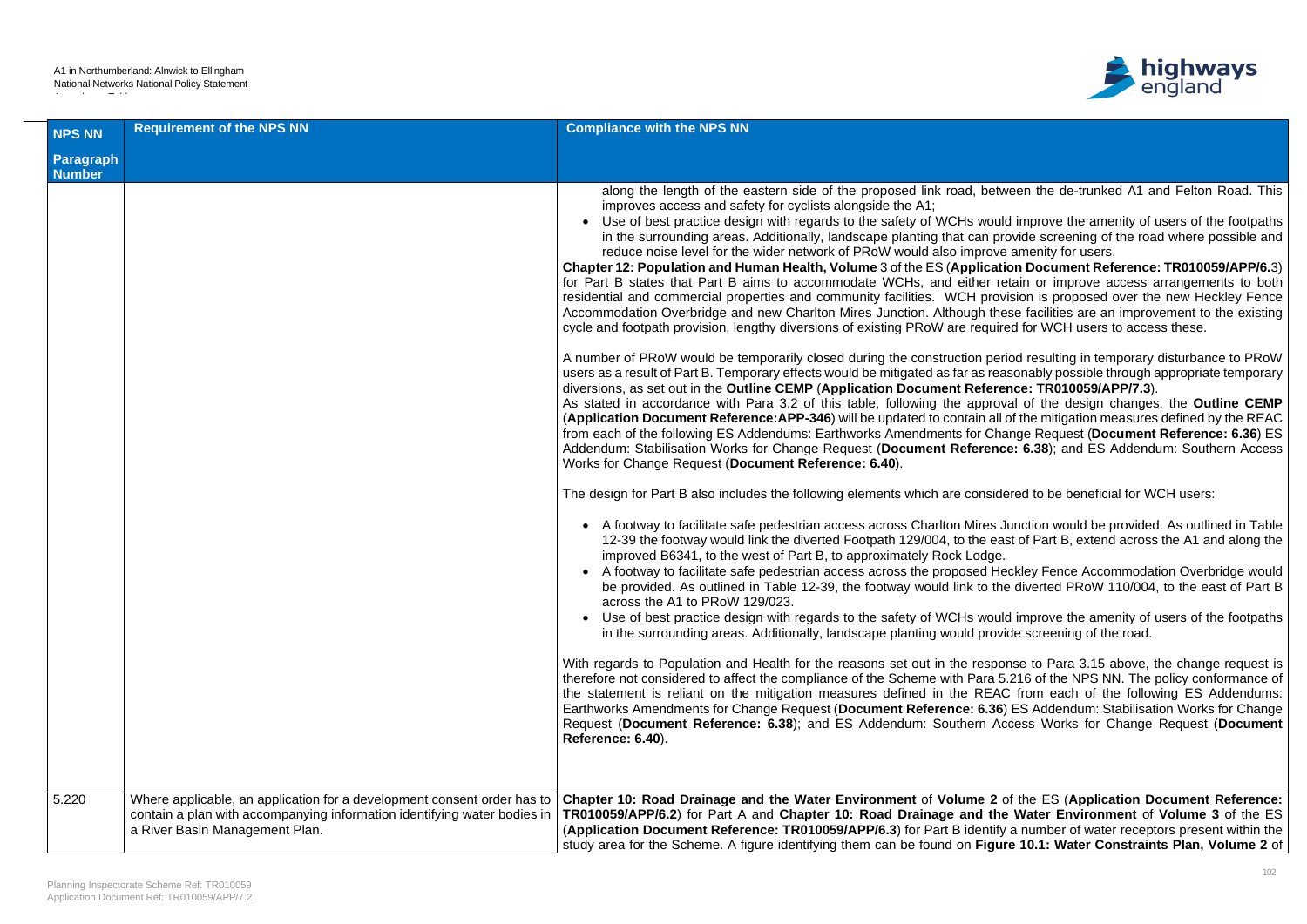

## **Figure 10.1: Water Constraints Plan, Volume 3of**

ge request is therefore not considered to affect the

**2** of the ES (Application Document Reference: **TR010059/APP/6.2**) for Part A and **Chapter 10: Road Drainage and the Water Environment** of the ES (**Application Iltation carried out with the Environment Agency and** confirms that meetings have taken place with the Ire an abstraction license and reach agreement with rse impacts on the water environment are predicted

ry consultees, including the Environment Agency, as mination (Document Reference: 7.20). The change cheme with Para 5.221 of the NPS NN. The policy lefined in the REAC from each of the following ES ent Reference: 6.36) ES Addendum: Stabilisation **Primer and Change Request (Document Access Works for Change Request** 

**nd the Water Environment, Volume 2** of the ES (**Application Document Reference: TR010059/APP/6.2**) for Part A and **Chapter 10: Road Drainage and the Water 9/APP/6.3**) for Part B concludes that for both Part A *Ilowing basis:* 

Fool (HAWRAT) Assessment for Part A can be found ence: TR010059/APP/6.7). The document confirms that: "*The existing highway drainage infrastructure that currently serves the A1 is thought to have a number of defects across the system. It is not considered feasible to re-use the existing drainage infrastructure as part of the Scheme*." The HAWRAT ce water drainage system to ensure that the Scheme *does not increase flood risk to the Scheme and to people and places elsewhere and provides appropriate treatment*."

ected by Part B and impacts of Part B on water **Framework Directive Assessment: Appendix 10059/APP/6.8).** The Water Framework Directive mpacts of Part B on water bodies or protected areas

ge request is therefore not considered to affect the nformance of the statement is reliant on the mitigation ums: Earthworks Amendments for Change Request Change Request (Document Reference: 6.38); and

| <b>NPS NN</b>              | <b>Requirement of the NPS NN</b>                                                                                                                                                                                                                                                                                                                                                                                                                                                                                                                                                   | <b>Compliance with the NPS NN</b>                                                                                                                                                                                                                                                                                                                                                                                                                                                                                                                                                                                                                                                                                                                                                                                                                                                                                                                                                                                                                                                                                                                                                                                                                                                                                                                                                                                                                                                                                                                                                                                                                                                                                                                                                              |
|----------------------------|------------------------------------------------------------------------------------------------------------------------------------------------------------------------------------------------------------------------------------------------------------------------------------------------------------------------------------------------------------------------------------------------------------------------------------------------------------------------------------------------------------------------------------------------------------------------------------|------------------------------------------------------------------------------------------------------------------------------------------------------------------------------------------------------------------------------------------------------------------------------------------------------------------------------------------------------------------------------------------------------------------------------------------------------------------------------------------------------------------------------------------------------------------------------------------------------------------------------------------------------------------------------------------------------------------------------------------------------------------------------------------------------------------------------------------------------------------------------------------------------------------------------------------------------------------------------------------------------------------------------------------------------------------------------------------------------------------------------------------------------------------------------------------------------------------------------------------------------------------------------------------------------------------------------------------------------------------------------------------------------------------------------------------------------------------------------------------------------------------------------------------------------------------------------------------------------------------------------------------------------------------------------------------------------------------------------------------------------------------------------------------------|
| Paragraph<br><b>Number</b> |                                                                                                                                                                                                                                                                                                                                                                                                                                                                                                                                                                                    |                                                                                                                                                                                                                                                                                                                                                                                                                                                                                                                                                                                                                                                                                                                                                                                                                                                                                                                                                                                                                                                                                                                                                                                                                                                                                                                                                                                                                                                                                                                                                                                                                                                                                                                                                                                                |
|                            |                                                                                                                                                                                                                                                                                                                                                                                                                                                                                                                                                                                    | the ES (Application Document Reference: TR010059/APP/6.2) and Figure 10.1: Water<br>the ES (Application Document Reference: TR010059/APP/6.3).<br>For the reasons set out in the response to Para 4.43 above, the change request is therefore                                                                                                                                                                                                                                                                                                                                                                                                                                                                                                                                                                                                                                                                                                                                                                                                                                                                                                                                                                                                                                                                                                                                                                                                                                                                                                                                                                                                                                                                                                                                                  |
| 5.221                      | Applicants should make early contact with the relevant regulators,<br>including the Environment Agency, for abstraction licensing and with<br>water supply companies likely to supply the water. Where a development<br>is subject to EIA and the development is likely to have significant adverse<br>effects on the water environment, the applicant should ascertain the<br>existing status of, and carry out an assessment of the impacts of the<br>proposed project on water quality, water resources and physical<br>characteristics as part of the environmental statement. | compliance of the Scheme with Para 5.220 of the NPS NN.<br>Chapter 10: Road Drainage and the Water Environment, Volume 2 of the ES (Appli<br>TR010059/APP/6.2) for Part A and Chapter 10: Road Drainage and the Water Enviro<br>Document Reference: TR010059/APP/6.3) for Part B describes consultation carried out wi<br>appropriate stakeholders (including NCC as the LLFA). The chapter confirms that meeti<br>Environment Agency and it is anticipated that it will be possible to secure an abstraction lice<br>water supply companies likely to supply the water. No significant adverse impacts on the w<br>from the Scheme.<br>The change request has been the subject of a consultation with statutory consultees, including<br>set out in the Consultation Statement submitted at Deadline 4 of the Examination (Document<br>request is therefore not considered to affect the compliance of the Scheme with Para 5.2<br>conformance of the statement is reliant on the mitigation measures defined in the REAC<br>Addendums: Earthworks Amendments for Change Request (Document Reference: 6.3<br>Works for Change Request (Document Reference: 6.38); and ES Addendum: Southern Acc<br>(Document Reference: 6.40).                                                                                                                                                                                                                                                                                                                                                                                                                                                                                                                                                                |
| 5.222                      | For those projects that are improvements to the existing infrastructure,<br>such as road widening, opportunities should be taken, where feasible, to<br>improve upon the quality of existing discharges where these are identified<br>and shown to contribute towards Water Framework Directive<br>commitments.                                                                                                                                                                                                                                                                    | The mitigation described in detail in Chapter 10: Road Drainage and the Water Envir<br>(Application Document Reference: TR010059/APP/6.2) for Part A and Chapter 10: R<br>Environment of the ES (Application Document Reference: TR010059/APP/6.3) for Part I<br>and Part B "is compliant with WFD Objectives" which is made on the following basis:<br>A Highways Agency [now Highways England] Water Risk Assessment Tool (HAWRAT) Asse<br>at Appendix 10.3, Volume 7 of the ES (Application Document Reference: TR010059/AF<br>that: "The existing highway drainage infrastructure that currently serves the A1 is thought to h<br>the system. It is not considered feasible to re-use the existing drainage infrastructure as pan<br>Assessment confirms that it is therefore proposed "to install a new surface water drainage sy<br>does not increase flood risk to the Scheme and to people and places elsewhere and provide<br>An assessment of the quality of waters, existing water resources affected by Part B an<br>resources is provided in the HAWRAT: Appendix 10.3 and Water Framework Direc<br>10.2, Volume 8 of the ES (Application Document Reference: TR010059/APP/6.8). The<br>Assessment: Appendix 10.2, Volume 8 of the ES also considers the impacts of Part B on<br>under the Water Framework Directive.<br>For the reasons set out in the response to Para 4.43 above, the change request is theref<br>compliance of the Scheme with Para 5.222 of the NPS NN. The policy conformance of the stat<br>measures defined in the REAC from each of the following ES Addendums: Earthworks Am<br>(Document Reference: 6.36) ES Addendum: Stabilisation Works for Change Request (Do<br>ES Addendum: Southern Access Works for Change Request (Document Reference: 6.40). |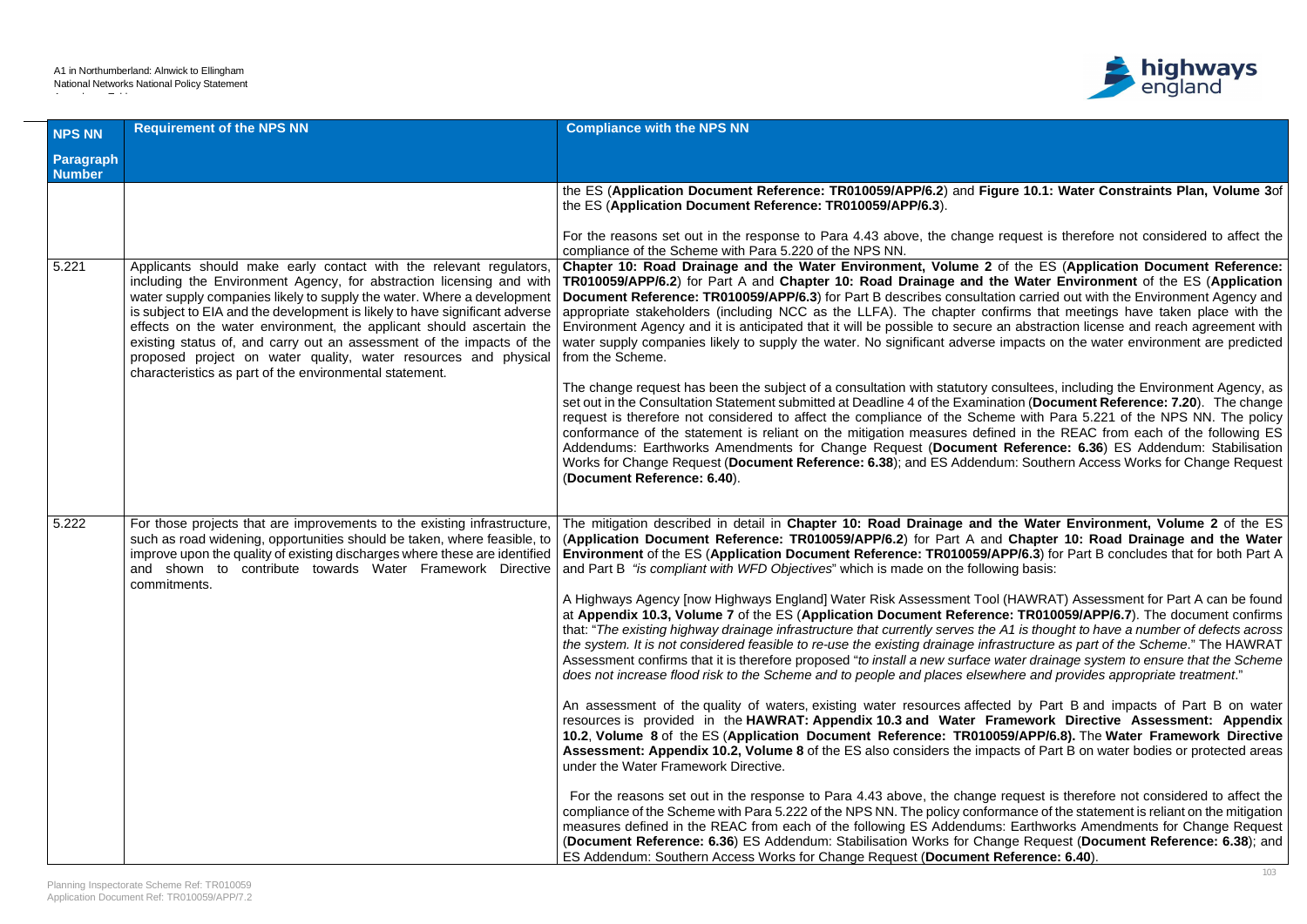## A1 in Northumberland: Alnwick to Ellingham National Networks National Policy Statement

Accordance Table



**2** of the ES (Application Document Reference: t. This chapter identifies the existing quality of water

of Part A from Cotting Burn, and there are no piling were the Zone Three Study 2008, which the Construction the Study Area. The effect during the construction phase arising from **and the Water Environment, Volume 2** of the ES (**Application Document Reference: TR010059/APP/6.2)** including on the Zone One SPZ and groundwater resources

I by Part B and impacts of Part B on water resources rective Assessment: Appendix 10.2, Volume 8 of The Water Framework Directive Assessment: on water bodies or protected areas under the Water

**3** of the ES (Application Document Reference: eristics of the water environment. The chapter also

ments of Para 5.223 of the NPS NN.

**ocument Reference: TR010059/APP/3.3) provides** 

ts and all of the powers required have been included, 2008 Act. However, not all consents/permits/licenses may be sought out with the DCO:

**x 10.2, Volume 7** of the ES (Application Document **Reference: Reference: Reference: Application Document Reference:** any adverse impacts on the achievement of the

Scheme with Para 5.225 of the NPS NN. The WFD uthern Access Works will not result in water body

| <b>NPS NN</b>              | <b>Requirement of the NPS NN</b>                                                                                                                                                                                                                                                                                                                                                                                                                                                                                                                                                                                                                                                                              | <b>Compliance with the NPS NN</b>                                                                                                                                                                                                                                                                                                                                                                                                                                                                                                                                                                                                                                                                                                                                                                                                                                                                                                                                                                                                                                                                                                                                                                                    |
|----------------------------|---------------------------------------------------------------------------------------------------------------------------------------------------------------------------------------------------------------------------------------------------------------------------------------------------------------------------------------------------------------------------------------------------------------------------------------------------------------------------------------------------------------------------------------------------------------------------------------------------------------------------------------------------------------------------------------------------------------|----------------------------------------------------------------------------------------------------------------------------------------------------------------------------------------------------------------------------------------------------------------------------------------------------------------------------------------------------------------------------------------------------------------------------------------------------------------------------------------------------------------------------------------------------------------------------------------------------------------------------------------------------------------------------------------------------------------------------------------------------------------------------------------------------------------------------------------------------------------------------------------------------------------------------------------------------------------------------------------------------------------------------------------------------------------------------------------------------------------------------------------------------------------------------------------------------------------------|
| Paragraph<br><b>Number</b> |                                                                                                                                                                                                                                                                                                                                                                                                                                                                                                                                                                                                                                                                                                               |                                                                                                                                                                                                                                                                                                                                                                                                                                                                                                                                                                                                                                                                                                                                                                                                                                                                                                                                                                                                                                                                                                                                                                                                                      |
|                            |                                                                                                                                                                                                                                                                                                                                                                                                                                                                                                                                                                                                                                                                                                               |                                                                                                                                                                                                                                                                                                                                                                                                                                                                                                                                                                                                                                                                                                                                                                                                                                                                                                                                                                                                                                                                                                                                                                                                                      |
| 5.223                      | Any environmental statement should describe:<br>• the existing quality of waters affected by the proposed project;<br>existing water resources affected by the proposed project and the<br>impacts of the proposed project on water resources;<br>• existing physical characteristics of the water environment<br>(including quantity and dynamics of flow) affected by the<br>proposed project, and any impact of physical modifications to<br>these characteristics;<br>any impacts of the proposed project on water bodies or protected<br>areas under the Water Framework Directive and source<br>protection zones (SPZs) around potable<br>groundwater<br>abstractions; and<br>• any cumulative effects. | Chapter 10: Road Drainage and the Water Environment, Volume 2 o<br><b>TR010059/APP/6.2)</b> for Part A describes the existing water environment. The<br>affected by Part A, and the impacts of Part A on water resources.<br>The nearest Zone One SPZ is located approximately 1.3 km to the east of F<br>works proposed within the Zone Three SPZ within the Study Area. The ef<br>pollution risks are identified in Table 10.12, Chapter 10: Road Drainage an<br>(Application Document Reference: TR010059/APP/6.2) including on th<br>generally and are categorised as "neutral".<br>An assessment of the quality of waters, existing water resources affected by<br>is provided in the HAWRAT: Appendix 10.3 and Water Framework Direct<br>the ES (Application Document Reference: TR010059/APP/6.8). The<br>Appendix 10.2, Volume 8 of the ES also considers the impacts of Part B on<br>Framework Directive.<br>Chapter 10: Road Drainage and the Water Environment, Volume 3 o<br>TR010059/APP/6.3) for Part B describes the existing physical characterist<br>confirms there are no SPZs located within the Study Area for Part B.<br>The Environmental Statement and the addenda comply with the requiremen |
| 5.224                      | Activities that discharge to the water environment are subject to pollution<br>control. The considerations set out in paragraphs 4.48-4.56 on the<br>interface between planning and pollution control therefore apply. These<br>considerations will also apply in an analogous way to the abstraction<br>licensing regime regulating activities that take water from the water<br>environment, and to the control regimes relating to works to, and<br>structures in, on, or under a controlled water.                                                                                                                                                                                                        | The Consents and Agreements Position Statement (Application Docul<br>details of the various consents that may be required as part of the Scheme.<br>At this point (i.e. the submission of the application) the majority of consents an<br>or addressed, within the DCO as permitted by various provisions of the 2008<br>required to deliver the Scheme are included and the following (inter alia) ma<br>Water abstraction license;<br>ii.<br><b>Environmental Permits relating to Flood Risk Activities;</b><br>iii. Ordinary watercourse consent;<br>iv. Trade effluent consent.                                                                                                                                                                                                                                                                                                                                                                                                                                                                                                                                                                                                                                  |
| 5.225                      | The Secretary of State will generally need to give impacts on the water<br>environment more weight where a project would have adverse effects on<br>the achievement of the environmental objectives established under the<br><b>Water Framework Directive.</b>                                                                                                                                                                                                                                                                                                                                                                                                                                                | A WFD Assessment has been undertaken and can be found at Appendix 10<br>Reference: TR010059/APP/6.7) for Part A and Appendix 10.2, Volume 8<br>TR010059/APP/6.8) for Part B. The assessment does not identify any<br>environmental objectives established under the Water Framework Directive.<br>The change request is not considered to affect the compliance of the Sch<br>assessment concludes that the proposed Stabilisation Works and Southe                                                                                                                                                                                                                                                                                                                                                                                                                                                                                                                                                                                                                                                                                                                                                                  |